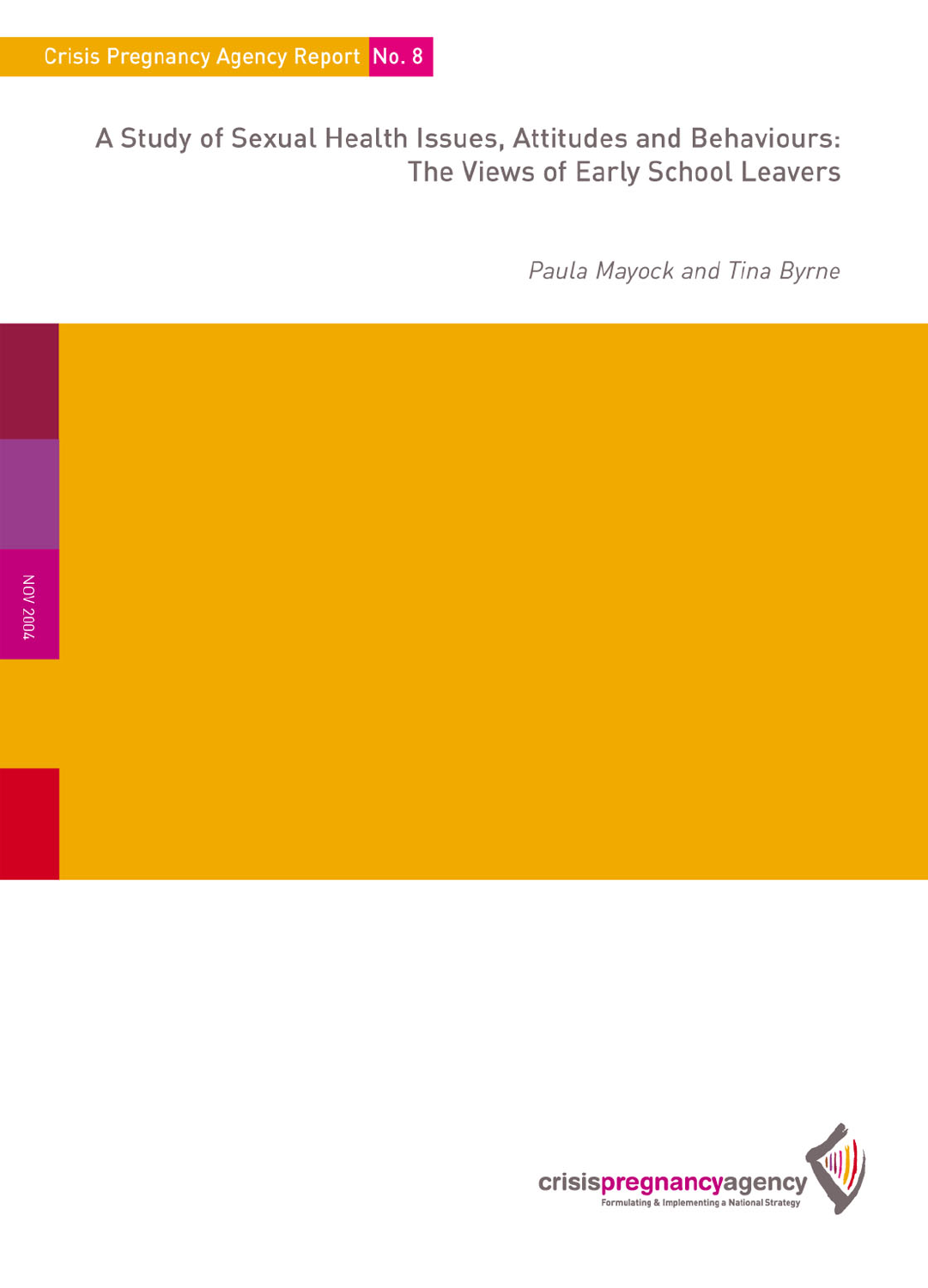# A study of sexual health issues, attitudes and behaviours: The views of early school leavers

*Paula Mayock and Tina Byrne*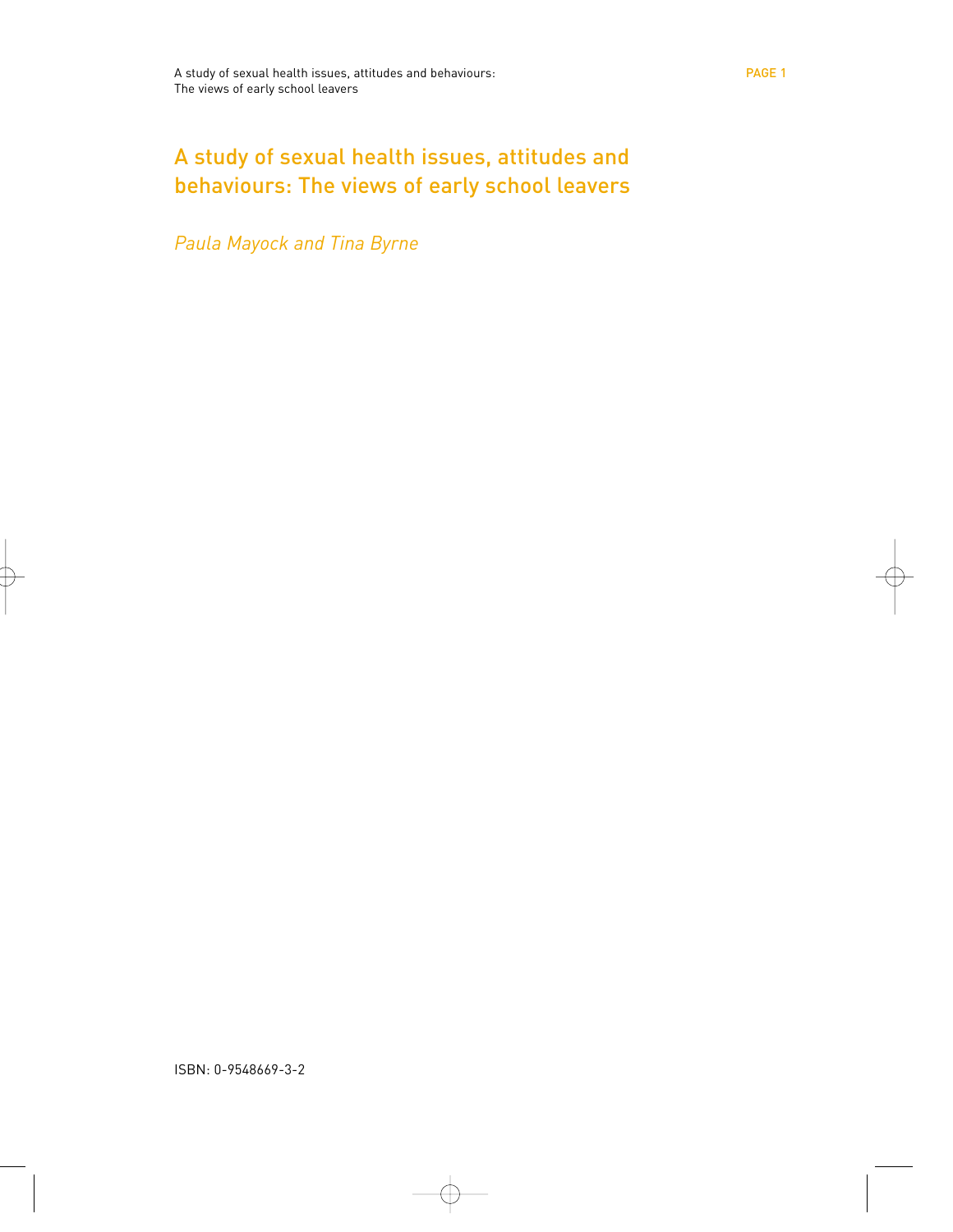PAGE 2 **A study of sexual health issues, attitudes and behaviours:** The views of early school leavers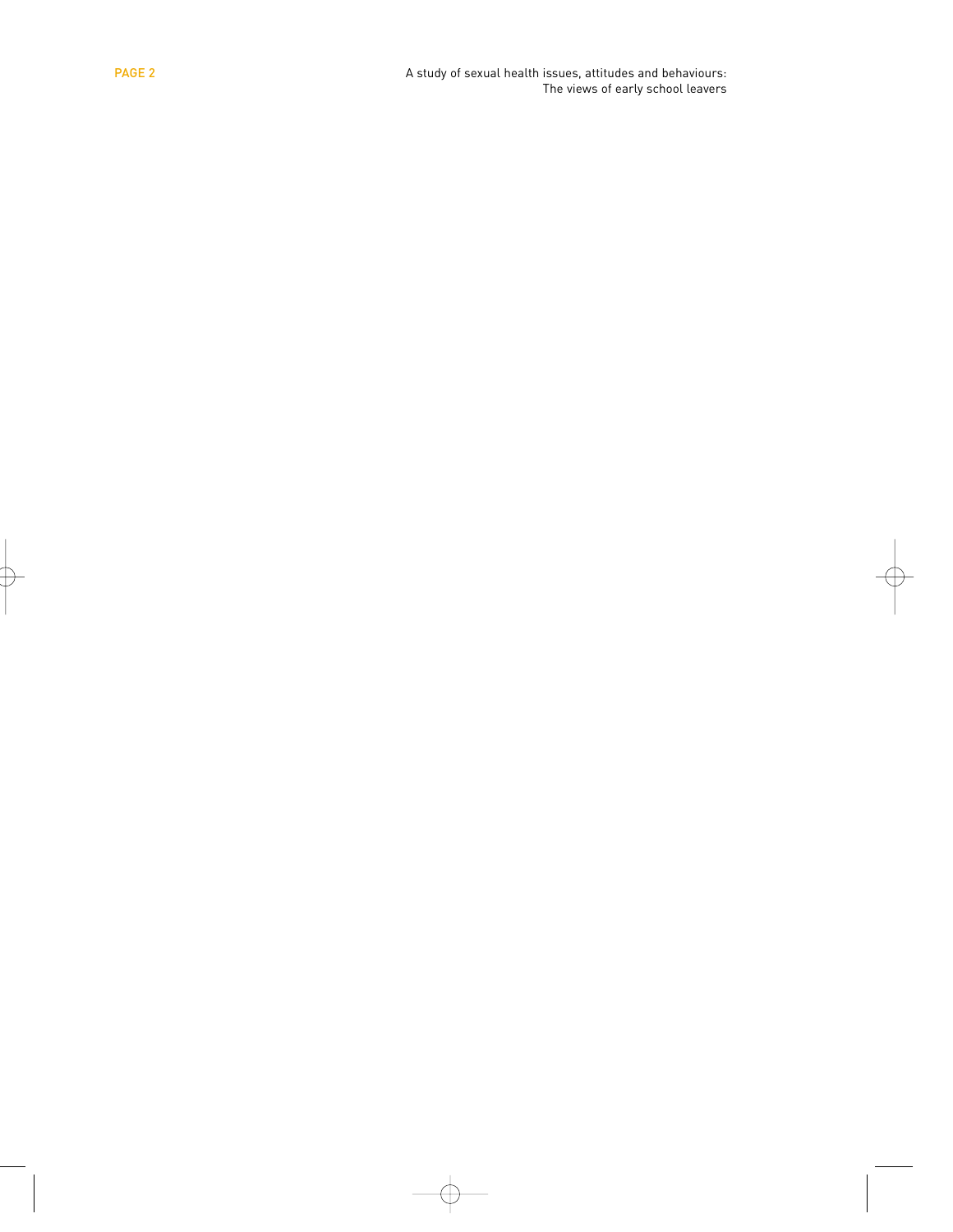### Foreword

It is a great pleasure to introduce this important research report, which provides an insight into how a vulnerable group of young people deal with their emerging sexuality.

This research aimed to explore the sexual attitudes, beliefs and behaviours of early school leavers and how a group of young people, without the advantage of completing post-primary education, deal with the complicated issues of constructing, defining and experiencing sexual practice.

The Crisis Pregnancy Agency recognises the importance and value of high-level qualitative research that allows us to address important questions designed to explore and discover, rather than to simply quantify.

The findings of this study provide important insights that can feed into effective planning and development of appropriate preventative and supportive initiatives.

I would like to thank the authors of the study, Dr Paula Mayock and Ms Tina Byrne for their excellent work in accessing a difficult to reach population, and winning the trust and cooperation that enabled such rich data to emerge. The feelings and opinions of the young people come through strongly in the report and the language they use is challenging at times. However, we must thank the participants for their openness in expressing their views; their openness helps us to gain an accurate understanding of one the most challenging aspects of young people's lives. This, in turn, will help us to better develop and plan information and supports for them.

It is my sincere hope that the findings of this report will contribute to further development of appropriate responses and relevant services for crisis pregnancy and its prevention in Ireland.

*Sharon Foley Director*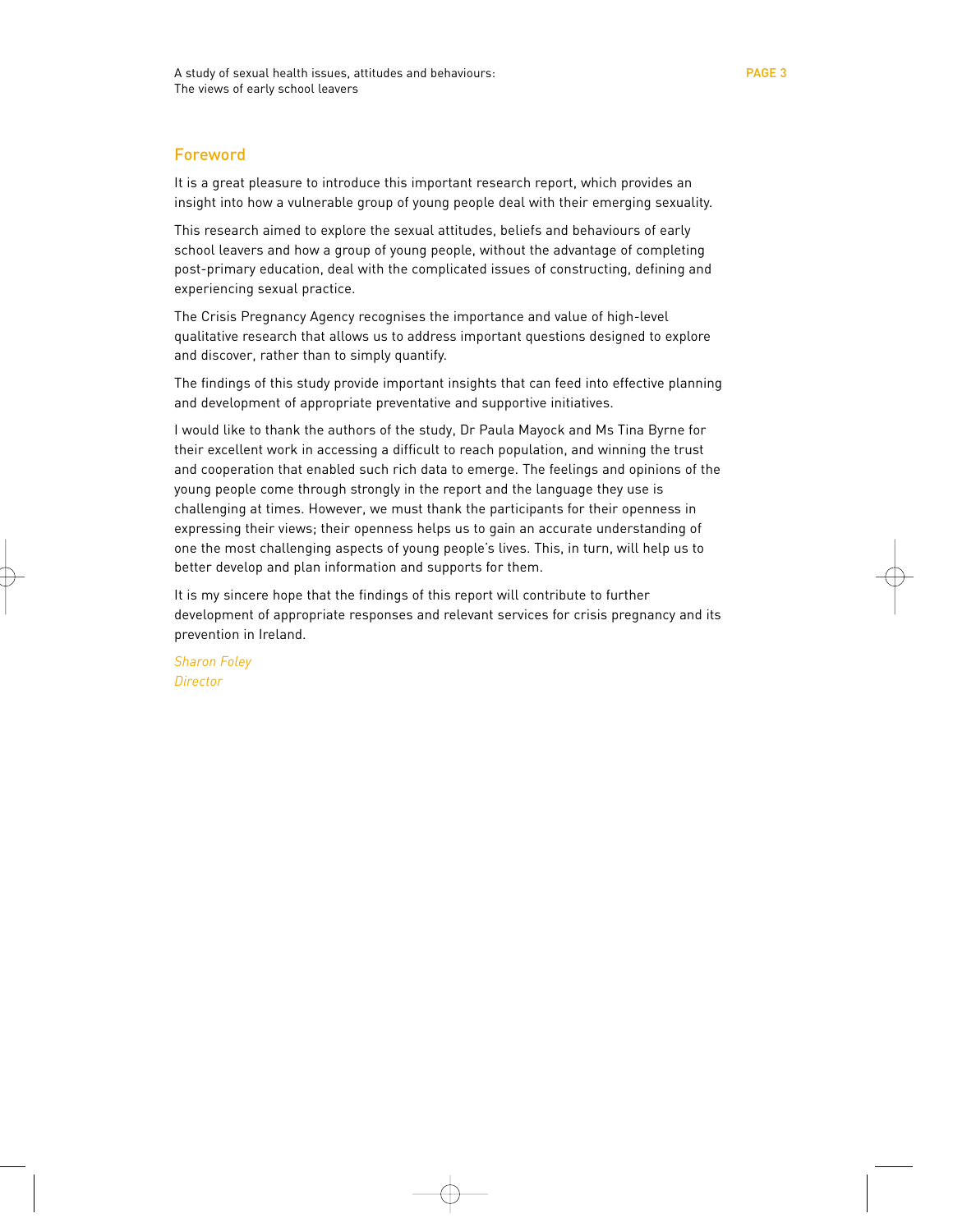PAGE 4 **A study of sexual health issues, attitudes and behaviours:** The views of early school leavers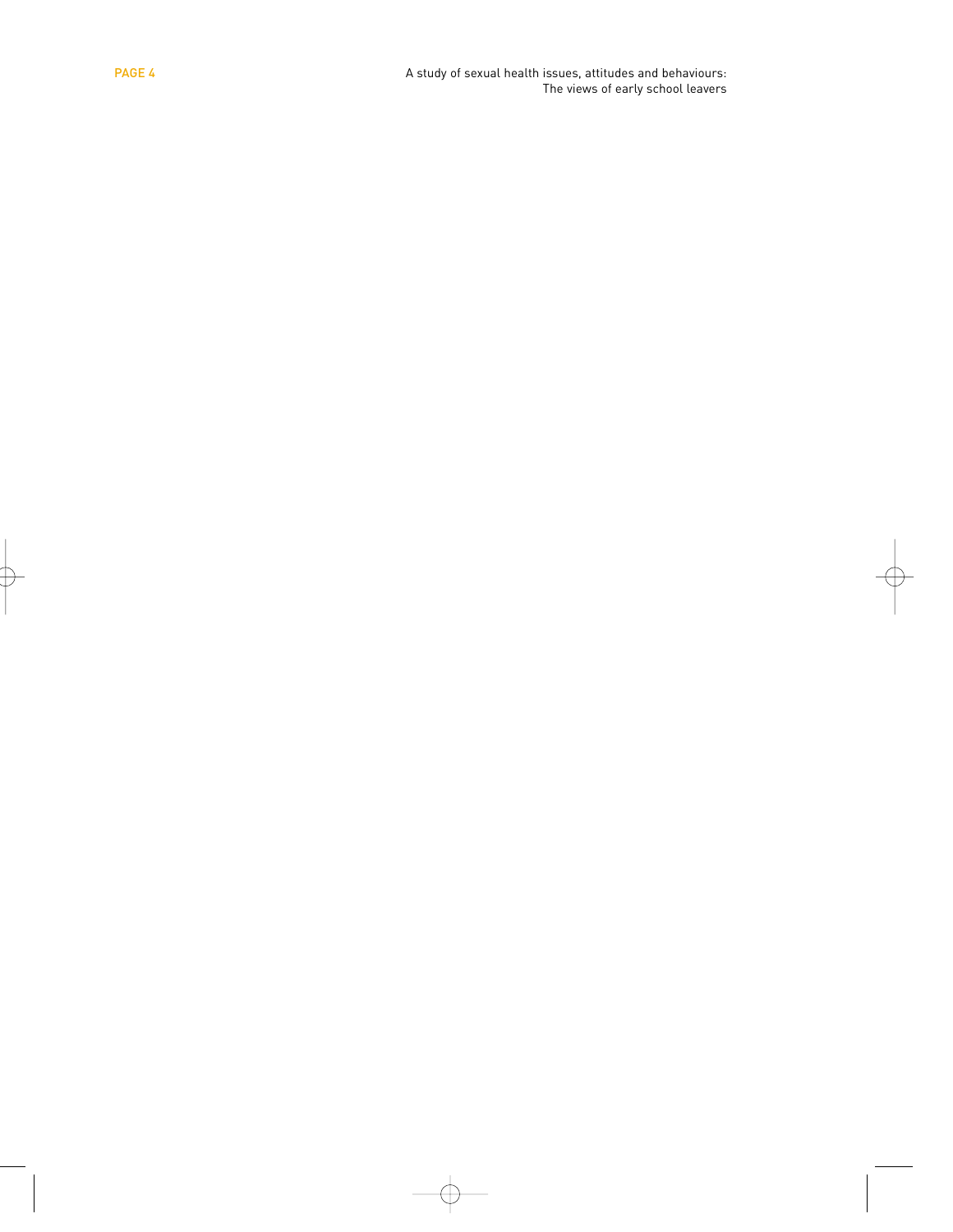### *About the authors*

Paula Mayock is a Senior Researcher at the Children's Research Centre, Trinity College, Dublin. Her doctoral research is an ethnographic study of drug use among young people in an inner-city Dublin community and much of her published work is in the area of youth, drugs and alcohol use. At the Children's Research Centre, Paula has responsibility for the development and conduct of research on youth lifestyles and youth 'at risk' (linked to the Centre's research strand of 'Changing Childhoods'). Her research interests include: youth 'at risk'; young people and illicit drug use; young people and alcohol consumption; adolescent sexual health; youth homelessness and drug and sexual risk behaviour. Paula has taught qualitative research methodology at the Department of Social Studies, Trinity College, Dublin, and at the Department of Sociomedical Sciences, Columbia University, New York.

Tina Byrne has worked at the Children's Research Centre since October 2003. Before coming to the Centre, Tina completed a B.A. in Sociology and Social Policy and an MSc in Applied Social Research at Trinity College, Dublin. At the Centre, she has co-authored a report entitled, "A Best Practice Guide for Immigrants" (unpublished) and has assisted with an evaluation of the AIB Schoolmate Programme. Tina is currently working on a qualitative study of the leisure and recreational needs of young people living in socially and economically disadvantaged communities.

The Children's Research Centre was set up by Trinity College in 1995 as a joint initiative of the Department of Psychology and the Department of Social Studies. The Centre undertakes research and evaluation on issues and policies concerning children and young people. The Centre is multidisciplinary in approach and works in close collaboration with other members of the University, practitioners and policy makers, and international colleagues. It also works through partnerships with statutory, voluntary and community bodies concerned with children and young people.

#### *Children's Research Centre*

The Centre may be contacted as follows: Children's Research Centre, Trinity College, Dublin 2. Tel: +353 1 6082901 Fax: +353 1 6082347 Email: crcentre@tcd.ie Web: http://www.tcd.ie/childrensresearchcentre/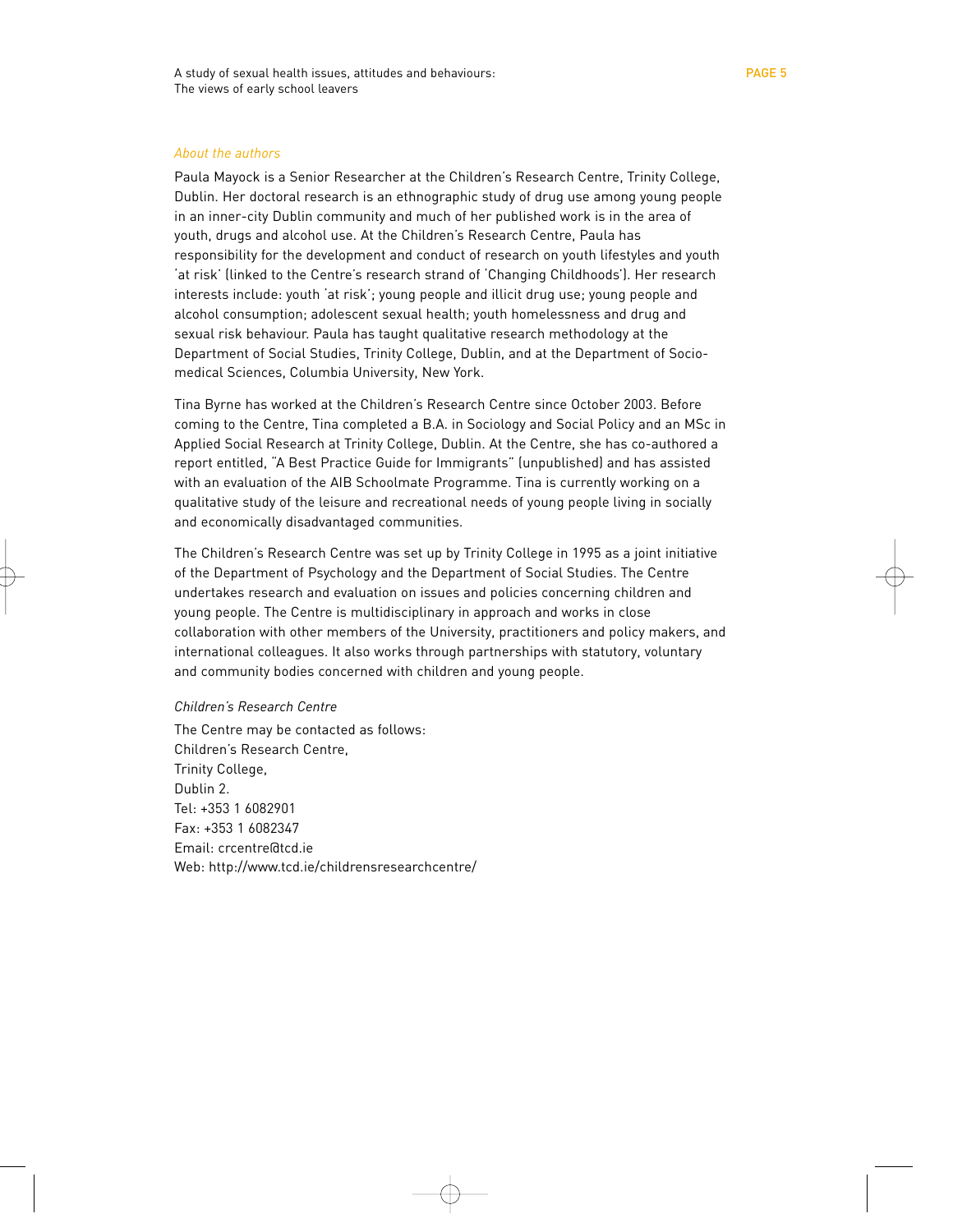### *Acknowledgments*

We wish to express our sincere thanks to all of the young people who gave so willingly of their time to participate in this study. We are aware that the effort required to discuss many of the issues raised during the interviews and group discussions was considerable. We greatly appreciate the time and energy that all of our participants invested in the research process.

This study would not have been possible without the co-operation of professionals working with young people within a range of settings. We would like to thank all of the service providers and interventionists who facilitated our presence and assisted us in the recruitment process.

Very special thanks to Cliona Murphy, Children's Research Centre, who assisted with the interviewing and offered other support throughout the study. Thanks also to the staff at the Crisis Pregnancy Agency and, in particular, to Mary Smith, who assisted and advised us at various stages throughout the study.

Finally, we wish to thank Professor Robbie Gilligan and Dr. Jean Whyte (Children's Research Centre) for their valuable comments on earlier drafts of this report.

*The views expressed in this report are those of the authors and do not necessarily reflect the views or policies of the sponsors*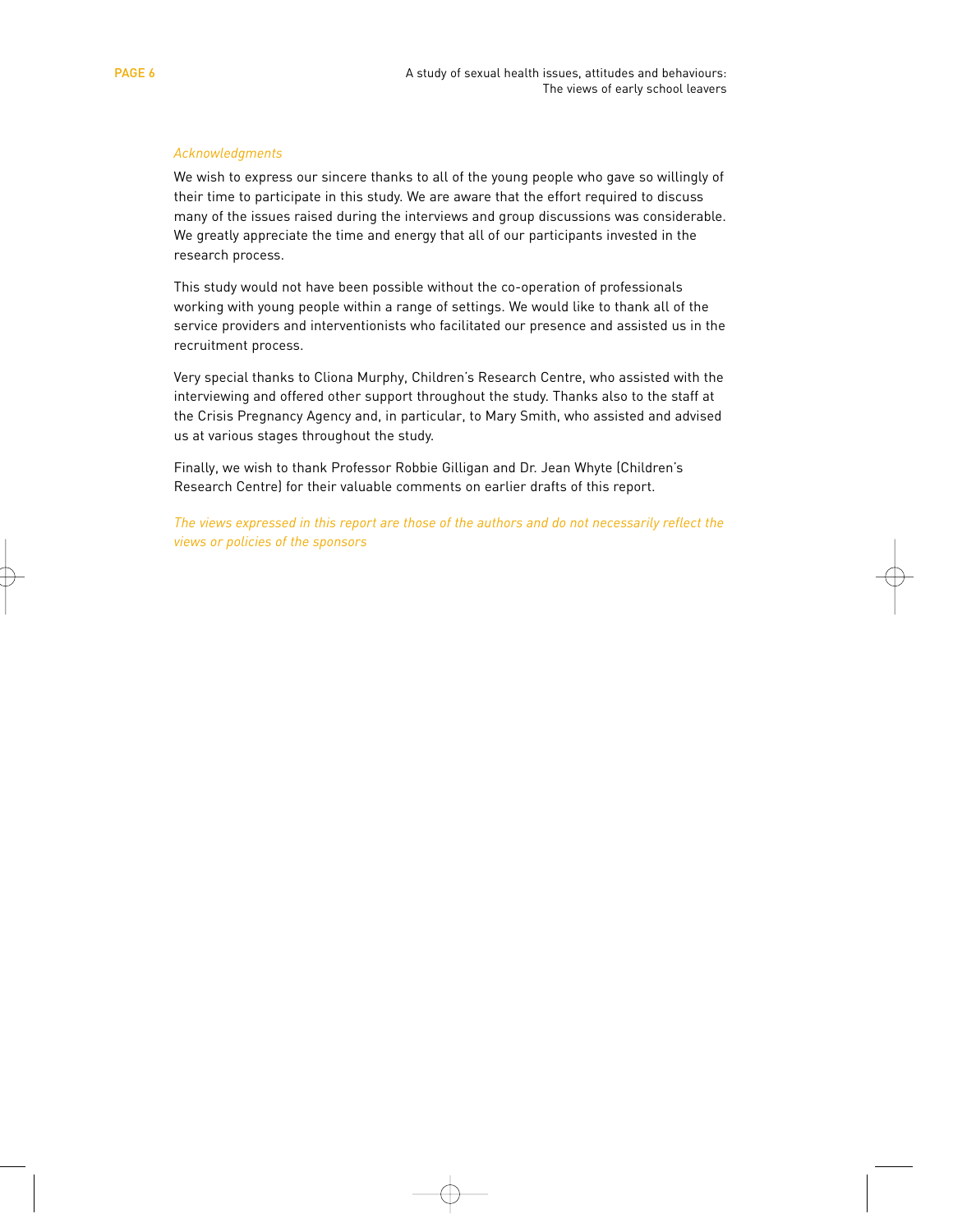## TABLE OF CONTENTS

|     |                                   | <b>Executive summary</b>                                              | 11 |  |  |  |
|-----|-----------------------------------|-----------------------------------------------------------------------|----|--|--|--|
| 1.0 | Introduction: setting the context |                                                                       |    |  |  |  |
|     | 1.1                               | The social context                                                    | 15 |  |  |  |
|     | 1.2                               | The policy context                                                    | 16 |  |  |  |
| 2.0 | Young people and sexual health    |                                                                       |    |  |  |  |
|     | 2.1                               | The sexual behaviour of young people                                  | 19 |  |  |  |
|     | 2.2                               | 'Risky' sexual activity                                               | 21 |  |  |  |
|     | 2.3                               | Health outcomes                                                       | 23 |  |  |  |
|     |                                   | 2.3.1<br>Teenage pregnancy                                            | 23 |  |  |  |
|     |                                   | Sexually transmitted infections<br>2.3.2                              | 24 |  |  |  |
|     | $2.4^{\circ}$                     | Socio-economic factors and sexual health                              | 25 |  |  |  |
|     | 2.5                               | Gender and sexual health                                              | 26 |  |  |  |
|     | 2.6                               | Sources of knowledge about sex and sexual health                      | 27 |  |  |  |
|     | 2.7                               | Young people's perspectives on sexual relationships and sexual health | 29 |  |  |  |
| 3.0 |                                   | Research methodology                                                  |    |  |  |  |
|     | 3.1                               | Research strategy                                                     | 30 |  |  |  |
|     | 3.2                               | Recruitment and sampling strategy                                     | 31 |  |  |  |
|     | 3.3                               | Research methods                                                      | 32 |  |  |  |
|     |                                   | Individual in-depth interviews<br>3.3.1                               | 32 |  |  |  |
|     |                                   | 3.3.2<br>Focus group discussions                                      | 33 |  |  |  |
|     |                                   | Socio-demographics<br>3.3.3                                           | 34 |  |  |  |
|     | 3.4                               | Methodological and ethical challenges                                 | 35 |  |  |  |
|     | 3.5                               | Data analysis                                                         | 35 |  |  |  |
|     | 3.6                               | <b>Study limitations</b>                                              | 36 |  |  |  |
|     | 3.7                               | Researching young people's sexual behaviour                           | 37 |  |  |  |
| 4.0 |                                   | The study's young people                                              | 38 |  |  |  |
|     | 4.1                               | Sample profile                                                        | 38 |  |  |  |
|     | 4.2                               | School experiences                                                    | 39 |  |  |  |
|     | 4.3                               | Present occupation and training                                       | 43 |  |  |  |
|     | 4.4                               | Social life and leisure activities                                    | 45 |  |  |  |
|     | 4.5                               | Alcohol and illicit drug consumption                                  | 46 |  |  |  |
|     | 4.6                               | Conclusion                                                            | 49 |  |  |  |
| 5.0 |                                   | Romantic relationships                                                | 50 |  |  |  |
|     | 5.1                               | Romantic involvements and the 'dating game'                           | 50 |  |  |  |
|     | 5.2                               | 'Girl talk'/'boy talk'                                                | 55 |  |  |  |
|     | 5.3                               | The negotiation of romantic relationships                             | 58 |  |  |  |
|     | 5.4                               | The importance and meaning of romantic relationships                  | 61 |  |  |  |
|     | 5.5                               | Conclusion                                                            | 66 |  |  |  |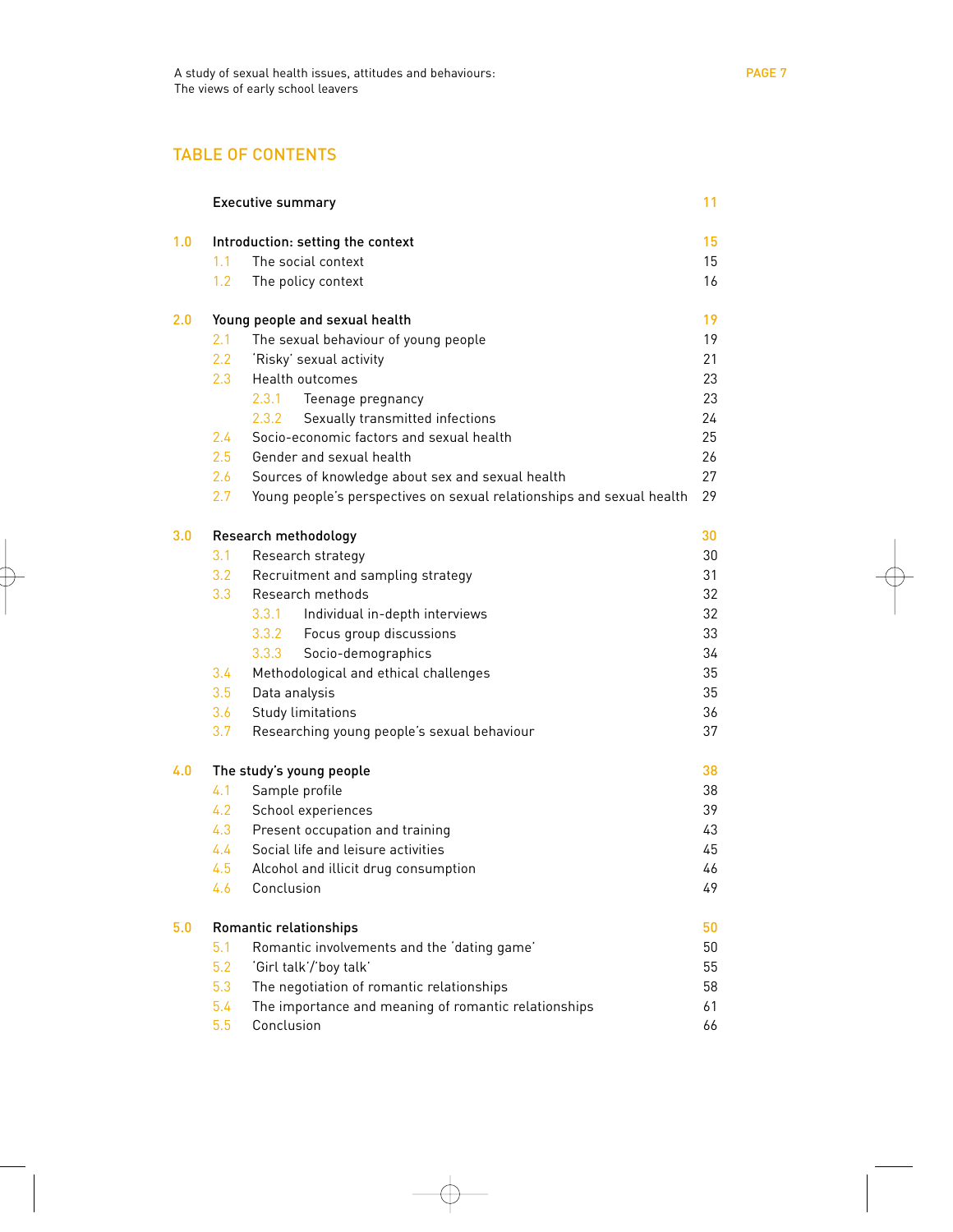| 6.0 | Sexual behaviour and sexual relationships<br>67      |                                                               |                                                                            |     |  |  |
|-----|------------------------------------------------------|---------------------------------------------------------------|----------------------------------------------------------------------------|-----|--|--|
|     | 6.1                                                  |                                                               | Sexual activity                                                            | 68  |  |  |
|     | 6.2                                                  |                                                               | First sexual intercourse                                                   | 69  |  |  |
|     | 6.3                                                  |                                                               | Avoiding and refusing sex: "It doesn't need to be part of a relationship." | 76  |  |  |
|     | 6.4                                                  |                                                               | Sexual violence, coercion and pressure                                     | 78  |  |  |
|     | 6.5                                                  |                                                               | The double standard of sexual behaviour                                    | 80  |  |  |
|     | 6.6                                                  |                                                               | Boys want sex, girls want love?                                            | 84  |  |  |
|     | 6.7                                                  | Conclusion                                                    |                                                                            | 87  |  |  |
| 7.0 | 88<br>Contraceptive behaviour and safe-sex practices |                                                               |                                                                            |     |  |  |
|     | 7.1                                                  |                                                               | Patterns and levels of condom and other contraceptive use                  | 88  |  |  |
|     | 7.2                                                  | Barriers to condom use                                        |                                                                            |     |  |  |
|     | 7.3                                                  |                                                               | Taking responsibility for condom use                                       | 95  |  |  |
|     | 7.4                                                  |                                                               | The contraceptive pill                                                     | 99  |  |  |
|     | 7.5                                                  | Conclusion                                                    |                                                                            | 101 |  |  |
| 0.8 |                                                      | 102<br>Knowledge and sources of knowledge about sexual health |                                                                            |     |  |  |
|     | 8.1                                                  |                                                               | School-based sex education                                                 | 102 |  |  |
|     | 8.2                                                  |                                                               | Home-based sex education                                                   | 109 |  |  |
|     | 8.3                                                  | Sex and the street                                            |                                                                            | 113 |  |  |
|     | 8.4                                                  | Media messages                                                |                                                                            |     |  |  |
|     | 8.5                                                  | Attitudes and perceived needs                                 |                                                                            |     |  |  |
|     | 8.6                                                  | Conclusion                                                    |                                                                            | 121 |  |  |
| 9.0 | 122<br>Discussion and recommendations                |                                                               |                                                                            |     |  |  |
|     | 9.1                                                  |                                                               | An overview of the study findings                                          | 123 |  |  |
|     |                                                      | 9.1.1                                                         | Sexual behaviour                                                           | 123 |  |  |
|     |                                                      | 9.1.2                                                         | Safe-sex practices                                                         | 123 |  |  |
|     |                                                      | 9.1.3                                                         | Gender and sexual health                                                   | 124 |  |  |
|     |                                                      | 9.1.4                                                         | Learning about sex                                                         | 125 |  |  |
|     |                                                      | 9.1.5                                                         | The experiences of gay youth                                               | 126 |  |  |
|     |                                                      | 9.1.6                                                         | Understanding young people's sexual health needs                           | 126 |  |  |
|     | 9.2                                                  |                                                               | Policy implications                                                        | 127 |  |  |
|     | 9.3                                                  |                                                               | Recommendations                                                            | 128 |  |  |
|     |                                                      | 9.3.1                                                         | School-based relationship and sexuality education                          | 128 |  |  |
|     |                                                      | 9.3.2                                                         | Targeting early school leavers and other vulnerable groups                 | 129 |  |  |
|     |                                                      | 9.3.3                                                         | Gender and sexual health                                                   | 130 |  |  |
|     |                                                      | 9.3.4                                                         | Gay youth                                                                  | 131 |  |  |
|     |                                                      | 9.3.5                                                         | Contraceptive behaviour and safe-sex practices                             | 131 |  |  |
|     |                                                      | 9.3.6                                                         | Supporting parents in sex and relationships education                      | 132 |  |  |
|     |                                                      | 9.3.7                                                         | Youth-friendly sexual health services                                      | 132 |  |  |
|     |                                                      | 9.3.8                                                         | Future research                                                            | 133 |  |  |
|     | 9.4                                                  |                                                               | Summary of key recommendations                                             | 133 |  |  |
|     | 9.5                                                  |                                                               | Final remarks                                                              | 134 |  |  |
|     |                                                      |                                                               |                                                                            |     |  |  |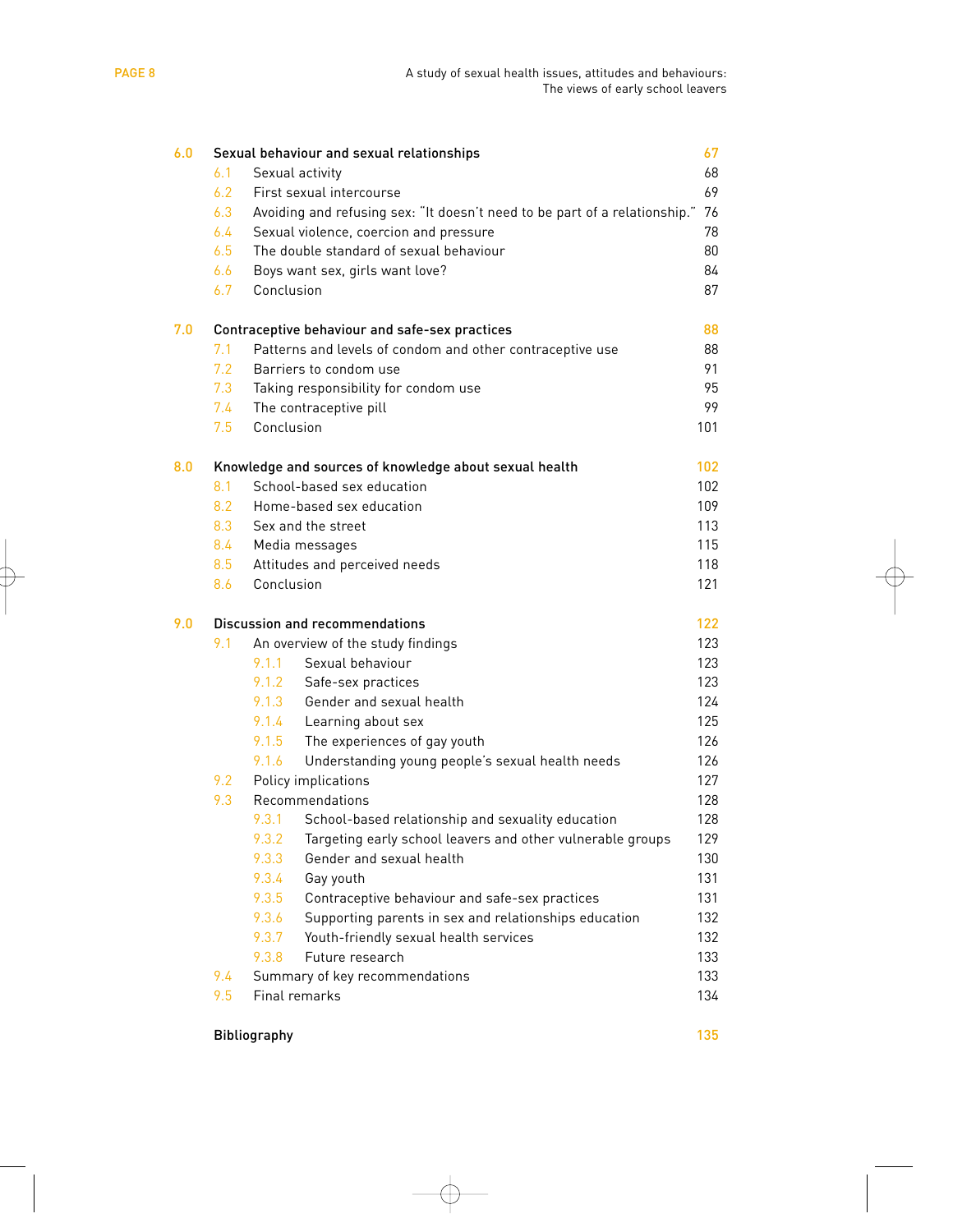| Appendices |                                         | 147 |
|------------|-----------------------------------------|-----|
| Appendix 1 | Individual in-depth interview schedules | 147 |
| Appendix 2 | Focus group discussion quide            | 164 |
|            | Appendix 3 Pre-coded questionnaire      | 168 |
|            | Appendix 4 Glossary of terms            | 172 |

## LIST OF TABLES

| Table 4.1 | Breakdown of study participants by sampling criteria  | 38   |
|-----------|-------------------------------------------------------|------|
| Table 4.2 | Breakdown of study participants by age                | 39   |
| Table 6.1 | Age of first sex                                      | 68   |
| Table 8.1 | Young people's exposure to school-based sex education | 103. |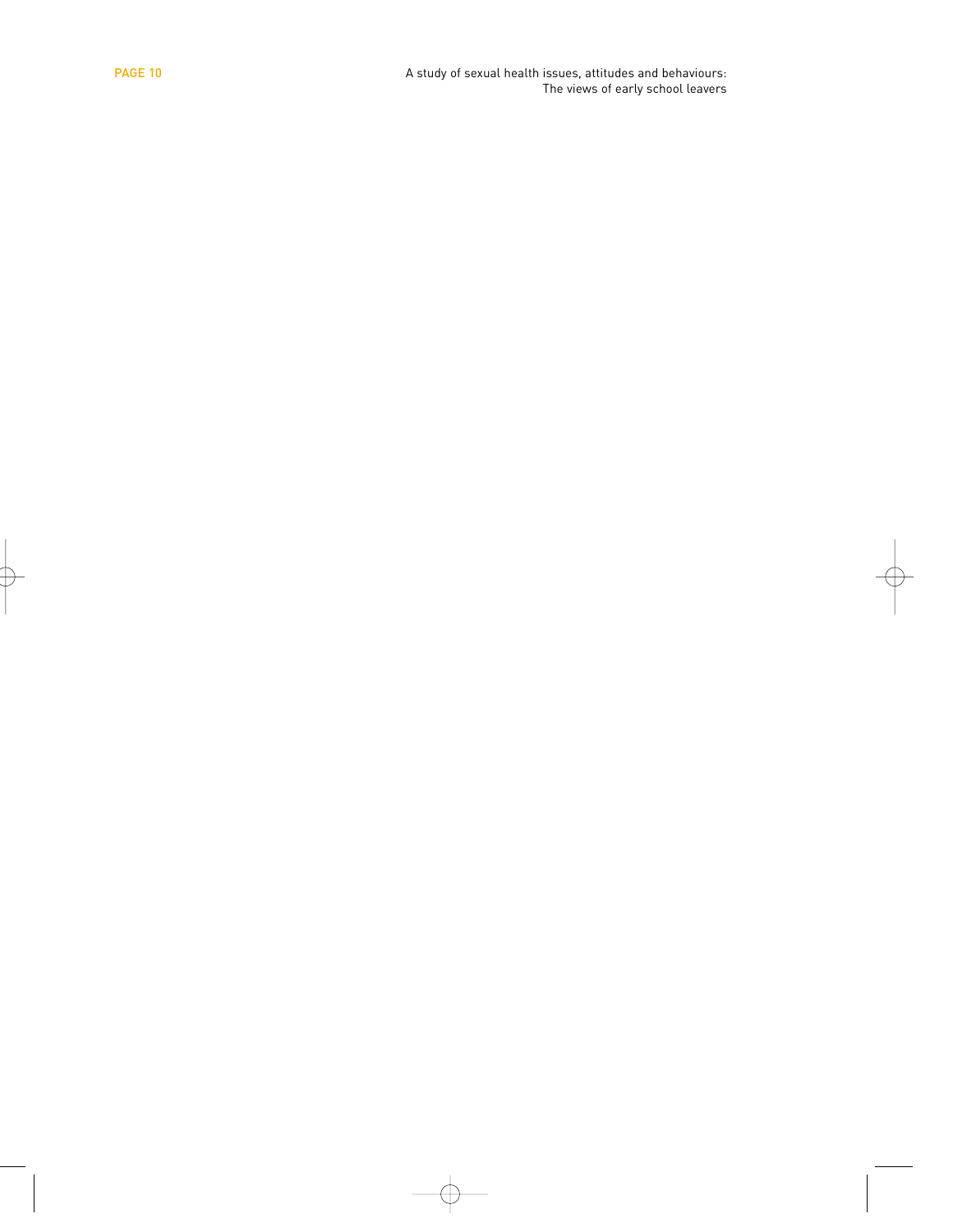### Executive Summary

#### Research objectives

A core objective of this study was the systematic investigation of the sexual attitudes, beliefs and behaviours of early school leavers. The study also aimed to explore the process and mechanisms whereby young people construct, experience and define their sexuality and sexual practice.

#### Research methods

The research methodology was qualitative and the data collection methods comprised a mix of individual interviews and focus group discussions. Consent was sought from young people (and their parents) to participate in the study through contact with services and interventions with responsibility for intervening in the lives of young people who leave school early or are 'at risk' of early school leaving. We used a total of twelve recruitment sites, six of them Dublin-based and six located in provincial towns and cities countrywide. Individual interviews were conducted with 41 young people (23 young women and eighteen young men) between the ages of thirteen and eighteen years. Eleven of these young people participated in one of three focus group discussions conducted during the course of fieldwork. Baseline demographic data was recorded for each participant using a short pre-coded questionnaire.

### Study findings

### *School history, current occupation and lifestyle*

The average school-leaving age for the study's young people was 14.4 years. Large numbers reported behavioural and academic difficulties and many were victims of bullying by their peers. School was depicted as a negative and intimidating experience, and for the majority of the young people school had little appeal, relevance or meaning.

Following their departure from formal education, 67% of the young people enrolled in a Youth Reach or FÁS Community Training Programme. The remaining young people were either seeking employment or awaiting a training placement at the time of interview.

Alcohol and drug consumption featured strongly in young people's descriptions of their preferred way to spend their leisure time. The vast majority were current drinkers and almost two-thirds reported lifetime use of an illegal drug. The average age of first substance use was 13.2 years for alcohol and fourteen years for illegal drugs. Cannabis was the drug of choice of the majority of the study's illicit drug users.

#### *Sexual behaviour*

- 58.5% of the young people were sexually active, with young men (72.2%) more likely than young women (47.5%) to state that they had had first sexual intercourse.
- 92.8% of young people in provincial sites, compared to 40.7% in Dublin city, were sexually active.
- The average age of first sex was 13.5 years (12.9 years for young men and 14.5 years for young women). There was no urban/rural variation in the age of first sex.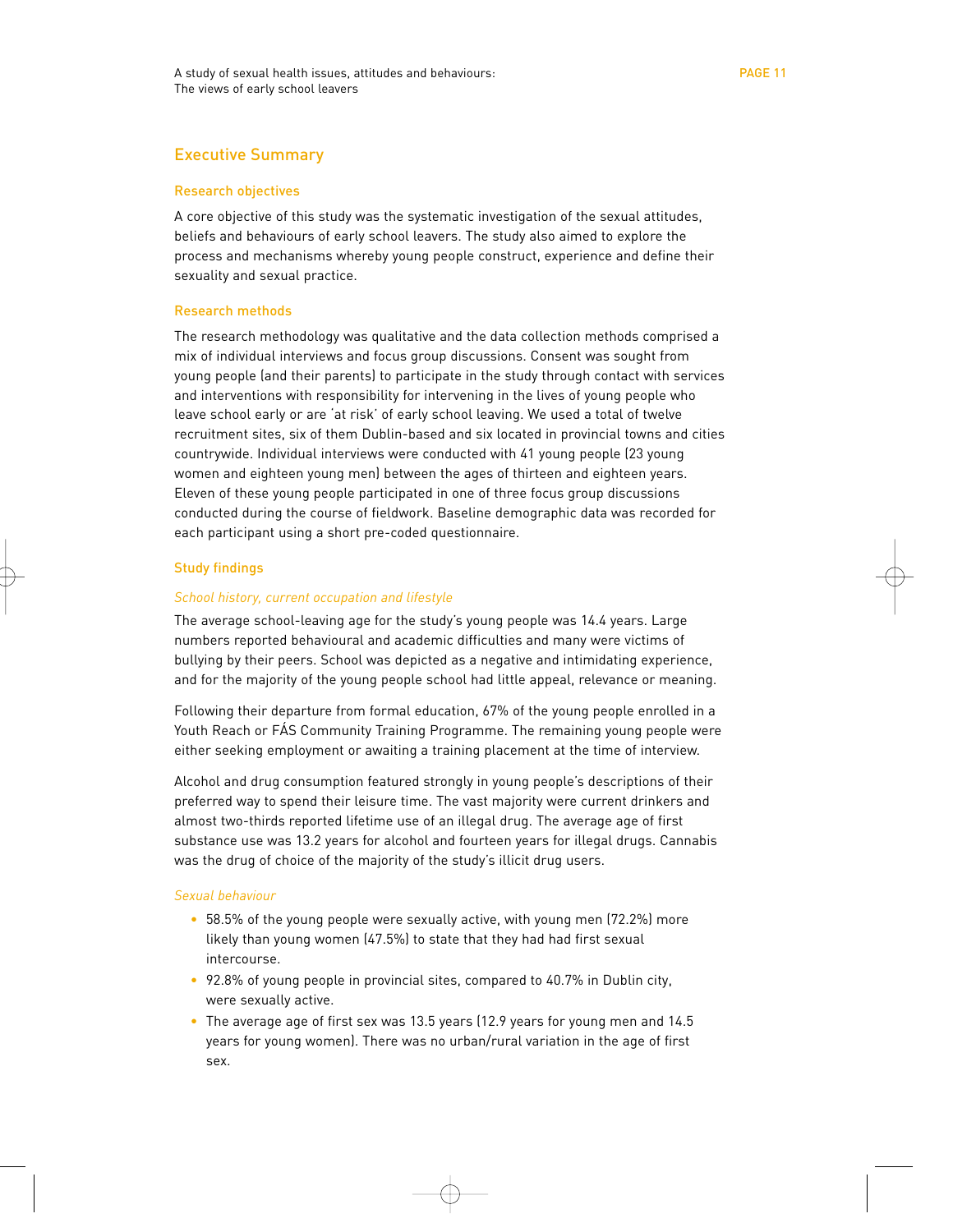- First sexual intercourse was almost always unplanned and usually took place in the context of a one-night-stand situation.
- A small number of the study's young women reported sexual violence or coercion, and several others reported either subtle or overt pressure to have sex at some stage.

### *Contraceptive behaviour and safe-sex practices*

- Condoms were by far the most commonly used form of contraception. Nearly 80% of the young people who were sexually active chose condoms as a form of contraception.
- 54% did not use a condom or any other form of contraception at the time of first sex.
- 63% of young women and 77% of young men reported times (since first sexual intercourse) when they did not use a condom or any other form of contraception during sex.
- There was almost unanimous agreement among young people that young men were responsible for obtaining and carrying condoms.
- All of the young people had heard of HIV/AIDS, but the vast majority had, at best, only very rudimentary knowledge about sexually transmitted infections (STIs). Many felt invulnerable to STIs and viewed the risk of HIV/AIDS as remote or even unrealistic. In general, fears of STIs paled in comparison with fears of pregnancy.
- The gay youth we interviewed conveyed a stronger awareness of the importance of using condoms to protect against STIs but they lacked awareness about the STI risks of oral sex.

### *Attitudes to and beliefs about sex and sexual health*

- Young men and women attached different social meanings to sex and contraception and these meanings influenced their sexual behaviour and, in particular, their safe-sex practices.
- Young women were reluctant and many refused to buy or carry condoms. They perceived carrying condoms as a risk because it implied they were interested in or prepared for sex. This posed a threat to an otherwise 'good' or reputable identity as a feminine woman.
- Young women consistently produced accounts of a 'double standard' of sexual behaviour that encouraged young men to be predatory, knowledgeable and sexually active but disapproved of young women engaging in multiple sexual relationships and/or in certain types of sexual activity.
- Young men were aware of this double standard but rarely challenged its legitimacy, even if they felt it was wrong or unfair.
- Young men experienced constant pressures from the male peer group to display sexual knowledge and experience. This was achieved through 'performance stories' of sexual conquest and other outward displays of sexual prowess.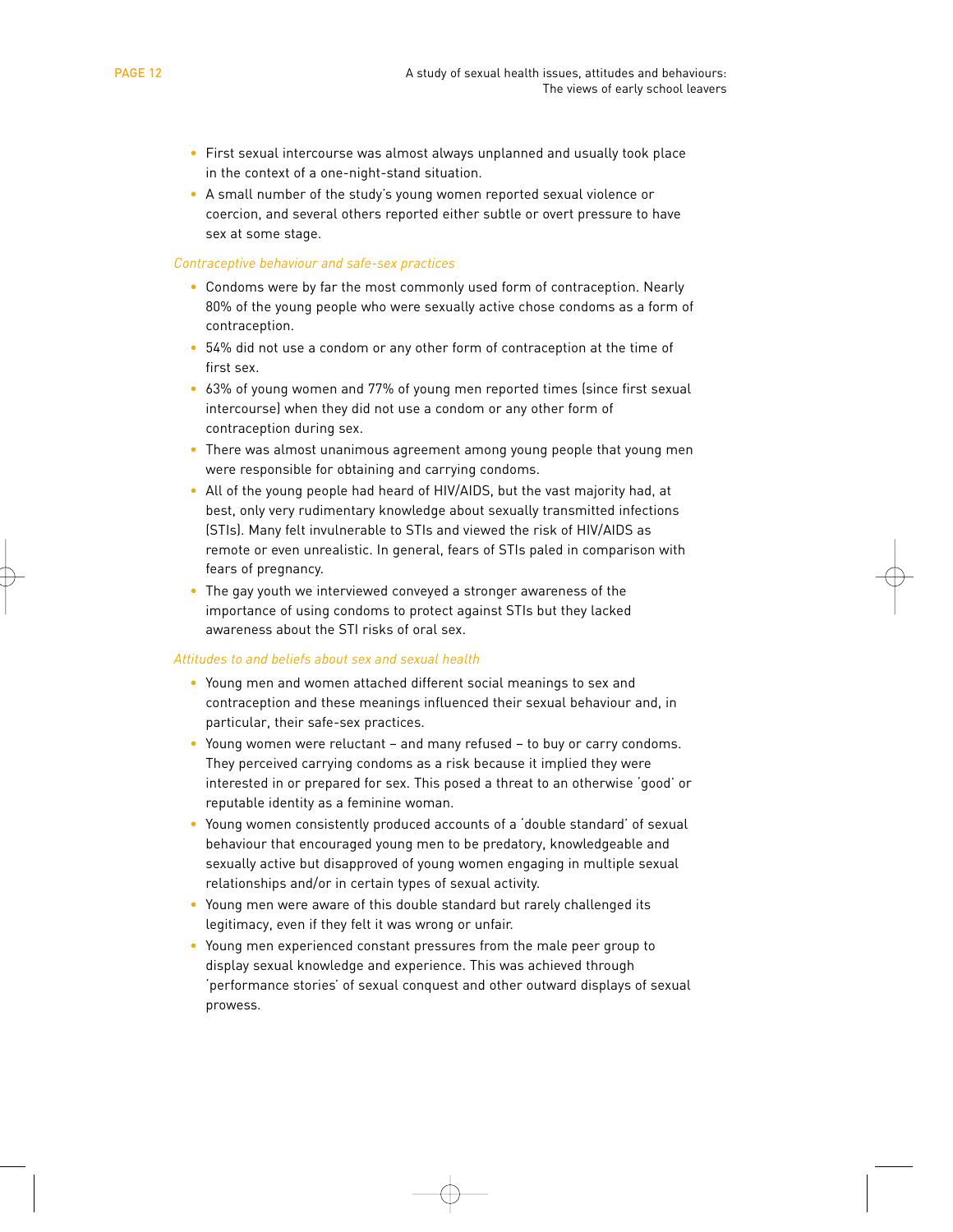### *Sources of knowledge about sex and sexual health*

- Over three-quarters (78%) of the young people had received some form of sex education while attending either primary or secondary school. 87% of young women, compared to 66.7% of young men, reported exposure to school-based sex education.
- There was general consensus that school-based sex education was inadequate, too biological and did not address broader emotional, moral or social issues.
- Within the family home, mothers almost always took on the role of sex educator. Far more young women than men received parental advice in relation to sex and sexual health. The information provided by mothers to daughters was generally prescriptive in nature and the primary emphasis was on pregnancy risk and contraception.
- Both friends and the media played a strong and influential role in young people's learning about sex.
- Gay youth depended almost exclusively on informal sources of knowledge and information about sex and sexual health.

Many of the study's young people did not feel that adults understood the issues and decisions that they typically faced in their efforts to manage and negotiate their romantic and sexual relationships.

#### Policy recommendations

We focus on eight major areas in making recommendations arising from the study findings: school-based relationship and sexuality education; targeting early school leavers and other vulnerable groups; gender and sexual health; gay youth; supporting parents in sex and relationship education; contraceptive behaviour and safe sex; youthfriendly health services and future research. All are discussed in detail in Chapter 9 of this report. The major recommendations can be summarised as follows:

#### *School-based relationship and sexuality education*

- School-based relationship and sexuality education urgently needs to be extended to all primary and post-primary schools. Individual school and student needs must be considered, and additional resources and training are required for teachers and health professionals.
- Education programmes, whether school-based or not, need to extend the scope of their messages and teaching beyond the communication of biological and reproductive 'facts'.

#### *Targeting early school leavers and other vulnerable groups*

- Early school leavers and other vulnerable groups of young people need to be specifically targeted for information and advice in relation to sexual health.
- For young people who are out of school or otherwise 'at risk', communitybased youth services are one of a number of possible sites suited to the delivery of sex and relationship education.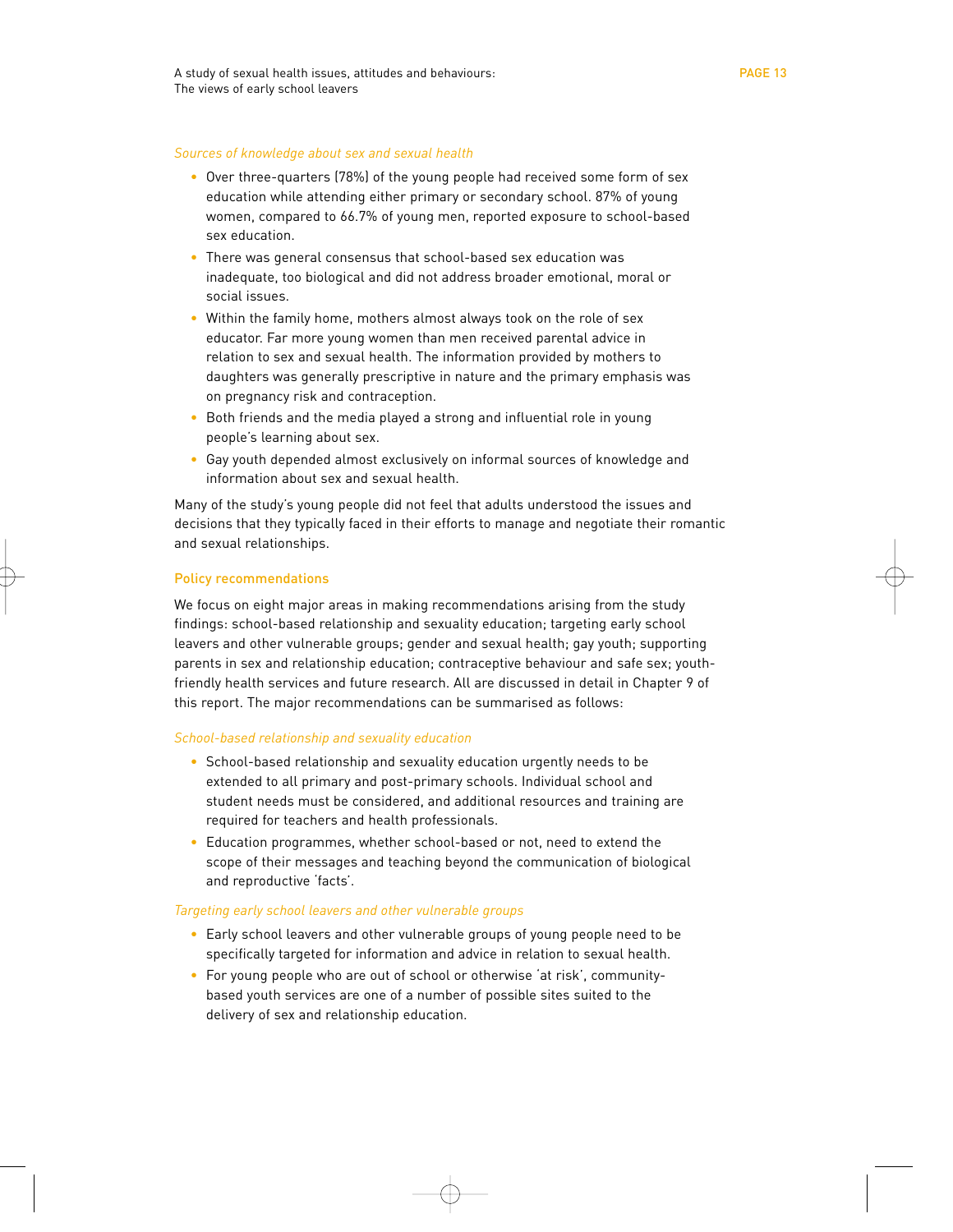### *Gender and sexual health*

- Education programmes and services must recognise and address the critical importance of gender and gender relations in the delivery of sexual health education.
- Young women need to be supported to develop communication and assertiveness skills that enable them to negotiate safe sex and resist physical and/or psychological pressure to have sex.
- Young men need more sex education, as well as better approaches to addressing their needs. Sexual health programmes and educators need to be sufficiently innovative to reach beyond the façade of young men's assertions regarding sexual knowledge and experience.

### *Gay youth*

- Sex education needs to aim to teach for and with difference. Heterogeneity and diversity must be recognised in relation to heterosexual youth, generally, and gay (lesbian and bisexual) youth, in particular.
- Professionals across all disciplines working with young people in relation to sexual health issues must be confident to deal with diversity and to accommodate social and cultural shifts.

#### *Supporting parents in sex and relationship education*

- Parents need to be supported in their efforts to talk to their children about sex and relationships.
- Mothers need appropriate support and guidance to enable them to communicate effectively with their sons, and fathers need to be encouraged to play a more active role in the delivery of home-based sex education to their children.

### *Contraceptive behaviour and safe sex*

- Relationship and sexuality education must impart clear and accurate information on condom and other contraceptive use, irrespective of the setting in which it is delivered.
- Young people need opportunities to think about and rehearse their approach to communicating with sexual partners about safe sex.

#### *Youth-friendly health services*

- There is an urgent need for sexual health services that target young people and cater for their specific needs.
- Both mainstream and youth-specific sexual health services need to be youthfriendly, confidential and non-judgemental. They also need to have the resources to reach out to and target those young people who are most vulnerable or 'at risk'.

#### *Future research*

• Additional research is required to further our understanding of the sexual health needs of young people who differ by age, social class, gender and sexual orientation.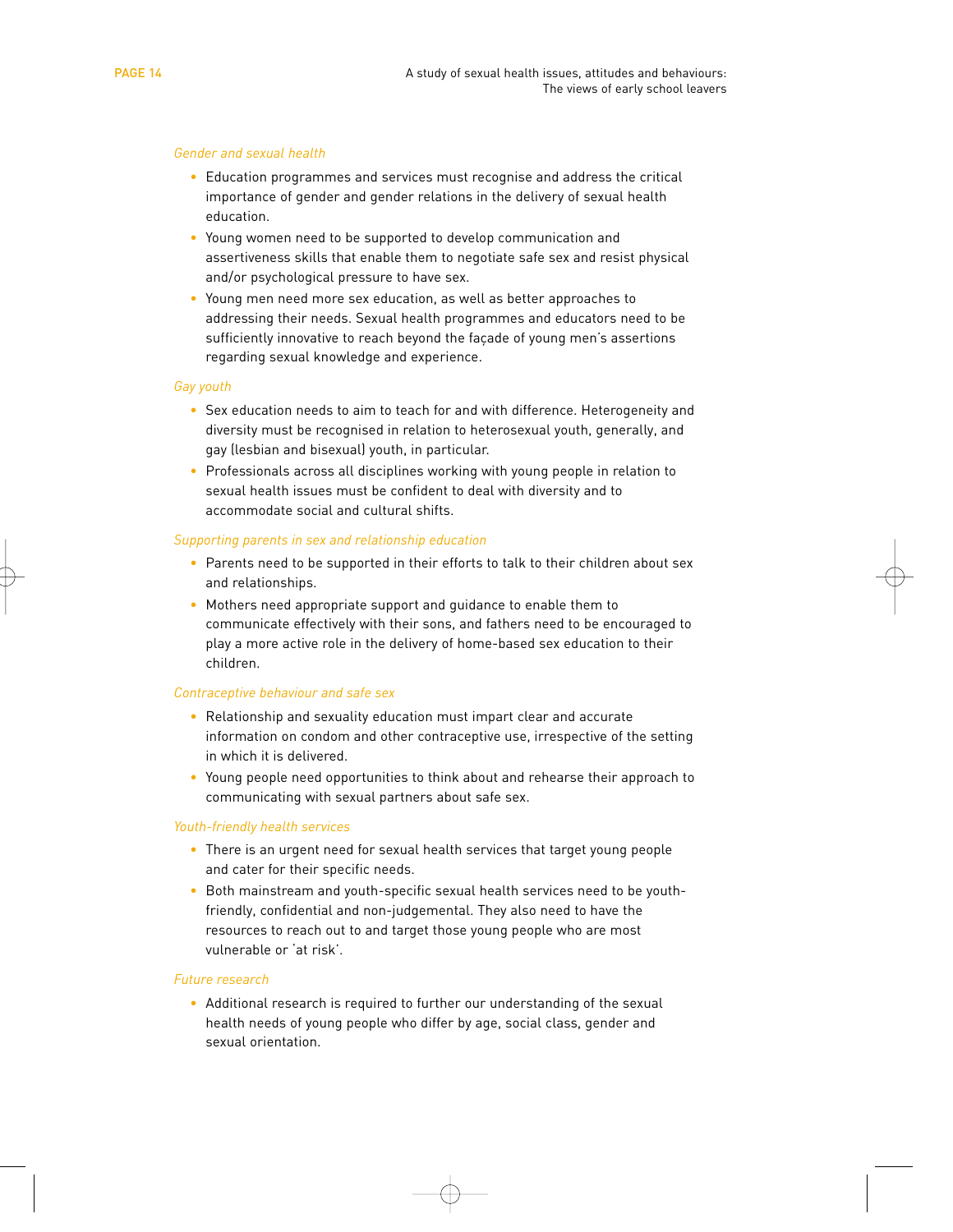### 1.0 Introduction: setting the context

This report presents the findings from a study of the sexual behaviours, attitudes and beliefs of young people who leave school early or are 'at risk' of early school leaving. Research into the sexual lives and behaviour of young people has been neglected in an Irish context, and we currently know relatively little about the ideas and expectations that young people hold about sex or about the knowledge that informs their beliefs about sexual behaviour and sexual health. This research set out to talk to young people about their romantic and sexual relationships and to gain access to their experiences and views on a range of issues related to sexual health. This introductory chapter sets out the social and policy contexts within which the study was undertaken.

### 1.1 The social context

Young people develop an awareness of their sexual selves at an early age; yet this notion can be challenging and uncomfortable, not least because adults often find it difficult to acknowledge and discuss their own sexuality, let alone that of children and young people. When it comes to sex, children are viewed as 'innocent' and in need of protection from learning about sexuality until puberty and beyond. Thereafter, they tend to be viewed as in need of strong guidance on the 'rights' and 'wrongs' of sexual behaviour. However, it is increasingly clear that it is simply naíve to presume that children and young people are oblivious to the wide range of influences – social norms, sexual stereotyping, the media, and so on – that continually impact on how they conceptualise and understand the world around them. We now live in a society in which sex is more talked about than ever before and there is far greater openness about the subject. Openness about sex and sexuality is, however, a recent development in an Irish context.

Until the second part of the twentieth century, sex was largely a taboo subject in Ireland, due primarily to Catholic Church domination of Irish sexuality (Inglis 1998). Indeed, the Catholic Church dominated discourse on a wide range of moral issues, but particularly in the arena of sexual morality (Butler and Woods 1992). Sex tended not to be discussed publicly, and, if mentioned, the language used in the context of any such discussion adhered strongly to the Catholic Church ethos. However, from the late 1960s, the arena of sexuality slowly opened up to the public, and in the past thirty years the culture of silence surrounding sex and sexuality has altered conspicuously. In particular, the traditional discourse of sexuality – linking sexual desire with immorality – has gradually eroded, giving way to far greater tolerance and acceptance of open discussion about sex and sexuality (Inglis 1998, O'Connell 2001).

Today Ireland is unrecognisable in relation to sexuality in comparison to even ten or fifteen years ago. Until recently, for example, Ireland's hard-line conservatism on sexual matters meant that it was unacceptable to co-habit or bear children outside of the institution of marriage. Until 1985 contraception was only available on prescription from a doctor for medical reasons, or for bona fide family planning purposes; homosexuality remained illegal until 1993 and the ban on divorce was not lifted until the Family Law (Divorce) Act, 1996, which came into operation in February 1997. Alongside these changes, social norms about 'acceptable' versus 'unacceptable' behaviour have altered dramatically, and contemporary youth enter their teenage years with a vastly different set of attitudes, views and beliefs than in the past. Furthermore, the influence of the media on their expectations, understanding and experiences of sex is omnipresent. Yet,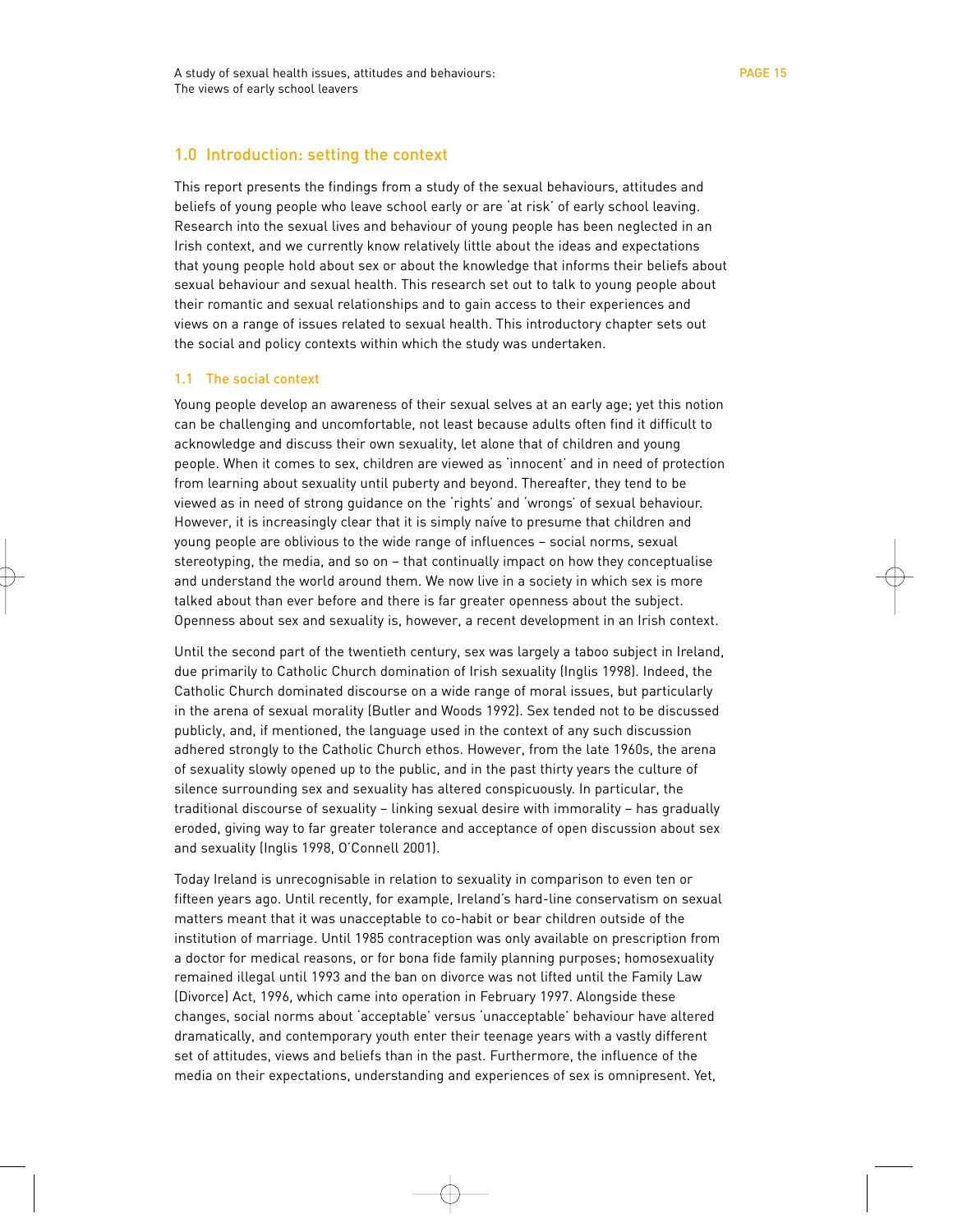the sexual health behaviour of young people remains mysteriously hidden, and is rarely the subject of public discussion in an Irish context.

### 1.2 The policy context

Official recognition of the need for relationships and sexuality education arose out of a number of critical developments and events during the 1980s and 1990s. Firstly, the advent and spread of AIDS and HIV brought about a major shift not only in public awareness of sexually transmitted infections, but also in the role that government felt able to play in trying to combat them. To a considerable extent, the AIDS epidemic contributed to the necessity and legitimisation of discussing sex in a number of settings, including schools. Revelations about child abuse was a second influential factor that highlighted the need to address major gaps in the provision of health education to children of all ages. Confirmed cases of child sexual abuse rose dramatically between 1980 and 1988 (McKeown and Gilligan 1988) and this, combined with strong expressions of concern on the part of Health Board personnel, led to the development of an educational programme called 'Stay Safe', which was formally introduced into schools nationwide in 1991. The aim of the Stay Safe programme is to teach children personal safety skills, particularly in relation to feeling afraid, being bullied and dealing with strangers and inappropriate touches. Finally, and importantly, the period between 1993 and 1995 saw the tragic discovery of four dead newborn babies at outdoor locations where, clearly, they had been abandoned by their young mothers. These devastating events provided the long-awaited impetus for the proposed introduction of a schoolbased relationships and sexuality programme.

The Report of the Expert Advisory Group on Relationships and Sexuality Education (Department of Education 1995a) made a clear case for the introduction of relationships and sexuality education (RSE). This document pointed to the radically changed context of sexuality in Ireland, drawing attention in particular to the messages conveyed about sexuality in teenage magazines and in the media generally. Other arguments for the introduction of RSE included the earlier physical maturation of children and increasing evidence of early sexual activity among the young. Finally, attention was drawn to the need for innovation and change in an era of AIDS and HIV. This report recognised the importance of sexual health for individuals and for society at large in its definition of sexuality (Department of Education 1995a: 6):

Sexuality is an integral part of the human personality and has biological, psychological, cultural, social and spiritual dimensions. It especially concerns affectivity, the capacity to give and receive love, procreation and, in a more general way, the aptitude for forming relationships with others. It is a complex dimension of human life and relationships. A holistic understanding of sexuality will contribute to the development of personal well-being, will enhance personal relationships and will have implications for the family and ultimately for society.

The report concluded that sex education was "generally uneven, uncoordinated and sometimes lacking", and went on to recommend that RSE should be "a required part of the curriculum of each primary and post-primary school, starting at Junior primary level" (Department of Education 1995a: 18). The Department of Education announced the introduction of relationships and sexuality education in 1995 (Department of Education 1995b) and the programme commenced in schools in the autumn of 1997.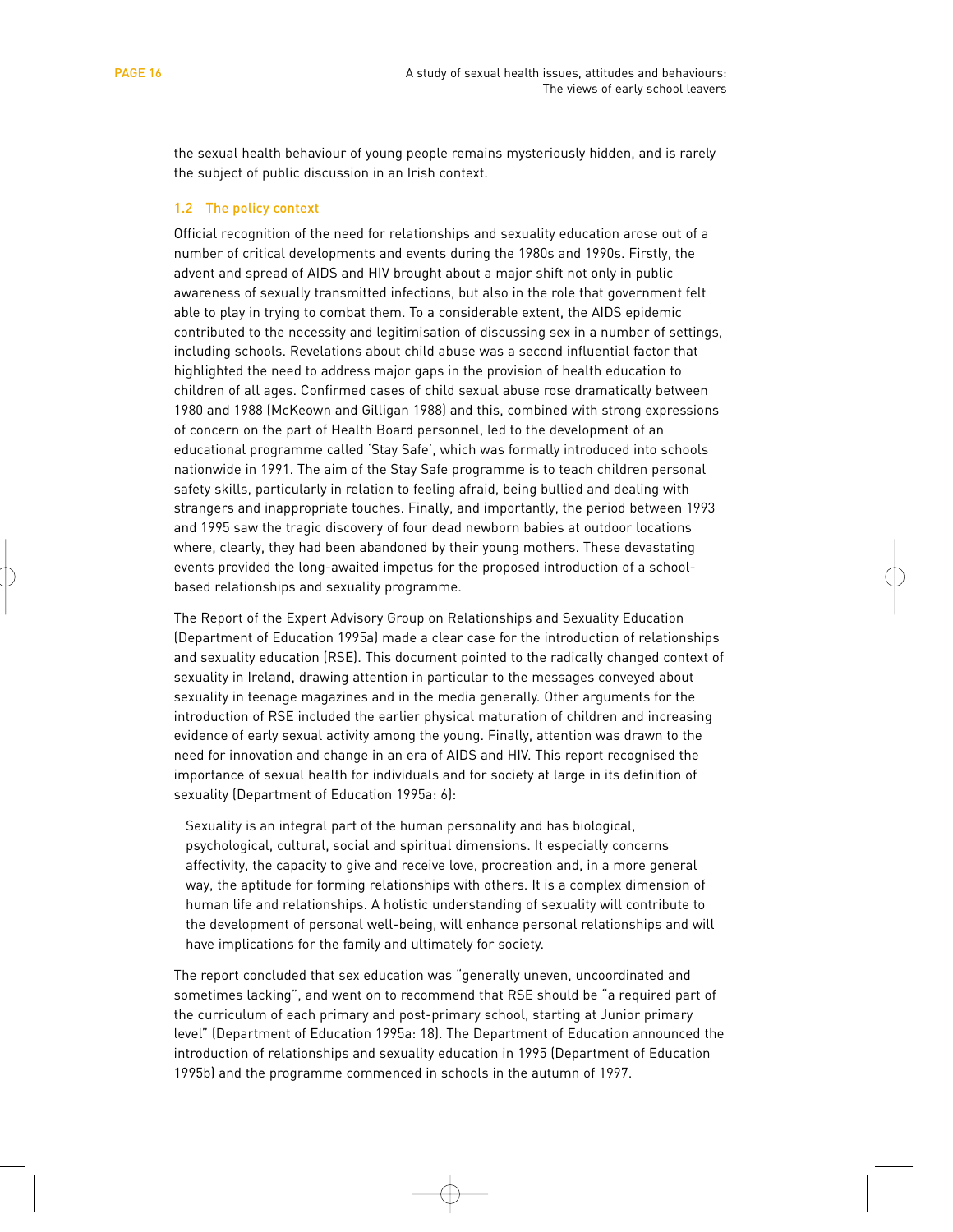The aim of the RSE programme is, according to the policy guidelines, to help children "acquire a knowledge and understanding of human relationships and sexuality through processes which will enable them to form values and establish behaviours within a moral, spiritual and social framework" (Department of Education 1997: 4). RSE was to be taught in the context of Social, Personal and Health Education, a new subject in primary and post-primary schools (Department of Education 1995b). In 1997, the National Council for Curriculum and Assessment published guidelines for RSE in both primary and post-primary schools. This document outlined a curriculum for primary schools that is clearly oriented toward helping children to develop self-esteem and selfconfidence. In it there is heavy emphasis on providing children with the language to enable them to 'communicate confidently about themselves, their sexuality and their relationships'. In other words, as Inglis (1998: 63) points out, there is "a strong liberal dimension to the curriculum". It stopped short, however, of the inclusion of controversial issues, including contraception, masturbation and gay and lesbian sexuality, to which there are no specific lessons devoted. Neither were lessons included on pre-marital sex, teenage pregnancy or abortion. This does not mean that schools and teachers do not have 'permission' to broach these issues, if school policy deems it appropriate. Nonetheless, the implications were clear: schools and teachers are under no obligation to provide children and young people with a forum to discuss the more complex and difficult issues that inevitably arise in the context of providing open and affirmative sexual health education.

An evaluation of the implementation of Relationships and Sexuality Education, based on a national representative sample of 1,400 primary teachers, 440 post-primary teachers and 343 parents who had attended meetings related to the introduction of the RSE programme into schools, was undertaken in 1999 (Morgan 2000). The evaluation also included a survey of the implementation (stages and practices) of RSE in primary and post-primary schools. On an encouraging note, this evaluation uncovered overwhelming support for school-based relationships and sexuality education on the part of both teachers and parents. However, it also revealed only modest progress in the implementation of RSE across the schools surveyed. Morgan (2000: 109) concluded:

A major conclusion of the present study is that there was a need for a relationships and sexuality programme in schools. This is borne out by the information that is available on the provision for such education before the formal introduction of RSE. It is apparent that in both schools and homes, relationships and sexuality education was not adequately catered for. In over a quarter of schools (both primary and postprimary), there was no programme of any kind in the domain of relationships and sexuality education. Furthermore, what could be described as a comprehensive programme was found only in a minority of schools.

Although there was strong support among teachers for the principles of RSE, teachers overwhelmingly identified the 'overcrowded curriculum' as the chief barrier to the actual implementation of the programme.

Schools are, of course, only one of a range of possible sites for the delivery of knowledge and information on all aspects of health, including sexual health and sexual relationships. The Health Promotion Unit of the Department of Health and Children has been actively engaged in the promotion of safer sex for a number of years. The National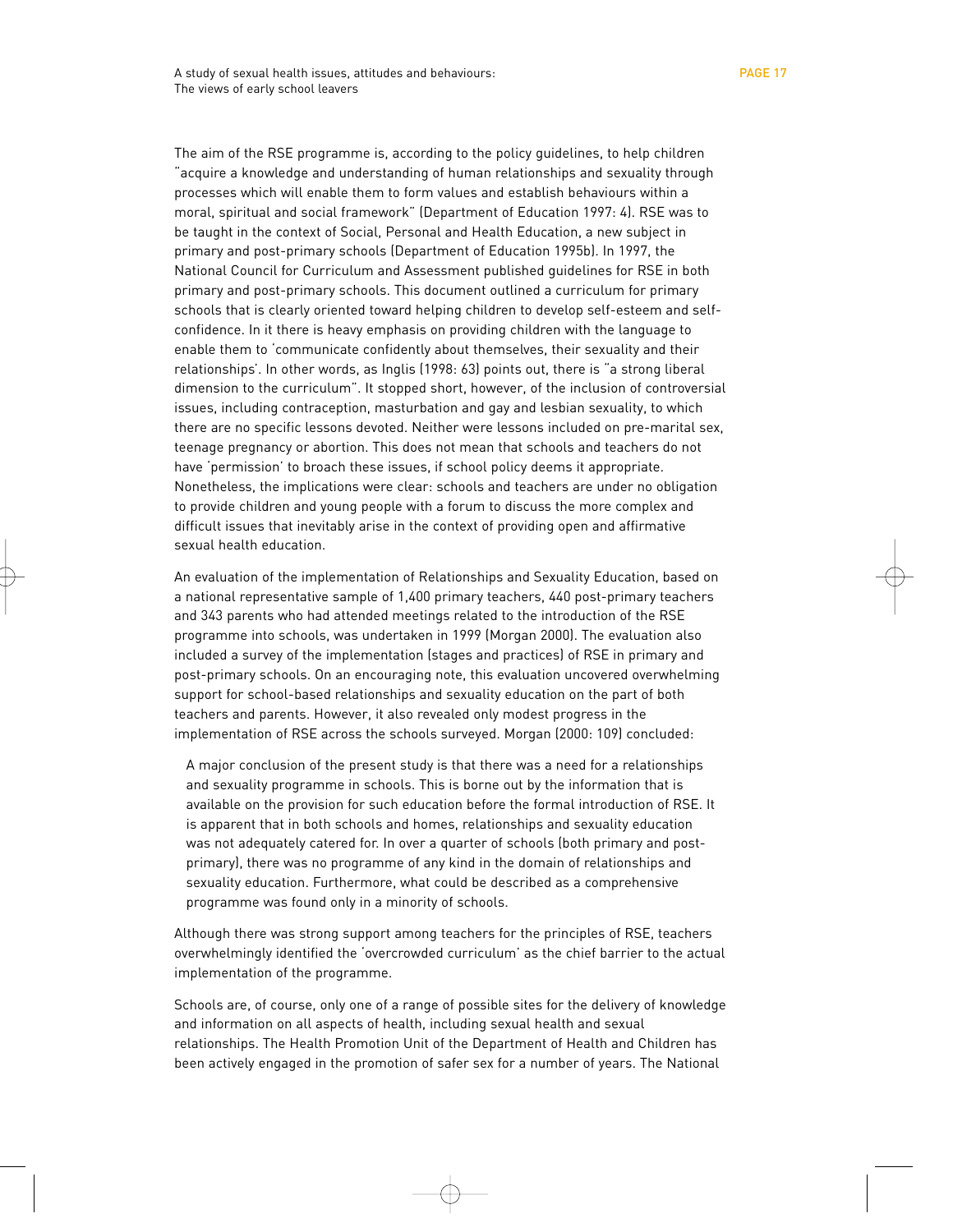Health Promotion Strategy 2000-2005 (Department of Health and Children 2000a) acknowledges that sexuality is an integral part of being human and that healthy sexual relationships can contribute to an overall sense of well-being. Furthermore, a strategic aim of the Health Promotion Strategy 2000-2005 is "to promote safer sexual health and safer sexual practices among the population" (Department of Health and Children 2000a: 61). Among the initiatives and interventions supported by the Health Promotion Unit is the provision of support to schools and teachers to facilitate the delivery of RSE according to best possible practice.

In recent years, efforts to address the needs of teenage parents have greatly improved, particularly with the establishment of the Teen Parents Support Initiative (TPSI). TPSI was formally launched in 1999 under the 'Children at Risk' strand of the National Child Care Investment Strategy (Department of Health and Children 1998), with the aim of providing a range of support services for single, teenage parents throughout pregnancy and until their child reaches two years of age. Three pilot projects (in South-West Dublin, Limerick and Galway) began work during the period from late 1999 to early 2000. An evaluation of TPSI commissioned by the Department of Health and Children (O'Riordan 2002a) concluded that the TPSI pilot projects had achieved their key objectives, lending support to the National Children's Strategy proposal that "the teenage parenting initiatives currently being piloted will be expanded to all health boards" (Department of Health and Children 2000b: 74).

The provision of relationships and sexuality education in Irish schools remains patchy. Furthermore, even where RSE programmes are delivered within mainstream schools, they frequently fail to meet the highly specific needs of many marginalised and minority groups, including early school leavers, homeless youth, gay and lesbian youth and adolescent refugees and asylum seekers (National Conjoint Child Health Committee 2001). According to the Combat Poverty Agency (1995), discrimination and prejudice in many settings, including the school, leaves lesbians and gay men at an extreme disadvantage. Furthermore, bullying and harassment among gay and lesbian youth leads to poor educational attainment and early school leaving (Equality Authority 2002). There is also a paucity of agencies and initiatives that aim to meet the needs of young people, and young men's sexual health needs have traditionally been neglected (Irish Family Planning Association 1997). Indeed, Morgan's (2000) evaluation of school-based RSE highlights a tendency for far less provision in boy's schools than in those catering for girls. The neglect of young men's sexual health issues and needs – traditionally reinforced by a "boys will be boys" approach to sex education (Davidson 1996) – is increasingly recognised as counterproductive and damaging to both young men and young women. Finally, early school leavers are a group of young people who are particularly likely to miss out on school-based sexuality education. The vulnerability of young people who leave school early is recognised in AIDS Strategy, 2000 (Department of Health and Children 2000c: 33), which made the following recommendation in relation to their needs:

It is recommended that early school leavers from post-primary school should receive particular attention along with those from primary school who are likely to drop out early.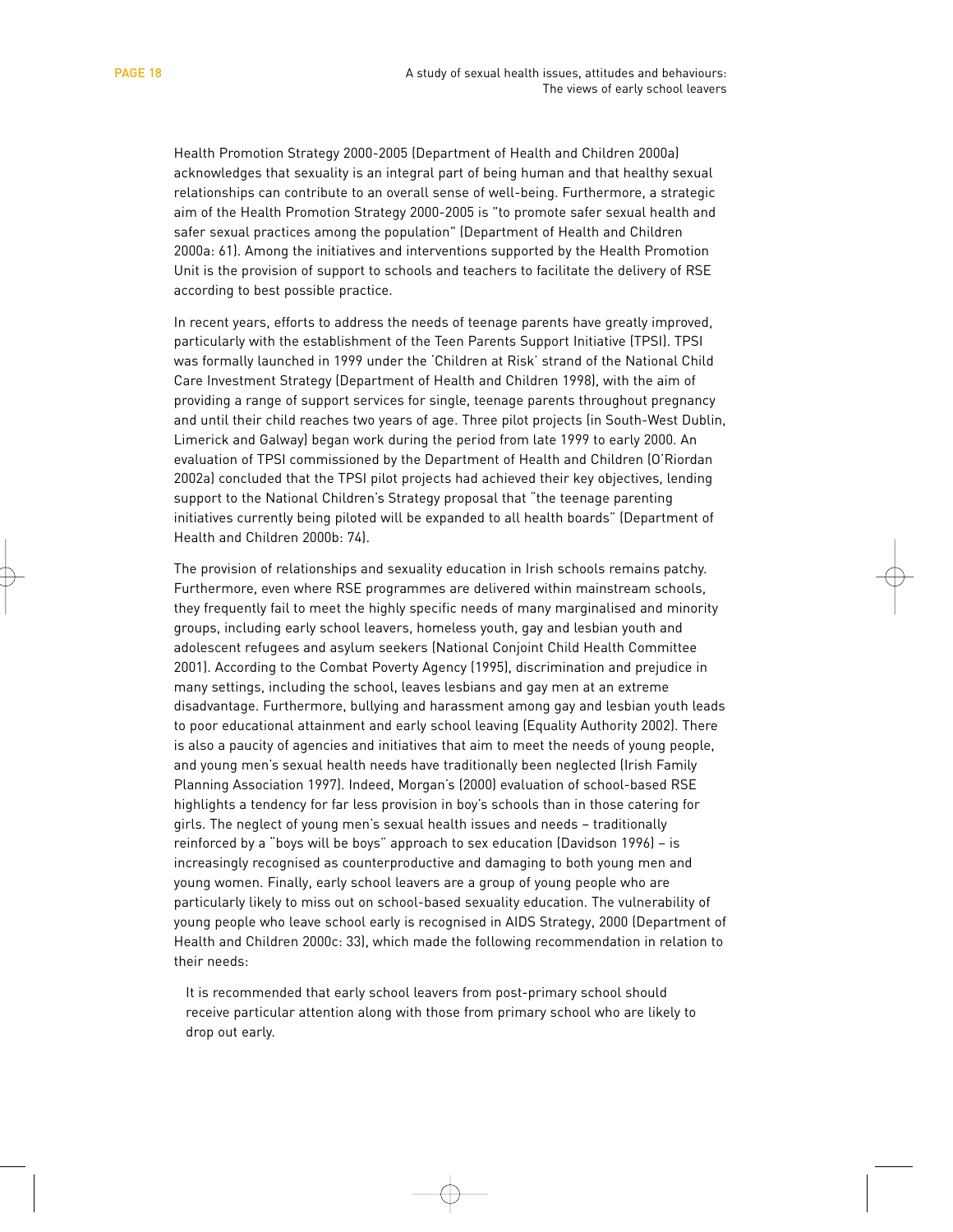The content of sexual health education for children and young people is probably one of the most hotly debated and emotional issues facing policy makers and educators today. Concern is frequently expressed that providing education about sex and relationships serves only to encourage young people to engage in sexual activity. However, research evidence suggests the opposite: that sex education in school does not increase any measure of sexual activity (UNAIDS 1997, Kirby 1997). Furthermore, permission to discuss sex and sexual health issues in an open and positive environment encourages young people to develop the confidence and competencies to move into the realm of sexual relationships without feeling apprehension, fear or shame (Aggleton, Oliver and Rivers 1998). At present, there is practically no denying that sexual health programmes, services and initiatives aimed specifically at young people are seriously lacking (Irish Family Planning Association 1997). Young people need to be encouraged and supported to learn about sex and sexual relationships in preparation for their sexual lives. As UNAIDS (1997: 29) puts it: "Failing to provide appropriate and timely information and services to young people for fear of condoning and encouraging sexual activity is not a viable option".

### 2.0 Young people and sexual health

The shift from childhood to adolescence is marked by changes in many aspects of social life and interpersonal relations. Adolescence is a period during which young people begin to experience new demands and expectations in social situations, and this requires different social interaction skills from those they employed during childhood. The process of attaining independence, and the need to establish an identity apart from others, bring about the renegotiation of relations with parents and an intensification of relationships with peers. Young people's arrival in the 'real world' of sexual feelings and relationships can be experienced as something of a shock, and as they enter this world of new social relationships they are challenged with "reconciling cultural and familial norms of behaviour with emerging sexual feelings and desire" (Weiss, Whelan and Gupta 2000:234). This chapter reviews Irish and selected international research on the sexual behaviour of young people. It highlights gaps in research on the sexual behaviour and health of young people in an Irish context and draws attention to the value of researching sexual health by talking directly to young people and taking their experiences and perspectives seriously.

### 2.1 The sexual behaviour of young people

Across Europe rates of sexual activity among teenagers have increased significantly over the past two decades. International trends suggest that the majority of young people have begun to have sexual intercourse before they leave their teens, and up to half by the age of sixteen (UNAIDS 1997). In the UK, the average age for first sexual intercourse has been declining and currently stands at sixteen years for both males and females (Wellings, Nanchahal, Macdowall et al. 2001). The proportion of young people reporting sexual activity before the age of sixteen has increased, particularly among young women (Wellings, Field, Johnson et al. 1994, Wellings et al. 2001).

In Ireland, we rely on a relatively small number of studies for information and insights into the sexual behaviour of young people, and any attempt to assess trends in sexual practices is hampered by the absence of routinely gathered statistics. Methodological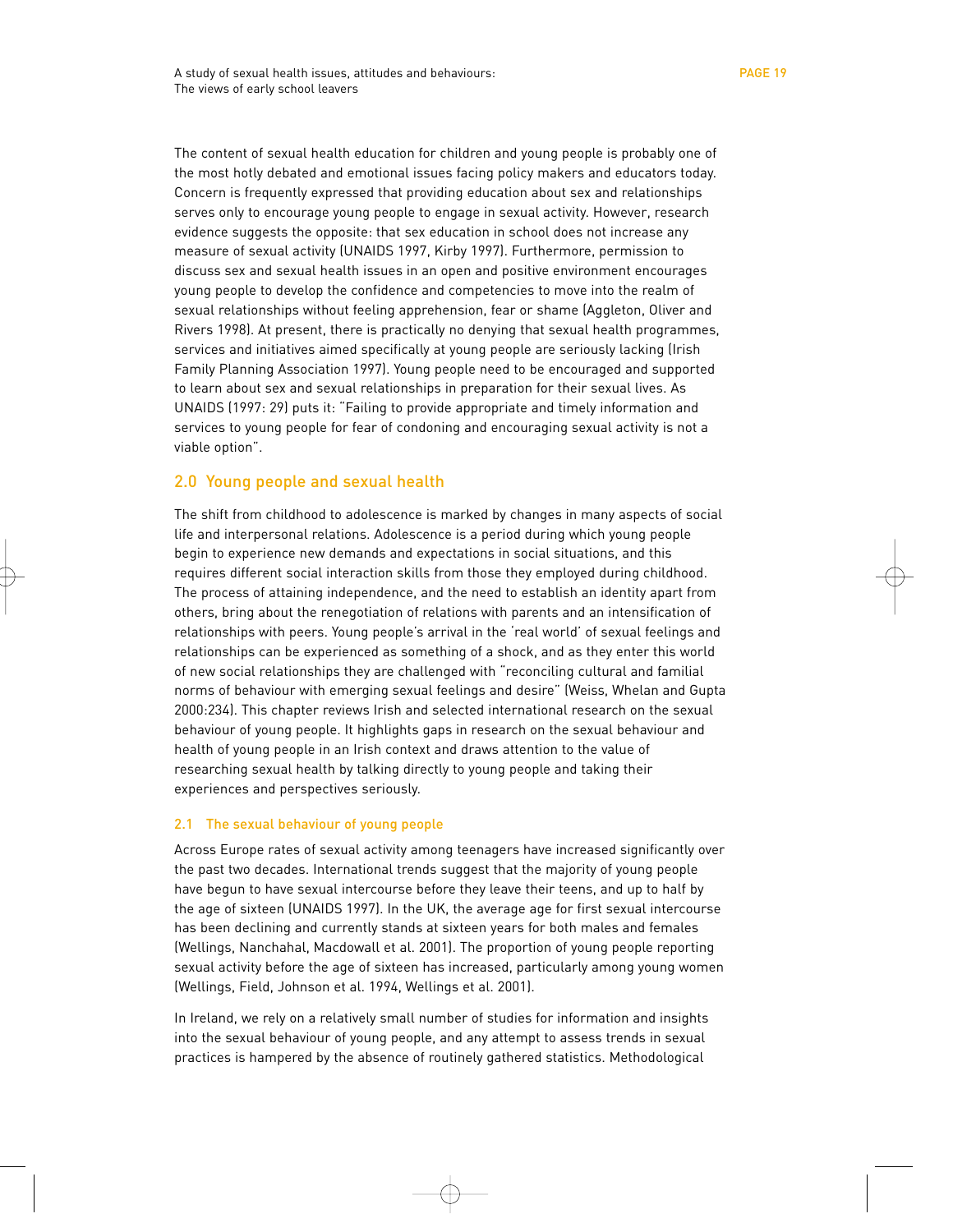differences in the sampling strategies and research instruments further hinder direct comparisons between the available studies. Although a lack of data on adolescent sexual activity at national level precludes a complete picture of Irish teenage sexual behaviour, available regional and area-specific studies do, nonetheless, help to provide some indication of levels of sexual activity among young people.

McHale and Newell (1997) reported on a study of sexual behaviour among school-going teenagers in 'city', 'town' and 'rural' localities. This research involved the administration of anonymous questionnaires to 2,799 (completed by 2,754) fifteen to eighteen year olds (mean age 16.2 years) in 43 schools throughout Galway City and County during 1994. Twenty-one percent of respondents reported having had sexual intercourse, with boys more than twice as likely to state that they were sexually active. An age-related increase in sexual intercourse was noted: while just over 17% of sixteen year olds had had sexual intercourse, this increased to 21% at eighteen years. The mean age of first sexual intercourse was 15.5 years, with no gender difference in the reported age of first sex. However, teenagers from city schools were more likely to have had sexual intercourse than their like-aged counterparts who lived in towns or in rural localities. Two years later, Bonner (1996) conducted a survey of patterns of smoking, drinking, illegal drug use and sexual practices among sixteen to eighteen year old secondary school pupils in the Midland Health Board region using a standardised questionnaire administered to a sample of 1,654 pupils from twelve randomly selected post-primary schools. The findings indicated that 32% of the young people were sexually active, with males (38%) significantly more likely than females (26%) to have had sexual intercourse. 75% had first sex between the age of fifteen and seventeen years.

Using a combination of self-completion questionnaires and focus group discussions, Dunne, Seery, O'Mahoney and Grogan (1997) investigated young people's knowledge, values and practices in relation to sexuality, AIDS and alcohol and drug use on behalf of Cork AIDS Alliance. Questionnaires were distributed to approximately 800 young people between 15 and 24 years in Cork city. Focus group discussions – three with early school leavers and one with young people of mixed social background – were also conducted. Importantly, this study targeted both school-going youth and early school leavers in an effort to represent various sectors of the youth population. In the fifteen to seventeen year age group, 30% of women and 45% of men had had sexual intercourse; these figures rose to 45% and 61% for women and men, respectively, by the age of 24. 22% of all female and 32% of all male respondents had first sexual intercourse by the age of sixteen.

Finally, in 1997 the Midland Health Board commissioned a qualitative study of values, attitudes and norms of youth living in the Midland area. (Sheerin 1998) This research placed particular emphasis on the lifestyles of marginalised youth and, although not necessarily representative of young people's views (due to the non-random sampling methodology), it complements and expands on Bonner's (1996) earlier quantitative survey conducted in the same geographical region. Using focus group discussions and individual interviews, Sheerin (1998) investigated tobacco, alcohol and illicit drug use, schooling and educational expectations, as well as a range of issues related to mental and sexual health. While data on specific levels of sexual activity were not requested from individual young people, focus group discussions uncovered a strong perception among participants that many of their peers were sexually active; the majority believed that young people have first sexual intercourse between the age of fourteen and sixteen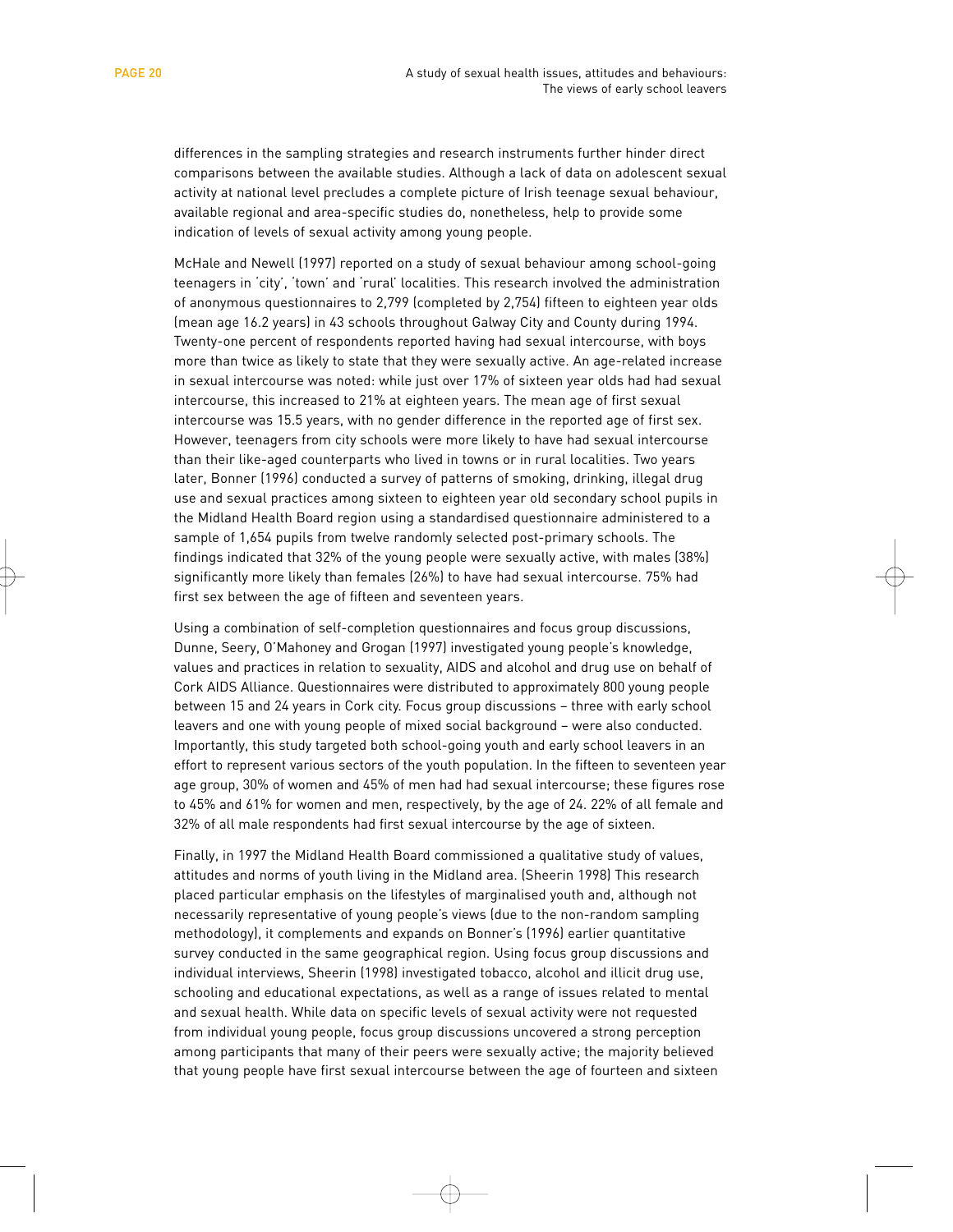years. Concern was expressed, in light of this finding, about the risk of teenage conformity to what is perceived as 'normal' or acceptable among peers. Dunne et al. (1997) also noted perceptions of pressure to have sex among some young women who participated in focus group discussions.

To summarise, available Irish studies suggest that up to one-third of sixteen-year-old school-goers may be sexually active, with young men considerably more likely than young women to be initiated into sex by the age of seventeen. There are some indications that young people who live in cities may be more likely than town and rural dwellers to be sexually active by the age of sixteen. Not surprisingly, by the age of eighteen years young people are considerably more likely to be sexually active. It should be noted, however, that since all of these studies were conducted during the mid- to late 1990s, they do not necessarily reflect current levels of sexual activity among the young, which may well be higher at this stage. It is also difficult to say, based on available research, whether the age of first sex has been declining in Ireland, although this is highly likely. What is clear, however, is that sexual debut occurs for many young people during their teenage years. Early sexual activity is an issue of critical concern, not least because it is associated with inconsistent condom use (Stationery Office 1999), as well as feelings of regret, particularly amongst young women (Wight, Henderson, Raab et al. 2000). A recent survey of the sexual behaviour, attitudes and lifestyles of 14-25 year olds in Northern Ireland found that over three-quarters of those who had first sex when they were sixteen or older used contraception, compared to just over one-third who had first sex before the age of sixteen (Family Planning Association 2002).

### 2.2 'Risky' sexual activity

Adolescence – a period during which young people experiment with a range of behaviours, including tobacco, alcohol and illicit drugs – is one of increased propensity to take risks. While the pursuit of risky activities is part of normal transitional behaviour during adolescence (Jack 1986), risk taking can have negative outcomes. Sexual risk taking, like other 'problematic' behaviours of youth, has been studied for some time and, in recent years, professional and public attention has been directed to the numerous health risks associated with unsafe sexual behaviour. Many teenagers, for example, use contraception inconsistently or not at all, thereby exposing themselves to the risk of pregnancy and sexually transmitted infections. Studies conducted in an Irish context have uncovered variable rates of condom and other contraception use. In Bonner's (1996) survey of sixteen- to eighteen-year-old post-primary pupils, 82% of those who were sexually active claimed to use contraception. However, a smaller number (70%) reported using contraception on the occasion of first sex. The most commonly used form of contraception was the condom (79%), followed by the contraceptive pill (12%), and a majority (91%) felt that contraception was the joint responsibility of both partners. MacHale and Newell's (1997) survey found that 72% of both boys and girls used a condom at first sexual intercourse. However, only 66.6% stated that they 'always' used condoms and 33.4% said that they used them only 'sometimes' or 'never'. Condom use was relatively high in Dunne et al.'s (1997) study, which included early school leavers, but lower than that reported by MacHale and Newell (1997). While 77% reported using a contraceptive on their last occasion of sexual intercourse, 41% of men and 45% of women in the 15-24 year age group did not use a condom at last intercourse.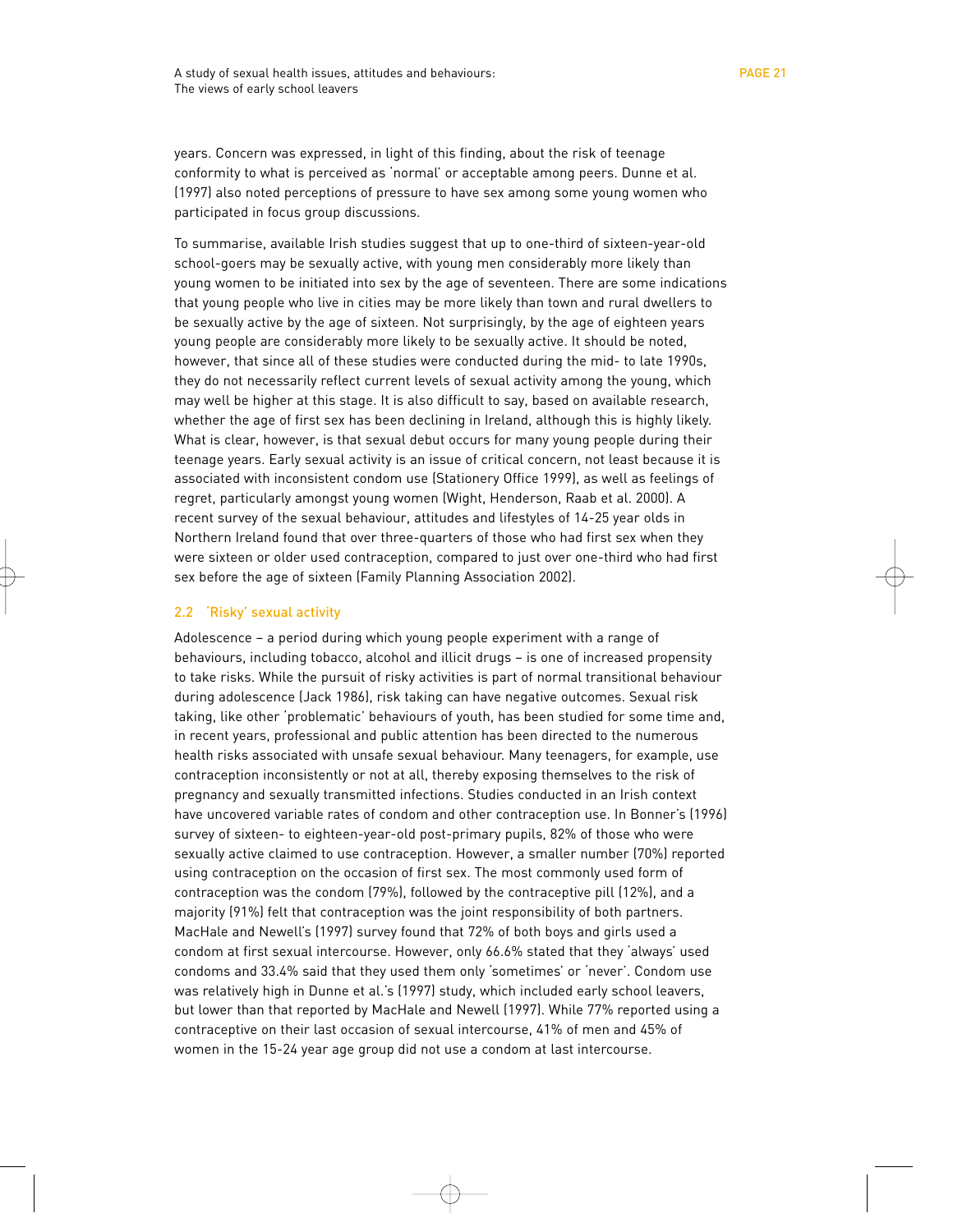There is some evidence in an Irish context to suggest that alcohol use and intoxication play a role in sexual risk taking. For example, in a study of 200 unmarried mothers presenting for antenatal care at a Dublin-based location, Powell, Dockeray and Swaine (1982) reported that 27% were alcohol intoxicated at the time of conception. A decade later, Fitzpatrick, McKenna and Hone (1992) found a high rate of unprotected and alcoholrelated sexual intercourse in their study of teenage girls attending a Dublin-based STD clinic. In MacHale and Newell's (1997) survey, alcohol was cited by one-third of respondents as a factor leading to first sexual intercourse. Likewise, much of the qualitative data from Dunne et al.'s (1997) study suggested that young people considered both alcohol and drug use to influence sexual activity and sexual risk taking, in particular. Finally, Mahon, Conlon and Dillon (1998) identified alcohol intoxication, resulting in nonuse of condoms, as one of the factors that contributed to unintended pregnancy.

Since condoms offer an effective barrier against pregnancy and sexually transmitted infections including HIV, promoting their consistent use amongst young people is a public health issue of critical importance. However, there is consistent evidence in an Irish context to suggest that lack of adequate knowledge and poor understanding of sexual health issues are significant barriers to safe sex (Dunne et al. 1997, Irish Family Planning Association 1997, Sheerin 1998). During focus groups conducted by Sheerin (1998), young people expressed a general reluctance to seek professional advice and/or information related to sexual health issues due primarily to fears that confidentiality could not be assured. This research demonstrated what the author described as "a major lack of awareness among young people about contraception" (Sheerin 1998: 33): many did not know the meaning of the word 'contraception' and demonstrated only limited knowledge of different forms of contraception. Research has also drawn attention to a number of obstacles facing young people in practising and maintaining safe sex. Dunne et al. (1997), for example, noted embarrassment associated with acquiring contraception as a significant barrier to condom use. Many of the young people interviewed for the purpose of this research were reluctant to discuss the issue of contraception with their sexual partner(s). While these studies highlight practical barriers to condom use, research in Ireland to date has not investigated young people's views on condoms and their use in any great detail. The reality of using condoms or other forms of contraception is, like sex itself, an extremely complex social negotiation. Practical barriers, such as lack of knowledge, feelings of embarrassment and lack of planning and opportunity, all impact on condom use. However, social and cultural norms and beliefs are critical and, in some cases, more powerful determinants of condom and other contraceptive use. UK-based research has drawn attention, for example, to the negative effects of power dynamics within a relationship, which reduce the negotiation power of young women (Holland, Ramazanoglu, Sharpe and Thomson 1998). Other research has highlighted the kinds of difficulties young people experience in communicating about contraception prior to intercourse, particularly in 'one-nightstand' situations (Coleman and Ingham 1999a). The negotiation of safe sexual encounters is also hampered by concern about a partner's hostile or negative reaction in the event of raising the issue of contraception (Coleman and Ingham 1999b). With the exception of Mahon et al.'s (1998) study of crisis pregnancy, we have relatively little understanding of the range of social barriers to condom use in an Irish context. This research found an association between women's reluctance to carry condoms and the social risks they attached to doing so: in particular, the risk to one's reputation. Carrying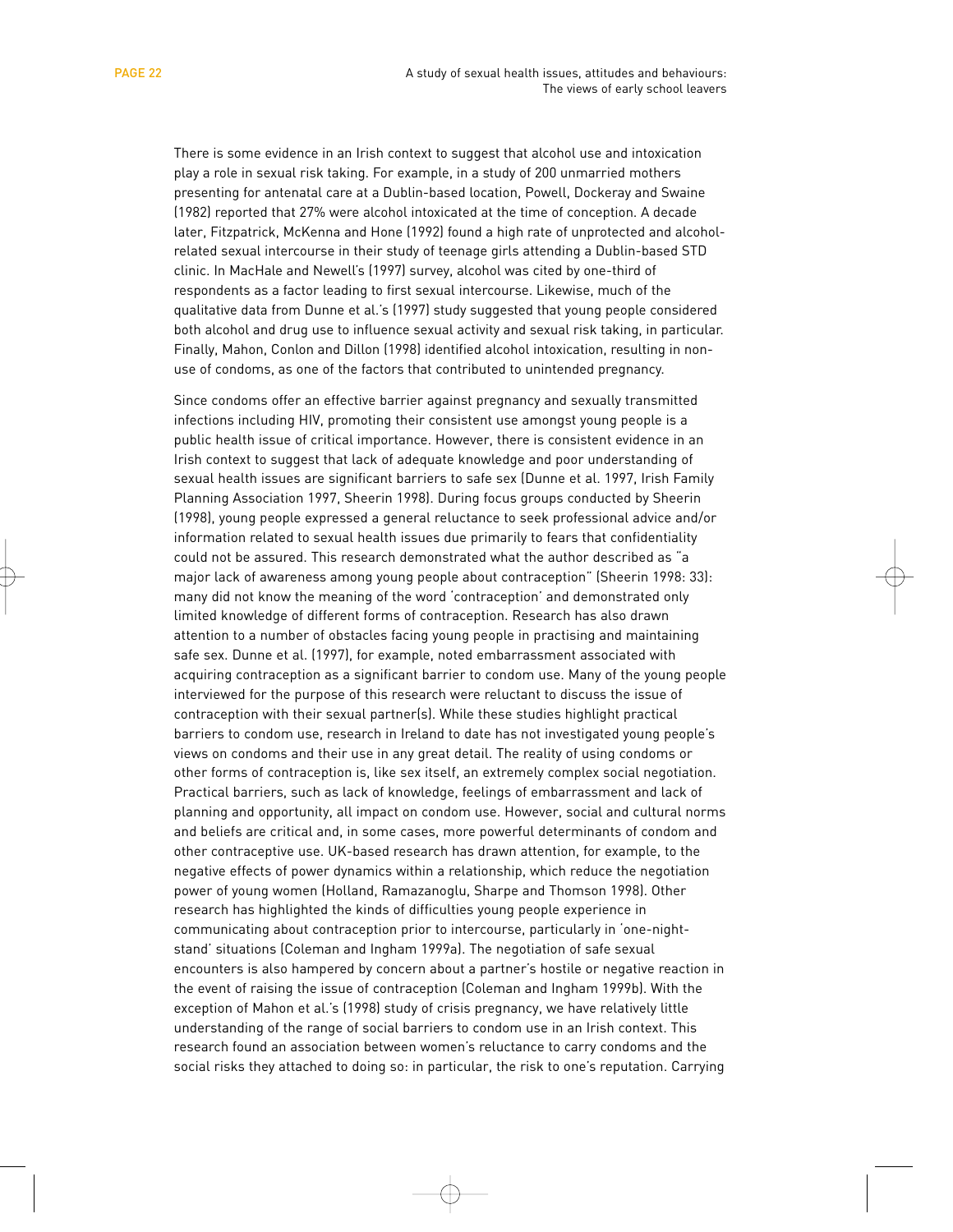condoms, as stated by Mahon et al. (1998: 173), was "constructed as being prepared for sex," and this constituted a major barrier to use. How people understand and respond to 'risk' is, of course, not simply a matter of rational calculation; rather, understandings of risk are often culturally specific, varying with context, age, gender, class, and so on (Wight 1999, Rapp 2000).

### 2.3 Health outcomes

Two main health outcomes are noted in the health and policy literature focusing on the sexual behaviour of young people: teenage pregnancy and sexually transmitted infections. Both are, of course, related to 'risky' sexual activity, the topic of the previous section.

### *2.3.1 Teenage pregnancy*

Although the rate of teenage pregnancy in Ireland cannot be considered high compared to many of our European neighbours (Magee 1994, National Economic and Social Forum (NESF) 2001), teen pregnancy and early child-bearing continue to be subjects of concern and debate in society at large and, more specifically, among teachers, parents, health care providers and policy makers. This is due largely to the host of disadvantages experienced by teens who become parents at an early age and the likelihood that they will experience multiple disadvantages, including low educational attainment, early school leaving, low income and poverty (Hannan and O'Riain 1993, O'Riordan 2002b).

The incidence of lone parenthood<sup>1</sup> in Ireland rose sharply in the 1980s and 1990s and, at present, lone parent families account for about 12% of children aged under fifteen years and about 14% of families with children of that age (Fahey and Russell 2001). Between 1989 and 1997, there was an increase of almost a quarter (23.7%) in the number of lone parents (NESF 2001). However, the birth rate amongst teenagers has remained relatively stable over the past decade and is currently estimated at 17 per 1,000 of all births, compared to 30 per 1,000 in the UK (Berthoud and Robson 2001). In 1999, 6.1% of all births in Ireland were to mothers under twenty years of age, representing 3,301 births to mothers under twenty years out of a total of 53,354 of all births (Department of Social, Community and Family Affairs 2000). In this same year, almost 96% of births to mothers under the age of twenty were registered as being outside of marriage. The majority of teen parents are lone parents and female: they are not married or co-habiting with their partner and/or with the father of their child (O'Riordan 2002c).

Although Irish boys are more likely than their female counterparts to leave school early or without formal educational qualifications (NESF 2002), available data suggest that for girls, early school leaving and teen pregnancy are strongly related. For example, Fahey and Russell (2002) found that for women aged between 20 and 24 years, unmarried motherhood was strongly related to low educational attainment. Similarly, in a study of employment aspects of lone parenthood, McCashin (1997) found that 25% of 'younger' lone parents had either 'no qualifications' or 'only primary level qualifications'. Despite the strength of the relationship between teen pregnancy and early school leaving, it is difficult to distinguish cause from effect. It is unclear, in other words, whether low

<sup>1</sup> There is no consensus on the appropriate definition of lone parent. Lone parents vary in marital status, age, socio-economic background and entry into lone parenthood (NESF 2001). For example, according to the Central Statistics Office (2003), there were close to 153,900 lone parent families in Ireland in 2002. In 40% of these families, a widowed person was a parent; in a further 32% of families, the parent was separated or divorced and 23.9% were headed by a single parent.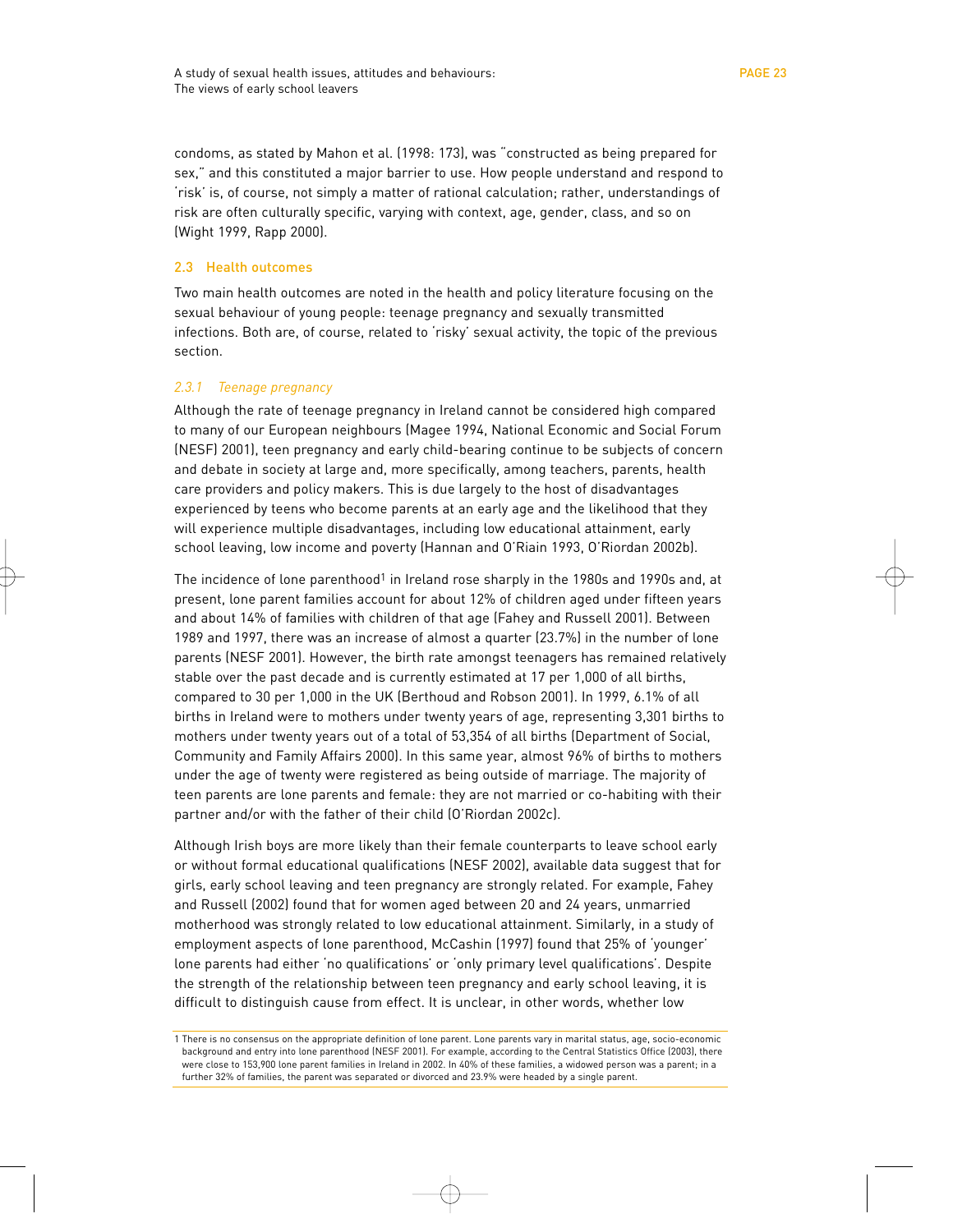educational attainment leads to higher rates of teenage pregnancy or whether teenage pregnancy leads to school drop out (Berthoud and Robson 2001, Burtney 2000). We do know, however, that young mothers are less likely to complete their education than other adolescents, thereby limiting their future employment prospects and opportunities (Richardson 2000, McCashin 1997). Teenage mothers in Ireland have only a 49% probability of having upper secondary educational qualifications, compared to 77% of other mothers (Berthoud and Robson 2001). Another observable trend is the tendency for teenage pregnancy rates to be higher in areas of socio-economic deprivation. While the Irish situation in relation to the percentage of lone parents is broadly consistent across the European Union – representing 13% of all families with dependent children in Ireland, compared to 14% in the EU (Barry, Gibney and Meehan 1998) – this figure is much higher in areas and communities where there are high levels of poverty (NESF 2001). For example, the national decline in teenage births between the mid-1980s and mid-1990s was not apparent in the Rotunda Hospital, according to Connolly, Conroy, Byrne and Kennelly (1998). This hospital serves an inner-city population with a disproportionately high number of socially-deprived women. Furthermore, the proportion of lone-parent families exceeds 30% in some local authority housing estates in Dublin's deprived inner-city and suburban localities (Corcoran 1999). Ireland is not unique in revealing a distinctive social and spatial patterning of lone parenthood and teenage pregnancy. Research conducted in EU countries and in the U.S. has demonstrated that rates of both teen pregnancy and early school drop-out are higher in neighbourhoods characterised by poverty and social deprivation (Burtney 2000, Harding 2003, Swan, Bowe, McCormick and Kosmin 2003).

Although teenage pregnancy is clearly a complex phenomenon (Phoenix 1991), both national and international research evidence indicates that it is not a random event: it is linked, instead, to a range of factors that increase its likelihood. Research shows that youths at greatest risk are more likely to live in areas with high poverty rates and low levels of education. On becoming pregnant, young women have greater fears about the repercussions of telling their parents than the fact of being pregnant (Dempsey, Heslin and Bradley 2000, Finlay, Whittington, Shaw and McWilliams 1997); they and their parents subsequently face inadequate services and supports to help them to cope with the experience of teenage pregnancy (Dempsey et al. 2000). Finally, young parents are likely to invest less effort in school, to do more poorly in school and to have low expectations for their futures.

### *2.3.2 Sexually transmitted infections*

The issue of sexually transmitted infection has, to a large extent, been overshadowed by continued public concern and debate over teenage pregnancy and childbearing. More recently, however, attention has begun to focus on health consequences apart from those related to pregnancy, including human immunodeficiency virus (HIV) and other sexually-transmitted infections (e.g. syphilis, chlamydia).

Growing numbers of people newly diagnosed with HIV have been identified in Ireland since the late 1990s (AIDS Strategy 2000). Between 1998 and 2002, there was a more than three-fold increase in the number of newly diagnosed HIV infections. According to the National Disease Surveillance Centre (2002), there were 364 newly diagnosed cases of HIV infection in 2002, a 22% increase in the number diagnosed in 2001. The majority of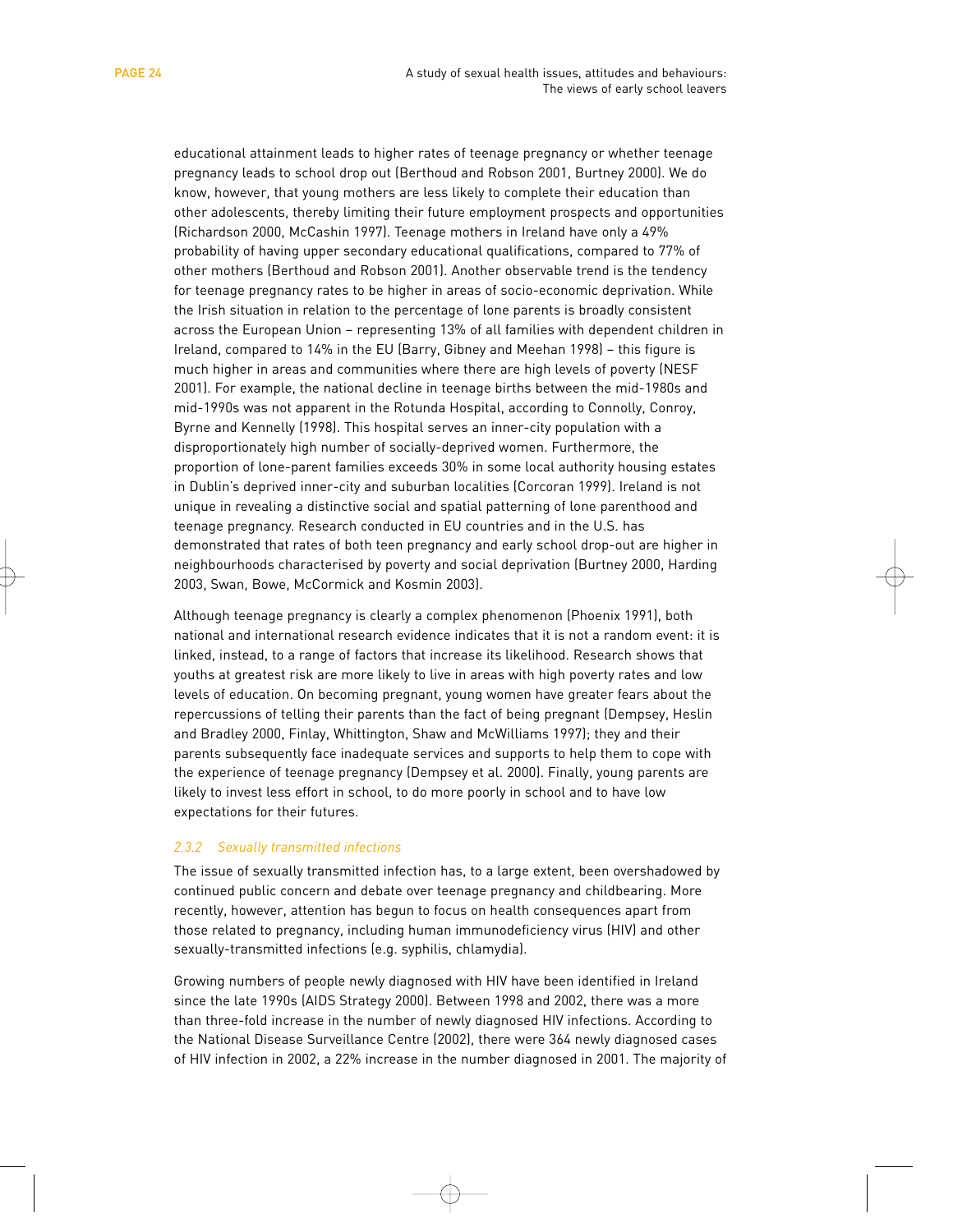these newly diagnosed cases (63.5%) were among heterosexuals and the total number of cases among heterosexuals increased by 34% between 2001 and 2002. In 2002, 80% of cases in Ireland were among people between 20 and 40 years of age; 54.5% were female and 45.3% male. Heterosexual transmission accounts for an increasing share of new HIV infections in Ireland. This trend signals a shift away from transmission via intravenous drug use and sex between men to transmissions between young heterosexual people. Heterosexual transmission is now the most frequent HIV transmission mode in Europe (European Centre for Epidemiological Monitoring of AIDS 2003).

In Ireland, there has also been a consistent rise in the number of notified cases of sexually transmitted infections (STIs) since 1990 (Department of Health and Children 2003). Notified cases of chlamydia increased by 573.1% between 1995 and 2001. This increase is of particular concern given the implications of long-term effects, if the disease is left untreated. The total number of notified STIs increased by 9.4% in 2001, compared to 2000, with the highest increases recorded during 2001, compared to 2000, for syphilis (506.5%) and infectious hepatitis B (160%) (National Disease Surveillance Centre 2002). Of a total of 9703 cases of STIs notified during 2001, 13.6% were nineteen years old or younger. While increased rates of STI infection in Ireland may well reflect a greater willingness to seek testing and treatment, it is also likely to reflect an increase in unsafe sexual behaviour.

### 2.4 Socio-economic factors and sexual health

The intergenerational and cyclical nature of teenage pregnancy and parenthood and its links with poverty and disadvantage are widely recognised (Phoenix 1991). Put differently, social inequalities play a key role in influencing sexual and reproductive health. UK-based research has demonstrated lower academic attainment and socioeconomic disadvantage to be related to early sexual activity (Mitchell and Wellings 1998a, Wellings and Kane 1999). Social background is also an important factor influencing young people's orientations toward sex, sexuality and relationships. There is some evidence to suggest, for example, that the average age of first intercourse is lower for young people from unskilled and semi-skilled backgrounds than for those from professional and managerial backgrounds (Singh, Darroch and Frost 2001).

A lot of protective sexual health behaviour appears to be dependent, at least in part, on access to information about services, information about sexual activity and contraception, and opportunities to improve interaction skills. It is logical to assume that for young people who are excluded from school or otherwise socially excluded, these paths are not open and their vulnerability is consequently higher. Early school leavers pose a particular challenge to pubic health promotion since they cannot be reached through school-based education programmes (Layte, Fullerton and McGee 2003). Moreover, in conditions of poverty, not only may opportunities to seek information and services be restricted, but also the services available may be of a qualitatively different nature to those accessed by those who can pay. All of these issues, according to Shaw and Aggleton (2002: 6), "relate to what is best understood not as risk, but as social and sexual vulnerability."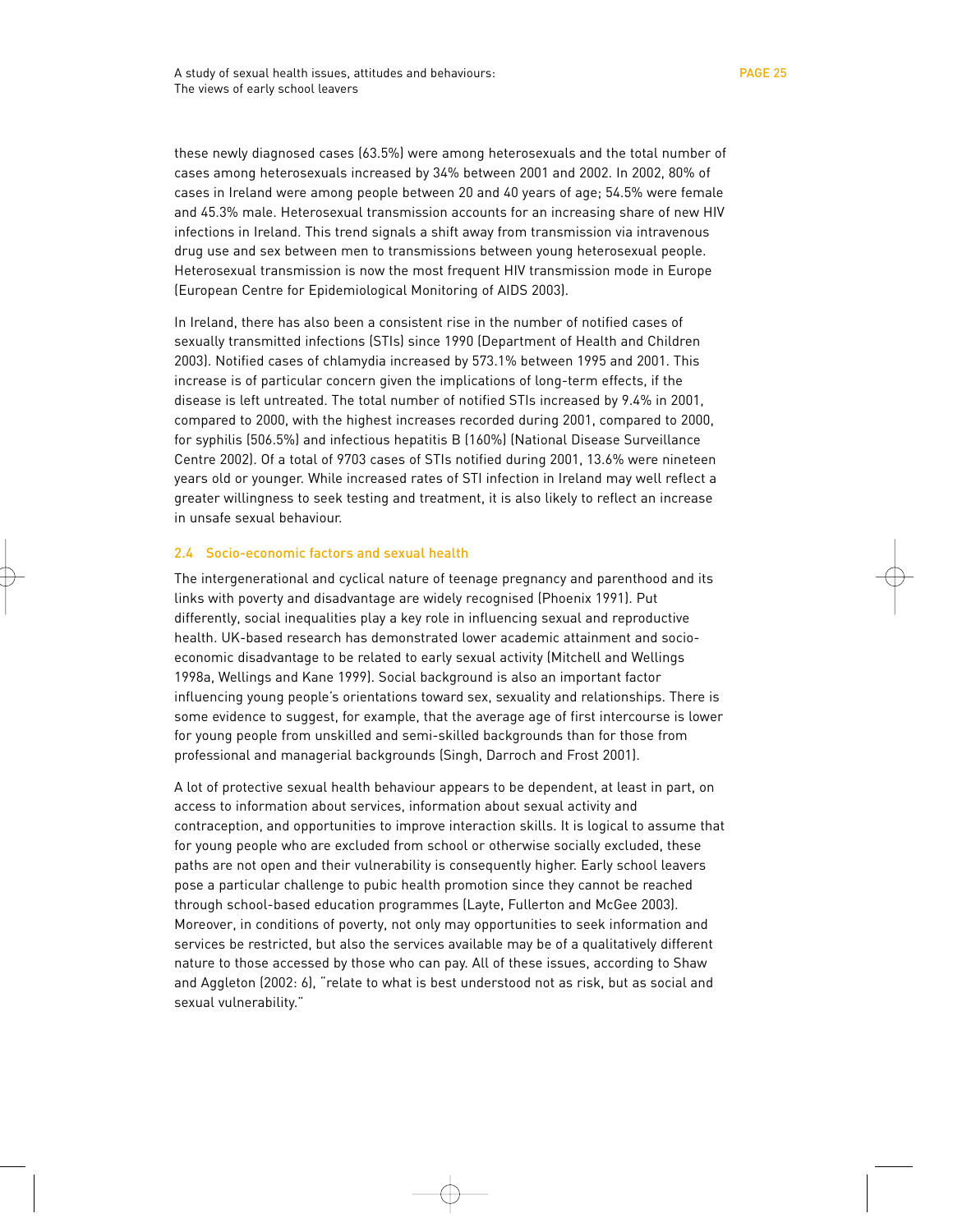Inequalities linked to poverty and social exclusion are among the many factors influencing young people's susceptibility to sexual and reproductive health problems. Early school leavers are clearly a group who may be particularly vulnerable when it comes to relationships and sex. This vulnerability is linked to a range of complex and interrelated factors, including social deprivation, low educational attainment and low aspirations for the future. There is a strong correlation between early school leaving and low socio-economic status (Clancy 1995, Collins and Williams 1998, National Economic and Social Forum (NESF) 2002). Young people who do leave school early are likely to become more marginalised and are also at high risk of unemployment (Boldt and Devine 1998, McCoy and Whelan 1996). In 1999, almost 13,000 young people left school before completing their Leaving Certificate, of whom 2,400 had no formal educational qualifications (NESF 2002). Available estimates (based on 1997 figures) indicate that approximately 1,000 students do not transfer from primary to second level schooling (Collins and Williams 1998).

We, of course, need to be careful about making assumptions about the sexual activity of socially deprived young people, including early school leavers, because of the not-sosubtle insinuation that these youths are more sexual and/or more likely to be sexually active. One way of avoiding such assumptions is to focus on the perspectives of young people. Dunne et al.'s (1997) study demonstrates the benefit of asking young people to relate their experiences and their perspectives on sex and sexual health. While statistical data on adolescent sexual behaviour permits the synthesis and presentation of data pertaining to patterns of sexual behaviour, what it does not reveal is the context in which sexual risk behaviour takes place, including the factors that contribute to unprotected sex and how these factors differ for young men and young women. There is clearly a need for research that seeks out and takes seriously the experiences and perspectives of young people in relation to sex, sexual risk and sexual health.

### 2.5 Gender and sexual health

If research has highlighted social background and culture as important influences on young people's views about sex and sexual relationships, other studies have been vital in demonstrating how gender influences young people's expectations about sex and sexuality, their sexual behaviour and how they learn about sex. Mounting research evidence has exposed gender differences in how sex is experienced by young men and young women and in the meanings they attach to sexual activity. For example, Holland, Ramazanoglu, Sharpe and Thomson (2000) note that while for young men first (hetero) sex is depicted as an empowering moment; for young women the event is more varied and some may find themselves managing feelings of loss and regret.

Constructs of masculinity and femininity have a profound impact on sexual relationships and behaviour, determining, to a considerable extent, health outcomes. Women are subject to both subtle and overt sexual pressure from men (Holland et al. 1998), and younger women, in particular, may defer decisions about sexual health to their male partners. It is also claimed that holding conventional beliefs regarding femininity is a barrier to positive sexual health for young women (Tolman 1999, Holland et al. 1998). It is critical, therefore, that heath care educators (and other professionals) are aware of the real dilemmas facing young women in their decision making about sex (Aggleton et al. 1998, Wollett, Marshall and Stenner 1998). Young men are also subjected to social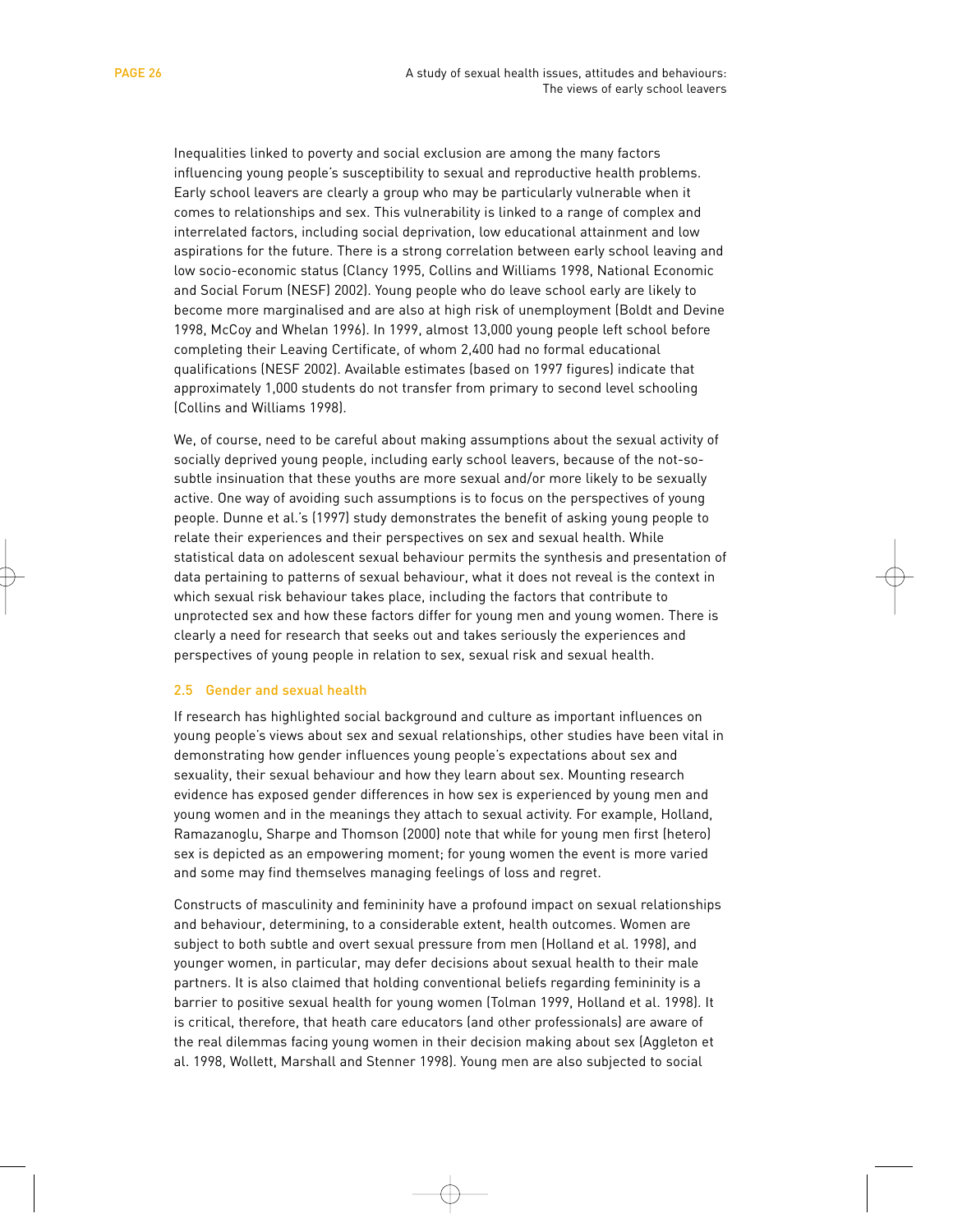stereotypes and they too have a range of complex issues with which to deal. Messages from many sources, including peers, constantly reinforce and perpetuate their need to demonstrate their masculinity, encouraging them, according to Forrest (2000), to buy into a culture of male sexual competition. Other research suggests that young men have no 'script' available to them other than the 'macho' predatory male (Wight 1994, Holland et al. 1998). In addition, dominant expectations about masculinity and manliness place enormous pressures on young heterosexual men, making it difficult for them to demonstrate and express feelings (Aggleton et al. 1998). Both male and female stereotyping are embodied in social norms and reinforced through various structures within society, including the media, the home and educational settings. Gender stereotypes have a direct impact on the sexual behaviour of young people, affecting their ability to negotiate sexual activity that is acceptable, desired and healthy.

### 2.6 Sources of knowledge about sex and sexual health

Becoming a sexually healthy adult is a key developmental task for adolescents, as is the achievement of good sexual health. The task for young people is to integrate the physical, social and emotional aspects of sexuality and, while this is unlikely to be achieved by the end of adolescence, each young person will take steps in this direction as s/he moves through their teenage years towards young adulthood. Education – in its broadest sense – is essential for the development of skills that enable young people to cope with the challenge of adolescence and to move comfortably and confidently into the realm of sexual activity.

Research has highlighted four major sources of knowledge and education upon which young people depend for information, understanding and insight about sex and relationships: peers, the media, schools and parents (Burtney 2000, Forrest 1997). In the Irish context, friends and school appear to be two key sources of knowledge that young people draw on for information on sex and sexual health (Dunne et al. 1997, Bonner 1996, Sheerin 1998). Across all of the studies conducted in Ireland, young people consistently cited same-sex peers as important sources of information and advice on matters related to romantic and sexual relationships. School settings, on the other hand, are not perceived as reliable or valued contexts for learning about sex, and there appears to be great variation in both the level and type of formal sex education delivered within Irish schools. Among Sheerin's (1998) sample – including marginalised youth and early school leavers – few appeared to have received sex education outside the context of religion or science instruction, and the dominant feeling among young people was that the sex education they received was deficient and did not meet their needs. Similar views were expressed by the young people in Dunne et al.'s (1997) survey: they considered the sex education they received to be overly focused on biological aspects of sex and sexuality, leaving little or no room for the discussion of social and psychological issues and ramifications. In general, research to date in an Irish context points to a lack of confidence among young people in the school setting as a reliable context for learning about sex, sexual relationships and sexual health.

As highlighted earlier, there are sub-populations of 'high risk' youth who display particular vulnerabilities and who require programmes and innovations to meet their specific needs. Early school leavers' exposure to sex education is often limited due to their disrupted schooling. Designing policies and programmes to address vulnerability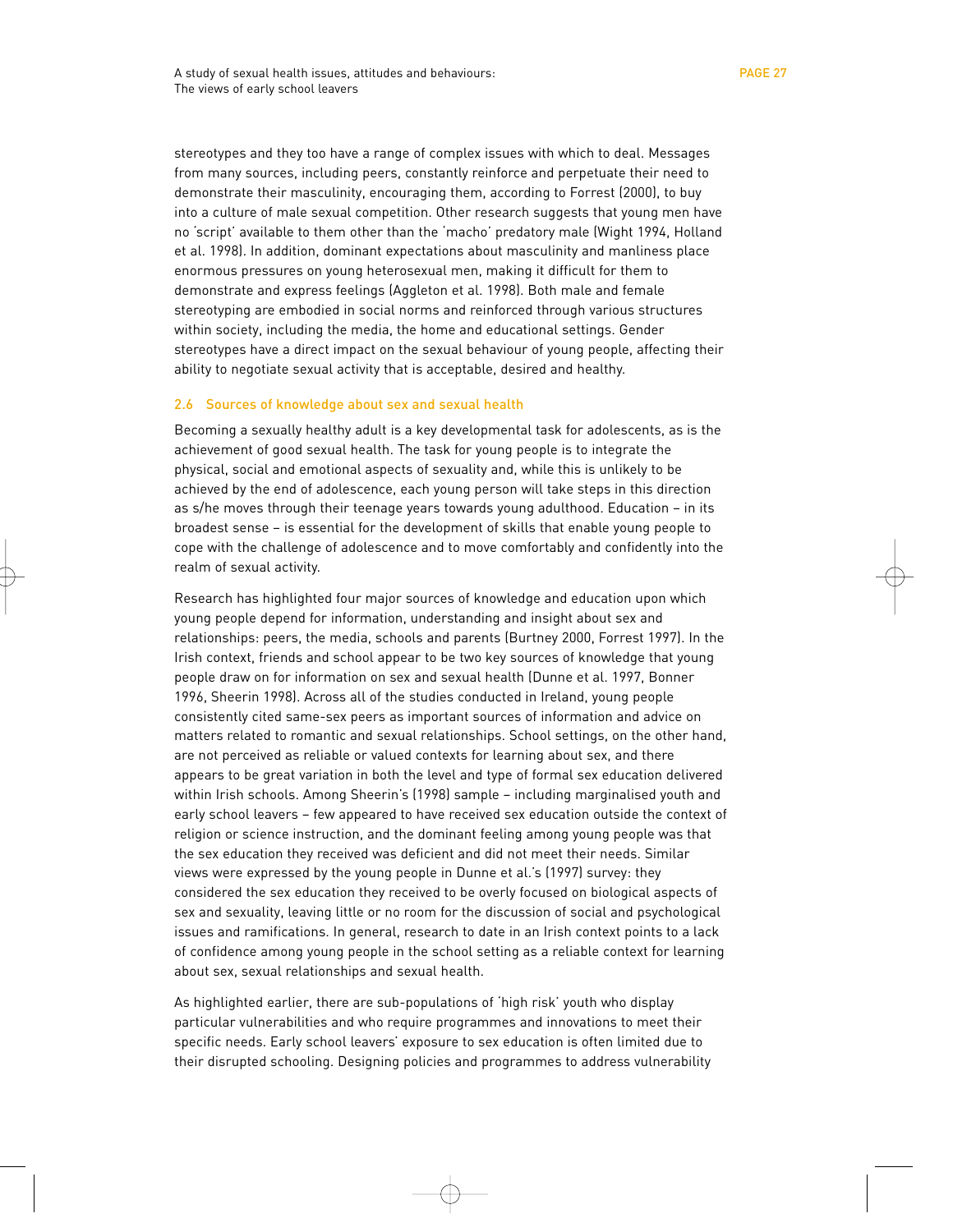can be complex, since interaction between factors such as poverty, gender and age may reduce vulnerability in some contexts but enhance it in others (Shaw and Aggleton 2002). Just as not all young people are 'risk-takers', not all young people who are homeless, leave school early or live in care are equally vulnerable. For a range of complex reasons, the ability of young people to take charge of their sexual lives may be very varied and whilst some are limited in this regard, others may find ways of negotiating sexual encounters that are healthy.

Traditionally, sex education has been a damage-limitation exercise and sex educators have tended to focus their energy on trying to encourage young girls to "keep out of trouble" (Davidson 1996: 20). However, owing largely to the influence of feminist thinking, there is now far greater emphasis than in the past on encouraging and supporting young women to think about their own needs in sexual relationships. However, sexual health is still presented as a female-dominated area, with services for young men being delivered by women (Lloyd and Forrest 2001). Boys have typically been sidelined or ignored, and approaches to the sexual health of young men are, at best, characterised by a laissez-faire approach. Young men may therefore be particularly neglected when it comes to access to, and potential benefit from, sexual health services.

Most discussions of teenage sexuality focus on its problematic aspects, particularly with respect to teenage pregnancy and sexually transmitted infections. There is no denying that these issues are important, yet we cannot deal with either effectively without recognising the normative aspects of young people's sexual behaviour and activity. Sexual health is and ought, therefore, to be seen as an affirmative concept (Aggleton and Campbell 2000). Although reproductive health and the avoidance of sexually transmitted infections and unwanted pregnancy are key components of all sexual health programmes, sexual health goes beyond the physical consequences of sexuality and incorporates experiential, psychological, and relational dimensions as well (Tolman 1999). In other words, maintaining good sexual health, in mind and in body, requires confidence, self-awareness, openness and the ability to ask questions. Sexual health is also about young people having the knowledge and confidence to read, understand and navigate the sexual world in which they live. The range of influences on young people's sexual lives is not restricted to explicit messages about sex. Instead, influences are embodied in an array of subtle and complex forms of communication. The pursuit of an appropriate and effective way to promote healthy and positive sexual behaviour logically necessitates our engagement with a range of influences, whether those related to gender or social positioning. For example, attempts to educate young people about HIV and AIDS prevention may be ineffective and even irrelevant to their practice unless they take account of the gender dimensions that are embedded in sexual relations and affect both beliefs and practices (Holland, Ramazanoglu, Sharpe and Thomson 1992). Understanding more about young people's attitudes to sexuality and sexual behaviour enables the development of policies that meet their needs more appropriately and effectively. As Measor, Tiffin and Miller (2000: 1) put it:

Effective sex education for young people can be developed only if we know more about adolescent sexuality and the viewpoints which young people bring to sex education.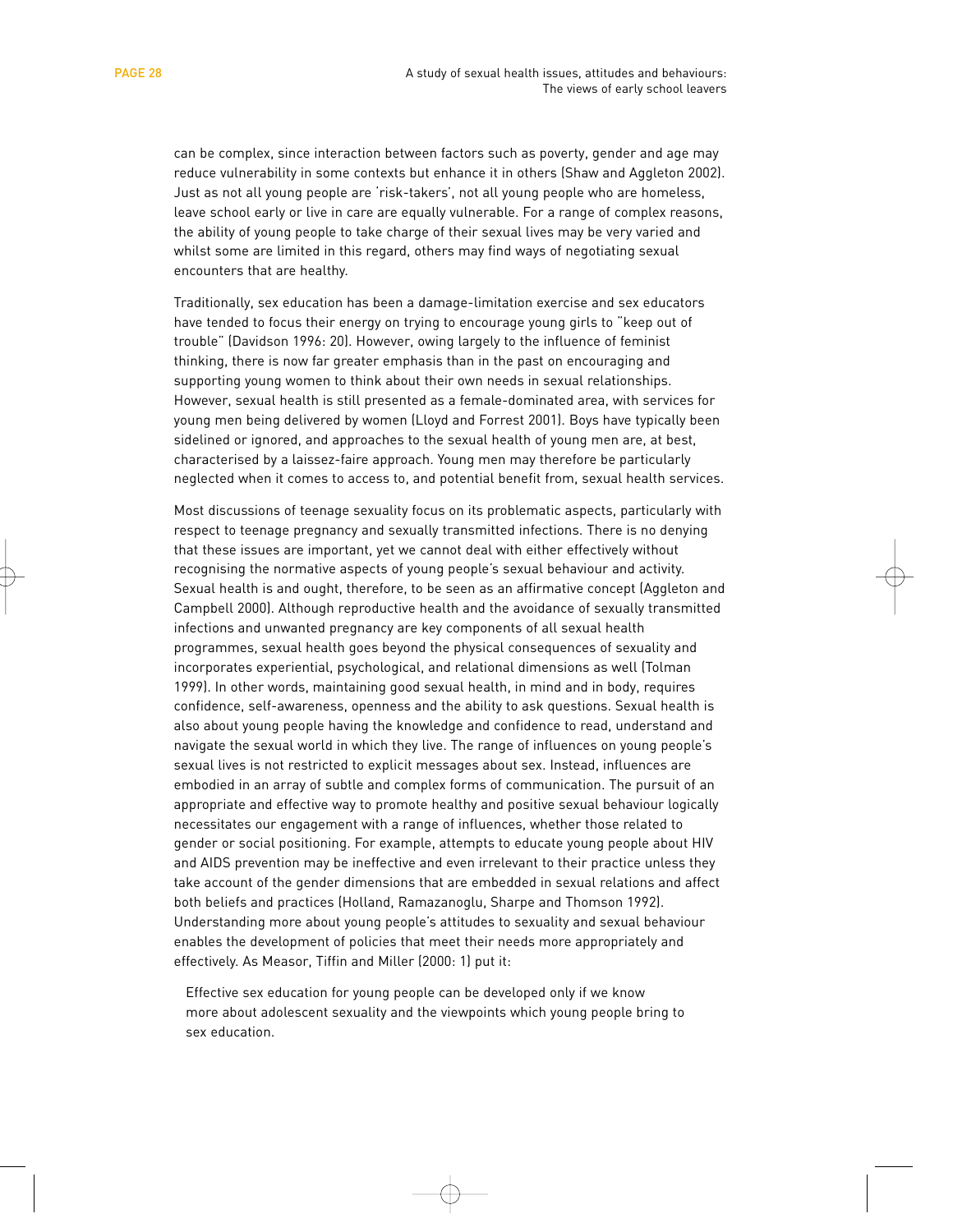### 2.7 Young people's perspectives on sexual relationships and sexual health

Adolescents are no longer fully under the control of adults, but not yet entrusted with adults' rights and responsibilities. Moreover, they are often assumed to be deficient, irresponsible and developmentally immature, and this assumption is perhaps particularly strong in the domain of sexuality. As Dowsett and Aggleton (1999: 11) point out:

[Young people] are a group whose behaviour, particularly sexual behaviour, is regarded as premature if not immature, immoral or at least unfortunate, and whose own ideas, experiences and concerns about sexuality are mostly neglected by society at large.

For the majority of young people sexual motivations are complex and may even be unclear and largely unformulated. Furthermore, the pursuit of sex may be bound up in confusing expectations and fears. To achieve an accurate and fitting representation of young people's sexual conduct in health promotion material and programmes, it is important to know more than their specific sexual practices, the age of sexual initiation or the extent of sexual experimentation of various kinds. While this kind of information is important in gauging the size of the 'problem', rarely does it help us to know how to educate, what curricula to use and how to teach.

Different discourses are used to think and talk about sex and sexual relationships, and these vary not only between young people and adults, but between groups of young people themselves. Gaining access to these discourses can be the first step in framing messages which speak to young people's own experiences and perspectives, rather than to those assumed by adults. It is critical, in other words, to understand young people's sexual behaviour and sexual relationships in ways that are meaningful to them and which take account of the contextual influences on behaviour (Aggleton et al. 1998). What sex means to young people differs from place to place and changes over time; it varies from person to person and between young men and young women. Unless an understanding of the origins and control of sexual behaviour is applied to the design of behaviour-change programmes, these programmes are unlikely to target the most important determinants of young people's sexual behaviour and are, therefore, unlikely to be successful (Wight, Abraham and Scott 1998). It is vitally important for health promotion programmes and interventions to begin from an understanding of young people's perceptions, beliefs, experiences and perceived needs. We know much less than is desirable about young people's own experiences of romantic and sexual relationships in an Irish context. The United Nations Convention on the Rights of the Child (Article 12) (UN General Assembly 1989) argues strongly that the views of children and young people need to be taken into account by others in the planning and provision of services:

Parties shall assure to the child who is capable of forming his or her own views the right to express those views freely in all matters affecting the child, the views of the child being given due weight in accordance with the age and maturity of the child.

This research hopes to contribute to the development of a more rounded understanding of the sexual behaviour, attitudes and beliefs of young people who leave school early or are 'at risk' of early school leaving, through a detailed investigation of their experiences, views and perspectives on sexual relationships and sexual health. Arising from this, we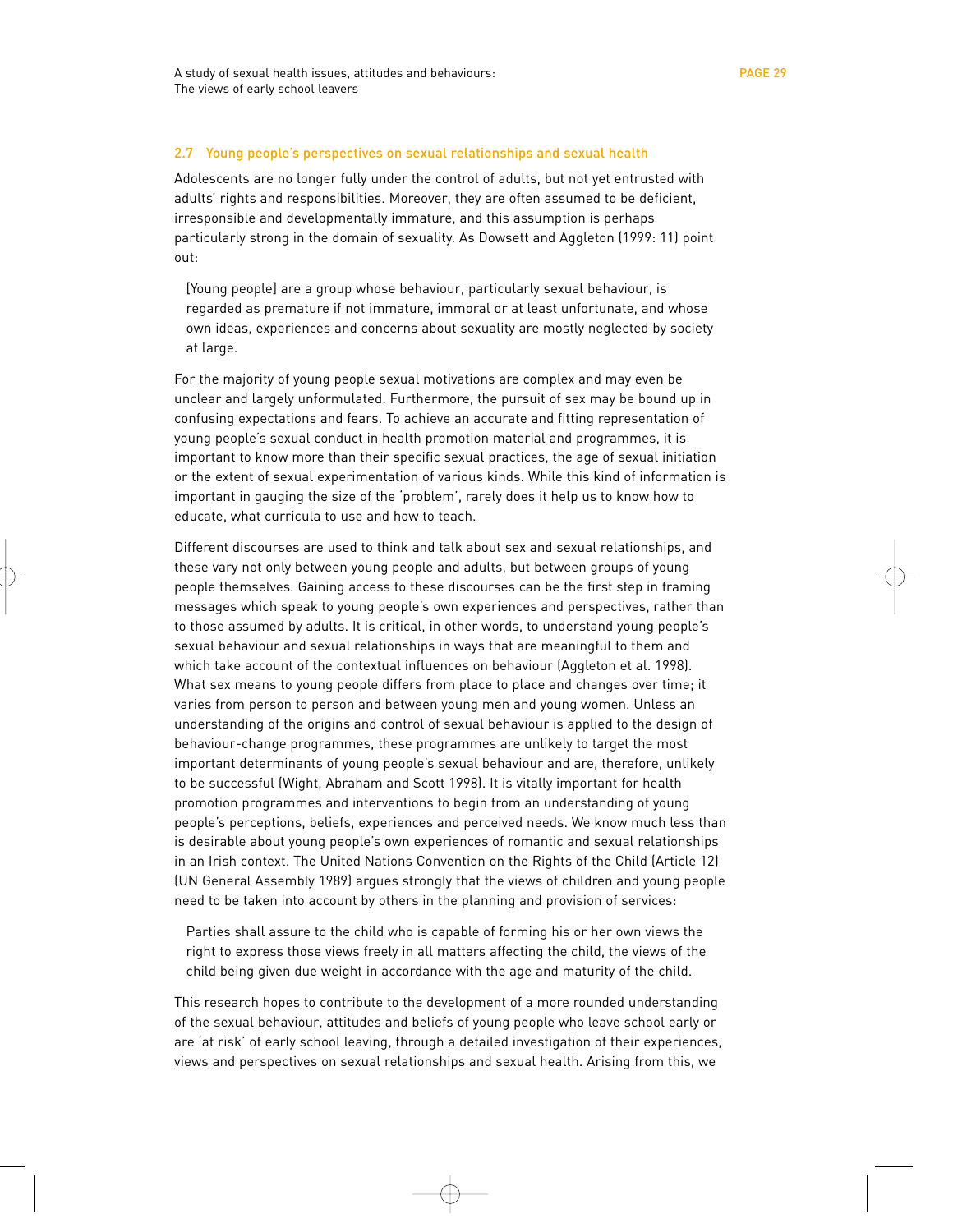aim to make recommendations for the provision of sexual and reproductive education and health services that centre on the realities of young people's lives and their needs, as they themselves express them. The methodological approach and data collection methods are described in detail in Chapter 3.

### 3.0 Research methodology

A core objective of this research was the systematic investigation of the sexual attitudes, behaviours and beliefs of young people aged between 13 and 17.5 years.2 The research also sought to investigate the processes and mechanisms whereby young people construct, experience and define their sexuality and sexual practice. This study specifically targeted young people who leave school prematurely, that is, before the legal school-leaving age, which is fifteen years in Ireland. It also includes a smaller number of young people who we describe as 'at risk' of early school leaving.3 Specifically, the research aimed to:

- examine the sexual knowledge, attitudes and beliefs of the study's young people
- investigate their sexual practices (including their sexual risk-taking behaviour) and examine the belief systems, concepts and ideas underlying these practices
- identify the different sources and contexts from which young people acquire their knowledge and understanding of sexual issues, and sexual health in particular
- identify the sexual health education and service needs of this group of young people.

The study sought to explore these and other key issues (e.g. condom use, views on romantic and sexual relationships) by qualitative means in order to gain a greater understanding of the factors that impact upon young people's sexual behaviour, knowledge, attitudes and beliefs. A key objective was to provide policy-oriented information and recommendations that contribute to the development of appropriate information and education for young people in relation to sexuality in general, and sexual health and sexual risk in particular.

#### 3.1 Research strategy

Our choice of data collection techniques was influenced directly by the primary objective of the study, which was to access detailed information on the experiences and views of early school leavers on issues pertaining to sexual behaviour and sexual health. It is, of course, possible to ask young people detailed and sensitive questions about sex and sexuality using a questionnaire format. However, we wanted accounts in which young people talk about their sexuality and sexual practice. We therefore selected a qualitative methodology to allow young people to talk about their sexual experiences and to access their perceptions and understandings of sexuality and sexual health.

<sup>2</sup> Although the target group for the study was 13-17.5 year olds, we interviewed one eighteen year old. This young man was anxious to take part in the study and have his 'story' included.

<sup>3</sup> Like the term 'educational disadvantage', for which there is no clear definition or understanding in an Irish context (Bolt and Devine 1998), the term 'early school leaver' is also open to interpretation. In particular, local standards for designating early school leavers may differ in terms of the period of absence required before classifying a student as a 'drop-out' (Morgan 1998). For the purpose of this study, we define early school leavers as young people who leave school at or near the minimum school leaving age of fifteen years (Crooks and Stokes 1987), with either no qualifications or junior cycle qualifications only. Since poor school attendance is frequently a precursor to early school leaving (Smyth 1999), we included a smaller number of young people who were identified by their school or local youth service as having high levels of absenteeism and/or specific schoolrelated difficulties. We describe this group of young people as 'at risk' of early school leaving.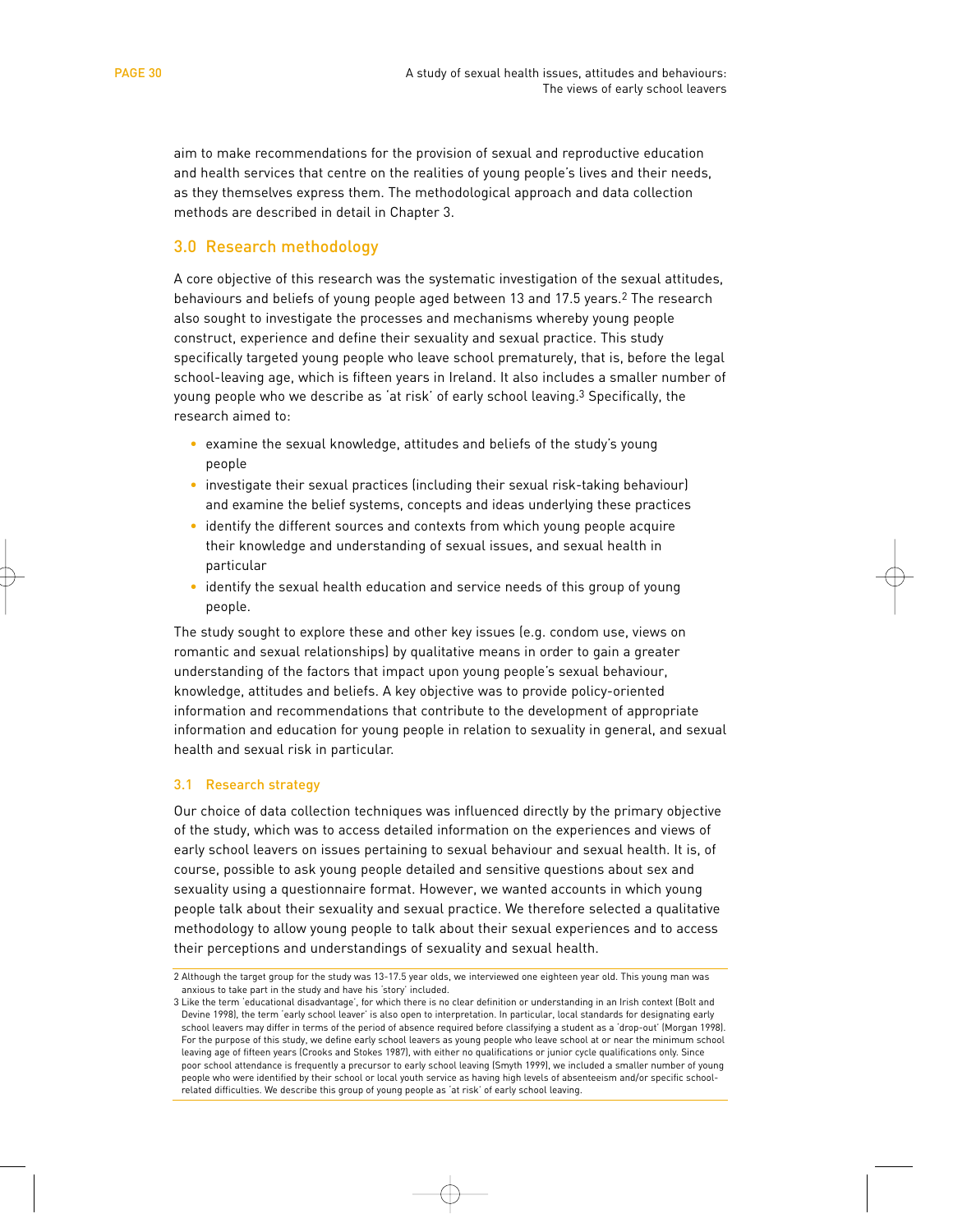Qualitative approaches privilege participants' accounts, paying attention to how they articulate their attitudes, beliefs and expectations. This is particularly important when attempting to examine sexual behaviour, which is often the subject of conflicting and contradictory discourses, both at the level of the personal and the public. Qualitative approaches place great emphasis on context, thus problematising rigid definitions in favour of everyday knowledge and beliefs. They also deconstruct and challenge stereotypes that may well be taken for granted in quantitative surveys (Alderson 2001). For example, masculinity overlaps with notions of femininity (Moynihan 1998) and childhood capacities overlap with notions of adulthood (James and Prout 1997, Alderson 1993) in very complex ways. As Ingham and Kirkland (1997: 150) remark, "it is the wide variation in the ways people do talk about, and think about, sex that makes a discursive approach so necessary". Listening to young people's accounts of their romantic and sexual relationships offers insights into the circumstances surrounding various events, activities and behaviours as well as the difficulties and challenges young people face in the negotiation of sexual encounters. This makes them particularly useful for generating ideas and policy recommendations that are grounded in the actual experiences of young people (McManus 2003).

This study of adolescent sexual health emphasises subjective experience and places a clear emphasis on what young people themselves think and say about sex, sexual behaviour and sexual health. To this end, we used a combination of individual in-depth interviews and group discussions to elicit detailed information on the sexual behaviour, practices and beliefs of the study's young people.

### 3.2 Recruitment and sampling strategy

Our initial task in terms of establishing contact with young people who might be potentially willing to participate in the study was to establish links with key organisations and professionals with responsibility for intervening in the lives of young people who are out of school and/or at risk of early school leaving. We initially made contact with several agencies (community training workshops, Youthreach programmes, youth diversionary schemes, teen pregnancy initiatives, and so forth) in Dublin City and in selected provincial locations. All of the agencies we contacted received a detailed description of the study aims as well as a written synopsis of the proposed research strategy. In general, we received a very positive response from the agencies we contacted, a possible indicator of the perceived importance and/or neglect of sexual health programmes and initiatives targeting young people. We received permission from all except one of the agencies we contacted to visit projects – and to participate, where possible, in some programme activities – in our efforts to gain the consent of young people to participate in the study.

A purposive sampling strategy was used to recruit between 30 and 40 young people across the selected Dublin-based and provincial sites. Initially we concentrated our efforts on making contact with young people at four Dublin-based sites and three provincial sites. However, we later extended the number of field sites where we sought access to young people in order to ensure the participation of the broadest possible range of young people. Throughout the data-collection phase of the study, we recruited young people from a total of twelve sites, six of them Dublin-based and six in provincial cities and towns countrywide.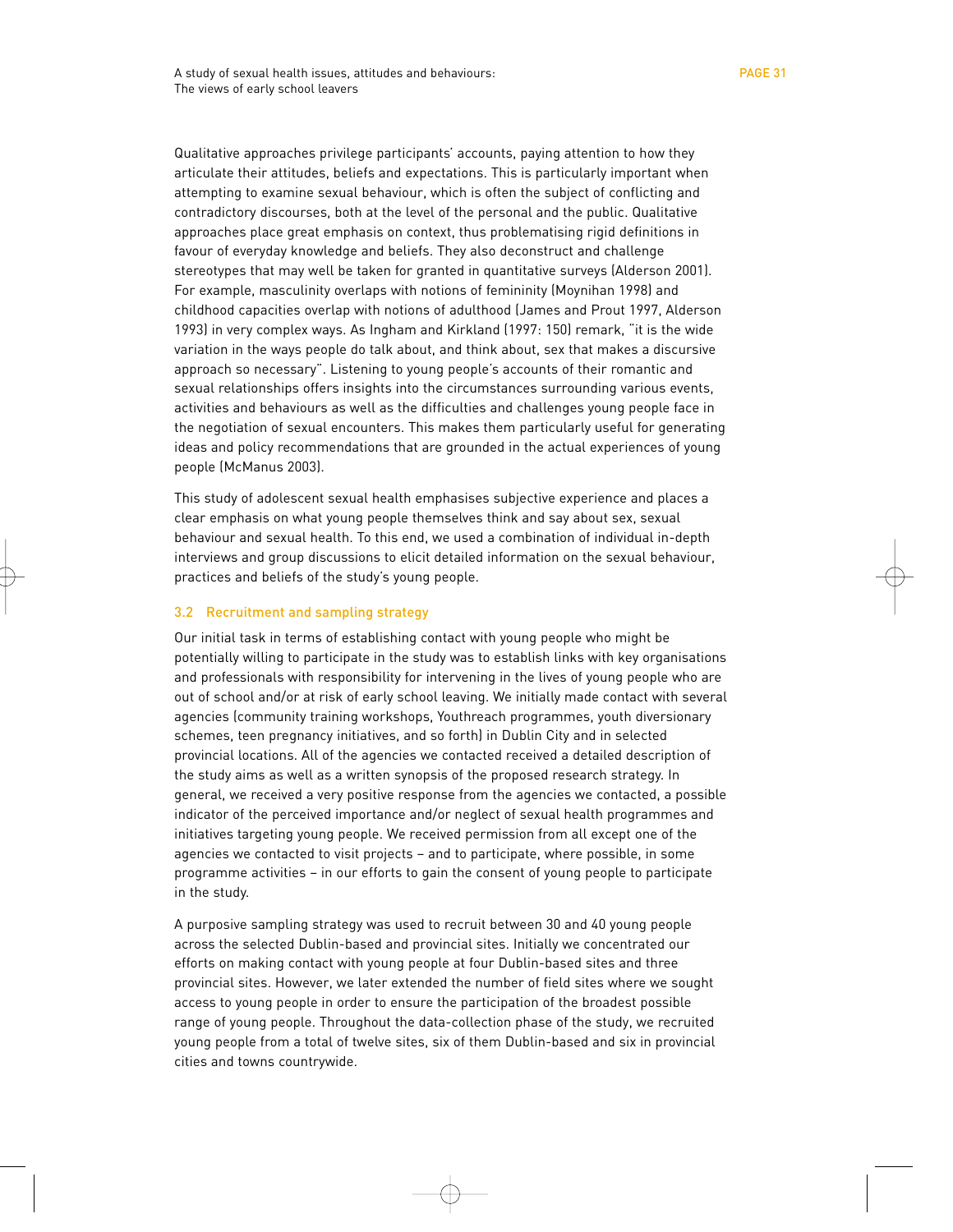Although our sampling strategy was largely opportunistic, the rationale for selecting young people for participation included ensuring relevant diversity and coverage across key variables, including age, gender and geographical location. First, in relation to age, we targeted young people aged between 13 and 17.5 years. This age range is relatively wide and is advantageous for this reason. At the top end (17.5 years), it captures those young people who have had time to think back and reflect on early romantic and sexual encounters and experiences with the benefit of a little life experience. We expected younger participants, on the other hand, to have a perspective that was more recent and less experienced. Secondly, in relation to gender, we aimed to include roughly equal numbers of male and female respondents. Among the most important factors structuring young people's experiences are those linked to gender: gender impacts on young people's sexual experiences, their expectations and their ability to negotiate safety and risk within the context of sexual encounters. The participation of both young women and young men was therefore considered essential to generating a comprehensive understanding of adolescent sexual health issues. Moreover, since work on reproductive health and sexual health behaviour frequently focuses on the experiences of young women (Hughes, Cragg and Taylor 1999), we hoped to represent young men's as well as young women's views and experiences. Geographical location was the third variable that influenced the selection and recruitment of study participants. We aimed to include young people from Dublin city and from provincial locations throughout the country. In other words, we deliberately set about capturing a sample of young people from a variety of geographical areas, including urban and rural localities. To this end, we gained agreement from adult 'gatekeepers' to seek the participation of young people at six recruitment sites in Dublin city, four in a large provincial city (with a population in excess of 60,000), one in a rural town with a population of approximately 5,000, and one in a rural town with a population of 3,000 inhabitants. Finally, although we expected the vast majority of our young participants to be heterosexual, we did not exclude young people who self-identified as gay or bisexual. Although we did not specifically target gay youth, our final sample of forty-one young people included two young men who self-identified as gay.

### 3.3 Research methods

As stated earlier, we aimed to use data collection techniques that opened up the possibility of generating accounts of romantic and sexual relationships, as well as producing detailed information on the sexual behaviour, attitudes and beliefs of young people. The research method comprised a mix of individual in-depth interviews and focus group discussions. To aid the data management process, we collected sociodemographic details for each participant using a brief pre-coded questionnaire.

### *3.3.1 Individual in-depth interviews*

Individual interviews were semi-structured and intensive, covering sensitive areas and exploring what young people know about sexuality, contraception and safer sex and STDs and HIV/AIDS. During interview we explored young people's ideas about the benefits (and risks) of romantic and/or sexual relationships, their ideas about safety and risk in sexual encounters and how, what and where they learned about sex and sexuality. We also asked a series of questions about the process of dating and 'asking people out'. Where appropriate, we encouraged young people to talk to us about their first sexual experiences. All interviews commenced with a series of questions about social life, friendships, leisure activities, alcohol and drug use, school history and school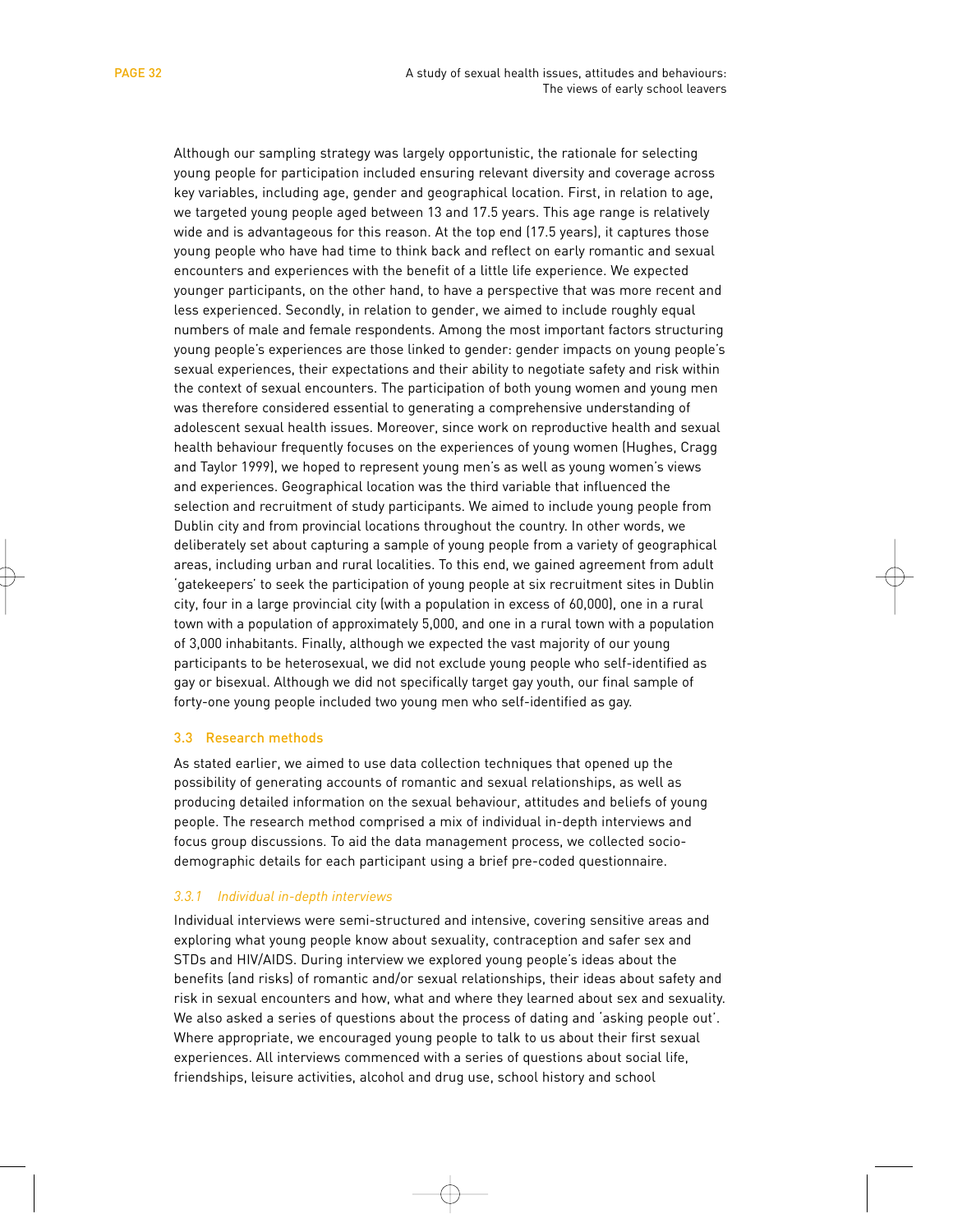experiences, training, employment and hopes/plans for the future. This section of the interview was important, both as a means of providing key contextual information on the lives of study respondents, and as a way of easing young people gradually into the interview. The interview schedule was designed so as to move from less to more sensitive topics and areas of questioning as the interview progressed. Interviews covered the following major areas of investigation: lifestyle, leisure, education and training; attitudes to/feelings about romantic and sexual relationships; sexual behaviour; knowledge, attitudes and beliefs about sex and sexual relationships; knowledge and sources of knowledge about sex and contraception.

Owing to the diversity of the sample (particularly in terms of age), and the sensitivity of many of the issues we sought to investigate, we took our cue from young people during the interview. None of our respondents had previously participated in a research study and this, in itself, was a potential source of vulnerability. We assumed that the majority would have had little or no previous experience in discussing matters pertaining to sex and sexuality with adults beyond family members. As we embarked upon each interview, we were aware that this lack of prior experience had the potential to generate feelings of embarrassment, inhibition and/or discomfort when certain issues were raised. We were prepared, therefore, to 'discover as we went along', asking young people to tell us what words and phrases they used in their everyday 'talk' about romantic relationships. Throughout the interviews, we used ordinary, everyday language – and avoided the use of formal, medical terms – during questioning. Aware that young people may prefer adults not to use slang or 'trendy' terminology when discussing sex and sexual health with them (Mitchell and Wellings 1998b), we opted for a middle ground between slang and formal terminology, adapting our language according to the perceived level of ease and understanding displayed by the young person during interview. Open-ended questioning was used to give respondents the opportunity to express feelings, attitudes, opinions and concerns. However, particular care was taken with younger respondents not to introduce ideas or information of which they were not already aware. To this end, we devised two separate interview schedules for 'younger' (under fifteen years old) and 'older' (15-17.5 years) respondents (See Appendix 1). The interview schedule for 'older' participants was broader in scope and included more detailed questions on sexual behaviour and sexual risk taking.

Interviews were conducted in most cases at the site where contact was made with the young person through adult 'gatekeepers'. In two cases, however, the researcher conducted the interview at the home of the young person. We conducted a total of 41 indepth individual interviews (23 young women and eighteen young men). All interviews were tape-recorded and ranged in duration from 40 to 90 minutes. At the end of each individual interview, respondents were offered the following Department of Health and Children publications: AIDS: The Facts; Sexually Transmitted Infections; and Women and Alcohol. Each young person also received a 15 Euro music voucher as a token of appreciation for the time and effort required to complete the interview.

### *3.3.2 Focus group discussions*

From a methodological viewpoint, one of the advantages of focus groups is that they expose respondents to the views of other participants, thereby creating an environment that is conducive to dialogue and group interaction. In this sense, group discussion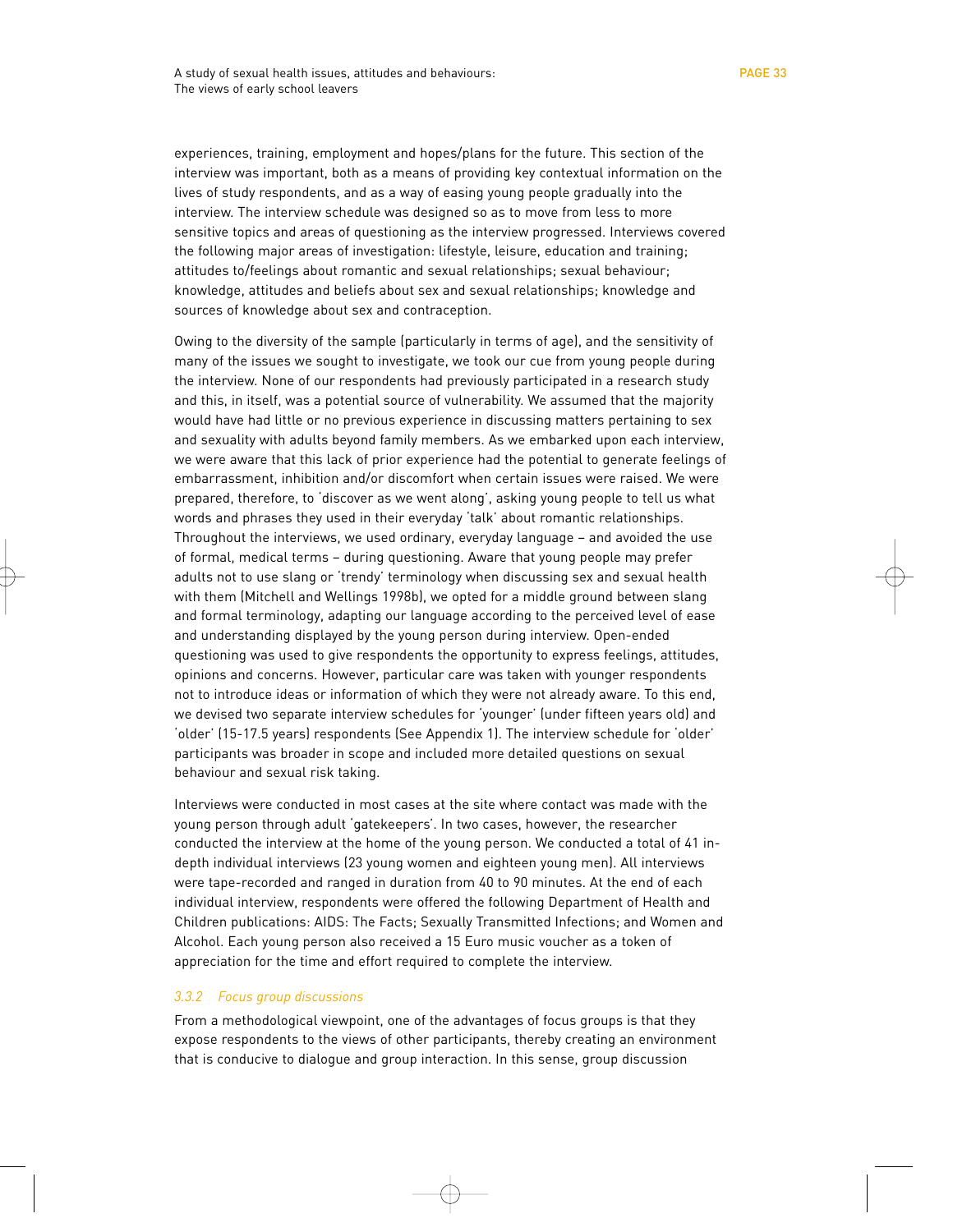potentially allows access to relational aspects of sexuality. Conceptually, focus groups are useful because they move the focus from a conceptualisation of sexual behaviour as the product of individual decisions and help to focus on sexuality as a socially negotiated phenomenon, strongly influenced by group norms (MacPhail and Campbell 2001). Focus groups also allow the context that informs participants' views, opinions and decisions to be revealed, providing possible insights into methods of intervening creatively to promote healthier choice-making (Smith, Buzi, Weinman and Mumford 2001).

Given the young age of study participants and the sensitive nature of the topic under study, single-sex small groupings were considered most appropriate to the research aims. The focus groups we conducted might be most appropriately described as 'minigroup discussions' (Hughes, Cragg and Taylor 1999), since a maximum of four young people participated in any of our discussion groups. All discussions addressed general rather than specific topics relevant to sexual relationships and sexual health. In other words, participants were not asked about – and were, in fact, discouraged from disclosing – details of their sexual activities and behaviours during group work. The discussion guide was devised in accordance with the following broad areas: the social environment of young people (social life, leisure time, neighbourhood life); knowledge and sources of knowledge about sex and sexual health; the perceived importance of romantic relationships; knowledge about sexually transmitted infections; and perceived meanings and risks of romantic/sexual relationships (see Appendix 2).

Due in large part to the types of settings where we recruited young people, it was difficult to organise discussion groups and, in a number of cases, we had to abandon our efforts to do so. Practical constraints centred mainly on young people's availability. Unlike school settings, for example, where the day's routine is more or less fixed for each individual, young people did not simultaneously participate in all of the activities on offer in the training programmes where we recruited a large number of our respondents. Other considerations – including the appropriateness of grouping young people of varying ages and experiences together – further hampered our efforts to convene discussion groups. In total, we conducted three group discussions. Two comprised of young women and one of young men, totalling eleven focus group participants (eight young women and three young men). The three group discussions were mediated by a single researcher and audio taped. All of the focus group participants were also interviewed individually.

### *3.3.3 Socio-demographics*

We collected baseline data pertaining to the age, gender, living situation, school history and current occupation of each participating young person using a short pre-coded questionnaire (see Appendix 3). We also recorded data on each participant's alcohol and drug consumption. Alcohol and drug use has been demonstrated to be an important facet of the everyday lives of socially excluded youth in Ireland (Mayock 2000). Moreover, research conducted both nationally and internationally indicates that alcohol (and drug) consumption may increase the likelihood of sexual activity, as well as the likelihood of risky sexual behaviour (Kingree, Braithwaite and Woodring 2000, MacHale and Newell 1997, Mahon et al. 1998). For each young person, we recorded the age of first use for alcohol and illicit drugs, as well as use regularity (e.g. weekly, monthly) for alcohol. We also recorded lifetime, past year, past month and past week use for each individual illicit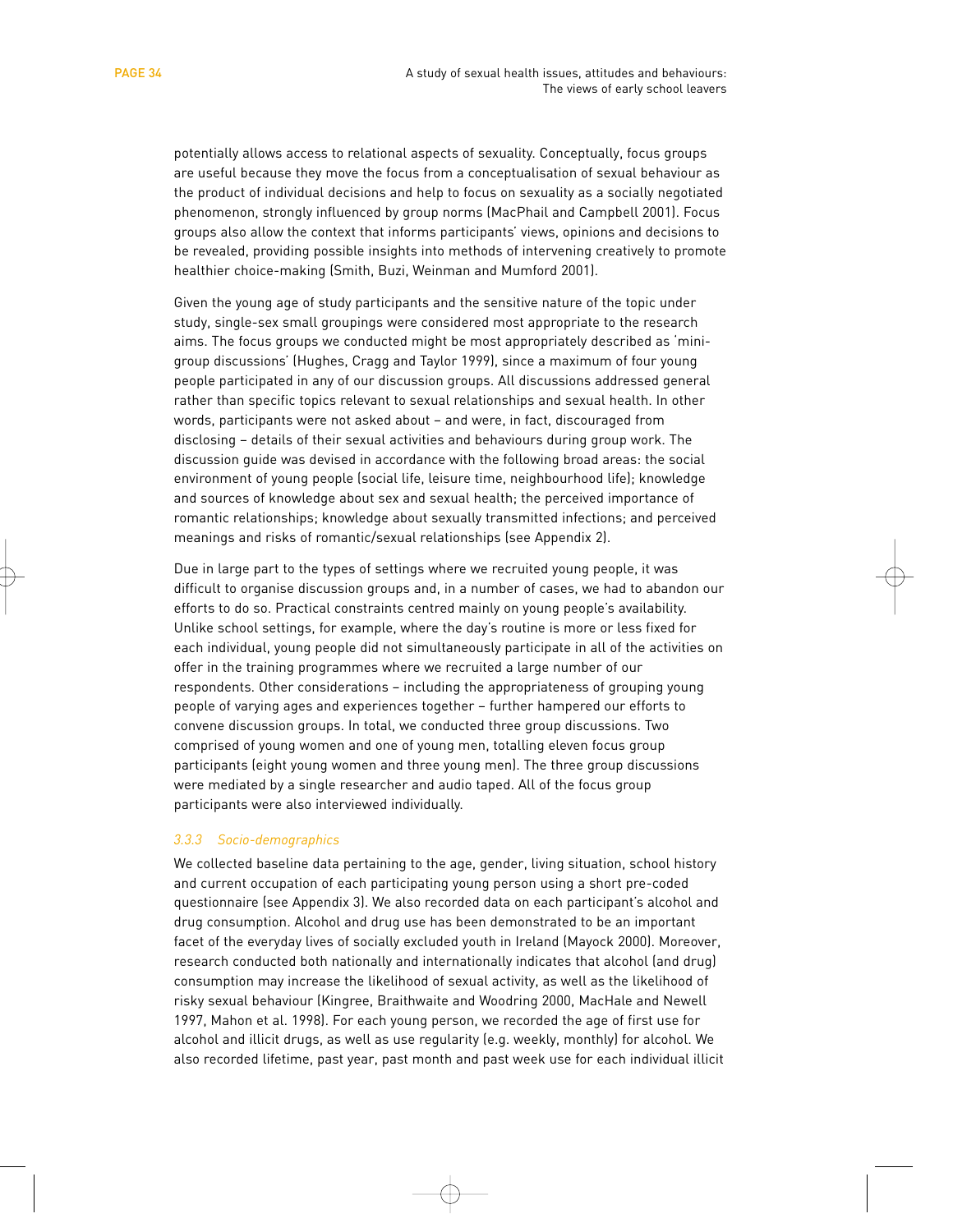drug (e.g. cannabis, ecstasy, amphetamine etc.). In all cases the questionnaire was administered subsequent to the individual in-depth interview. This final stage of the individual interview generally took under five minutes to administer.

### 3.4 Methodological and ethical challenges

Confidentiality and anonymity of data are key issues in social research (Robson 2002), especially when dealing with sensitive issues such as sexual behaviour (Renzetti and Lee 1993). Research with young people raises particular ethical issues in addition to the demands of 'good research practice' (Alderson 1995). The possible invasiveness of the current study, and the potential risks of violating young people's feelings of privacy and integrity, posed challenging methodological and ethical concerns. We were acutely aware that young people may be struggling with a variety of factual, moral and existential questions pertaining to sexuality and sexual relationships and that some may be struggling to cope with difficult past or recent experiences. Consequently, our approach to recruitment and data collection was highly flexible. Above all else, we aimed to be sensitive and alert to the difficulties young people may experience when discussing topics of a highly personal nature.

Social and legal rules position young people as minors with few decision-making powers (Burman, Batchelor and Brown 2001). Consequently, accessing young people under the age of sixteen years involved not simply gaining the consent of adult 'gatekeepers' but also the consent of parent(s). No interview was conducted without the written consent of the young person's parent or guardian. Parental consent forms included a statement of the research aims, a brief description of the study and guarantees of confidentiality. In keeping with recommended practice in the conduct of social research involving the participation of minors (Morrow and Richards 1996), we obtained the informed consent of each young person prior to their participation. All participants received assurances of confidentiality and it was explained that their name would not be mentioned in any written dissemination of the research findings. Asking young people about their views and experiences of romantic and sexual relationships necessarily entails the disclosure of potentially sensitive material. This has implications not only in relation to the exploitation of participants' vulnerabilities, but also in terms of the personal, emotional, psychological and social effects of disclosing painful or personal incidents. There are additional implications in instances where young people disclose a legally reportable incident (e.g. child abuse). It was not possible, therefore, to guarantee absolute confidentiality. This was made known to young people before starting the interview and they were informed that they could expect total confidentiality unless they disclosed information indicating that they or others were in physical or psychological danger. As suggested by Mahon, Glendinning, Clarke and Craig (1996), it was also explained that in the event of such a disclosure, no action would be taken without first consulting and informing the young person.

### 3.5 Data analysis

Verbatim transcripts of all individual in-depth interviews and focus group discussions were prepared. Data analysis was guided by grounded theory methodology in which data collection and analysis occur close in time (Glaser and Strauss 1967, Strauss and Corbin 1990). The research team discussed early interviews and focus group discussions and, at this stage, interview questions, topics and language were modified where appropriate.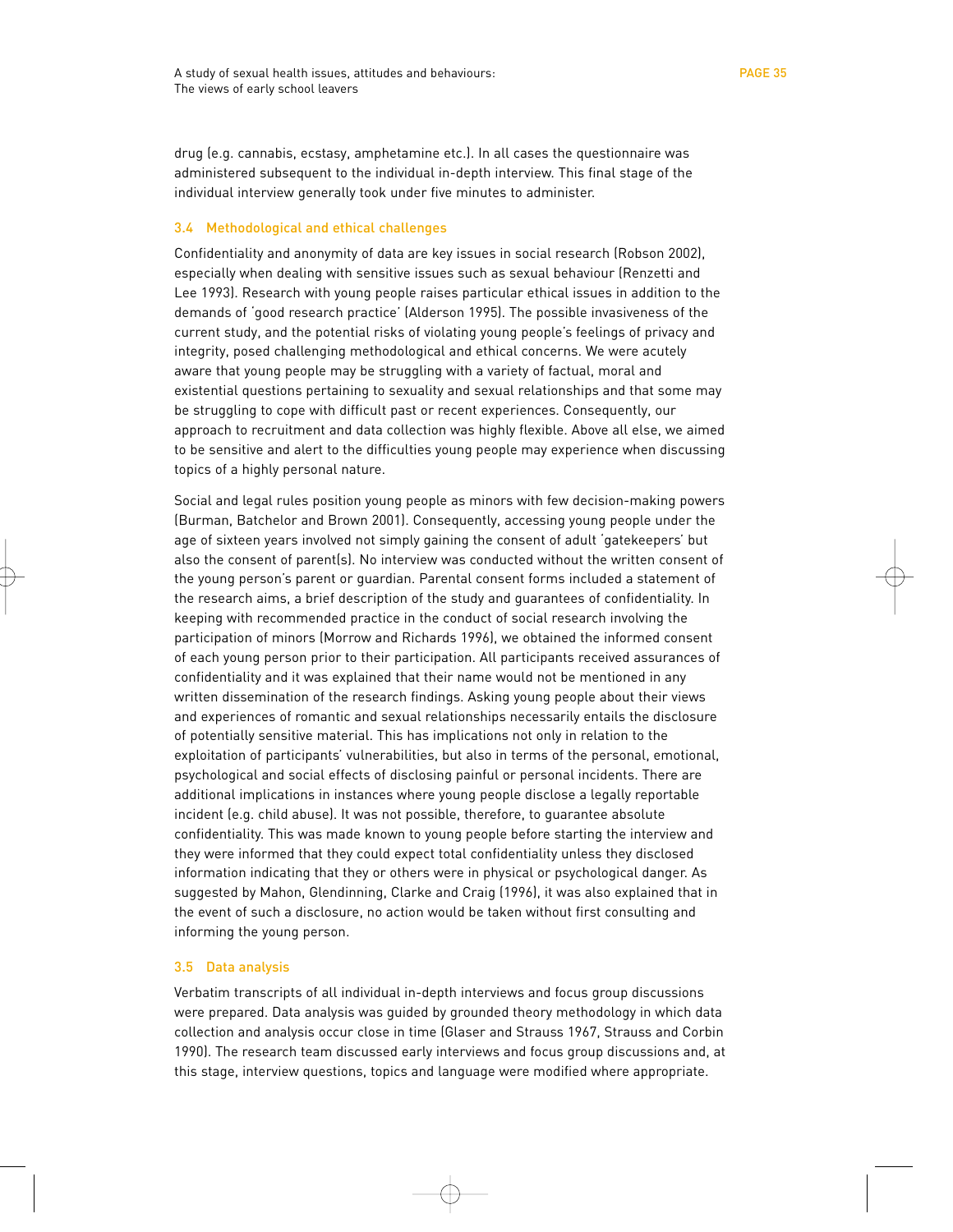Preliminary analysis was ongoing throughout the fieldwork phase of the research; for example, after the completion of individual interviews, it was standard practice for researchers to make a written record of notable issues and themes. The initial stage of the formal analytic process involved a thorough reading and re-reading of individual interview- and focus-group data. Open coding was used in the case of all transcripts to group concepts such as attitudes, events and behaviour under category labels. In keeping with grounded theory methodology, the young people's own ideas and concepts formed the core building blocks of the analysis, thereby permitting a perspective on the data founded on their 'stories'.

In the presentation of study findings, representations of young people's experiences and perspectives are supported by displays of excerpts from the transcripts. All quoted excerpts are presented as close as possible to participants' spoken words, although some minor editing was required in some cases in order to make narratives more comprehensible to the reader.4 At times, during the presentation of study findings, we elaborate on the account of one or more participants in order to maintain continuity in the text and/or to highlight particular contexts, behaviours and/or views. Fictitious names are used throughout the text to preserve the anonymity of research participants, and all major identifiers (names of towns and other local areas, names of friends, neighbourhood 'hangouts', and so on) have been removed as a further measure to preserve confidentiality and anonymity. At the end of each excerpt from individual interviews, we identify the speaker by:

- Gender (yw: young woman; ym: young man)
- Geographical location (urban: living in Dublin city; rural: living in a provincial locality)
- Age (exact age)

# 3.6 Study limitations

This report does not make any claims regarding the prevalence of particular sexual experiences or behaviour among young people generally or, indeed, early school leavers in particular. Rather it seeks to explore a range of experiences, attitudes and behaviours relevant to the sexual health and wellbeing of the study participants. A number of limitations should be borne in mind, however, when extrapolating the findings of this study to other contexts. As with any qualitative study, care should be taken in generalising the results of this research to all Irish young people who leave school early or are 'at risk' of early school leaving. Early school leavers are a heterogeneous group whose experiences within school and out of it are diverse (Boldt 1997). The study's sample size is relatively small and there may be systematic bias in the type of young person who is willing to attend an interview about sex and sexual health. Other possible areas of bias include interviewer style and attributes. Employing three interviewers and devising a topic guide that was relatively flexible and responsive to issues raised by young people themselves was one attempt to reduce possible bias. We recognise, however, that gender influences the type and quality of fieldwork and data collection (Warren and Hackney 2000). All three interviewers were female and it is possible that a male interviewer may have elicited responses of a different kind from both female and male respondents. That notwithstanding, we opted for female interviewers, partly due to

4 A glossary of terminology used by the young people during interview is provided in Appendix 4.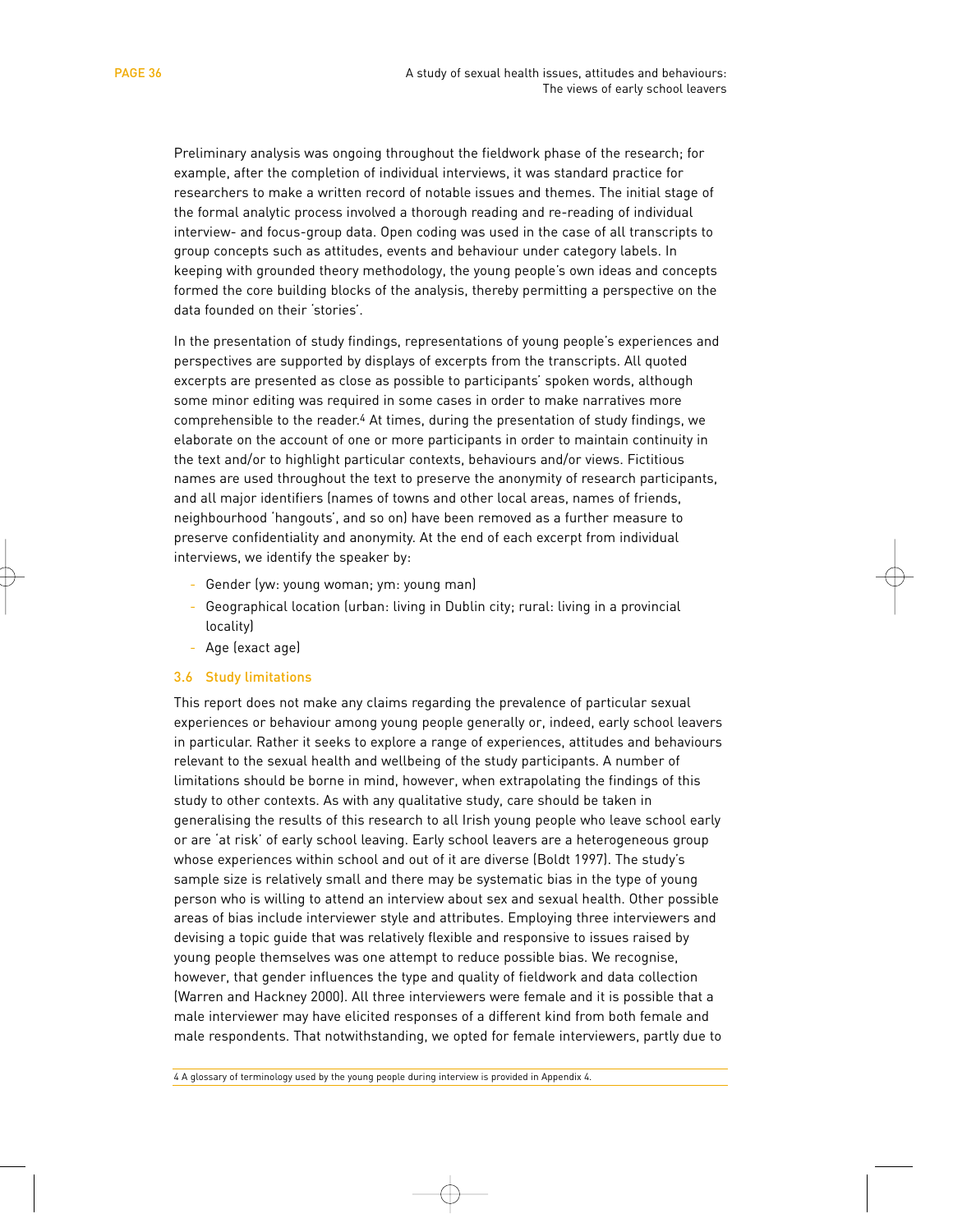constraints, but also in the knowledge that both males and females are willing to talk to a female interviewer (Spencer, Faulkner and Keegan 1988). Shoveller, Johnson, Langille and Mitchell (2004) used both male and female interviewers in their study of adolescent sexual development but found little or no variation by interviewer's gender in terms of the study participants' overall willingness to talk about their experiences.

Finally, this research should be seen as a starting point. As documented in the opening chapters to this work, relatively few studies of adolescent sexuality have been conducted in an Irish context. As with most exploratory research, this study raises questions and further research challenges in the process of seeking answers, and there is clearly a need for further study of specific areas. We will return to this issue in the final chapter of this report.

# 3.7 Researching young people's sexual behaviour

Sexual behaviour is a very difficult aspect of human behaviour to explore. Young people find communicating about sex difficult, challenging and embarrassing (Hughes et al. 1999, Mitchell and Wellings 1998a) and our experience of interviewing young people confirms this. It was evident, for example, that some of our respondents found it difficult to talk about their sexual behaviour. While some spoke openly and frankly about various aspects of their sexual relationships, others were far more inhibited when it came to expressing their experiences, views and feelings. Young men, in particular, found it difficult to talk about their emotions and some could not communicate in any depth about their relationships.

Collecting and analysing interview data is more complicated than just getting people to talk about their experiences or their beliefs and attitudes. We acknowledge that people's behaviour does not always conform to what they present as 'the ideal', in terms of their preferred 'standards' of appropriate or desired behaviour and/or outcomes. It certainly cannot be regarded as self-evident that one can or should treat interview data as transparent productions of informants' private experiences (Atkinson 2001). This is certainly the case with accounts of sexual behaviour, which are based on deeply personal experiences and individual interpretation. As researchers, we are aware that there are dangers in assuming too great a degree of authenticity in the views and descriptions of any one individual respondent. It is well established, for example, that the accounts people give about their circumstances and behaviour vary according to the audience and context (Aggleton, Ball and Mane 2000). The same young person may therefore relate different aspects of their experiences to different people or to the same person in a different context. There are also likely to be constraining factors present in how much or how well young interviewees relate details of their sexual practices, beliefs and attitudes. For example, the vast majority of our respondents were not accustomed to discussing sex and sexual relationships. Moreover, the structural and environmental factors that exacerbate the vulnerability of certain groups of young people (for example, socially excluded youth, early school leavers, gay and lesbian youth) do not simply evaporate at the door of the interview room. Young people may, therefore, be or feel seriously constrained in what they say and in the views and opinions they offer in the context of the interview.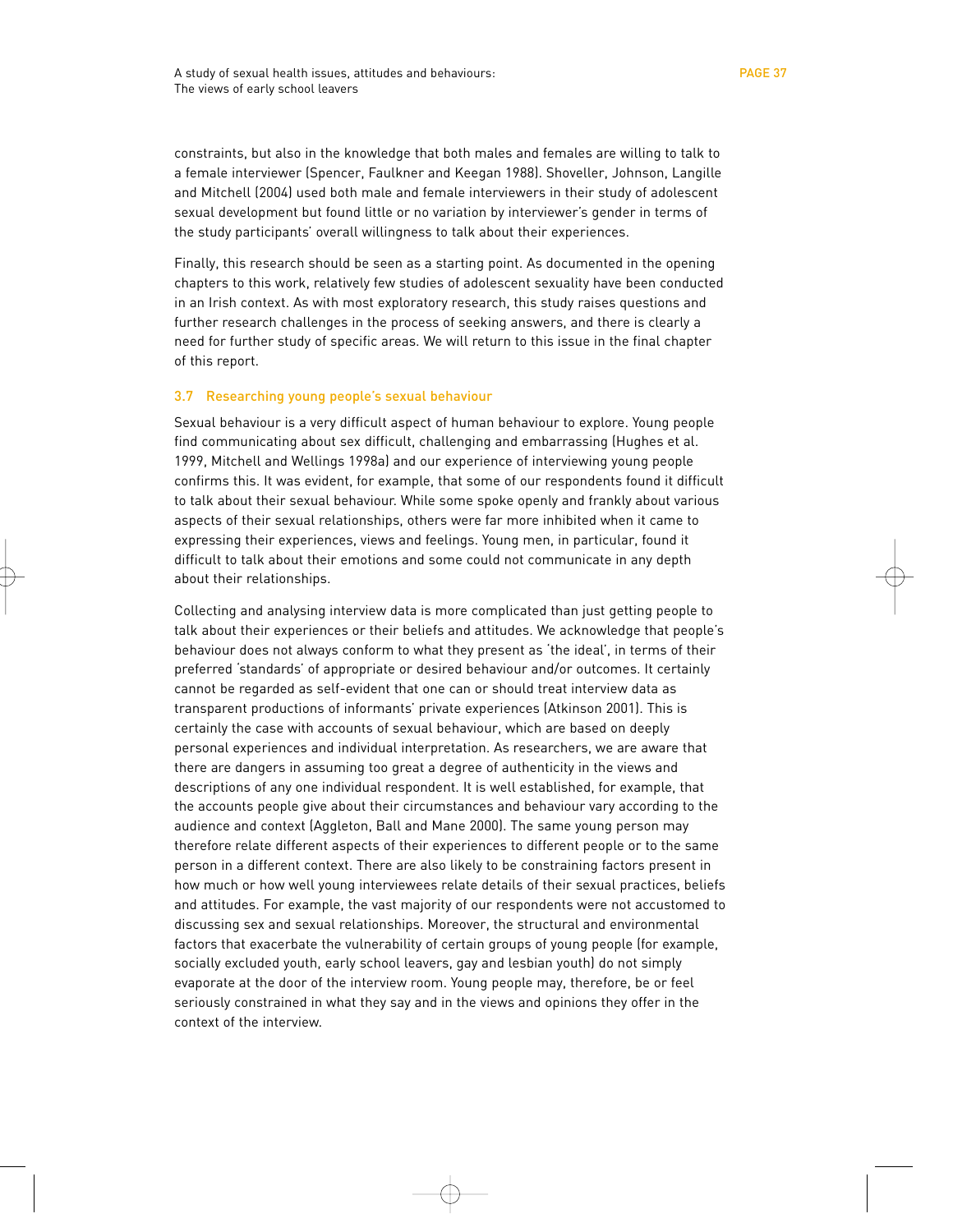In the chapters that follow, we present a large number of the stories and accounts communicated to us by the study's young people. Our aim in selecting data for presentation has been to represent young people's views and experiences, including those views and experiences that were more 'marginal'. The findings are constructed around young people's accounts in a way that permits a range of themes to emerge from

# 4.0 The study's young people

similarities and difference in their stories.

This chapter presents a brief profile of the young people who participated in the study, focusing on age, gender, area of residence and sexual orientation. We also note their living situations and their parents' occupational status. In this chapter we also report on several aspects of the young people's daily lives and their social experiences, including school and work-related experiences, lifestyle and leisure activities and alcohol and drug consumption. These data are important since sexual behaviour is part of an extraordinarily complex larger picture within which the social worlds of young people play an influential role.

# 4.1 Sample profile

A total of 41 young people were interviewed individually for the purpose of the study. Eleven (eight young women and three young men) of those who were interviewed individually also participated in focus group discussions. The sample included 23 young women (56.1%) and 18 young men (43.9%). Table 4.1 provides the breakdown of the sample by criteria including age, gender, sexual orientation and geographical area of residence (rural versus urban).5

| Age (Years)               | 13-15 Years, N=23  | 16-18 Years, N=18 |
|---------------------------|--------------------|-------------------|
| Gender                    | Female, $N = 23$   | Male, $N=18$      |
| <b>Sexual Orientation</b> | Heterosexual, N=39 | Homosexual, N=2   |
| <b>Location</b>           | Dublin, N=27       | Provincial, N=14  |

Study participants were aged between thirteen and eighteen years, with an average age of 15.2 years for the total sample. Twenty-three (56%) of the young people were aged between thirteen and fifteen years and the remaining eighteen (44%) were between sixteen and eighteen years. There was practically no difference in the average age of rural and urban participants. Twenty-seven (66%) of the young people resided in Dublin city and the remaining fourteen (34%) lived in one of the three provincial recruitment locations (see Chapter 3). The age composition of the study's sample is presented in Table 4.2.

<sup>5</sup> We acknowledge that this 'rural' and 'urban' demarcation is somewhat artificial since we recruited some of the 'rural' respondents from a provincial city with a population of more than 60,000 inhabitants. However, it is a useful way of differentiating between young people we interviewed in Dublin city and those who lived in provincial locations. Throughout the presentation of study findings, we use either 'rural' or 'urban' at the end of each quotation to identify the speaker's living location (urban: living in Dublin city; rural: living in a provincial area).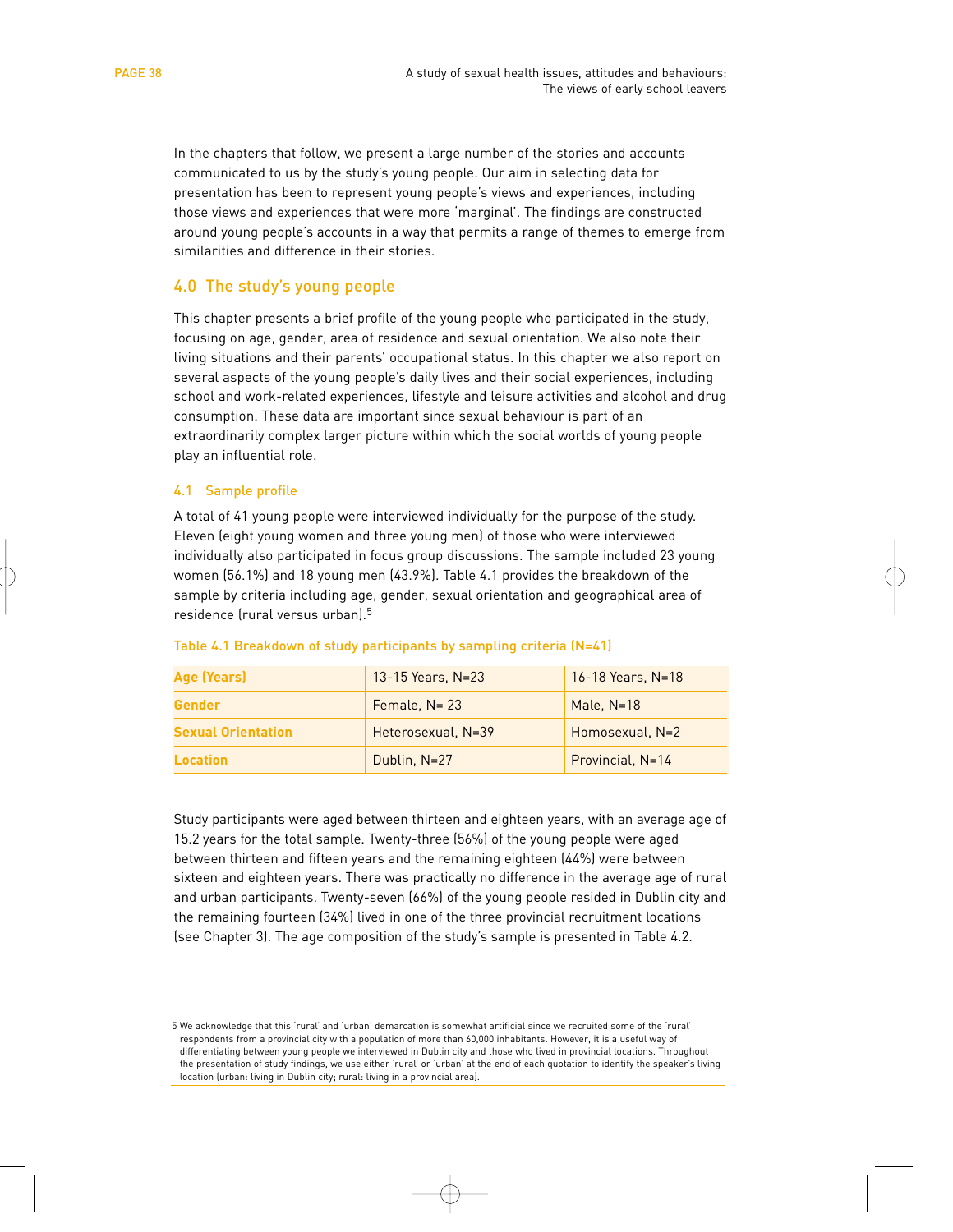| <b>Years</b> | No. | $\frac{9}{6}$ |
|--------------|-----|---------------|
| 13           | 4   | 9.8           |
| 14           | 6   | 14.6          |
| 15           | 13  | 31.7          |
| 16           | 12  | 29.3          |
| 17           | 5   | 12.2          |
| 18           | 1   | 2.4           |
| <b>Total</b> | 41  | 100.0         |

Table 4.2 Breakdown of study participants by age (N=41)

Twenty-one (51.2%) of the respondents lived with both parents and twelve (29.2%) lived with one parent, usually their mother. Four (9.7%) lived with relatives and, of these, three moved out of their family home following the death of both parents. Two (4.8%) young people (one young woman and one young man) lived in residential care and another young woman spent some time in foster care during childhood. Finally, two of the young women we interviewed were mothers; one co-habited with her romantic partner and the second lived alone.

No formal measure of socio-economic status was used during data collection. However, respondents were asked for information on the current occupational status of their parents. Over half (56.1%) of the participants reported that their fathers were in full-time employment; the fathers of 14.6% were unemployed. A relatively high percentage of the mothers (53.7%) were also in full-time employment and 73% had worked outside the home at some stage. Practically all of the study's young people lived in a geographical area characterised by economic and social deprivation.

# 4.2 School experiences

As a social environment, school plays a major role in shaping personal identity and fostering peer relationships (Drudy and Lynch 1993, Hill and Tisdall 1997). Education and schooling play a critical role in the socialisation process and the school is a key site for learning societal attitudes and values. The majority of the young people we interviewed for the purpose of this study left school before the legal school-leaving age and a large number did not have any formal educational qualifications. A smaller number (n=8) were still attending secondary school at the time of interview. All of those still in attendance (aged between 13 and 14.5 years) had been identified by a home/school community liaison and/or youth workers as being 'at risk' for early school leaving.

The average school-leaving age for our study respondents was 14.4 years. Five young people left school before the age of fourteen years. All completed their primary schooling and the vast majority attended a second-level school for a period of at least one year. A very large number (n=24) were suspended from school at some time and eight reported multiple suspensions; ten stated that they were formally expelled from school. This suggests that the majority had difficulties adhering to school rules and that behavioural difficulties contributed significantly to suspensions and other relationship problems with teachers.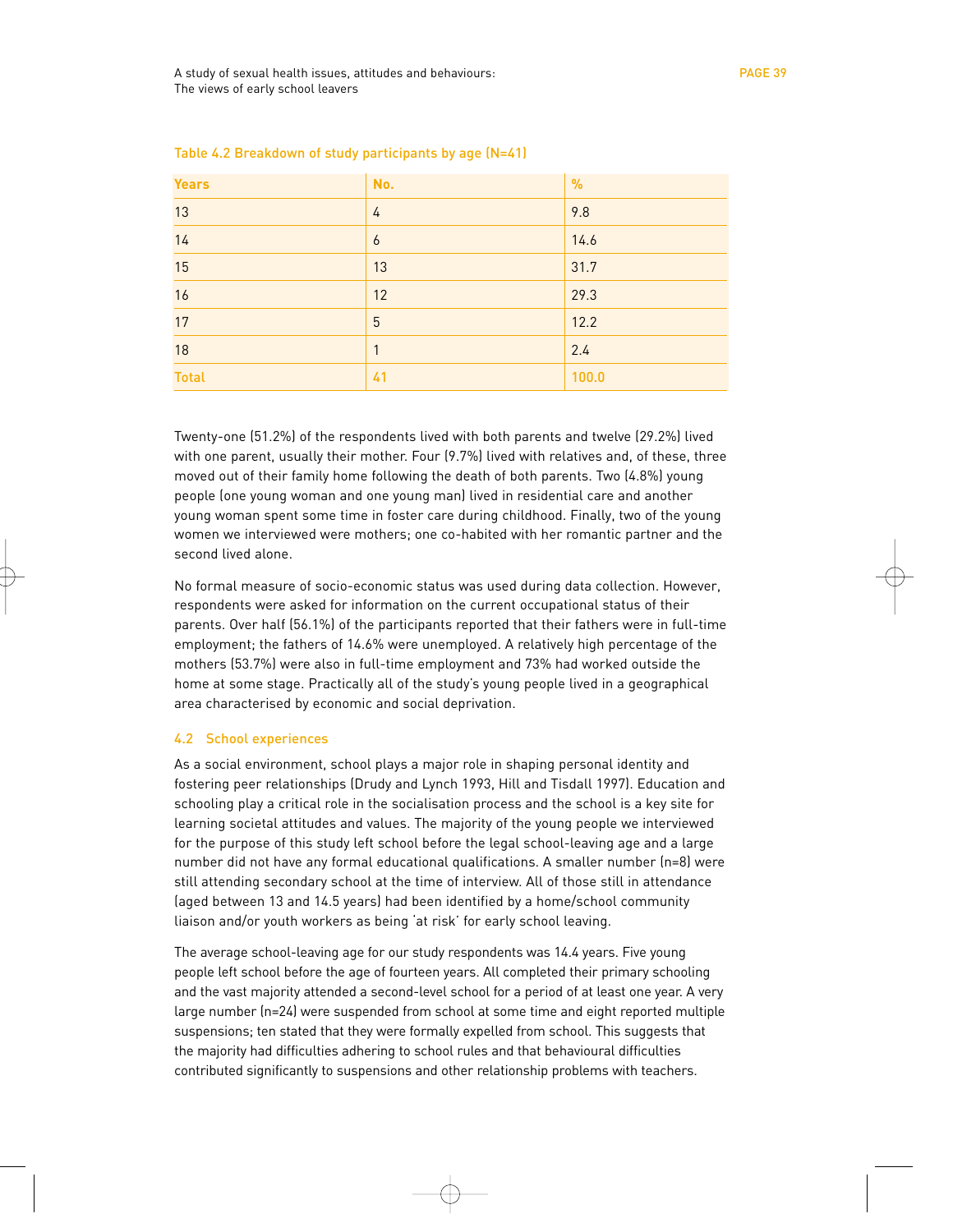Early school leaving is a process that develops over time and there is no single cause or factor that determines early school leaving; rather, there are a series of events and circumstances that contribute to this process (Boldt 1994). During interview, we asked young people to discuss their school history and their school experiences in some detail. We also encouraged them to express their feelings and attitudes towards school and to explain the circumstances surrounding their departure from formal education.

A large number of the young people found school to be difficult in terms of keeping pace with the expected level of academic achievement and/or conforming to school rules and regulations. Many reported breaking school rules, whether those related to dress or other codes of conduct and, as a result, disagreements and clashes with teachers and management were an almost-constant feature of daily life.

The teachers were very mean, very cruel … they'd write home snotty letters to my parents about make-up and me nose. See I used to have me nose pierced. I got that taken out because I couldn't wear it in school. I was only a wincey thing like, you know. (yw, rural, 16.3)

A considerable number had difficulties keeping up with the pace of learning in the classroom. Several stated that that they were always "behind" and found it difficult to cope with the academic demands of school.

You see I'm a slow learner, I had two teachers for English and one for math which I was very slow but, I still hated school, most teenagers hate school. (yw, rural, 17.2)

I didn't like school, didn't suit me ... I wasn't able to study or nothing at home, couldn't concentrate. (ym, rural, 15.9)

Young people typically expressed extremely negative attitudes towards school, citing problems with school work, school attendance, as well as problematic relationships with teachers. Many expressed a loathing of school and all that it represented in their lives: trouble, disappointment, rejection and failure.

[Are there things you don't like about school?] The teachers they just wreck me head, they keep roaring at ya every thing ya stand up to them. (yw, urban, 13.9)

Teachers, they hated me. Like I tried to get along with them and they just hated me. So I started hating them back. (yw, urban, 15.5)

Claims that the school was "too strict" or "boring" were widespread and the accounts of many others suggest a belief that school could not enhance their future prospects. As one young person put it: "Nothing was ever going to come of school". Poor relationships with teachers frequently led these young people into verbal or physical 'acting out' behaviour within the classroom. Suspension frequently followed these incidences of bad behaviour and, in some cases, young people appeared to orchestrate their suspension or expulsion from school.

# [Why did you decide to leave?]

They threw me out. I was being cheeky and destructive and I threw a table at the teacher. She just didn't like me, like I wouldn't even do anything and she'd put me outside the door, she just hated me. (yw, urban, 17.1)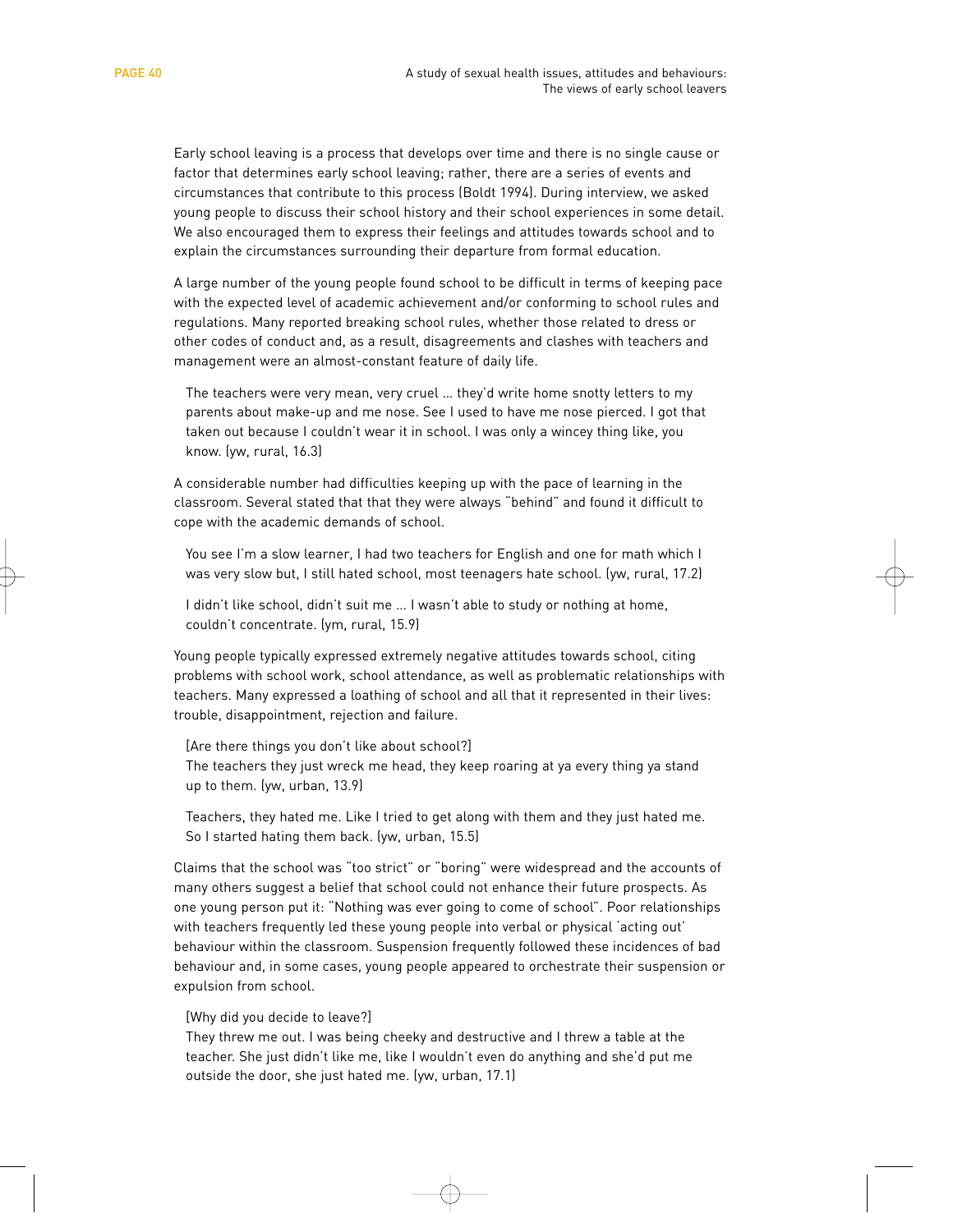I got expelled out of two schools. Mitching and just not going in. I actually didn't mind getting expelled, I just wanted to get out of school. ym, urban, 16

Only a relatively small number of young people left school in circumstances unrelated to behavioural or academic difficulties. For example, one young woman was admitted to hospital suffering with anorexia and did not return to school. Both of the young mothers we interviewed left school during pregnancy. One, however, claimed that pregnancy was not the factor that determined her leaving:

I wouldn't have liked to have stayed in school. I wouldn't have minded if people were staring at me because I wasn't really bothered that much about rumours because all my school years no one really paid that much attention and no one ever came up to make friends with me. I had two close friends in school and they supported me, they didn't say anything. If anyone looked at me I just couldn't be bothered with them … They brought the Leaving Cert Applied into our school and I did that until I was three months pregnant and then I left. I wouldn't have wanted to stay in school anyway. (yw, rural, 16.8)

Reports of bullying were common and a number of our respondents were victims of some form of bullying by peers. Bullying can manifest itself in a number of forms, including verbal, gesture, exclusion, extortion and physical bullying (O' Moore 1995). Victims of bullying in our study typically reported verbal bullying, including name calling, "slagging", jeering and taunting. However, one young woman told how her other pupils destroyed her personal property and issued threats:

It's still happening [bullying]. I was in school and these girls hurt me bad and took all me books out of me locker and ripped them up. And … eh … said they were going to kill me after school an' all. (yw, urban, 14.9)

Young people found it very difficult to cope with bullying, particularly when it continued over an extended period of time. Experiences of bullying led some into uncharacteristic aggressive responses as the following quote illustrates:

I was in first year when I got kicked out. I was always getting picked on. This scum used to pick on me with his mates. I nearly stabbed a young fella in first year, I had a chisel stuck up to his neck. Them young fellas never got kicked out, it was only me. (ym, urban, 15.2)

Although this disturbing account was not a general trend among the participants who were the victims of bullying, the experience of being bullied was a major source of distress for the majority who were victims. Both of the gay youth we interviewed reported verbal taunting at school. In the account below, one described how his refusal to get involved in fights in the school yard led to jeering and name-calling by other students. This young man attributed depression during his early teens directly to his experience of bullying.

[You mentioned you were bullied at school can you tell me about that?] I can't remember when it started but like it all started when I was younger, and like because I didn't fight everyone used to call me gay and queer and all that. [That must have been very difficult for you]

It made me very depressed and I didn't want to go into school or anything. (ym, urban, 18)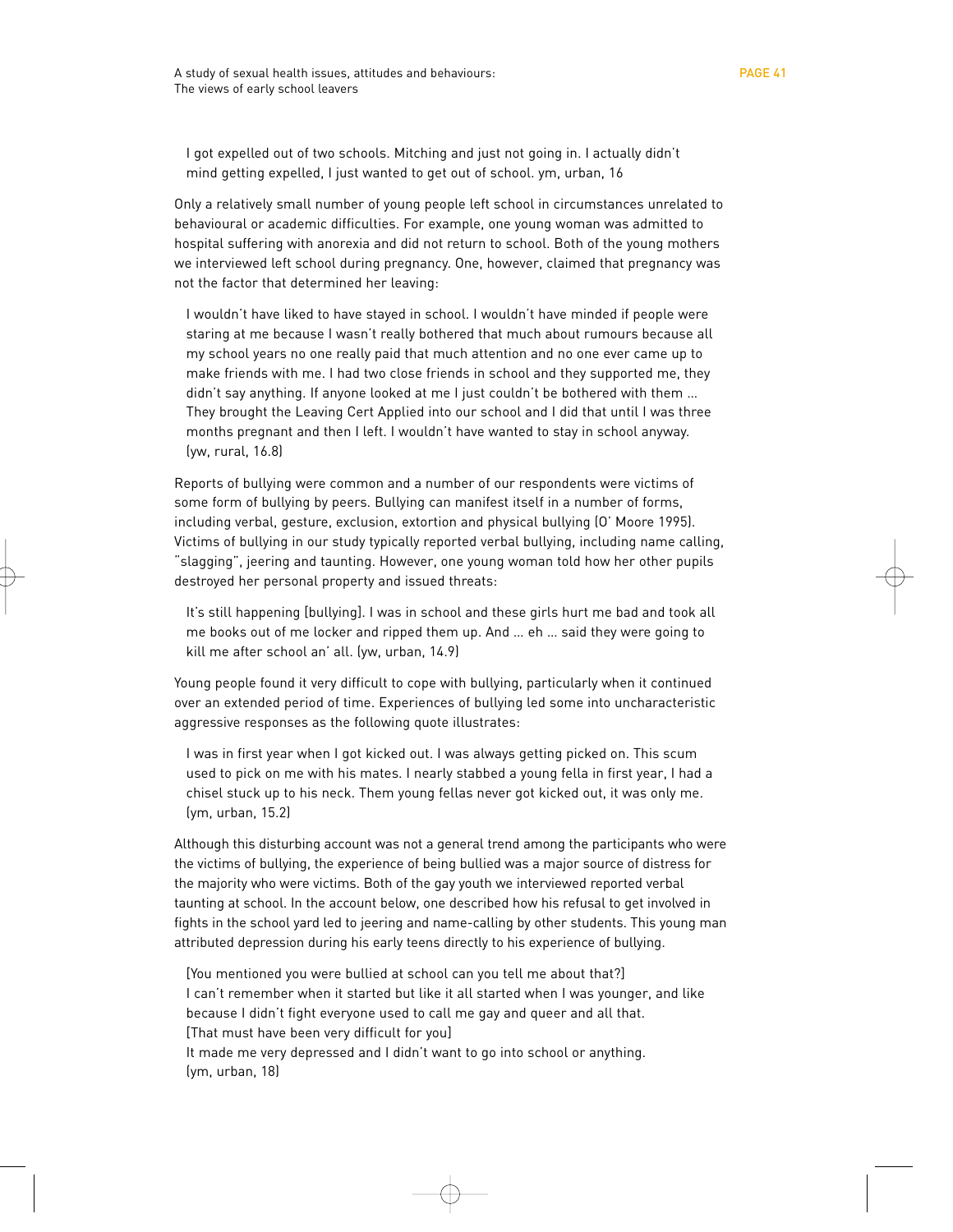In another account, a fifteen-year-old gay youth claimed that being called "queer" or "faggot" by other pupils did not bother him. However, he acknowledged that others might respond differently to this form of abuse by like-aged peers.

[Were you ever bullied in school?]

Just name calling which doesn't bother me at all. Just the usual: queer, faggot, stuff like that. Doesn't bother me at all.

[Do you think it would bother other people?]

Each to his own isn't it? I wouldn't personally get bothered by it now. But that's not to say that someone else wouldn't. (ym, rural, 15)

Prejudice based on sexual orientation is an issue that affects both male and female pupils (Equality Authority 2002). Moreover, lesbian and gay adolescents learn quickly that school often means ridicule from teachers, harassment from fellow pupils and refusals from school administrators to punish verbal and physical assaults (Dennis and Harlow 1986, Van Wormer and McKinney 2003). Neither of the gay youth we interviewed received any positive support from the school that might have helped to combat the bullying they experienced.

A considerable number of the young people were content with their decision to leave school. Indeed, some expressed a profound sense of relief that they no longer had to endure the negative feelings that school evoked. Many described themselves as "happier" and more confident than they had been when attending school.

I started in Youthreach in September last. At first I was a bit shaky getting to know everyone but I'm getting on okay, I think I'm getting there. I've made friends already so it's good. I'm enjoying it. It's a lot better than school. And it's really helping myself. I feel I can actually [pause] … I'm more confident in myself and everything like that and I'm just enjoying it really. The subjects as well, I'm doing woodwork which I never done before and art, I didn't do that before either. (yw, rural, 17.3)

Others, however, found it difficult to adjust to largely unstructured days and the initial euphoria of having left school quickly turned to feelings of regret.

I didn't think it would be this hard [to get a job] though. If it was again, to tell you the truth, I wouldn't be leaving school if I knew it was going to be like this, bored every day. The sorriest thing I ever done was left school. If it was again now I wouldn't. (ym, rural, 16.8)

A large number of the young people we interviewed were acutely aware of the limitations confronting them in the absence of formal educational qualifications and some hoped to complete either their Junior or Leaving Certificate at some time in the future. Many openly acknowledged the difficulties associated with finding employment in the absence of educational qualifications.

I was mad I left like, I was going to do me six years. I could have got a fairly good job and had me Leaving Cert behind me, and go places. (yw, urban, 15.7)

I would have loved to have done me Leaving Cert, but like I know you need a Leaving Cert for most jobs these days. (ym, urban, 15.6)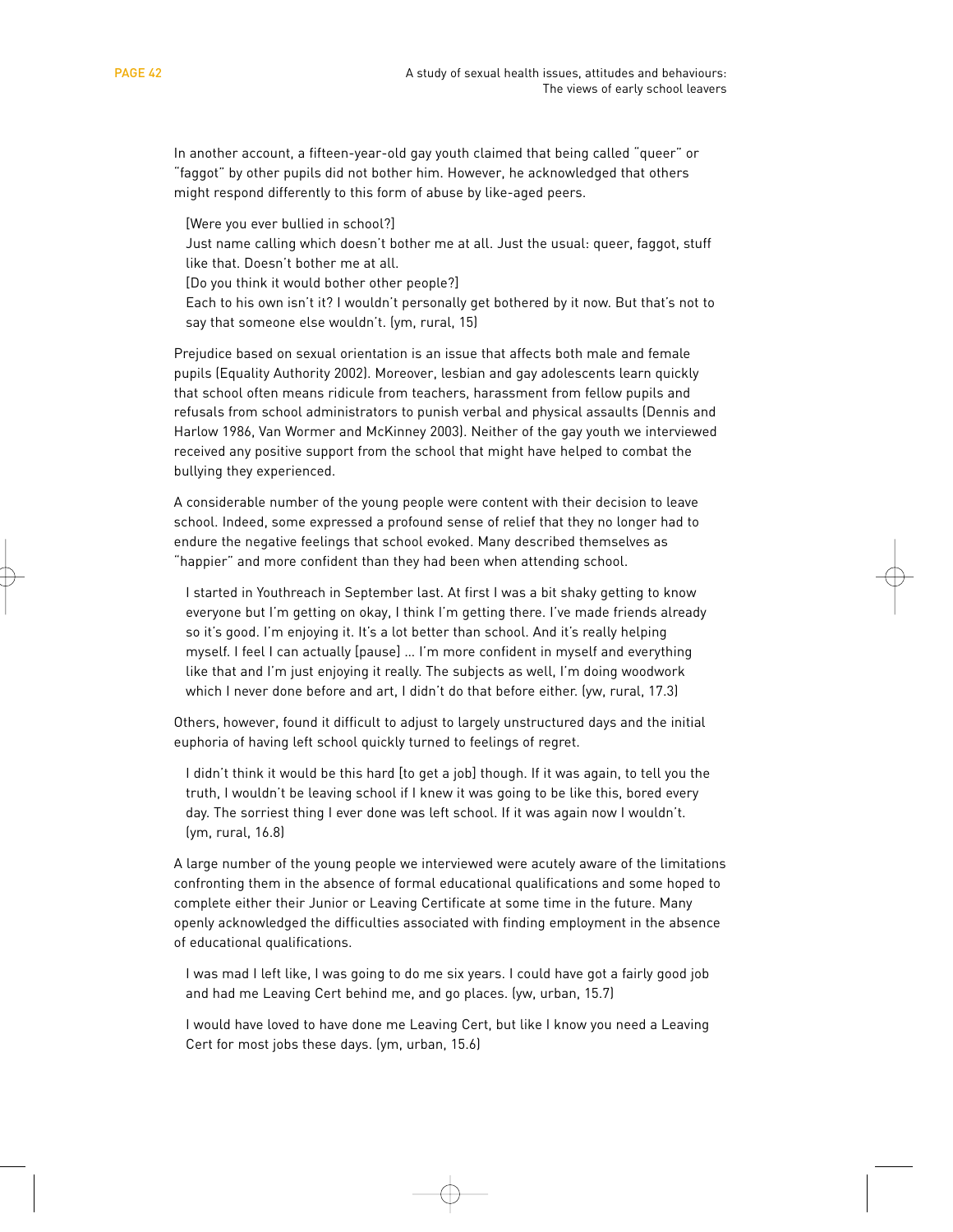To summarise, the vast majority found the experience of school both challenging and difficult and practically all reported both behavioural and academic difficulties. Reports of bullying were widespread. School was a negative and intimidating environment for most, and the accounts we received strongly suggest that, at the time of leaving, school had little appeal, relevance or meaning. Yet, a large number regretted leaving school early, due mainly to the constraints imposed by the absence of formal educational qualifications.

# 4.3 Present occupation and training

Success in school has profound implications for young people's life opportunities and for their future prospects vis-à-vis entry to the labour market (Drudy and Lynch 1993). Youthreach schemes and Community Training Workshops are two initiatives that target early school leavers, offering a wide range of subjects, skills training and work experience. Participants in these projects may complete Junior Certificate, Leaving Certificate and/or enter into an apprenticeship. The schemes therefore provide opportunities for training not otherwise available to early school leavers, in addition to a minimum weekly income. However, the route of progression does not always operate smoothly and some young people return to unemployment and inactivity having completed a course or scheme (Rourke 1994).

Many of the young people had not made definite plans for the future at the time of leaving school. In a sense, their preoccupation with leaving meant that they did not give adequate consideration to alternatives to school: "The only thing I had in me mind was to get out of the school. Then once I got out of school I started thinking about what I was going to do." For a considerable number, the period subsequent to leaving was a difficult one. The following account highlights the instability and unpredictability of day-to-day life in the absence of the familiar routine of school attendance.

#### [Did you try to get a job?]

I'm looking for a job now. I was doing a FÁS course and I just left that. I tried, done a load of interviews and sent in CVs and ring them. But none of them got back to me. I'm thinking about going over to England to my brother, he's living over there now for the past year and a half. (ym, rural, 16.8)

Some immediately set about finding a job, but met with limited success because of their age and lack of experience. Others were more successful in their applications and managed to pick up part-time work. In general, young people reported mixed reactions to their work experiences – whether in apprenticeships or full-time employment – since leaving school:

[At the time you left school what did you plan or hope to do?] I did an apprenticeship, I walked out of it, I couldn't hack it. I had to be there for eight o'clock and it takes about an hour and a half to get there. So I was getting up at about five in the morning for the first bus. (ym, urban, 16.7)

I was working in a café and at the start I got on brilliant, on brilliantly with the boss but, then he just sacked me for no reason so, I did like it, it was alright. (yw, rural, 16.9)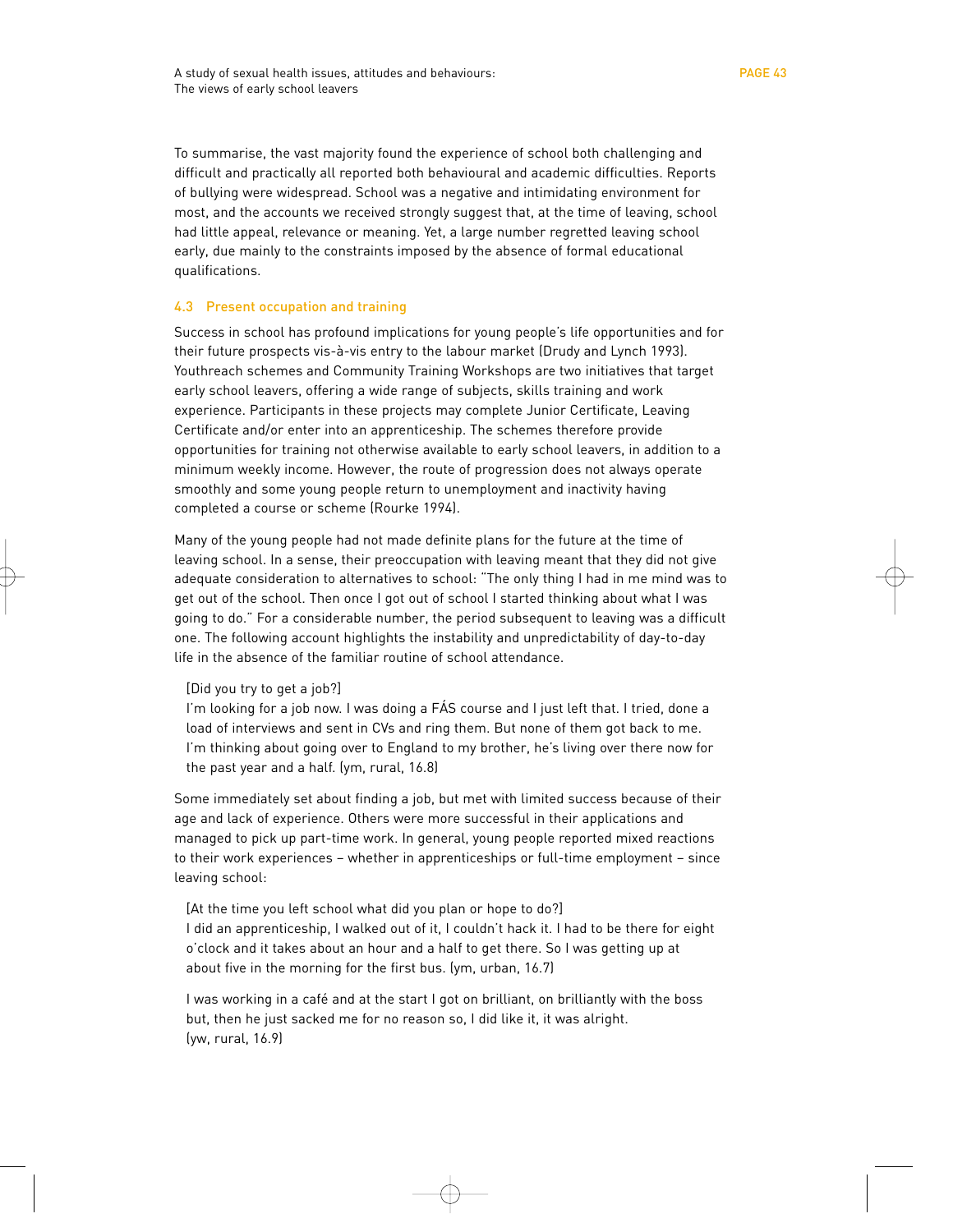Following their departure from formal education, over two-thirds (67%) enrolled in a Youthreach or FÁS Community Training Programme. Most others were either actively seeking employment or awaiting a training placement at the time of interview. In general, young people reported positive experiences within their training placements. Several talked, for example, about a culture and ethos within the training programmes that they found both positive and appealing.

The teachers are so casual like and they're not really dead strict on you; you wouldn't be terrified coming back in to school the next day like […] It's not like strict; they are strict like but they don't give you detention or anything like that. When the teachers treat you proper, then you're going to treat them proper as well. (yw, rural, 16.1)

The majority viewed their attendance at these programmes as an opportunity to complete their education and to acquire qualifications that would enhance their future prospects of gaining entry into the labour market.

[Are you happy with what you are doing now?] I am doing me Junior Cert here and then see what follows on after that then. I always wanted to work in a crèche with all little babies. They have courses here for that so I might stay on for that. (yw, urban, 15.5)

I'm doing a yoke with FÁS; it's for electrician. I passed four tests in FÁS already. Passed the test for wiring an all that. I passed woodwork and metal work, an all that. Me ma went down to see the metal that I made an' all. (ym, urban, 14.2)

When asked to describe their hopes for the future, responses varied. The majority articulated a desire to obtain a qualification and "a good job". A considerable number were optimistic about the future; others, however, viewed the future with uncertainty.

[What are your hopes for the future?] What I want to do? I'm just not thinking about it, I don't think about it, I don't think ahead of meself, you know what I mean? I just take things as they come. (yw, rural, 14.9)

At the time of interview, most were concentrating their energies on obtaining a skill or academic qualifications from the training scheme where they were enrolled. Young people invariably expressed a desire "to do well in life" and to "get a proper job", even if they were unsure what their next step might be or what prospects the future really held.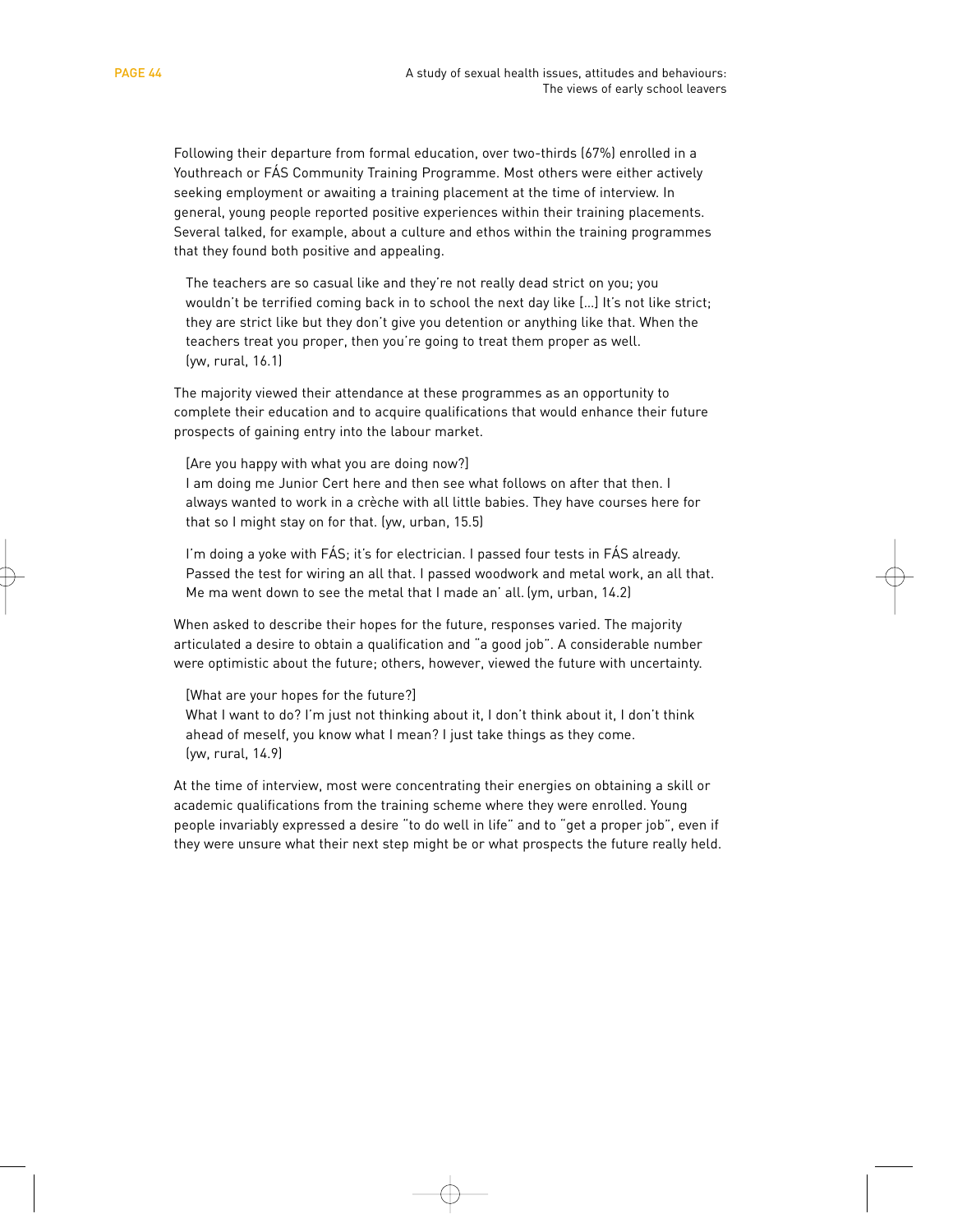#### 4.4 Social life and leisure activities

During interview, we asked young people to tell us about their social life and leisure activities. The topics specifically targeted for exploration with study respondents included friendships, leisure activities and 'going out'. We also questioned young people about their alcohol and drug consumption. Unsurprisingly, peers featured strongly in young people's accounts of their everyday activities, whether at school or at work. Best friends were of great importance, particularly among young women. Although young men distinguished between their "mates" and closer friends, they tended not to single out any one person or friend who was more important than others. Mixed-sex peer groups were the norm among the study's older respondents, with younger teenagers more likely to 'hang out' with same-sex peers.

In general, young people's accounts revealed a glaring lack of social amenities in the neighbourhoods where they lived. Recreational facilities for children and young people were clearly inadequate and this was true for both rural and urban settings. Most complained about having "nothing to do" and they spent much of their time simply 'hanging around' the housing estates where they lived.

# [How do you spend your free time?]

Normally we just stay around the estate, just stay and talk, or maybe in my house or a friend's house. There's nothing to do really like. There was a gym actually but it was closed down. If they opened up a leisure centre it would be packed. (ym, rural, 16.3)

Young people's main leisure activities included visiting friends, listening to music, watching television and playing computer games. The majority of the study's young men were involved in sporting activities, including football, boxing and snooker. Football was usually played at a local pitch or on the street. Irrespective of gender, the local football pitch was a focal point of neighbourhood social life for the young people we interviewed.

[Can you tell me a little bit about your friends and what you do together?] We stay in the flats and we just listen to music or sometimes we'll go down the football pitch and bring the radio with us. We all like put in for batteries, money for batteries. (yw, urban, 13.8)

For the study's young men, football (or other sporting activities) was a preferred way to spend their leisure time. Young women, on the other hand, tended to 'hang out' in their bedrooms or on the street; they went shopping or to the cinema less frequently. At night time, young people congregated at meeting points in the neighbourhoods where they lived. For many of the participants – particularly those who lived in Dublin city – local discos (for under-18s) were a favourite way to spend a night out. Nights out were paid for from their weekly earnings and, in most cases, they had additional pocket money from parents, older siblings and other relatives. These local discos were also the sites of incidences of illicit drug use and/or dealing. Fighting was also reported between different 'gangs' of youths who attended.

#### [Have you ever been to a nightclub?]

Yeah. Always expect the unexpected. Someone could just come over and give you a dig. Then you give them a dig back. They have their crew, you have your crew, bleedin' murder. It's not worth it. (ym, urban, 16.9)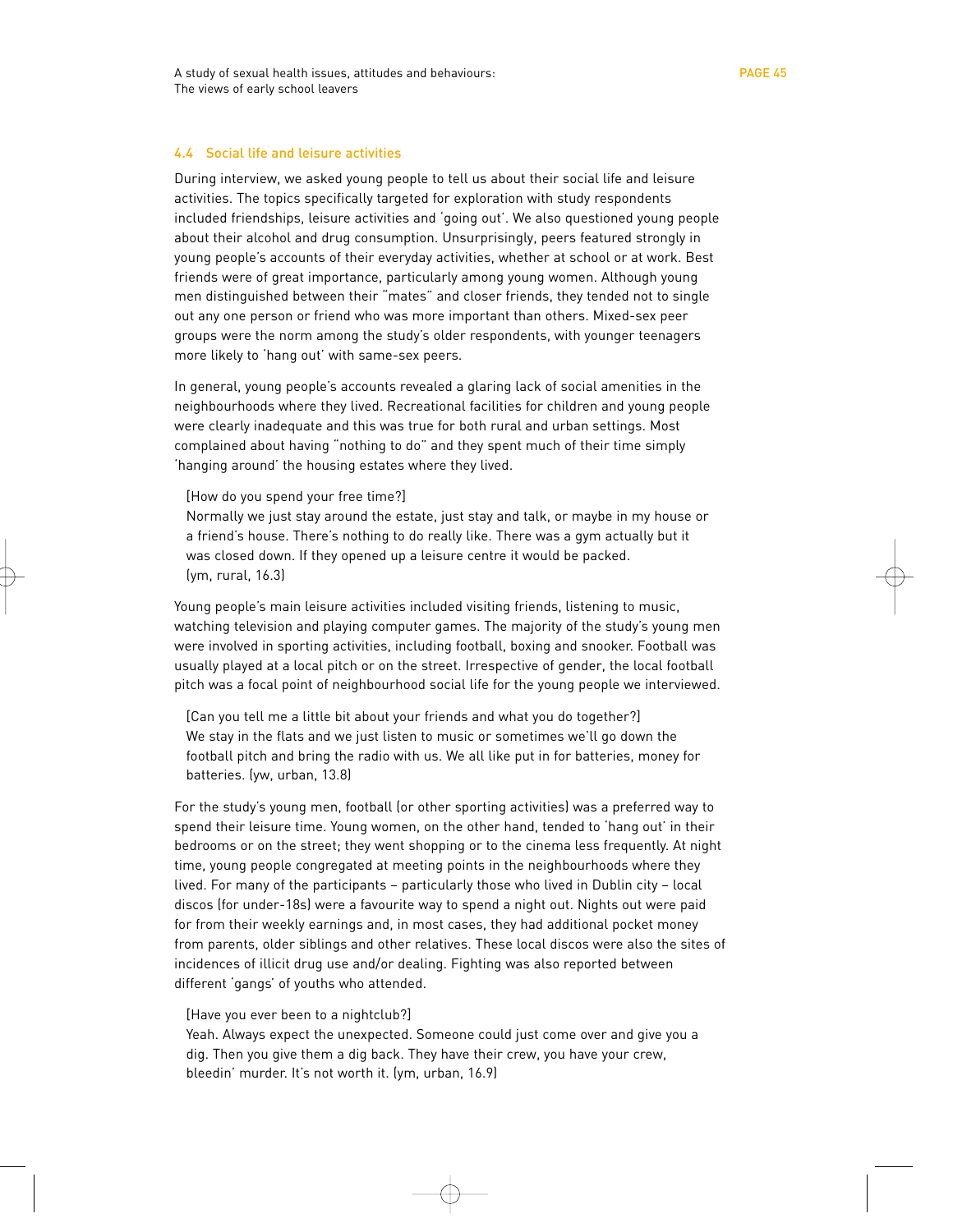number appeared to be unsure of what exactly was taking place at the time. One young woman described her first drug offer.

[Did you enjoy the disco?]

No, when you're in there you do get offered, you still get offered E and all that stuff and they'd just be coming over, "Are ya lookin'? Are ya lookin'?'' I didn't know what they were on about. (yw, urban, 14.4)

Similar reports of drug offers emerged from the young people we interviewed in provincial sites, albeit less frequently. Rural youth tended to rely less on youth discos and appeared to have more access to licensed premises. In general, they were not served alcohol in pubs but they were allowed to play snooker or video games.

[Do you socialise in pubs at all?]

I do go into pubs to play pool an' all that but I never ever bother asking for a drink. If they know your age, once nine o'clock comes you're out like. (yw, rural, 14.9)

Nonetheless, the young people we interviewed in provincial areas were far more likely to report that they had been served alcohol in a public house and a considerable number had also gained admittance to clubs on occasions. Young women described dressing up and wearing make-up to make themselves "look older". Several commented that it was easier for young women than young men to talk their way into pubs and clubs, even if it had become more difficult in recent months.

I'd say in the last three months or more they've gone really strict, they won't take any excuses at all, so it's hard enough. (yw, rural, 17)

As the data presented in the following section reveal, alcohol (and drug) consumption played a central role in young people's social lives.

# 4.5 Alcohol and illicit drug consumption

Alcohol and drug consumption featured strongly in young people's descriptions of their preferred way to spend a weekend night out. Indeed, the extent of young people's alcohol- and drug-related experience was a striking feature of their accounts. On average, young people had their first alcoholic drink at 13.2 years and the majority sampled alcohol for the first time in the company of friends. The vast majority (87.8%) were regular drinkers, that is, they drank at least once weekly. Preferred alcoholic beverages were equally divided between lager  $(24.4\%)$  and 'alcopops'  $(24.4\%)$ <sup>6</sup>. However, several stated that alcopops were "too expensive" and that they frequently opted for cheap lager as an alternative. Cider was the preferred drink of 19.4% and the same number stated that they preferred to drink vodka and Red Bull. Finally, 5.6% of the sample drank a strong fortified wine.

Alcohol was consumed in a variety of locations, most frequently on the street or other outdoor locations, including abandoned buildings and parks. Street drinking - referred to as "knacker drinking" by young people in Dublin city and as "bushing" by young people

<sup>6</sup> Alcopops are alcoholic fruit juices that are frequently referred to as 'designer drinks' (Brain, Parker and Carnwath 2000, Brain and Parker 1997). According to the recently published National Health and Lifestyles Survey (Kelleher, NicGabhainn, Friel et al. 2003), the consumption of alcopops among girls more than doubled from 3.1% in 1998 to 8.1% in 2002.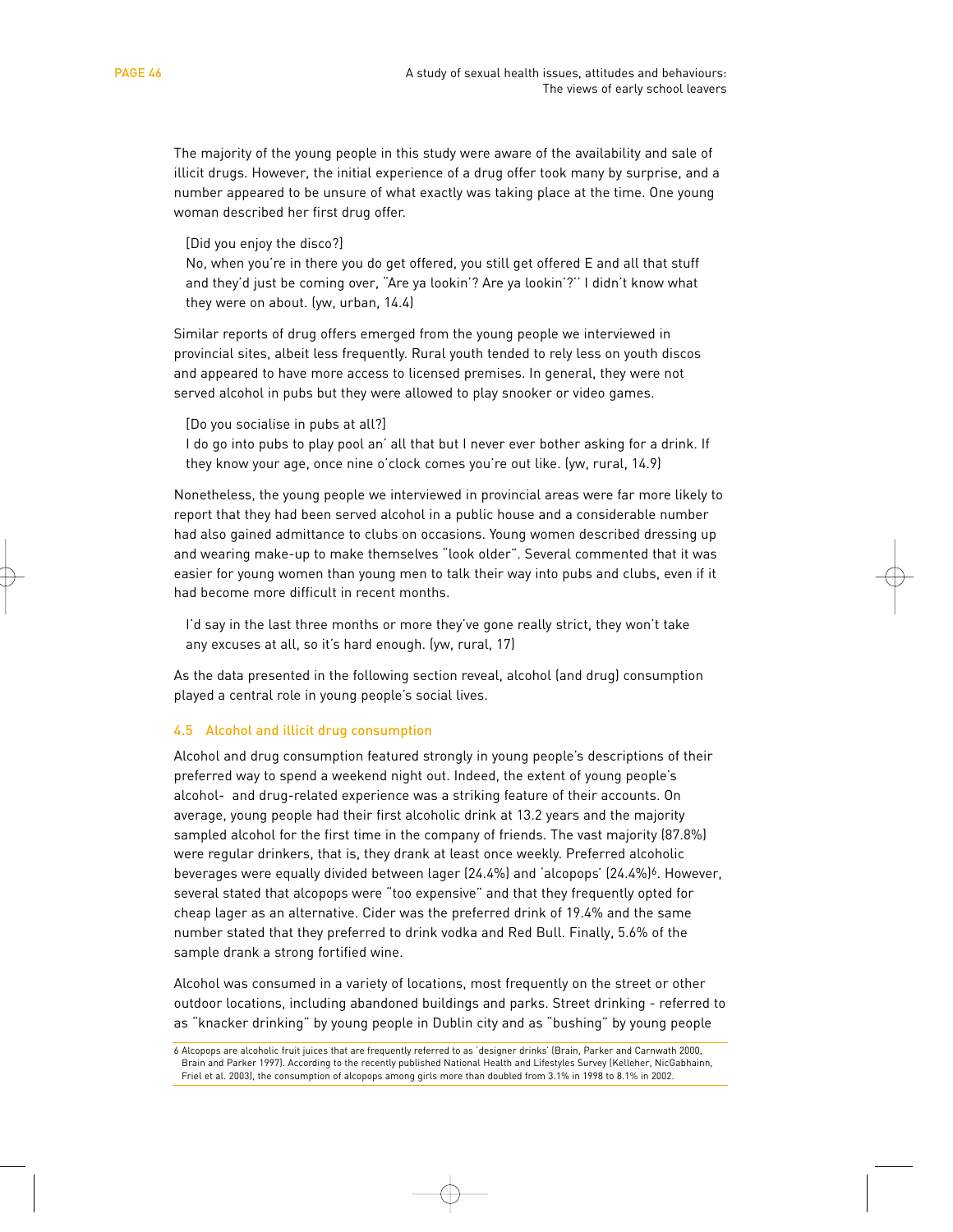in provincial sites – was a popular weekend activity. Young people drank less frequently in their own or a friend's home, when parents were not present. Most of the young people could not purchase alcohol at their local off-licence and they usually asked an older sibling, a friend or a stranger to purchase alcohol for them: "Fellas get cans for us. They hang around down there; they're old enough."

Overall levels of alcohol consumption were high. The majority, for example, reported drinking at least six cans of lager or cider, six or more bottles of alcopops or several measures of a spirit, usually vodka, during a single drinking episode. Young people reported both positive and negative changes in their behaviour during their drinking occasions. On the positive side, alcohol reduced inhibitions and enhanced their confidence to do and say things that they would not otherwise say or do. However, this also had disadvantages and several admitted to having behaved uncharacteristically when intoxicated. In some cases, intoxication led to clashes with the police and a number were arrested and cautioned by Gardaí when under the influence of alcohol. Others reported losing consciousness and/or having no memory of certain events on some of their nights out.

[Have you ever been drunk? Can you tell me what happened?] Two fellas were saying I was talking and giving out that night. I couldn't remember a thing, I woke up the next morning and I was like, 'what happened?' and they told me and I was like, 'Ah shit.' (yw, urban, 15.9)

In general, these negative experiences did not act as a deterrent to drinking alcohol. Drinking was synonymous with socialising and going out and was regarded as a normal and acceptable way to spend time with friends. Young people enjoyed the alcohol "buzz", which was inextricably linked to peer interaction and socialisation. A smaller number reported pressure from their peers and stated that they drank alcohol, not for pleasure, but to be part of "the gang".

[Do you usually drink alcohol when you socialise with your friends?] You have to do it or you're not part of what other people do like. If you don't do it like you're not cool or you're not in the gang or something. (yw, urban, 13.9)

Alcohol consumption was integral to the weekend leisure activities of the majority, and only a relatively small number (12.2%) had never consumed alcohol. However, these non-drinkers voiced strong opposition to drinking and typically described drunkenness as unacceptable behaviour. This view was particularly common among young people who were committed to sporting activities and was more common among young men.

#### [Have you ever tried alcohol?]

Never even tried. I want to make it for a football team … they drink to look cool, that's the only reason they drink. (ym, urban, 15.2)

In Ireland, drug use can no longer be viewed as a minority activity (Mayock 2000). Indeed, Irish school-goers are among the most drug experienced youth populations in Europe (Hibell, Andersson, Bjarnasson, Kokkevi, Morgan and Narusk 1997, Hibell, Andersson, Ahlstrom, Balakireva, Bjarnasson, Kokkevi and Morgan 2000). While cannabis remains the most popular drug, young people are increasingly likely to experiment with a range of other substances, including ecstasy, LSD and amphetamine. High rates of illicit drug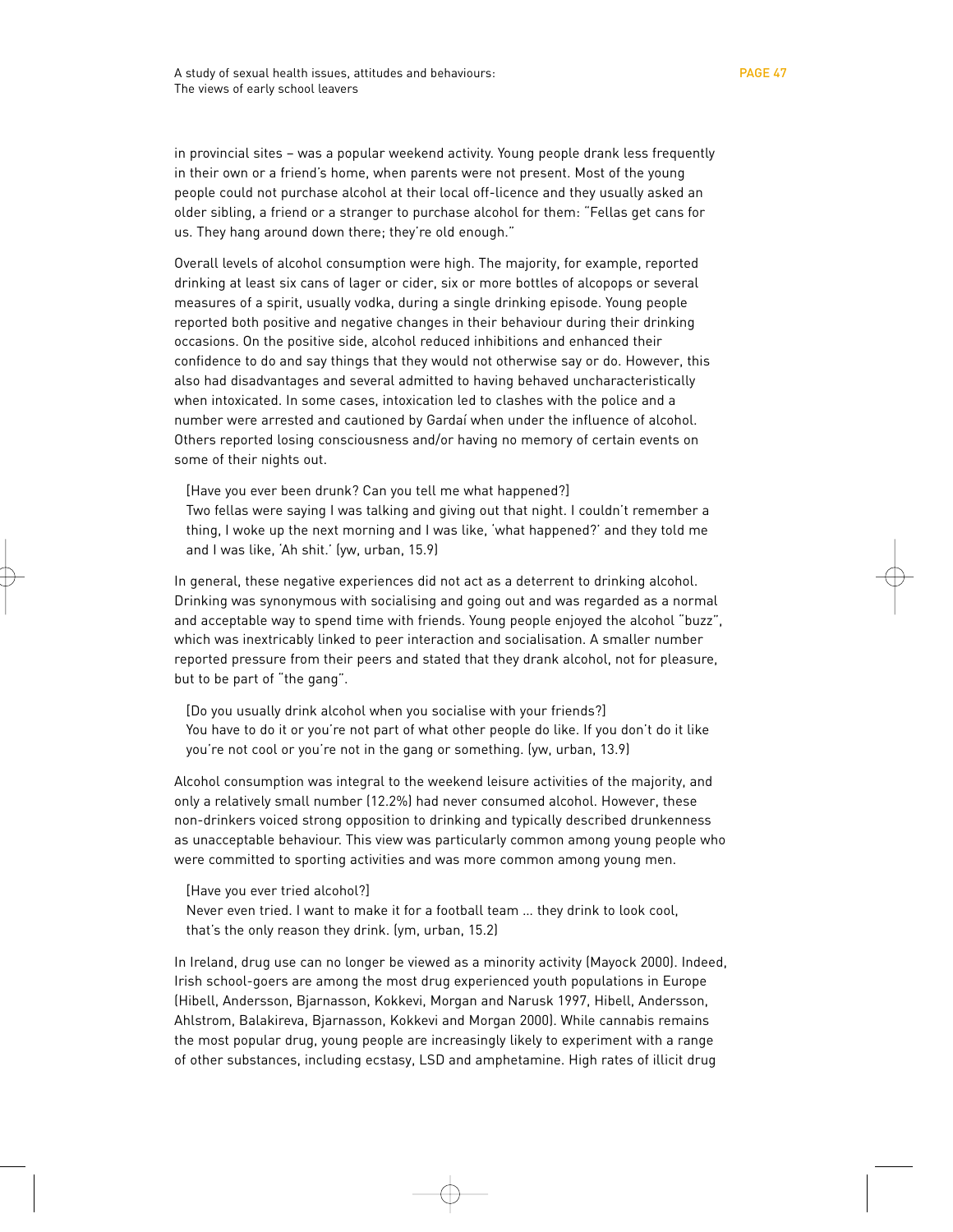consumption have been documented among young people – many of them early school leavers – who live in disadvantaged areas of Dublin's inner-city (Mayock 2000, 2002).

Nearly two-thirds (61%) of the young people we interviewed reported lifetime use of an illegal drug. The average age of first drug use was fourteen years, and rural and urban youth were equally likely to state that they had ever tried an illicit substance. 58.3% of young women, compared to 64.7% of young men, had used an illegal drug at some time. All who reported drug experimentation cited cannabis as their drug of choice and a considerable number smoked cannabis at least once weekly. Ecstasy emerged as the next most popular drug, with 29.3% reporting that they had used the drug on at least one occasion. Finally, 17% had used magic mushrooms, 9.8% reported experimenting with amphetamine and/or cocaine, 7.3% had used inhalants and 4.9% had tried LSD. None of the young people we interviewed had experimented with heroin and the majority ranked both heroin and cocaine as 'hard' drugs. These substances were considered to be 'out of bounds' by practically all of the young people we interviewed.

Cocaine, I wouldn't go near it and heroin and all that, no way, and like you know all the harder drugs like that. (yw, rural, 14.9)

Drugs were easily accessible and cannabis use, in particular, was considered to be the 'norm' in many of the social arenas where young people 'hung out'. Several of the young people who resided in Dublin city reported high exposure to illicit drugs; 'hard' drug users were clearly highly visible in the areas where a number resided.

Well I see junkies banging up on the stairs everyday and snorting Coke an all. Kids of eight and nine that smoke Hash, but I wouldn't touch it. No it's one thing I'd never do. (yw, urban, 13.9)

As with alcohol consumption, illicit drugs were praised for their psychoactive effects, or "the buzz", as it was commonly referred to. The majority of the study's drug users considered cannabis to be a relatively innocuous substance and some regarded it as less 'risky' than alcohol.

[Have you ever tried cannabis or any other drug?] Like it was a nice buzz because you're just mellowed out, just chilling and listening to music. Like some drugs are bad enough like drink kills you quicker than most drugs. (ym, urban, 18)

Regular cannabis smokers enjoyed what they described as the relaxing effects of the drug. However, cannabis-induced effects appealed less to others, who described them as "sleepy" or "dopey"; these young people tended to be less committed users of the drug. However, irrespective of individual levels of use, cannabis was regarded as the 'safest' drug and the least likely to cause harm.

I smoke Hash but I don't ever take E's, because they can kill you and you see the druggies walking around, no brains these people. (ym, rural, 15.1)

Not all young people shared the views of the young woman above and, in sharp contrast, many of the study's stimulant-drug users depicted ecstasy effects as exhilarating. However, most young people were keen to emphasise the risks associated with stimulant and hallucinogenic drugs and a number reported negative experiences or "bad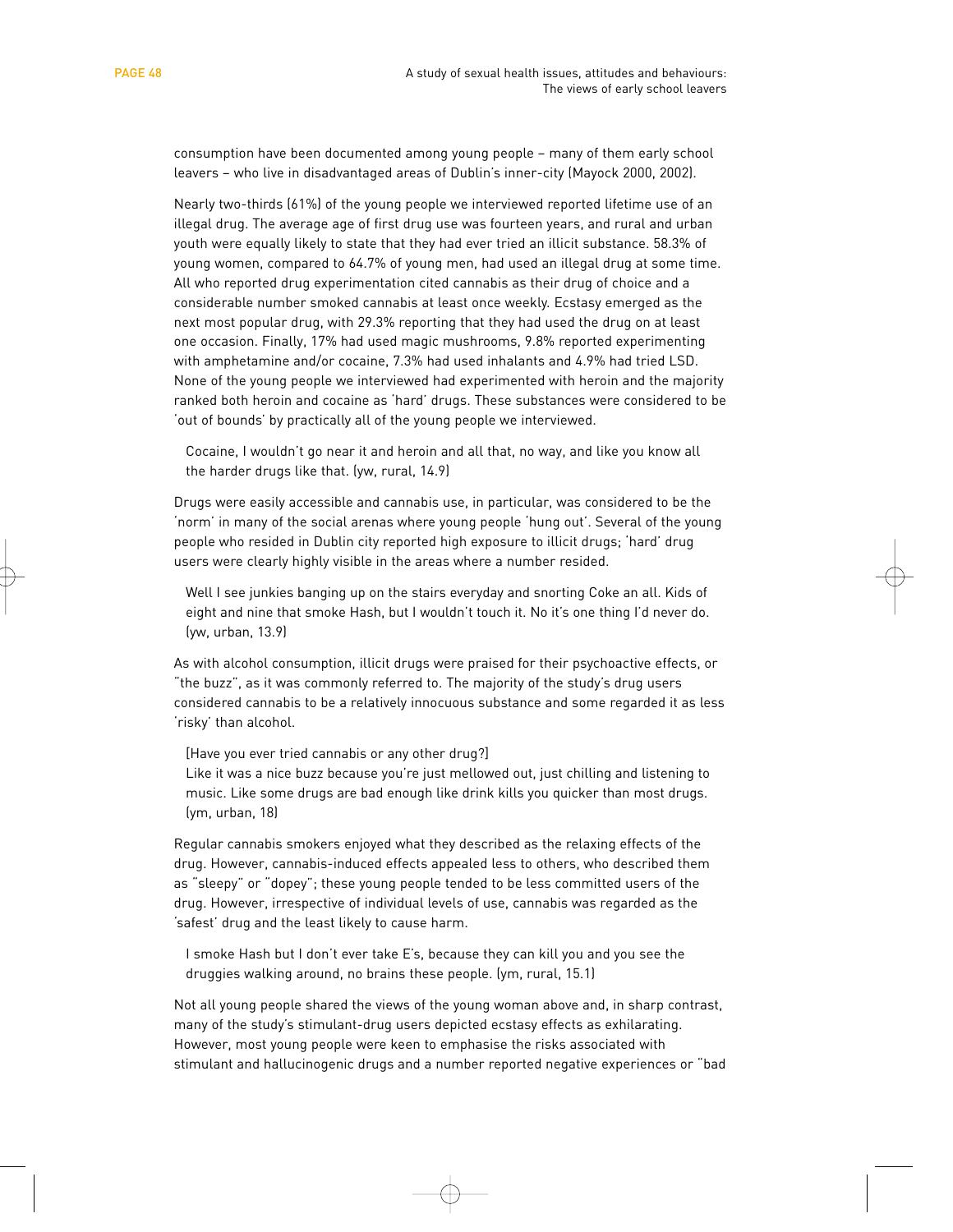trips". The following account details the experience of a young woman who claimed to have been 'spiked' with acid.

Luckily I didn't jump off a bridge or anythin' like that. I seen Roger Rabbit, Mickey Mouse and I seen Mars Bars and everythin' and I shook hands with Jesus Christ. (yw, rural, 14.9)

While young people acknowledged that there were risks associated with drug use, the majority minimised negative drug effects and focused to a greater extent on the benefits or pleasures of drug consumption. To a considerable extent, young people emphasised the social rewards of drug consumption: the way in which drug use enhanced peer-group interaction and solidarity. It was rare for young people to report using illicit drugs alone.

Non-users usually expressed strong anti-drug sentiments and frequently stated that they would not use drugs because of the risk of addiction. Abstainers were frequently – though not always – younger than their drug-using counterparts and they appeared to distance themselves from individuals and social settings where drugs were in use. They were also more fearful of the negative consequences of drug use, including the social risks associated with police detection and apprehension.

A few friends smoke it but I can't, I applied for the army so I can't do that. I want to stay away from all that. If I was caught with that stuff I would never get into the army. (ym, rural, 16.3)

Overall, this group of young people were drug-experienced and, certainly, the majority were drug-aware. Drugs were easily available in the social settings where they 'hung out' and a large number were positively disposed to drug experimentation. All regarded their drug consumption as 'recreational'. They used drugs for "a buzz", and their motives for drug use were broadly similar to those of alcohol-only consumers, who valued alcohol, at least in part, for its 'hit' value.

# 4.6 Conclusion

Practically all of the young people interviewed for the purpose of this study lived in neighbourhoods characterised by social and economic disadvantage. In general, there were few amenities available to young people and local recreational facilities were inadequate or non-existent. Most spent their leisure time 'hanging around' with friends and, for a large number, alcohol and drug consumption featured prominently in their descriptions of peer gatherings. To a large extent, weekend socialising revolved around alcohol and/or drug consumption.

Young people's experiences of school were overwhelmingly negative and large numbers reported behavioural and academic difficulties. Others experienced bullying and, in general, young people's accounts indicate that school was a difficult setting, in terms of their relationships with teachers and/or friends. At the time of interview, most were attending a training programme in the hope of improving their academic skills and their chances of gaining employment in the future.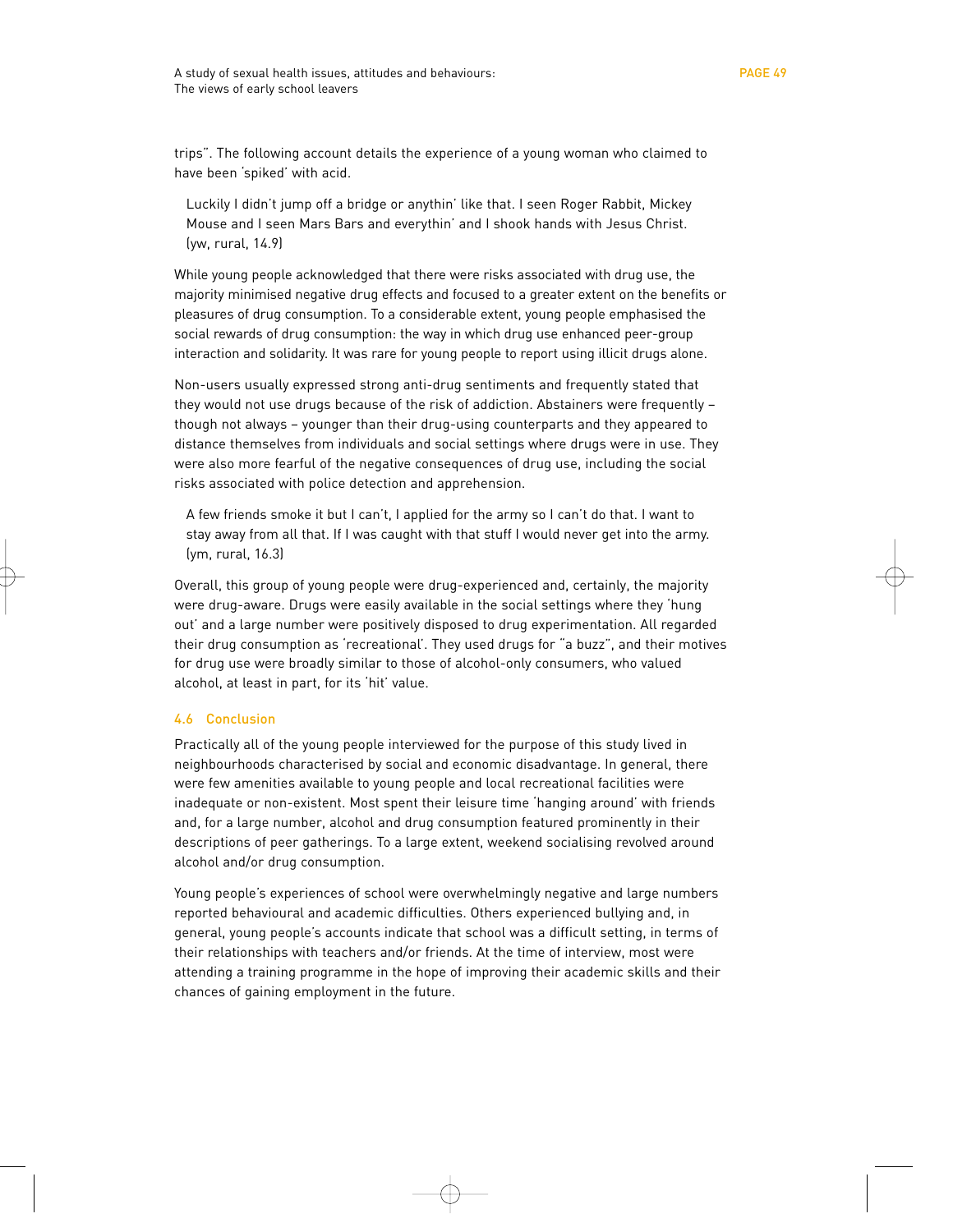# 5.0 Romantic relationships

Adolescents face the complex task of coming to terms with their own sexuality and learning to relate to others in a sexual way (Moore and Rosenthal 1993). Regardless of their sexual status, most young people engage in protracted struggles concerning a multiplicity of questions about their development as sexual beings. Although increased interest in the opposite (or same) gender is considered a defining feature of the adolescent period, research on young people's romantic relationships is extremely sparse (Brown, Feiring and Furman 1999). Romantic relationships are central to teenagers' social worlds; in addition to encouraging a sense of relatedness to others, romantic experiences may help young people to successfully establish autonomy as they explore extra-familial relationships and come to rely less on parents (Gray and Steinberg 1999).

This chapter presents findings on young people's romantic relationships, the social and interpersonal processes surrounding the formation of these relationships and their views on the importance and meaning of romance. In analysing young people's romantic relationships, is not our intention to 'separate' romance from sex; rather, attention to the processes that surround the formation of romantic relationships can produce new insights into young people's lives and their sexual relationships and sexual health status. As will become apparent in Chapter 6, a large number of the young people we interviewed were sexually active and a considerable number reported first sexual intercourse during their early teens. However, before presenting findings on young people's sexual activity and behaviour, we aim to open up the arena of early romantic relationships in order to capture the social contexts and interactions that are part of what young people experience as sexual attraction. In this way, we hope to capture the basic contours of young people's romantic encounters and their experiences of 'doing' romance. Throughout this analysis, we focus to a considerable extent on the normative processes that surround young people's early romantic encounters. There is no single or standard pattern of development in the romantic domain and young people vary with respect to when they develop romantic interests and attachments, and how extensively they do so (Bouchey and Furman 2003). We hope to capture this diversity in the accounts we present.

# 5.1 Romantic involvements and the 'dating game'

At the time of conducting interviews, 39% of the young people were involved in a romantic relationship. This figure did not differ for young women and young men. However, compared to their counterparts in Dublin city, a far higher percentage of young people from provincial areas (57%) stated that they were currently involved in a romantic relationship. The duration of young people's relationships varied considerably. Of the sixteen young people who were romantically involved at the time of conducting interviews, seven (three young women and four young men) described their relationship as 'steady'. Of these, three (two young women and one young man) were involved in a long-term relationship of between 2.5 and 3 years. All three of the young women who described their relationship as 'steady' had been romantically involved with their current partner for a period of at least one year. By contrast, most of the young men had been 'going out with' their current 'steady' partner for less than six months. This may suggest gender differences in perceptions of what constitutes a 'steady' relationship. The remaining nine young people who described their current relationship as 'casual'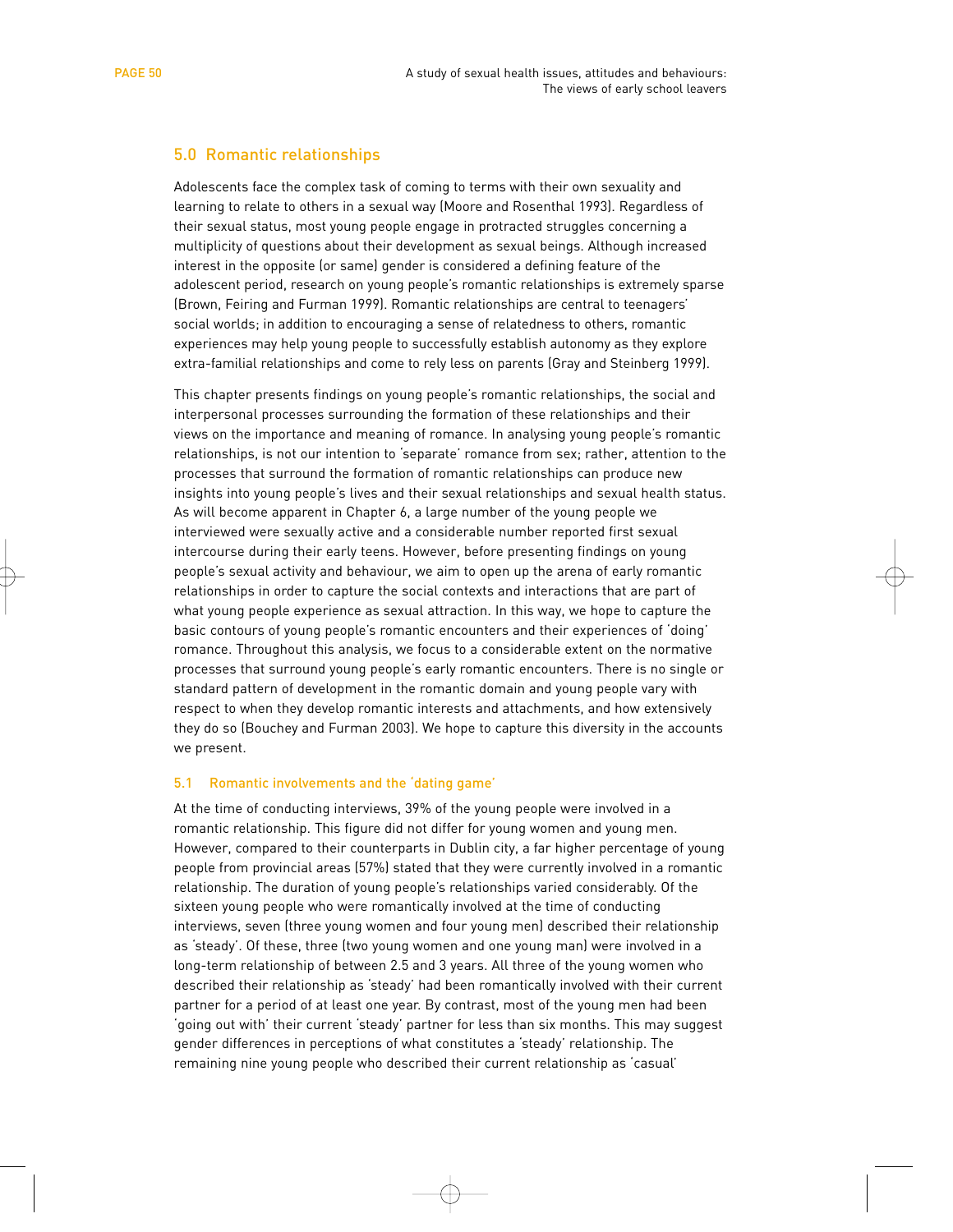reported variable lengths of involvement with their romantic partner, ranging from just a few days to several months.

Although 61% of all study respondents were not 'going out with' or 'seeing' someone at the time of interview, all had previously been involved in a romantic relationship. Young people's early ventures into the world of romantic relationships were almost always short-lived and only a very small number reported a past relationship of between one and two years. Approximately half of those currently not in a relationship stated that their most recent relationship lasted for less than two weeks. A large number of the young people we interviewed – probably the majority – had their first romantic encounter between the age of eleven and twelve years. A smaller number, primarily young men, had their first girlfriend at or before the age of ten. When questioned about first relationships, many recalled them with fond amusement and they invariably depicted their early relationships as playful or innocent: "I suppose there's a big difference now, didn't really know much when I was eleven … childish I'd say."

Young people made a clear distinction between "going out with" somebody and what they described as "meeting" when they talked about their romantic encounters and relationships.7. 'Meeting' involved precisely what the term suggests: casually becoming acquainted with an opposite-sex peer or acquaintance. 'Meetings' were usually arranged or 'set up' by friends and were brief and transitory in nature; they did not necessarily result in a 'steady' relationship, nor was this the desired outcome in most cases. During the early teenage years, 'meeting' took place in a group context and usually culminated in "shifting" or kissing. These early romantic encounters created opportunities for recreation and sexual experimentation without any future commitments. As one-off events, they did not support expectations for future meetings and there was a mutual understanding of this dynamic (even if one or both parties had hopes that they would continue to meet). A sixteen-year-old male who was not involved in a romantic relationship at the time of interview explained that there was a qualitative difference between 'meeting' and 'going out':

You see there is a difference between being with someone and meeting someone, you know that way? You can be just meeting someone and you are not with them, you know that way? (ym, urban, 16.9)

During interview, we asked young people to describe how their romantic relationships emerged. We questioned them, for example, about 'asking people out' and/or 'being asked out' and we also tried to elicit accounts of how these events unfolded. Peers typically served as a social context for the emergence of romantic relationships. Young people's 'hang-outs' were frequently street-based, and in most of the neighbourhoods where we conducted interviews there were identifiable meeting points where teenagers congregated. These teenage 'haunts' were the sites of a range of experimental behaviour, including initial forays into the world of romantic relationships. A quite clear etiquette of adolescent seduction emerged from young people's accounts and this was familiar to, and understood by, both young women and men. During early adolescence, a member of the peer group usually arranged 'meetings' or, to use the terminology of the young people, they were "set up" by their friends.

<sup>7</sup> This distinction was strong among our respondents, irrespective of their area of residence. However, young people from provincial sites rarely used the term "meeting" to describe 'casual' or short-term romantic encounters.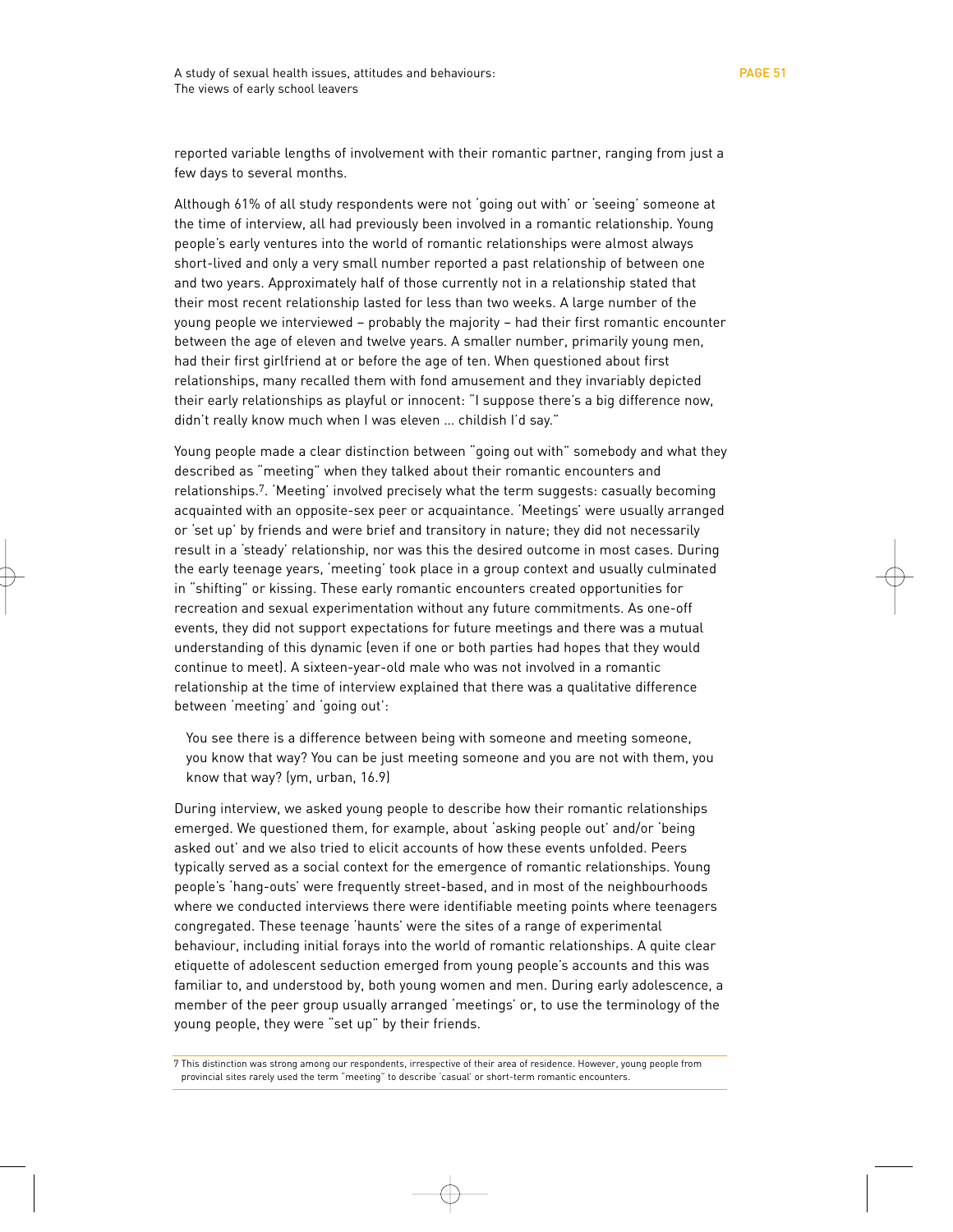They [friends] would just tell the young fella, they would go over and say, 'She likes you' and 'Do you want to meet her?' or something. (yw, urban, 14.9)

[So how does the setting up work then?]

Just go over and ask him if he'd go out with [whoever] and whatever, you know. Then we'd get the numbers and stuff and they text each other. (yw, rural, 16.1)

More often than not, it was a more outgoing member of the peer group who intervened on behalf of a friend. One young woman, who described herself as "up-front", explained how she went about "setting up" her friend.

I set them up. See, Jane used to be really shy and like I'm the kind of person that I talk to anyone, I wouldn't care like, you know what I mean. I'm very up-front but, em, I seen him and he was there. He was talking to someone and I came up and I was, I was a bit drunk at the time like. I was just talking to him and Jane came over and I was like, 'How ya Mark?'… 'I don't know him but I'll introduce you anyway like' [she said to her friend] … and then they just got talking and then they ended up shifting each other and then they swapped numbers and then they just started goin' out like. (yw, rural, 14.9)

Being 'set up' by a friend had the advantage of avoiding potential embarrassment in the event of rejection. This was important to young women and men alike as they stepped into the largely unknown territory of opposite-sex relationships. The practice described by a large number of study respondents as "meeting" did not differ by geographical location. However, the term itself was largely a Dublin-based colloquialism and was used less frequently by rural youth, who talked instead about "going off with" or "shifting". Although "meeting" with opposite-sex peers was constructed for the most part as fleeting and transitory and was treated, to a large extent, as an experimental 'playground', at times it did mark the initial step in a process leading to a more stable and lasting relationship. The following account by a sixteen-year-old young man conveys an understanding of a chronology of events culminating in a 'relationship'.

[Is it hard to chat up girls?]

It depends on the situation. I probably would send over one of the other lads to ask her in case I would get very embarrassed if she said no straight to my face. Ask her to go off with you.

[Ok, what's going off with someone? Do you snog? kiss?] Yeah sometimes, that's when you shift … and then you'd probably meet her the next night then and then you'd probably, after two or three nights, ask her to go out with you and that will be it then.

[So, when you ask her to go with you, that's more?] That's a relationship then. There are steps, step by step. (yw, rural, 16.3)

The gay youth we interviewed also dated opposite-sex peers during their early teens. However, both reported that they felt uncomfortable meeting young women: "Kissing and stuff like that. I didn't feel it was right, felt like I was lying to myself." One young man described how he experienced considerable pressure and anxiety as a result of the ongoing attempts of his female friends to 'set him up'. This appeared to be a factor in his decision to 'come out' to his friends.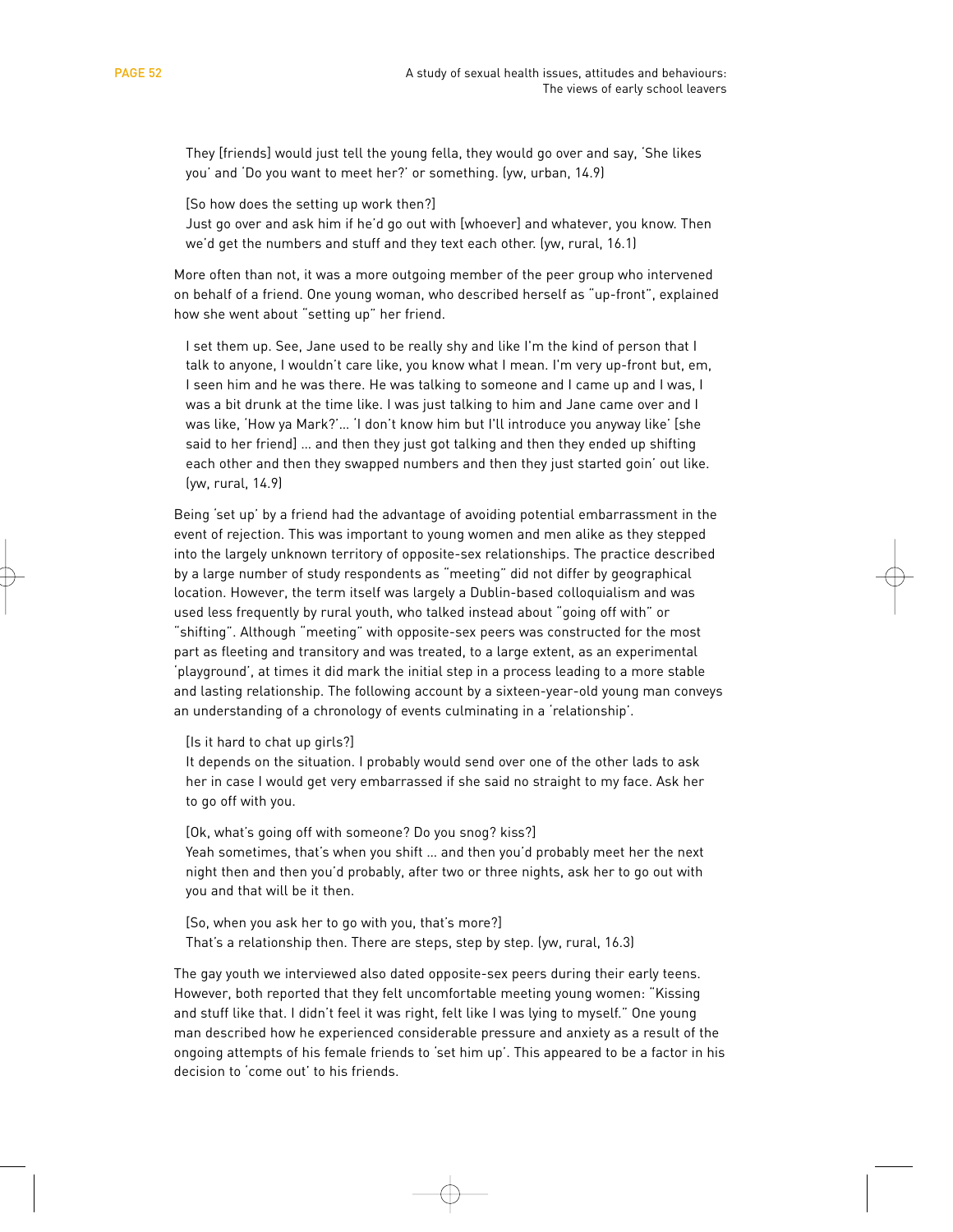[Was there something in particular that led you to decide to come out to your friends?] No. It was just the fact that at that age friends will try to set you up with people, girlfriends, boyfriends. So I said rather than just going along with it and saying I'm not gay, I may as well say it now instead of coming out later and then I'll have lied to my friends. (ym, rural, 15)

This young man did not find it easy to meet other gay youth and he explained that the absence of an equivalent to the heterosexual 'meeting' ritual compounded this problem.

… the thing is, I think for gay men and women there's no step for us. For straight boys and girls like there's the relationship and then the first kiss and them being together for a certain while and all that. There's none of that for gay people. Like, there's no gay discos, no gay cafés or anything like that, do you know what I mean? (ym, rural, 15)

Among heterosexual youth, although 'meeting' extended into the late teenage years, the processes surrounding young people's romantic associations changed as time progressed. Most notably, they came to rely less on friends to arrange their romantic liaisons, and this was true for both men and women. Young men over the age of sixteen, in particular, emphasised their preference for asking women out, and the majority clearly favoured taking responsibility for initiating romantic relationships. One young man drew attention to the far greater personal satisfaction he enjoyed from acting autonomously in seeking out a romantic partner.

When you were younger like there would be people asking girls to go out with you and all that. Now it's all yourself, too old to get people to ask for you.

#### [Are you glad that has changed?]

You feel a lot more confident when you ask them yourself, at least you know that they've actually got feelings for you. You can see it in them, just feel more confident about it. I prefer to ask them myself. (ym, rural, 16.8)

Although the precise timing varied quite considerably, the transition from group-based arranged 'meetings' to the formation of dyadic relationships was significant and generally signalled a more active role on the part of young people in seeking out romantic partners. By the age of fifteen or sixteen, young men typically portrayed themselves as wanting to take the initiative when it came to "chatting up" women and asking them out. This characteristic was particularly strong among the young men we interviewed in provincial sites, who were, perhaps, more experienced than many of the young men we interviewed in Dublin city. These young men depicted their endeavours to 'chat up' or 'get to know' young women as something they did not leave to chance.

#### [So what's the routine then?]

I just get to know them. Just go up and talk to them, get to know them and as time gets on I probably ask them out … I'd say, 'Do you want to meet up?' No point in just standing around. Just meet up with them then or whatever if they like you as well. I wouldn't sit back waiting for them to do it. (ym, rural, 15)

Others perceived the advantages of acting independently as affording the opportunity to establish common ground before progressing to 'going out'.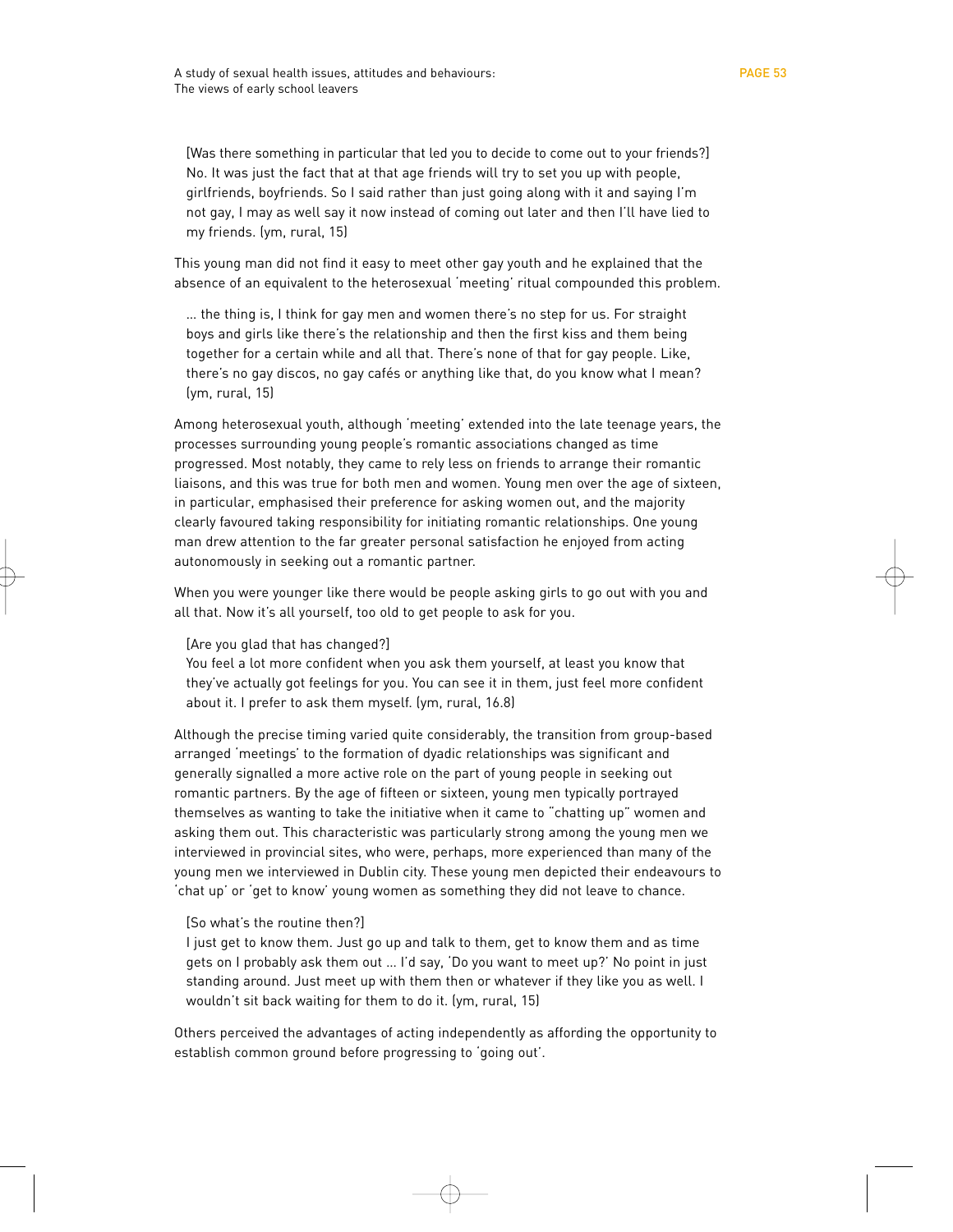Go over talking to them and I usually build up a friendship with them first to see if I get along with them then if I get along with them just start hanging out with them more and more and then it just builds up.

[So that might take a good few weeks is it or a good few meetings?] It could yeah. Then you get going out with each other. (ym, rural, 16.7)

Of course, asking a young woman out either directly or indirectly meant going public, to some extent, with one's feelings and desires. For young men, this carried the risk of exposure and rejection in the event of the young woman saying "no". As they recounted their stories, a number openly admitted that this was a source of considerable anxiety.

You're always just paranoid that they're going to say no and you're just left there standing. It's embarrassing like … But if you know her well, you get on with them, you know that they actually like you, you just get to feel [pause] … and just go for it then. (ym, rural, 16.7)

[Do you ever have worries or concerns about relationships with girls?] Sometimes, yeah sometimes. Not all the time, it depends. If she is gorgeous you know what I mean, drop dead gorgeous, a fine thing and I am like an underclass to her, I would be very paranoid all right. What if she expects something and it's not there, you know what I mean? It's not like whatever, it's just whatever. (ym, urban, 16.9)

Alcohol often featured in young people's accounts of the circumstances and events leading to romantic encounters, and intoxicated states undoubtedly encouraged and assisted the process in many cases. The role of alcohol and illicit drugs as facilitators of romance and fun was clearly explained by a young woman who had recently embarked upon a new relationship.

[Would you tell a friend if you liked somebody?]

Yeah, that's how your man [current romantic partner] found out I liked him. I told one of my friends and I gave her permission to tell him, that's how it all started. Then he talked to me about it and he actually said, 'No.' And then at the weekend he was taking a few drugs and just kissed me and it went from there. (yw, rural, 16.9)

As an expected and taken-for-granted feature of their peer gatherings, alcohol consumption helped to reduce inhibitions, or to use the words of one sixteen-year-old young man, it bestowed "false courage". However, alcohol- or drug-induced 'courage' sometimes led to feelings of embarrassment and regret.

You see the next day and you're just ... they're eejits like, you know what I mean? You wouldn't talk to them or anything when you're sober. (ym, rural, 16.8)

Only a very small number of the study's young men had experience of being asked out by a young woman and, in general, it was not a common or, indeed, an accepted practice. However, one young man reported – somewhat disapprovingly – that it was a regular occurrence in the neighbourhood where he lived.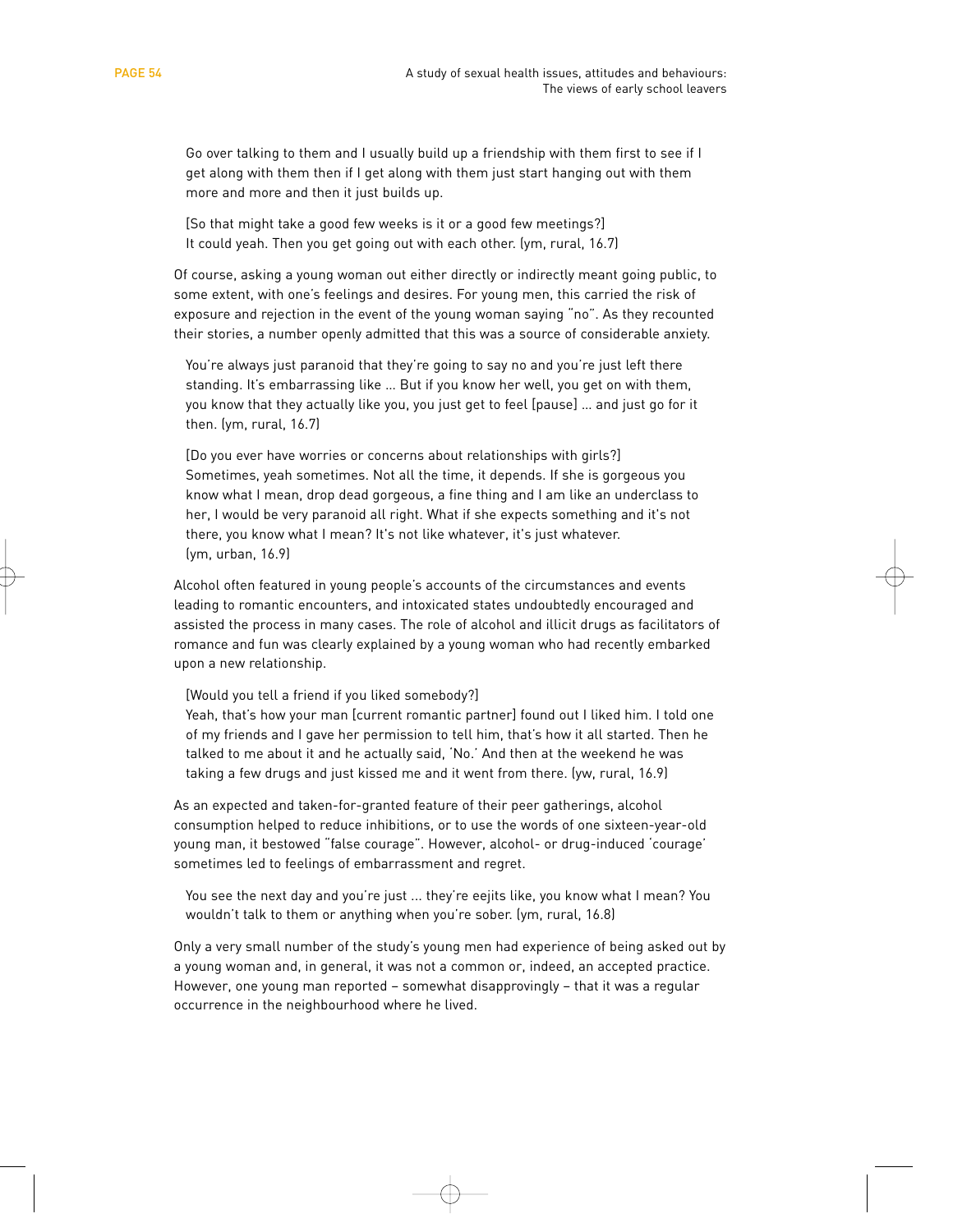[Do girls ever ask boys out?]

Yeah, a lot of the time. Where I come from, most of the girls have more courage. I think it would be good though for the lads to up and ask as well. It's always the girls asking … Yeah, no point in being innocent. (ym, rural, 15.9)

Despite this young man's claims, young women rarely took the initiative, even in situations where they might have wished to do so. The majority rejected the idea of asking someone out and, when questioned about the possibility during interview, most replied with an emphatic "No!" or "No Way!" To a large extent, the unspoken rules of the 'dating game' precluded young women from initiating romantic advances. Although many young women were prepared, at a relatively early age, to ask young men to 'meet' their friends, doing so on their own behalf was not part of what they understood as appropriate and accepted practice. This accepted 'order' of asking out is illustrative of what Holland et al. (1998: 94) describe as a "gendered division of linguistic labour". Of course, this 'division' did not mean that young women were passive in the dating process; the majority did not engage in the verbal work of seduction but there were many signs and gestures available to them to signal interest: "You can always let a fella know you like him; the way ya look at them and whether you talk to them an' all." (yw, rural, 16.9)

# 5.2 'Girl talk'/ 'boy talk'

During individual interviews and focus group discussions we tried to generate some discussion about the way in which young people talked about opposite-sex peers. As might be expected, a great deal of gossip and banter centred on this very topic between friends. For all-girl peer groups, the subject of 'boys' was high on the agenda. Talk about who was "gorgeous" or "massive"8 featured strongly in their accounts, and many descriptions of what they typically said about young men in the context of all-women gatherings placed a strong emphasis on image and appearance:

[What kinds of things do you talk about or say to each other?] [pause] He's really hot. Yeah, like me and me friend, all we do is talk about lads like. Well not all the time but … we're thinking about it most of the time, yeah! (yw, rural, 14.9)

We just laugh, he is nice or he has a good ass or good looks. (yw, urban, 14.9)

The way they [boys] look, their image an' all. (yw, urban, 13.8)

Others talked about characteristics apart from those related to physical attractiveness; personality traits and young men's treatment of others featured in these accounts.

We talk about his looks, personality, what way he goes on, what way he treats people. All that sort of stuff. (yw, urban, 17.4)

We would talk about their personality and their looks, both of them, but if there was a gorgeous young fella with a bad personality, like it would turn us off him straight away. (yw, urban, 15.3)

<sup>8 &</sup>quot;Massive" is a uniquely Dublin colloquialism used to convey approval of a person, place or event. Although young women used the term during interview to express their approval of the physical appearance of young men, in everyday life the term was not reserved for such commentary, nor is it unique to young women.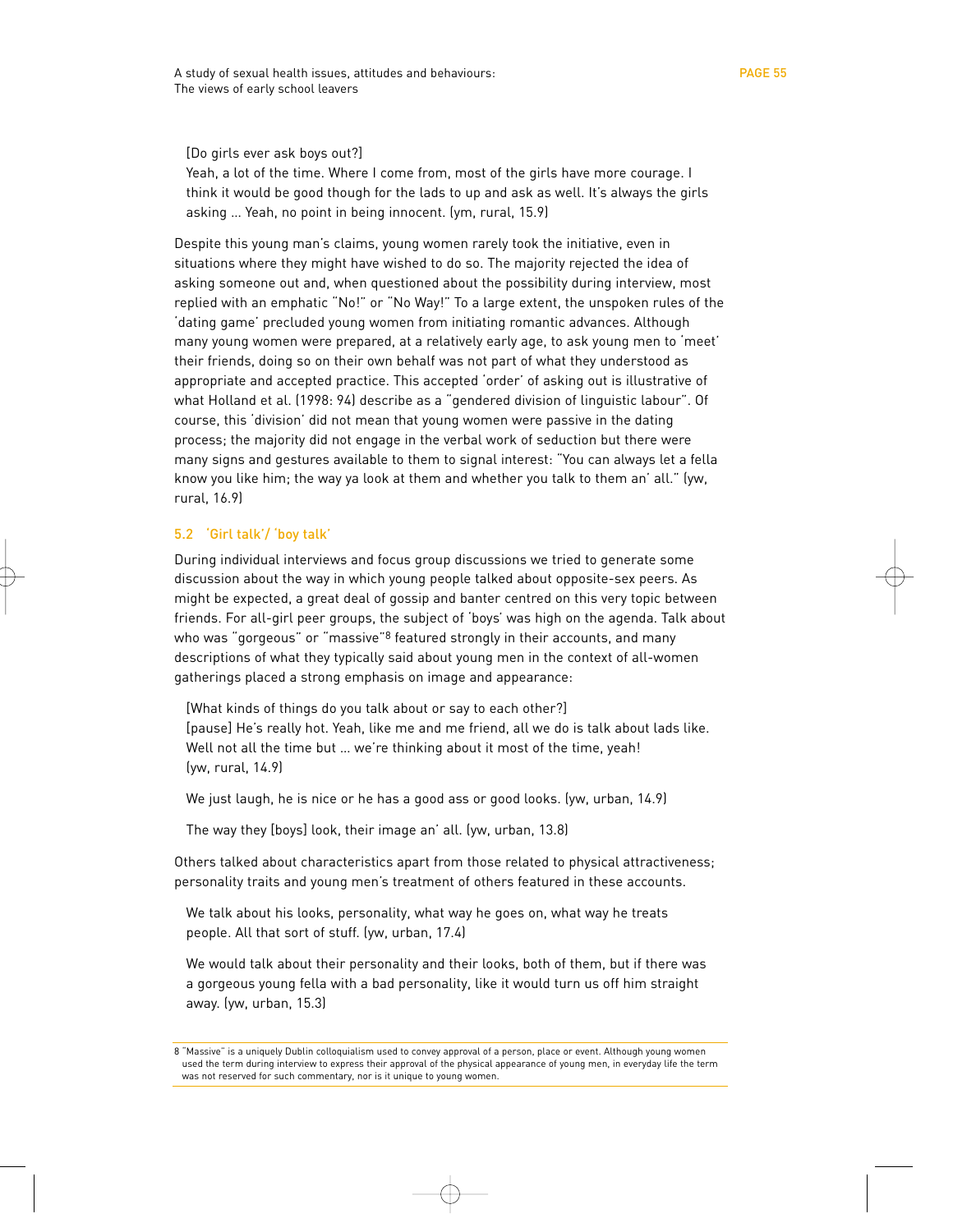Talk among friends served many important functions: it permitted young women, for example, to exchange stories and to learn the etiquette of romantic relationships.

[What kinds of things do you and your friends say when you're talking about boys?]

I'll probably say 'cause I don't live where I hang around, I'll just say, 'What did yis do last night when I went home?' and they'll just say, 'Ah you know Sarah and James were together.' And then I'd say, 'What happened with them?' and they'd say, 'Ah they had an argument because he done this and she done that.' But other days you'd be excited, 'Ah God I can't wait to see him, where is he, what is he doin'?' You know like that? He's always at the back of me head like that, I always say I wonder where he is, what he's doin', and they'll be like, 'Shut up you, get over it.' Do you know what I mean? (yw, urban, 14.4)

This constant flow of communication between young women helped to create a supportive environment, which in turn permitted them to air questions, dilemmas and problems. This was achieved through the telling and re-telling of their most recent experiences and these discussions almost always involved the exchange of advice.

# [And what would you talk about?]

I'd like, if I'd a problem with a fella or I fancied a fella I'd ask her advice or she'd ask my advice. Or she'd be there talkin' about her boyfriend for like two hours like or I'd be there talkin' about my latest fella for like three hours like. We just talk about them like, and, ' He said and I said that and he said this like.' We just talk shite though! We go through a whole conversation, like if I was, say if I was talkin' to him on the phone and then I went over to my friend's house, I'd go through the whole conversation with her like [laughing]. But no, we're mad into fellas [laughs]… (yw, rural, 14.9)

To a considerable extent, young women relied on their friends for approval of the relationships they embarked upon. Most of the study's young women were prepared to disclose their sexual attractions to close female friends without feeling vulnerable to ridicule or betrayals of trust. However, such disclosures did, at times, lead to teasing among friends and it was not unusual for relationships with boys to lead to conflict among female friends. Correspondingly, gossip among peers often involved strong critiques of the behaviour of others: "Like some young ones can be real bitchy and like sayin', 'I'm just going out with him to make this one jealous an' all." 'Girl talk' also exposed differences in young women's views on acceptable conduct within the context of romantic involvements.

# [Do you talk to your friends about boys?]

It depends, it depends on what they do when they're meeting fellas 'cause like I have a friend and like she'd do anything with a fella straight away and that really pisses me off with her. Now I have another friend and she just keeps bringing up the situation where she done something with a fella and he told her to piss off.

[What is it about your friends' behaviour that pisses you off?] She wouldn't know him five minutes and she's sleeping with him already. Like I have a friend and she's only thirteen now and she keeps going on about this young fella and he hates her, he hates her and we try to get her out of it. (yw, urban, 16.7)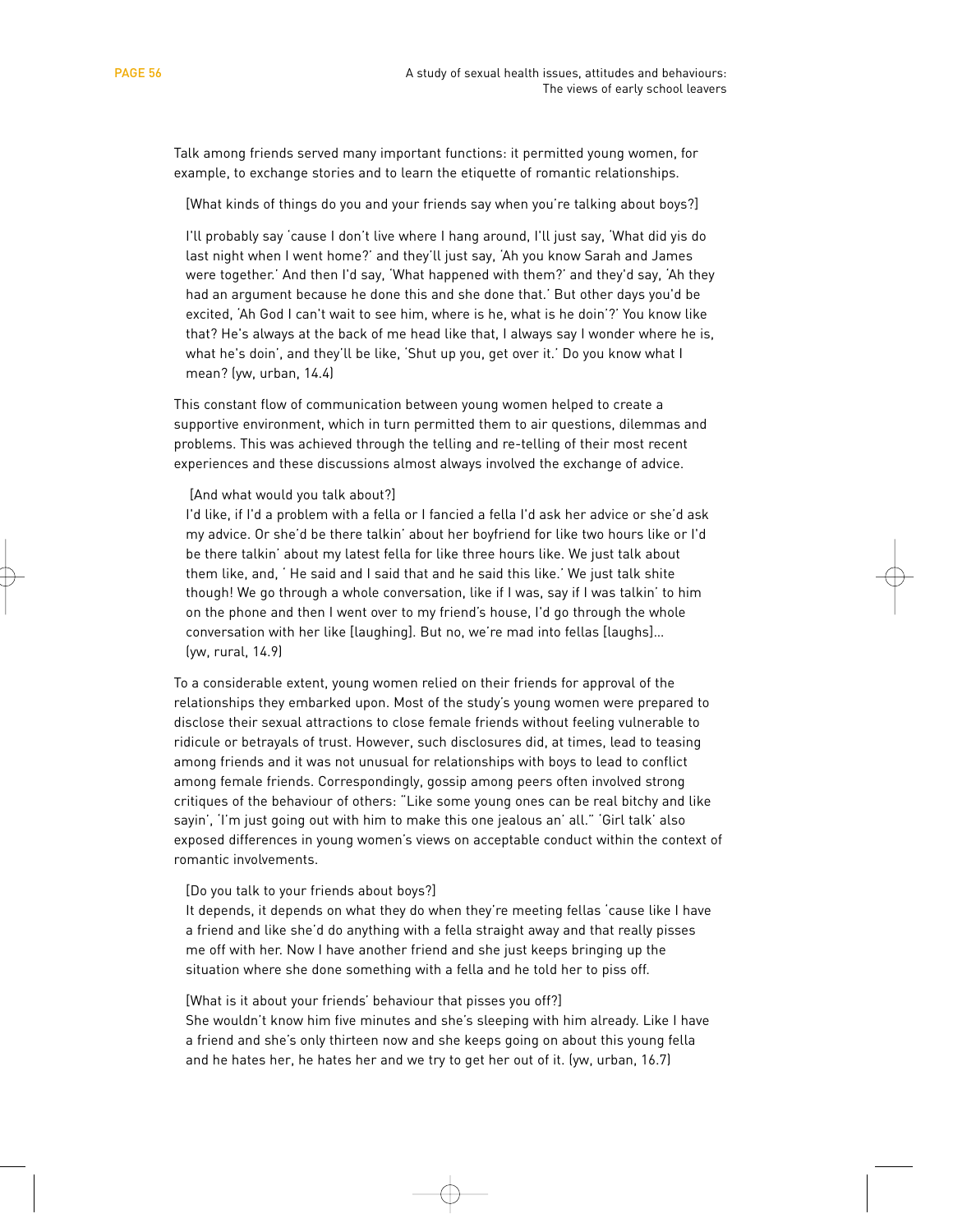As within the female peer group, the telling of stories emerged as a crucial mechanism of the male peer group, albeit with different functions and meanings. Story-telling has strong currency within all-male gatherings and our data confirm that much talk between young men centred on 'performance stories'. Sexual conquest held a central place in young men's discussions with their male friends.

Boys always talk about sex. Well, not all the time. When a girl goes past you … 'Oh, I'd love to get her'. (ym, urban, 15.2)

[Do you and your friends talk about girls?]

All the time. Say if I said to one of my friends, 'What do you think of her?' They'd go, 'She's a ride.' Yeah, having a laugh, hanging around. (ym, rural, 15.9)

Talking about girls invariably involved talking about sex. Moreover, performance stories necessitated an outward show of sexual prowess. Any rejection of this expectation left young men open to ridicule since it disconnected them from the ideal of male heterosexuality. Young men's apparent need to perform aspects of 'bad boy' masculinity (Archer and Yamashita 2003) is illustrated in the following excerpt from a focus group with three young men ranging in age from fourteen to fifteen years:

[What would you say is good about having a girlfriend?]

R1: You get to kiss her.

R2: You get to have sex with her.

R3: You'd be able to get your hole.

[Is there any other reason for having a girlfriend?]

R3: Nothing really, no. If she has a car it's even better. You get head.

[What's head?]

R2: It's a blow job.

R3: You get her sucking your knob.

R1: That's filthy isn't it? For his age. I think it's filthy …I think it's filthy having sex. You should be twenty-one or eighteen.

R2: Awh, do ya hear all Mr. Brainbox.

R1: That's right but … I think I'm right. This young one's only sixteen now and she has a baby. She had sex when she was fourteen.

"Filthy talk", as it was described by one of the young men above, was rarely openly challenged within the male peer group. Nonetheless, although young men participated in 'sex talk' in the context of all-male gatherings, most placed little real value on what was recounted in these contexts. Several, for example, claimed that the 'stories' routinely related by male peers were mere fabrications, told for the sake of bravado. In this sense, engaging in 'sex talk' with male peers did not necessarily mean that young men subscribed to the rules of the 'game':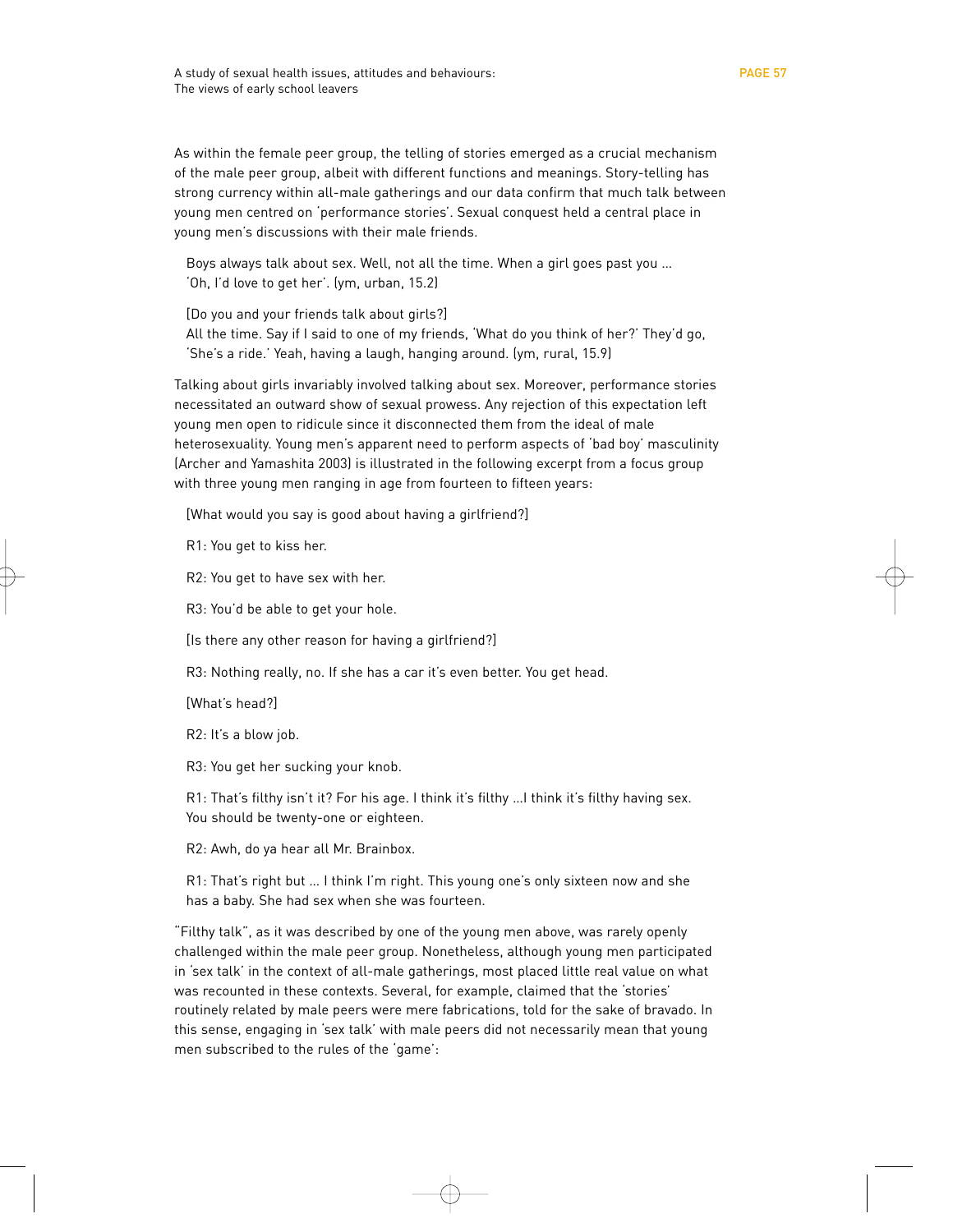The other night the lads were out with me and this lad comes out and goes, 'I am after having sex last night, it was great', and stuff like that. And the boys were all saying 'what were you doin?' I don't know what he was saying. He was coming up and telling the lads everything, that is not right. If the girlfriend was there she would kill him.

[Do you think girls go on the same way behind the lad's back?] I don't know. I would say some girls not all girls would chat about what they do. Some girls would and some wouldn't, the same as some lads would and some wouldn't. (ym, rural, 16.3)

Like the night we all camped out in the woods, just me and the lads. They were talking, I wasn't really listening. They were saying, there was a disco the night before and the boys were saying, 'Oh I was with this girl last night and she was lovely, very nice.' And, 'We went off after the disco,' and stuff like that. And then another lad would say, 'yeah I was with a girl who …' He would be just trying to, he was just making up stories just to better the other lads you see. That is what they do. If someone was with someone the other lad would say they were with someone better than you. (ym, rural, 16.3)

Whereas communication between young women incorporated an acceptance of expressions of innocence or lack of knowledge that enabled them to elicit advice and support from friends, the male peer group operated on the assumption that its members already had sexual knowledge, experience and power. This transformed their conversations into 'performance stories' – a way of demonstrating what they knew (but may not have acted out, despite their claims). What is significant here is that, for young men, the peer group is neither a reliable source of information, nor a source of advice or support. Furthermore, this 'macho' culture forces young men to subscribe to a narrow conception of masculine sexuality that is knowledgeable, experienced and invulnerable.

Young people clearly spent much of their time thinking and talking about members of the opposite sex. The way young people talk about sex can reflect what they have learned about gender, sexuality and relationships. Young men and women used different discourses, that is, different ways of thinking and talking about sex and relationships (Aggleton et al. 1998). Irrespective of gender, most had different languages available to them to discuss romance, relationships, sexuality and love. Their use of these languages was noticeably context-driven. This was apparent, for example, in young men's talk about women in the context of all-male gatherings. Young people's use of different languages illustrates a variable and gendered set of approaches to the landscape of romantic and sexual relationships during adolescence; it also demonstrates the frequently hidden contradictions and discontinuities within young men and women's everyday ideas about romantic and sexual relationships.

#### 5.3 The negotiation of romantic relationships

The peer group, as illustrated earlier, provided a crucial context for the formation of romantic relationships. More than this, peers emerged as instrumental 'players' in the negotiation of first and early romantic relationships. Put differently, friends are highly influential in the domain of romantic relationships, serving as messengers, matchmakers and interpreters of romantic experiences. In a general sense, both young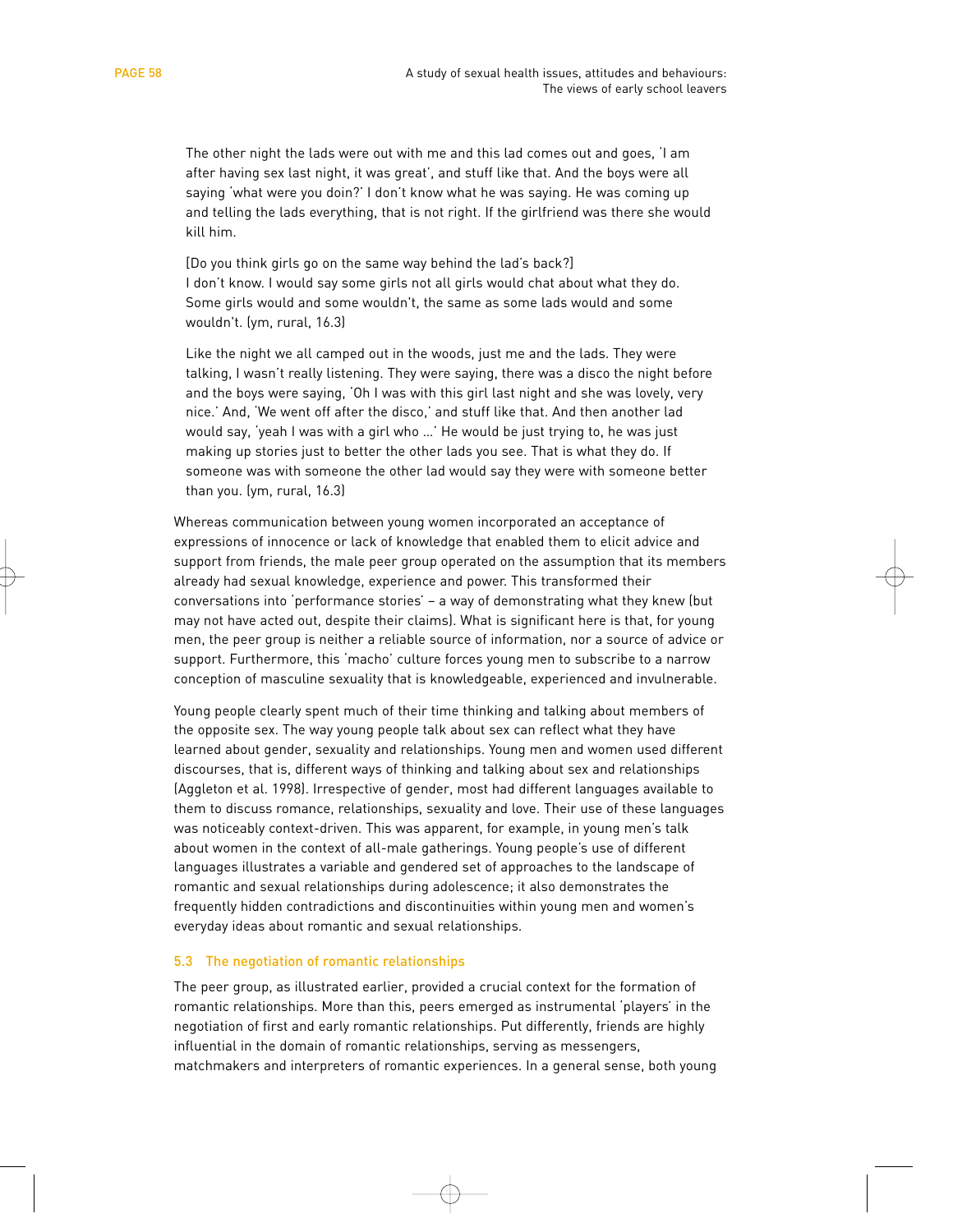women and men placed a high premium on their peer relationships, and close and 'best' friends were particularly important. During interview, young people talked constantly about their friends, what they did together and where they 'hung out'. However, the emergence of romantic relationships impacted to a considerable extent on familiar peergroup dynamics. With this, many young people found themselves dealing with a subtle tension and conflict of emotions upon entering the domain of romantic relationships. Romantic involvements were clearly important to young people but they did not want to appear neglectful of their long-standing friendships. Many of the young people we interviewed were at pains to emphasise that they prioritised their friends above their romantic partners. Some of the young women, for example, appeared to see romantic relationships as competing with their commitment to female friends.

[Do you think a boyfriend is somebody you are close to?] No, like I would rather stay close to my friends. I think young fellas try to take you away from your friends, that is what I think they try to do. (yw, urban, 15.7)

Other accounts exposed the difficulties young women experienced as they moved from the safe and predictable world of the peer group and stepped into the unfamiliar territory of one-to-one male company.

I would rather be with me friends than a boyfriend. You always have a laugh with your friends and you always don't be goin' around with fellas all the time. I'd rather be with me friends. (yw, urban, 14.1)

The peer group remained a safe haven for young people and a secure place to return to. Even young women who were in long-term relationships and who spent a considerable amount of time with their romantic partners were keen to point out that they would never choose a romantic partner over friends.

[What would you say is the difference between the relationships you have with your girlfriends and a boyfriend?]

I don't know really, I get on really well with everybody, I'm one of those people who can get on with anybody, I suppose I'd spend more time with a boyfriend than I would with my girlfriends because there's more of a closeness there but I'd never pick a boyfriend over my girlfriends, ever, never, that's just, you don't do that. (yw, rural, 16.9)

This commitment to, and solidarity with, same-sex peers was even more pronounced among young men, who frequently made a very clear distinction between the merits of friends versus romantic partners. It was not uncommon for young men to draw attention to constraints that they perceived romantic involvements to place upon them, and a considerable number conveyed an uncomfortable sense of having to behave 'differently' in the presence of romantic partners.

Like your friends are your friends, you do things together. You couldn't have as much of a blast with your girlfriend. (ym, urban, 15.6)

You have to spend more time with her like and you don't spend as much time with your friends. (ym, urban, 16.3)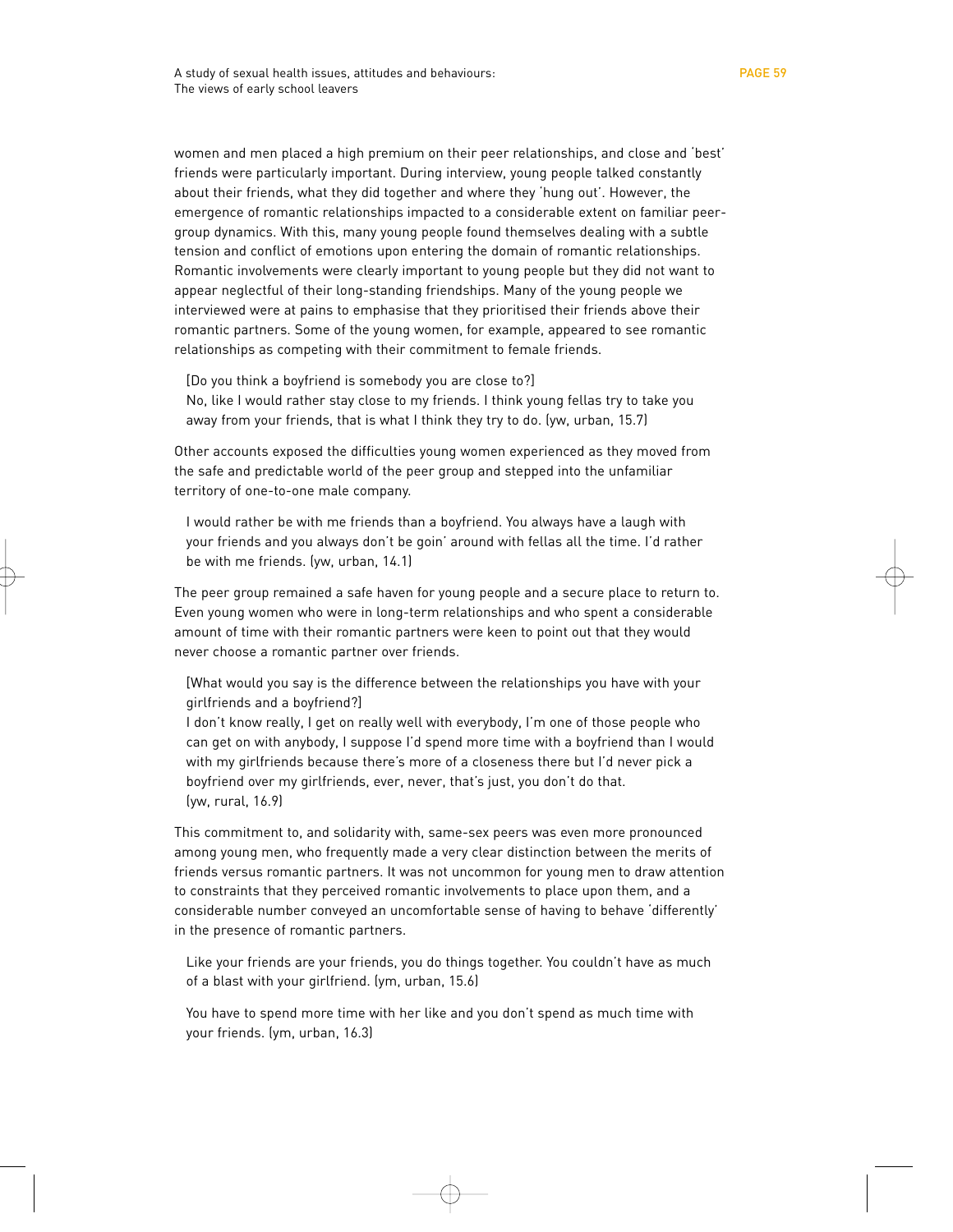During the early teenage years, in particular, a large number of young men constructed oppositions between their relationship with friends and their relationship with their girlfriend.

Well you can have a laugh an all with your friends and all, you can mess with them, but like you can't do that to like your girlfriend like, you can only go so far, like slagging wise and all like, you're probably messin' slaggin' your friends but you couldn't slag her like.

[Do you think you have to be more serious when you're with a girlfriend?] Yeah.

[And what would stop you from slagging a girl?] Just that it's a girl itself, like slaggin', like pickin' on girls, you'd get called a sissy. (ym, urban, 16.3)

With friends, it was possible to have a laugh, act out and 'feel free'; paradoxically, however, male friendships did not usually permit the sharing of emotions or feelings. Teasing or 'slagging' within the male peer group emerged as a powerful control on young men's behaviour and on their willingness and ability to express feelings. Indeed, young men frequently portrayed their male friends as people with whom they could not share private thoughts for fear of ridicule. Romantic partners, on the other hand, were commonly regarded (even by those not currently involved in a relationship) as people in whom they could confide.

[What would you say is the difference between the relationship you have with your girlfriend and the one you have with your mates?]

Just I can talk to my girlfriend, I can tell her personal stuff. If I said it to the lads I'd probably get a slagging … I wouldn't say sensitive stuff to them, say it to the girl. She understands. (ym, rural, 15.9)

[What do you think is good about a relationship?] Don't know … feel more comfortable around her and all that. Feels right that you can talk to her. (ym, rural, 16.8)

The public language of the peer group clearly influenced both young men's and women's 'talk' and behaviour. Although by no means free from innuendo and conflict, peers provided young women with a supportive environment, and a large number of the young women we talked to valued the support provided by women friends. For young men, on the other hand, the male peer group was not a context where they could expect counsel or advice. Affirmation was possible, but only insofar as the individual 'played along' with outward displays of manliness and bravado. Holland et al. (1998: 90) suggest that the male peer group and its performance stories can be understood as a "verbal smoke screen for male vulnerability and fear of sexual failure". They also suggest that this language has wider implications since it contributes to the gendering of romance and sex and the privatisation of emotions. Young men may struggle with the ongoing pressures from male peers to be 'one of the lads'. Critically, since any display of emotion renders their vulnerability visible, young men have few alternatives but to sustain a particular sexual image.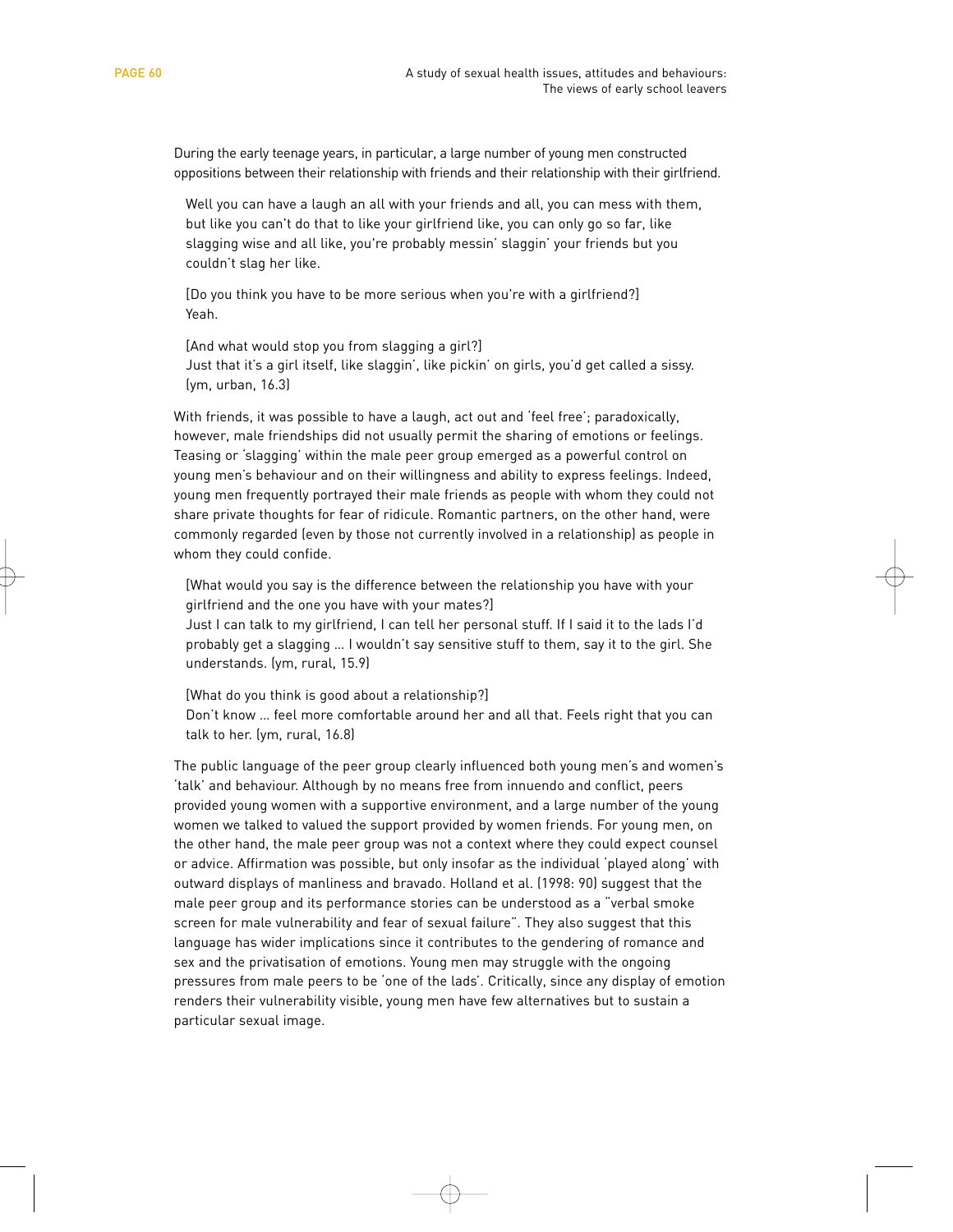#### 5.4 The importance and meaning of romantic relationships

Interviews with young people uncovered a diverse range of opinions and attitudes about the importance of romantic relationships and the value that the young people placed on romantic involvements. This diversity undoubtedly reflects young people's past and, indeed, recent experiences both within, and as observers of, relationships. Age- and experience-related factors also undoubtedly influence young people's perceptions and responses, reflecting different developmental stages in their romantic 'journeys'. It is important to stress, therefore, that the meanings and interpretations articulated by the young people are incomplete. They might be most appropriately viewed as 'stories in the making' and, just like their emerging relationships, the meanings they attach to romantic relationships are constantly open to change.

There was evidence to suggest that a considerable number of young people experienced 'pressure' of one kind or another to have a boyfriend or girlfriend. However, this pressure was rarely articulated as being imposed directly by peers and was more commonly expressed in terms of private feelings of alienation from the social life of romantically involved peers. Young women were far more likely than young men to state that they occasionally felt excluded or alone at times when they were not involved in a relationship.

[Do you ever feel pressure to have a boyfriend?]

Kind of, yeah, kind of. You just feel like, you'd be just thinking that most people your age have a fella and you don't … it makes you feel like, 'Yeah, everyone else has a fella and I should get one.' But then I don't really care anymore. But then like if you see any of your friends or people that you know, they'd be like, 'Are you with anyone?' asking you like that and if you say, 'No', then 'How come?' And you'd be like, 'Because I don't want to be' and they'd be like, 'Ah yeah, I am', they'd say. And they think they're all great because they're with someone. (yw, urban, 15.3)

[Do you think people your age feel pressure to be in a relationship?] Not to be in a serious one like but they want to be with someone, kind of thing, you know like. They don't want to be left out of it. (yw, rural, 16.1)

Unsurprisingly, perhaps, the desire to share common ground with peers is central to these narratives. However, not all young women agreed that having a boyfriend was important: "It's not important; you don't necessarily need a boyfriend." (yw, urban, 14.9). Nonetheless, compared to young women, men reported less pressure to be romantically involved and, when questioned about this issue, several simply replied with a firm "No". There was one exception, however, to this general trend:

[Do you feel under pressure to have a girlfriend?]

Mm…yeah, at that particular moment yeah, you would wish you had somebody there yeah, but not all the time, you know that way. Once somebody else goes you know that way, one of the young ones go and then there is somebody else there on their own, you know what I mean? You see with five people two couples and one odd ball that is me, I am that odd ball. It's just…ah…. (ym, urban, 16.9)

Many of the study's younger participants (aged between thirteen and fourteen years) found it difficult to articulate their feelings and opinions about romantic relationships.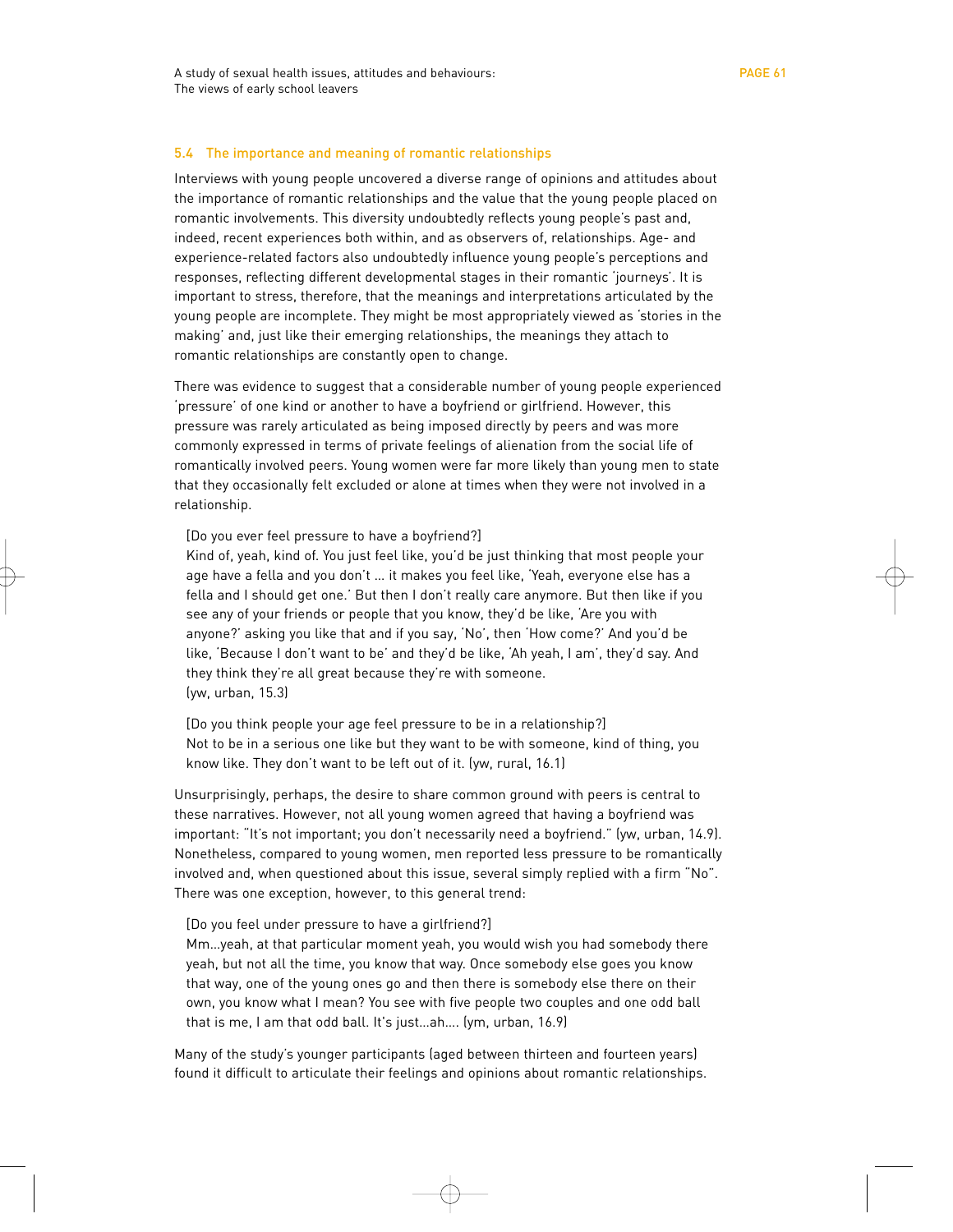When questioned about what they thought about having a boyfriend or girlfriend, for example, many simply said, "I don't know", "Nothing" or "I'm not sure". Several clearly lacked experience in the domain of romantic relationships and this is to be expected. The following excerpt is from a focus group discussion with thirteen- and fourteen-yearold young women. None of the participants was involved in a romantic relationship at the time of interview; however, one young woman clearly had considerable experience of a close relationship.

[What's good about having a boyfriend?]

R1: Like you have a different relationship with a fella than you do with a friend.

R2: You can't really talk to a boyfriend.

R1: I do.

[What's not so good, then, about having a boyfriend?]

R3: You can't really talk as much to a young fella.

R1: Well, you talk about different things like, you laugh and be giddy. It's a different side to ya, your quieter side, your loving side. You're more emotional with your fella whereas, with your friends you always try to be happy around them, you don't want them to see ya down. Where your fella is there for ya and helps ya.

[If you started going out with someone what would you be hoping for?]

R1: Like if you really loved them… like you do have your lovey dovey buzzes an' all.

R2: And then if he breaks up with ya, ya do be sobbing an' all and sayin', 'I love …'

R1: Like, 'cause like you do feel great like when you're with someone and you're mad about him and he's mad about me and then you snap out of the buzz after a while.

Many young people who were involved in a more stable or long-term relationship regarded their partner as a source of support. This was true for both young men and women. However, young women placed far more emphasis on feelings of closeness, intimacy and trust. The following accounts, by young women involved in a 'steady' relationship at the time of interview, demonstrate the value they placed on support, trust and communication:

[What is important for you in a relationship?]

Trust. Really is trust I think and also have respect for each other as well … being able to talk to him, of course, yeah and just how caring he is actually to me, always making sure I'm alright or whatever like that, that kind of thing. (yw, rural, 17.3)

[So your relationship is important to you then?]

Oh definitely, it really is important to me. He is, no matter what, he is there … he knows everything basically about me and my family and everything and he has no problem with it at all. He is very supportive. It's just developed as in we've really opened up to each other and we know each other even more. Just every day there's something new with us, getting to know each other. (yw, rural, 17.3)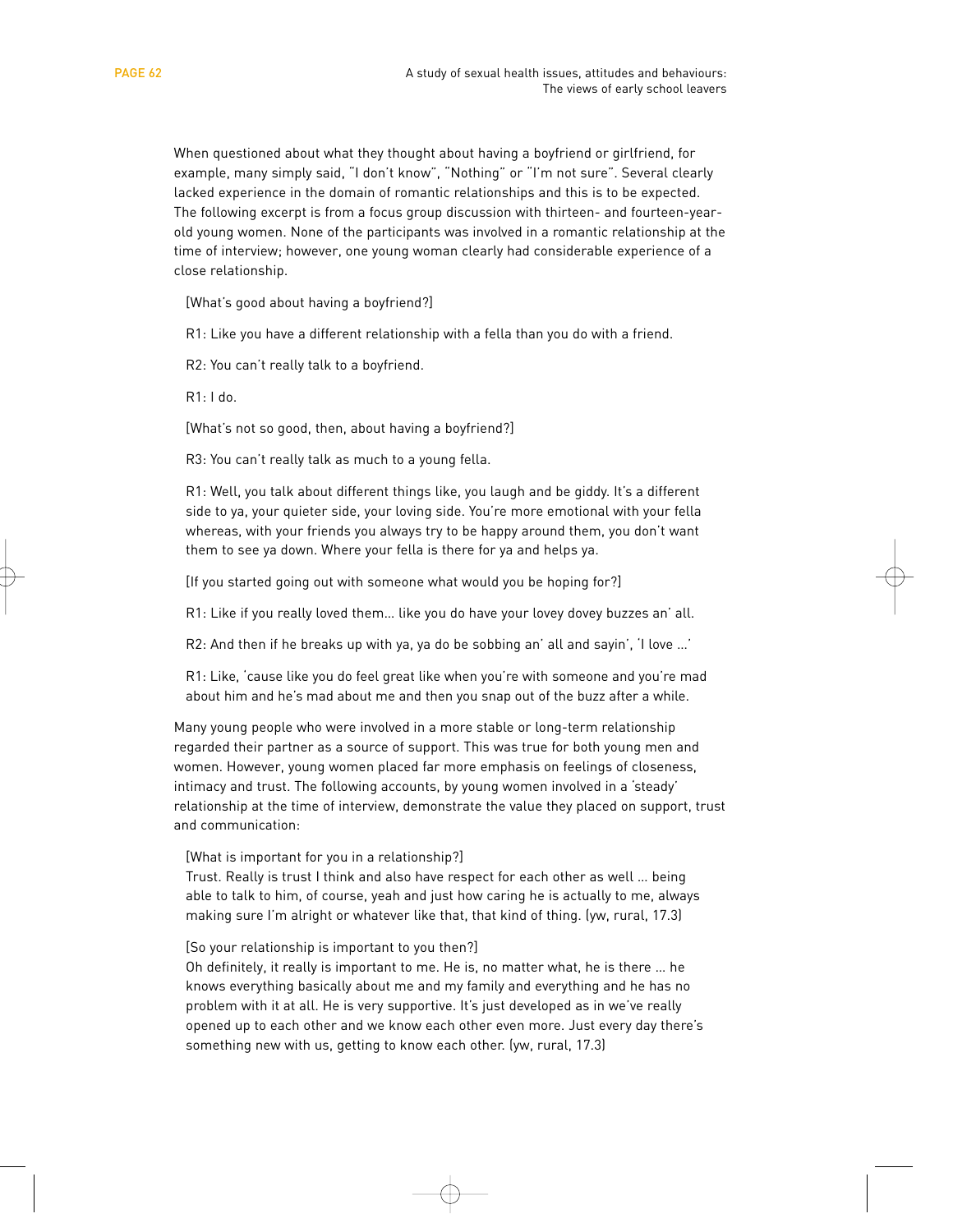Two others clearly placed a high premium on closeness in a relationship. In both of their accounts we find the themes of trust, communication, knowledge, love and sex. However, they 'separate' sex from other features (trust, communication and so on) of the relationship. Put differently, they make a distinction between sex and love: 'real' love is not "all about sex."

[What are the good things about your relationship?] I trust him with anything like and we're always talking like, you know. It's not all about sex and everything. It's not all about that. He'd know straight away if anything was wrong with me, he'd know me. (yw, rural, 16.1)

[What's good about having a relationship?]

Because they're there and they're loving, they give you love and stuff, give you cuddles or whatever, like Robbie is doing with me. And talk, if there's any problems bothering me or bothering him, we talk about it, which I find that's what I kind of want in a relationship to be honest. And trustworthy as well. But not to get into sex straight away. Just to try and get to know the person first before you go in to any old sex or intercourse the whole lot, which I had to do that with Robbie because I didn't want to get into sex straight away. (yw, rural, 17.2)

Whilst emphasising the benefits of closeness and physical intimacy, others were keen to point out that, even in a more stable relationship, both parties do not necessarily experience these feelings simultaneously. Rather, as one young woman pointed out, reciprocity is contingent on the desired level of closeness of both partners. Her account also implies that young men have more 'control' over how far intimacy extends.

[What would you say is good about having a relationship, being in a relationship?] The sense of feeling loved is really nice, someone always being there and someone you can trust and someone you can always talk to, just someone to cuddle I suppose.

[And are there things about it then that aren't so great at times, that can be difficult?]

It always depends on the guy, it really does, well they'll say it depends on us, it depends on how close they want to be or how much they want to see you. (yw, rural, 16.9)

While several of the study's young women emphasised the importance of closeness, love and intimacy, others rejected or resisted the notion of getting 'tied' into long-term relationships. Indeed, a number were sceptical of the benefits of romantic ties and portrayed romantic relationships as a threat to personal freedom.

[What are the good things about having a boyfriend?] I don't know. I think it's the trust when you're with somebody, to be there for ya.

# [Is there anything that's not so good?]

They try to tie you down, 'cause I already got tied down the time I was with a fella ... I couldn't go out or anything, I couldn't go out with me friends, I was barely allowed to talk to them and it just started getting too much. (yw, urban, 16.7)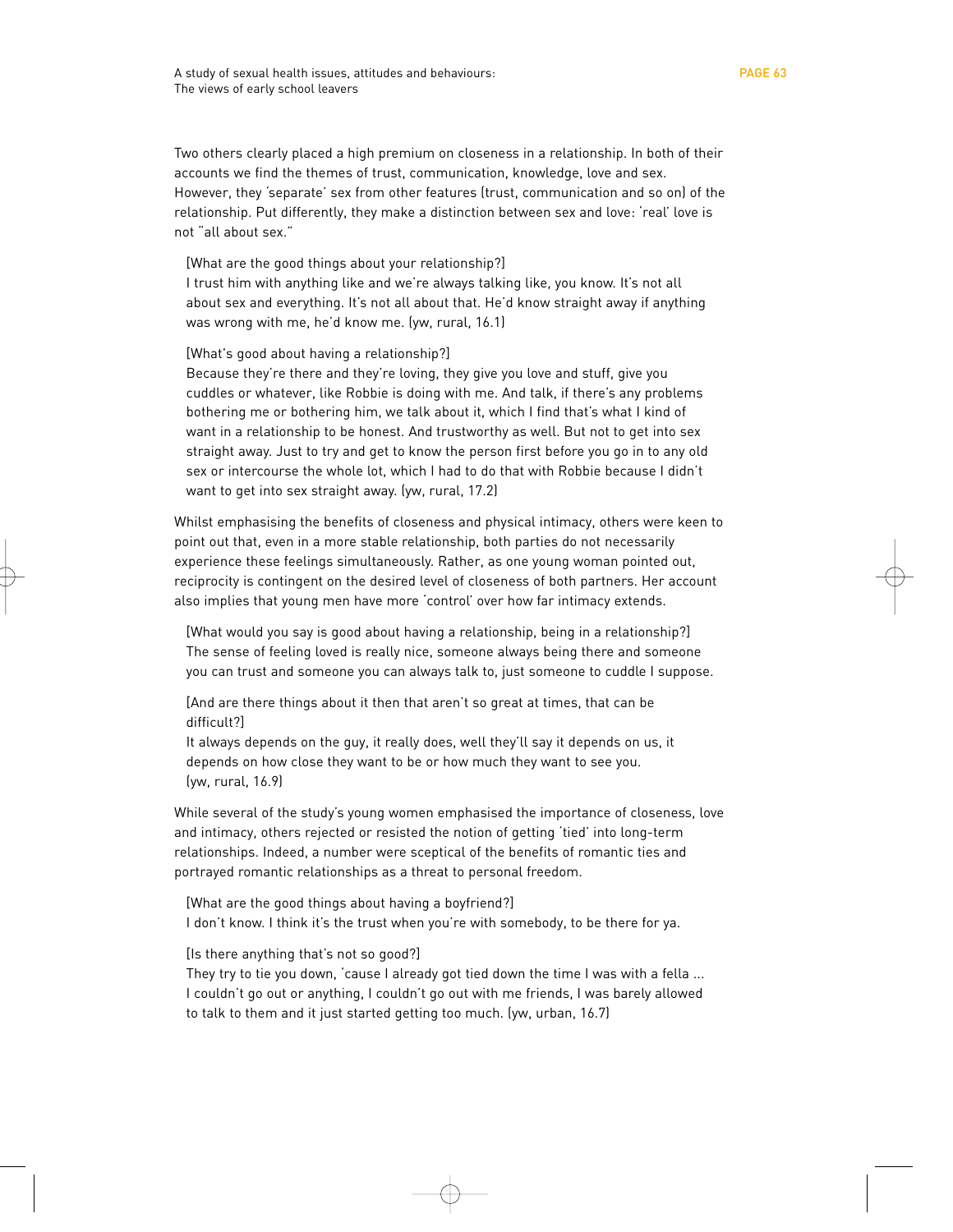I was with a guy for  $8^{1/2}$  months and I hate being tied down and not being able to do what I want to do, not being able to go out with my friends without having him there and then I was going out with another guy for five months and he was really controlling and wouldn't let me do anything I wanted to do, I wasn't allowed smoke, I wasn't allowed do anything. (yw, rural, 16.9)

Although less likely to engage in a discourse of closeness and intimacy when it came to expressing their views on romantic relationships, a number of young men did talk about closeness in either a past or current relationship.

[So you had a close relationships then with your previous girlfriend?] eah, very close. We were always with each other and went out every weekend, saw her everyday, well practically every day … I used to go up to her house every night; stayed there a few times. It was the closest relationship I ever had anyway. (ym, rural, 16.7)

You're nearly with your girlfriend all the time and you know a lot about them. They know a lot about you. You can tell them anything. (ym, urban, 16.3)

Nonetheless, there was a degree of instrumentality in how many young men articulated their views on the importance of romantic relationships.

[What's good about having a girlfriend?] Just having her there. (ym, urban, 16.7)

It's what people do … people younger than me go out with girls as well. (ym, urban, 15.2)

All the rest have girlfriends, so why should I not? (ym, urban, 15.2)

In keeping with this framing of relationships as somewhat functional, young men frequently drew attention to what romantic relationships said about them. In other words, there was a strong public dimension to the perceived benefits of romantic involvements. For some, 'having a girlfriend' was depicted as a sign of maturity.

[How do you think having a girlfriend makes people feel?] Grown up … umm … going out socialising. A lot of different things. Again there is a lot of different people out there, their points of view could be different. But mine is it's just, yeah, you could feel a lot more grown up 'cos you can just have a proper

conversation without going on all childish an' all. (ym, urban, 16.9) [What does being in a relationship mean to you?]

I am mature enough. You have to be mature enough to have a girlfriend. (ym, rural, 14.7)

During the early and middle teenage years, simply having a girlfriend appeared to be more important than the nature of the romantic interaction itself. Status achievement featured prominently in young men's accounts of their motivations for entering into relationships. One young man expressed this sentiment succinctly when asked what was important about having a girlfriend: "It's not important but it's good to have one." (ym, urban, 15.2) Others depicted having a girlfriend as an outward 'show' or display of 'coolness' or manhood.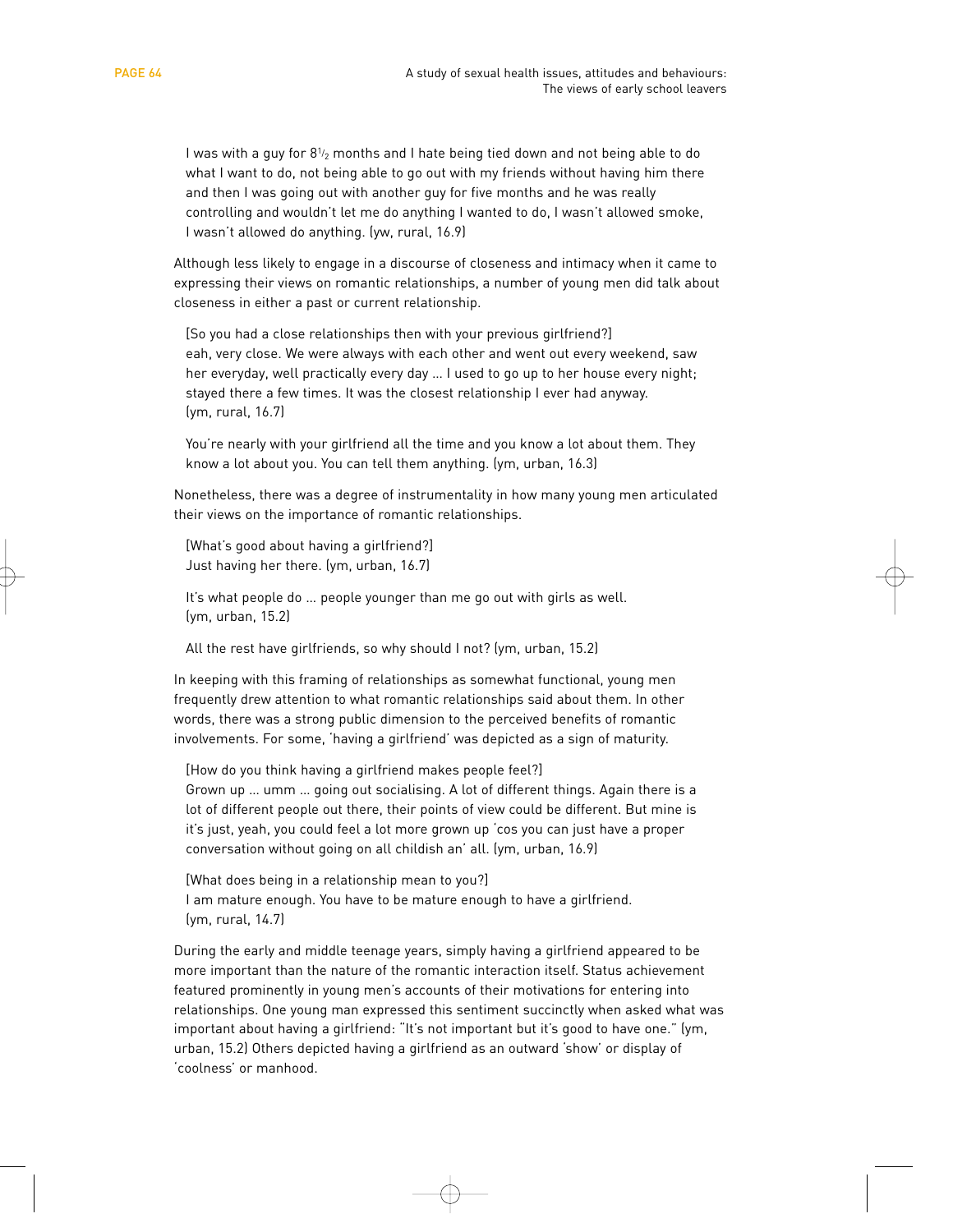It's a bit cool to have a girlfriend ... It's a good thing. It's nice and cool to be going out with a girl. (ym, rural, 16.3)

[Do you think people your age like to be in a relationship?] Yeah, they do. Well, I don't know really. I would say most of them would like to go out and find a girl. I would say that is how everybody is. Going out to get a girlfriend.

[So it is important then?]

Yeah. I would say to show off to other friends, they would be slagging and all that. That is what it is saying. (ym, rural, 16.3)

Moreover, a popular or attractive dating partner could be an important way to garner prestige and respect from one's peers. An 'undesirable' one, on the other hand, could potentially lead to ridicule or ostracism, as revealed in the following account from a sixteen-year-old young man:

[What do you think is good about a relationship?] The best part is going out with a very good-looking girl because all the boys will say [pause] … well, always talking. The bad thing is going out with a slut, that they would call her that.

[So it's not good if somebody has a bad name?] No, that's not good.

[What would you do in that situation?]

I'd stop it there and then like. I couldn't go out with her no more. It would be difficult to get out of alright, being fond of her and then just finding out what she used to do. But I'll still do the same thing. I'd still break it off, yeah.

[Is that because of your own reputation?] Yeah. I'll just have to stop. I don't like that kind of life. Just push on, move on. (ym, rural, 16.3)

This comment illustrates the apparent necessity for young women to manage their behaviour in order remain acceptably and desirably attractive but not overly sexualised. A predatory male discourse (Wight 1996) emerged strongly from several accounts of the importance and significance of romantic involvements with women. In the following account, homophobia is entwined with the desire to experience and perform sex.

[What's good about having a girlfriend?]

I don't think you need a brain to figure that one out or be a rocket scientist … If you never had a girlfriend you would be gay or something. You need a bit of ol' sexual experiences. (ym, urban, 16.9)

Many of the study's young women demonstrated an awareness of what young men 'said about them' in the context of all-male gatherings. Furthermore, a number perceived and depicted young men as planning or conspiring to 'take sex'.

There's nothing good about having a boyfriend. I don't really like boys, I just don't … because they [pause] just keep messing, feeling your arse an' all. (yw, urban, 13.9)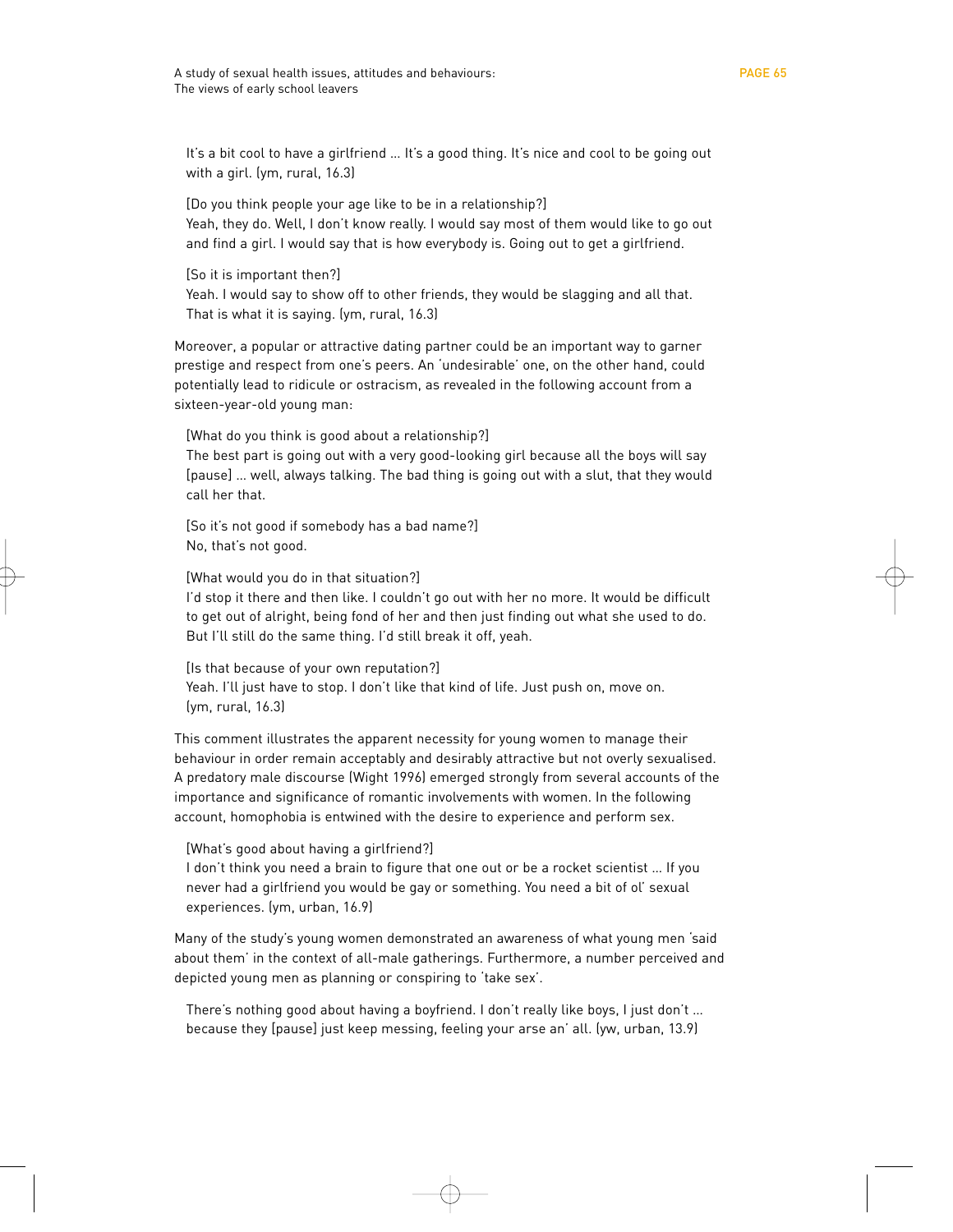There's nothing good about it. You feel like uncomfortable … there is nothing good about having a boyfriend. They buy you presents, give you money. That is it.

[Is there anything bad then?] They want to have sex. If you didn't want to he might give you a hiding. (yw, urban, 17.4)

Most boys are out for their hole, do you know what I mean? Like, 'I'm only with her to get this and get that'. (yw, urban, 16.7)

This perception of young men as sexual predators appeared to be a factor in some young women's reluctance to "go out with" men. One young woman explained that she 'split up' with her previous boyfriend because he was pressuring her to have sex.

He kept asking me to have sex so I told him to fuck off … he kept ringing me and then we met up in town and I liked him so we went out with each other and then he just asked me for sex and I told him to fuck off. (yw, urban, 14.1)

Regardless of their sexual status, young people engage in an often-arduous process of coming to terms with the meaning of becoming a sexual being. In their attempts to construct such meaning, they clearly look to their social contexts for clues about what to say, how to 'talk' and how to behave. Many of the young people we interviewed had only recently stepped into the world of romantic relationships; others had considerable experience of 'going out with' and/or 'meeting' romantic partners, and only a minority were involved in a long-term relationship. Irrespective of our respondents' level of personal experience in this domain, their accounts suggest a range of societal or cultural influences on their romantic relationships, including norms about dating, sexuality and gender. The way in which sexuality is constructed and the sexual scripts (Gagnon and Simon 1973) that guide young people's sexual lives are dependent on sexual socialisation via peers, the family and other societal institutions. What results, in part, is a set of beliefs and behaviours that are considered appropriate for boys and girls, men and women, based on gender stereotypes. The following excerpt from a focus group discussion with fifteen- to sixteen-year-old young women illustrates this point well:

[Do you think boys and girls want the same things from relationships?]

R1: No, girls look at it different but [pause] … girls look at it different. Fellas mostly just want sex out of a relationship but most girls just want a bit of attention, do you know what I mean?

R2: Yeah, I feel fellas always want it [sex].

R3: I think girls do think they're in love.

# 5.5 Conclusion

As young people move from pre-adolescence through late adolescence, their relationships become increasingly central to their social worlds. This chapter has documented the emergence and nature of adolescent romantic experiences and involvements, providing an important backdrop to young people's sexual relationships, which are the subject of the following chapter. Throughout the analysis, we have attempted to uncover some aspects of the languages and actions of love and romance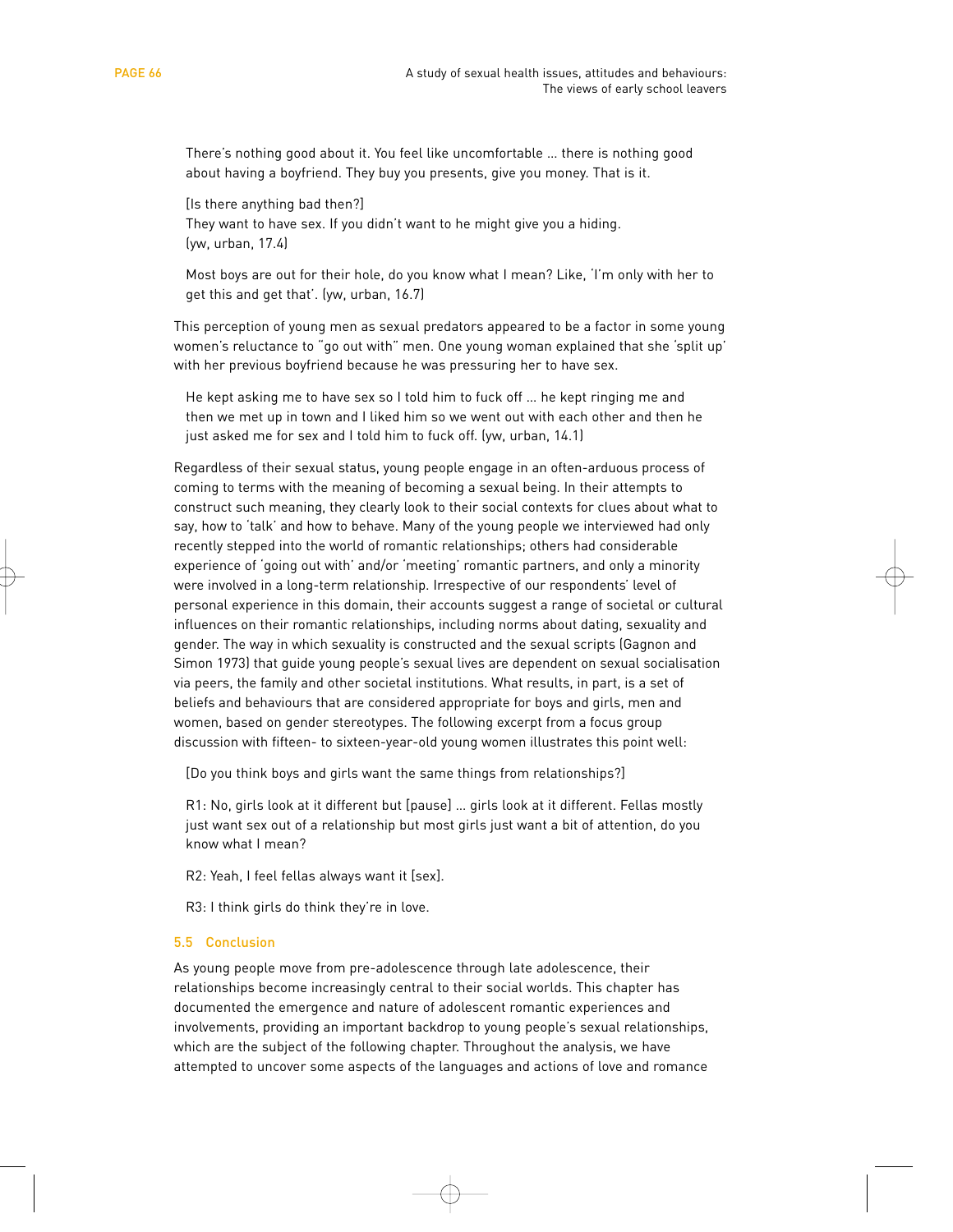emanating from young people's stories. Teenage romantic relationships are not always, as Furman (2002: 178) puts it, a "bed of roses". On the contrary, as new and largely uncharted territory, the landscape of romantic relationships can be a source of considerable apprehension, anxiety and worry for young people, particular during their early to mid-teenage years.

In this chapter, we have tried to capture the nature and significance of young people's romantic relationships, as well as the diversity of experience that constitutes the adolescent world of romance. If anything, this diversity is likely to be greater than we have been able to demonstrate. Despite popular beliefs about the triviality of teenage romantic relationships, this analysis demonstrates the complex and meaningful negotiations involved in the formation of adolescent relationships. Romantic relationships present ideal opportunities for young people to explore their sexual feelings, seek sexual gratification and ascertain the kind of sexual activity with which they feel comfortable.

Adolescent sexual worlds are not fixed or static; rather, they are in a constant state of flux and alter in accordance with new experiences. The process of learning to negotiate romantic relationships is ongoing throughout the teenage years. We have seen normative shifts in mixed-sex interactions toward the formation of dyadic relationships as features of romantic relationships during the teenage years. Young people's initial forays into the romantic world are typically quite different from the more 'stable' romantic ties that many formed at later stages. Our exploration of teenage dating rituals demonstrates that heterosexual youth operate with a quite distinctive 'script' when it comes to "meeting" and/or "going out with" opposite-sex peers. There is no equivalent 'script', however, available to young men who become aware of their same-sex attractions from an early age. This, in itself, is a significant source of vulnerability since it leaves gay youth to deal with their feelings and emotions in relative isolation, certainly compared to their 'straight' peers.

Considerations of the basic contours of adolescent romance lead inevitably to discussions of the gendered nature of these involvements. Young men's 'talk' was clearly heavily regulated by the norms of the male peer group, which forged a gendered division between sex and romance to which they are left to respond. Both young men and women's 'talk' about romantic relationships provides glimpses of how power relations are played out in the sexual arena. This issue will be revisited and explored in greater detail in later chapters of this work.

# 6.0 Sexual behaviour and sexual relationships

This chapter examines young people's sexual relationships and sexual behaviour. Throughout the analysis we pay particular attention to young people's first sexual experience, including the circumstances surrounding this significant life event. We also explore young people's 'talk' about sex and sexual relationships in considerable detail. Previous research has taught us that the way young people construct sexuality has a critical influence on how they manage sexual encounters and relationships (Holland et al. 1998, Hird and Jackson 2001). Moreover, knowledge about young people's views on sexual activity and behaviour has the potential to uncover the ideas and constructs that they draw upon in the negotiation of sexual encounters. The rich accounts presented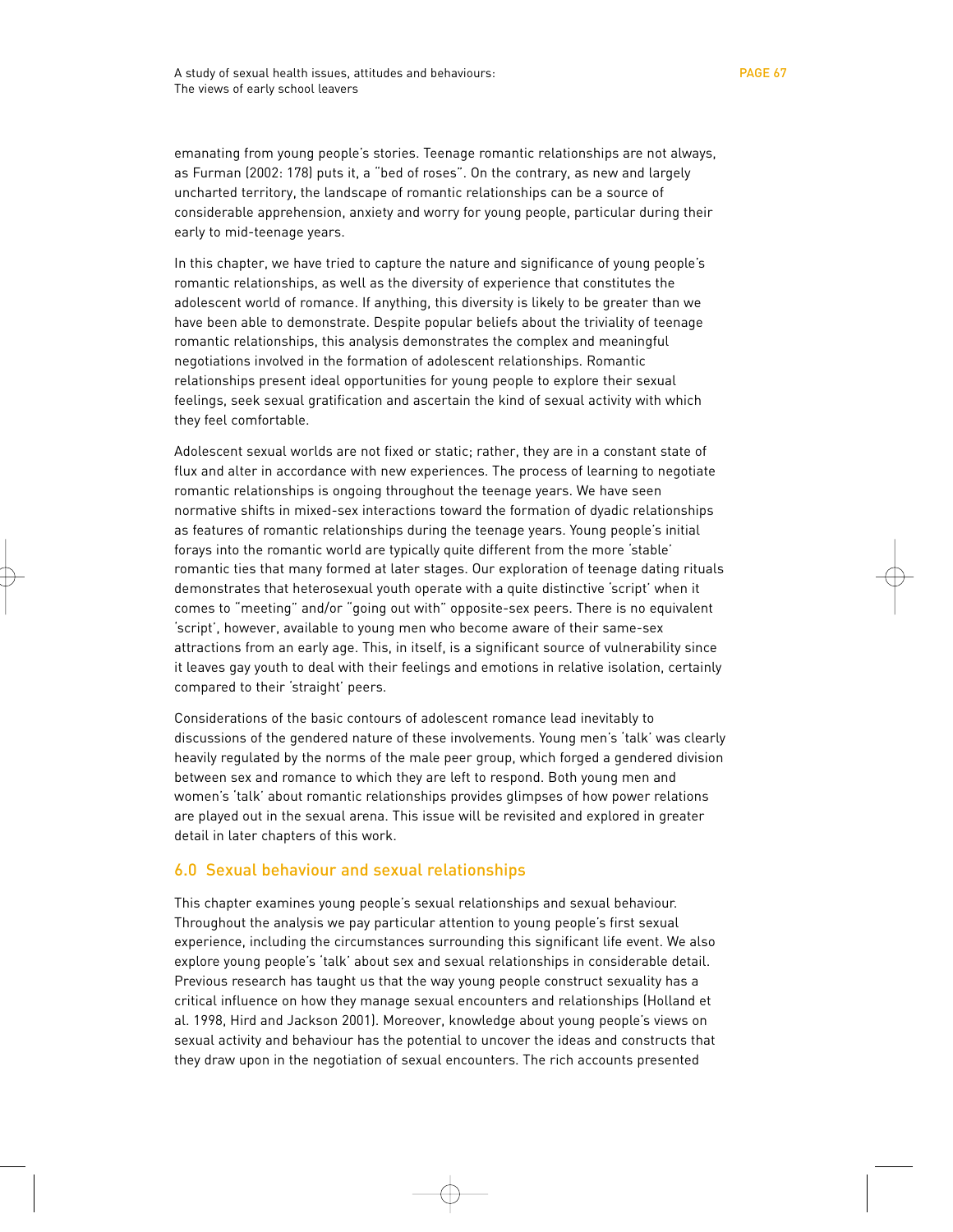throughout this chapter draw attention to the many dilemmas and challenges young people confront as they enter into the world of sexual relationships. In a critical sense, they reveal the complexity of the practices underlying the social and sexual relations between young men and women. There is much to be learned from young people's stories, particularly in relation to their need for more open discussion about matters pertaining to sexuality, sexual relationships and sexual health.

# 6.1 Sexual activity

At the time of interview, 58.5% of the young people had experienced sexual intercourse. Young men (72.2%) were considerably more likely than young women (47.8%) to state that they were sexually active. Among the young people we interviewed in provincial sites, all except one young person (that is, 92.8%) were sexually active; 40.7% (eleven out of 27) of the young people interviewed in Dublin city had experienced first intercourse.<sup>9</sup> The mean age for first sex was 13.5 years and there was no rural/urban difference for age of first sex. On average, young men had first sex at 12.9 years, compared to young women at 14.5 years. Table 6.1 provides a breakdown of the number of young people who reported first sex between the age of ten and sixteen years.

| Age          | <b>Number</b>  | %     |
|--------------|----------------|-------|
| 10           | $\overline{2}$ | 8.3   |
| 11           | 1              | 4.2   |
| 12           | $\overline{2}$ | 8.3   |
| 13           | $\overline{4}$ | 16.7  |
| 14           | 7              | 29.2  |
| 15           | 4              | 16.7  |
| 16           | $\overline{4}$ | 16.7  |
| <b>Total</b> | 24             | 100.0 |

#### Table 6.1 Age of first sex (n=24)

All of the young people who were sexually active had first sexual intercourse before the legal age of consent, which is seventeen years for non-married persons in Ireland. Indeed, when young people talked about their experience of first intercourse, there was no evidence that they used the legal age of consent as a benchmark for sexual behaviour. The majority of young people reported first intercourse with a partner of the same age or older than themselves, with more of the latter in the case of young women. When young men stated that their first sexual partner was older, there was usually an age difference of between one and two years. However, three of the study's young women reported first sex with a man who was older by five years or more. Across the

<sup>9</sup> This finding is surprising in light of research findings indicating that rural youth are less likely than urban youth to be sexually active (Ford and Bowie 1989, McHale and Newell 1997). However, we caution any attempt to generalise the findings on sexual activity to broader contexts, particularly across the urban/rural divide. It must be borne in mind, for example, that a large number of 'rural' youth resided in a provincial city with over 60,000 inhabitants. In addition, the young people we recruited from provincial sites were more likely then their Dublin-based counterparts to be involved in a romantic relationship at the time of interview.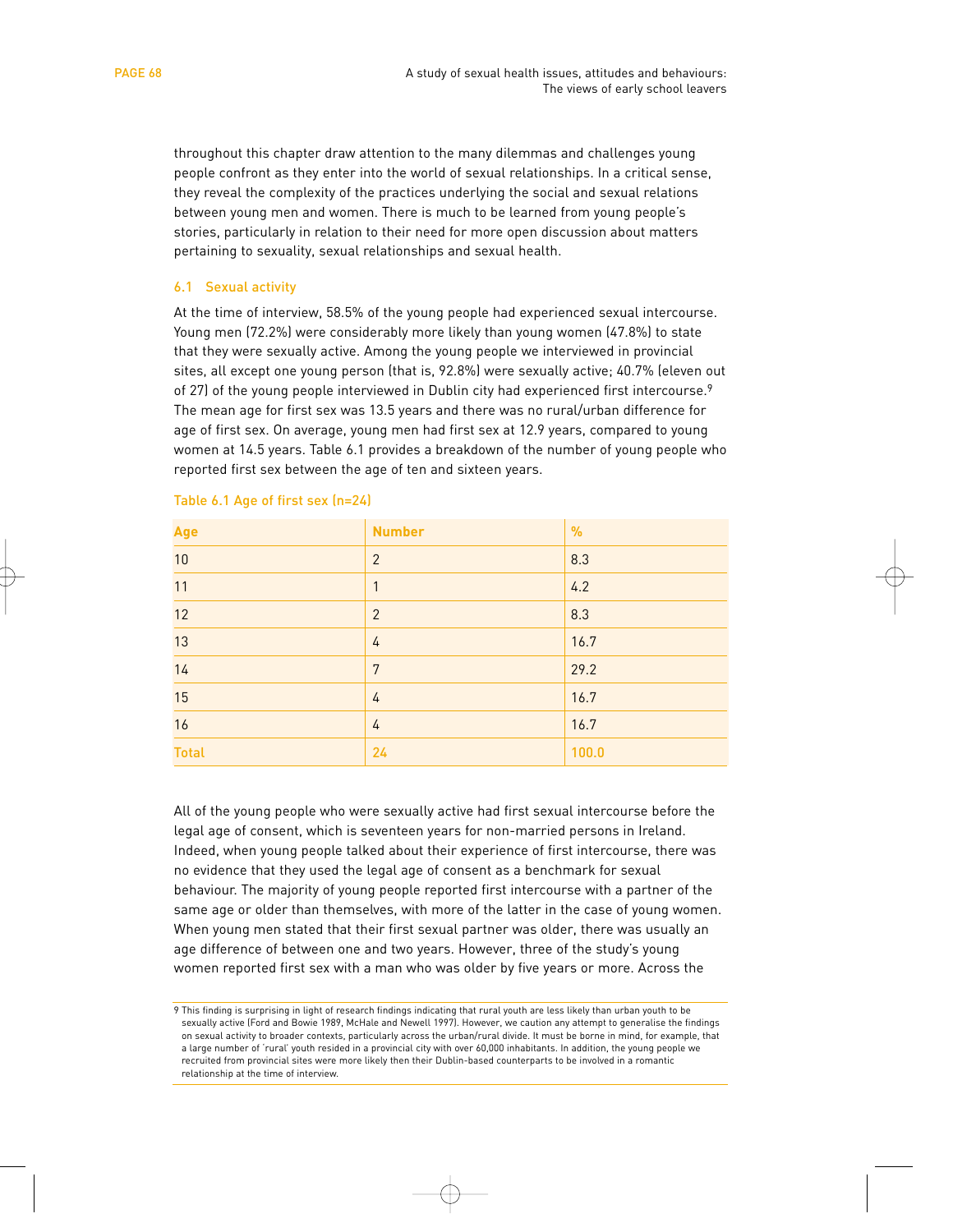sample, overall rates of sexual activity are high compared to other studies conducted in an Irish context. For example, in Dunne et al.'s (1997) study – which included early school leavers – only 30% of women and 45% of men in the fifteen to seventeen

age group were sexually active. Furthermore, the average age of first sex (13.5 years) is low compared to other Irish studies. In McHale and Newell's (1997) study, the average age of first sex was 15.5 years and Dunne et al. (1997) reported an average age of sixteen years for first sexual intercourse.

#### 6.2 First sexual intercourse

Adolescence is a series of "firsts" – a time of one's first kiss, first date, first crush and first 'love' (Siegel and Shaughnessy 2003). As a rite of passage, first sexual intercourse is an event that carries great significance in people's lives (Koch 1988). Accounts of first sex offer a valuable insight into the circumstances surrounding the event and the difficulties young people face in negotiating these sexual encounters. We encouraged young people who stated that they were sexually active to discuss several aspects of their experience of first sexual intercourse. Our questions included details such as whether intercourse had been planned, whether any contraception was used (and if so, what type) and whether communication took place between partners prior to first sex. We also asked young people how they felt after first intercourse and if the experience was positive or enjoyable. Like the young people in Mitchell and Wellings' (1998a) study, the narratives uncovered various degrees of anticipation and planning of first intercourse, ranging from completely unintended and apparently unexpected, to anticipated or planned. For the vast majority (practically all of the young men and 64% of the young women), first sexual intercourse was unplanned. For these young people, first sex was entirely unexpected and frequently transpired in the context of a 'one-nightstand' situation.

I wasn't expecting anything. I was on holiday and just met up with a few girls, me and a friend … She was older than me at the time. I was fourteen and she was fifteen … I was just away with her by myself, shifting her. Just all came too fast. Just happened … It was going through my head, 'What's going on here?' Didn't know what was going on. I'd say I had my chance to stop but didn't. (ym, rural, 15.9)

Young people who had first sex at the early age of thirteen or fourteen years were invariably unprepared for the event and, like the young man above, it took many completely by surprise. A young woman who had sex for the first time at the age of thirteen told a similar story. Her account illustrates how some young people only fully realised or understood what actually 'happened' after the event.

#### [Did you expect it to happen?]

No. It was a shock. I don't know. It just was like, and then when it was over I just went like, 'What?' See you know the way a kid at thirteen? … It was weird. I lost my virginity because you know the way like if you shift someone and it's not that bad like, you can go out and you meet a fella and all that. Well, I thought sex was like shifting a fella, shifting someone, do you know what I mean? I didn't know it was supposed to be with someone you trust and love and that it's actually special, do you know what I mean?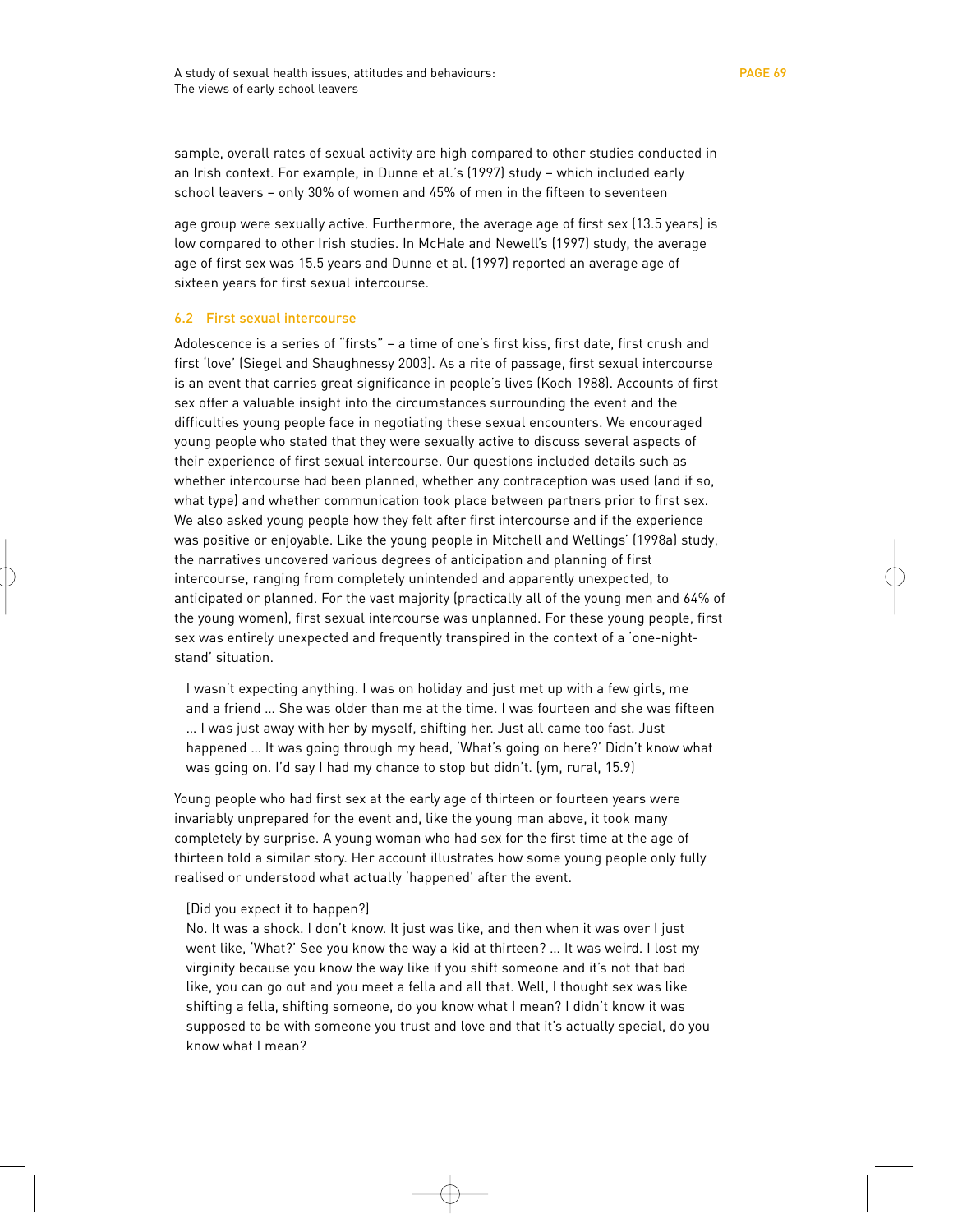[Yeah …]

But my friend said the same thing. She didn't know that it was supposed to be all like fuckin' candles everywhere and all this [laughs], you know. Yeah, like it's not just somethin' you do. (yw, rural, 14.9)

Among both young men and women, "it just happened" was a phrase commonly deployed to depict the events surrounding first sexual intercourse.

It just happened like. I didn't think I was going to have sex with her, that's just the way it went like. The two of us just had it like, you know. I knew her for a while and it just happened, you know like. (ym, urban, 16.9)

Like I kept saying I wanted to wait but then it just happened … he wasn't forcing me into it. He always said he would wait until I was ready but then it just happened one time. (yw, rural, 16)

In a smaller number of accounts, first sex was not planned, but was not entirely unexpected. In other words, some young people had contemplated the event. In these situations, certain prior 'clues' meant that the young person was not surprised or shocked either during or after first sex. These young people were frequently 'going out' with their first sexual partner for a period and had spent considerable amounts of time alone. However, only five young people (four of them young women and all from provincial sites) described first sexual intercourse as planned.

It was planned. We just talked about it and then we said we were going to do it. So we did it. (yw, rural, 16.9)

… we waited a year and a half … I just wanted to wait and see if I could trust him enough or, you know, I didn't want to be pushed into anything like that because I don't like that sort of thing.

[Had you talked about it beforehand?] Yeah, just, it came up like one time and we just decided to, like.

[You both decided you wanted to, is it?] Yeah, he never pushed me into it or anything, never like asked me like or anything.

[So the first time you had sex, did it happen out of the blue?] I expected it to happen … we planned it ages ago but it just didn't happen for a while after. (yw, rural, 16.1)

It is significant that in all accounts of planned sex, young people had discussed the issue with their partner at some time prior to the event. Across the sample, however, there was relatively little evidence of verbal communication between couples, and the overwhelming impression is that first sex was surrounded by silence. Indeed, the speed of these early and unexpected sexual encounters left little room for preparation, much less discussion. Communication about sex is not easy even for young people in longerterm or 'steady' relationships. We found that some young people who were in a relationship for a considerable period of time before having sexual intercourse also reported surprise when the 'moment' did arrive.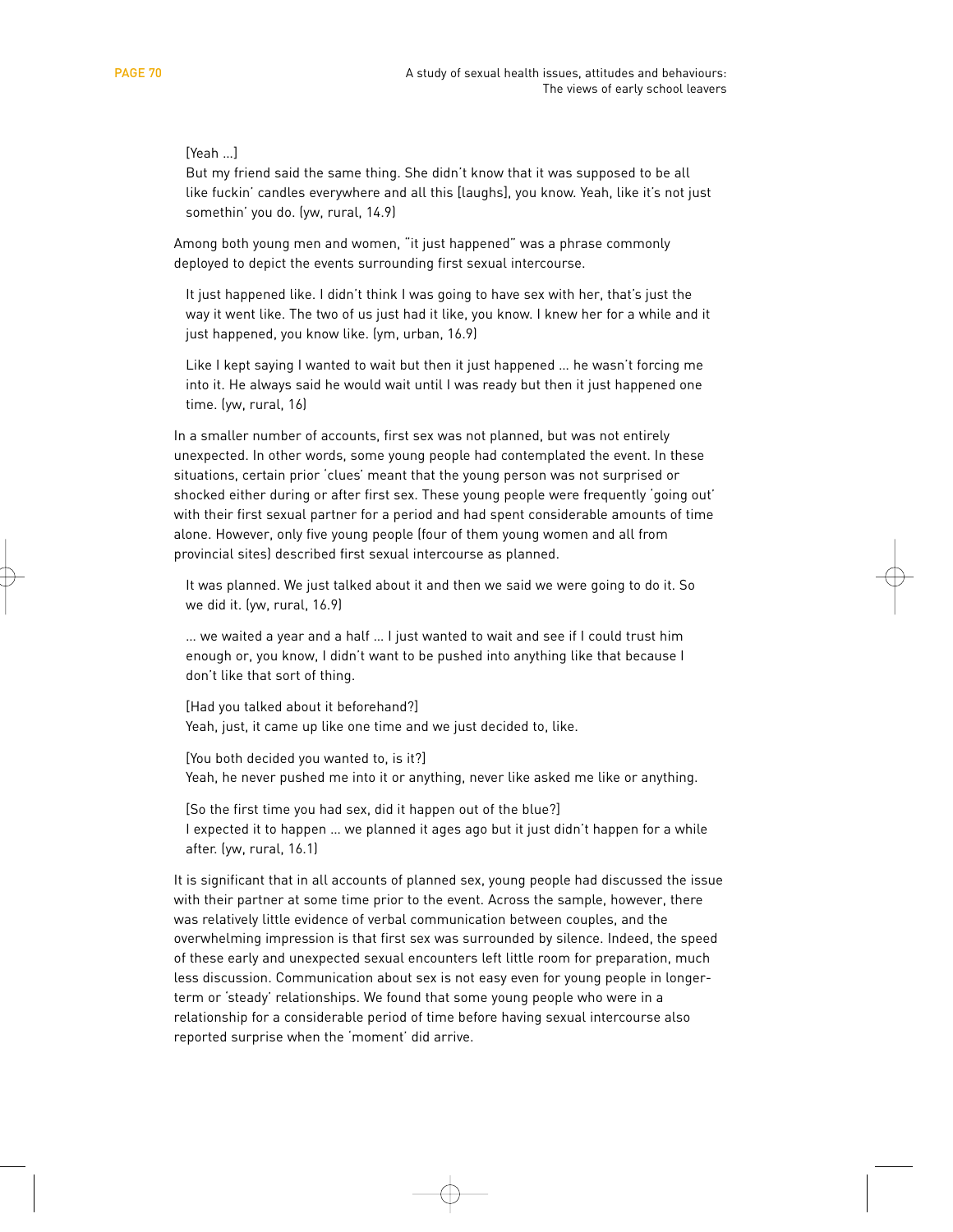[How long were you going out together before you had sex?] … it was a year before anything like that happened, before I had sex. But the first time we didn't actually think we'd go that far but we did. But I got the morning-after pill the next morning. But after that we gradually, we got to know each other in that way more so we kind of got used to each other, yeah. We were grand.

[Ok and when you had sex for the first time, you didn't expect it to happen?] No we didn't.

[And were you at home or were you in his house] Yeah, I was actually at home. Yeah in my bedroom, we were just messing around, we didn't actually plan it at all, so it just happened. I'd say it was about 9 o'clock at night. (yw, rural, 17.3)

When first sex happens unexpectedly, it leaves little or no opportunity for preparation. This has implications for safe-sex practices: if there is little prior anticipation or planning, young people are unlikely to have condoms at the time they have first intercourse (Ingham, Woodcock and Stenner 1991). Among the twenty-four young people we interviewed who were sexually active, thirteen (that is, 54%) did not use a condom or any other form of contraception at first intercourse. This level of non-conformity to safer sex practices is higher than that reported in previous Irish studies. McHale and Newell (1997) also reported a far higher rate of condom use (72%) at first sexual intercourse and 70% of the sixteen to eighteen year olds in Bonner's (1996) survey used a condom at first sex.

Young people's accounts of the circumstances surrounding first sexual intercourse provide considerable insights into the kinds of factors that militated against condom use on this occasion. As stated earlier, young people frequently portrayed first sex as something that "just happened". Others described the unexpected nature of the event by stating: "We didn't think we'd go that far" or "One thing led to the next". In these situations, kissing, 'messing' or 'mucking' about led to penetrative sex. When questioned about condom use in these situations, several stated that they simply did not have one at the time. Furthermore, a considerable number had first sex at an outdoor location where neither party had access to condoms.

I just shifted her, it was only a one-night stand and I had sex with her and that was it.

[Can you tell me where you were at the time?]

Just outside on the street. Yeah, I had sex outside. I had to go down an alleyway. It was quiet. (ym, rural, 16.3)

Alcohol use or intoxication featured in some descriptions of first sex. Six of the young people (25%, spread equally across young men and women) stated that they had been drinking and/or were heavily intoxicated when they first had sex. In these accounts, there was evidence that first sexual intercourse occurred at a moment when earlier barriers to sex were suddenly eroded or collapsed.

[Did you talk about it first or did it just suddenly happen?] It just happened. I can't really remember I was that drunk myself. (ym, rural, 16.7)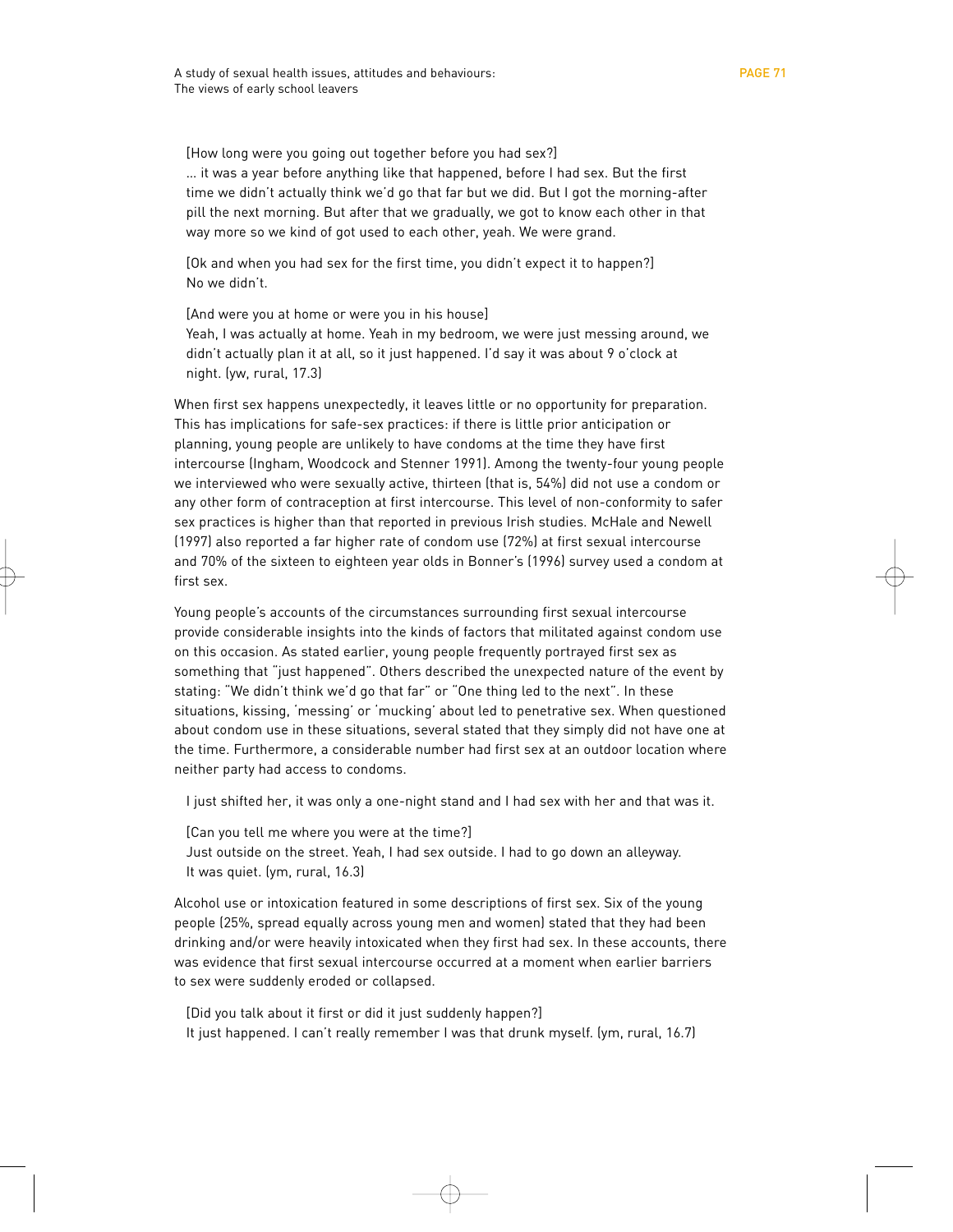No, it wasn't planned. I was just drinking. I was goin' with a girl for about two weeks and just drinking. (ym, rural, 15.1)

One young woman was so heavily intoxicated at the time of first intercourse that she had no memory of the event. Her sexual partner assured her some time later that they did, in fact, use a condom.

The first time it wasn't done properly like. But that was me first person and I wasn't with them. It was just when I was drunk. I had too much drink in me. And I didn't remember the next morning, I was told a week later like. When I seen him.

[Did you use a condom?] He told me that we did. (yw, urban, 15.5)

Among the smaller number of young people who did use a condom at the time of first intercourse, a considerable number had discussed both sex and condom use with their romantic partner prior to the event. This is significant and suggests that the ability and willingness to discuss sex with a romantic partner helps to ensure that a condom or another form of contraception is used. Several of the young men who used a condom at first intercourse stated that they were carrying one "just in case". This, however, was not a feature of young women's accounts. Finally, three of the young men either asked a friend for a condom or purchased one at a vending machine once they realised that sexual intercourse was a certainty. One young man told how he asked his friends for a condom at the time of first sex.

The boys had one and I got it off the boys … because I didn't carry them around, I didn't expect at that age. And the boys used to carry them because they used to get it like, sex, well very often. And when I started I asked them then and they gave it to me.

[Were you embarrassed at all asking them?]

No, I thought it was nice to ask them because then they really knew I was definitely doing it so they wouldn't be slagging me off then no more.

[So was using a condom important to you at the time?] It was more important to her.

[It was her idea then?] Yeah. (ym, rural, 16.3)

Although this young man's account is unique in many respects, the course of action he describes is similar to that recounted by others. It was not unusual, for example, for the woman to suggest or insist on using a condom; it was the man's responsibility, however, to obtain condoms. It is also significant that, at the time of first sex, this young man was preoccupied with the 'public' dimension of first sexual intercourse: the task of attaining a condom served as an outward expression of his intention to have sex. Concern about the views of male peers and/or a view of first sex as a 'technical feat to be mastered' can, according to Forrest (2000), eclipse young men's concern for their partner. This can be seen as a potential source of vulnerability for young women, particularly in relation to safe-sex practices.

As stated earlier, we asked young people to reflect on their feelings at the time of first sexual intercourse. Young men's accounts were overwhelmingly positive and, for the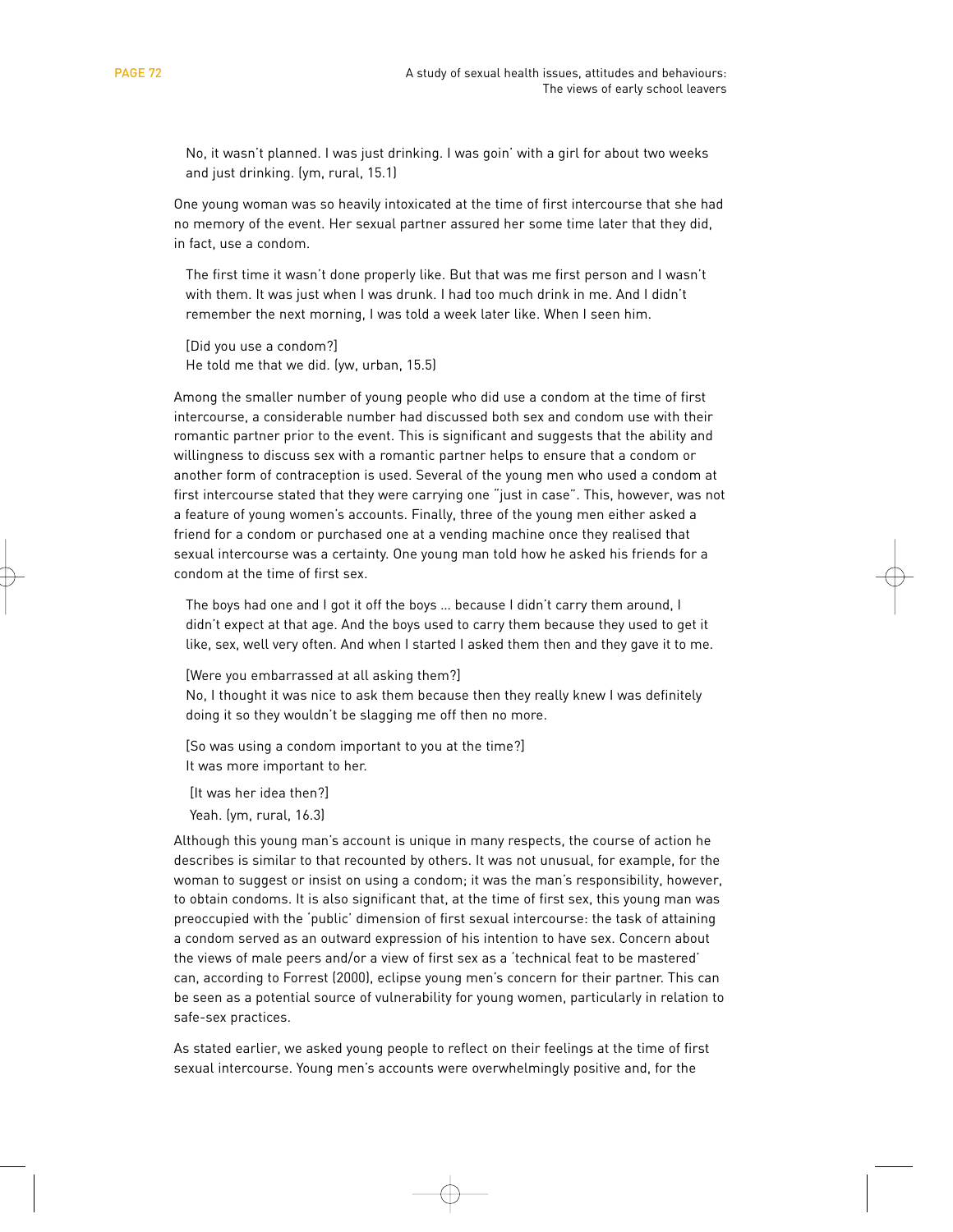majority, first sex was regarded as a momentous occasion, even if the moment was not carefully chosen or even anticipated. Reports of feeling "different", "good" or more "grown up" were widespread.

I felt very different, I did yeah. I'm being honest, I did feel different, an' all. I felt older or something; it was a mad feeling. I felt I was good or something like. I didn't like brag about it to no one or anything. I just felt, you know, good about meself or something. (ym, urban, 16.9)

I sort of felt grown up or something … you sort of think you are not a kid anymore. It's like you are a big child and then it's just, you just grow up. You are in the big bad world. (ym, urban, 15.6)

Success in achieving manhood featured strongly their narratives of success; in these accounts, loss of virginity was an important gain.

I felt like a man … I felt I was grown up. (ym, urban, 16.7)

I thought it was great because it was my first time. And it was nice to lose it at the time, losing my virginity. (ym, rural, 16.3)

The fact that you're not a virgin and stuff. (ym, rural, 15.1)

Just delighted! I lost my virginity. (ym, urban, 15.2)

As a marker of achievement, first sexual intercourse was portrayed by many of the young men we interviewed as providing an intrinsic sense of status and achievement. For a large number, the loss of virginity bestowed self-confidence and a positive sense of self. Importantly, the event was also a trophy or outward display of 'becoming' a man.

They [friends] were all clapping me on the back and that craic, you know, the usual bit of craic. 'Now you're a man', and they'd be slagging me … Oh, it was a big step up from just shifting a girl … being a man because all the boys with us at the time, four or five, they had done it and I hadn't. (ym, rural, 16.3)

As communicated in the account above, first sexual intercourse for young men was often portrayed as an event that permitted them to prove their maturity as a man. Indeed, the following brief comment by a sixteen year old illustrates the perceived necessity of sexual performance to establish masculinity: "People look at you if you're a virgin at sixteen, seventeen" (ym, rural, 16). Although a number of the young men we interviewed reported anxiety or nervousness at the time of first sex, these feelings were related primarily to feelings and fears of inadequacy about their ability to 'perform' sex and they were almost always offset by the sense of relief they experienced after the event.

#### [Did you enjoy it?]

Not really. It was okay. I know what I'm doing now. I didn't know what I was doing then. (ym, urban, 15.6)

It was a bit difficult I suppose not having sex and I never done it before. (ym, urban, 17.4)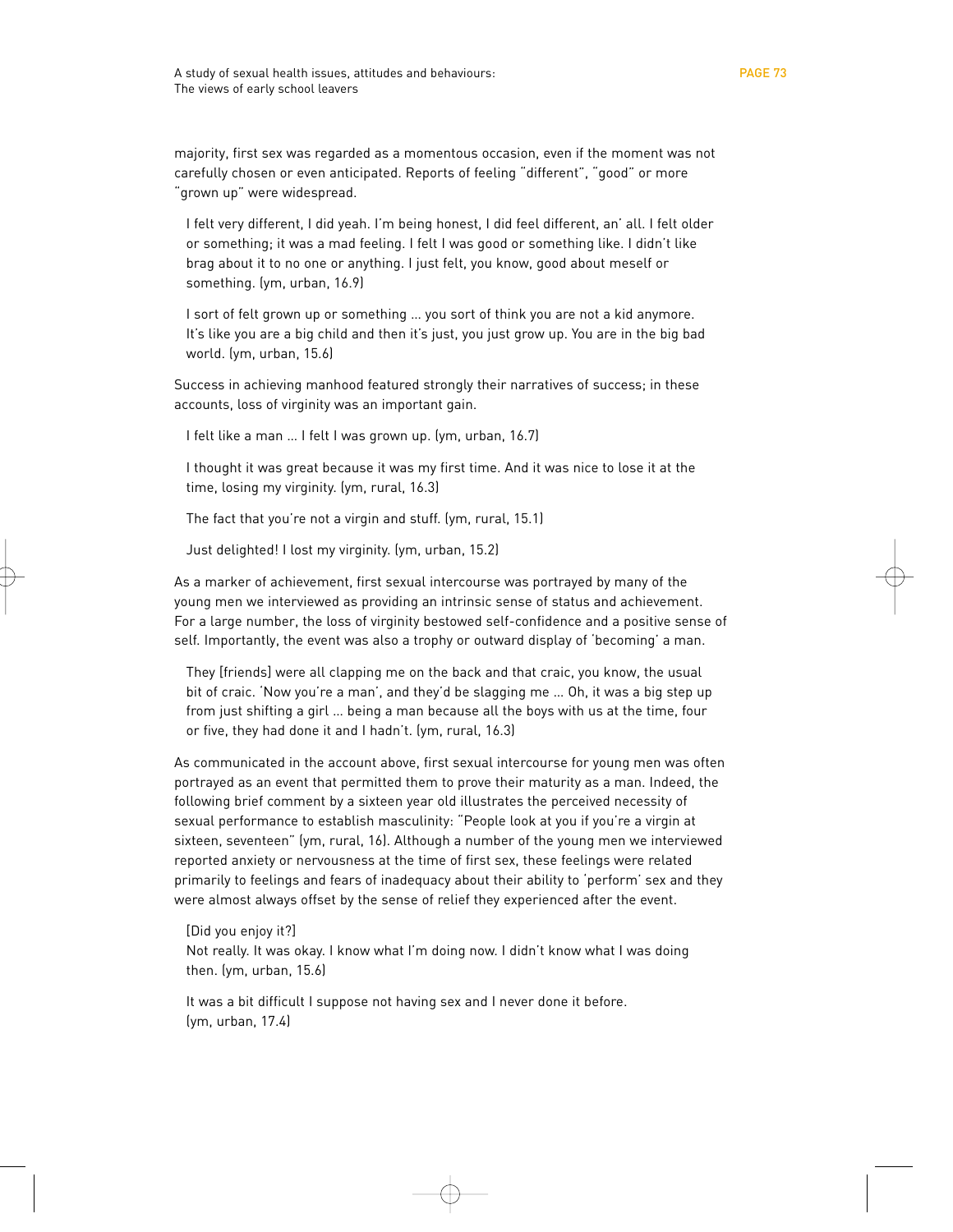Unlike their male counterparts, whose manhood was confirmed or certified at first sexual intercourse, none of the young women we interviewed talked about 'becoming' a woman. Indeed, if the achievement of womanhood was mentioned, this occurred in the context of discussing the onset of menstruation. In general, young women reported feelings that suggest a more distanced or detached response to first sexual intercourse. For example, they frequently used terms and phrases like "nothing" or "I don't know" when asked to recall how they felt after first sex. Put differently, notions of first sex as about achievement, pleasure or gain were strikingly absent from their accounts. Furthermore, a considerable number described their emotional state subsequent to the event in negative terms. Feelings of fear, shame, 'strangeness' and panic were among the most commonly articulated emotions. One young woman who had first sex at the age of fourteen described feeling fear: fear for herself because of her youth and fear of others finding out, and getting "into trouble".

I think I was a bit ashamed because I was so young and I was frightened … I felt a bit grown up as well. That I was able to control myself. I think I was in love [laughing].

[Were you glad it happened that way?] Not really. I was still a bit frightened, I wouldn't let it happen again.

[Can you tell me some more about how you felt?]

Just being frightened in case people found out or I was pregnant … Like if he [sexual partner] was mouthing it out and like my brothers would hear it or me family heard it. I would get into trouble. (yw, urban, 17.4)

Whereas young men stood to gain approval and acclaim from publicly disclosing (or announcing) first sex (particularly to friends), for young women public knowledge and rumour posed a threat to their 'good name' and reputation. Indeed, for many young women, the silence surrounding first intercourse was followed by an inability to talk about it; several did not tell anyone – even a best friend – about their sexual debut.

A smaller number of young women described feeling "happy" or "good" after first sex but, even in these cases, the positive rewards were tempered by feelings of anxiety. For the young woman below, the emotional well-being arising from first sexual intercourse at the age of fourteen was clearly overshadowed by feelings of anxiety linked to concern about not using contraception. As a result, panic dominated her emotional state following first intercourse.

…. the first time we had sex like I was panicking that night actually. I can actually remember, it was just, it was kind of scary afterwards. I was kind of freaking out, 'Oh, my god we didn't even plan this'. And he was kind of the same as well and we had no contraception or nothing like that. So we were grand, we talked it through and I said I'd get the morning-after pill straight away the next morning so that was sorted then. (yw, rural, 17.3)

For others, first experiences of sex did not match their expectations of love, romance or ecstasy: these young women frequently expressed disappointment.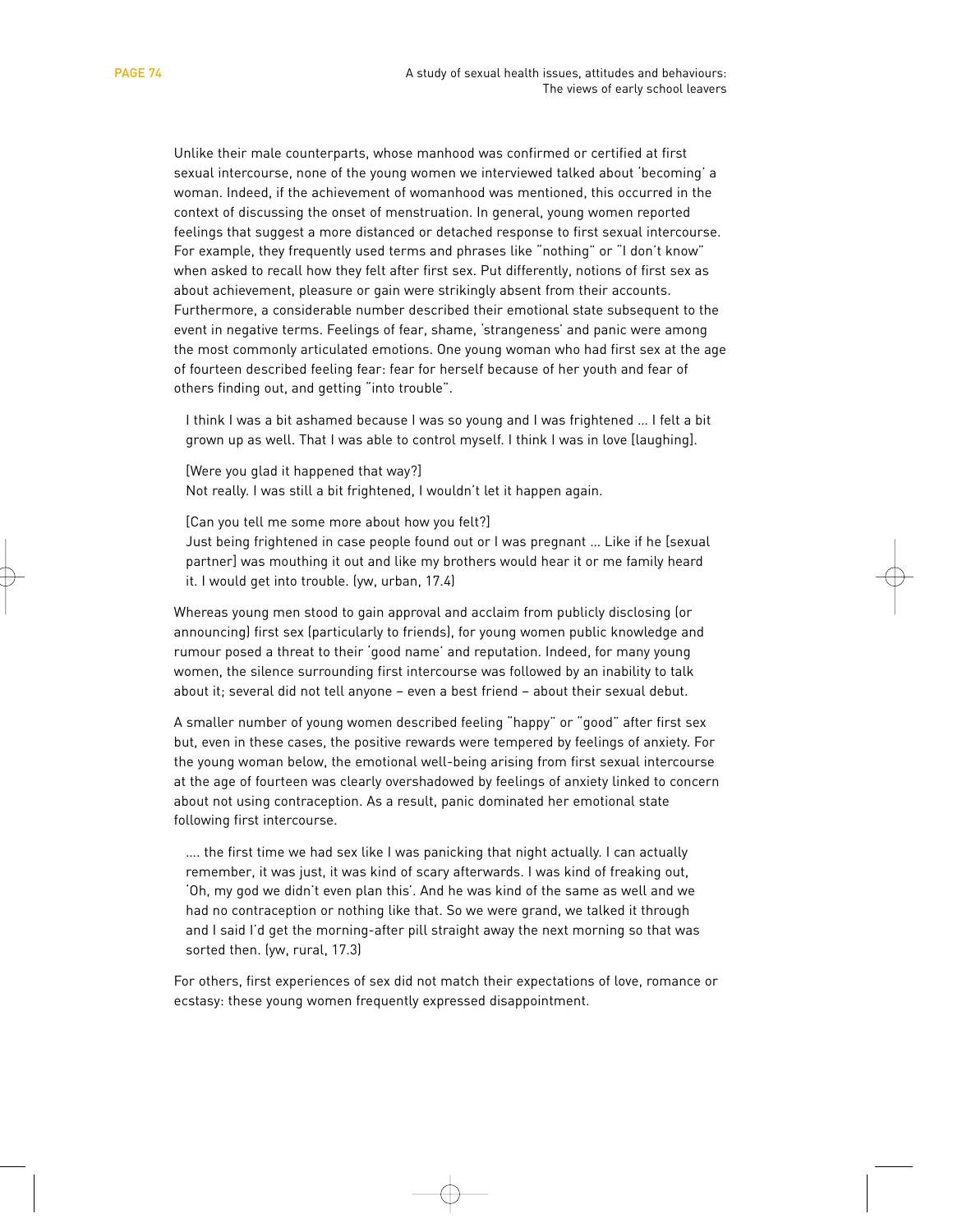[Did that bother you at the time, that it wasn't this wonderful feeling or whatever?] You think to yourself maybe it will get better and if it doesn't then it doesn't. (yw, rural, 16.8)

It wasn't what I expected, no. You hear people talk about it and how good it was and this and that but then it was just … [pause], just wasn't what people make it out to be like. (yw, urban, 17.9)

To a large extent, first sex was something that young women had to manage afterwards as best they could and, more often than not, they did so in silence. In the light of this, it is not altogether surprising that some expressed feelings of regret and/or upset about either the circumstances surrounding first intercourse or the individual involved. Take the following account, for example.

It [first sex] just happened. I was upset though because he dumped me [laughing]. Little shite! (yw, urban, 17.9)

Certainly, a large number replied with an emphatic "No" when asked if they enjoyed the experience. It is significant, however, that young women who were older and/or in more established relationships were far less likely to express regret. This may be because later first intercourse with a 'steady' partner makes discussion more likely (Mitchell and Wellings 1998a). Young women who had first sex at a later stage certainly appeared to be more comfortable and secure about the event when it did happen.

In contrast to young women, only two of the study's young men expressed feelings of regret about first sexual intercourse. One, in particular, stated repeatedly during interview that he regretted the circumstances surrounding his first experience of penetrative sex. This young man had first sex unexpectedly at the age of fourteen when abroad on holidays with his parents.

You should be waiting longer [to have sex], should happen later on.

[Do you wish you'd waited longer?]

Yeah. Because if a few female friends know about it they won't want to get involved with you in case you do the same to them. They think that you'd take advantage of them.

[And you feel that's not the case?] But people are going to think that. (ym, rural, 15.9)

In general, having sex for the first time did not appear to occur at a point when young people no longer felt 'too young' or 'too afraid' to have sexual intercourse. Rather, it happened 'out of the blue' with a recent romantic partner, often in the context of a onenight stand. While for young men, first sex emerged as a significant marker through which they 'certified' their gender (Holland, Ramazanoglu and Thomson 1996a), the experience was not depicted by young women as a momentous occasion and, for many, it was disappointing or distressing. Young women's accounts, therefore, suggest very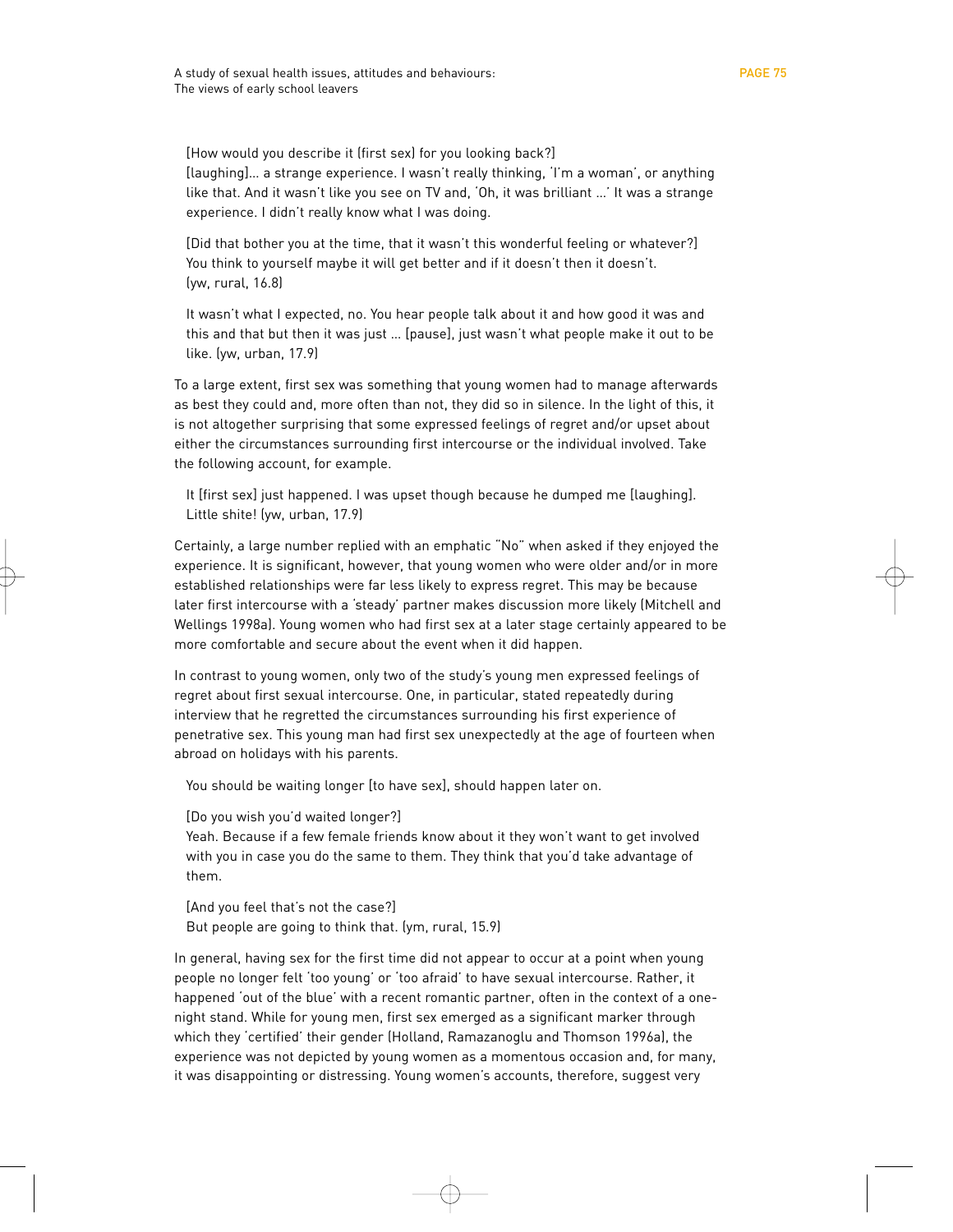different rewards and anxieties from those articulated by young men. Of particular concern are their apparent lack of preparedness for first sex and the feelings of fear and regret many subsequently experienced. The level of non-conformity to safe-sex practices among both young women and men gives rise to serious questions about the adequacy of their knowledge and awareness of the potential negative consequences of unprotected sex.

### 6.3 Avoiding and refusing sex: "It doesn't need to be part of a relationship"

Seventeen of the young people (twelve young women and five young men) we interviewed (41.5%) were not sexually active at the time of interview. On average, those who had not yet had sexual intercourse were 14.5 years old. Nearly half (n=8) were between thirteen and fourteen years old when interviewed, eight were fifteen and one was sixteen.

Many of these young people were anxious to explain their position on sexual relationships and their reasons for not having sex. Some emphasised age and maturity as important determinants of when to have sex, stating that they did not feel prepared for this 'step'. This emphasis on age was more pronounced among young women, who frequently talked about feeling "too young".

[Do you think that sex is part of having a relationship?] It doesn't need to be part of a relationship, maybe when you get older, yeah, like when you're about in your 20s or 30s … you'd like to be older but not at this age. (yw, urban, 15.3)

[Do you think there's a good time to have sex?] Not at my age. I wouldn't. But like most people, most young people want [pause] … it's disgusting. Fourteen, fifteen is too young. (yw, urban, 15.9)

[Do you think there's a good time to have sex?] Not for at least five years. When I am older and wiser. Not now, no way. (yw, urban, 15.6)

A smaller number of young women drew attention to their bodies, pointing out that they were physically under-developed and, therefore, not "ready" or eligible for sexual contact. The young woman below, who was fourteen years old, stated openly that she would feel embarrassed about her body in the event of this level of physical intimacy.

I'd rather wait, I'm not pushed for it, do you know what I mean? I'm not like that, I'm not into all that stuff yet. And me body's not even developed yet [laughs] do you know what I mean? What would be the point of that … I'd be embarrassed with my body like if someone looked at me, they'd go, 'She hasn't even got a diddy to her name' or 'She hasn't got this or she hasn't got that.' So, no, I'm not into it. I'd be petrified if someone asked me. I'd say, 'Oh, leave me please'. Like I'd run I'd say. I'm just sayin' I'd rather it happened at sixteen or seventeen than now but if it happens now, it happens now. (yw, urban, 14.4)

Many of these young people did engage in precoital behaviours (kissing, touching, fondling) but emphasised that they had strict boundaries when it came to physical contact. However, this was not always because they considered themselves to be too young. A number focused, instead, on personal readiness to engage in sexual activities.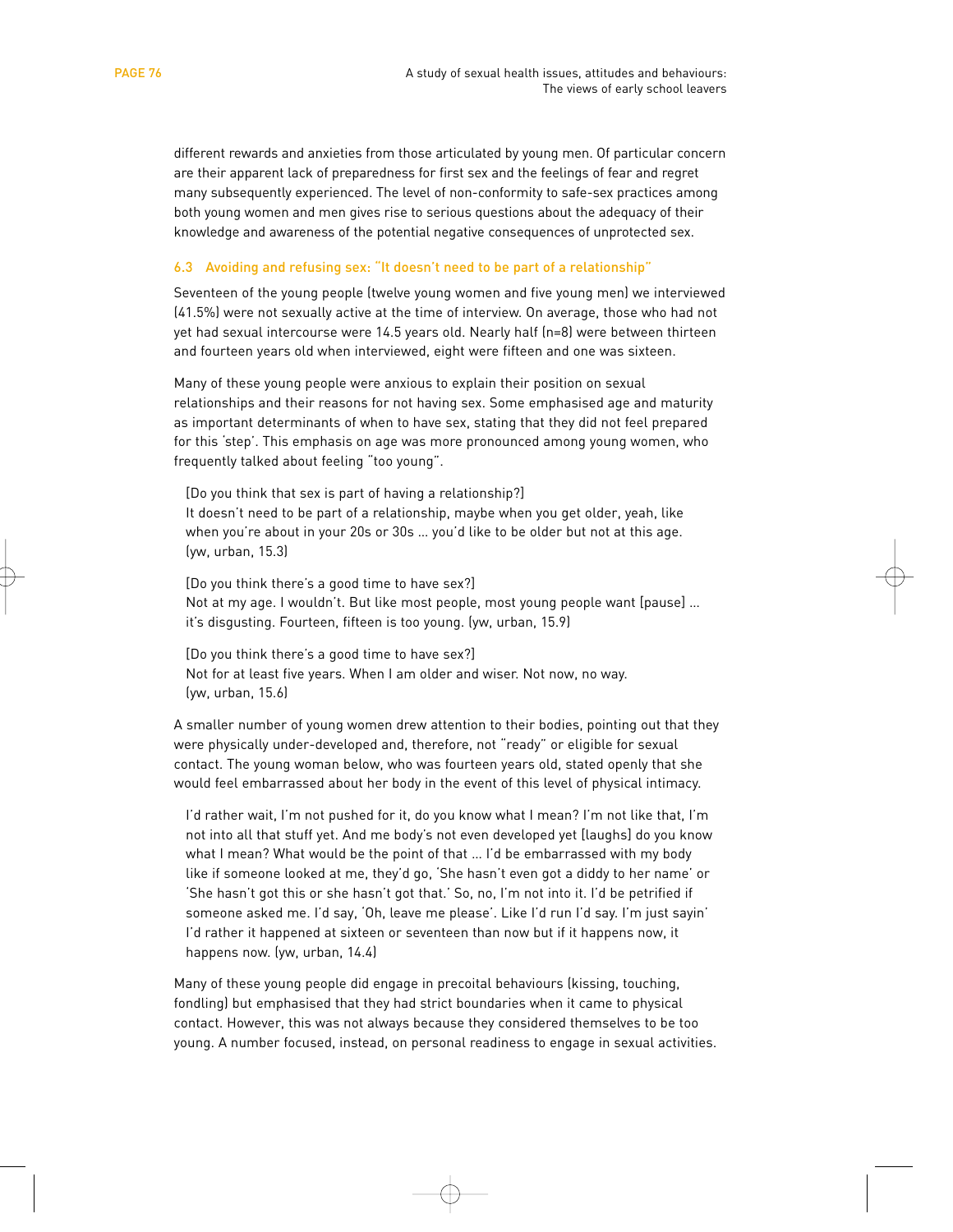[Do you think there is an age when you might have sex then?] I did move things forward but like, not as forward as having sex. But like not really an age, I have no particular age. I would be more comfortable if I was older.

[So you think it's important to feel ready regardless of age?] I suppose so, it's not an age like. I wouldn't have sex like at twelve. It's when I am ready. (yw, urban, 14.9)

Fear of becoming pregnant featured in other accounts and, for some young women, this was a real reason not to have sex; a number appeared to equate sexual intercourse with pregnancy.

[Do you think there's a good time to have sex?] Maybe when I get older but not at this age because I don't want to be stuck with a child for the rest of me life. I want to do stuff before I think about having kids. (yw, urban, 15.3)

[Do you think people should be a certain age?] I think they should do it at eighteen.

[And you think it's important to be that age?] Yeah. Because you're too young to be having babies. (yw, urban, 13.9)

Many of these young women had an older sister who had recently given birth and their accounts suggest a heightened awareness of, and sensitivity to, the social and personal dangers and risks posed by sexual activity.

Me sister got pregnant when she was sixteen and I am not going there … Just the thoughts of it, even seeing someone carrying a baby. Like, a good few of the people I know are only fifteen or even fourteen and they are after having babies …. I am glad I got out of it before I ended up like that. When I look at people who are so young with kids it just turns you off even having a boyfriend or anything. (yw, urban, 15.6)

Finally, among some young women who were not sexually active, there was a strong perception and fear of pressure to engage in sexual activity. This was an issue raised by thirteen- to fourteen-year-old young women in the context of a group discussion.

[If you're in a relationship, what's the thing you worry about most?] R1: Him asking for his hole and you're not ready for it and you're afraid he's going to look at ya and laugh.

[Has that ever happened?]  $R2$  and  $R3 \cdot N_0$ 

[How do you feel about that, people feeling pressured?] R1: You should only do it if you want to do it and don't feel pressured into it for nobody. Have a bit of pride in yourself.

[What would you look for in a relationship?] R1: Like, I have a relationship but I think it's more of a friendship than anything like. We get on better as friends.

R3: You'd just want someone that you can meet and that and spend time with him as well and go off on walks an' that.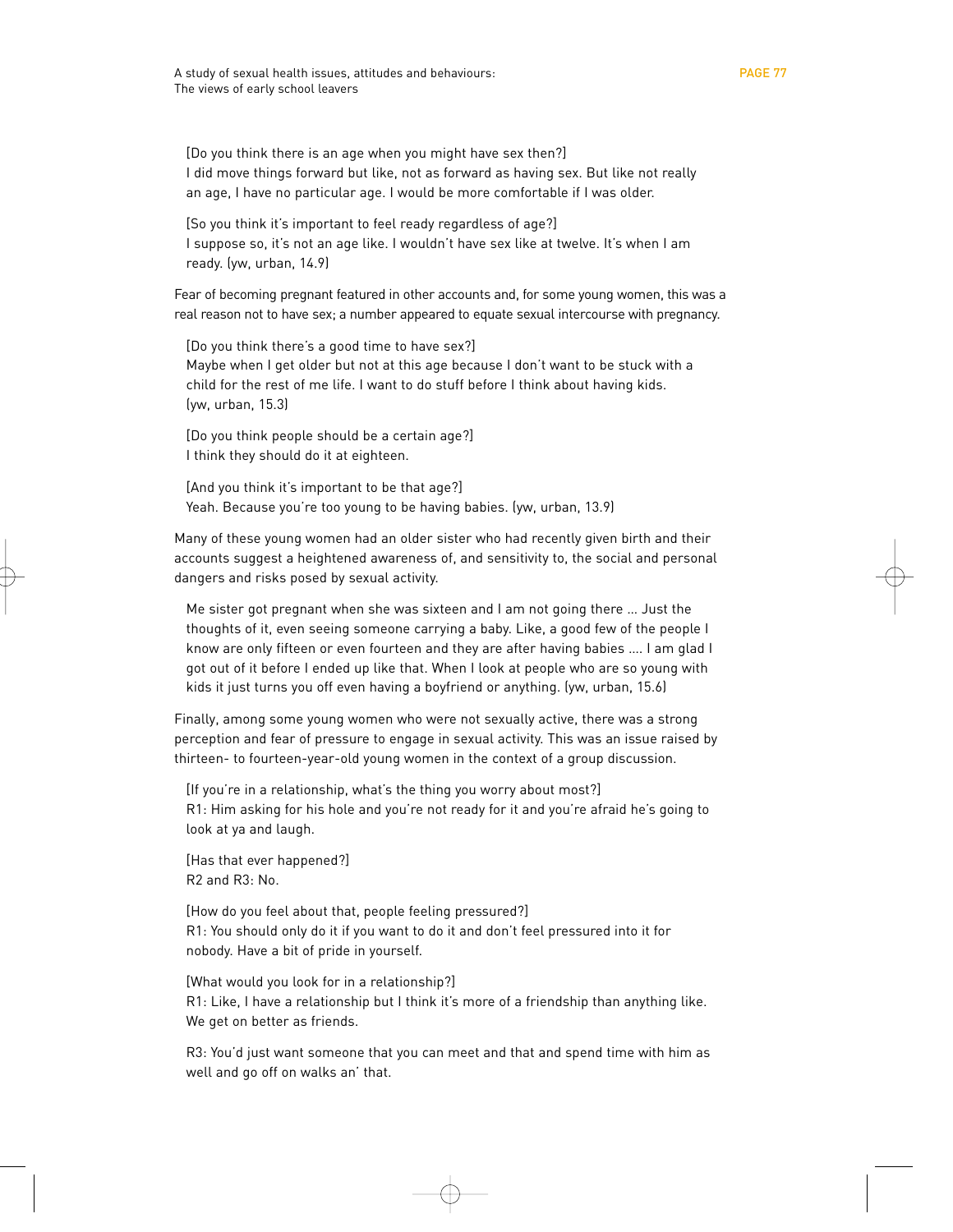Here we find, on the one hand, a fear of feeling pressured to have sex and, on the other, a comforting sense of security and personal safety with a romantic relationship that does not extent far beyond friendship. These young women are not, as they put it themselves, "ready" to have sex. Nonetheless, it is significant that, for a large number of the young women who were sexually active, first intercourse came as a surprise. It cannot be assumed, therefore, that a rejection of sex on the grounds of not being ready will mean that young women will automatically develop the skills that enable them to feel ready (and prepared) for sex when the time comes.

Among the smaller number of young men who were not sexually active at the time of interview, almost all stated that age was not an important factor in decision making about sex. As one young man put it: "It's not age, it's just when we think we are ready." (ym, rural, 14.7) Another young man – the oldest of the sample who was not sexually active – felt that he would have to know a first sexual partner for some time before having sex:

Well, you would have to be with them a long time. Like, you wouldn't just have sex off the mark or like a first date or something. If you were going out with them, you have to wait like. ym, urban, 16.3

In general, young men who were not sexually active did not elaborate to any great extent on their 'position' on sexual relationships. A number focused instead on telling how they spent their leisure time, emphasising their passion for football and 'hanging out' with male peers.

To summarise, the majority of young people who were not sexually active at the time of interview felt that they were not yet ready for sex. Although age emerged as an important factor guiding their perceptions of age-appropriate physical intimacy, young people uniformly emphasised the need to feel ready for a sexual relationship. This finding suggests that young people recognise the importance of personal readiness for sex. It is an important feature of their accounts since it provides an affirmative starting point for encouraging safe and personally rewarding sexual experiences.

## 6.4 Sexual violence, coercion and pressure

A number of the young women we interviewed talked about experiencing sexual violence, pressure or coercion at some point in their lives.10 While accounts of sexual victimisation were not typical of the experiences of the young women we interviewed, they are important, not least because of the exceptional vulnerability associated with sexual victimisation, coercion or abuse during childhood and adolescence (Wyatt, Newcomb and Riederle 1993).

Two of the study's young women were sexually abused as very young children (both at the age of three). One of these women (Rachel) went on to explain that she had first 'real' sex at the age of twelve with a twenty-eight-year-old man: "I didn't say yes and I didn't say no. I said no to him but he just wouldn't listen to me. I tried to get up and stuff." (yw, rural, 17.2 years) Rachel was subsequently placed in care and, within a short time, started to abscond from her care home on a regular basis. During these periods

<sup>10</sup> When young people disclosed events of a legally reportable nature during interview, we asked them if they had disclosed these events to a parent, social worker or other adult. In all cases, we established that the young person's family and other relevant authorities were aware of the legally reportable incidents of violence or abuse recounted to us during the course of fieldwork. Consequently, we did not invoke the planned procedure for ensuring the safety and protection of study participants in any individual case.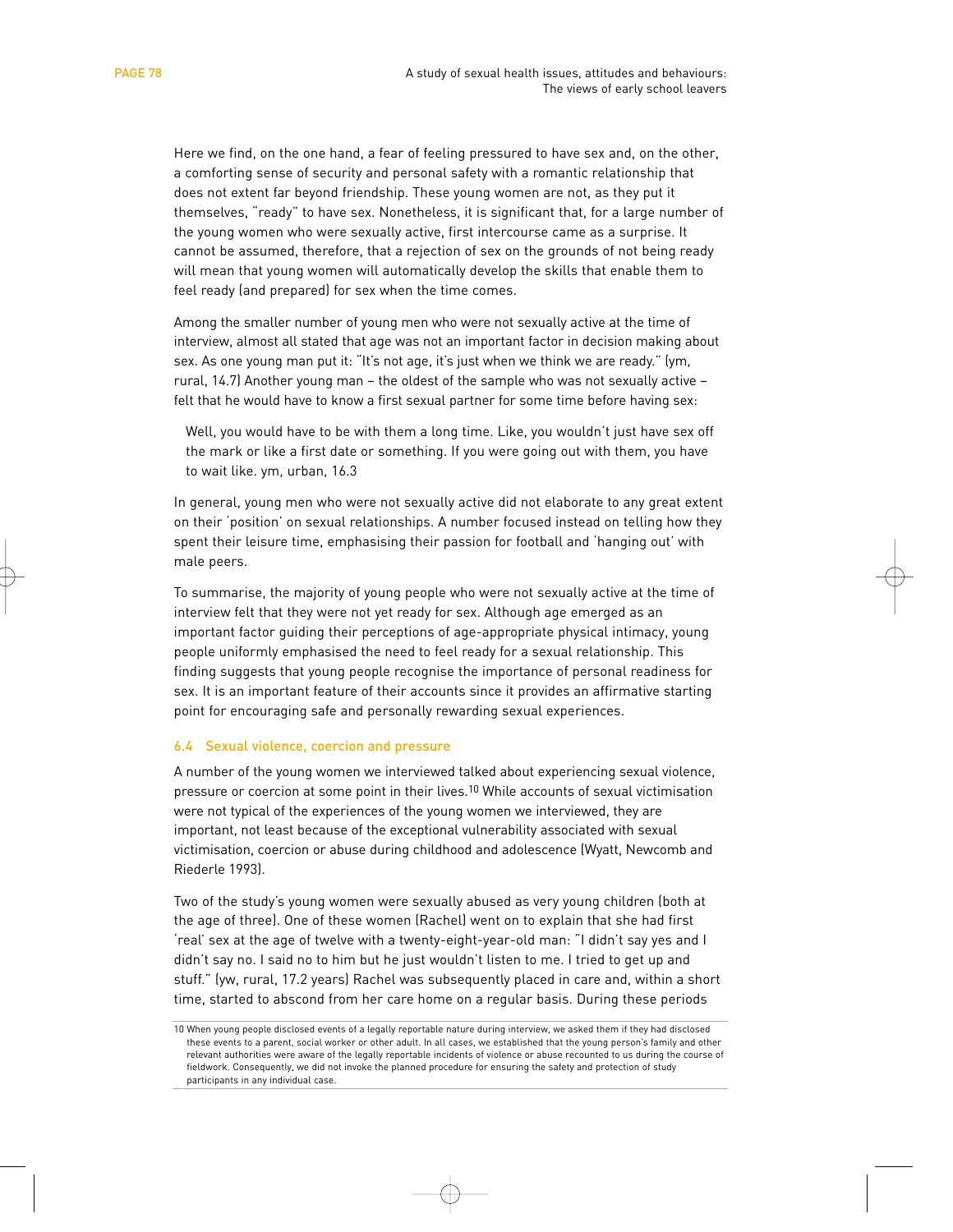away from residential care, Rachel 'hung out' on the streets, where she experienced further sexual exploitation by older men: "I didn't really want sex but they wanted it and I kinda wanted to be with them and stuff but now when I look back, I shouldn't have given into them and stuff … they took advantage of me, just used me for sex and then fucked off." She went on to recount a period of abusive verbal humiliation by young men with whom she had sexual relations:

I used to see them around the place and they used to laugh the whole time and go off and tell their friends … people sayin', 'Ah, she wasn't good at sex', and the whole lot, just disgusting what they were saying to their friends. A slut, yeah, a whore, a few lads now called me that.

[Would this be when you walked down the street?]

No. They used to come up to my face and say it or else one of their friends used to come up and say it to me. On the streets, yeah. They wouldn't shout it or stuff, they just used to come up to me and say, 'You're a whore and a slut'.

Sexual coercion need not be violent or physical (Hird and Jackson 2001). The kind of psychological abuse described in the account above illustrates the insidious nature of sexual aggression and how it can easily weave into the fabric of young people's relationships. In another account of sexual exploitation, a young woman, who had first sex at the age of thirteen with a nineteen-year-old man, told how her 'reputation' was damaged as a consequence.

[What happened after that (first sexual intercourse)?]

He [sexual partner] just kept ringing me and my social worker heard about it because he was around the town where I live like, and it's a really small town like, do you know, and he was around tellin' everyone and eventually everyone had heard about it and I was getting' a very bad reputation over it.

[And do you think that he got a bad reputation at all?] No. He was getting' praised out of it like. He was telling all his friends, you know what I mean? Sure his friends used to be ringing me up as well, wanting to meet me an' all like this. (yw, rural, 14.9)

While reports of sexual harassment and intimidation were not, as stated earlier, a routinely reported experience, the potential for sexual pressure or coercion within adolescent relationships may be significant, particularly for young women who arrive at puberty already having experienced childhood trauma. Very early first sex places young women at risk, leaving them open to exploitation and/or harassment subsequent to the event, as evidenced in the two accounts presented earlier. Furthermore, pressure to engage in sexual activity is often subtle and may emerge only gradually or subsequent to the outset of a relationship. Women can experience sexual pressure from men on a continuum from mild coaxing to the point of extreme violence (Kelly 1988, Holland et al. 1992). A number of the women we interviewed reported occasions when they experienced pressure to have physical touching or other sexual activity that they neither wanted nor invited.

He kept on asking me for sex … I felt angry because it's disgusting at my age. (yw, urban, 14.1)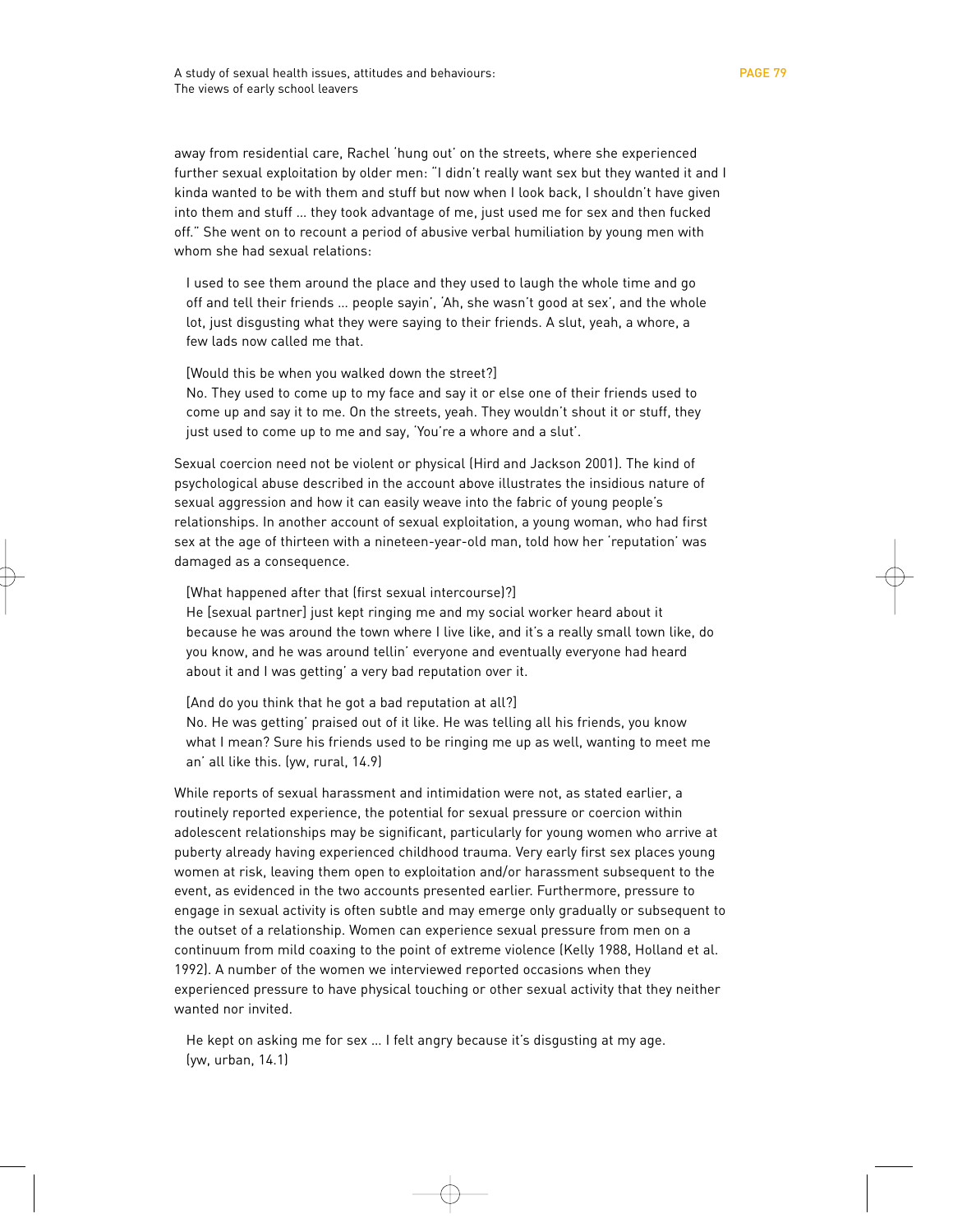Some people did ask me to give them a blow job which I didn't really want to do and they forced me to do it. Now I think I shouldn't have done it. It's disgusting I think. When you think of it, it's disgusting. (yw. rural, 17.2)

As the accounts above suggest, young women may be exposed to non-violent coercive tactics. Experiences of sexual violence and/or exploitation can lead young women to withdraw from sexual activity (Holland et al. 1998). One young woman who described verbally abusive treatment by male sexual partners during her early teenage years explained that she no longer had any interest in sex and avoided it whenever possible: "I'm not interested in it anymore. I'm not interested in it. Fair enough hug and kiss each other. I just don't feel up for it." (yw, rural, 17.2)

We found that pressure to have sex was sometimes interpreted by young women as a 'normal' part of heterosexual relationships; some certainly appeared to anticipate or expect some level of pressure or persuasion to "do things" and they appeared to have limited access to techniques to enable them to respond effectively to this pressure. A view of young men as 'natural harassers', according to Tolman, Spencer, Rosen-Reynoso, and Porche (2003), is often accompanied by the belief among young women that they are obliged to tolerate such treatment. On the other hand, young men may feel that they have the right to force young women into sexual activities, and that kissing and fondling can be read as permission for intercourse (Moore and Rosenthal 1998). We know, for example, that young men sometimes view 'persuasion' as a legitimate – or even requisite – component of the masculine sexual role (Thomson and Holland 1998).

A young woman's physical and sexual victimisation history is relevant to her sexual assertiveness (Rickert, Sanghvi and Wiemann 2002). Women who have been made to feel powerless by abusive experiences may well have difficulty negotiating condom use or other protective health behaviours, even within consensual sexual unions (East and Adams 2002). The relative lack of experience and younger age of adolescents means that they may experience considerable difficulty in identifying sexually aggressive or coercive experiences (Hird 2000). Sexually assertive beliefs, practices and behaviours are important components of the development of sexual health during adolescence. Young people clearly need to know that it is not acceptable for anyone to touch or kiss them when they do not want it and that they need not be pressured into doing anything sexually with which they are not comfortable. Some of the accounts offered during interview strongly suggest that young women may require help and support to cope with unsolicited sexual advances.

### 6.5 The double standard of sexual behaviour

One of the most striking themes to emerge from the young people's narratives centred on the importance of sexual reputation. The accounts presented in this section demonstrate that sexual reputations are constituted through very powerful normative conceptions of what it is to be masculine and feminine. We found this in both young men's and women's 'talk' about sex and sexual relationships. The aim here is to explore prevailing ideas about sexual reputation and how it impacts upon young people's sexual behaviour.

The meaning of sexual reputation differed according to gender: whereas it was a positive attribute for young men, it was a deeply negative one for young women. Put differently,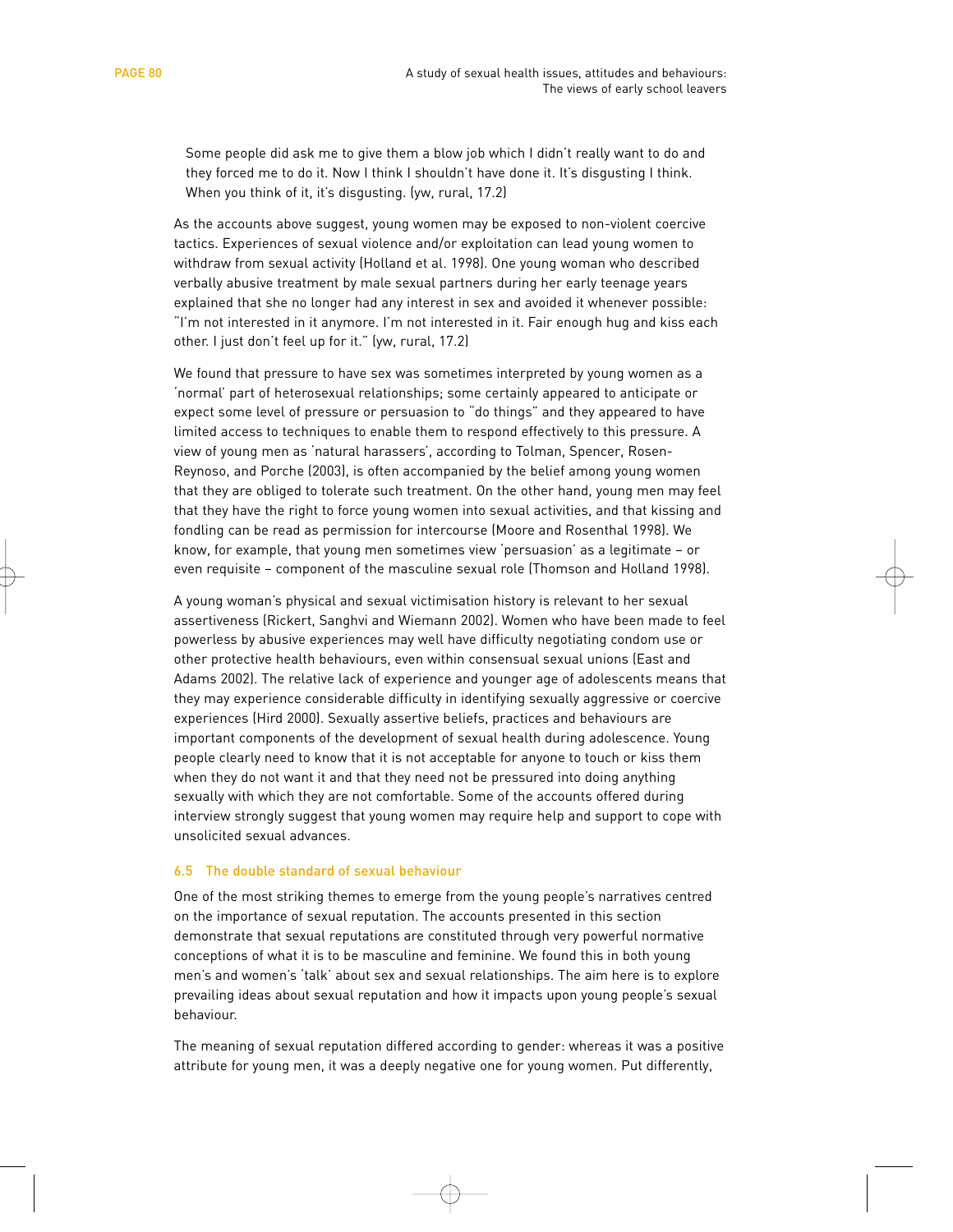for young women, having multiple sexual partners or engaging in certain 'types' of sexual activity had profound negative ramifications; in sharp contrast, sex posed little or no social danger to young men and was an almost sure source of masculine status and social standing. These meanings were explicit in a wide variety of comments made during interviews with both young men and women:

[Do you think you need to know someone well before having sex with them?] In a way. I don't know. Most girls, if they didn't like you like, or love you or whatever, they wouldn't have sex with you. Other girls just do it no bother. Some girls are sluts. (yw, urban, 15.6)

[You were saying something about what people say about girls?] Like I don't know. You just hear of [pause] … say if two people were caught, say if two people were parked up in a car and were having sex, right, and someone came over and knew them. Well, they'd only say the girl's name, do you know what I mean? They wouldn't say [pause], they'd go 'Oh, Mary was caught ridin' a fella.' Do you know what I mean? (yw, rural, 14.9)

In the accounts above, we see the sexual double standard that encourages young men to be sexual but disapproves of young women engaging in multiple sexual relationships. This dichotomy also extended to types of sexual activity and was particularly apparent in young people's talk about one-night stands: in these situations, young women risked being perceived as 'easy' or 'up for it'. One of the study's young women explained:

So that's the way the lads are. They could just go around sayin', 'She's easy, go for her like, no bother', that kind of thing … I've seen it happen. My friend Joanne, that's what happened to her, even if she hadn't had sex that night … That's what does happen sometimes; they go along and say, 'Oh, I did this, I had a great ride out of her', or whatever like this. (yw, rural, 17.3)

Amassing sexual experience was clearly not as acceptable in young women and was widely interpreted as constituting 'bad girl' behaviour. For example, the young man below – who claimed not to be in favour of having sex "straight away" – contended that, in the event of sex happening quickly, the negative implications for the young woman's reputation are clear.

[When do you think is a good time to have sex?]

When you really start to like each other; when you are a good bit into the relationship. I'd say if it just happened, if you just had sex with a girl, people would think she's a whore or something. So you have to like the girl. (ym, rural, 15.9)

In this young man's account, there is a conspicuous absence of consequence for his own 'reputation'. In a general sense, the narratives produced strong evidence that young women were expected to limit or curtail their own sexual desire and activity, with no such constraints placed upon young men's behaviour. Young men sometimes drew on notions of respectability when they discussed a whole range of behaviours connected with sex. In the following account, for example, oral sex was a signifier of 'slut' behaviour.

[Before sex, could something else happen? Like oral sex?] I wouldn't be in her company if I knew she was doing that, that kind of blow job an' all. I wouldn't be in her company.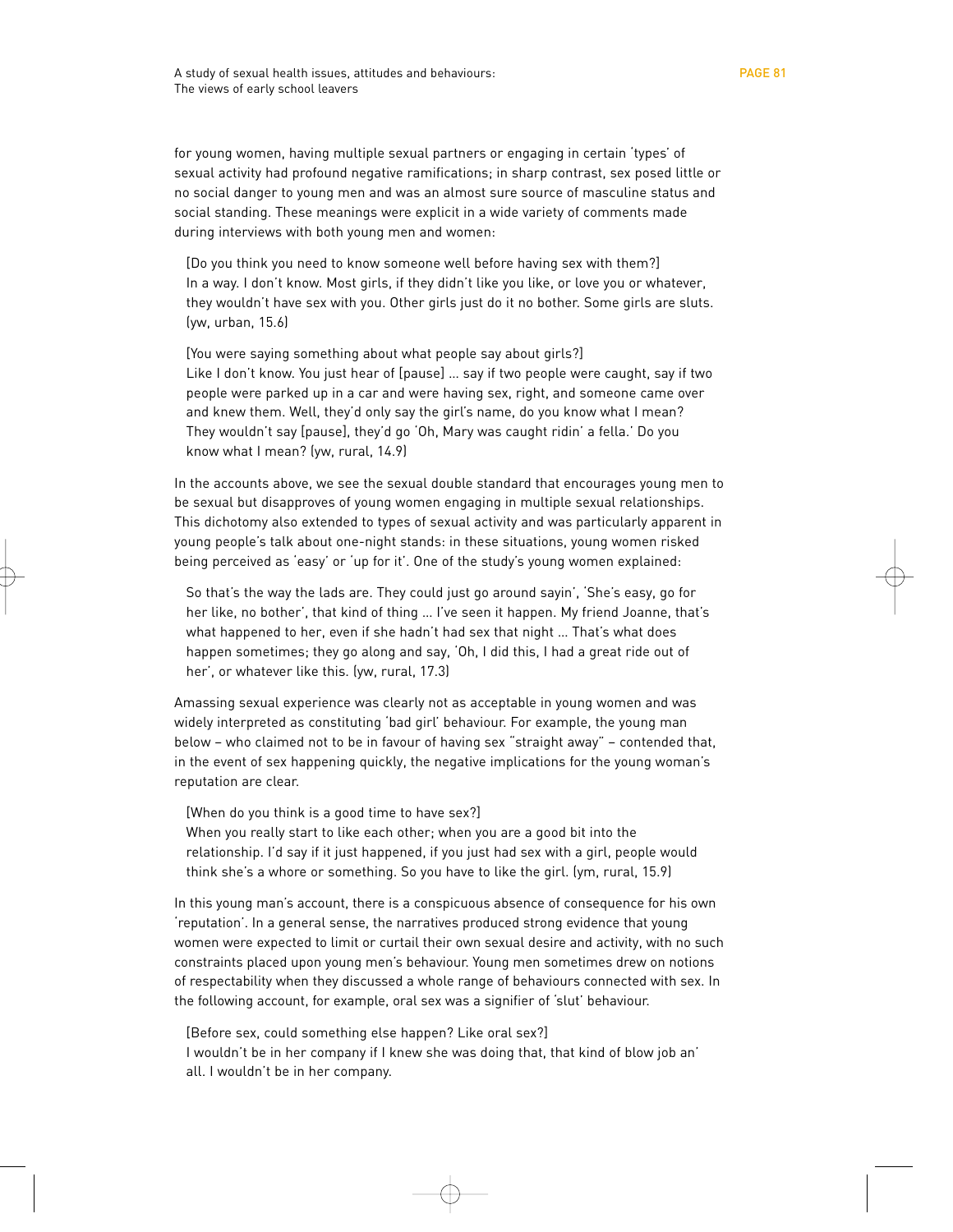[So that's not acceptable?]

It's not unusual. A lot of girls, probably two or three in every ten, is that way; called sluts because, some are constantly called sluts because they are sluts. They deserve it if they want to do it, move from boy to boy and having sex with him and giving blow jobs. She deserves it, like a slut. Shouldn't be called to her face. If she wants to do it let her do it like. (ym, rural, 16.3)

Despite this young man's apparent disregard for young women who engage in oral sex, he simultaneously recounted many one-night-stand situations during which he himself enjoyed the experience. He was keen, however, to distinguish between one-night stands and "going out with" women; in the case of the latter, his preference was for virgins.

… when you go out with a virgin, when you're going out with a girl and she's a virgin, I think like that, that's really important. Very, very important.

[Can I ask you then, what about the times when you did have oral sex?] Yeah, I did get some like before on a one-night stand but I wouldn't, what I mean is I wouldn't go out with a girl that would be doing that. I don't mind doing a one-night stand with them but I wouldn't go out with a girl that's doing that, a girl that I know has given blow jobs, that kind of way. (ym, rural, 16.3)

Young women's accounts, on the other hand, produced a broad consensus that the same sexual attitudes, desires and behaviour by men and women resulted in opposing sexual reputations.

The majority of girls want a fella that only wants them like and no-one else, you know. 'Cause like say if I went out tonight right, shagged fifteen fellas, came back, told all my friends, told everyone, I'd be a whore, right. And then if a fella done it, shagged fifteen girls, came back, told everyone, ah … he'd be a man, do you know what I mean? It's just [pause], I don't know why it is but I just think it's the worst thing, do you know what I mean, that girls are treated so different to fellas like. (yw, rural, 14.9)

Slut, slapper, that kind of thing. 'That one she fairly gets around', an' all this, 'Oh, you'll get it easy with her.' Even inside the nightclubs, 'Oh, try and get that one, she's easy like.' That's what they say, 'She's easy like.' Because when they hear you've been with a lot of fellas like that, that's they way they are. And nothing is said about them. I never actually heard anything about a lad if they were with a lot of girls; nothing. (yw, rural, 17.3)

Young women were clearly acutely aware of the double standard that boys could and should have a lot of sexual knowledge and not suffer negative repercussions, whilst girls run the risk of being branded with bad reputations. Nonetheless, despite their protestations, some young women appeared to accept that, although unacceptable and unfair, this was simply the way things were; many, in fact, appeared to see no alternatives to these gendered relationships. Furthermore, young women themselves sometimes invoked the notion of 'slut' or 'slapper' when they talked about the 'unacceptable' sexual behaviour of female friends or acquaintances.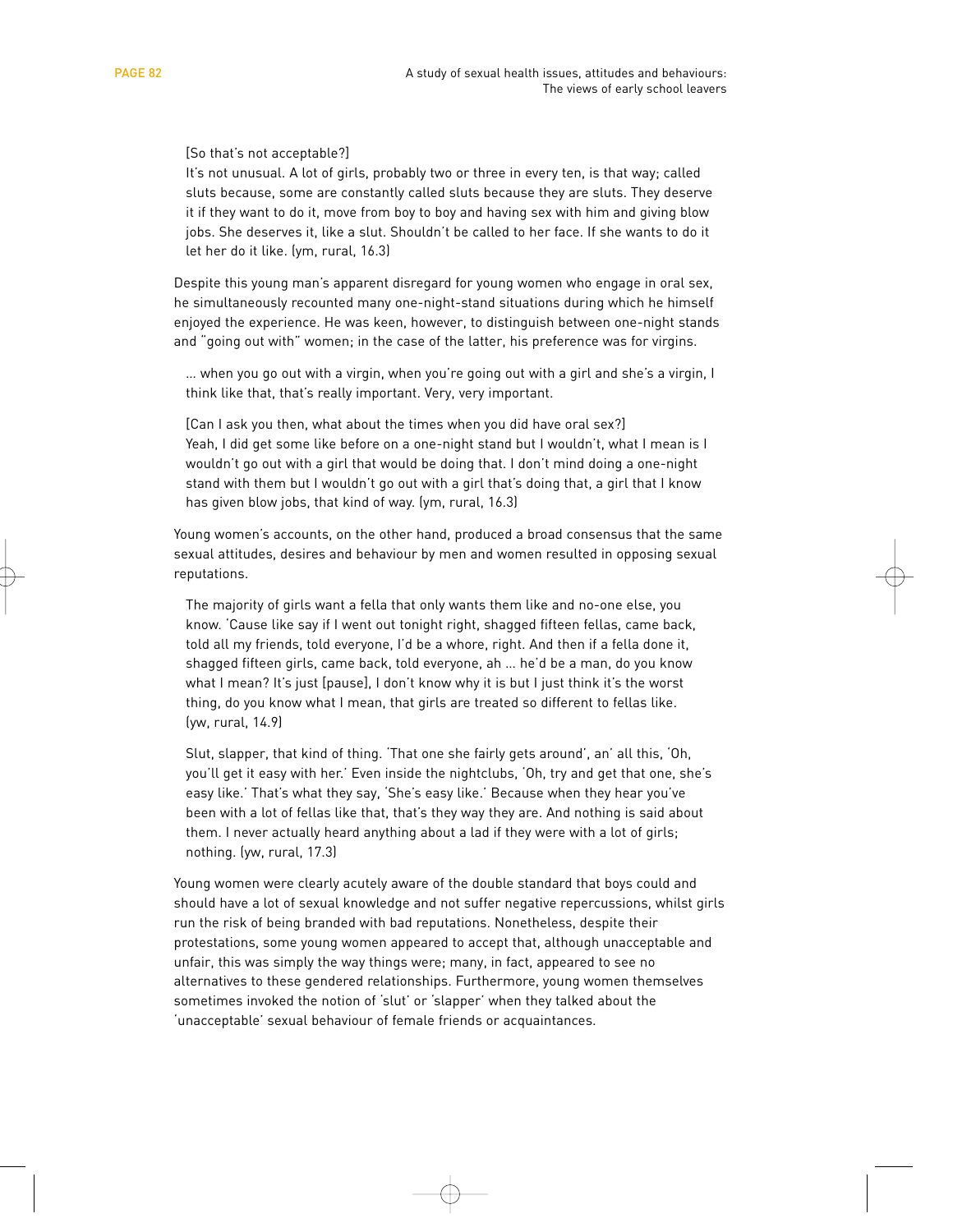[So your friend goes out with different boys a lot?] Yeah. I just think it's a stupid idea like because you're just going to be known as the town bike. Everyone's going to think she's a slapper. (yw, rural, 16.1)

A key to understanding terms like 'slapper', according to Lees (1993), is its function as a mechanism that controls the activity and social reputation of young women. Our data produced strong evidence that young women were self-consciously aware of the need to safeguard their reputations. The risk of "getting a bad name" served some as a guide to 'no-go' behaviour.

Most of the young ones who have lost their virginity are fourteen an' all. 'Ah yeah, she's a slut, she's this, she's that.' Like getting called every name. So I wouldn't want that for myself. (yw, urban, 14.4)

Having a 'steady' boyfriend was portrayed by others as a way of avoiding being labelled as somebody who 'gets around'.

[Do you think it's difficult for people who are single?] Yeah it is. Well, I think it is anyway. I haven't been single now for a while.

[Why would you say it is difficult then?]

You see if you're single and you go out with girls or whatever, get with a lad that night but you don't have sex with him. And then if you go out another night and you're still single, if you keep going like that and you're still single for a while and you're with a fella, well, you're just getting a bad name for yourself. That's what they say like. That's what I think anyway, you just get a bad name. (yw, rural, 17.3)

Some of the young men we interviewed demonstrated an awareness of this apparent dualism of masculine/feminine sexual reputation. However, even when young men recognised, and were critical of, the double standard that governed sexual behaviour, they invariably opted to go along with this prevailing norm.

Well, girls could be very paranoid about it and think well, if they have sex too many times they would be known as a slapper or a tart or whatever. But … eh … there's no such thing as a male tart. I think that is very sexist as well. But … eh … I don't complain, I won't say anything. I just keep that on the QT. (yw, urban, 16.9)

The 'double standard' can, as pointed out by Holland, Ramazanoglu, Sharpe and Thomson (1996b: 242), be conceived as "a vigorous mechanism for regulating sexual expectations and practices, and so a point of reference for young people in establishing sexual relationships." We have seen that it was a common reference point when young men and women talked about their sexual experiences, their observations of other people's relationships and their views on 'acceptable' and 'unacceptable' sexual behaviour. These gendered constructions have profound implications for young people's sexual behaviour. For example, young women may find themselves under considerable pressure to lose their virginity and, simultaneously, to preserve their reputations. This dynamic positions young women in a 'no-win' situation since they are judged by two incongruent sets of expectations (Hudson 1984). Men are also under pressure to present themselves as conforming to an acceptable idea of masculinity in order to demonstrate and maintain their reputations. As will become clear in the following chapter, these complex ideas about appropriate behaviour and 'good' and 'bad' reputations can have profoundly negative consequences for safe-sex practices.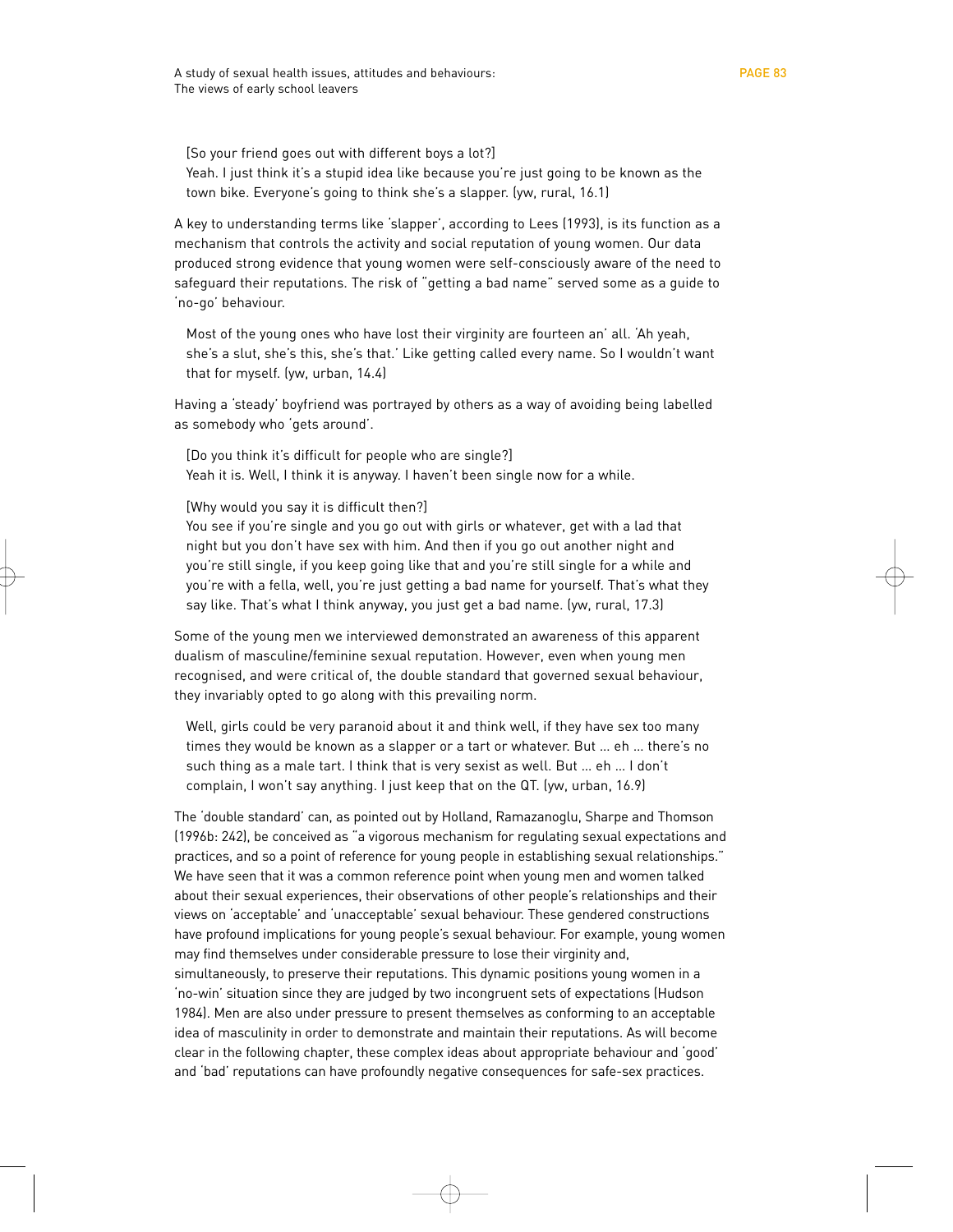### 6.6 Boys want sex, girls want love?

Some conspicuous tensions emerged from the accounts of young women and men when they articulated their perspectives on the 'place' and meaning of sex. Young people's views on this matter emerged from a broad range of issues raised during individual indepth interviews. For example, we sought their views on various aspects of their romantic and sexual relationships as well as their perspectives on what they and their partners 'want' and desire in the context of a romantic relationship. Arising from the narratives, we were able to identify several common themes, as well as a range of complexities and contradictions both within and between the reports of young men and women. Before embarking on this discussion, it is important to emphasise that this is a difficult area of analysis. Our intention here is to document some of the most salient features of young women's and men's accounts and to highlight some important gender differences in the construction of sexuality.

Much of the tension between young men's and women's accounts was linked to perceived differences in how they positioned sex within their lives and relationships. The following accounts – told by both young men and women – illustrate a belief that girls' and boys' sexuality is different. Certainly, it appeared that many, including young men and women, positioned women as desiring romance in a relationship.

I think men are mainly, they want sex and women do really want to wait a bit and they are after the more loving part of it. Men are after the physical side. (yw, rural, 16.8)

I think for blokes it's just like trying to get their leg over. Girls need something different. (yw, urban, 15.6)

I would say a girl is more kinda, maybe more feeling in it. Like a fella would say, 'Yeah, that is grand.' But then the young ones are going like, 'he loves me' or something … [pause] a bit girlie about it. (yw, urban, 17.9)

In light of this prevailing perception of difference in boys' and girls' sexuality, it is important to examine how young people articulated the role and meaning of sex in their talk about relationships.

On the whole, there was little evidence of any positive discourse of female desire in young women's accounts. Put differently, young women rarely referenced pleasure when they talked about their sexual relationships. Indeed, some seemed to accept that pleasure was not necessarily part of a sexual relationship; others were prepared to suspend pleasure for the sake of love: "There's been times when I wouldn't enjoy it [sex] at all. But sometimes, yeah. But most of the time [pause] … it depends on who you're with but when I was going out with the first guy, most of the time it was just to be part of that person." In contrast, young men consistently explicitly named, or alluded to, sexual pleasure, and they conveyed a much clearer sense that sex was pleasurable, gratifying and enjoyable. In the following account, one respondent claimed that, "when it came to sex", most young men were similar:

[Do you think sex means different things to different people?]

The same for most of us. I think we all feel the same about them, the lads are very fond of just one-night stands and someone with a girlfriend, they'd do it even behind the girlfriend's back. Nearly all the same when it comes to sex. (ym, rural, 16.3)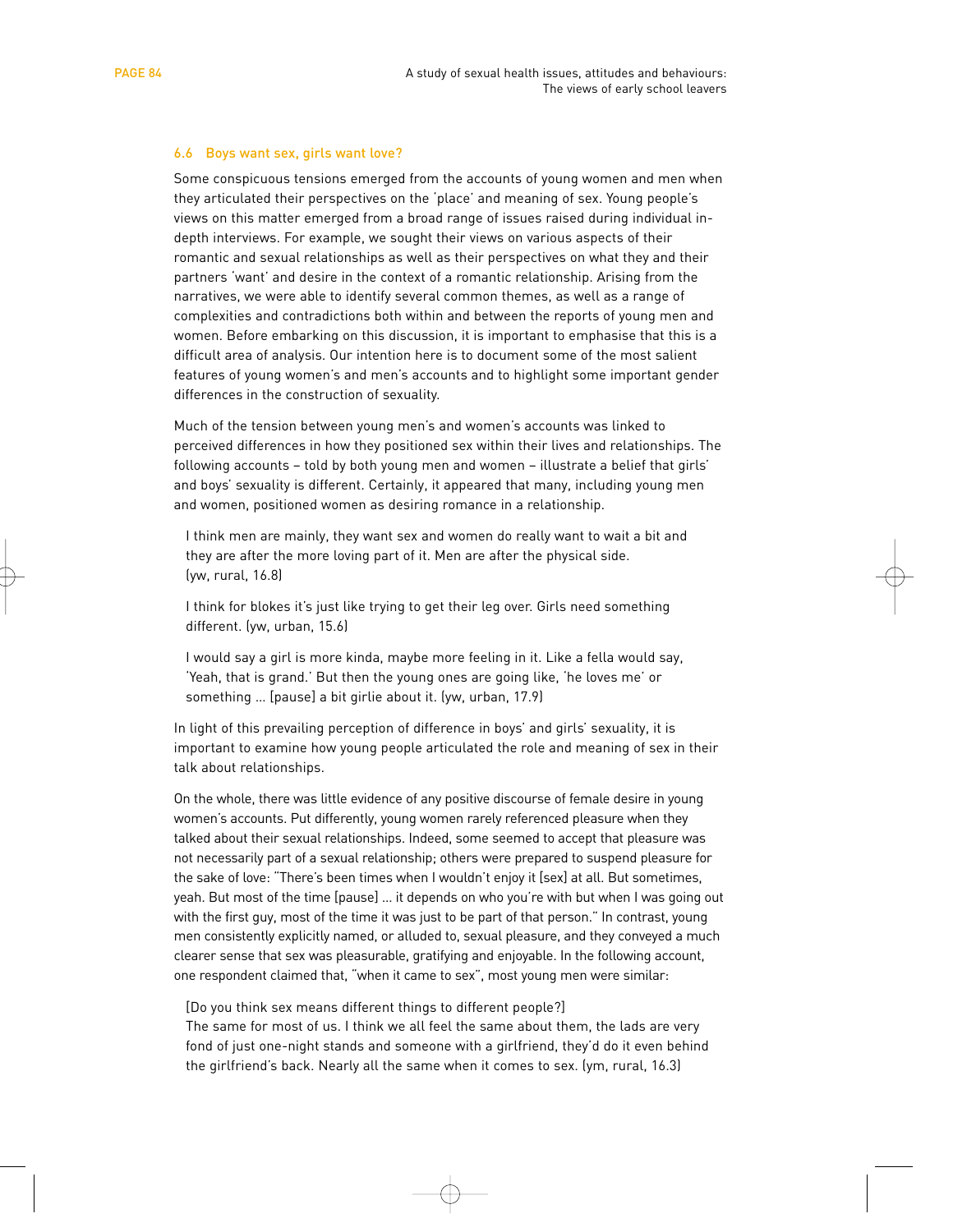In keeping with the observations of the young man above, several of the study's young women claimed that boys were interested primarily in what they could 'take' from them. This theme was strong, irrespective of age and geographical location. In the accounts below we find various expressions of the same basic sentiment: boys want sex.

They just want it, that is it. That is where their main brain is. Some can be different but most of them are like that. That is all they want. No relationships, nothing. Just sex. (yw, urban, 15.6)

Like, they only use you an' all when you have sex, the boys do. (yw, urban, 13.9)

Physical intimacy presented a myriad of conflicts and dilemmas for young women and, for many, the desire for closeness was perceived as exposing oneself to disappointment and danger. In many accounts, the belief that "boys want sex" was connected to a distinctive narrative highlighting the risk of abandonment. To a considerable extent, young women were preoccupied with what might happen after sex.

… you might feel really lonely sometimes and you might meet up with someone and you say, 'I will have sex with them, it might make me feel a lot better and loved afterwards'. He may say, 'Thanks' and walk away. He mightn't be bothered and you might be really upset afterwards. (yw, rural, 16.8)

Like a boy might say, 'I bet you I will get so many girls in one night and have sex with them'. And then just leave them. They are just scumbags. I would hate that to be done on me. I would never do that on anybody. Just a quick fuck. That is it. (yw, urban, 17.4)

According to one young woman, girls need to be on their guard against being taken advantage of, if they are to avoid the humiliation of being 'used' by men.

You should wait [to have sex] until you feel ready and you trust the feel and you're sure that he's not going to fuck off. When you're positive that he's not gonna just fuck off, that he's not just with you for the ride like, do you know what I mean?

[Do you think fellas are like that?] Most of them, the majority of fellas are like that and they'll tell you that they love you and the whole lot like. But they only want one thing off you. (yw, rural, 14.9)

Despite such claims, there were many examples of young men expressing a desire for closeness and emotionally committed partnerships. While few denied the benefits (and advantages) of one-night stands, for example, a considerable number stressed their preference for 'steady' relationships:

I've often seen boys and girls doing it on a one-night stand, they're just meeting each other for one-night stands and having sex. So it's not marking anything serious, no. I'd rather be in a relationship than to have casual flings. Sometimes a casual fling is nice but I reckon a steady relationship is better than any of them. (ym, rural, 16.3)

[Do you think there's a difference between a steady relationship and a one-night stand?]

Yeah. You don't spend time with them or anything. You just have a one-night stand and you don't really have any feelings for them really.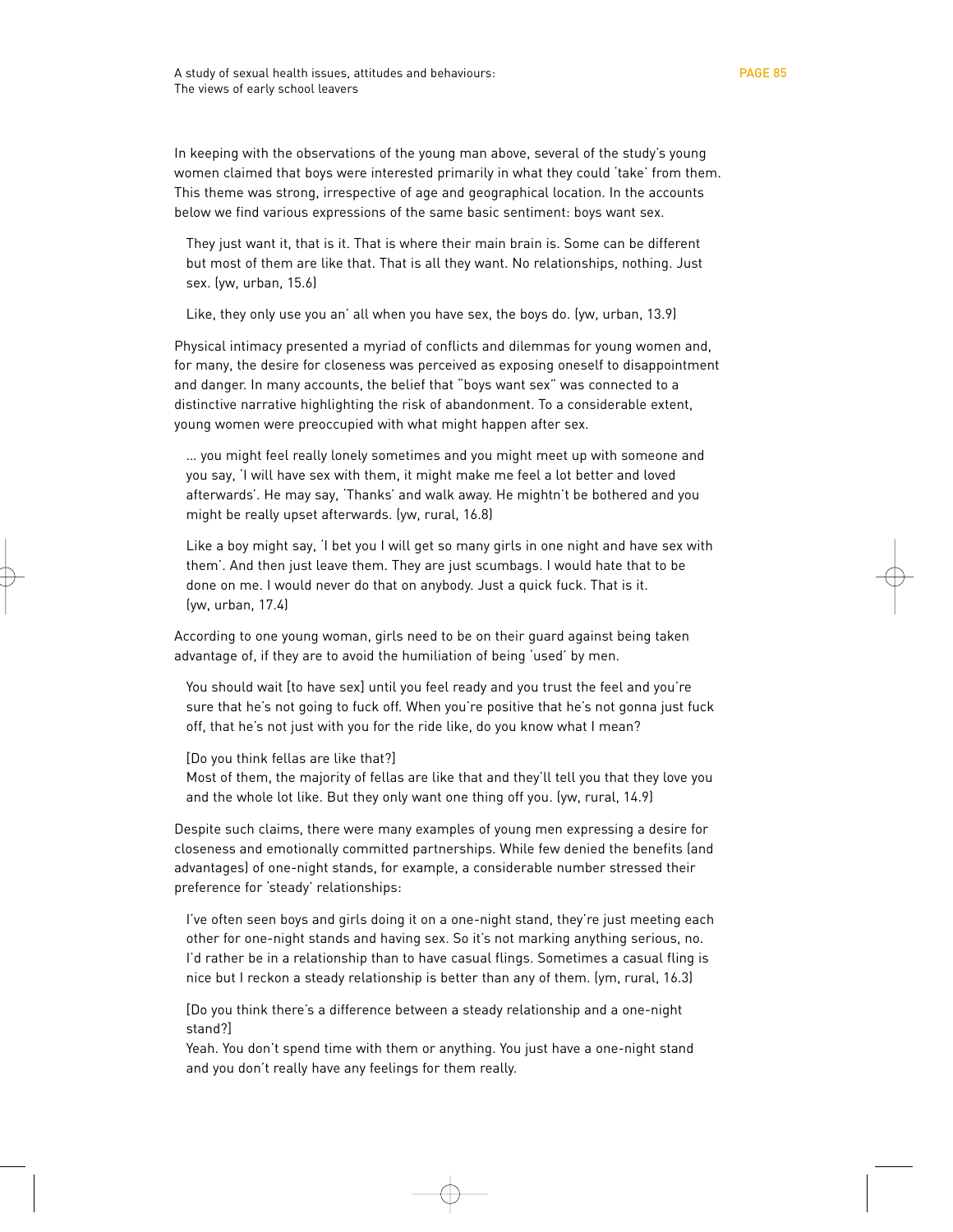[Which would you prefer?]

Keep going with a girl that you like. I'd prefer to be going with a girl. You don't really get anything out of one-night stands do you? I like to be going with a girl, so I do. If you like a girl, you like to be going with her. (ym, rural, 16.8)

Furthermore, not all young men portrayed sex as central to relationships:

[Do you think sex is part of having a relationship?]

Yeah, it's part of it but it's not that much like. You don't break it off with a girl just because she's not having sex with it like. (ym, rural, 15.1)

Conversely, while many of the study's young women expressed a desire for closeness and security within a relationship, this did not mean that they always subscribed to this ideal. Our interviews with young women revealed how a number tried to challenge conventional femininity by asserting their own need for pleasure.

I think having sex with a person for the first time is always the best but once you get used to it it's just the same every time. It just gets boring. So yeah, it's different. I mean it always means something when you're with the same person all the time. But like, so always the same. If you're looking for excitement it's not the way to go about it. (yw, rural, 16.9)

Other young women emphasised their preference for short-term relationships and the freedom to 'play the field'.

[What's good about having a boyfriend, do you think?] Just the fact that they're there like, do you know, if you like them, just that they're there like, there's always someone to talk to and the whole lot like.

[Is there anything that's not so good?]

No, not really, if you really like them like, but if you were goin' out with a fella that you didn't like and this other fella asked you to shift him then that would be a pain in the ass like. (yw, rural, 14.9)

If I am with someone it does wreck your head because you can't go off and meet other fellas or nothing like that. And that is what I like to do like, meet people. I never really go with anyone steady, even if I did it would only last about two weeks or something like that. Then if it goes over the two weeks that is it. (yw, urban, 15.5)

Whilst broadly consistent ideas about difference were apparent in many depictions of what young men and women 'want' from relationships, important variations also emerged from a thorough examination of individual accounts. Certainly, there was evidence that not all young women subscribed to the notion that only 'love' renders sex a legitimate activity. Among young women, while there was belief in the primacy of love several appeared to only pay lip service to this ideal. Nonetheless, these young women will have to walk a tightrope if they are to 'do desire' and simultaneously maintain a 'good' reputation. Young men, on the other hand, drew on, and moved between a number of discourses of masculinity. Their accounts suggest that while there is certainly power and attractiveness for young men in 'sex talk', several simultaneously expressed a preference and desire for relationships founded on emotional attachments, trust and loyalty. However, young men may experience considerable pressure to publicly engage in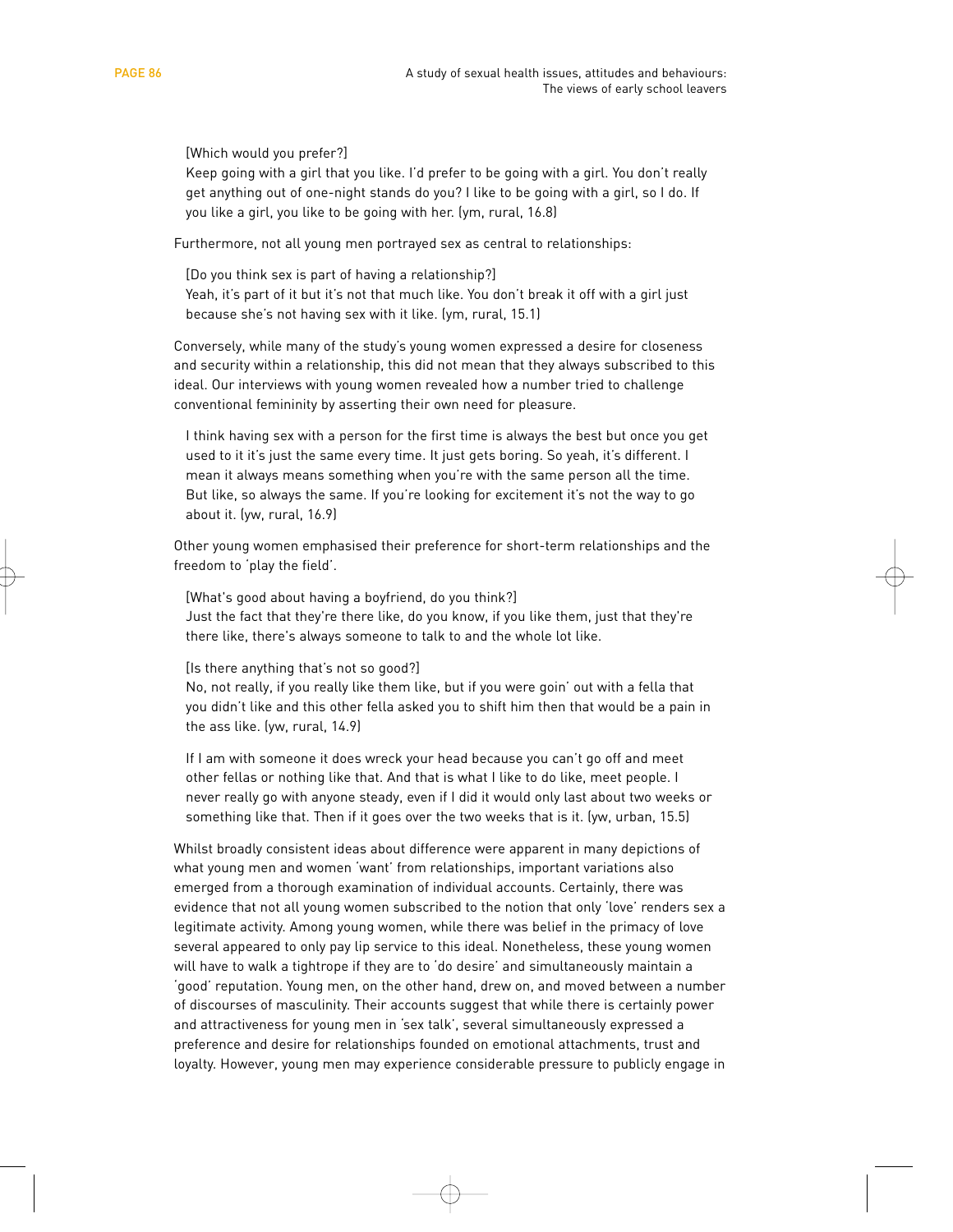a discourse that prides conquest over emotional involvement, leaving them in a 'noman's-land' between desire and disrepute.

#### 6.7 Conclusion

A growing body of data demonstrates that early sexual initiation and unprotected sexual activity can lead to tragic social, economic and health consequences (Weiss et al. 2000). Ideally, from a health perspective, first intercourse should be anticipated, wanted, protected and enjoyed (Mitchell and Wellings 1998a). A large number of the young people we interviewed entered into their first experience of sexual intercourse disadvantaged in terms of knowledge of their bodies, of what they desired and of how to practice safe sex. A number were clearly emotionally immature and unprepared for the event of first sex. Ingham et al. (1991) suggest that women who are younger at first intercourse are more likely to have intercourse very early in a relationship, very often under pressure and without protection. Our data indicate that young women were not, in many cases, adequately prepared for their first sexual experience. For a large number, the event was overshadowed by anxiety about what 'happened' and the implications of not using contraception. Among both young men and women, the high rate of non-conformity to safe-sex practices points to a lack of awareness of the vital importance of protected sex. It also suggests that they find the negotiation of safe sex both difficult and challenging.

Appropriate discussion can help young people to negotiate first sex and subsequent sexual encounters. Instead of their views being glossed over or ignored, young people need to be encouraged to recognise the legitimacy of their personal thoughts, feelings and beliefs. The message that their personal feelings and views are valuable and legitimate is clearly important since many may feel isolated and alone in both their decision making about sex and the emotional challenges that difficult sexual encounters can bring about. Both young men and young women need to know that their own feelings are the most important determinants of whether or not to have sex (Mitchell and Wellings 1998). They are more likely to operate according to this 'standard' if there is open discussion about the challenging situations in which they can potentially find themselves.

The evidence documented in this chapter highlights a range of possible perspectives and views that young people may have on sex and sexual relationships. Furthermore, it illuminates particularly visible choices and constraints, which teenagers negotiate with varying levels of knowledge, awareness and consciousness. The landscape of gender relations is a confusing and frequently painful territory for young people. Throughout this chapter, the asymmetry between young men and women is illustrated, particularly in relation to sexual reputation and the use of terms such as 'slut' and 'slapper', which are applied to young women in the absence of an equivalent term for men. To a considerable extent, this labelling emerged as an ever-present threat to young women. For young men, on the other hand, there is a need to consider how images of masculinity impact upon sexual health. The current dominant message is, as Blake (2002: 33) points out, "that men should be sexually virile, should not ask for help, should be heterosexual and be prepared to take risks". This leaves many with no option but to operate between two worlds – the public, associated with macho behaviour, and the private, where they may experience vulnerability without adequate help and support.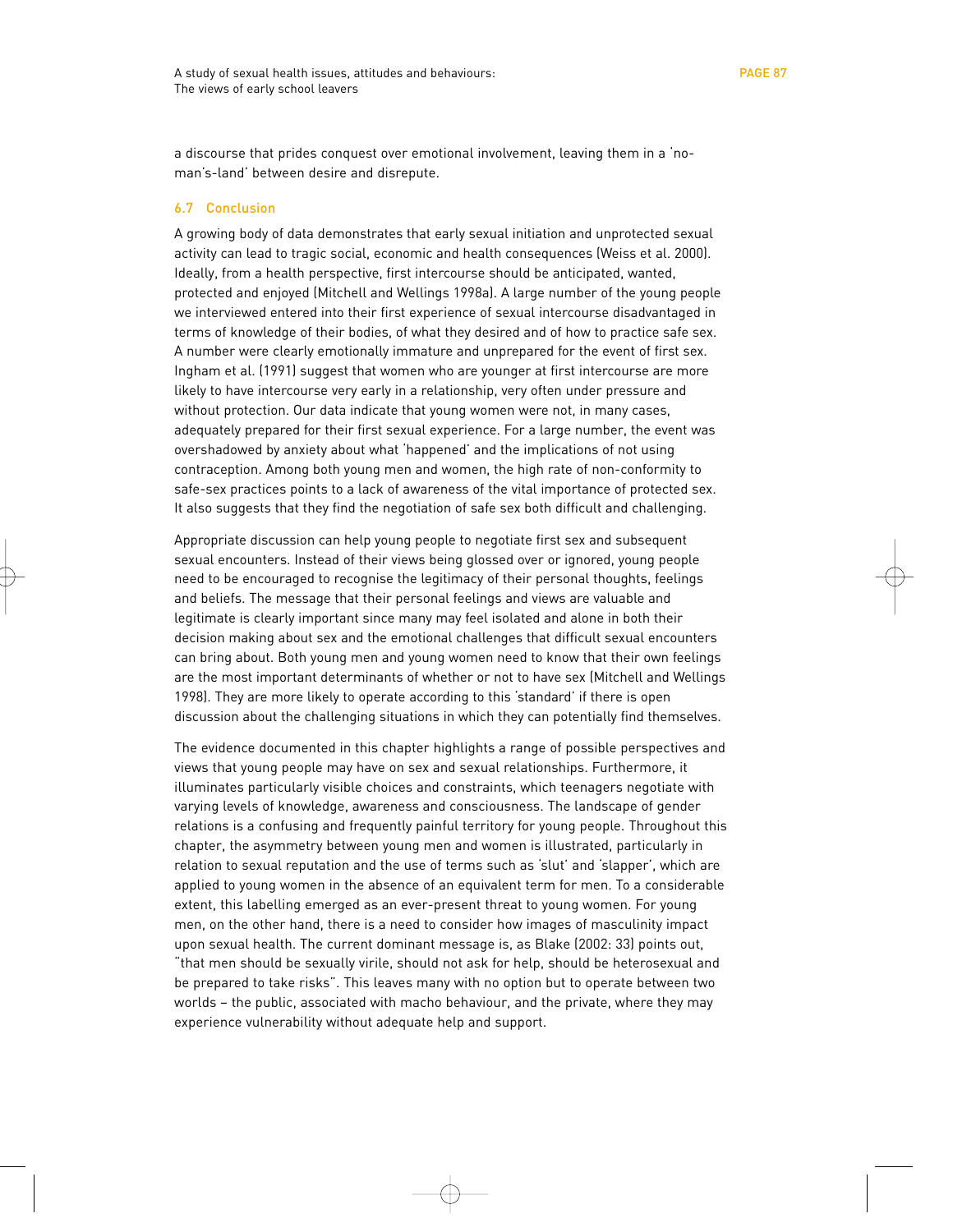# 7.0 Contraceptive behaviour and safe-sex practices

Adolescence is a time of heightened sexual risk, not only because young people are experimenting with their new-found sexuality, but also because they are inexperienced and frequently lack a full understanding of the risks posed by unsafe sexual practices. Sexual activity and sexual risk behaviours that increase the likelihood of teenage pregnancy and sexually transmitted infections are prevalent among adolescents who are sexually active. Even when young people are well informed about risky sexual behaviour, they may not always conform to what they know and understand to be safe-sex practices. In this chapter, we examine young people's use of condoms and other contraception, paying particular attention to barriers to condom and other contraceptive use.

## 7.1 Patterns and levels of condom and other contraceptive use

As documented in the previous chapter, a large number of young people (54%) did not use a condom or any other form of contraception at the time of first sex. In this section, we examine condom use generally and provide an overview of reported levels of conformity and non-conformity to safe-sex practices.

Condoms were by far the most commonly used form of contraception. At the time of interview, nearly 80% of the young people who were sexually active chose condoms as a form of contraception. Four young women (36%) currently used the contraceptive pill; one had used the pill prior to becoming pregnant, but had not resumed use since the birth of her child. Only two young men reported a relationship, past or present, in which the contraceptive pill was used.

Although the vast majority of young people stated that they were current users of condoms or the contraceptive pill, 63% of young women and 77% of young men reported times (since first sexual intercourse) when they had not used a condom or any other form of contraception during sex. In a considerable number of accounts, unprotected sex was a recent occurrence. Of the 24 young people who were sexually active, six (25%, with equal numbers of young men and women) stated that there was no occasion when they had failed to use a condom or other form or protection during sexual intercourse. These youth portrayed themselves as "strict" about the issue of condom use. It is perhaps significant that all were at least fifteen years old at the time of first sexual intercourse. Additionally, all three of the young women who adhered to a consistent pattern of protected sex reported that their initiation into sex was planned. These findings suggest that young people who are older at the time of first sex, and more comfortable about sexual relationships generally, are more likely to maintain safe-sex practices. The following are comments made by young people who adhered to strict 'rules' about safe sex.

I wouldn't do it [sex] without a condom. I would be strict like that … If you don't use a condom you end up getting a woman pregnant. I would rather take it safe like. (ym, rural, 16.3)

[Have you ever had sex without using protection?]

No, never. Never at all. It's because I know a baby would ruin my life. I mean, I love babies and everything but I don't want one now. (ym, rural, 16.9)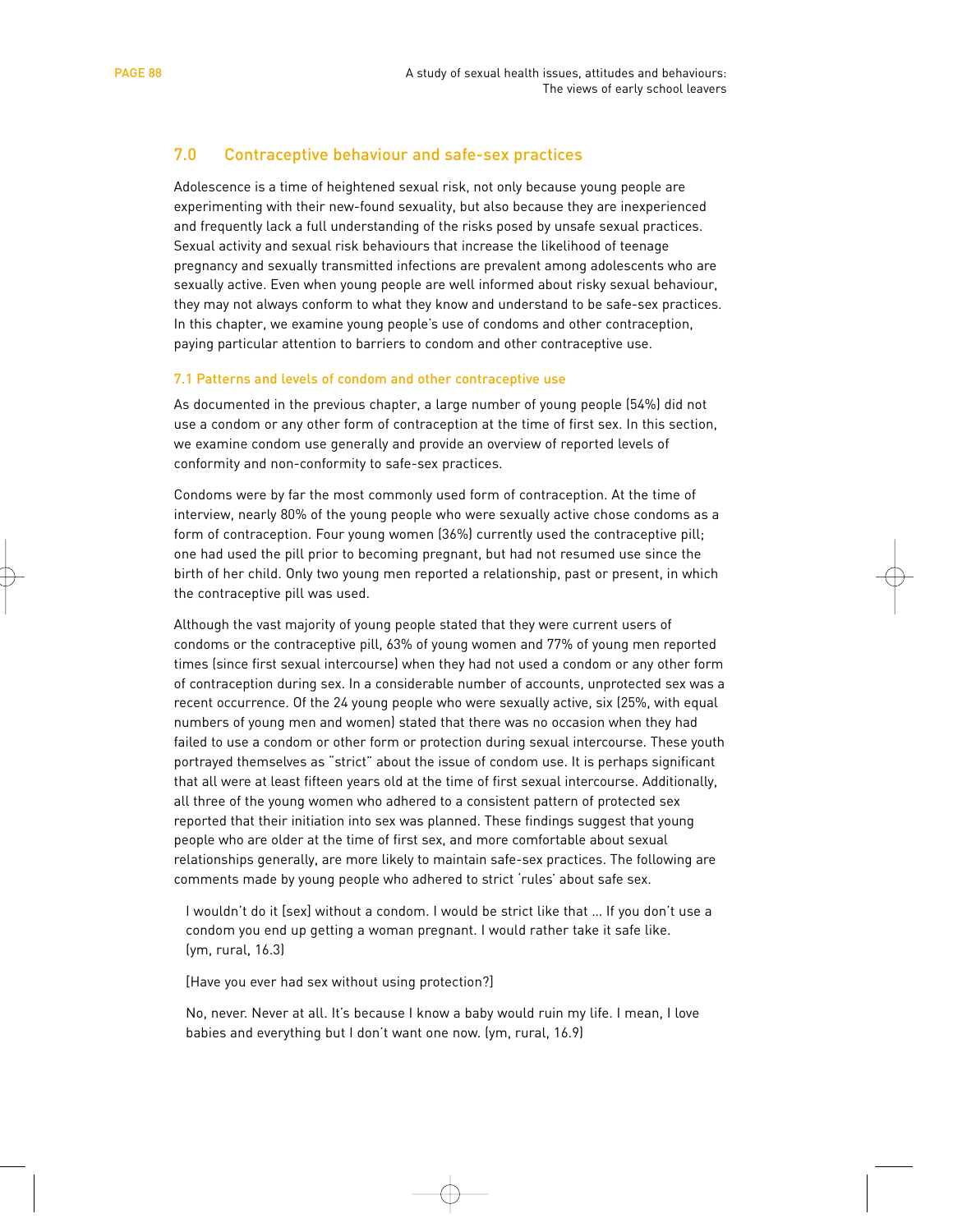When we asked young people when and where they first acquired knowledge about condoms, the most commonly mentioned context for learning was the street or the peer group. This was overwhelmingly the case for young men, who reported their first introduction to condoms by older or same-age peers in the context of everyday leisure settings.

[Where did you learn about condoms?] Around me friends and just people talkin' and that. (ym, urban, 16.3)

Well, I learned on the pitch with all me friends talking about sex an' all. And one of them says, 'Would you use a condom?' and I says, 'Yeah, because I wouldn't want to have a bleedin' baby.' (ym, urban, 15.2)

I don't know. You just pick it up off the streets like. (ym, rural, 15.1)

Young women also reported informal mechanisms of learning, including female friends and teenage magazines. The following account, told by a seventeen-year-old young woman, provides a flavour of how many were introduced to condoms as young children.

[How did you find out about condoms and how to use them?] [laughing] … One day, I was only a kid now, I was only about eight or nine and there was one on the ground and all the fellas were a bit older, about twelve or something, so they knew about it. And I was like, 'What is that?' And they were like laughing and I said, 'I am going in to ask me nanny.' And they said, 'Go in and ask her what a condom is.' So me nanny sent me over to me Ma and she explained [laughing]. As I got older, I knew more about them. (yw, urban, 17.9)

In addition to street-based sources of knowledge, several of the study's young women stated that a parent or older sister had talked to them about condoms and other forms of contraception. In general, young women were more likely than young men to mention school-based sex education as a source of knowledge about condoms.

[How did you find out about condoms and how to use them?] Just listening to other people and seeing it on telly. And from ma as well and from sex education in school. (yw, urban, 17.4)

From people around, I know about them years. When I used to hang around with this girl, she was older than me and she used to tell me about all of it, I used to ask her and she'd tell me. (yw, urban, 15.3)

Me brother does get his girlfriend to talk to me. She just says, 'Don't ever get pregnant 'cause your brother will kill you and your Ma will kill you.' (yw, urban, 14.1)

'Picking it up' or 'just hearing it' were phrases commonly used by young people to describe how they learned about condoms, although the majority could not identify a specific time when this came about. This is not altogether surprising, since much knowledge about sex and sexual behaviour is learned through interaction with peers, families and the wider social world. Upon reaching adolescence and, indeed, before becoming sexually active, young people will have absorbed a considerable amount of information from a range of sources and from social and peer-group influences. It is significant, however, that several of our younger participants who were not sexually active had only very superficial understanding of the function of condoms, and a number were clearly ill-informed about condom use in general.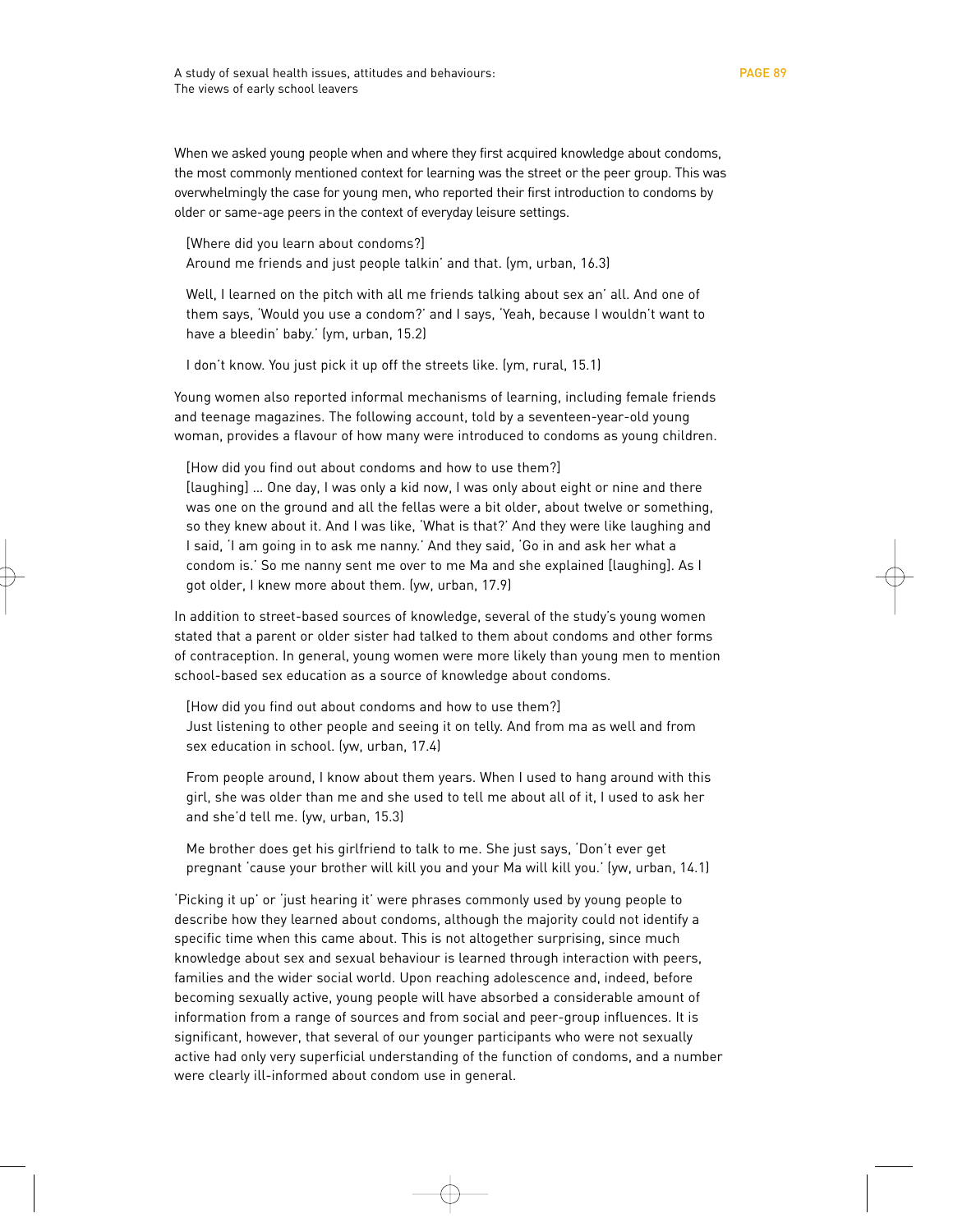[What do you know about condoms?] Not much; that they're just rubber. The teacher told me that they're just rubber. She showed us one. Don't know much else about them. (yw, urban, 13.8)

[Why do you think people use condoms?] So she doesn't have a baby but I don't really think condoms are all that safe.

[Why do you think they're not safe?] Because there could be a hole so I think you should wash them out or blow them up to make sure there's no hole in it. (yw, urban, 13.9)

To a considerable extent, the sources of knowledge and information upon which our study respondents relied did not prepare them for the 'real world' of sexual relationships. At the time of first sex, many of the young people we interviewed were not adequately equipped to ensure their own protection against pregnancy and sexually transmitted infections. As already documented, very early first sexual intercourse was common and over half of the young people we interviewed did not use a condom or other form of contraception on this occasion. Several openly admitted that, at the time of first sex, they did not fully understand the importance and necessity of safe-sex practices.

Back then I didn't really give a shit. I didn't really know too much of anything. I have more sense now. You don't have a clue when you're that age. (ym, rural, 16.8)

I didn't mind not using a condom then but now I realise. I wouldn't do it now 'cos it's very dangerous. But at the time I didn't realise. I wasn't in the good sense to know the outcome. (ym, rural, 16.3)

Back then I would have done it [had sex]. But now I wouldn't do it without a condom. I copped on in relation to condoms. (yw, urban, 17.9)

In general, young people claimed to have become more risk aware as they gained experience. In a number of cases, a pregnancy scare and/or intense anxiety about the risk of pregnancy following unprotected sex prompted a more consistent approach to condom use. However, despite widespread reports of "copping on" to the importance of using condoms, our data indicate that a considerable number of young people continued to engage in unprotected sex for some time subsequent to first sex. Others reported sporadic use of condoms and clearly failed, on many occasions, to conform to their own 'rules' of safe sex. Indeed, there was evidence of relative stability in how condoms were used in only a minority of the young people, with a large number reporting inconsistent use of condoms. While some young people showed signs of developing strategies to ensure safe sex over time, we did not find evidence of a definite sequence of events or behaviours leading to safer sex. Likewise, Holland et al. (1998: 144) note that, "There is no apparent chronological sequence of 'learning heterosexuality' through which young people conventionally progress from initial unsafe encounters to later safer sex". Put differently, it appears that young people may practice safe sex within some relationships, or in some cases and situations, but not in others. The task of untangling this complexity necessitates a detailed examination of a range of practical and perceived obstacles to condom use.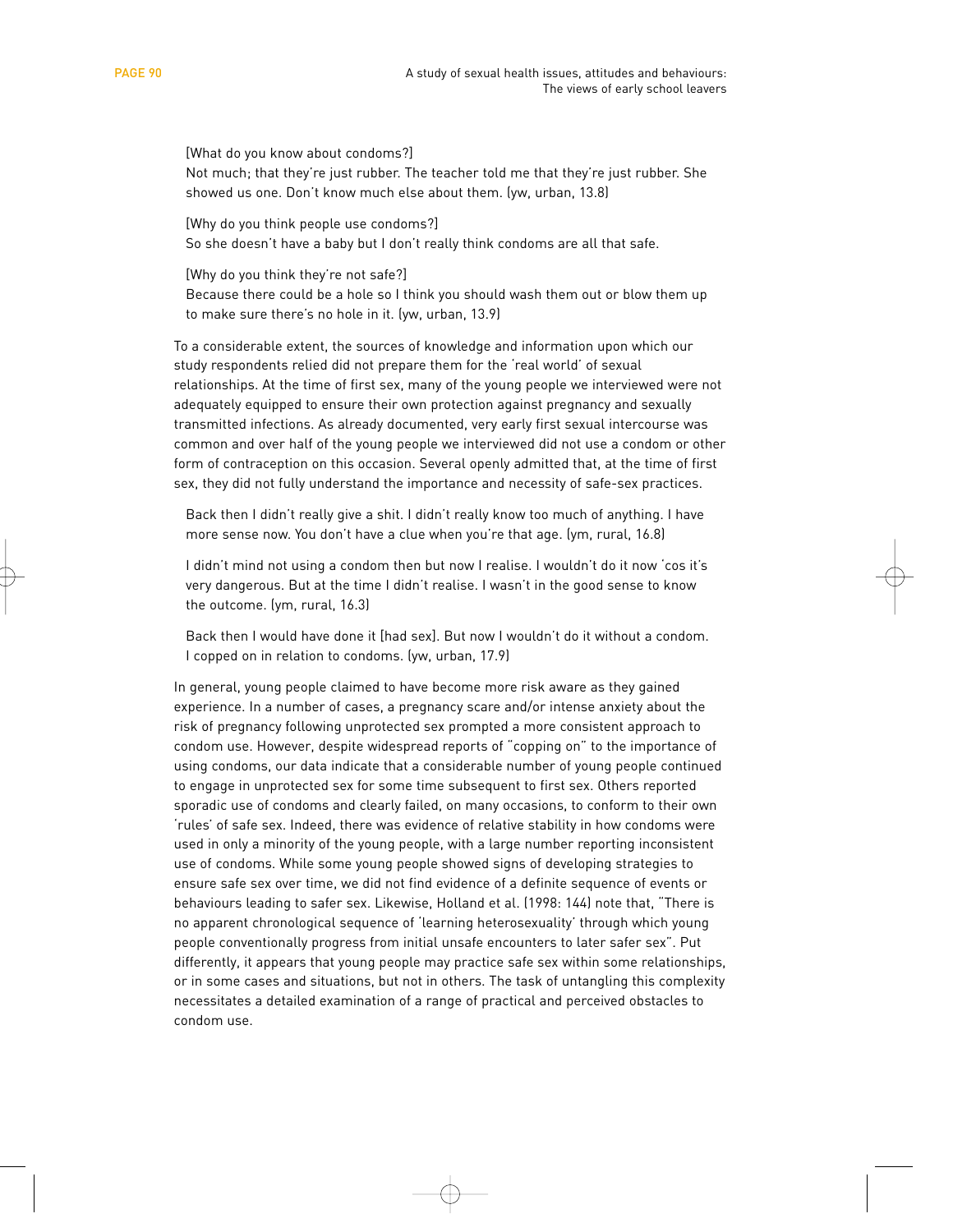### 7.2 Barriers to condom use

In general, young people expressed concerns about sexual health as well as powerful intentions to practise safe sex. The vast majority agreed that condom use was important, listing a range of good reasons to use condoms. The prevention of pregnancy featured most prominently in their stated motives for condom use, with far less emphasis placed on the prevention of sexually transmitted diseases. The accounts below demonstrate a high awareness of the risk of pregnancy.

[What do you know about condoms?]

Well a boy has to put them [condoms] on their penis to stop all that sperm there instead of it going inside the girl's body to get pregnant. (yw, urban, 13.9)

Condoms protect you against pregnancy and STIs. (yw, rural, 14.11)

They [condoms] reduce birds getting pregnant and they reduce diseases. (ym, urban, 15.6)

You just put them on like to stop you from having a baby like if you're having sex with a girl. (ym, urban, 16.3)

The vast majority of young people we interviewed had, at best, only a very rudimentary knowledge about sexually transmitted infections. Not surprisingly, perhaps, all had heard of HIV/AIDS. The young people we interviewed in Dublin city usually associated HIV/AIDS with drug users and "dirty" people.

[How do you think people get HIV/AIDS?]

If some young fella slept with a junkie and he didn't know that she was a junkie then he'd get AIDS and then if he'd done it with someone else he'd be passing it on and you can die an all from it. (yw, urban, 15.3)

Drugs, needles, not using protection. (ym, rural, 14.7)

[Do you think you could get HIV/AIDS?] No.

[Who do you think might get HIV/AIDS?] Clean people if they sleep with yeah a dirty person. (yw, urban, 15.5)

Although a considerable number of young people talked about sexually transmitted infections, in general, fears of STIs paled in light of fears of pregnancy.

[You don't think about sexually transmitted diseases; why do you think that is?] It's just you're worried about getting her pregnant, just that's a bigger load on yourself, it involves the two of you.

[Ok. So it's just a closer kind of an issue, is it?] Yeah you're more worried about getting, bringing someone else into the world than yourself. That's the way I look at it anyway.

[So when you're out or going out with girls, sexually transmitted diseases aren't something you think about?] No. (ym, rural, 16.7)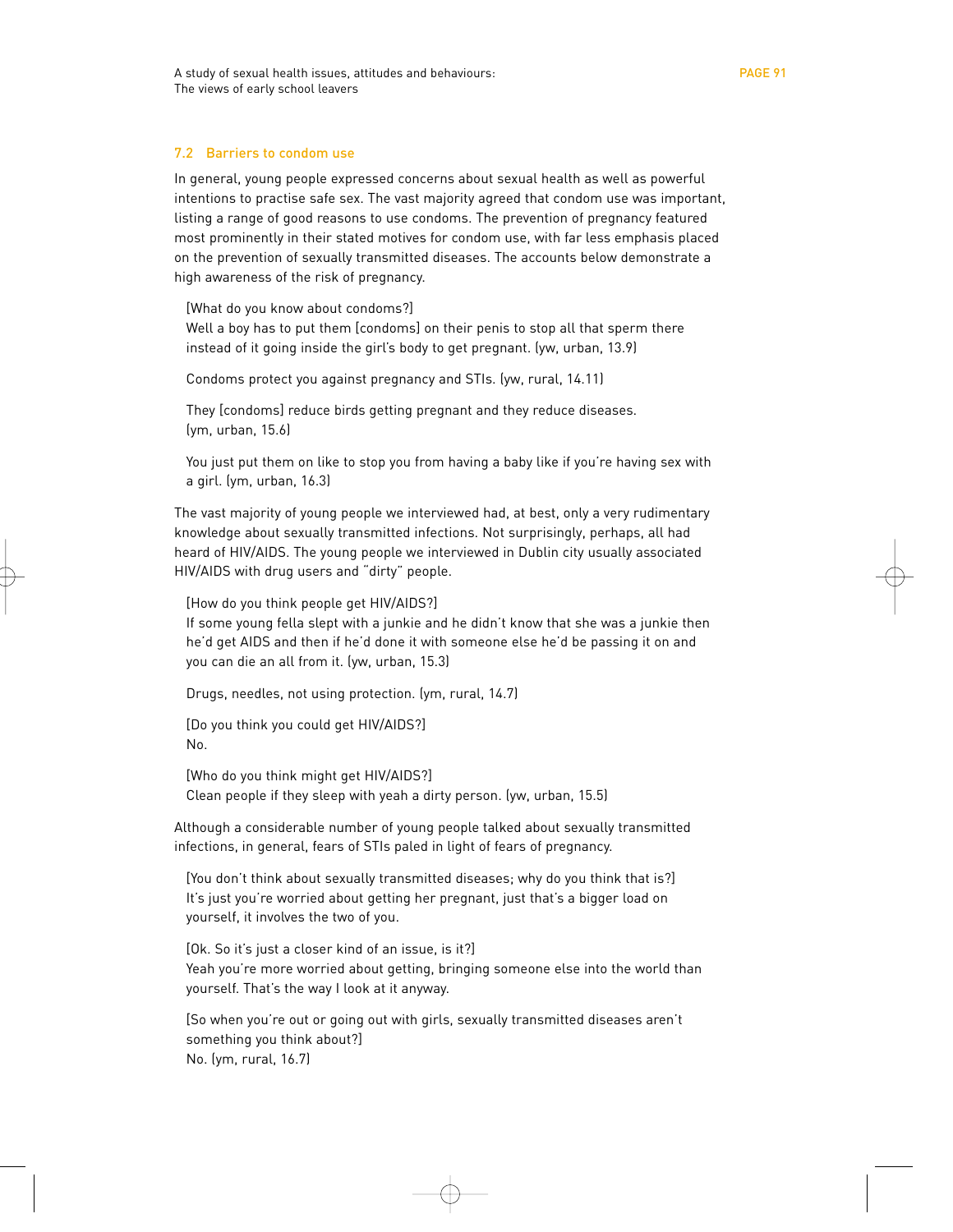Many young people appeared to feel invulnerable to STIs, and the majority certainly viewed the risk of HIV as remote or even unrealistic: "No, people my age think its never going to happen. AIDS, it's the far side of the world. But they never know, the person next to them could have AIDS." (ym, rural, 16.3) Hence, while some talked about STI risk, there was little evidence to suggest that this knowledge impacted significantly on their sexual activities or behaviour.

The gay youth we interviewed conveyed a stronger awareness of the importance of using condoms to protect against sexually transmitted infections. However, in their accounts of STI risk (including HIV/AIDS) they focused exclusively on the risks associated with penetrative sex, suggesting a lack of awareness of – or misinformation about – the STI risks of oral sex. These youth relied almost exclusively on 'the street' as their source of knowledge and information about sexual health issues.

Well, I know you can catch it [HIV] through anal sex but I don't know if you can catch it through oral sex. Like, we had a sex teacher that came into the Centre and talked to us about it and saying you can get creams and gels that can help; that can prevent it happening.

[Where do you feel you have learned most about HIV/AIDS?] I like learned it on the streets, through friends an' all that. (ym, urban, 18)

When we asked young people how they felt about condoms and how they experienced their use, attitudes in general can be characterised as positive rather than negative. Interestingly, the most frequently mentioned downside of condoms was that they were unreliable. There was a great deal of talk about the risk of condoms "ripping" or "bursting" among both young men and women.

[Do you think there are disadvantages with using condoms?] They can split like; they could split or like not work. (yw, urban, 17.9)

They can rip if you do it hard or whatever, the condom could rip so you're not protected, you can easily catch anything if they rip. Most condoms probably won't rip but you could be unlucky as well. You've to take a chance with a condom but if you go on the pill you're safe. (yw, rural, 17.2)

A number of young men described condoms as "annoying", implying discomfort and embarrassment when it came to putting on a condom: "They [condoms] are kind of awkward, very awkward, putting it on, getting in the way, you know what I mean?" (ym, urban, 16.9) Several also stated that sex with a condom was less pleasurable and enjoyable. A smaller number of young women voiced somewhat similar objections and this prompted a number to opt for oral contraception as an alternative. These young women emphasised that they did not like the "feel" of condoms.

[How do you feel about using condoms?]

Well, I don't like them. Just don't like them full stop; the feeling, I just don't like the feel of them. It's horrible. (yw, rural, 16.5)

Despite such criticisms, not "liking" condoms did not emerge as a primary reason for non-conformity to safe-sex practices. Indeed, the majority of young people stated that they had no preference for sex with or without a condom. Although many admitted that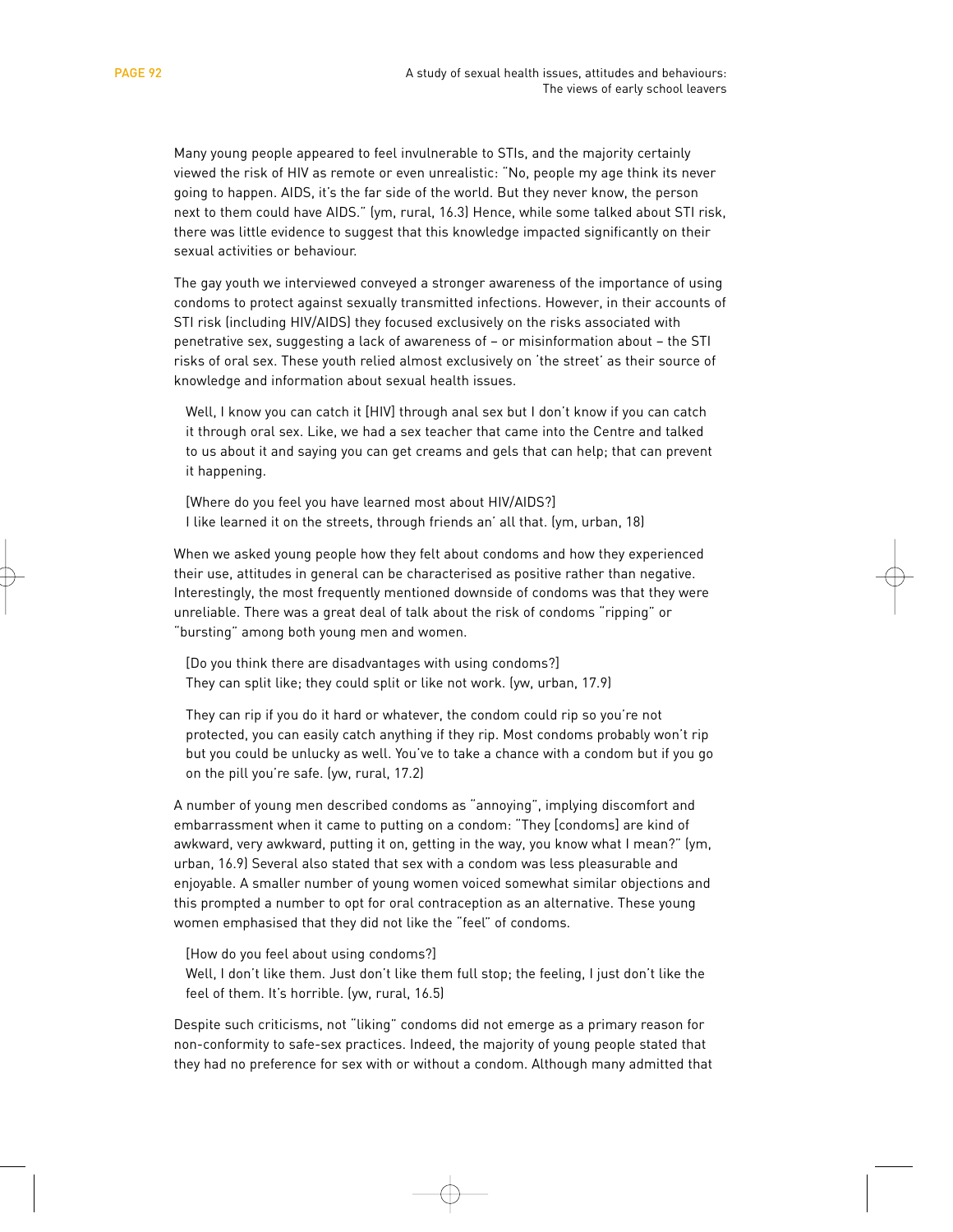given a choice they would opt for sex without a condom, most considered that the benefits far outweighed any disadvantages associated with the diminution of pleasure.

[Do condoms make sex less enjoyable?]

Well, it doesn't really matter to me. At the end of the day probably more enjoyable because you can relax because you know that you were protected. (yw, urban, 17.9)

[Do you think that sex with a condom is less enjoyable?] For me it's enjoyable but a bit less enjoyable but still an' all I am having safe sex. That is the important thing. (ym, rural, 18)

The majority of the young people we interviewed recognised and, indeed, accepted the benefits of condom use.

You feel better if you use condoms. If you don't use condoms you are always thinking I should have used it, should have done it. Like, if you get a girl pregnant when you are young what can you do? You have to use them. Doesn't really matter what relationships [you're in]… unless you are looking for kids. (ym, urban, 15.6)

However, the discrepancy between knowledge and behaviour was striking in many accounts. Knowing about, and subscribing to, a safe-sex ideology clearly did not guarantee that safe sex was practised at all times. In this section, we try to unravel some of the contradictions that appear to characterise sexual risk behaviour. We begin by describing some of the circumstances and scenarios in which unprotected sex was reported. We also examine young people's accounts of sexual risk-taking.

Non-conformity to safe-sex practices during the early stages of young people's sexual 'career' was, as stated earlier, frequently associated with a general lack of awareness of the real risks of having unprotected sex. Young people appeared to have considerable knowledge about the risk of pregnancy, for example, but either failed to take this on board or simply ignored the advice they had received from family, friends or teachers. Following an initial one-off experience – or period – of unprotected sex, most tried to ensure that they used condoms. Nonetheless, a large number reported one or many occasions of non-conformity to this general 'rule'. Casual sexual episodes or one-night stands emerged as the most likely contexts for unprotected sex. Young people frequently stated that they had not anticipated sex on the night(s) in question and that, in these situations, they found that they did not have access to condoms. The unexpected nature of these casual sexual encounters clearly militated against condom use. In situations where young people do not carry condoms, they are clearly vulnerable to 'risky' sex if the opportunity for sex arises. Other research has similarly found that, in the case of young people, contraception and condom use is least likely in the context of one-night stands among comparative strangers (Coleman and Ingham 1999b). Our data also indicate that, even for young people in a longer-term relationship, the intention to use condoms was not always realised.

I think I was meeting this girl for a while I was, and usually all four of us carried condoms but that night we didn't. I had sex without it. (ym, urban, 16.9)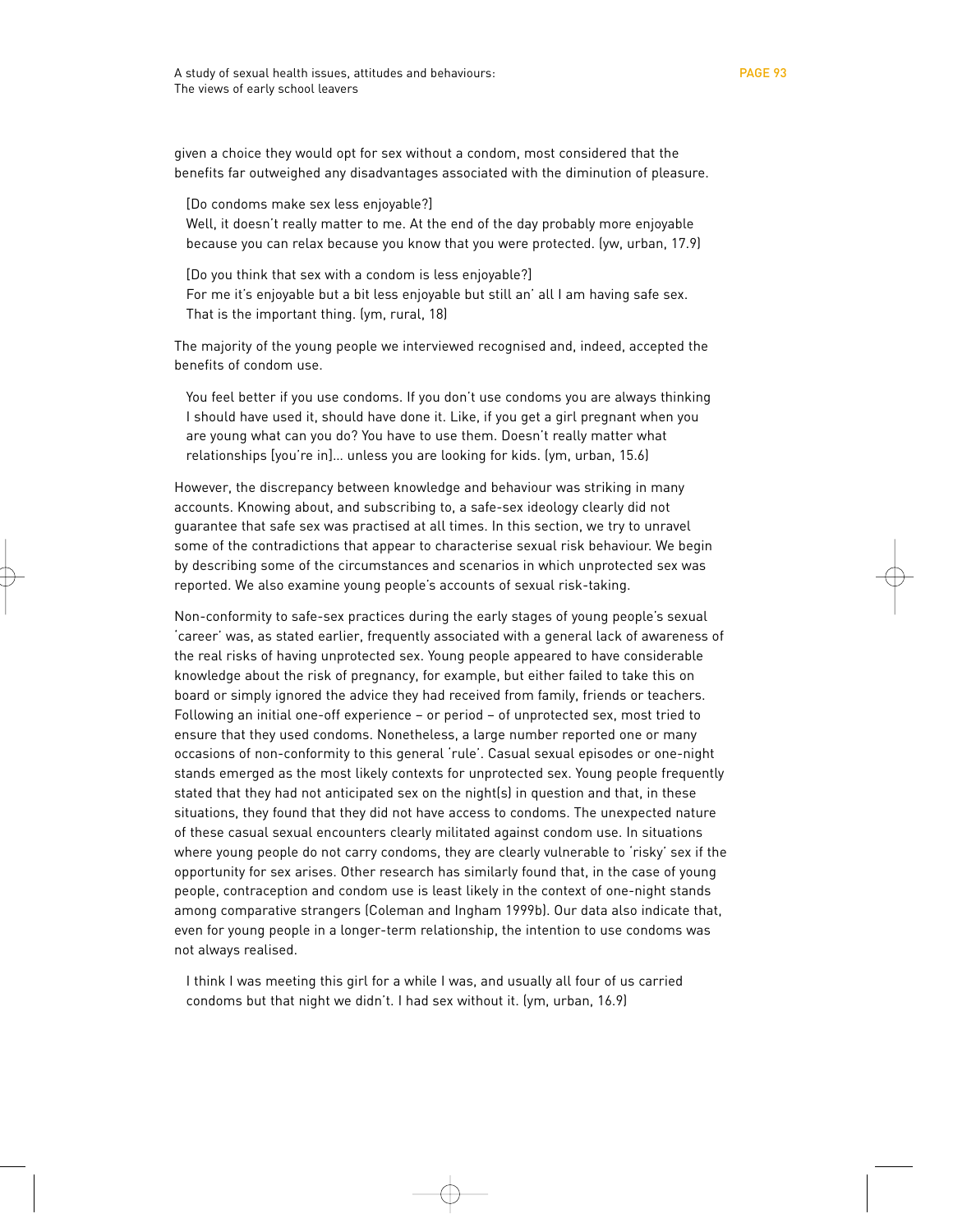A smaller number of young people invoked passion and the spontaneous pursuit of pleasure to explain how occasional non-conformity to safe-sex practices transpires. In these accounts, unprotected sex was portrayed as an unpredictable and somewhat incalculable occurrence.

[Do you think condom use is easy in your relationship?] Sometimes it's not because [pause] … sometimes it just happens. Like, you are just lying there and the next thing you are doing it. (yw, urban, 17.4)

In general, young men took responsibility for buying condoms. Purchasing condoms was not, however, an uncomplicated task. Several young people, including both men and women, stated that they would not buy condoms in a local chemist because of embarrassment or fear of local rumours about their sexual activities.

I never buy them [condoms]. I wouldn't have the guts to do it. (yw, rural, 16.1)

I would buy them in a pub or something. I would be too embarrassed to walk into a chemist and ask for a box [laugh]. (ym, urban, 16.7)

No, I wouldn't go into a chemist and buy them. Everyone would know. (ym, rural, 16.3)

Most of the young people we talked to depended on vending machines located in pubs and bars for access to condoms.

The best place I know where I would get condoms is in a pub or a supermarket I'd say. I know they're in a pub anyway. But if I wanted to buy one that's where I would go, yeah, to a pub. I would go there and buy them. (ym, urban, 16.9)

This is arguably a wholly unsatisfactory situation given that all of the young people we interviewed were technically, at least, too young to enter public houses after 8pm. It is not so surprising, in light of this, that so many young people found themselves without condoms when they needed them.

Alcohol intoxication emerged as a significant barrier to condom use and this was true for both young men and women. Five young women and seven young men stated that alcohol and/or drug intoxication was a factor that militated against condom use on at least one occasion. One young man reported a phase of heavy alcohol and drug use during which he openly admitted to having behaved irresponsibly in relation to condom use.

You don't really care about it when you're drunk. You just think about it the next morning. It was just stupid. Just if you look back on it. I was doin' drugs at the time then as well. Just you don't [pause] … It messes your brain up as well, don't really think about these sort of things. I was drinking a lot as well. Just when you come round then, you just think about it, what could have happened. (ym, rural, 16.7)

Similarly, in the account below, a young woman explained that on one occasion of sex with a former boyfriend they relied on the withdrawal method, only to realise at a later stage that this was not an effective approach to preventing pregnancy.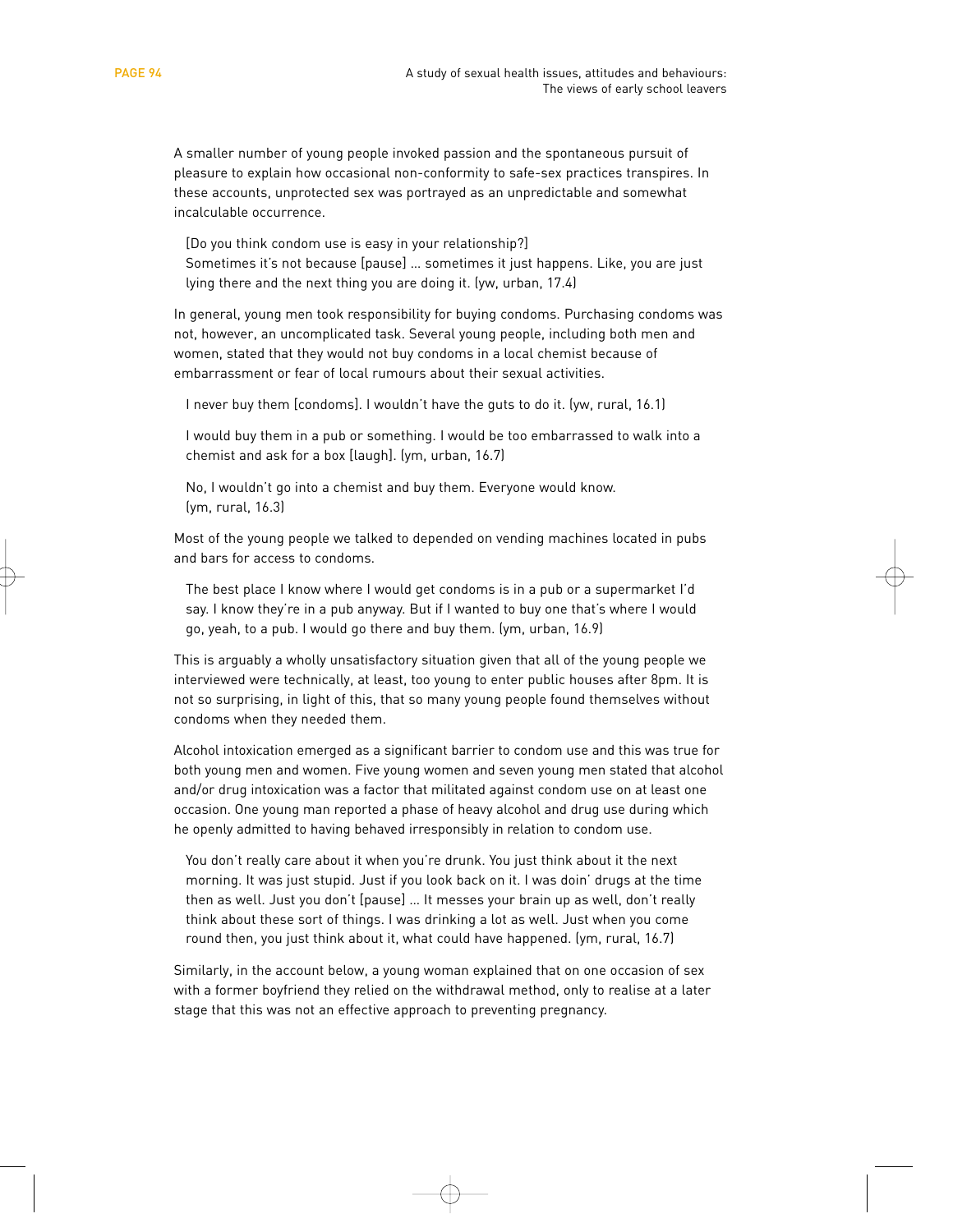I was drunk and, I don't know? I was going out with that guy at the time and we didn't have one so we just said fuck it like … And you know the way, he said, 'Ah I'll pull out like'. But I didn't actually know that you can still get pregnant even if they do pull out, do you know what I mean? But now I know like so I always use a condom. (yw, rural, 14.9)

The negotiation of sexual encounters requires that partners are able to communicate with one another about sex (Moore and Rosenthal 1993). Indeed, communication between partners has been demonstrated to be a crucial mechanism in ensuring safesex practices (Coleman and Ingham 1999a,b). However, very few of the young people we interviewed were prepared to discuss condom use with a sexual partner, and initiating discussion about contraception was perceived to be particularly difficult. Sexual risks, whether related to pregnancy or STIs, were rarely, if ever, discussed at the beginning of a relationship. Embarrassment, fear of negative reactions and inexperience all militated against discussing condom use with either 'steady' or casual partners.

[Have you ever discussed condoms with a girl?] No. I'd be too embarrassed. I think it's embarrassing, I do, yeah. (ym, urban, 16.9)

I find men can be experimental, they want to do new stuff. If I want to do new stuff they'll do new stuff. Yeah, I've been able to talk about it. I'd probably end up saying it when I was drunk. I don't think I'd have the guts to say it otherwise. (yw, rural, 16.9)

Young people's accounts of episodes or occasions of unprotected sex reveal a range of practical and experiential constraints on safer sexual practices. The relationship between knowledge and action is complex, particularly in relation to sexual risk behaviour. In general young people's accounts of their sexual conduct stand in sharp contrast to a 'rational' discourse of safer sex, which posits a calculative approach to risk reasoning and avoidance. Indeed, the notion that decisions about safe sex are purely rational choices can be seen as antithetical to the ideologies underpinning young people's approach to 'responsible' sex, the topic of the following section.

## 7.3 Taking responsibility for condom use

The question of who young people perceive as responsible for obtaining and carrying condoms – and why – adds a further layer of complexity to young people's perspectives on safe-sex practices. The accounts we present here demonstrate that condoms are not simply functional or practical 'items' used to prevent pregnancy and/or maintain health. Condom use is clearly a risk reduction strategy, but rarely is it free from symbolic meaning. As the accounts below demonstrate, these meanings are particularly influential when it comes to negotiating safe sex.

When we asked young people who they felt was responsible for obtaining and providing condoms, there was almost unanimous agreement that it was the responsibility of young men. The study's young men typically expressed their views on this matter by stating: "It's the man's job" or "It's the fella's responsibility". There was enormous consistency in this response, irrespective of age and geographical location, and many young men regarded their obligation to provide condoms as "obvious."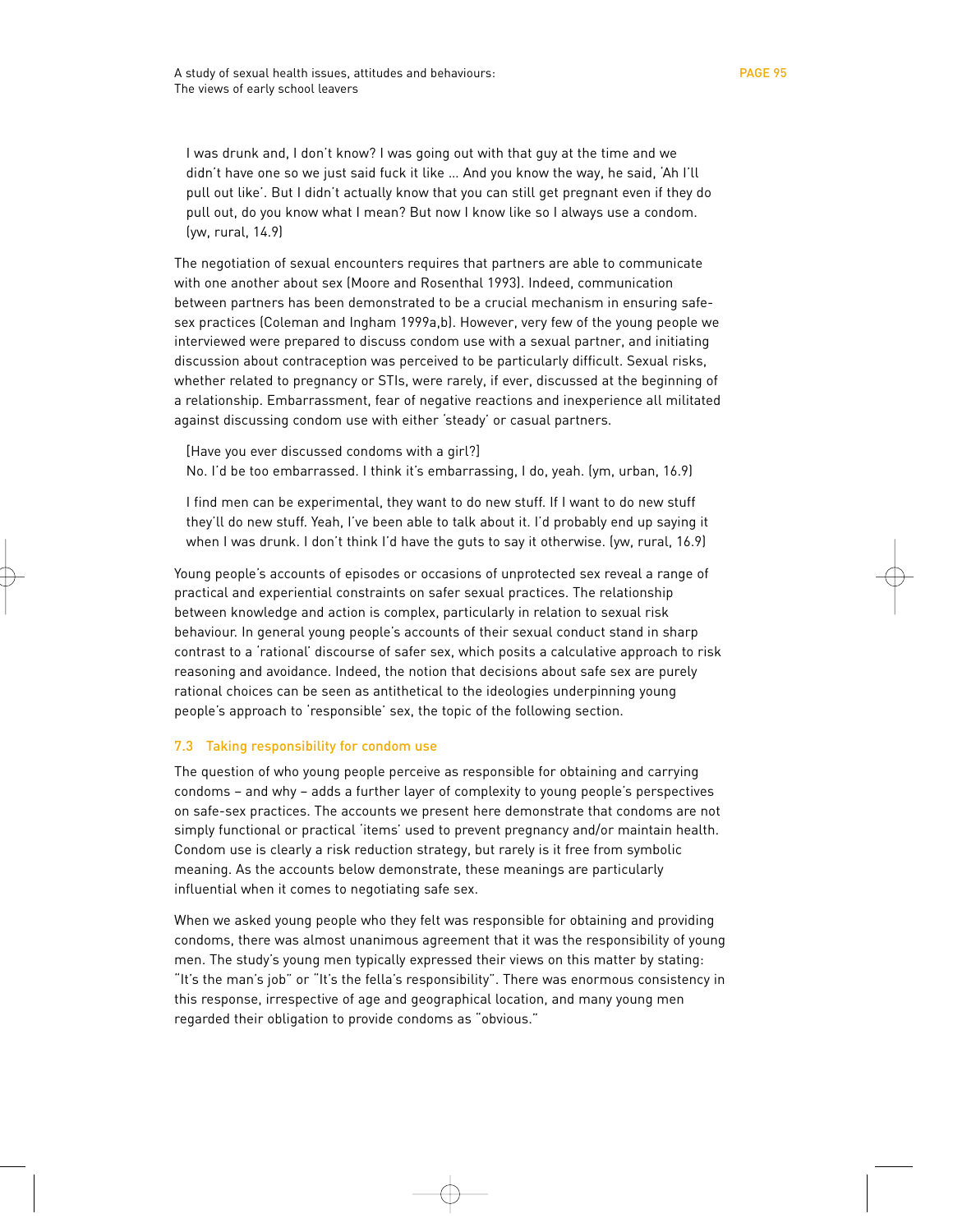[Who do you feel has responsibility for carrying condoms?] Obviously mine. She's hardly going to bring a condom round with her. No girl I've been with ever had a condom. (ym, rural, 15.1)

A significant number of the study's sexually active young men were prepared to carry condoms on a night out, and there was some evidence to suggest that carrying condoms was accepted practice: "I keep one in my wallet just in case. I wouldn't carry them around with me every minute of the day. Only I if I was going out somewhere." (ym, rural, 16.3) However, a smaller number stated that they would be reluctant to have condoms on their person because they feared that it might be interpreted by women as indicative that they intended to have sex, or that they were available for sex.

[Would you be comfortable carrying condoms?]

No. If you had your wallet with you and there's a condom in it, if a girl seen it she'd think you're going at it, ride her, something like that. Take advantage of her. (ym, rural, 15.1)

They would look at you and say, 'Are you expecting something?', or something, you know what I mean? You could get a bad name for yourself and be blown off there and then. (ym, urban, 16.9)

The prevailing belief among young women, on the other hand, was that their sexual partner was responsible for obtaining and carrying condoms. Hence, while practically all of the young women we interviewed expressed the belief that condom use was important (particularly from the point of view of preventing pregnancy), the vast majority were not prepared to buy or carry condoms. Indeed, several of their comments suggest that they viewed the idea of women carrying condoms as unusual, if not outrageous: "I don't know anyone that would bring a condom to a disco! I know the girls don't anyhow. I'm not sure about the lads." (ym, rural, 16.1) While some young women were prepared to buy condoms, under no circumstance would they carry them on a night out.

[Would you carry condoms when you are going out?] No, I'd be embarrassed. Like, I'd go and buy them but I wouldn't carry them. (yw, urban, 16.7)

Young women perceived carrying condoms as a risk because it implied that they were interested in, or prepared for, sex. This dimension of their views on condoms is significant and emerged as a major deterrent to purchasing and carrying condoms. This was because carrying condoms signified 'slut' behaviour or, as one young woman put it, it implied that "you are rearing to go" (yw, urban, 17.4).

[Would you feel comfortable carrying condoms?] Well, I would feel comfortable about having one but if anyone knew I had them like I would be afraid I would get a bad name like, a slut. But if a fella has one it's a different story. (yw, urban, 17.9)

Having a condom on one's person suggested a lack of sexual innocence and that the woman was seeking sex. Put differently, condoms carried strong connotations of promiscuity. Indeed, for young women, many aspects of contraception emerged as a potential threat to an otherwise 'good' or reputable identity as feminine women.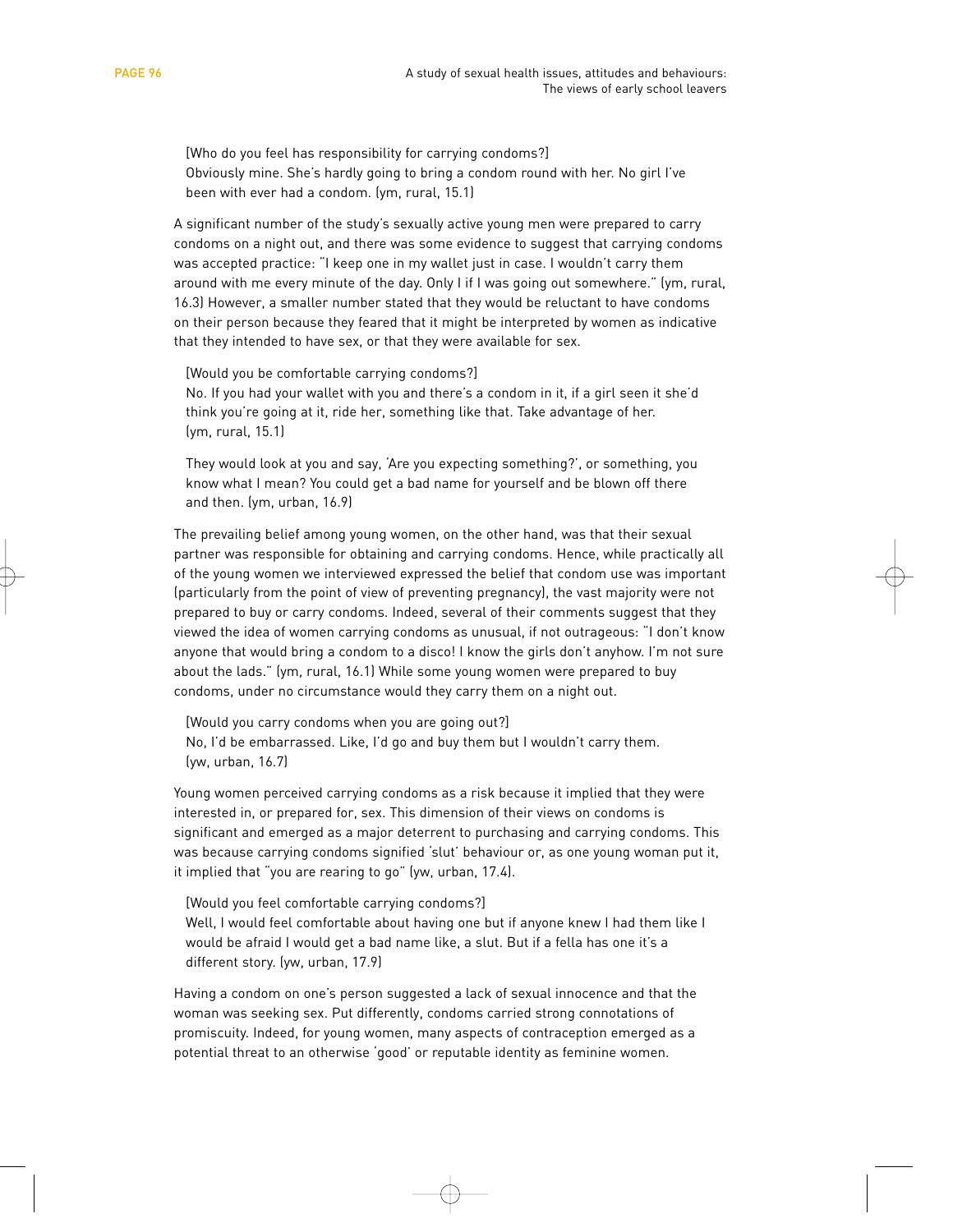Em, like, when I tell people I'm on the pill, like I told someone before I was on the pill and they looked at me like as if to say, 'You slut,' like. And I just said, 'Well amn't I better off because if I got pregnant you'd call me a slut anyway?' Do you know what I mean? If you think about it that way like. And like if a fella has condoms like, nothing is said. But if a girl has condoms like they'd be just lookin' at you going', 'You slut', like. But em, I think you're better off with them because if you're gonna have sex anyway you might as well use protection. (yw, rural, 14.9)

For young women who were concerned about their reputations, buying condoms, carrying them and, of course, asking or insisting that they are used, were all identified as embarrassing and 'risky'. These data are of concern since they represent the views of a sexually experienced group who may be vulnerable to unsafe sexual practices. Many of the accounts also suggest that some young women may be reluctant to insist on condom use, particularly in a one-night stand situation. For the majority we spoke to, talking to men about sex and asserting their needs and demands for safety was a matter that they found extremely difficult.

Young men's reading of young women carrying condoms was primarily negative. Women having condoms was regarded as 'slapper' behaviour because it implied premeditated sex, a not-so-feminine way of behaving or thinking. In this sense, carrying condoms left young women open to severe criticism.

[What would you think about girls carrying condoms?] Well, it would be different [pause]. She mightn't be going out with somebody. She is probably going around … she is a whore. (ym, rural, 14.7)

I'd think she was a right slapper or something. I barely know her and she'd want to do it straight away. (ym, rural, 15.9)

I would say she is a bit of a slut. (ym, urban, 15.6)

The terms 'slapper' and 'slut' are highly derogatory, yet they are used to refer to a woman who behaves in a way that is expected of men. Individually and collectively, these terms constitute a category of moral censure that is highly gendered. This is because the same behaviour is applauded and accepted in young men but demonised in young women. The effect of these terms on young women is that it forces them to submit to a very unfair set of gender relations (Lees 1993). In the account below, one young man deliberated over how he might react if a young woman told him that she was carrying condoms.

[How would you feel if a girl you were meeting said, 'I have condoms'?] She'd be a girl fond of doing it in my eyes. I wouldn't know, it, it never happened me that a girl had condoms. I suppose I could nearly take a chance but I don't know. It would be a funny kind of situation a girl having a condom.

[So girls wouldn't usually carry them?] No. Not the girls I've been with anyway.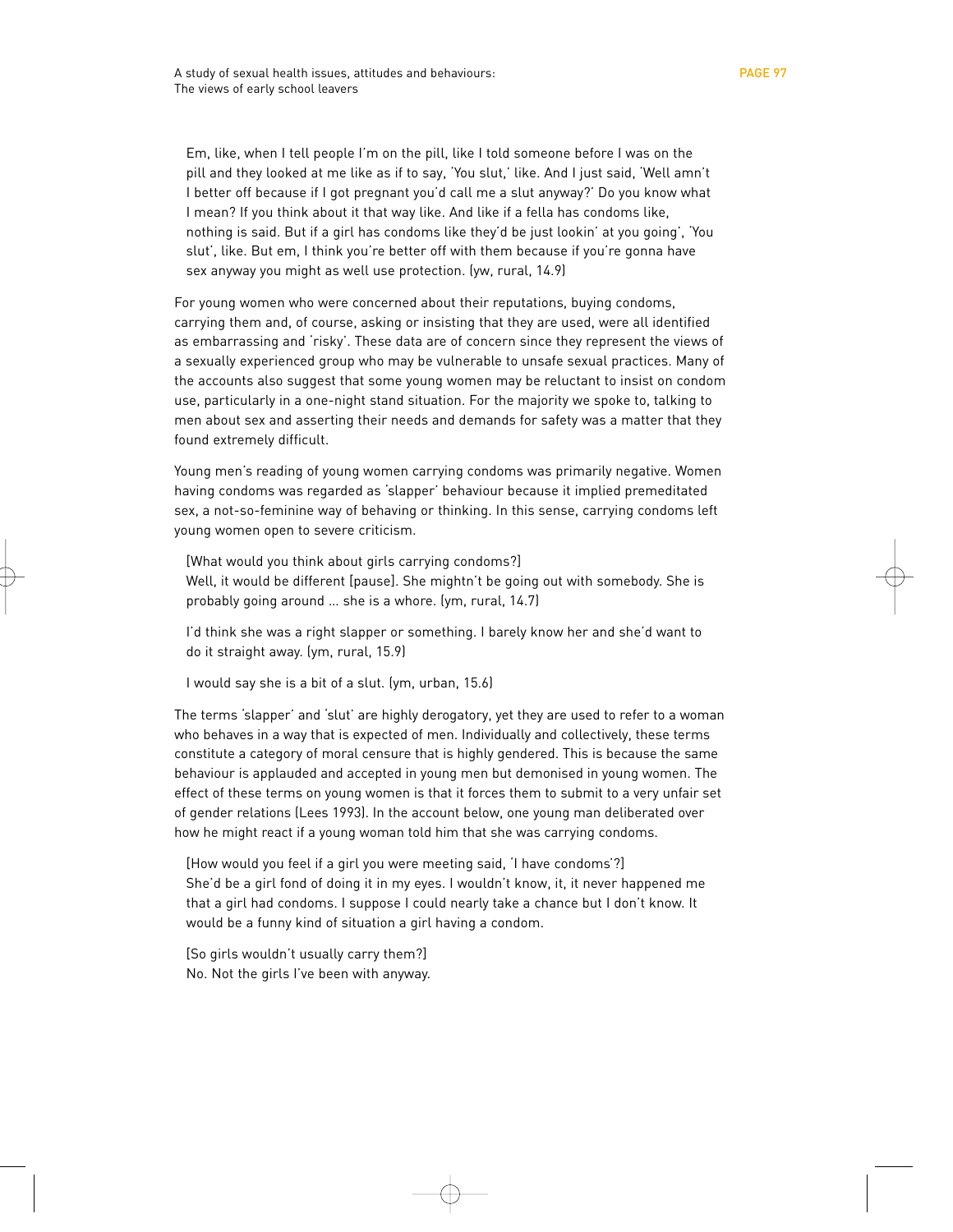[And you'd be surprised then if a girl said, 'I have one'?] I'd be very surprised and that would come straight into my head, she's doing this a lot. I'd be suspicious if it. Why is she carrying condoms? I wouldn't be really afraid of it; if I was afraid of it I wouldn't do it. (ym, rural, 16.7)

Yet, there was considerable evidence to suggest that young women were expected to propose, or insist on, condom use. For example, when we asked young men who suggested using a condom during specific occasions of sexual intercourse (particularly, in one-night-stand situations), a number indicated that it was their female partner who was the instigator of condom use (as in "she did"). As one young man remarked: "some (women) won't do it without a condom."

[Do you feel it's important then to use a condom?] Yeah. If I have one I'll use it and if I don't I won't.

[Have you ever thought about, or worried about, pregnancy?] Yeah.

[And do you think you'll continue not to use condoms sometimes?] If I have them I'll try to use them but if I don't have them I probably won't. Sometimes they won't have sex without a condom.

[Has that happened to you?] Yeah. (ym, rural, 16.8)

For practically all of the young women we interviewed, and a smaller number of young men, the implications of carrying condoms 'spilt over' into their public lives, creating the risk of spoiling one's reputation. The brunt of this risk, however, fell on young women, who were expected to insist or ensure that protection was used, but to simultaneously rely on men to provide it. Here again, we find young women operating amid two incongruent sets of expectations. While some of the young men we interviewed mentioned comparable threats to their 'reputation' posed by carrying condoms, a large number did, in fact, feel at ease carrying condoms.

Carrying condoms had noticeably different connotations for young people who identified themselves as gay. The account below highlights condoms as a symbol of responsibility among gay youth.

[What do you think a guy would think if you said, 'I have condoms'?] Well, the last time I done that like, because I was out and it was like a one-nightstand thing and he said, 'But I have no condoms'. I said, 'Well, it's okay I have.' And I think he got a bit embarrassed. Because like he kept saying, 'I normally carry condoms.' I just said, 'You're grand.'

[Why do you think he was embarrassed?] Because he didn't bring any.

[What do think people would think of you for carrying condoms?] I think they say, 'Well there is a person that doesn't want to catch any diseases, who knows what safe sex is about. (ym, urban, 18)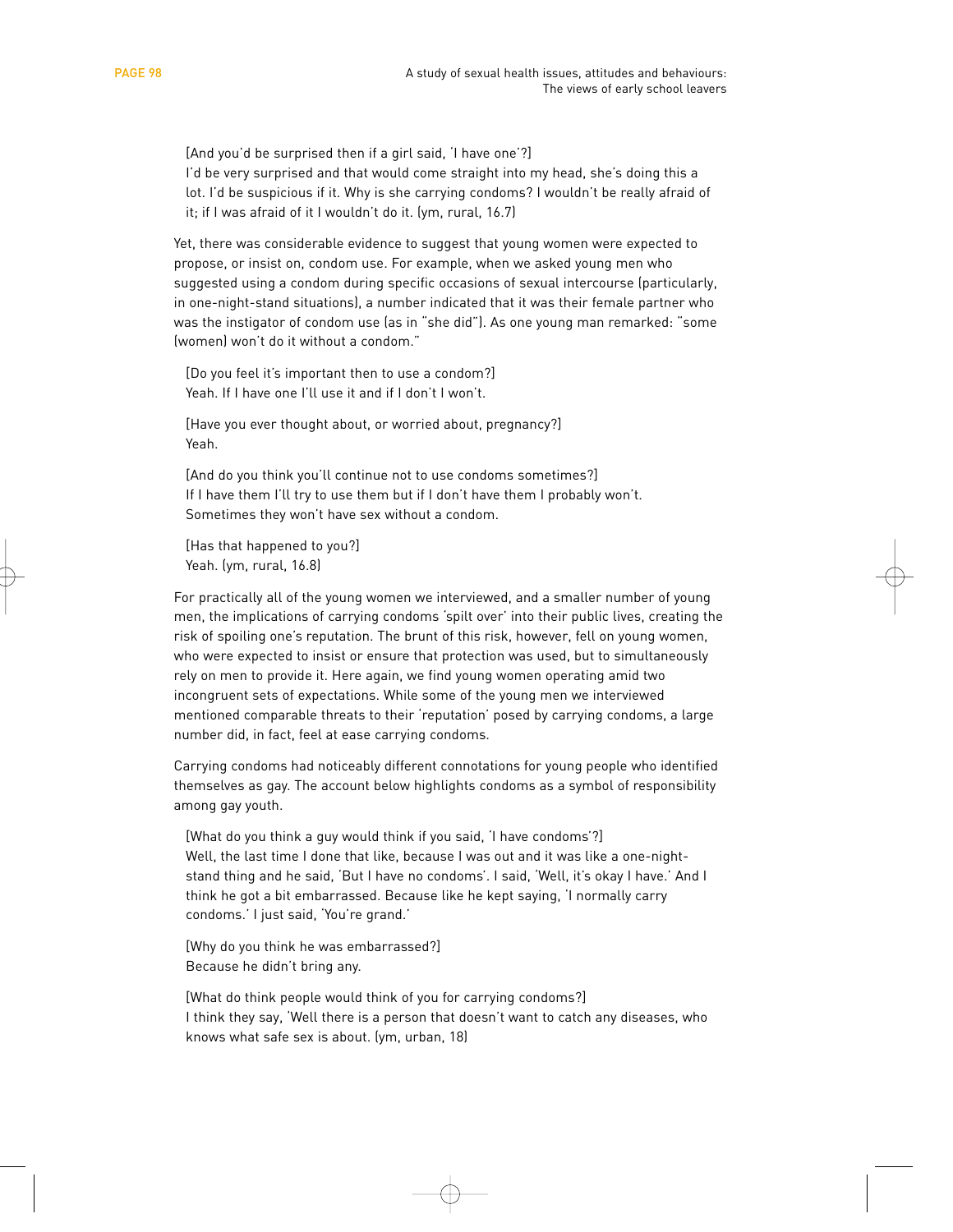In sharp contrast to heterosexual relationships, where carrying condoms was viewed as primarily the man's responsibility, both parties engaging in gay sex carried equal responsibility for purchasing and carrying condoms.

[Who do you feel is responsible for carrying or having condoms and using them?] Both people. Well, if it's a straight couple, it's mainly the man's but if it's a gay couple, it's both. (ym, urban, 18)

This young man went on to explain that when socialising with his 'straight' friends, he was frequently assigned the task of carrying condoms.

If I am going out with the girls and the lads they do like hate carrying condoms so they all hand them to me and I am walking around with near enough to 50 condoms! It's embarrassing! (ym, urban, 18)

Our data demonstrate that the achievement of safer sex practices is not simply a matter of having adequate knowledge about sexual risk, although this is an important starting point. Risks may be ignored, not because of lack of knowledge, but because of the beliefs and norms regulating sexual relationships. At an intellectual or purely cognitive level, the vast majority of young people recognised the importance of using condoms, based primarily on their knowledge of pregnancy risk, with far less emphasis on STI risk. At an experiential level, however, the mobilisation of this knowledge and its translation into practice was not a simple matter. This is because sexual practices are rooted in the broader social pressures through which sexuality is constructed (Holland et al. 1992). Consequently, condom use cannot be understood without reference to the tensions and contradictions of heterosexual relations more generally or without taking account of the gendered power relations that construct and constrain young people's sexual choices and decisions.

## 7.4 The contraceptive pill

As stated earlier, five of the study's young women used the contraceptive pill, with four being current users. Three were involved in a 'steady' relationship at the time they opted for the contraceptive pill. It was not unusual for young women to report that their mother advised them to consider or, alternatively, insisted that they use the contraceptive pill.

When I was going out with this guy, she [mother] asked me was I doing anything more than just kissing him and I said, 'Yeah.' And she goes on about being safe and then she put me on the pill. (yw, rural, 16.9)

Another young woman prompted her mother to support her in the decision to use oral contraceptives.

I'm on the pill. I ended up tellin' me ma that I was havin' sex because I just wanted to get the pill, do you know. And I had that injection, you know. It lasts you for three months. (yw, rural, 14.9)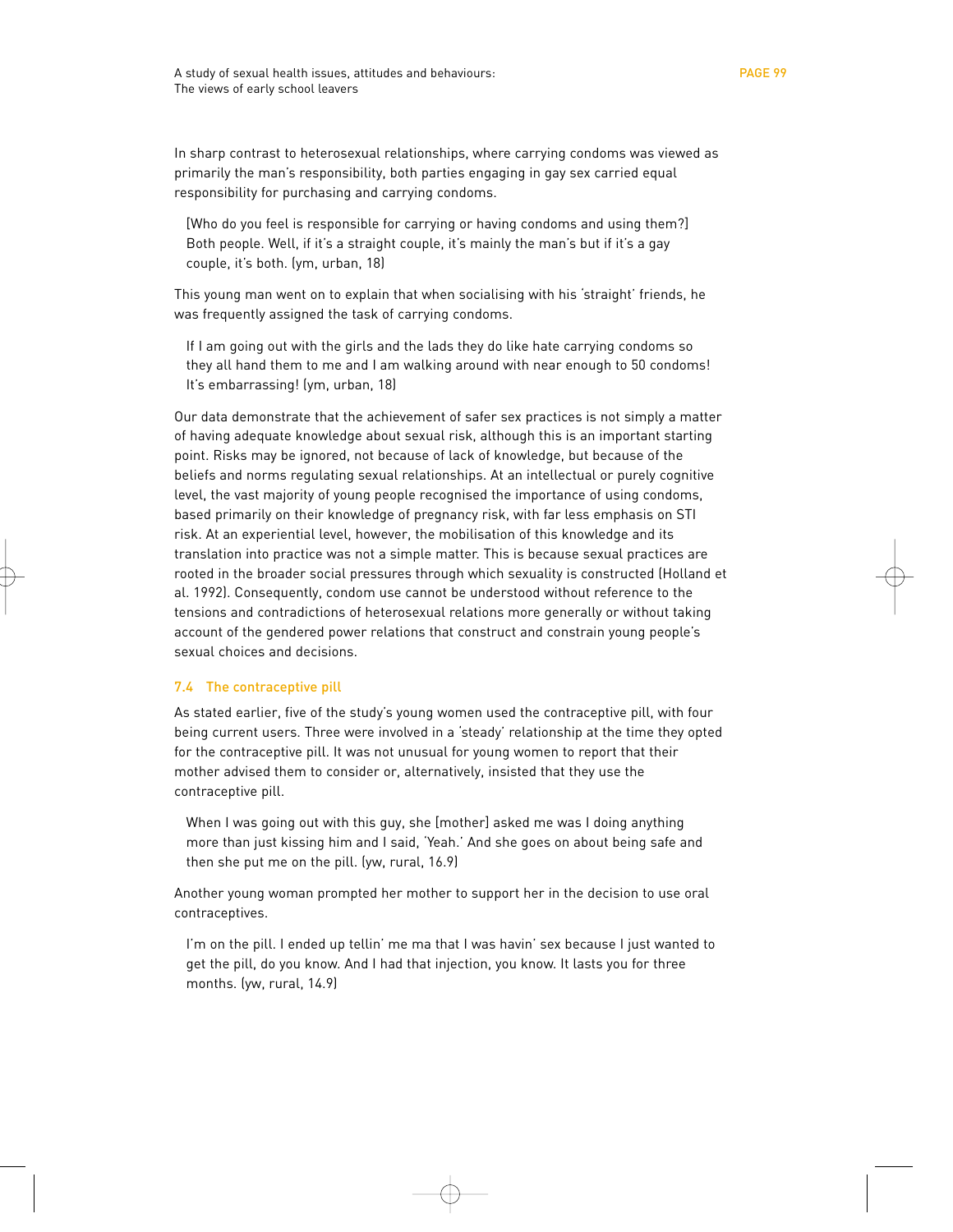Most of the young women who had experience of using the contraceptive pill reported that they had difficulty remembering to take it at the designated time.

Like I just thought it was easier to be on the pill. It was hard at first because I would keep forgetting to take them and then I would have a little panic thinking if my period was late, 'God am I pregnant?' (yw, rural, 16.8)

This young woman did, in fact, become pregnant; she explained what happened: "I had been taking antibiotics and I just completely forgot about it. So that is how it happened."

Of the six young women who were either past or current users of the pill, two were mothers and one had become pregnant and had a miscarriage during the first three months of pregnancy. In all three cases, pregnancy occurred subsequent to starting to use the contraceptive pill. Most of the young women who used oral contraceptives had had difficulty remembering to take it and many appeared not to realise (certainly, during the early stages of taking the pill) that the forgotten pill had to be taken within a particular time frame. On occasions when young women were unsure as to how well they were protected subsequent to missing a pill, most clearly experienced difficulty in negotiating other forms of safe sex. International research indicates that almost onequarter of sexually active fifteen- to nineteen-year-old females use birth control pills inconsistently (Peterson, Oakley, Potter and Darroch 1998). Indeed, young people may have difficulty incorporating consistent pill-taking into their daily lives. The efficacy of the contraceptive pill is clearly related to women's use-related behaviours (Benagiano 1992) and young users, in particular, may require additional advice from doctors and clinicians who prescribe it.

The young men and women we interviewed rarely mentioned emergency (after sex) contraception and few appeared to be aware that it was an option in the event of an occasion of unprotected sex or a condom splitting during sex. Even if they had heard of emergency contraception, most did not know how to go about accessing the 'morningafter pill'.

[Have you ever had an accident with condoms? Did it ever split or burst?] No.

[What do you think you would do if that happened?] I don't know. Get the fright of me life! I wouldn't know what to do.

[Have you ever heard of the morning-after pill?] The morning-after pill? No. (yw, rural, 16.1)

The majority of the young men we interviewed had little or no knowledge or understanding of forms of contraception apart from condoms, and many did not realise that their knowledge was incomplete, and often wrong. Relatively few knew the meaning of the word "contraception" when asked during interview, and, while a large number had heard of "the pill", the majority knew practically nothing about how it works or how it is used. Our overall impression from talking to young men about contraception was that they had not considered or thought about this issue to any great extent.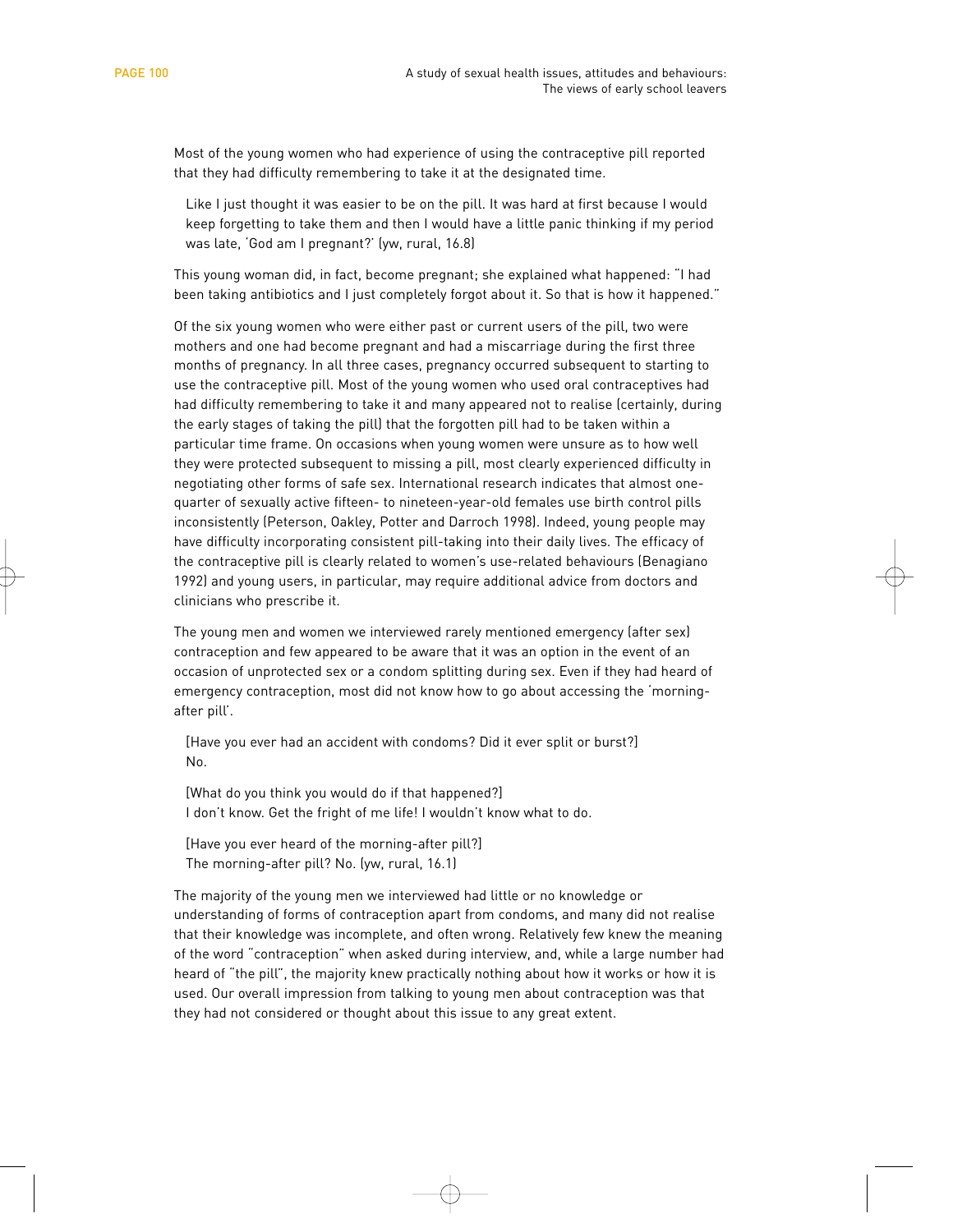### 7.5 Conclusion

Data about how decisions are made, and when and how sexual activity takes place, offer important information on what constrains safe-sex practices. For example, knowing who purchases condoms, and how they are acquired and used, offers valuable insights; such insights can be used to find ways to encourage safer sex practices. This analysis has highlighted many practical and social barriers to condom acquisition and use among the young people we interviewed. Many were reluctant to purchase condoms because of feelings of embarrassment and/or fear of local rumours about their sexual activities. Responsibility for buying and carrying condoms fell almost exclusively on young men, who tended to rely on more anonymous locations such as public houses for condom acquisition. The majority of young women refused to carry condoms because this was an outward show of interest in sex. Many of the study's young men were suspicious, or highly critical, of young women who carried condoms, since it implied prior experience and, perhaps, over-enthusiasm for sexual activity.

One of the most striking aspects of young people's accounts relates to the apparent difficulties and challenges they experience in their attempts to negotiate safe sexual encounters. Young men and women have little opportunity to rehearse the 'scripts' necessary to ensure condom use and/or other forms of contraception prior to the sexual situation. The majority of the young people we interviewed were clearly uncomfortable about talking to sexual partners about safe sex, not least because it signalled an assumption that sex would occur. Furthermore, our data suggest also that many young women were reluctant to take precautions against pregnancy, STIs and HIV because this implied assuming an outward appearance of an active sexual life. For many, therefore, the potentially negative social consequences of carrying condoms were more influential in determining their use than the health consequences of unwanted pregnancy, STIs or HIV/AIDS. Women were clearly not wholly without agency in protecting themselves in the context of sexual encounters but, for a considerable number, exercising this agency ran counter to their understanding of what constitutes 'appropriate' and acceptable behaviour. For the majority, carrying condoms was not acceptable according to traditional norms of conduct for young women. Indeed, many of their accounts of their sexual relationships suggest social pressures, which pull them in different directions and make safer sexual practice relatively unpredictable.

The findings documented in this chapter highlight the complex field of meaning that young people are required to negotiate in order to become and remain sexually safe. Making the decision to use a condom for personal safety is not a simple rational decision based on judgements about safety and risk (Bloor 1995, Holland et al. 1998, Rhodes 1997). Knowledge is clearly only one facet of the complex range of skills required to manage health as a sexual being and it follows that providing information alone is insufficient in tackling the issue of inconsistent contraceptive use. Beyond knowledge, people need the skills to negotiate for safer sex, and they need to have the attitudes that make the adoption of certain behaviours seem worthwhile (Aggleton 1997). Interventions to increase the adoption of protective behaviour must, therefore, be based on an understanding of the lives of young men and women, of the sexual meanings in their culture, and gender dynamics in their communities and in intimate relationships (Dowsett, Aggleton, Abege et al. 1998). Adolescents clearly need more than warnings and simple 'safe sex' messages if they are to successfully and safely navigate the terrain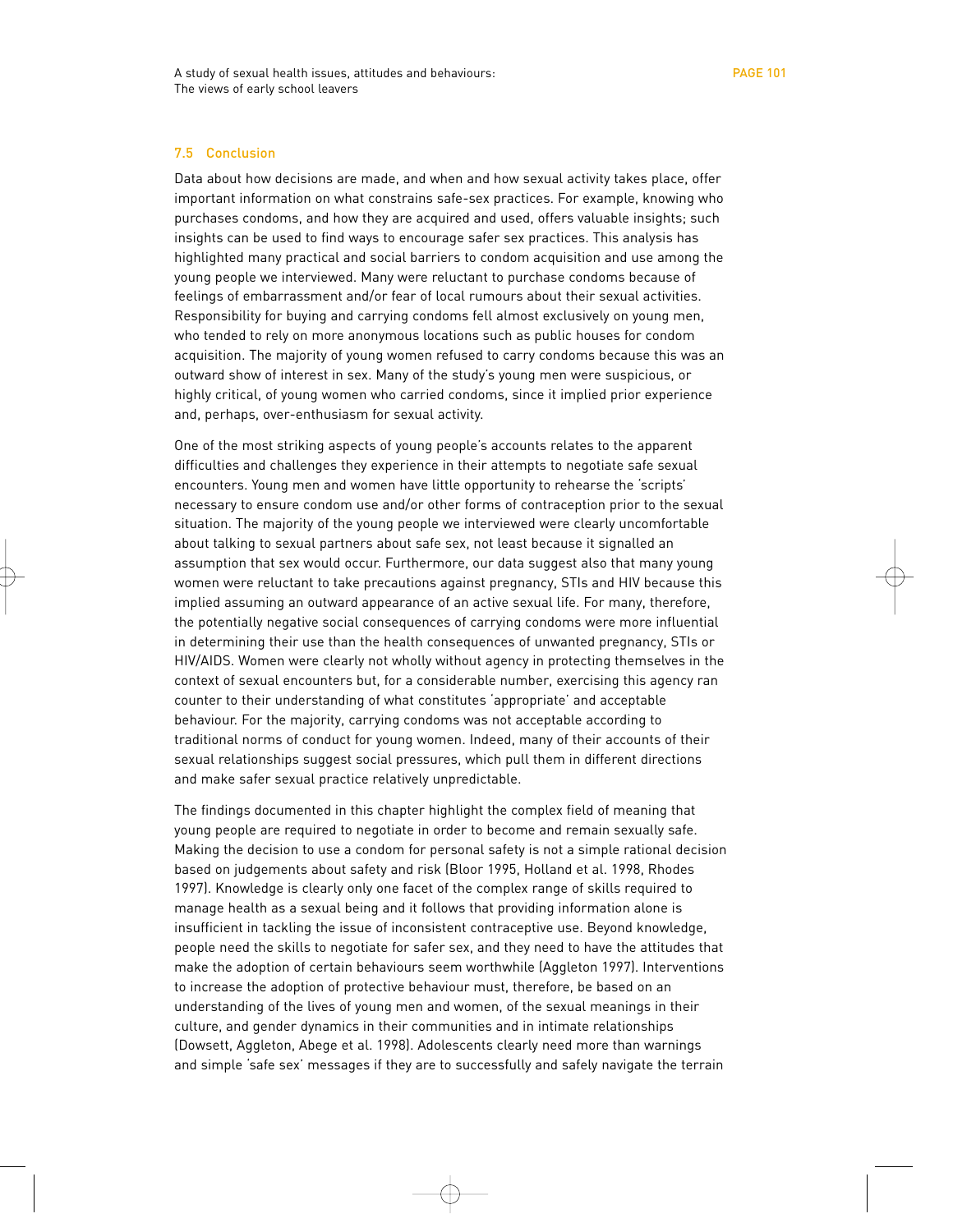of sexual encounters and relationships. As Rex (1996: 107) puts it: "Unless more subtle and realistic information about condoms is provided during early adolescence, it may be difficult to persuade men and women to be consistent condom users when they get involved in sexual relationships."

# 8.0 Knowledge and sources of knowledge about sexual health

There are a range of sources from which young people can potentially acquire knowledge about sex and sexual health, including friends, family, school and the media. These sources are relatively well documented internationally and less so in an Irish context. When it comes to providing information and education to young people about sex and sexual health, fear appears to be a universal response to the question of what information to provide, and when and where. It has been argued that this reflects a perceived need on the part of adults to protect the 'innocence' of young people, coupled with the anxiety that, if provided with information about sex and sexuality, young people are more likely to become sexually active (Aggleton and Campbell 2000). Several international reviews of sexual health education have, in fact, demonstrated that welldesigned and properly planned sex education programmes do not encourage promiscuity or heighten sexual activity amongst the young (Jepson 2000, Kirby 1997, 2001, UNAIDS 1997). Sexual health education is not only necessary to communicate information: it is also a way to empower young people and to promote sexual selfacceptance and a positive view of sex and sexuality.

During individual interviews and focus group discussions, we examined school-based, familial and social sources of sexual knowledge and education in considerable detail. This chapter presents the views of the young people on the extent, nature and limitations of their sources of knowledge about sexual health. We also document their preferred sources of knowledge about sex, sexuality and sexual health.

### 8.1 School-based sex education

This section reports on young people's level of exposure to school-based sex education and presents their perspectives on the sex education classes they attended within the school context. It explores the content of these classes and programmes and the benefits they derived from them. We also examine young people's views on school-based sex education, drawing attention to areas they perceived as lacking. Table 8.1 summarises data pertaining to young people's reported exposure to school-based sex education.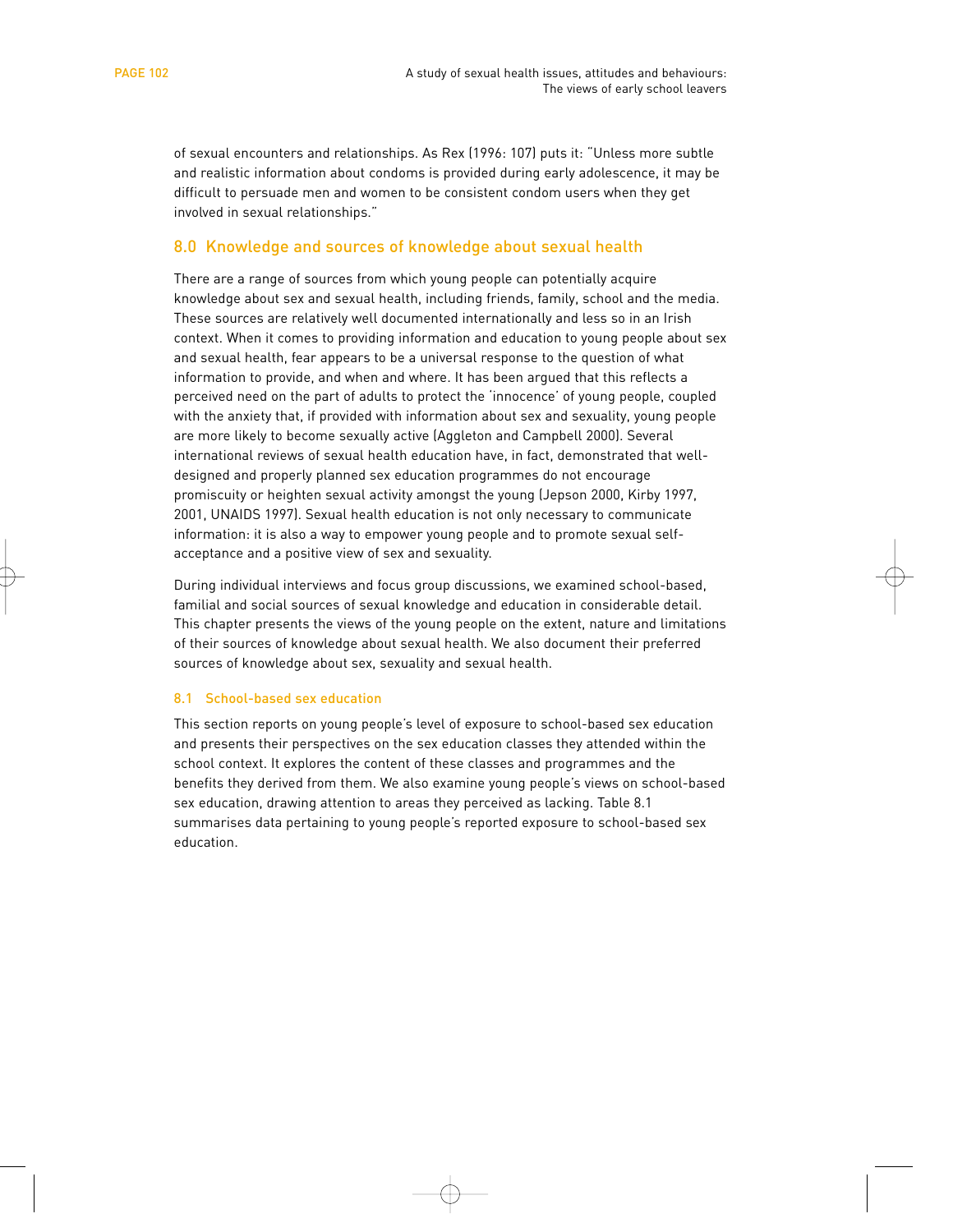| <b>Gender</b> | <b>Location</b> | <b>Yes</b> |             | <b>No</b>     |      |
|---------------|-----------------|------------|-------------|---------------|------|
|               |                 |            | $(N)$ $(%)$ | $(N)$ $(%)$   |      |
| Female        |                 |            | 20 87.0     | 3             | 13   |
| Male          |                 |            | 12 66.7     | 6             | 33.3 |
|               | Urban           |            | 25 92.6     | $\mathcal{P}$ | 7.4  |
|               | Rural           |            | 50          | 7             | 50   |

### Table 8.1 Young people's exposure to school-based sex education (N=41)

Over three-quarters of the young people we interviewed (78%) had received some form of sex education while attending either primary or secondary school. Gender differences emerged in young people's exposure to sex education, with 87% of young women, compared to 66.7% of young men, reporting that they attended sex education classes. 92% of young people who resided in Dublin city, compared to only 50% of the young people we interviewed in provincial sites, had been exposed to some form of sex education during childhood or adolescence.

On the face of it, at least, a significant proportion of the young people we interviewed received some kind of formal school-based sex education. However, several of those who attended sex education classes did so in primary school only and it was, therefore, some time since they had received any formal instruction on matters pertaining to sexual health. Many could not remember the content of the classes they attended; neither could they recall the topics and issues covered during these classes in any great detail.

[Did you have sex education classes in school?]

Only in primary, I had one in primary, that was like about 5th class. So that is how long ago it was. I can't even remember [pause]… No, I can't remember a thing. (yw, urban, 17.4)

Ah yeah, we had it in, em, primary in 6th class. Just talked about sex and all like. They just tell you stuff like; I forget really. That was a while ago [giggles]. (yw, urban, 13)

While a considerable number of our respondents may well have missed out on some aspects of formal school-based sex education because of poor attendance and/or leaving school prematurely, their reports suggest that both the quantity and quality of the education they received varied greatly. There was enormous variation, for example, in the time allocated to classes. Some attended just one class, while others were exposed to a longer programme delivered over a three-week period, typically including one lesson per week.

In the second-level schools young people attended, sex education was most commonly delivered as part of an existing curricular subject such as science, home economics, biology, or in the context of religious instruction. These lessons focused almost exclusively on biological aspects of sexuality. For example, initial classes tended to concentrate on naming and labelling various body parts and on teaching basic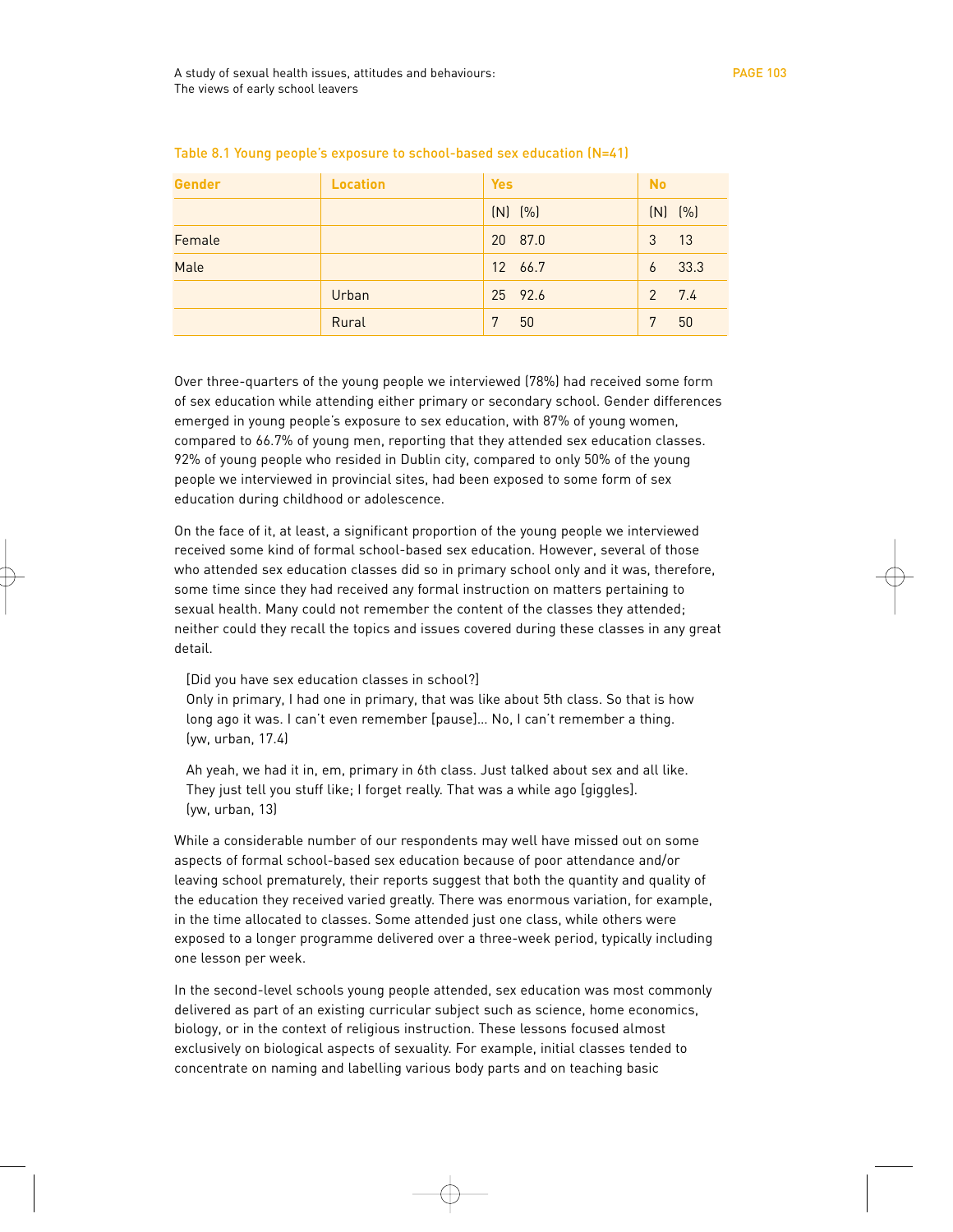reproductive facts such as the growth and development of the embryo inside the womb. Other young people mentioned learning about puberty and, for young women, menstruation was usually the major focus of attention. The following description of a lesson on menstruation, delivered by "the periods woman", is a chilling example of how ineffective one-off lessons can be, even when they aim to impart practical advice on the use of sanitary towels and tampons.

#### [What did you get information on?]

They bring the periods woman in every year and she gives the office all big boxes of Tampax and all that. And then, all what we've learned, we have to write down on a page what we've learned an' all that but I can't remember.

#### [Was this information useful?]

Like you need an example, do you know what I mean? Like when they were saying about pads and tampons an' all and they weren't really explaining it. And like, everyone was saying, "Like how do you do that [insert a tampon], how do you do that?" And like I was trying to explain and I was saying, "Like you have to go slanty." And everyone was looking at me. (yw, urban, 14.4)

Our data suggests that, in some instances, young people were presented with a clinical account of the "facts of life", and then required to write down, 'learn' and regurgitate these "facts" in a manner similar to any other academic subject. Unfortunately, however, sexuality is not a 'science' and, whilst undoubtedly a biological phenomenon, it cannot be separated from social and emotional dimensions. A purely factual approach to sex education can achieve relatively little, therefore, in terms of responding to the kinds of feelings and emotions that any discussion of sexual behaviour and sexual health naturally evoke.

Young men were far less likely than young women to have had exposure to school-based sex education. This is not altogether surprising, however, since sex education has traditionally been aimed at young women (Davidson 1996, Lloyd and Forrest 2001). We found mixed views among young men on the school-based sex education they received. Some, for example, expressed positive views and felt that they had gained something from the classes, while others felt strongly that what was presented to them was so basic that it was irrelevant; others refused to engage and simply 'turned off'.

[What did you think about the classes?]

They weren't that much good because all it was, was explaining parts of your body and all that sort of stuff like, and sure we already know that. (yw, rural, 16)

Yeah, they had posters up of babies an' all, and women. She wrote out loads of stuff we had to copy in a book. I used to just draw. (ym, urban, 15.2)

One of the requirements for the successful implementation of any sex education programme is that teachers are trained in skilfully delivering the subject material. When sex education is an add-on to other educational programmes, it is often taught by teachers who are inexperienced and who may understandably feel threatened by the kinds of issues that arise when sex is discussed (Harrison and Hillier 1999). Some of the young people in this study called into question the suitability of the teachers assigned to teaching sexual education classes, frequently drawing attention to teachers' own discomfort with the subject matter.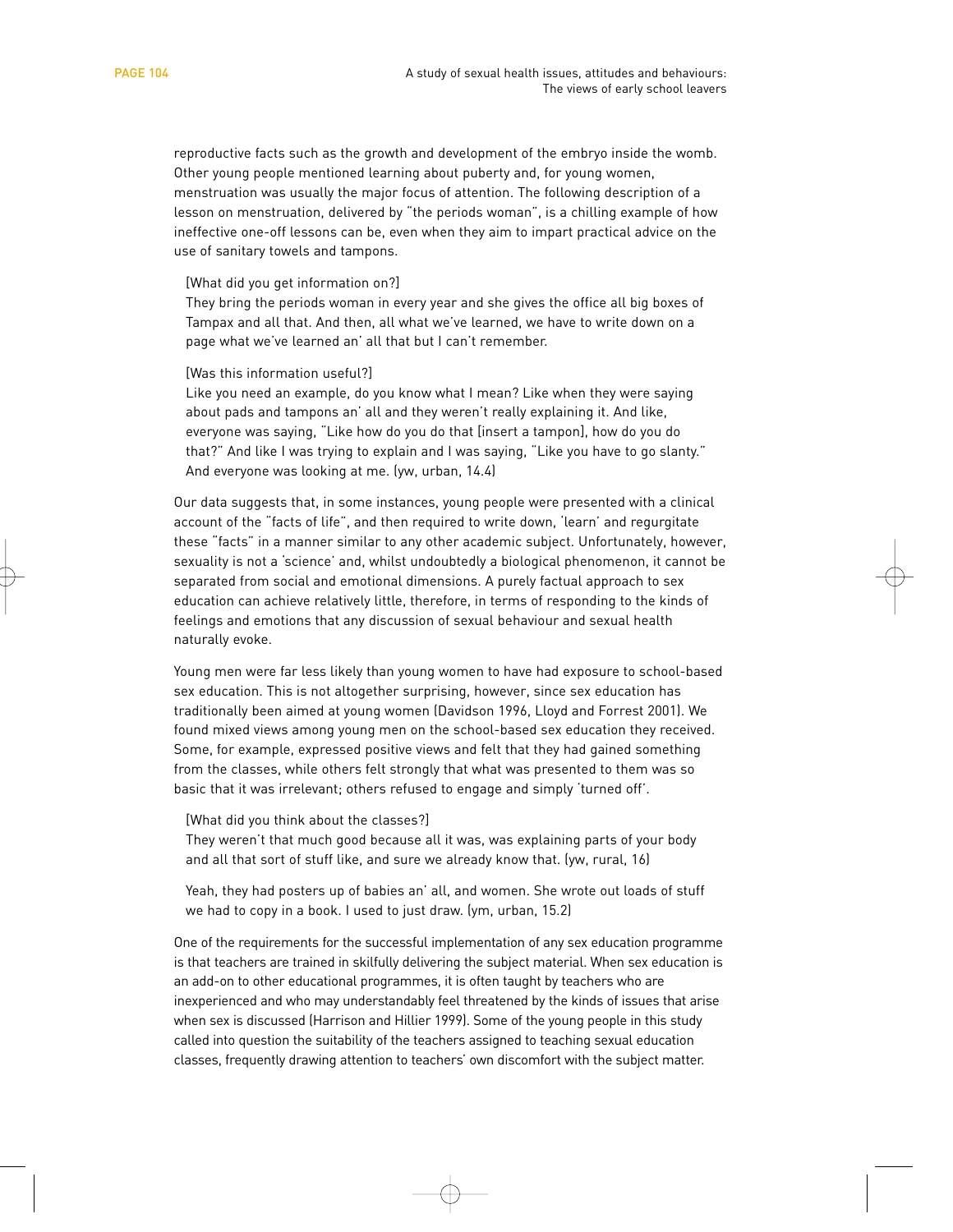[What is it like having your teacher talk to you about these things?] I think that they are more embarrassed than we are talkin' about it, 'cause we are all yeah, yeah, we all want to know, do you know what I mean? 'Cause we all know that it's [sex] gonna happen to us one time so we want to know what's gonna happen. (yw, urban, 14.4)

When sex education was delivered by a member of a religious community, some young people appeared to have particular difficulty placing trust in the kind of information imparted to them. For example, some respondents did not view nuns as a credible source of knowledge and information. This critique was most often delivered by young people in rural localities who attended schools run by religious orders.

Sister Angela, the nun that was in religion [pause] … she wasn't really the type to explain it to you. So the girls were just basically pulling the piss out of her; we didn't actually learn very much. She gave us this book to actually start reading and she couldn't explain it. You knew well by looking at her that she couldn't explain it to us what it was or nothing. (yw, rural, 17)

Other rural participants who did not attend any sex education classes appeared to view the notion of talking about sex as anathema to the school ethos. As one respondent put it, "The religion teacher wouldn't exactly go talking about that." Yet others reported that although the students were led to believe that they would receive sex education, these classes never, in fact, materialised. Much seemed to be left to the discretion of individual teachers and, once again, teachers' reluctance to broach the issue of sex was attributed, by the young people, to embarrassment.

Well other classes had done it and we were supposed to have, our religion teacher was supposed to tell us but she'd just come in and do religion instead, I think she was sort of embarrassed [pause] ... It was done in the school but the teacher never done it with us. Yeah, she said she'd do it at the next class, the next class. (ym, rural, 16)

In the majority of urban schools, an outside facilitator or instructor delivered one or a series of lessons. Several of the young people we interviewed stated that they felt more at ease with this approach to programme delivery since it afforded a measure of anonymity. In these cases, the 'outsider' status of the educator was identified as an advantage and several stated that they found it easier to talk about issues pertaining to sexual health with an individual with whom they had no other connection or relationship. In general, however, young people found sex education classes embarrassing and younger study participants, in particular, reported great discomfort with the subject matter. One young woman refused to engage in the classes because she considered any discussion of sex or sexual conduct to be "dirty talk".

I was just too embarrassed. Like, she was saying all about your privacy and all, your private parts. I didn't really listen. No I didn't want to know because I don't really like hearing about this. Well, it's just dirty talk. (yw, urban, 13.8)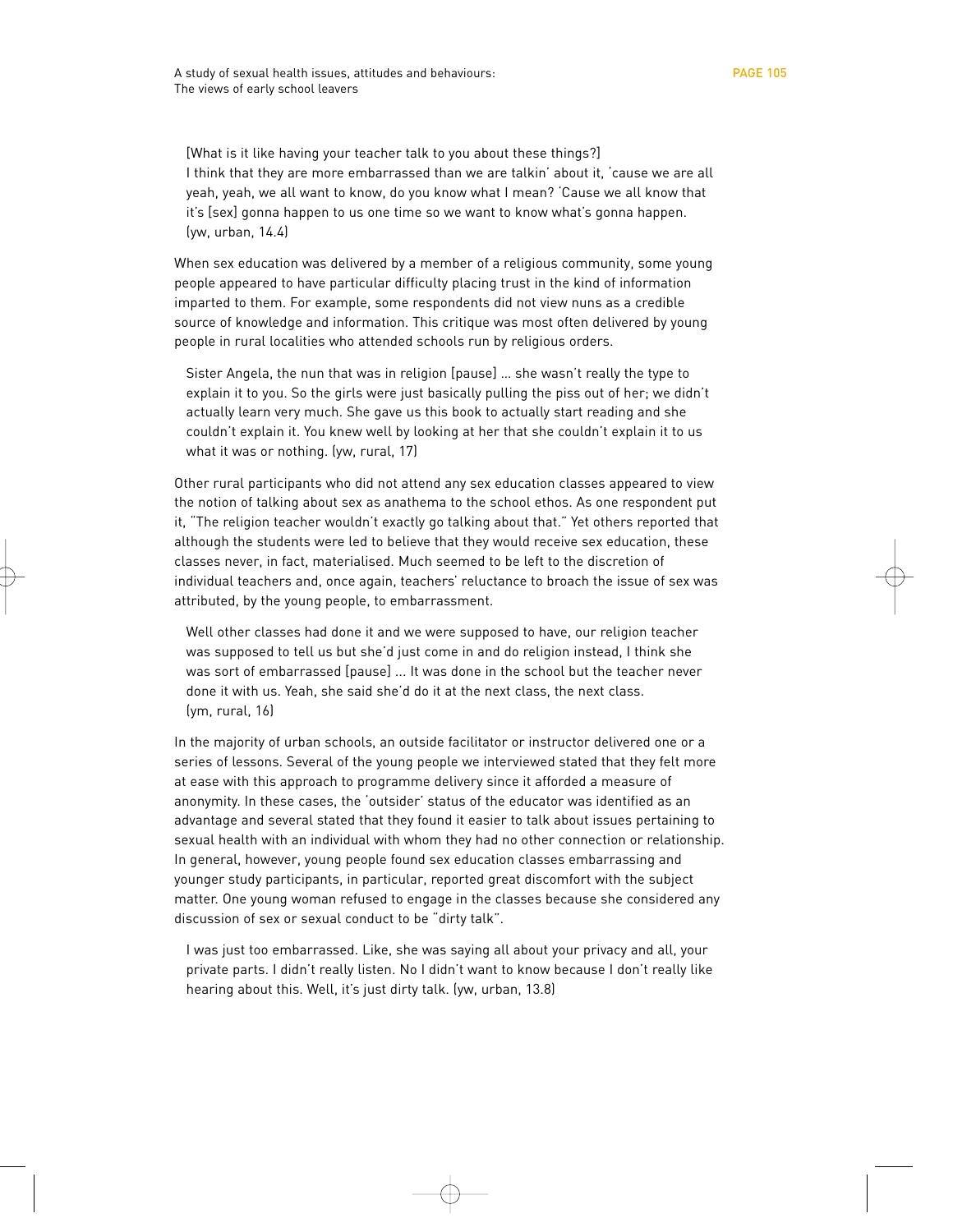When classes were mixed, embarrassment levels ran even higher. Young women, for example, reported more "messing" during mixed-sex classes. Young men, on the other hand, stated that they did not ask questions, and were otherwise inhibited by the presence of young women.

[Were there separate classes for boys and girls or were the classes mixed?] The classes were mixed mostly.

[What was that like?]

I was a bit embarrassed and people were laughing and joking about it. Most of us I'd say felt embarrassed you know, answering questions an' all she'd ask. That was embarrassing it was with the girls there and you had to say your own thing an' all. (ym, urban, 16.10)

At a younger age, or at the outset of a programme, it was not unusual for young people to regard sex education as 'a laugh'. Young men were especially likely to report 'messing' and bad behaviour during classes.

[Was it embarrassing talking about these things in class?] You get a lot of muppets laughin' and jokin' when they see the word sex on the screen and start breaking their shite laughin', you know what I mean? There is nothin' funny about it, at the end of the day. They are so immature they don't know what to do. (ym, urban, 16.9)

However, most reported that, following a 'settling down' period, students began to take the subject more seriously.

Embarrassing for the first year, you are in school and you are talking about sex and condoms. But we calmed down after a while like and it got interesting and we started to learn stuff like. (ym, rural, 16)

High levels of embarrassment frequently stem from a lack of familiarity and confidence with sex as a topic of discussion (Spencer et al. 1988). One-off classes are clearly not enough to curb anxiety levels among young people. Our data also suggest that embarrassment among educators exacerbated the difficulties young people experienced in making the necessary adjustments to manage and engage with the topic of sex and sexual health.

Across the sample, those who received school-based sex education gave broadly similar descriptions of the issues typically covered during classes. 'Factual' accounts of sex as a reproductive activity appeared to be the main building block of the programmes and classes young people attended, with menstruation, pregnancy and childbirth featuring among the issues addressed, particularly with young women. While this is clearly valuable information, a singular preoccupation with reproductive matters fails to address, let alone tackle, the challenging issues with which young people may well be struggling: relationships, love, sexual pressure, contraception, and so on. Young people consistently criticised this emphasis on biological dimensions of human reproduction for failing to take account of the more complex social and emotional dimensions of romantic and sexual relationships. The following excerpt, taken from a focus group discussion with thirteen- to fourteen-year-old young women, illustrates a strong awareness on their part that sexual health is not simply a biological or reproductive matter: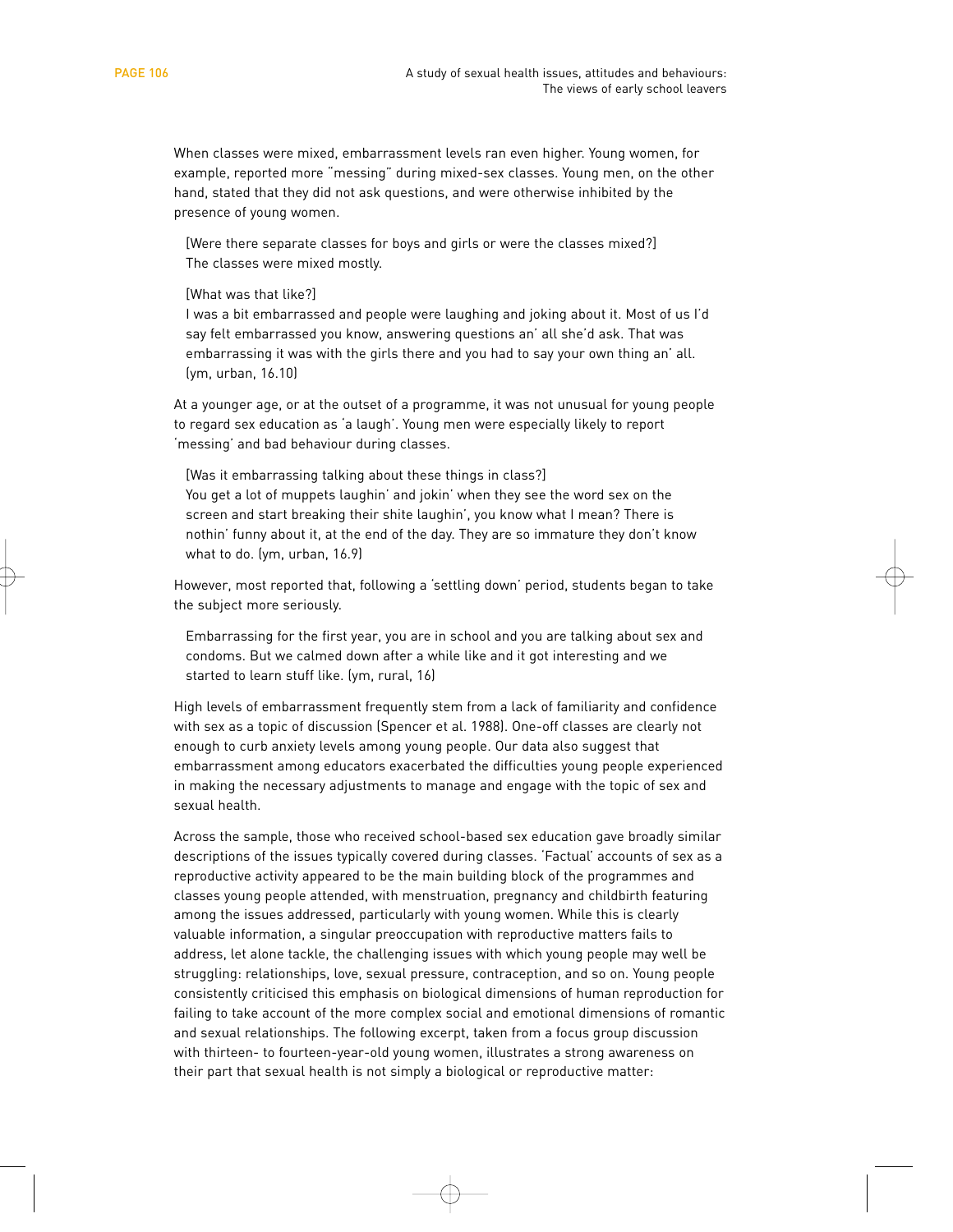[Did you discuss relationships with boys during sex education class?] All: No.

R1: No' cause like they were talking about sperm an' all and about penises and vaginas an' all that, all about that.

R2: Like they told ya how to have sex and how to make a child but like they didn't say like how long you have to be with a fella before you do anything. Like they didn't say anything like that.

[Were the classes helpful?]

R2: Like in some ways it was helpful like about your periods an' all that. But as far as sex, it wasn't a help at all. They didn't tell me anything I didn't already know.

R3: The teachers are holding back [pause] … I don't think [pause] … they're not discussing it. 'Cause we could have had a video with people explaining things and describing things. It would have been easier. But it wasn't like that.

Despite such criticisms, we did receive some positive reports of school-based sex education programmes. In both of the accounts below, the young men we talked to praised the practical advice they received about condoms and their use, ways to avoid pregnancy and what to do in the event of a crisis. Their accounts also suggest that the approach to delivery on the part of educators was more discursive than instructive in orientation.

[What was the most useful information you got during sex education classes?] The teacher was excellent at explaining everything like. Showing everything where everything goes. And they had this thing and they showed you how to put on condoms. That was basically what we done and then we started talking about stuff like what are you doing, if you got a girl pregnant where would you go and who would you tell. Stuff like that. Just in case you do, so you know what to do. (ym, rural, 16)

Like the diseases you can get and how you can get them. What would happen if you don't use a condom. Like why you should use them. And if you are pregnant where you can go. (ym, urban, 16.9)

These accounts are exceptional, however, among the many others we received. Across the sample, there was in fact little or no discussion of safe-sex practices within the school context. A large number of the young people – probably the majority – reported that the classes they attended did not include any discussion of condoms, other forms of contraception or sexually transmitted infections. In many instances, young people reported wanting to ask questions about these issues but were reluctant to do so because of fear of being laughed at and/or sounding ignorant. The exclusion of these issues from sex education classes was a source or frustration to many young women, who stressed that they needed far more information on sexually transmitted infections.

[What did you get information on? What types of things did you discuss?] I think we learned a few new words like fallopian tube but that was about it. I think the school should go into more detail like 'cause they never explained, they never talked about diseases. Like how you can get a disease like the HIV virus, do you know what I mean? But they never talked to us about that and I think there's a lot of ignorant people out there in the school. (yw, urban, 14.1)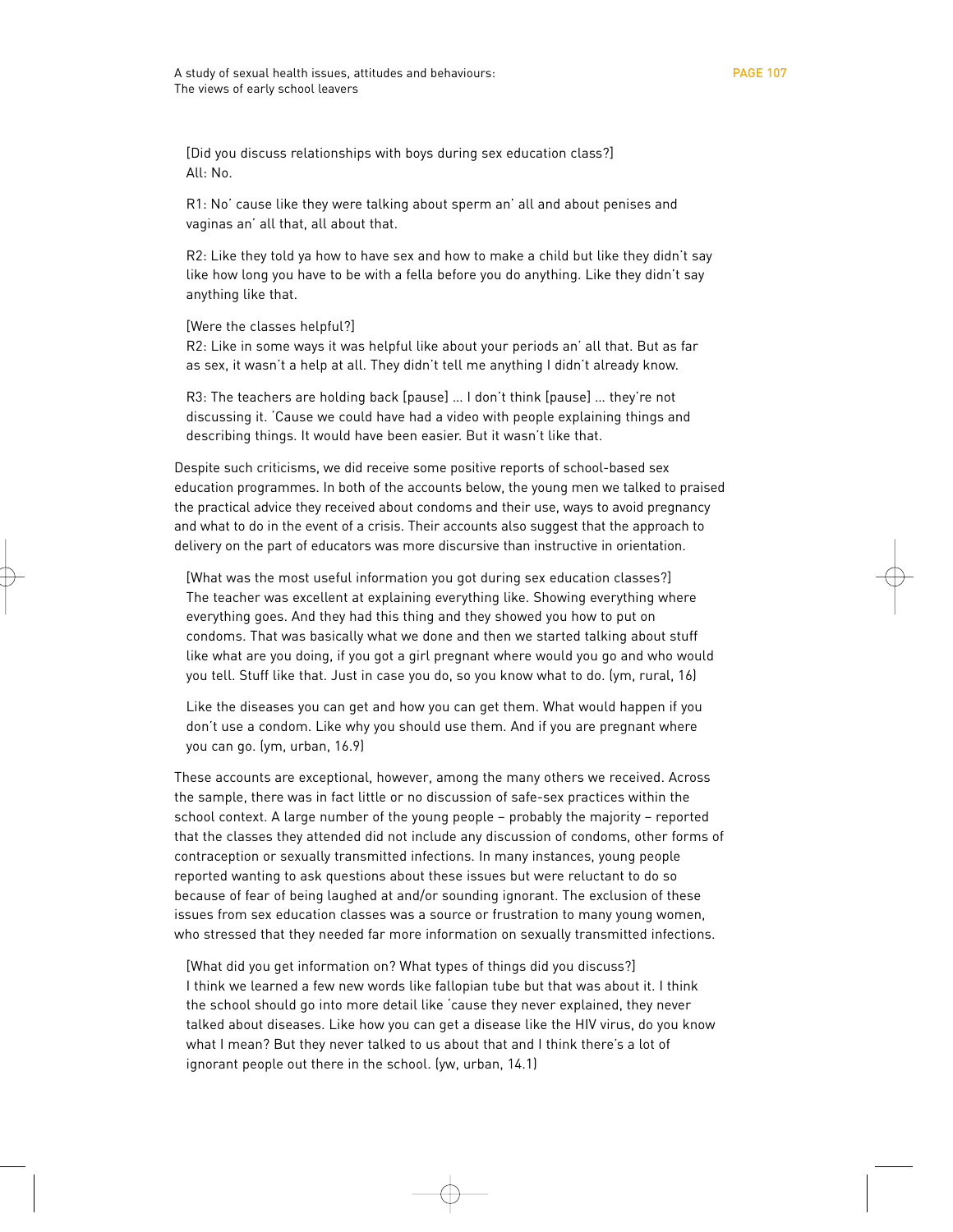[Is there anything that you would like more information on?] About the different diseases or safety ways. They don't really do anythin', we don't talk much, only about hygiene. Just all about hygiene and what is what in your body and the changes in your body. (yw, urban, 14.9)

Young men's views on the sex education they received were quite similar to those expressed by young women and they too complained that the content of the classes and programmes focused far too much on biological aspects of sexuality. Several asserted that they already knew the "facts of life", and they consequently deemed much of what was presented to them as irrelevant and even insulting:

I just find them [classes] patronising anyway, things we already know on a big board, naked man and a woman; this is a willy like, patronising at the best of times. Things you already know. (ym, rural, 15)

Many of the young men we interviewed were sexually active from a young age and their sexual debut predated their exposure to school-based sex education. A number, consequently, framed sex education as a lesson learnt after the event; a case of "too little, too late", as two young men – one gay and one heterosexual – observed:

[Did you expect it to happen at the time (first sexual experience)?] No, sure I didn't know anything about it so I thought it was normal to do it at that age at the time. I'd never been told anything about it so I wasn't to think it wasn't normal. I just thought it was normal.

[And what do you think about it now?]

I don't know. A bit embarrassing being that young. I wish I had known stuff about it. That's why I agreed to do this interview; kids that age, the age I was then, didn't know anything. So, you need to have the information there for them. (ym, rural, 15)

[What about school, were you taught anything there?] Yeah, taught about sexual education but that was afterwards.

[Do you mean after you had first sex?] Yeah.

[Do you think it would have been better if you'd known more at the time?] Yeah. I'd say if I knew more about sexual education I wouldn't have done it; yeah, because I didn't even know the girl. I knew that I'd never see her again.

[So you feel that if it had been talked about …?] Yeah, that I wouldn't have done it. (ym, rural, 15.9)

In general, in young people's accounts, the school-based sex education they received appeared peripheral – if not removed – from the 'real world' of adolescent sexual relationships. Safe sex (condom use and other contraceptive behaviour) was clearly not on the agenda of many school-based sex education programmes and there was little or no exploration of areas such as safety, communication, sexual pressure, desire, identity, or gender roles and stereotypes. Unsurprisingly, perhaps, the more sensitive and contentious issues, including contraception, homosexuality and abortion were rarely, if ever, touched upon. By omitting or failing to address particular areas of sexuality with young people, adults (whether educators or other interventionists) silence these issues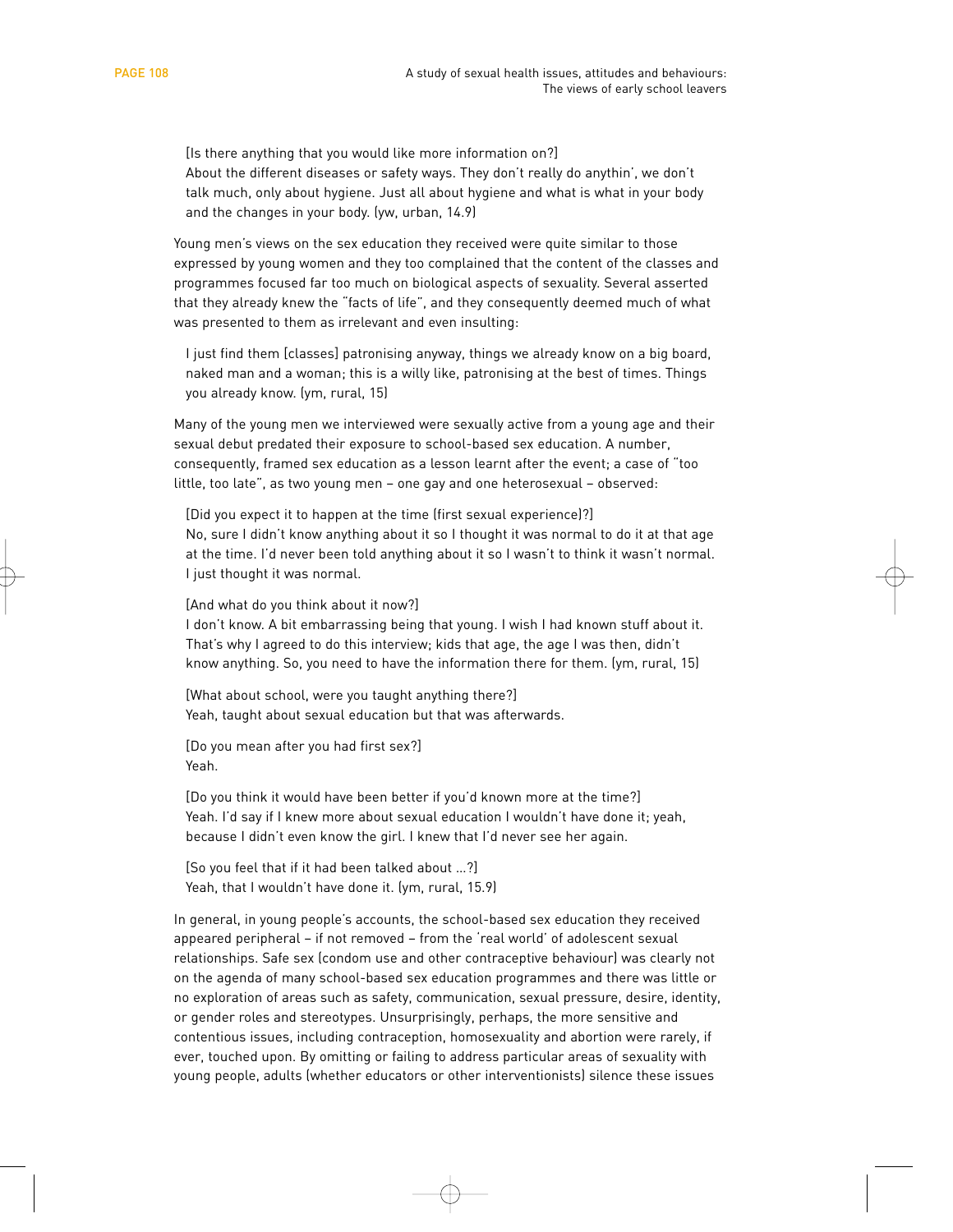and render them illegitimate and/or irrelevant (Holland et al. 1998). In a world where young people are exposed, through the media and other sources, to discussion and debate on a wide variety of issues related to sexuality, this contradictory situation leaves them to deal with conflicting messages about their right to knowledge and information. Furthermore, it reinforces a culture of silence around sexuality and denies young people the opportunity to discuss sexual health issues in a manner that accords with their social and personal experiences.

## 8.2 Home-based sex education

There is considerable evidence to show that if parents have open and honest communication with their children about sexual health, their children are more likely to delay their first sexual experience and, when they do have sex, they are more likely to have safer sex (Walker 2001). Socio-economic status affects ease of communication, and better-off parents are more likely to feel comfortable discussing sex with their children (Cheesbrough, Ingham and Massey 2002). This section examines young people's experiences of home-based sex education, drawing attention to how sex was discussed with them and how young men and women viewed their parents' efforts to influence their emerging sexuality and prepare them for the world of sexual relationships.

Within the home, sex education almost always took place within the mother/daughter relationship and many of the young people stated that they preferred to talk to their mother – above other family members – about sex. This preference for communicating with mothers was particularly strong among the young women we interviewed in provincial areas, who frequently described an open relationship that afforded them considerable freedom to ask for information and advice.

Usually if I do need advice or anything, or I've any questions I'll ask my mother because me and my mam are really open about everything. (ym, rural, 16.9)

Like over the years like she'd [mother] talk to me about sex or whatever, especially when I started going out with people. (yw, rural, 16.1)

A smaller number of the young women we interviewed in Dublin city described an equally relaxed relationship with their mother.

[Where would you say you have learned most of what you know?] Like me ma she tells me what I need to know. If you heard something out on the street and you weren't quite sure what it was you could go in and ask your ma about it. Sometimes you hear things and she would explain it to me. (yw, urban, 15.6)

Young men were far less likely to endorse home-based sex education, and, in general, they found the experience embarrassing. Nonetheless, a small number valued the information and advice they received from parents.

[Where would you say you've learned most about sex?] My mother.

[What was that like?] Sort of embarrassing as well, embarrassed with my mother talking to me about sex.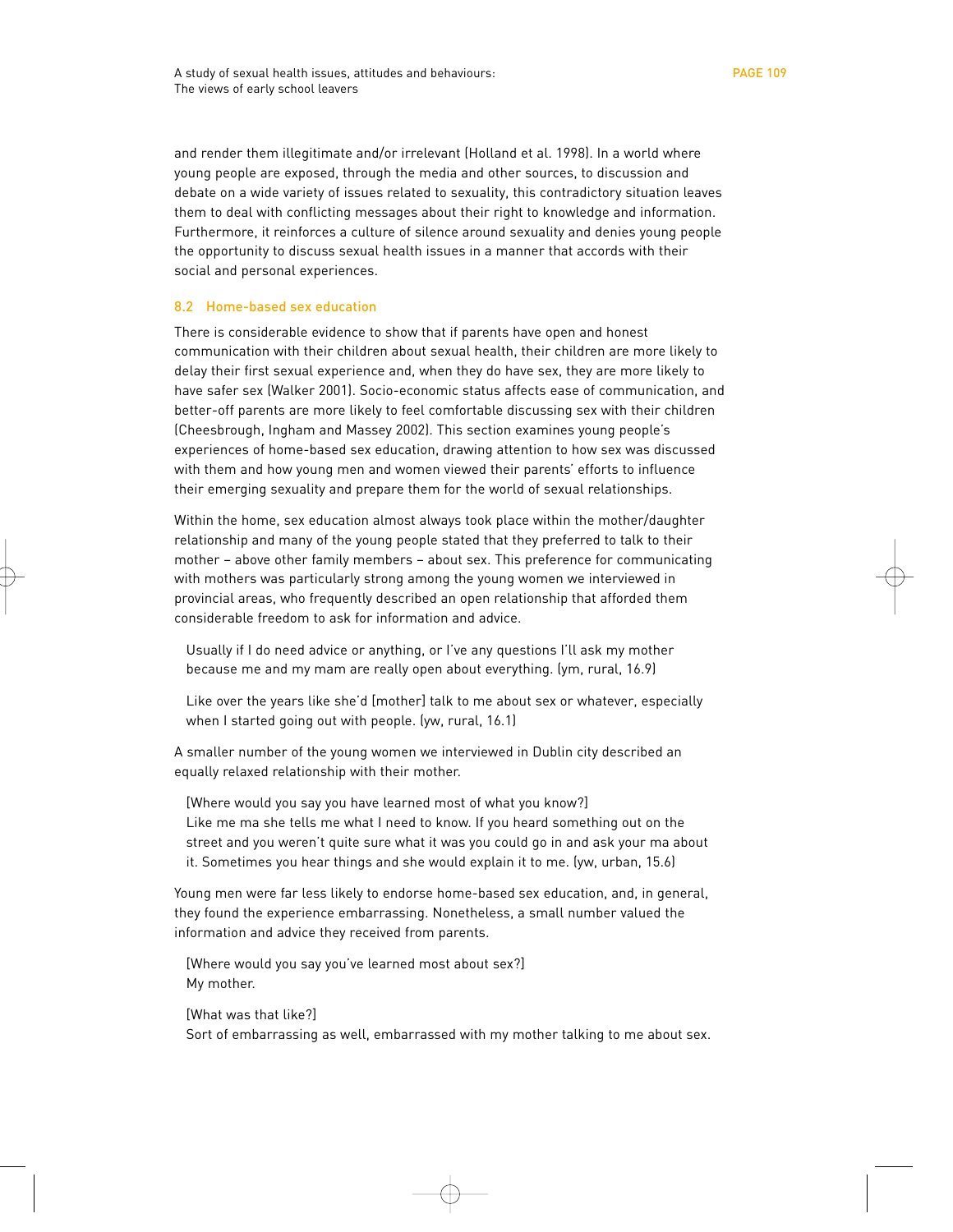[How old were you when that happened?] About thirteen or fourteen.

[What kinds of things did she tell you?] To always use a condom if you ever [pause]. She said it would stop you getting diseases as well.

[Do you think it was important that your mam said something to you?] Most mothers do I think say something, it was important enough yeah. (ym, rural, 16)

Many young men and women recalled and described a time or day when a parent discussed sex with them for the first time. When the time came for the young people to have "the talk", as it is frequently referred to, mothers invariably took charge of the discussion. If fathers played a role, it was almost always peripheral and, in most cases, mothers assumed the role of educator and advisor. One young woman described how her mother asked her father to leave the house on the day she and her mother discussed sex for the first time.

[Can you remember how old you were when you got the talk?] No, I remember I done a sly one though 'cause I said to her, like I was twelve and I knew, and I just said to her, 'Where do babies come from?' And she brought me in and she told my dad to get out, to get out of the house and everything and she brought me into the room and she was telling me like and I was there laughing at her. (yw, rural, 14)

For the most part, mothers appeared to direct their efforts at 'protecting' their daughters from pregnancy and this was frequently achieved by issuing warnings about the need to "be careful". The following short excerpt from a focus group discussion illustrates the centrality of warnings to the advice imparted by mothers to their daughters.

[Have you talked to your parents about sex?]

R1: Your ma's advising ya and telling ya from young, like me ma used to always say to me like, 'Don't let anyone touch ya and if the boys do then tell.' And I used to say, 'Yeah.'

R2: Like me ma used to say to me like, 'Don't let anyone past your knee or anything'.

Many of the accounts suggest that mothers (of young women, in particular) were proactive when it came to the sexual health of their children. When mothers talked to their daughters, however, much of the emphasis was on trying to ensure that they avoided "getting into trouble". Advice about contraception was, therefore, a major focus of mother/daughter discussions about sex.

As I start getting older and that she kept going on about it, so you'd know for the future like or you'd know if you ever did, if the condom ever did burst or anything that you'd know about the morning-after pill. She wanted to go and get me the pill. (yw, rural, 16)

It has been argued that the 'protective discourse' that mothers draw on neglects positive messages about sexuality and that it can run dangerously close to the surveillance of young women's sexual activities (Holland et al. 1998). Indeed, some of the young women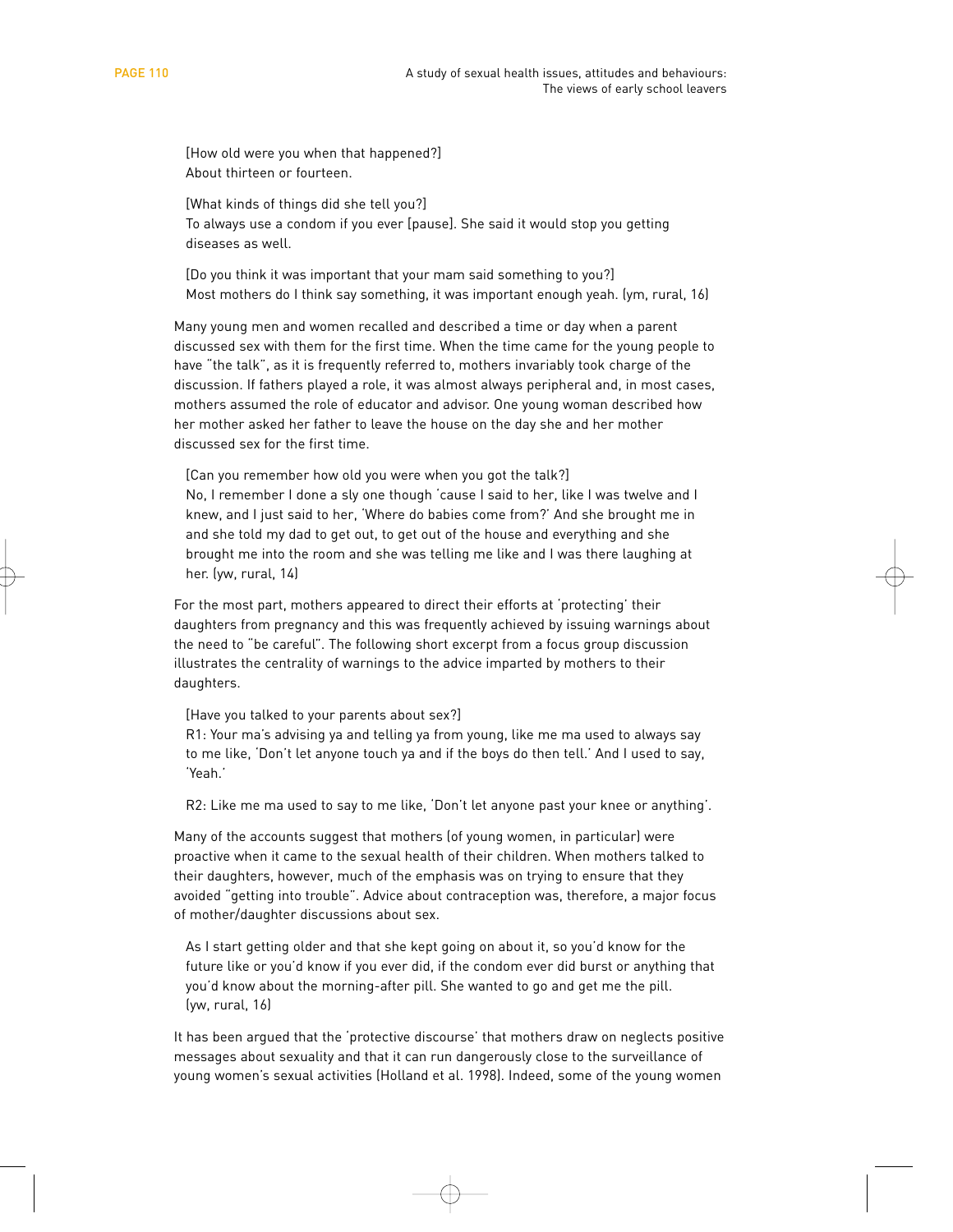we interviewed found their mother's efforts to impart advice to be overly focused on damage limitation. As a result, a number preferred to discuss sex with an older sister. The accounts below suggest that young women felt less vulnerable to reprimand from sisters, who were less likely than mothers to respond with alarm when certain issues were raised:

[Who do you feel more comfortable talking to about sex and sexual health?] Yeah me sister. 'Cause like if I was to say to me ma like, 'I want to go on the pill', me ma would be like, 'What?' She'd have heart failure and it'd be making her upset and she'd be saying, 'She's not fully developed yet.' Where like your sister would probably be encouragin' ya. You need someone who has the experience but they're still young at heart so they understand. (yw, urban, 14.4)

Me sister, she'd be saying, 'Don't go with anyone until you're about 18,' and 'Don't try anything until you think you're ready'.

[Do you feel comfortable talking to your sister?] Yeah, feel great talkin', just let it all out. (yw, urban, 13.9)

Young men were far less likely to report that a parent had set aside a day or a time to talk to them about sex and/or sexual health. Not alone did young men receive less home-based sex education, the information and advice they received was qualitatively different from that delivered to young women. They were considerably less likely, for example, to report that parents issued warnings about the risk of pregnancy. Their discussions with parents also appeared to be shorter and advice was imparted to them with noticeably less open disapproval of sexual activity.

Fathers did not feature to any great extent in young people's descriptions of home-based sex education and, for the most part, they were only mentioned in cases where both parents talked to young people about sex. Among the small number of exceptions to fathers saying nothing, one young man described how his father used humour to circumvent, rather than discuss, sexual health.

He [father] would talk about it like, he's a gas character, he would joke about it. But I wouldn't go up to him and say, 'Da I want to sit down and have a talk to you about sex.' He would laugh and say, 'What are you on?' like. (ym, rural, 16)

Fathers frequently use performance stories and joking to address sexual topics with their sons (Kirkman, Rosenthal and Feldman 2001). This form of communication has the disadvantage of producing messages linked to 'performance' and incorporates little or no discussion of internal emotional states or dilemmas.

Nearly one-quarter (n=10) of the young people, most of them young men, had not received any advice from parents or any other family member regarding sex and/or sexual behaviour. These young people frequently stated that sex was not an issue that they could envisage discussing with their parents.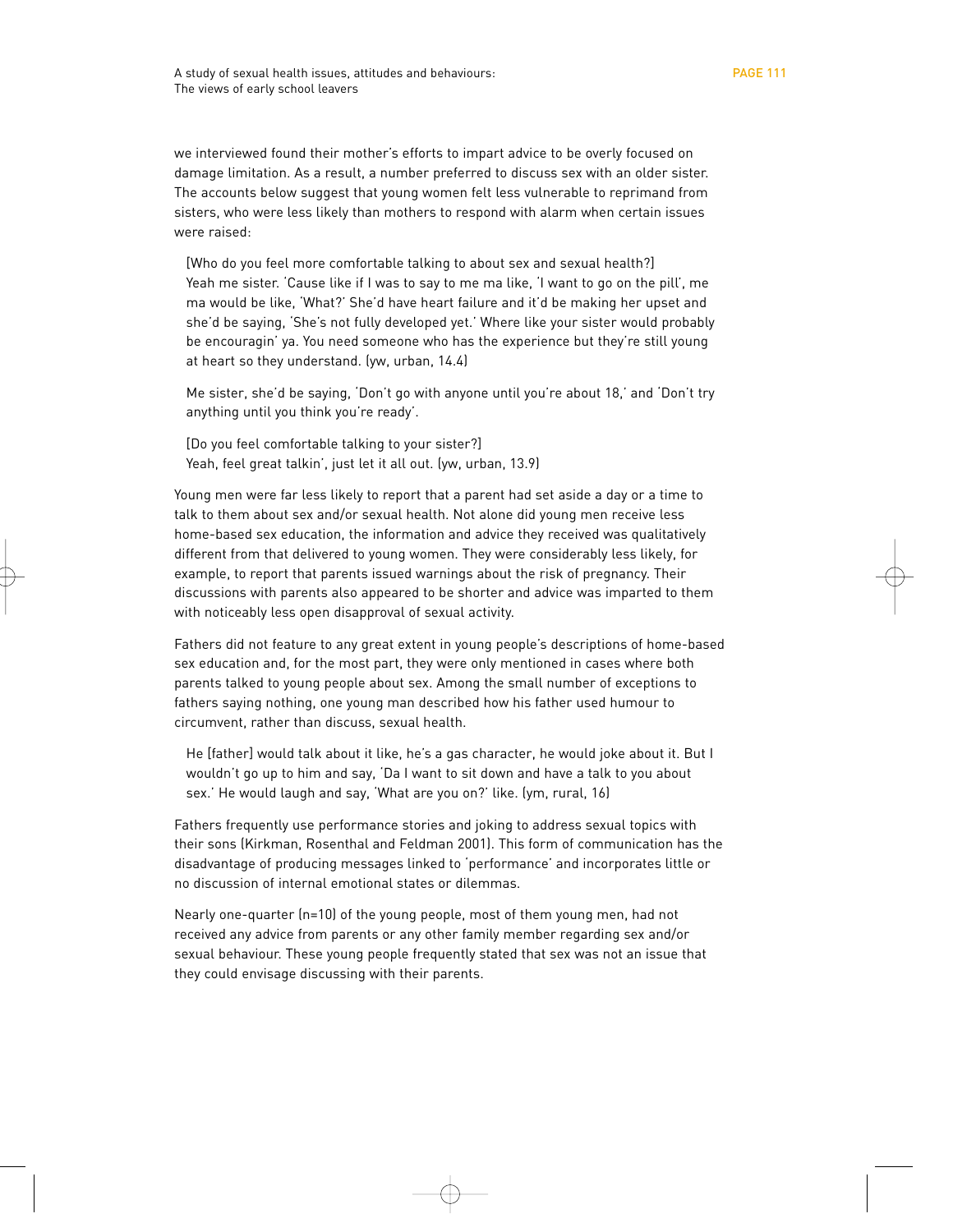[Did your mam and dad ever talk to you about the facts of life?] No. I can't picture the mother or father telling me that. No, because my sister got pregnant and my father nearly went psycho, my father, she had a child right and my father nearly killed [pause] … my sister was only seventeen I think. She's eighteen now, but she had a miscarriage as well, so. No I think they think I've more common sense. (yw, rural, 15)

Unlike Holland et al.'s (1998) respondents, the young people we interviewed did not always respond angrily to their parents' (mainly mothers') efforts to pass on either warnings or advice on sexual matters. Rather, the majority appeared to understand their parents' anxieties and appreciated their efforts to protect them, even if they did find some of the discussions embarrassing, irritating or unhelpful, at times. Indeed, a considerable number appeared to take some comfort in knowing that a responsible adult took an interest in their sex lives. In general, young people placed considerable trust in the information and advice they received from parents. However, not all of the respondents felt that it was appropriate or useful to discuss sex with their parents and young men, in particular, sometimes openly rejected their parents' efforts to discuss sex with them.

[Have your parents ever talked to you about sex or sexual health?] They've tried but wouldn't listen.

## [What did they say to you?]

They just go to me Brendan, 'Can we have a talk to you?' And I just go, 'What about?' 'Just come in here and we'll tell you', they said. It was about sex and I said I didn't want to hear it, just walked out. They go, 'Why?' And I said, 'I don't want to hear it off you.' Wouldn't like my parents to tell me about it.

#### [And is there a reason for that?]

Not really, I just thought it would be really awkward hearing it from them. They told me to come back, I just walked away. (ym, rural, 15)

[Have your mam or dad ever talked to you about sex?] No. I can't imagine the mother or father telling me that.

#### [No?]

Rather they didn't. It might be a bit scary like, your mother talking about sex. You wouldn't be into that like. (ym, rural, 15.1)

Compared to young women, men received far less education and advice about sex and sexual conduct in their homes. This may be partly because mothers provide much more sex education than fathers and feel that they do not have sufficient information on boys' development (Sex Education Forum 1997). For the most part, the information imparted by parents focused on contraceptive advice, as well as warnings about the need to "be careful" and to protect against pregnancy. There was little evidence of any discussion about sex or relationships more generally. Nonetheless, a considerable number of the young people we interviewed stated that they would opt to ask a family member for information and/or advice on sex and sexual health if they felt that they needed to. This suggests that they valued the information and advice that their parents endeavoured to impart and that they viewed parents, siblings and/or other relatives as reliable sources of support and advice.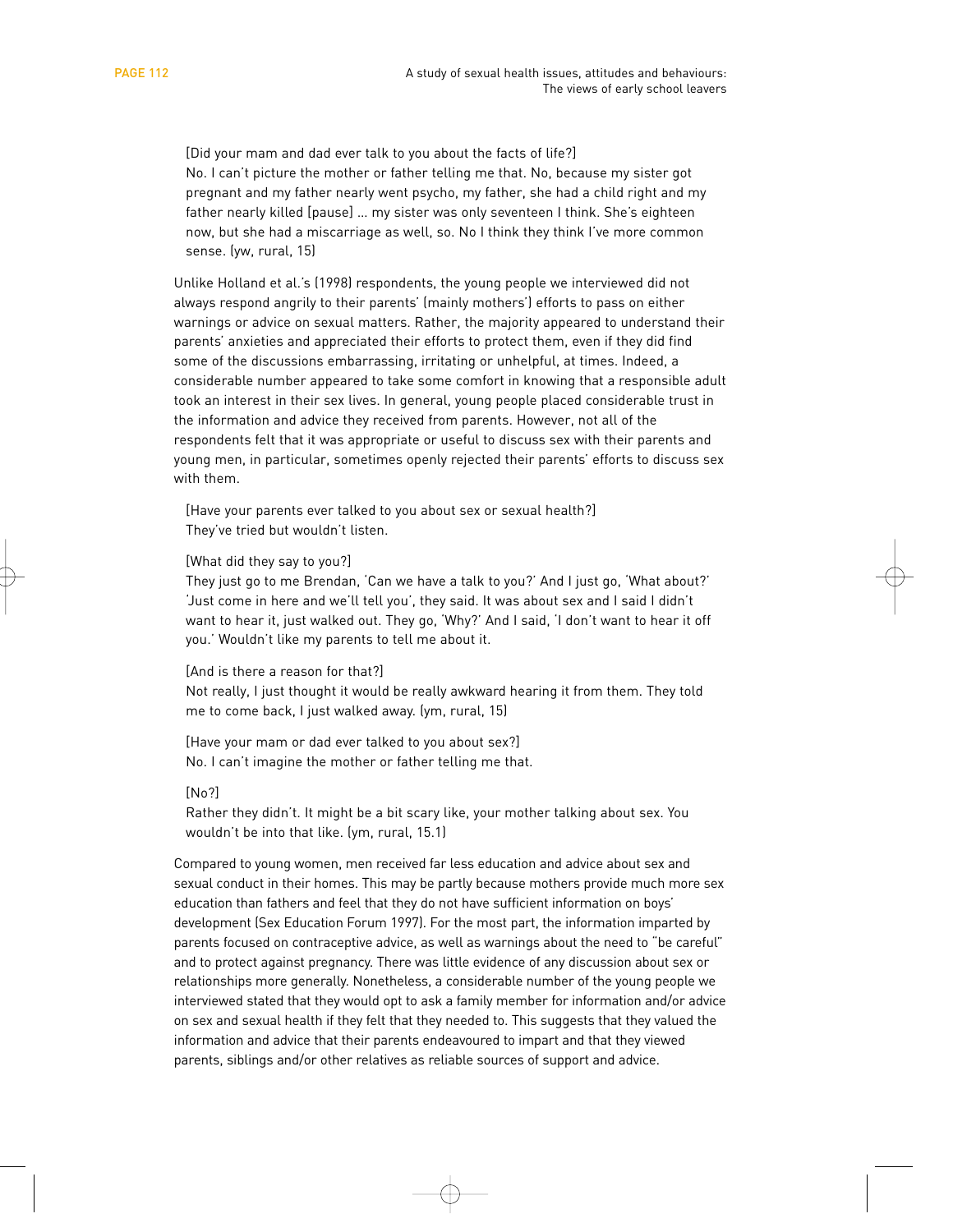## 8.3 Sex and the street

Among the young people we interviewed, peers emerged as a primary and preferred source of information about relationships, sex and sexual health. Young women talked to friends regularly about relationships and sex. One young woman explained how these discussions typically came about in the context of all-girl gatherings.

[Do you think it is good to discuss sex with people your own age?] Yeah about their experiences and my experiences. You wouldn't just sit down and say, 'Lets talk about sex', although I have said that a few times. There would be three of us sitting around with nothing to do like. Then someone would say, 'What will we talk about?' and I would turn around and say, 'Lets talk about sex, baby.'

[Is it useful?] Ah yeah, you have a laugh and a joke about it. (yw, urban, 16.9)

Some who were sexually active were prepared to talk to their friends candidly about their sexual experiences.

[Would you talk about sex, ask each other questions?] Just if they're after having sex with someone or whatever like they'd ring you up and tell you all about it like. It doesn't matter what time it is they'd still ring you [laughs]. They stay on for about an hour just going on and on and on, they'd be all excited like and you know just chatty. (yw, rural, 16)

The agenda for younger women who were not yet sexually active revolved around who was going out with whom, and for how long, and who they themselves found attractive. The question of when to have sex also featured strongly in their discussions with friends.

[Do you and your friends ever talk about sex?]

Well I asked me friend did she ever have sex and she said, 'No.' And I said, 'Would you ever?' And she said, 'NO.' She goes, 'I'll wait until I'm a bit older.' And then she said to me, 'Would you?' And I said, 'No. I'd wait until I'm about eighteen, nineteen, twenty.' (yw, urban, 14.1)

[Is sex something that you and your friends talk about?] Not really, relationships maybe, but not sex. (yw, urban, 14.9)

[When you're discussing relationships with your friends what are the things you talk about?]

Just like saying, do you wanna go out with him, do you wanna go out with him? Like me friend she says imagine having a, like having a baby with him. I said no. (yw, urban, 13.8)

Across the sample, friends were a primary, and sometimes the only, source of information about sex. Consequently, the 'street' was a critical site for learning about sex. As one young woman put it: "The street, that's the way you learn everything." When talking to friends, young people had the freedom to use slang and explicit language. They also had permission to discuss issues that they felt were beyond the boundaries of appropriate discussion with parents.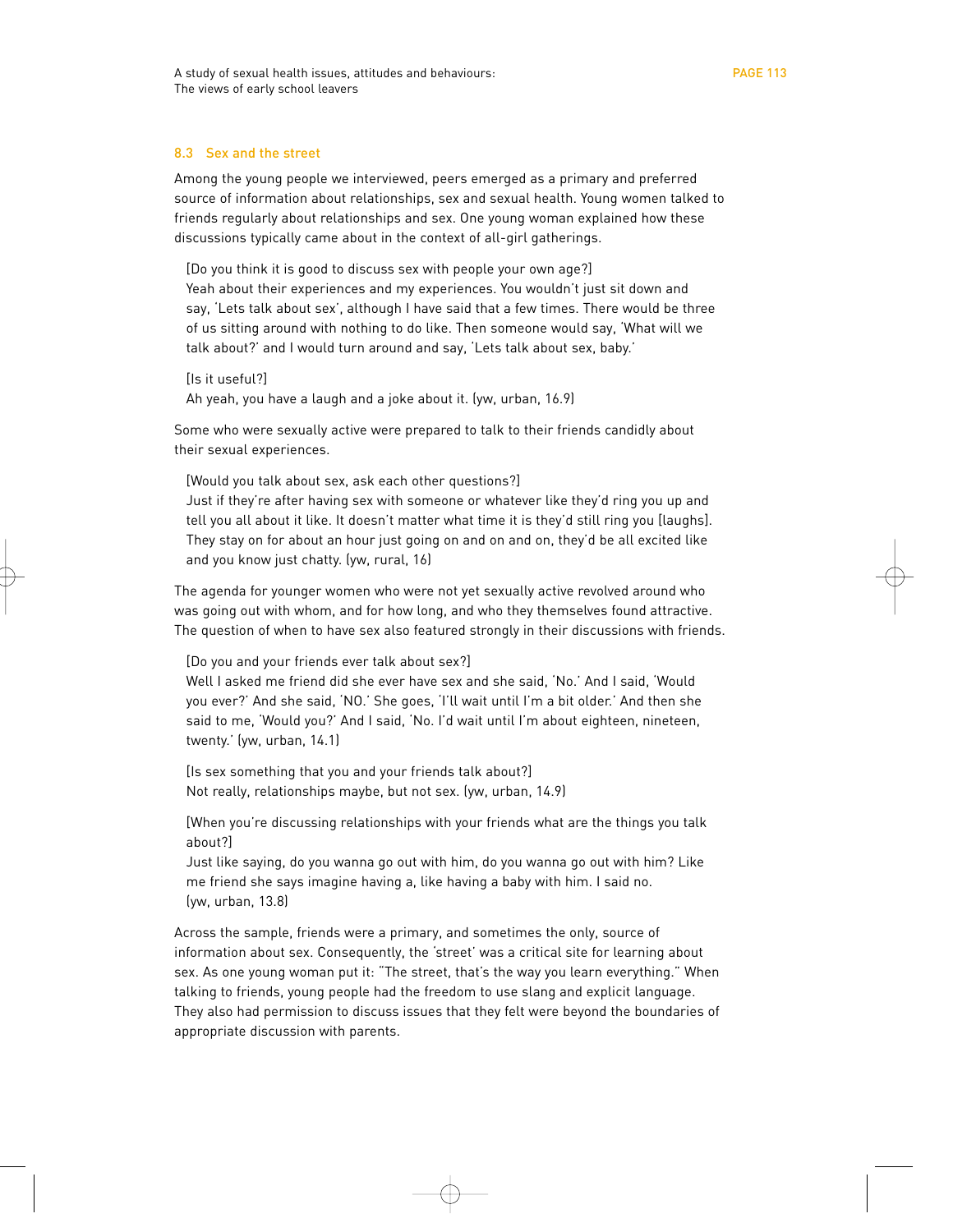[Do you learn a lot about sex with your friends?] R1: Like you'd hear things with your friends that you could go home and ask like.

R2: And then you'd get a clatter in the face if you ask them somethin' you shouldn't!

R3: Ah no 'cause you couldn't go into your ma and say, 'What's a blow job?' Do you know what I mean?

As discussed in previous chapters, talk about sex within the male peer group frequently focused on sexual conquest - real or imagined - in a highly competitive environment. This discourse placed considerable pressure on young men to demonstrate their knowledge and experience. Furthermore, it made them reluctant to ask questions and to seek clarification or advice. Young men's reluctance to share and try to make sense of their experiences is partly driven by the nature of their interaction, which is rooted in a macho concern about not 'losing face' (Shucksmith 2002). Among the young men we interviewed, there were practically no reports of communication about sexual relationships between male friends, beyond open displays of sexual knowledge and experience. For the most part, their conversations about women and about sex involved joking and bragging, aided by explicit language. A few reported close male friendships but, unlike young women, they did not turn to same-sex peers for advice. The following account is a rare example of the sharing of personal feelings among male friends:

[Do you and your friends talk about relationships?] Probably mostly to a boy but never, never to a girl, always to a boy.

[What do you talk about?]

Probably just like what girl do you like and all this and like you'd like to go out with her and all this. (ym, rural, 16.3)

This did not mean that no learning took place in the context of the peer group; whether or not young men personally endorsed or, indeed, believed 'boy talk', learning did take place. Importantly, however, this learning implicitly supported 'normal' male heterosexuality and reinforced the notion of the knowledgeable male who does not seek advice or need support.

The 'street talk' to which young people were exposed was clearly not always informative or accurate. Indeed, several of the young people we interviewed indicated that it was unwise to believe all of the information communicated by peers, and some reported seeking out a family member to clarify or confirm the legitimacy of what they sometimes heard informally on the street. A smaller number of young women stated that they did not – and would not – talk to, or seek advice from, their friends on matters related to sex or sexual relationships. These young women feared gossip and claimed that the vibrant local grapevine made it too risky to share private thoughts or actions with friends.

[Would you ever ask your friends for information about relationships or sex?] No, I don't think that's right, because they are blabbermouths, they can't keep anything in. Anything you'd say to them they'd spread it all over the flats. (yw, urban, 13.10)

Only on rare occasions did young people state that they asked a boyfriend or girlfriend for information or advice. For young men, asking women about sex carried major risks.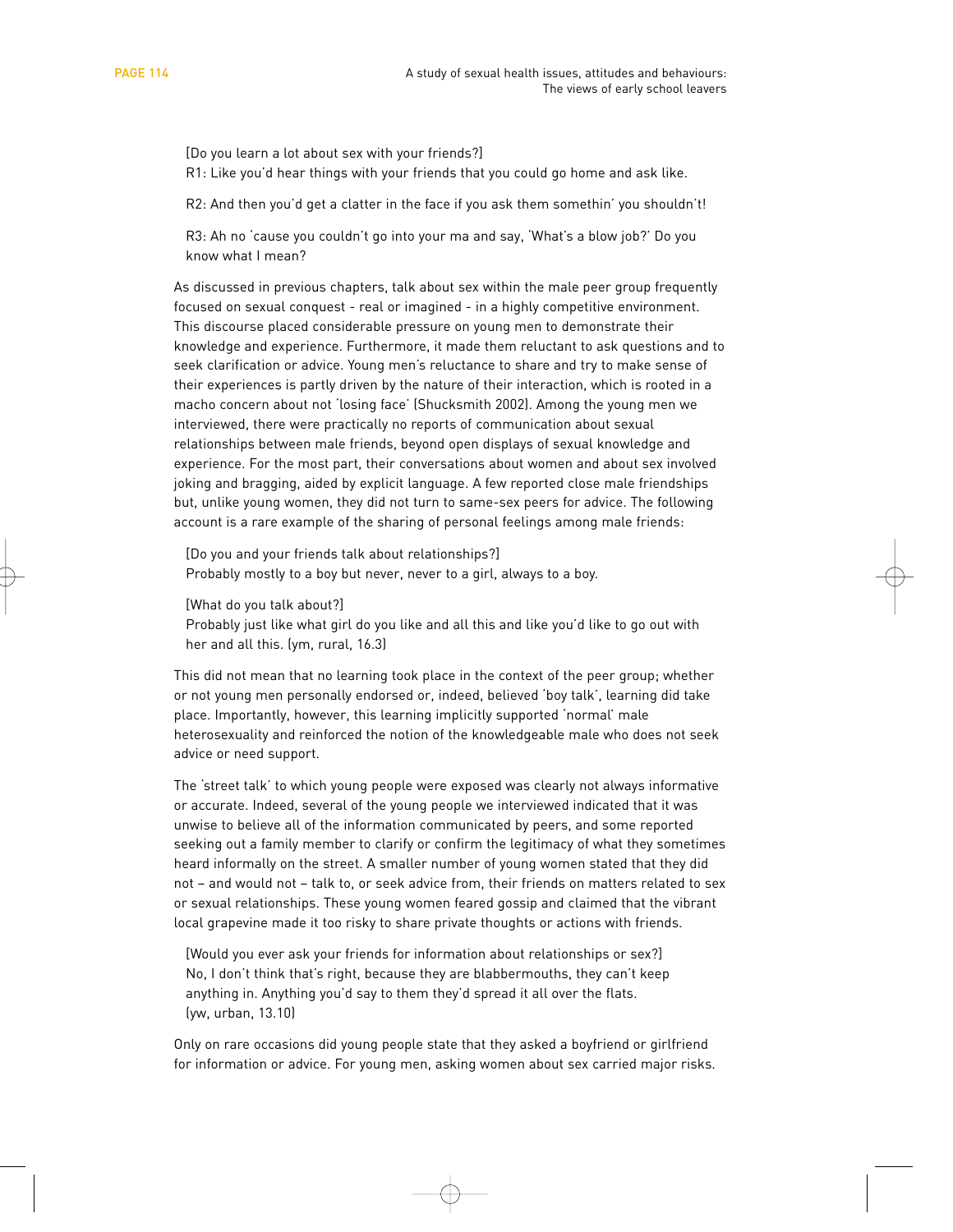It could indicate, for example, that they were not knowledgeable or that they were highly inexperienced; alternatively, it might be (mis)interpreted as asking for sex.

[Would you ask your girlfriend anything about sex?]

I don't know because if I ask her that she might think I'd be trying to give hints about doing it. (ym, rural, 15)

One young man, however, reported that he learned about the contraceptive pill from his girlfriend.

[Have you ever asked a friend for information on contraception?] I asked about the pill before. The girl that I was with got the pill. I asked her why she was on the pill and her ma put her on the pill. All the young ones are on it, not all of them but most of them are. (ym, urban, 15.6)

Learning within the peer group can be complicated and information may be wrong or misleading (Sex Education Forum 1997). It is important to state that the young people we interviewed tended, for the most part, not to rely solely on friends for factual information on issues such as condom use. Friends were certainly an important source of advice and support but, to a large extent, they served as a sounding board, albeit in very different ways for young men and women. As a context free from the constraints of adult supervision and direction, the peer group opened up the arena of sexuality in a manner that permitted them to explore many aspects of sex and sexual behaviour. Correspondingly, the social processes and communicative styles surrounding male and female peer contexts for learning about sex were part and parcel of how young people learned and internalised their gendered positions as sexual beings.

## 8.4 Media messages

The media is thought to powerfully influence young people's sexual beliefs, attitudes and behaviour and has a reputation for being less than helpful. Nonetheless, Forrest (1997: 11) argues strongly, for example, that the advice on sexual matters printed in teenage magazines is "empowering and valuable", rather than corrupting, in nature. The debate about the benefit of and damage exacted by media representations will undoubtedly rage on. However, it is difficult to foresee anything other than an expansion of media efforts to draw in young readers and viewers. Furthermore, for all that it simplifies, undermines and trivialises, the media also challenges, explores and informs (Raymond 2002a). The young people we interviewed held quite diverse views on the media as a source of knowledge and information. Overall, a significant number reported that television was an important source of information about sex and sexual health. For a smaller number, magazines, leaflets and the Internet were additional sources of knowledge and information.

Television is the most accessible form of media communication available to young people and, among our respondents, it was certainly the most user-friendly. This is not surprising since low literacy levels hamper young people's access to messages communicated in writing. The majority talked about various snippets of information they had 'picked up' from television and, in general, they appeared to view it as an important source of knowledge. A considerable number, for example, reported that they first became aware of several health-related dimensions of sexuality – including sexually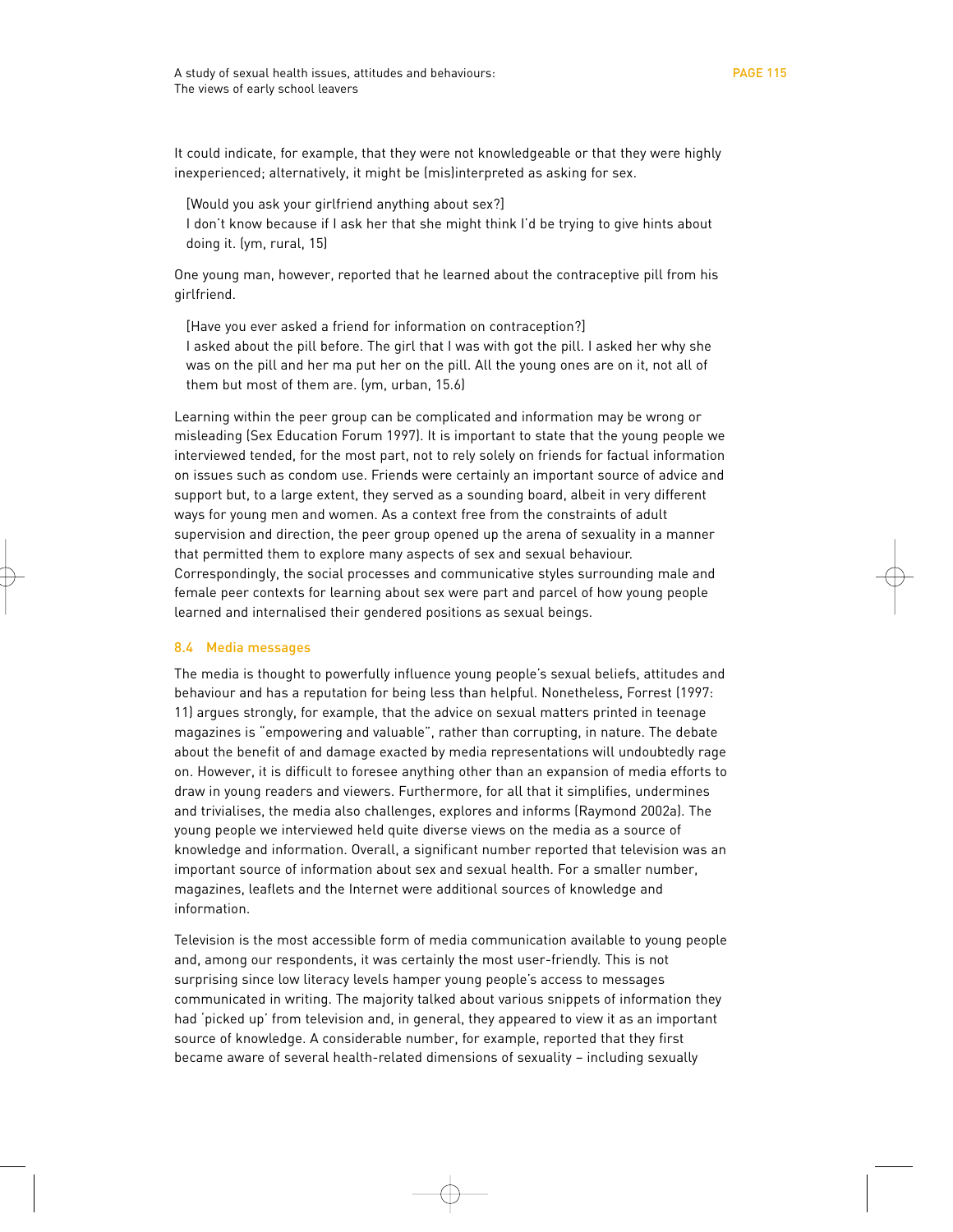transmitted infections and HIV/AIDS – from their television viewing. Soap operas were among the most commonly mentioned television programmes from which young people claimed to have learned about sex and sexual health.

[What about TV? Have you learned anything from that?] Yeah, I learned about AIDS off Eastenders and teenage pregnancy off Coronation Street. (yw, urban, 17.9)

Yeah, from Eastenders, you know when Mark got AIDS or something. (yw, rural, 16)

There's a load of information on the television all right. Information about sex and that. There should be more information on sex on television I think. (ym, urban, 16.9)

Yeah, you can, you can pick up an ol' hint or two off the telly. Like about things to do and things not to do, you know what I mean? (ym, urban, 16.9)

In general, reports of learning about sex from television were more common among the young people we interviewed in Dublin city, who listed a variety of programmes and channels that they watched on a regular basis. During one of our focus group discussions, the young women talked about a number of their favourite programmes and channels.

[What have you learned from watching television?] R1: Yeah you learn a bit I think.

R2: The Discovery channel that's good for that as well, ya get good tips off it! [laughs].

R3: Ah I tell ya, 'Hotter Sex' is good for that as well. You get good tips off it [laughs]. It's on Sky One.

[Are there a lot of programmes about sex on the television?] R4: On some of them yeah. On the digital there's all porn channels, I always catch me brother watching them.

Pornography is, of course, easily accessible on the Internet and it is a commonly used source of information, particularly among young men (Measor, Tiffin and Fry 1996). However, few of the young people we interviewed reported that they had ever accessed pornography on the Internet. One young woman, however, told of how she had accessed live sex on one occasion using her cousin's computer:

[Have you ever used the Internet for information on sex or sexual health?] I did before. A lot of sex things on the Internet [laughing]. And it gives you all, there is this thing you go on, on the Internet and they have people having sex on it. The information is there [laughing]. Me cousin on his internet, his computer like, he just went on it. (yw, urban, 15.5)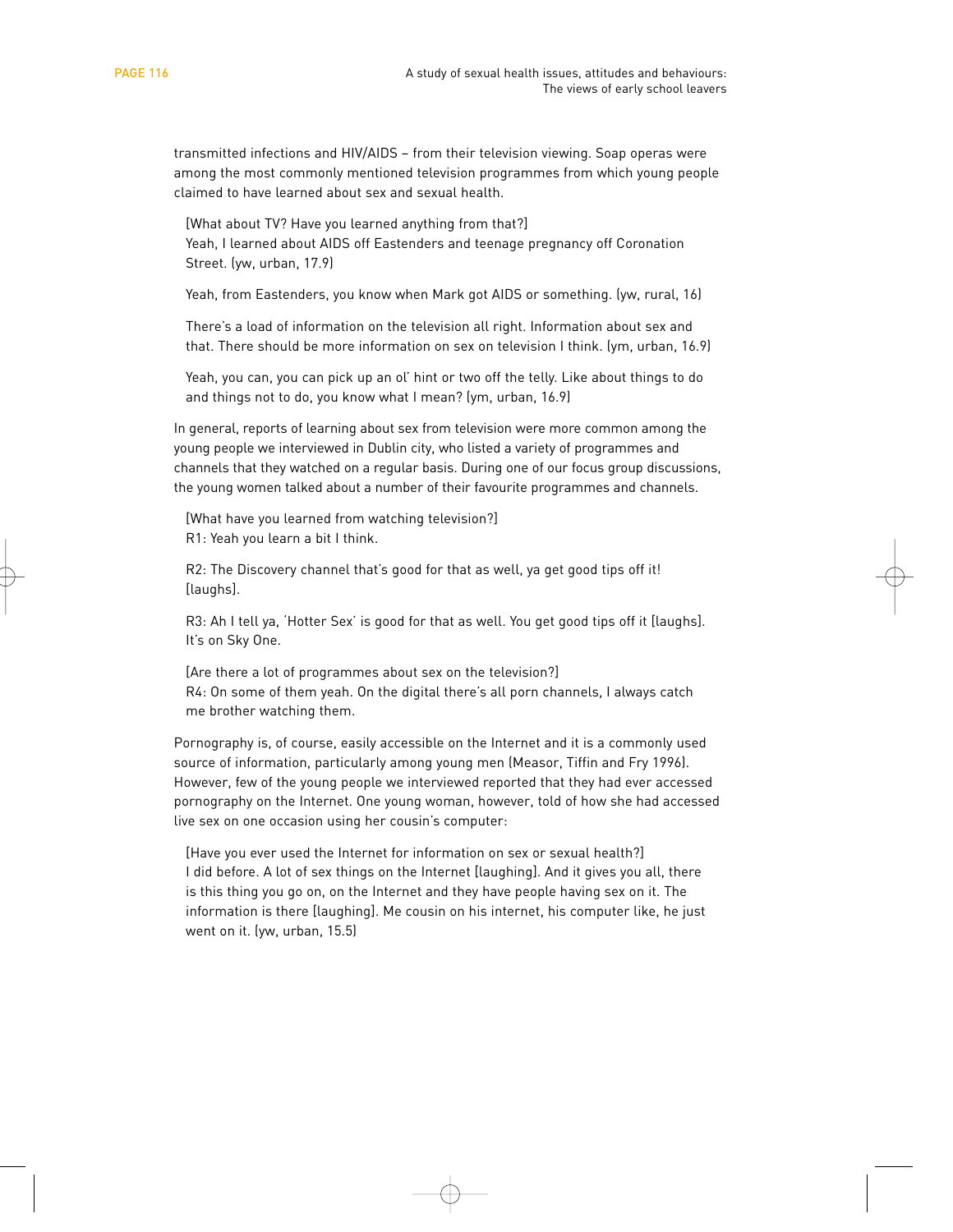We also received a small number of reports of using the Internet to locate information on specific issues. The young man below sought information on the reliability of condoms following anxiety about a casual sexual encounter while on holidays. This young man did manage to access statistics on the success rate of condoms as a form of contraception but also commented on the constant appearance of pornographic web sites during his efforts to do so.

[Have you ever used the Internet to look for information?] I checked up on the Internet when I came back [from holidays] about condoms ... just to see what's the chance of it ripping. 98% I think it said won't rip and 2% will, it gave me a scare in case I got a dodgy one. And then under it, it kept going into porn sites. (ym, rural, 15)

Teenage magazines were a popular source of information among young women and real-life stories and 'problem pages' were especially favoured as a source of knowledge and entertainment. Young people found these pages useful because they could relate to the issues raised by many young women who sought help and advice about love, romance, cheating and, once again, the critical question of when to have sex.

[What about magazines? Do you find them informative?] Yeah, and questions and answers I love them ones.

[What types of questions and answers?]

About boyfriends cheating how you would cope with it, or if you seen your boyfriend with another girl. Stuff like that, it's deadly. (yw, urban, 15.6)

[You were just telling me about the stories they do in magazines] Yeah, they do things like, 'I am fifteen and my boyfriend wants sex with me' … And they tell them about what happens and then at the end of it they say, 'Do you know its illegal to have sex underage?' They would say that. And they would be just giving advice on sex and then saying at the end of it they are underage. (yw, rural, 16)

[What do you think of magazines?] I think those magazines are brilliant for young people. They do say a lot more information than in school. (yw, rural, 16)

Gay youth depended almost exclusively on informal sources of knowledge and information: "I kind of read gay magazines and it gives you all the information you need; how to use condoms, how to have safe sex. I mostly get it from magazines but if I hadn't got it there I would go to me mate or on the Internet to get it!" (ym, urban, 18). However, one had received a great deal of additional support from an innovative youth facility in the town where he lived.

I wouldn't have coped without 'The Project' now, wouldn't have met the people I did meet and everything like that. I'm awful glad 'The Project' is there, love it myself. It's like a second home to me, I could count it as my second home. Home from home. If there's any problems at home, 'The Project' would be the first place I'd go to sort it out. (ym, rural, 15)

Not all of the young people we interviewed were in a position to access written information on sex, sexual behaviour or sexual health, and a considerable number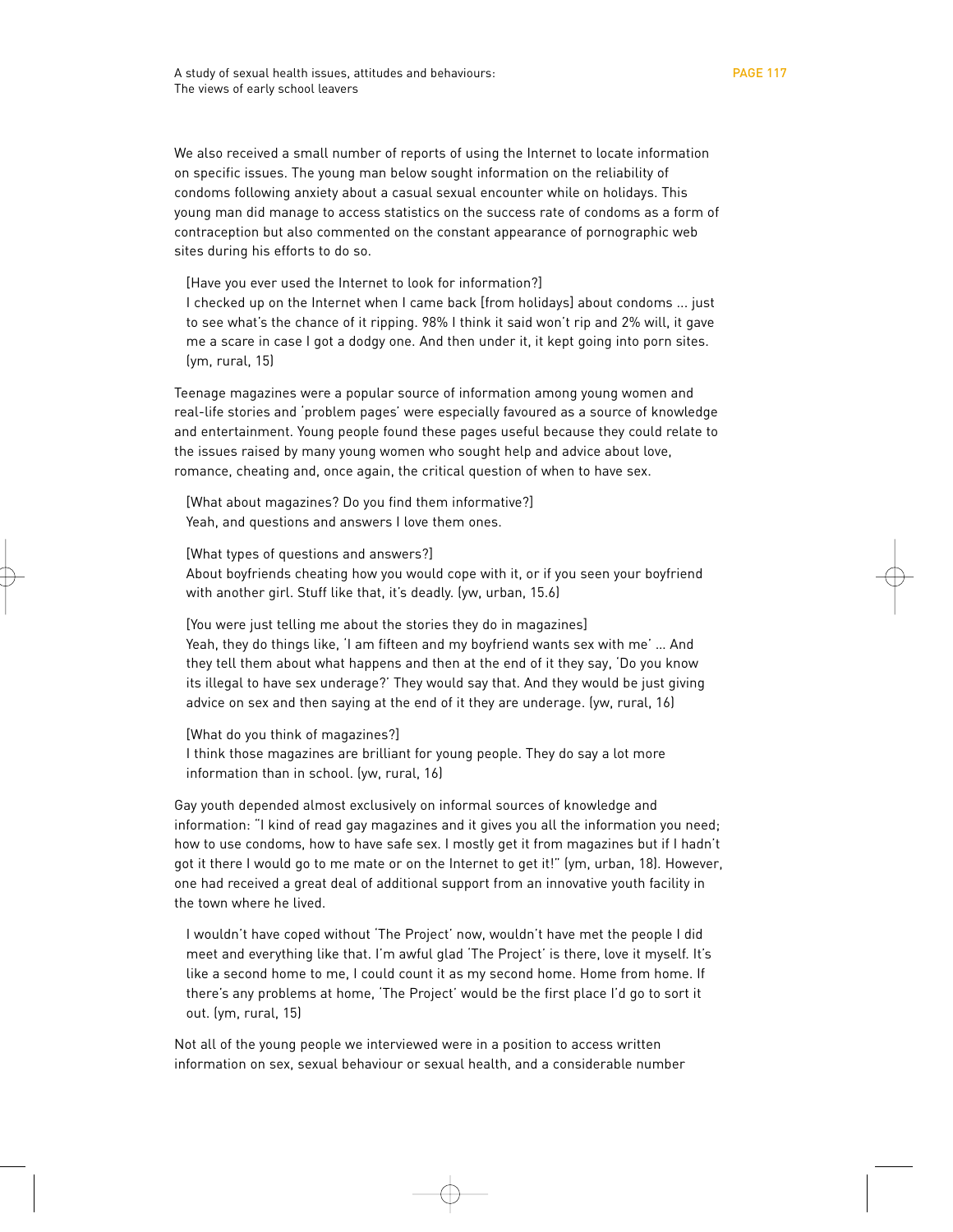stated openly that their reading skills were poor or inadequate. Low literacy levels also meant that the young people could not easily access the advice and information published in health promotion leaflets. Even for those who are literate, information leaflets frequently contain medical jargon and technical language, and this can prove a barrier to learning. We found relatively little evidence that young people had easy access to official health promotion literature; certainly, a large number of them had not previously seen the information leaflets we provided at the end of individual interviews.

## 8.5 Attitudes and perceived needs

Our data suggest that the young people used whatever sources they found available to them – whether at home, at school, on the street or in the living room – to access information on sexuality and sexual health. There was great diversity, however, in the range and quality of young people's sexual knowledge and in the perceived value of the individual knowledge sources available to them. Indeed, many continually emphasised that when it came to learning about sex, they depended for the most part on "hearing things" informally.

[Where did you get most of your information from on sex and sexual health?] I don't know, just picked it up, like the education we got in school didn't really give you any information but like you hear things and then you find out about it. (yw, urban, 15.6)

I don't know where I learnt it. Me and me friends were just saying that how do we know about it, I don't know how I know about it. (yw, urban, 15.5)

Don't know? Didn't really listen. I don't know how I learnt it I just picked it up as I went along. (ym, rural, 16.8)

In reality, young people may find it difficult to access clear and accurate information, and the information they have about their developing bodies and about sexuality is frequently flawed or wrong (Phelps, Mellanby and Tripp 1992). We know from the findings documented in previous chapters that there were significant gaps in young people's sexual knowledge. In a general sense, the accounts we received suggest that young women knew more than their male counterparts about all areas of sexual health (Winn, Roker and Coleman 1998). One of the difficulties for young people is that, in the absence of clear knowledge sources and open discussion of sexual health issues, they may not, in fact, realise that there is much more to know than they have happened upon or "picked up" incidentally. However, many of the young women we interviewed were aware that they lacked knowledge and several emphasised their need for more information on safesex practices.

[Do you feel that young people your age have enough information about sex, about relationships?]

Yeah, I think they should know a bit more about it, know what protection to use, how safe it is and everything. I think there should be more information given out to kids about that because you hear of kids doing it even now. The guy I was with that had a baby when he was fourteen, he didn't even use protection. So yeah, I think there should be a more information given out. (yw, rural, 16.9)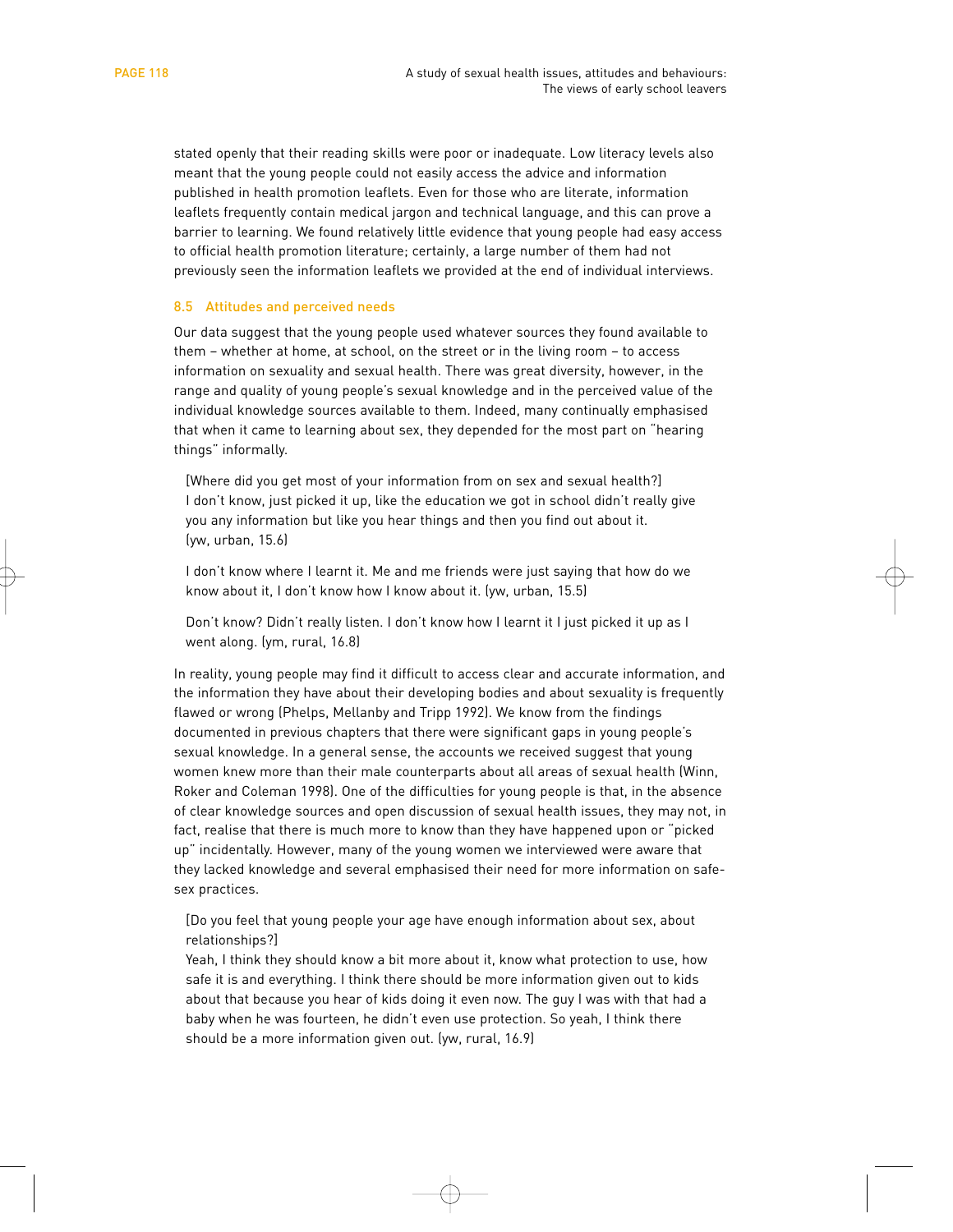The lack of information on STIs was emphasised repeatedly by young women (and to a lesser extent by young men). Little or no time had been devoted to this issue in the context of school-based education and, in general, it was not a topic that parents addressed with their children.

[Would you like to have more information on sex and sexual health?] Yeah, I think everyone should do like, I don't know maybe in the Centre [Youthreach] like, just have a class, have someone come out and talk to us about it. Like in school someone from CURA came out and talked to us about pregnancy. I don't think there is enough information on STDs. (yw, urban, 17.9)

In general, however, the young men we interviewed displayed far greater ambivalence – and in some cases resistance or hostility – towards sex education, whether home- or school-based. During interview, a large number stated that they felt they had enough information about sex and sexual health, despite reporting, in many cases, that they knew relatively little about contraception, sexually transmitted diseases and many other aspects of sexual health. Young men typically stated that they knew "the basics" and that this was sufficient, although some acknowledged that they may need more information in the future.

[Are you happy with the information you have on sex and sexual health?] Don't know. I know it all anyway. (ym, rural, 16.8)

I know what there is to know, you know that way? (ym, urban, 16.9)

[Do you feel you have enough information?] I'd say I've got enough.

[Are there more things you like to know about sex, about condoms?] I'd say I've enough to keep me going for a while but I'd say in the future I'd like to learn more. (ym, rural, 15)

There was a sense, at times, that many of these young men had no awareness of what, in fact, they did not know. However, the imperative for young men to be sexually experienced places a great deal of pressure on them to assert that they are knowledgeable (Davidson 1996). Admitting to wanting or needing guidance or advice may be challenging since it necessitates conceding to a lack of knowledge, which is entirely incompatible with the way in which their relationships with the male peer group are structured (Forrest 2000). Although young men in general claimed to have adequate information, a small number talked about the needs of younger teenagers.

[Do you feel young people your age need more information about safe sex and sexual health?]

Yeah [pause] … Em … They know about them, you know what I mean, they know all the dirty things, you know what I mean, just put it at that. But they don't know the main important things. They think that is all fuckin' great, whereas they don't know the side effects. You could get a disease out of it, you could get her pregnant, anything. (ym, urban, 16.9)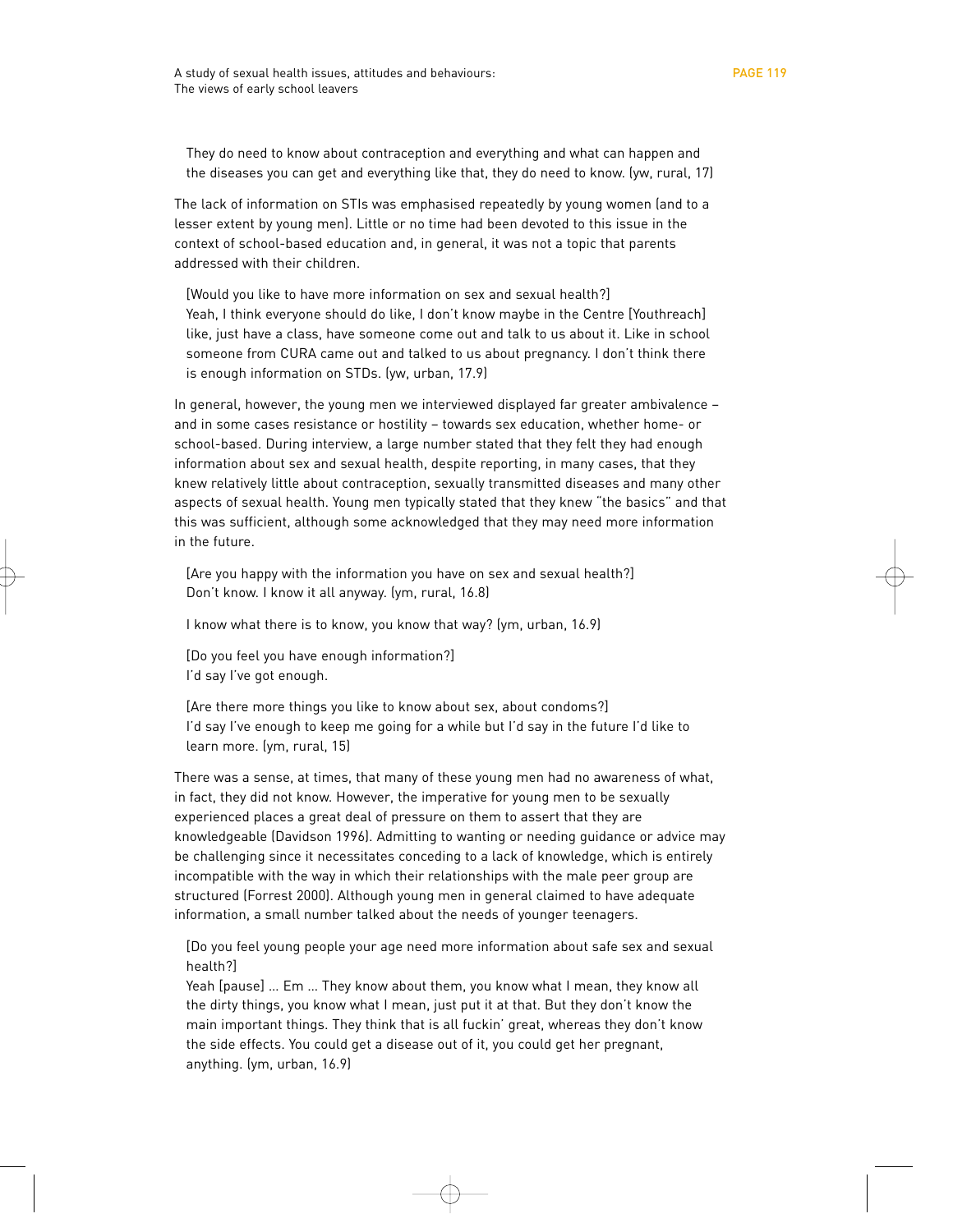The gay youth we interviewed lacked access, not only to information on safe sex and other aspects of sexuality, but also to social supports to enable them to come to terms with their emerging sexuality. One young man explained how the lack of openness about gay masculinity led young men into profound feelings of guilt, shame and isolation:

[Are you saying that at eleven or twelve you felt different to other people?] I don't think you'd even know at that age, you just know you aren't right. Wasn't so bad for me but some people I think it would be hard on them; don't know what's wrong with them and a lot of people think they're not normal because of the way their parents bring them up thinking gay is wrong.

## [So you think more information is needed?]

Yeah. Not so much even that; there's a lot of information out there but there's more information that needs to be targeted to a younger age instead of getting it five years too late or something. And somewhere to meet as well. I know myself it's a hard time for anyone when they're finding out they're gay, sure I know myself. And the worst thing is when you don't know anyone else that's gay and you think you're the only one on your own and stuff. And then if you can meet up with kids your own age, teenagers. Get a group of friends together, people who are gay and lesbian. Somewhere for them to meet. (ym, rural, 15)

As documented earlier, a large number of young people (particularly young women) reported that mothers were a primary source of information. However, opinions were divided on whether adults, in general, recognise and understand the issues and decisions that young people face in their efforts to negotiate romantic and sexual relationships. Young men were positive, rather than negative, about adults' ability to understand young people, stressing that they had age and experience to offer in situations where advice was required. However, gay youth did not feel that they could talk to their parents about sexual health issues: "They don't really know what you're going through because they are not gay. So it's a bit difficult for them to understand." (ym, urban, 18) Finally, several of the study's young women felt strongly that adults had limited understanding of the challenges and dilemmas that young people typically face. These young women claimed that parents and other adults impose their own views and opinions and that many do not listen to, or value, the perspectives of young people.

[Do you think that adults understand the situations, decisions and choices the young people your age have to make?] No they don't understand. No they don't.

[What do you think it is that they don't understand?]

They just give out all the time. Like, 'Be careful', and like you know you have to be careful anyway. You're not going to do something stupid. So for some reason they just, they don't have a clue what is going on in the world these days. They're so used to back in the day when they were young. [I say] that was for you ma, not for me [laughing]. (yw, urban, 15.5)

No 'cause if you make a decision it's like, 'Ah no, that's not right, that's not right at all'. They always try to put your decision down. (yw, urban, 16.7)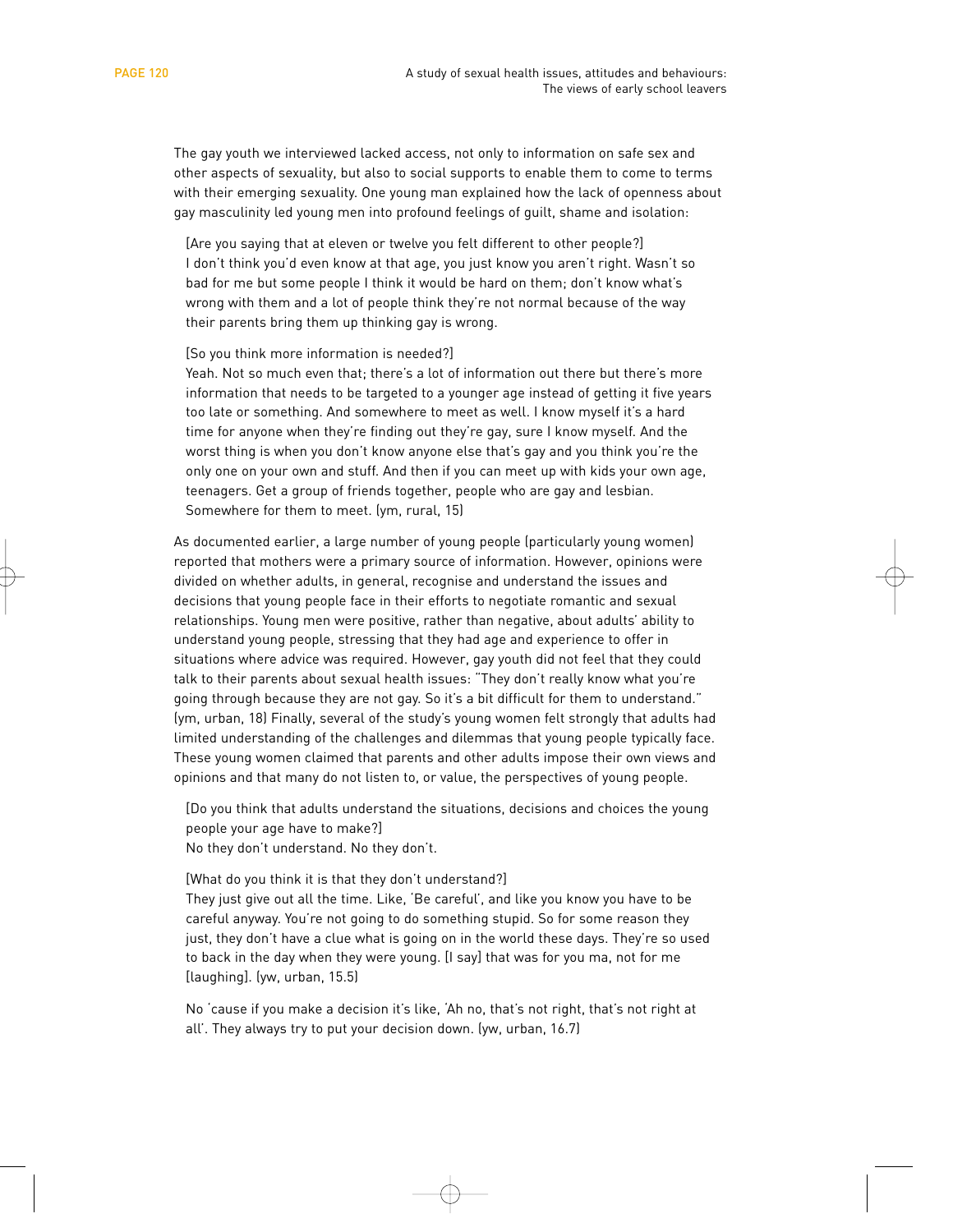Finally, there was a stark lack of awareness among the young people about sexual health services. Indeed, the vast majority did not seem to be aware of services (such as the Family Planning Association or the Well Woman Centre) that specifically address sexual health issues. This is not altogether surprising, however, since these services tend not to be located in, or within close proximity to, the neighbourhoods where young people resided. As outlined earlier, information about emergency contraception was limited. Even young women – who were more knowledgeable than their male counterparts about the contraceptive pill – understood that their family doctor was the only person from whom they could request emergency contraception. This posed difficulties for many, since they worried about confidentiality and feared disclosure to their parents and/or other adults. Embarrassment and fear were other common barriers to service utilisation among young women. These findings highlight the need, not only to provide greater information on the location of services, but also to reassure young people about the usability and confidentiality of these services. Current provision of youth-specific and youth-friendly sexual health services is greatly lacking in Ireland (Irish Family Planning Association 1997). It is important to emphasise, in this context, that the availability of contraceptive clinics and other sexual health services for young people is associated with reduced pregnancy rates (Jepson 2000). Dedicated young people's services aimed at meeting local needs clearly have a critical role to play in providing intervention and advice and in encouraging young people to be sexually healthy.

## 8.6 Conclusion

In keeping with other Irish studies, our findings demonstrate that young people have access to range of sources of knowledge about sexuality and sexual health. However, despite exposure to information about sexual and reproductive health, many young people have misconceptions or limited knowledge about sexually transmitted diseases, the use of contraception or how to prevent pregnancy (Hughes et al. 1999, Mitchell and Wellings 1998b). Among the young people we interviewed, there were many examples of limited, inaccurate or wrong information about these and other issues, all of which have the potential to impact negatively on their sexual health status.

During interview, young people talked frankly about their experiences of sex education, both at school and in their homes. There was general consensus that school-based sex education was inadequate and that it failed, for the most part, to address the more difficult aspects of sexuality and sexual health. Young people's reports strongly suggest that school-based sex education was too little (and often, too late), that it was too biological and did not address broader emotional, moral or social issues. Within their family homes, mothers almost always took on the role of sex educator. While there was some variation in the scope of the information provided by mothers, it was generally prescriptive in nature and there was far more emphasis on what not to do than on any affirmative advice regarding sex and/or sexual health more generally. The main emphasis was on the prevention of pregnancy, and young women, in particular, learned about sex primarily in terms of risk and danger. Contraception was the primary focus of mother/daughter discussions about sex. In general, fathers played a very peripheral role, and when they did broach the issue of sex (usually with their sons) they depended on humour to alleviate a general sense of embarrassment and discomfort with the topic.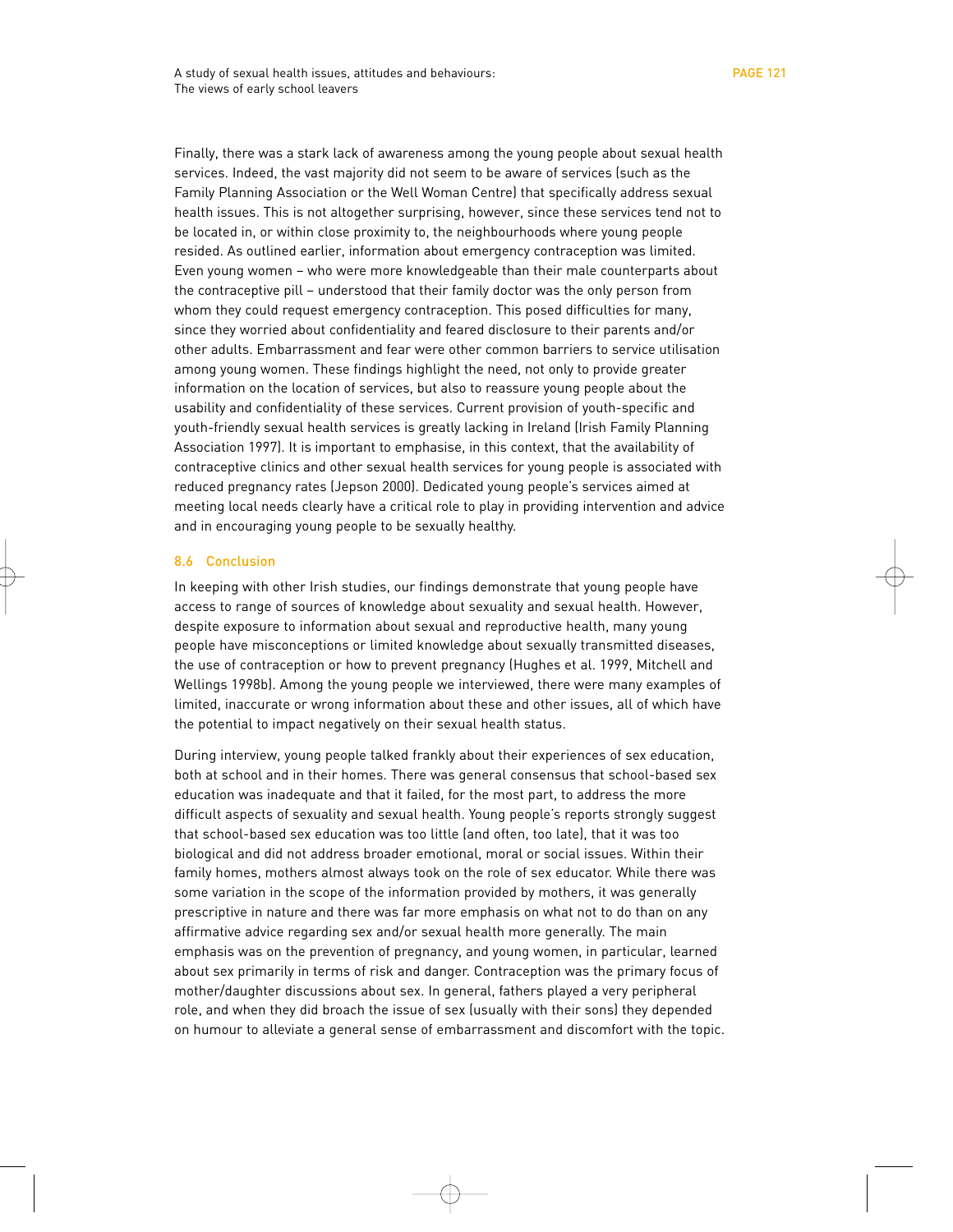Perhaps unsurprisingly, the young men we interviewed received substantially less sexuality education from all formal sources. Additionally, some of their informal sources of knowledge and information – most notably, the peer group – did not offer a supportive environment that permitted open discussion or advice-seeking behaviour. Peers provided young women, on the other hand, with relatively stable and supportive networks of advice and information on a range of issues related to sexual behaviour and sexual health.

Among young people in general, media sources of knowledge and information were popular, possibly because of the anonymity they afforded. Young women, in particular, valued and enjoyed teenage magazines and found them to be useful sources of information and advice. Young men, on the other hand, were disadvantaged in terms of media options, which are not as wide or rich as those available to young women (Raymond 2002b). Importantly, written sources of information were not utilised by a considerable number of both young men and women because of low literacy levels and lack of access to health promotion literature.

In a general sense, our data suggest that young people did not necessarily perceive the adult world as affording them the right to discuss sex. Many had few social supports when it came to accessing information and advice on sexual health issues, leaving them isolated in their efforts to behave responsibly in relation to sex and sexual health. It is little wonder that many appeared sceptical and resentful of the adult monopoly on sexual health.

It seems appropriate to leave the final word to one of the study's young people:

Adults don't understand that like, they all say you are too young to have sex and giving out to you. But they don't understand that if the girl says she loves him, that is why you have done it. And then they'll say, 'You don't know what love is at that age.' But some people do know what love is at that age. They feel it at that age … When adults talk to young people they treat them like children, when they talk about that kind of thing. They don't talk to them like adults. They should talk to them about their experiences instead of going on like you don't need to know this stuff, kind of saying you are too young and everything. (yw, rural, 16.8)

# 9.0 Discussion and recommendations

This report has presented the methods and findings of a study of early school leavers' sexual attitudes, beliefs and behaviour. The study participants were aged between thirteen and eighteen years and included young people who live in Dublin city and in three provincial locations countrywide. The average age of the study participants was 15.2 years.

The study uncovered great diversity in young people's romantic and sexual experiences. Their accounts suggest some common experiences but also considerable variation and exceptions. In this chapter we provide an overview of the study's key findings. We also discuss the policy implications arising from the research and make recommendations for the provision of sexual health education and services that address the social and health needs of young people.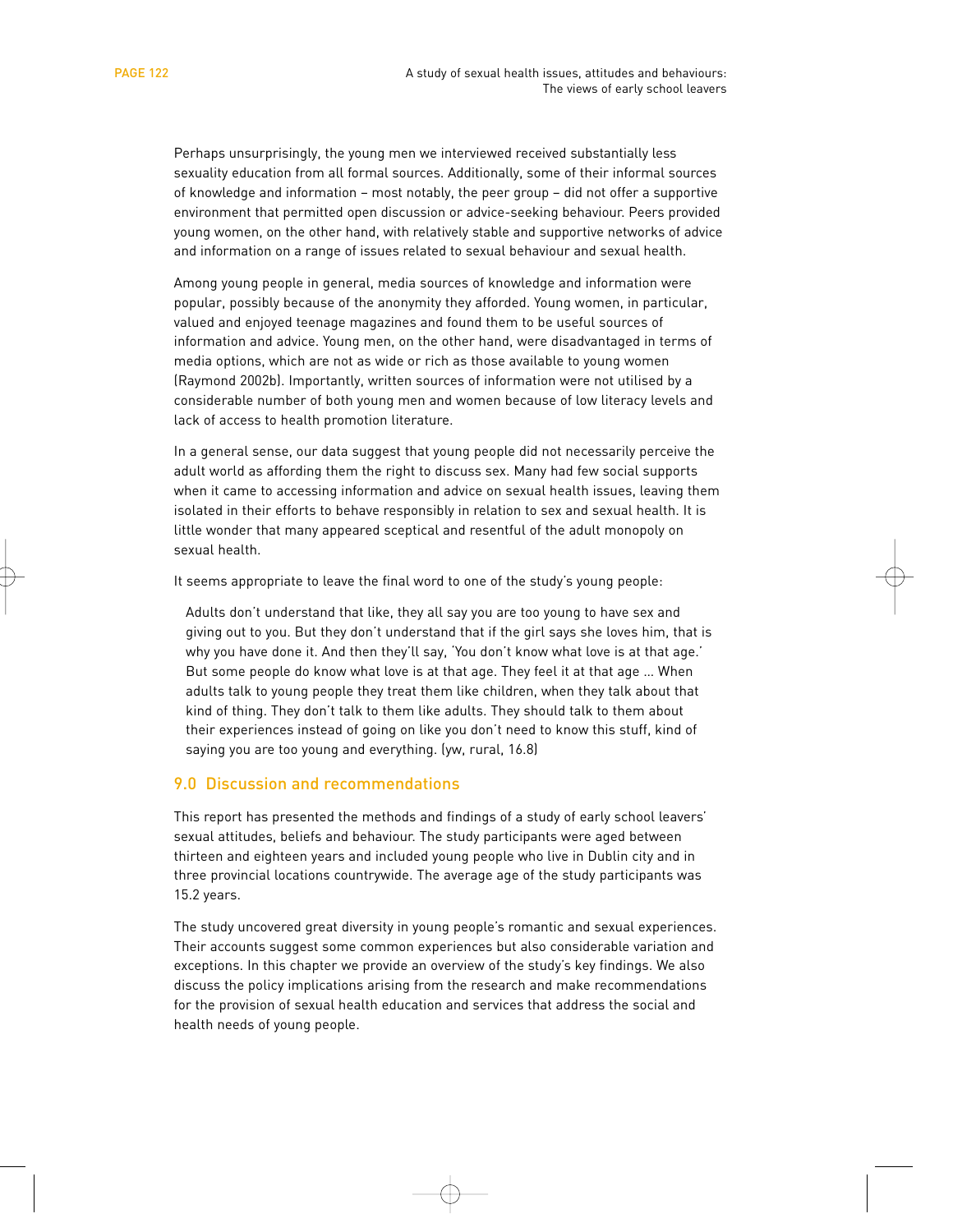## 9.1 An overview of the study findings

This summary of the study findings concentrates on the following areas: sexual behaviour, safe-sex practices, gender and sexual health, learning about sex and the experience of gay youth.

#### *9.1.1 Sexual behaviour*

A very high proportion (58.5%) of the young people were sexually active, with young men (72.2%) more likely than young women (47.8%) to state that they had had first sexual intercourse. 92.8% of young people in provincial sites, compared to 40.7% in Dublin city, were sexually active. The average age of first sex was 13.5 years and there was no urban/rural difference in the age of first sex. However, young women (14.5 years) were older on average than their male counterparts (12.9 years) at first sexual intercourse.

These findings indicate higher rates of sexual activity and a lower average age of first sex than recorded in previous studies conducted in an Irish context. While changes in young people's sexual behaviours (whether related to rates of sexual activity or age of first sex) might be expected since the most recent study of sexual behaviour among young people in Ireland (Bonner 1996), this study's findings may signify a marked change in young people's sexual behaviour, at least among this vulnerable or 'at risk' sector of the youth population. The findings certainly suggest that young people who leave school early are vulnerable to early sexual intercourse.

## *9.1.2 Safe-sex practices*

The timing and conditions of first sexual intercourse are of substantial interest in the context of public health, since early age of first intercourse is associated with subsequent sexual health status. Internationally, early school leaving and low educational attainment are associated with early first intercourse (Paul, Fitzjohn, Herbison and Dickson 2000, West, Wight and MacIntyre 1993). Teenagers who embark on sexual activity before the age of sixteen take more risks than those who wait until they are sixteen, and it appears that the younger the age of first intercourse, the greater the risks involved (Wellings and Mitchell 1998). During adolescence, sex is part of a wider spectrum of risk-taking behaviour in which smoking, alcohol consumption and illicit drug use and early sex are more likely to occur in combination (Plant 1992). Risk-taking behaviour is, of course, to be expected during adolescence, since experience and experimentation form an important part of young people's cognitive growth. Equally, however, young people must be alerted to the risks they take when they do have unprotected sex.

Our data demonstrate that at the time of first sexual intercourse, over half (54%) the participants did not use a condom. This figure is very high compared to earlier Irish studies (Bonner 1996, MacHale and Newell 1997). Across the sample, overall rates of non-compliance with safe-sex practices were high; casual sexual episodes or one-night stands emerged as the most likely contexts for unprotected sex. Only a minority of the young people we interviewed reported a consistent pattern of condom or other contraceptive use. Practical barriers to condom use included lack of knowledge about the risks associated with unprotected sex (certainly during first and early sexual encounters), lack of access to condoms, embarrassment about purchasing condoms, unexpected and/or unplanned sexual encounters, and alcohol and/or drug intoxication. A range of social barriers to condom use also emerged, including a negative image of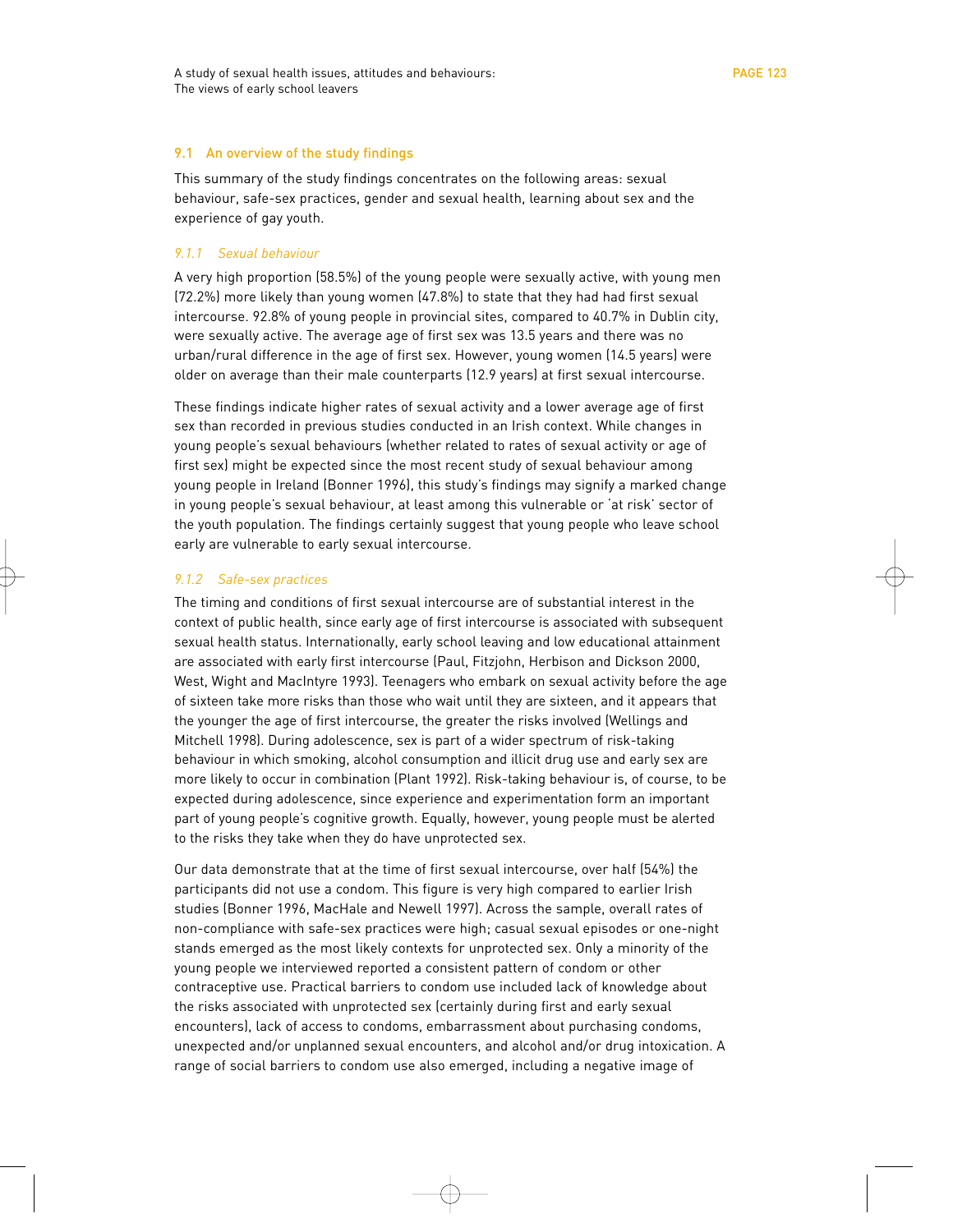condom use, particularly among young women, and the difficulty and embarrassment of introducing contraception into the conversation with partners. The social stigma that young women attached to carrying condoms emerged as a major barrier to them buying and carrying condoms and this was reinforced by young men's view of women carrying condoms as a signifier of 'slut' behaviour.

Our findings indicate that a large number of the young people had only a superficial understanding of sexually transmitted infections apart from HIV/AIDS. Furthermore, for a considerable number, HIV was something 'out there', and it was not perceived as a threat to health. Few of our respondents appeared to take STI risk seriously and the majority regarded themselves as invulnerable to infection. Others appeared to have little or no knowledge or understanding of sexually transmitted infections. Against a backdrop of dramatic increases in STI detection rates in Ireland, coupled with heterosexual transmission accounting for an increasing share of new HIV infections (National Disease Surveillance Centre 2002), this apparent lack of knowledge about STIs among our respondents, and their perceived invulnerability to infection, is worrying. Despite a decrease in homosexual transmission of HIV, men who have sex with men are still at high risk. While the gay youth we interviewed were more knowledgeable about STI risk than their heterosexual counterparts, they appeared not to have adequate knowledge or understanding of the risk of infection via unprotected oral sex. Young women and, to a lesser extent, young men stated repeatedly that they would like more information about sexually transmitted infections and how to avoid them.

# *9.1.3 Gender and sexual health*

Prevailing gender relations influence sexuality and sexual experience. This study has demonstrated the different social meanings that sex and contraception may have for young men and young women and the influences these social meanings have on their behaviour. For example, young women were reluctant – and many refused – to buy or carry condoms because doing so implied that they were sexually available. Put differently, powerful social risks acted as barriers to safe-sex practices among young women, who felt vulnerable to having their 'good' reputations tainted by displays of sexual knowledge and experience. Prevailing gender relations clearly make it difficult for many young women to control when and how sex takes place. What is critical here is that when young women are asked to insist on safe-sex practices they are implicitly asked to step out of their gender stereotype of passivity in order to guide sexual encounters to safety with respect to pregnancy and disease transmission (UNAIDS 1997).

A minority of the young women we interviewed reported sexual coercion and/or violence of some kind, and many more reported either subtle or overt pressure to engage in sexual activity. Sexually assertive beliefs, behaviours and practices are important components of the development of sexual health during adolescence (Rickert et al. 2002). Those young women who experienced sexual pressure or coercion revealed, thorough their accounts, exceptional vulnerability to harassment and exploitation and they appeared to have few, if any, strategies available to them to avert risk and harm.

Young men, on the other hand, experienced constant pressure from the peer group to display sexual knowledge and experience. Indeed, this research has demonstrated how young men adhered strongly to masculine norms that valued being relatively sexually predatory and macho. These notions of masculinity can lead to risk taking, obstruct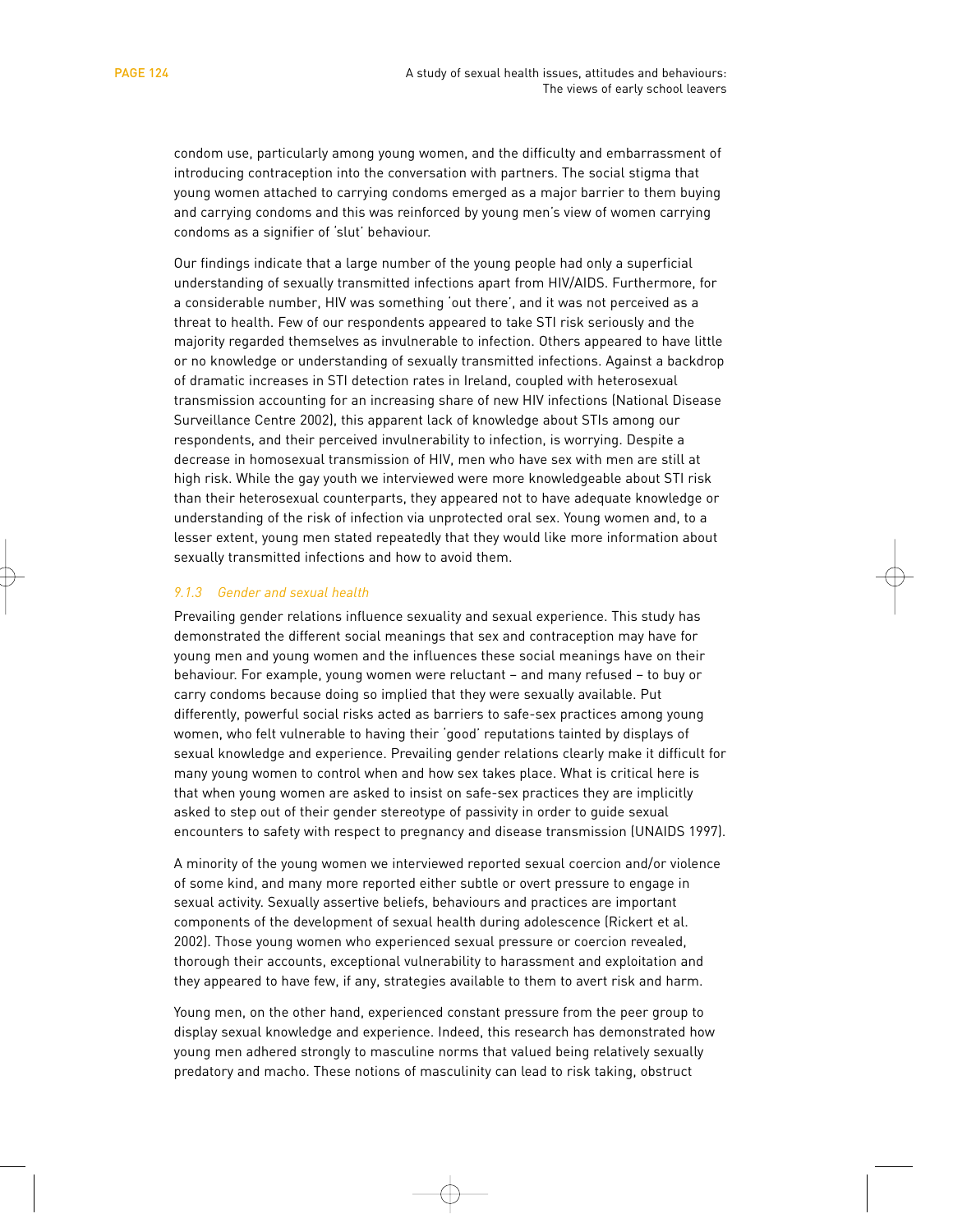negotiation and contribute to the oppression of young women and homosexual men (Lloyd and Forrest 2001). They also discourage help- and advice-seeking behaviours and contribute to ambivalence about sexual health.

## *9.1.4 Learning about sex*

The young people we interviewed learned about sex and sexuality from a range of sources and contexts. In a general sense, however, there was little consistency in what they learned (or from whom and where). Young men reported far less exposure to formal teaching about sex and sexuality: a number, for example, did not have exposure to schoolbased sex education and several received little guidance or advice from parents. There was general consensus amongst young men and women that school-based sex education was too 'reproductive' in focus and, therefore, lacking in relevance. One of the difficulties with this reproductive focus is that it portrays young women as having no sexual agency (Sexual Health Forum 2000). It is also problematic for young men, who perceive a focus on pregnancy and women's health issues to be irrelevant to their needs (Forrest 2000). The school-based sex education our respondents received was entirely deficient in attention to the many social and emotional dimensions of romantic and sexual relationships.

Approaches that respect the integrity of young people and the reality of their lives are the most likely to convince and persuade (Aggleton et al. 1998). In general, however, relationships, emotions and pleasure are all too often ignored in the context of relationships and sexuality education (Measor et al. 2000). In this study we devoted considerable time to the investigation of young people's romantic relationships. For many young women who were not sexually active, the issue of the timing of first sex emerged as a recurring theme in their discussions with peers. This finding suggests that young people would benefit from having the time and space to discuss and explore relationships and their meaning. Teaching young people about reproductive health is clearly important. However, a singular preoccupation with biological dimensions of sexuality fails to address the array of social and psychological influences that inevitably impact on young people's decision making and behaviour in relation to sexual health.

Both young women and men's learning about sex contributes to their developing sexual identity and beliefs about sexuality and gender (Holland et al. 1998). Not alone did we find sexuality and sexual experience to be influenced by prevailing gender relations; young people's learning about sexuality was also gendered. Our data suggest that young women and men learned about sex in different ways. Young women's home-based sex education focused to a large extent on warnings about the risk of pregnancy and the negative consequences of unprotected sex. Young men, on the other hand, received less school- and home-based sex education and, in general, they received more positive messages about sex and sexual relationships.

Young women and men's learning from peers was also qualitatively different. Among young men, a culture of bragging and displays of sexual knowledge and experience dominated peer-group interaction, leaving them with little room for questions and creating a significant barrier to advice-seeking behaviour. Indeed, much of the education and advice to which young men were exposed tended, if anything, to reproduce the notion of knowledgeable men who are active sexual agents. This stands in sharp contrast to the dominant messages conveyed to young women, which tended to reinforce passivity and conformity to male heterosexual norms.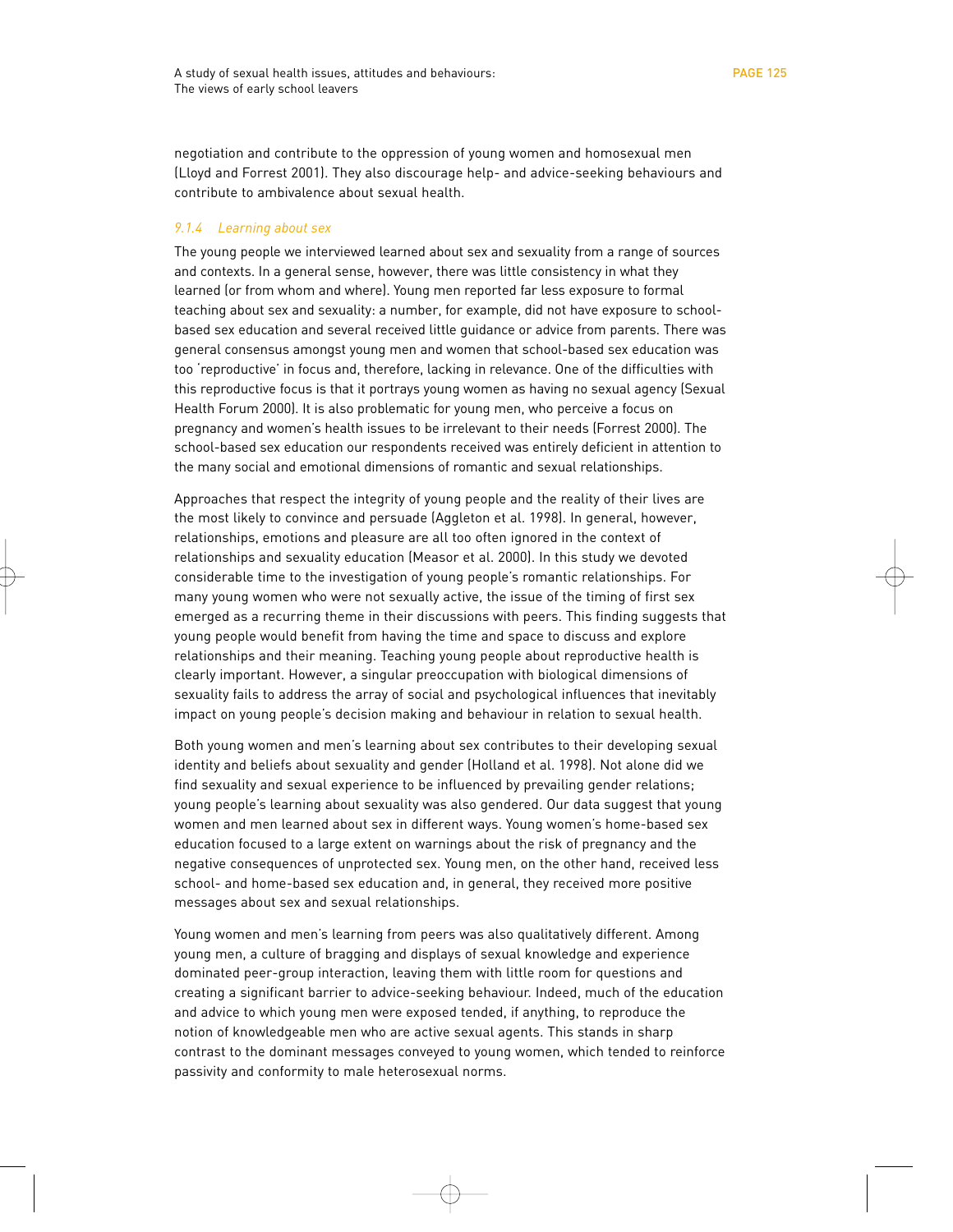## *9.1.5 The experiences of gay youth*

Although this study was concerned primarily with adolescent heterosexual relationships, and did not specifically target gay youth, two of our respondents self-identified as gay. In a critical sense, the accounts of these young men demonstrate the heterogeneity of young people and they also highlight some of the difficulties that gay youth are likely to experience in the process of coming to terms with their sexuality.

The experience of feeling isolated from, or ignored by, a range of society's institutions and settings – most notably the school and the family – contributes to a profound sense of isolation among young gay men. Both of the young men we interviewed were victims of homophobic bullying at school and they faced the difficult task of disclosing their same-sex attractions to parents and friends. Furthermore, they found it difficult to meet and form friendships with other gay and lesbian youth, who could potentially provide them with a supportive network where they could share experiences and seek advice. Both depended almost entirely on informal sources – magazines, television, friends and the Internet – for knowledge and information about sex, sexual behaviour and sexual risk, and neither had attended a service (such as Gay Men's Health) designated to specifically meet the needs of gay men. Although they were better informed about sexual risk and risk-taking than many of their heterosexual counterparts, their accounts nonetheless revealed significant gaps in their understanding of safe-sex practices.

# *9.1.6 Understanding young people's sexual health needs*

During adolescence, sexual feelings change and intensify and these feelings add a vital positive dimension to the lives of young people (Kirby, Short, Collins, Rugg et al. 1994). Unfortunately, there can be negative dimensions and consequences to teenage sexual behaviour: unintended pregnancy, STIs, feelings of exploitation, sexual coercion, dissatisfaction and guilt, to name but a few. The findings of this study highlight the complexity that surrounds the maintenance of sexual health and well-being in the case of young people. Sexual health is an extremely complex area of programme and service delivery and efforts to address it need to be multi-faceted, addressing the individual, social and economic factors involved. In this context, the importance of diversity – whether in relation to age, gender, social class, sexual orientation or life experience – cannot be overstated. 'Young people' are a diverse group whose experiences, attitudes, beliefs and expectations differ widely. This diversity represents a challenge, not only for how we conceptualise young people's sexual health needs, but also for the design of effective health and education interventions.

The combination of young people's relative inexperience in sexual matters and the social stigma of them being sexually active creates vulnerability that is only now beginning to be recognised and addressed. Children and young people have the right to receive accurate information on matters that can potentially impact negatively on their sexual health status. What is certain – given the findings of this research – is that we cannot ignore young people's sexuality in the hope that it will go away. The provision of sexual and reproductive health education and services for young people, which focus on the realities of their lives and their needs is clearly a priority, not simply for early school leavers or other 'at risk' young people, but for the entire youth population.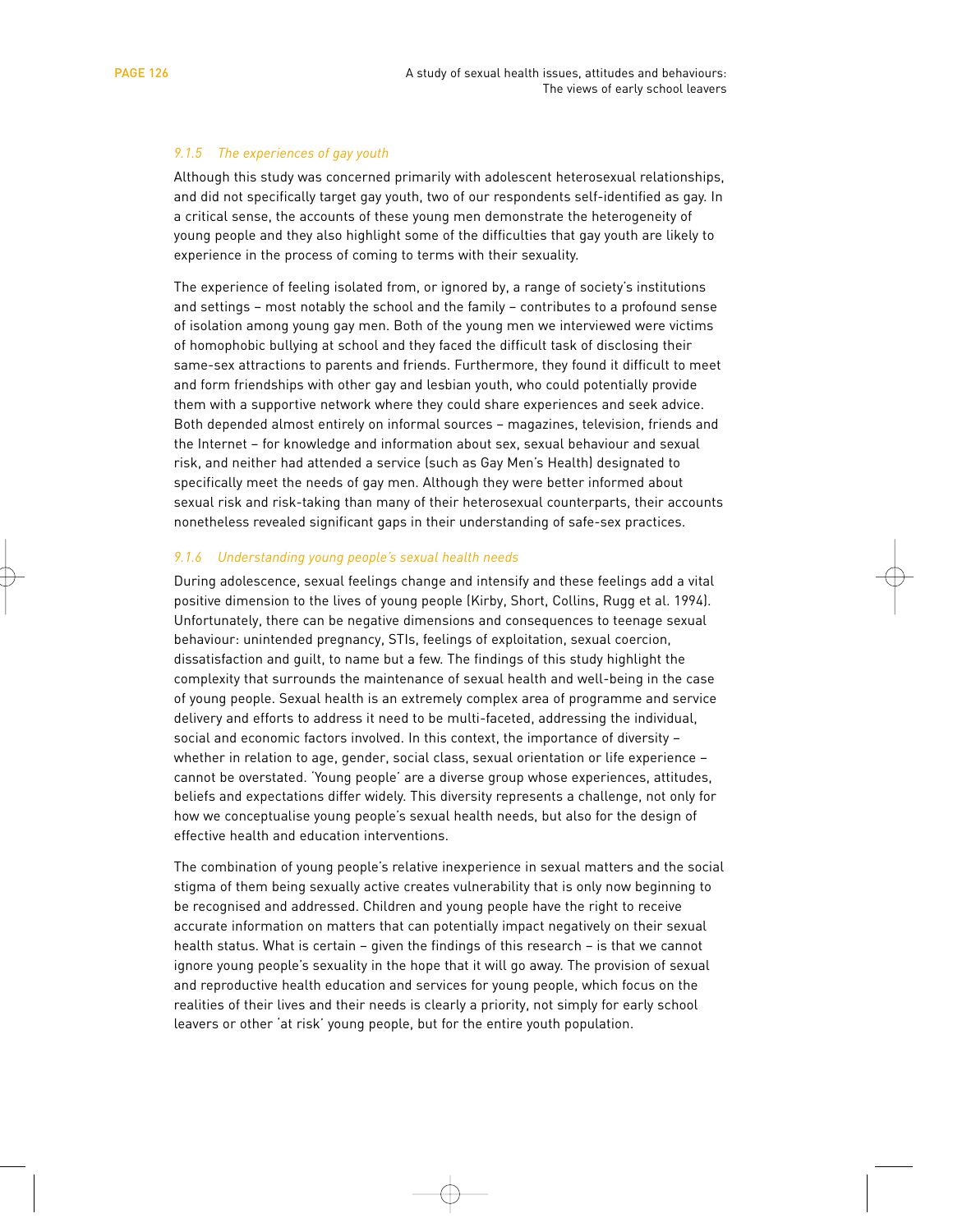# 9.2 Policy implications

Designing high-quality sex education programmes is a major challenge for interventionists and policy makers, not least because of the diversity of young people's needs. Sex education has ideological and political implications. Contrasting and, in some cases, conflicting views on what ought to be taught, and when and where, to young people about sex and sexual health, add a further layer of complexity to the task of designing and implementing sexuality education that reaches a wide spectrum of young people at an optimum time in their lives. Nonetheless, there are compelling arguments in favour of the development of comprehensive and inclusive programmes to promote sexual heath among young people:

- Education on sexual health and/or HIV does not encourage increased sexual activity (Grunseit and Aggleton 1998, UNAIDS 1997, Kirby 1997).
- School-based sexuality education can be effective in reducing unprotected intercourse, either by delaying the initiation of sexual intercourse or by increasing the use of condoms and other contraceptives (Cheesbrough et al. 2002, Kirby et al. 1994).
- Good-quality programmes help delay first intercourse, and protect sexually active youth from STIs, including HIV, and from pregnancy (Aggleton 1997, Kirby et al. 1994, Kirby 2001).
- Responsible and safe behaviour can be learned (Kirby 2001).
- Inequalities linked to poverty and social exclusion influence young people's vulnerability to sexual and reproductive health problems (Shaw and Aggleton 2002).

At a general policy and service-provision level, the findings of this study demonstrate that young people want and need to learn about sex and relationships. Arising from the study findings, we have identified the following broad policy recommendations in relation to the provision, design and delivery of relationship and sexuality programmes across a range of settings.

At a policy and service level, it is important to:

- begin with the realities of young people's lives in Ireland today, not with stereotypes and stereotypical assumptions about the sexual health needs of young people
- recognise that young people are a very diverse social group whose values, beliefs, attitudes, expectations and behaviours vary widely, reflecting individual knowledge and experience as well as a wide range of social influences
- recognise that a variety of factors influence sexuality and sexual health and that, for young people, becoming sexually active has meaning and symbolic value
- recognise that young people need an open and positive environment where they can gain the competencies to move into the realm of sexual relationships with confidence
- acknowledge that sexuality and sexual health are influenced by prevailing gender relations and that young men and women have different needs and require different intervention approaches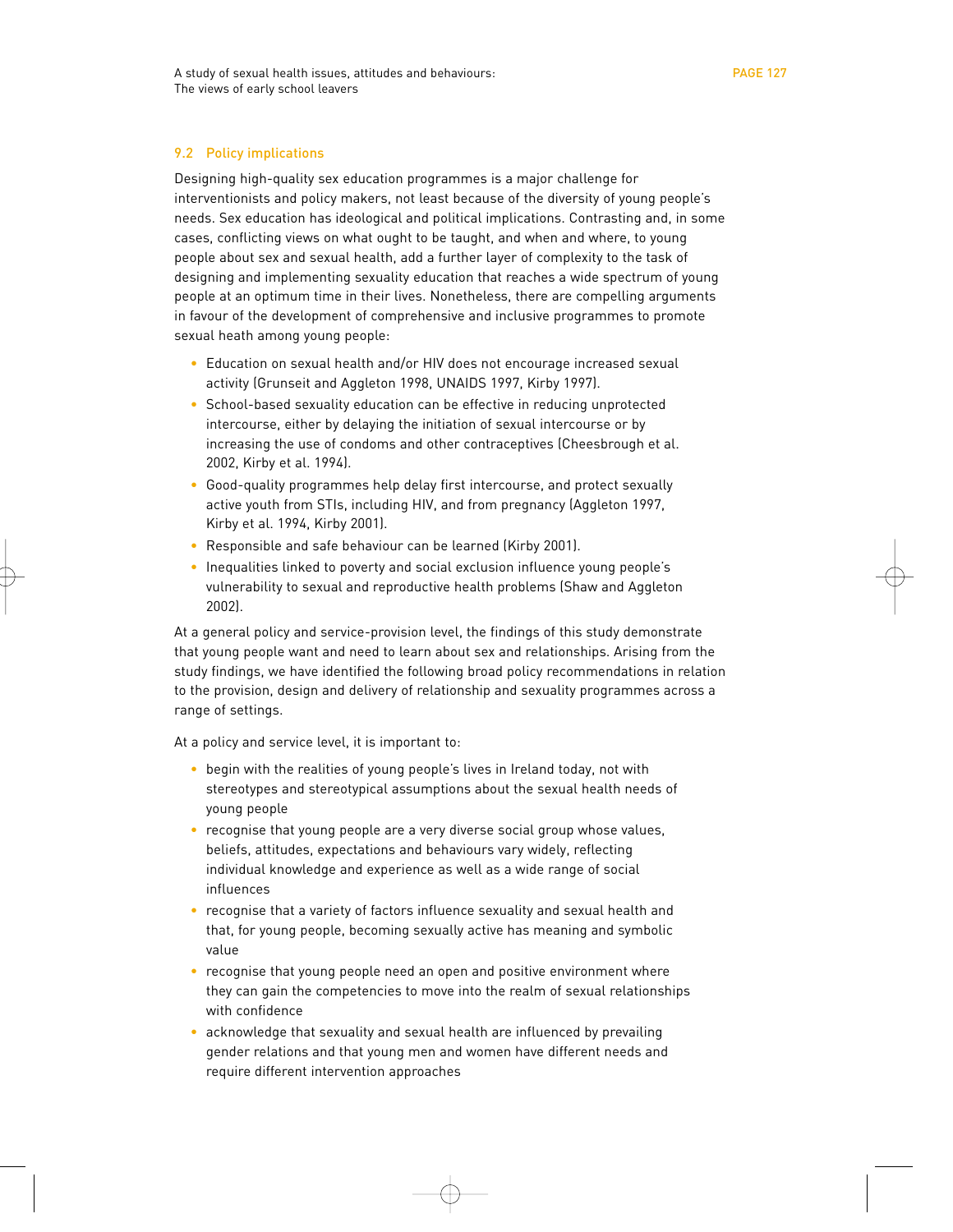- recognise the need for sexual health services that specifically target young people and are tailored to meet their specific needs
- recognise that interventions need to be appropriate to the target audience and that young people's sexual health needs may vary by social class
- acknowledge and accommodate difference, particularly in relation to gender and sexual orientation
- recognise that working with young people in relation to sexual health necessitates an appreciation that some may have been sexually abused and/or have experienced difficult or traumatic sexual encounters.

## 9.3 Recommendations

We focus on eight major areas in making recommendations arising from the study findings:

- School-based relationship and sexuality education
- Targeting early school leavers and other vulnerable groups
- Gender and sexual health
- Gay youth
- Contraceptive behaviour and safe-sex practices
- Supporting parents in sex and relationships education
- Youth-friendly health services
- Future research.

## *9.3.1 School-based relationship and sexuality education*

Schools represent a chief mechanism through which social values about sex and sexual relationships are expressed to young people (Forrest 2000). It is likely that many of our respondents lost out on some or many elements of school-based relationships and sexuality education, either because of poor school attendance or because of leaving school early. Their accounts, nonetheless, suggest problems, gaps and inadequacies in the kind of sexuality education they did receive at school. There was an overwhelming focus on biological aspects of sexuality and many of the young people claimed that they already knew most of what was taught to them in the context of school-based sex education. Indeed, one of the difficulties with sex education is that many young people will know – or, certainly, feel they know – a considerable amount. Yet, a large number of our respondents were clearly ill-prepared for the world of sexual encounters and relationships.

The criteria used to design strategies for approaching sexual and reproductive health often reveal a problematic vision of sexuality, particularly where young people are concerned. To a considerable extent, young people's accounts of school-based sex education highlight the limitations of many prevailing approaches to educating young people about sexuality and sexual health. What young people need is not simply information about reproduction: they need opportunities to explore (and challenge) attitudes and concerns about sex and sexuality (Gelder 2002). They also need opportunities to discuss feelings and real-life dilemmas, as well as the support to develop skills that enable them to discuss and negotiate safe sex. The strong association between age at first intercourse and the occurrence of teenage fertility (Wellings and Mitchell 1998), leads to the conclusion that sex education must focus on providing communication skills that enable young people negotiate safe and rewarding sexual encounters.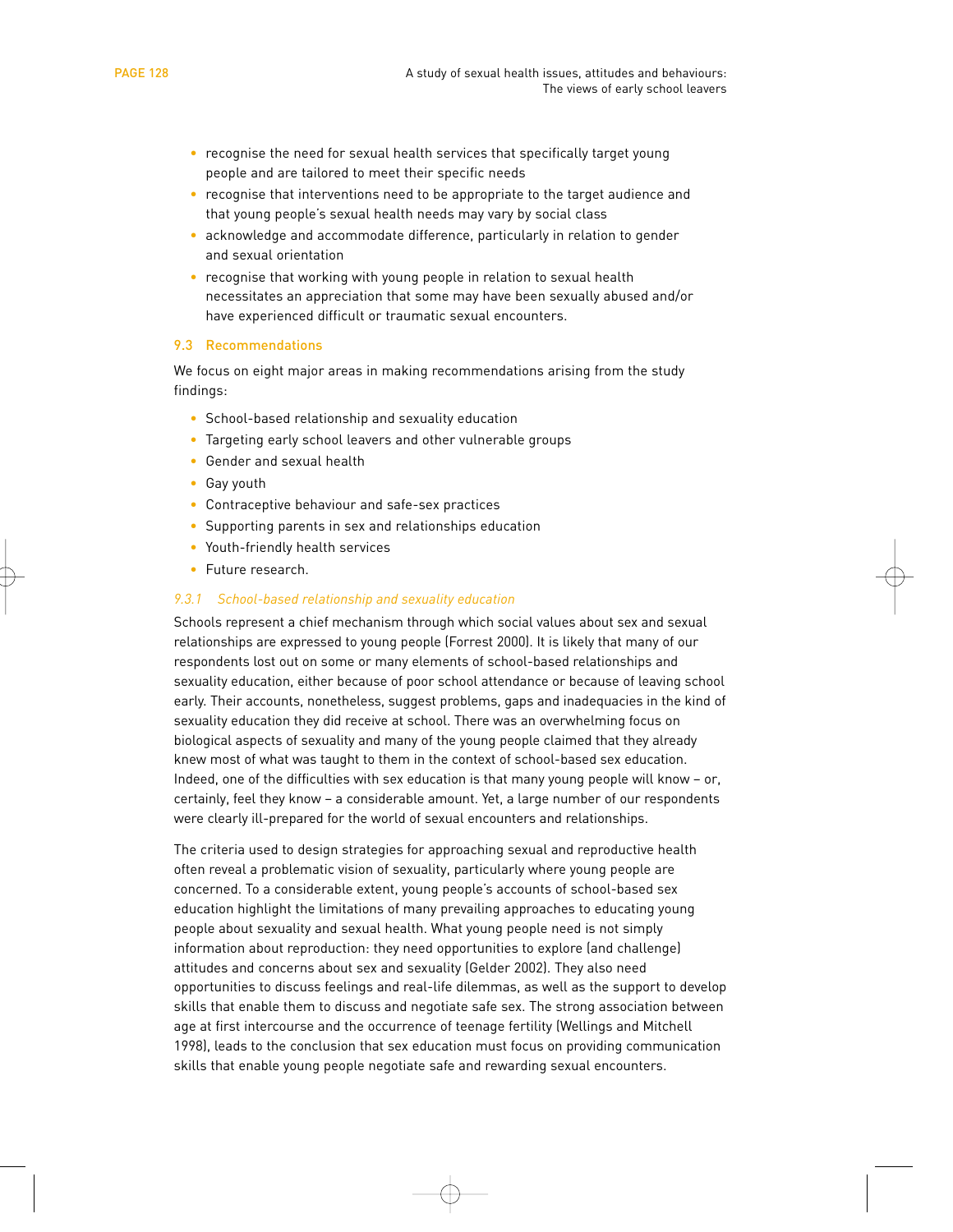Based on available research evidence, Meyrick and Swann (1998) summarise the components of the most successful approaches to school-based risk-reduction interventions as follows:

- Timely initiated early before patterns of behaviour are established.
- Positive about young people, about sex and sexuality and about young people's relationships.
- Integrated education about sexual and reproductive health issues is planned and delivered as a comprehensive and cohesive programme, with strong links between services and 'joined-up' service planning and provision.
- Practical up-to-date information about local contraceptive and sexual health services is included (what is available? when and where? who can use the services? how to get there).
- Set in a social context activities are designed to address gender issues, social and cultural stereotypes and power inequalities.
- Needs-led content, approach and direction are determined by what young people say they need.

The school is a social environment that can capitalise on having a large captive audience. However, current school-based RSE in Ireland is clearly patchy and appears not meet the complex and radically altered sexual health needs of our youth population. School-based relationship and sexuality education urgently needs to be extended to all primary and post-primary schools. The programmes delivered by schools should, however, be viewed as a component of a range of wider community interventions. Internationally, collaborative, multi-agency sexual health education programmes involving schools, community groups and family planning clinics are beginning to show promise. For example, evidence from other European countries shows that where efforts by different agencies work in unison, there have been considerable improvements in teenage conception rates (Kane and Wellings 1999). Finally, teachers (and health professionals) need ongoing training and support to enable them to deliver educational programmes (and interventions) that are relevant to the local context and acceptable to young people.

# *9.3.2 Targeting early school leavers and other vulnerable groups*

This study has demonstrated considerable vulnerability among our respondents, particularly in terms of the timing of, and circumstances surrounding, first sexual intercourse. There was ample evidence, for example, that first sexual experiences were not optimally timed for many young people – particularly for young women – who frequently expressed regret about the event.

Research evidence suggests that interventions that are tightly focused, targeting one particular issue and/or a vulnerable social group, are more likely to be effective (Meyrick and Swann 1998, Health Development Agency 2001). The most vulnerable young people are, however, likely to be the most difficult for service providers to reach. Furthermore, designing and delivering policies and programmes to address vulnerability can be difficult because of the complex interaction between factors such as gender, poverty, age, sexual orientation, and so on (Shaw and Aggleton 2002). For young people who are out of school or otherwise 'at risk', community-based youth services are ideally placed to deliver sex and relationships education. As the Sex Education Forum (2002: 1) puts it: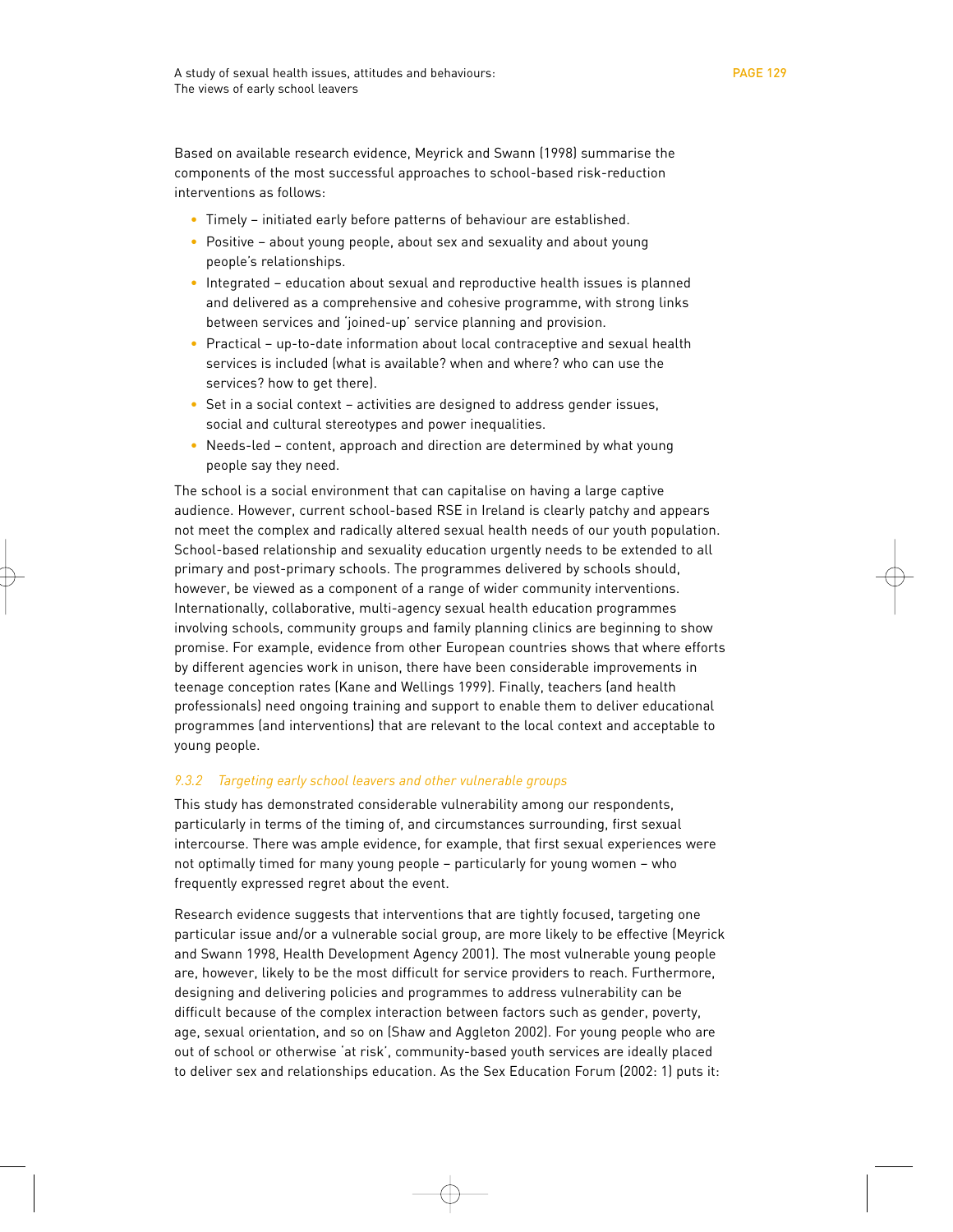Characteristically the relationship between youth workers and young people is informal and young people's engagement with them is voluntary. This special relationship is at the heart of all youth work and means that youth workers are ideally placed to provide information and support to young people. Youth workers are likely to be trusted and young people may be more likely to confide in them about sensitive issues such as relationships and sex.

Youth projects and services can provide more time and space and a more informal atmosphere for open discussion among both single and mixed-sex groups than many other settings. However, they clearly need the financial and human resources to enable them to do so. They also need staff with the appropriate training to enable them to communicate effectively with lesbian, gay and bisexual (LGB) youth. This is particularly important since youth services in Ireland have paid little attention to date to the needs of LGB young people (Equality Authority 2002).

Of course, youth work is only one of the numerous strategies that are required to ensure that the sexual health needs of 'at risk' youth are adequately met. Collaborative, multiagency programmes involving schools, community groups and sexual health clinics are ideally required to reach out, and appeal, to young people as possible sources of knowledge, information and advice. Together, community-based programmes need to prioritise the reduction of barriers to safe-sex practices and provide outreach programmes to target hidden and 'at risk' groups of young people. Finally, it is important that the sexual health of young people is not seen as the sole responsibility of educators or health professionals. Instead, it must be integrated across all strategies concerned with young people. One of the key challenges, therefore, is to ensure that efforts are 'joined up' at national and local levels.

# *9.3.3 Gender and sexual health*

For relationship and sexuality education to be effective, it must address the real choices and pressures around sexual health that affect both young women and young men. To achieve this goal, education must be gender sensitive for both boys and girls (Sex Education Forum 2000).

The findings of this study highlight the critical importance of gender in the delivery of sexual health education. Both young men and women need opportunities to discuss social norms, values and gender expectations. Communication skills are vital for young women if they are to feel able and entitled to negotiate safer and satisfactory sex and to say no to sex. Young women need help and guidance to overcome negative social norms and stereotypes that restrict their role in sexual interaction and compromise their ability to negotiate safe sex. They also need help to develop communication and assertiveness skills to resist physical and psychological pressure to have sex (Weiss et al. 2000).

Sexual health is still presented as a female-dominated area, with services for young men delivered by women (Lloyd and Forrest 2001). In this study, young men received less school- and home-based sex education than their female counterparts. The prevailing expectation that young men must be knowledgeable about sex makes them doubly disadvantaged in terms of accessing or requesting knowledge, information or advice in relation to sex and sexual health. Many of the young men we interviewed claimed that they had enough information and many appeared ambivalent about sex education.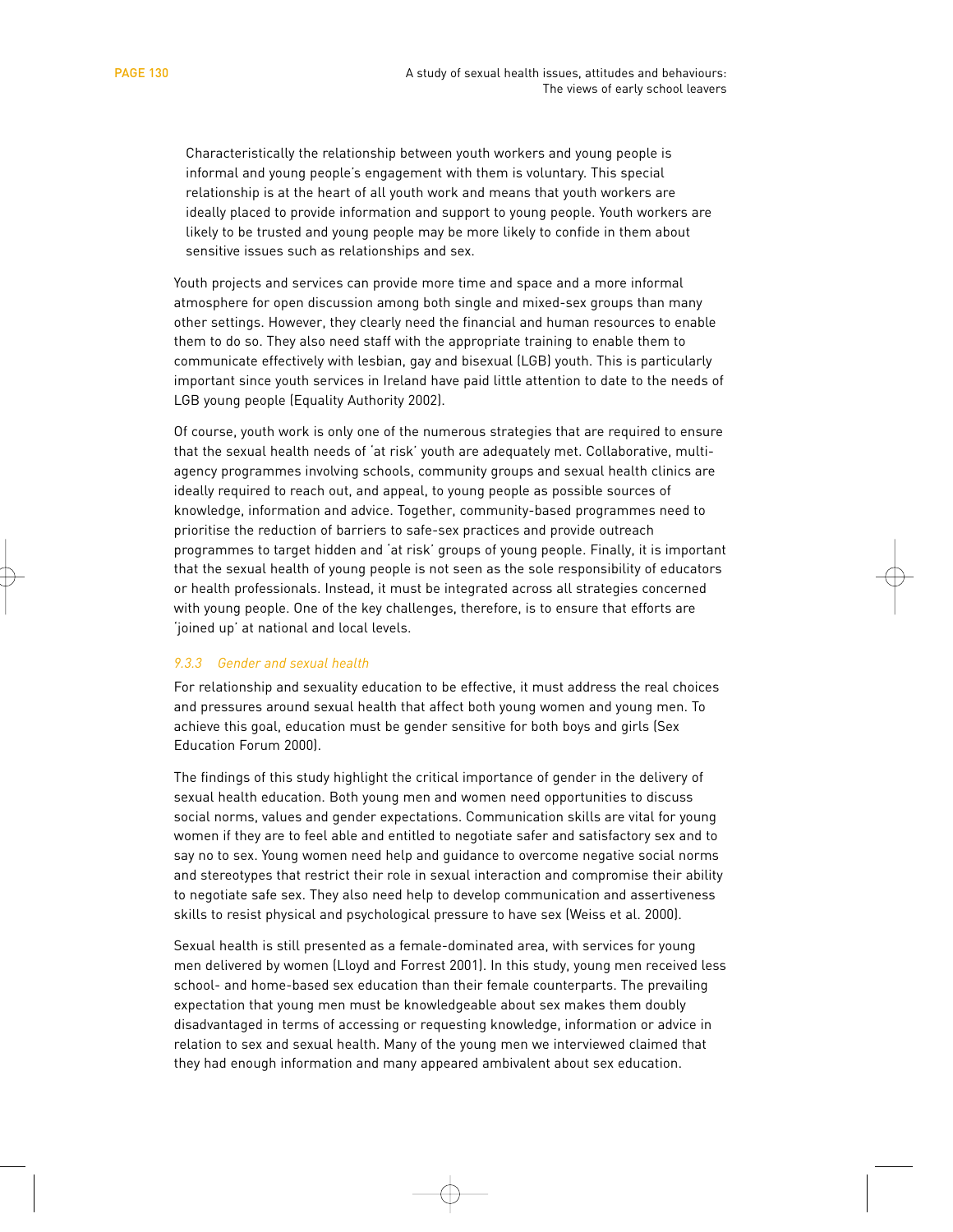However, part of young men's social conditioning is to appear disinterested (Davidson 1996). For educators and interventionists, it is necessary, therefore, to look beyond this façade and to consider the vulnerabilities that lie behind such behaviour. Put differently, successful sex education for boys and young men has to reach beyond the mask of masculinity, which is constructed in an array of social contexts, including schools, the family and the peer group (Mac An Ghaill 1994).

# *9.3.4 Gay youth*

Gay men and lesbian women suffer from social exclusion and they report problems with harassment, discrimination and prejudice at many stages in their lives (Combat Poverty Agency 1995). The report of the Equality Authority (2002) on implementing equality for lesbians, gays and bisexuals sought a visibility for LGB issues in the wider equality strategies and initiatives being pursued across Irish society. Among other proposals, this report recommended that the VECs and the Department of Education and Science ensure that adequate provision is made for LGB young people within youth-service provision plans. It also recommended that youth work organisations be resourced to provide alternative social venues for LGB youth.

Growing up "different" in a society that demands heterosexuality can be devastating for young people. Indeed, the extent of the social isolation gay men experience has been documented in an Irish context (Caroll, Foley, Hickson, O'Connor, Quinlan, Sheehan, Watters and Weatherburn 2002). Furthermore, LGB youth are deeply affected by a lack of adequate services and social isolation. Unlike members of other minority groups, they are not only rejected by the society at large, but in many cases, also by their parents, peers and teachers – the very people who traditionally provide critical support for young people as they are growing up.

Gay youth are invisible in the guidelines and resource aids for relationship and sexuality education in Ireland. Indeed, our respondents' accounts lend some weight to the claim that gay young men are denied adequate information about same-sex relationships and safer sex. The effect of this denial is likely to contribute to heterosexist prejudices and the victimisation of young gay people (Rivers 1996). The findings of this study also highlight the invisibility of gay youth services and supports. Schools, sexual health services and other interventions need urgently to address the needs of non-heterosexual youth and to implement policies and programmes that aim to create open and accepting environments that are conducive to requesting and seeking advice and information.

## *9.3.5 Contraceptive behaviour and safe-sex practices*

When used correctly and consistently, condoms are effective in reducing the spread of STIs, including HIV, and in reducing the risk of pregnancy. However, our data uncovered inconsistent condom use, as well as ambivalence about sexually transmitted infections. Both young men and young women need information about STIs and HIV/AIDS and they need this information before they begin sexual activity. Current approaches to informing young people about the risk of STIs, including HIV/AIDS, are clearly not reaching certain sectors of the youth population. There was little evidence, for example, of easy or widespread access to Department of Health and Children health promotion leaflets among our respondents. Furthermore, our data suggest that literacy problems impeded the ability of many young people to benefit from this literature.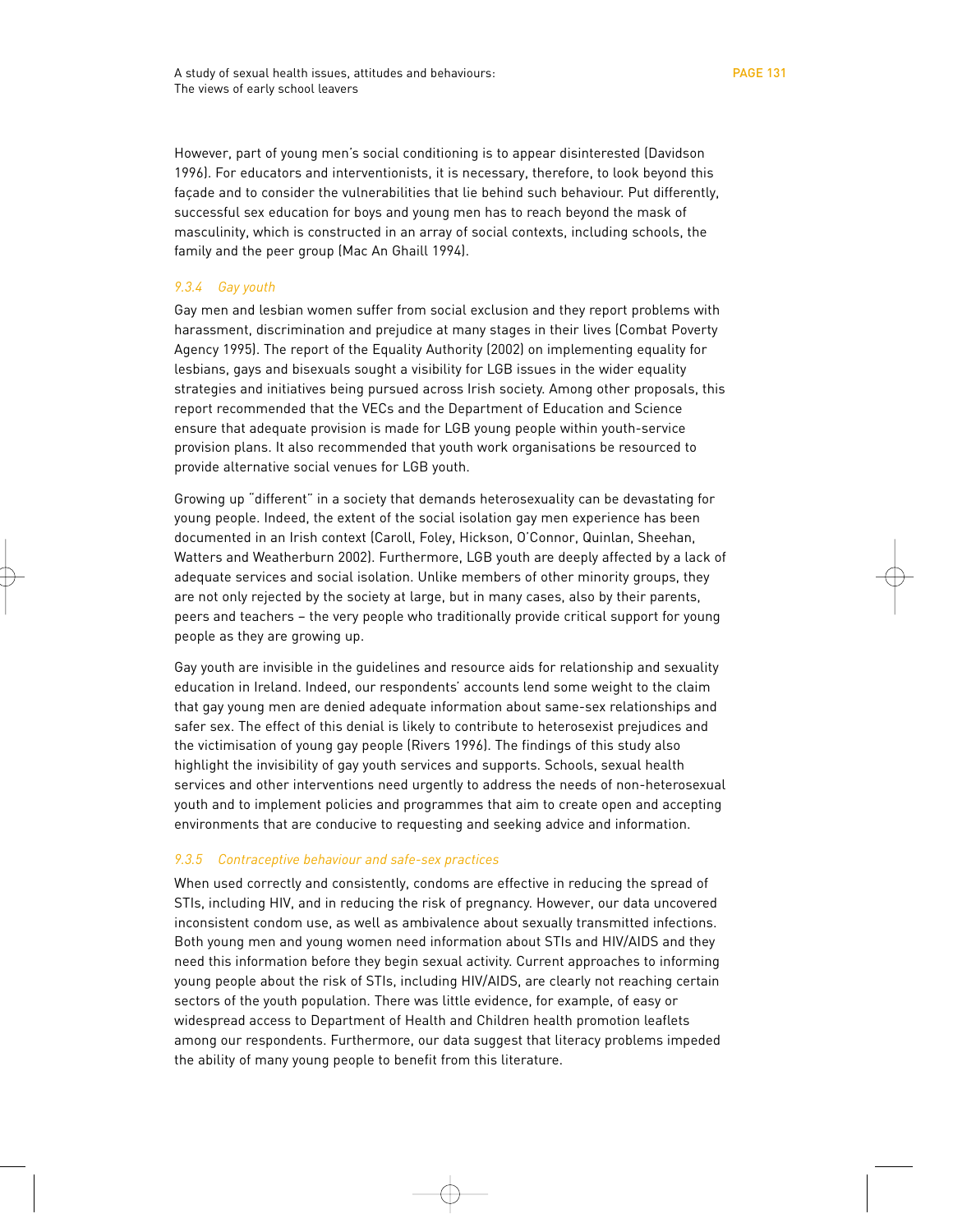The high rate of non-conformity to safe-sex practices reported in this study points to problems, not only with the communication of messages about the need to practice safe sex, but also to the difficulties young people experience in their attempts to negotiate safe sex. It is now widely acknowledged that providing information and awareness about contraception alone is insufficient in tackling the issue of inconsistent condom use (Coleman and Ingham 1999b). Published research also shows increasing support for the effect that partners talking to each other about contraception has upon its use (Coleman and Ingham 1999a). Young people need opportunities to think about and rehearse their approach to communicating with sexual partners about safe sex. Women, in particular, need to be made aware that, even when intentions to use condoms are strong, they may experience difficulties insisting on their use.

# *9.3.6 Supporting parents in sex and relationships education*

Communication between parents and children, in general and specifically relating to sexual activity, is associated with safer sexual behaviour (Ingham 2002). This study's findings demonstrate that although young people (and young men, in particular) are not always at ease with home-based sex education, they nonetheless value a supportive home environment that permits open discussion of sexual health issues. However, many parents feel anxious and uncomfortable about broaching the topic of sex with their children and they may feel ill equipped to do so. Furthermore, parents are frequently unaware of the extent of their children's sexual knowledge and experience (Measor et al. 2000). Parents need more supports to enable them to discuss sex and relationships with their children in a way that encourages responsible and protected sex and is simultaneously affirmative. In particular, mothers need appropriate support and guidance to enable them to communicate effectively with their sons. Correspondingly, fathers need to be encouraged to play a more active role in the delivery of home-based sex education.

## *9.3.7 Youth-friendly sexual health services*

Research shows that the availability of youth-based contraceptive services in a locality is associated with lower conception rates (NHS Centre for Reviews and Dissemination 1997). In Ireland, established agencies and initiatives aimed specifically at servicing the sexual health needs of young people are greatly lacking (Irish Family Planning Association 1997). Young people need access to sexual health services that are free, confidential, non-judgemental and youth-friendly. Services also need to have the resources to reach out to young people and to target those who are most vulnerable or 'at risk'. Young men's needs in general are poorly met within existing sexual health services (Irish Family Planning Association 1997), and the development of initiatives that address the particular needs of young men is urgently needed. Services must also be aware of the need to provide accessible and appropriate services to the LGB community (NESF 2003). In rural areas where resources are thinly stretched, or where the potential user base is small, a designated youth clinic may not be a realistic option. While a mainstream service or clinic may be the only viable alternative in these contexts, services need to be youth friendly and have the resources and capacity to cater for the diverse sexual health needs of all young people.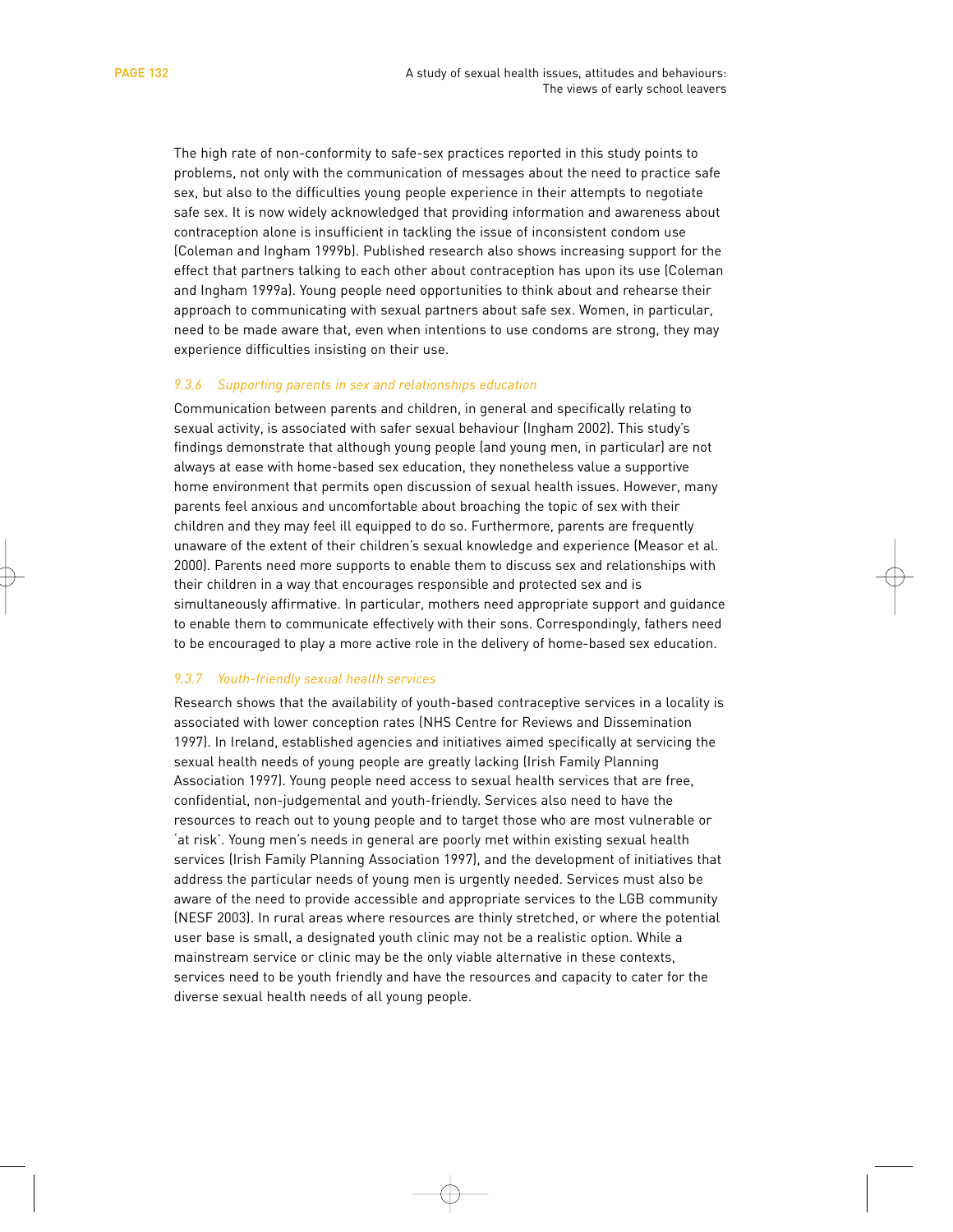# *9.3.8 Future research*

This report sought to represent young people's stories and to synthesise their accounts in a way that illustrates the complex range of experiences that constitute their sexual knowledge and behaviour. Much, however, remains unanswered and there are many issues that were beyond the scope of this study. A great deal could be gained from further in-depth study of young people's sexual relationships and behaviour. Areas including sexual risk-taking behaviour, the negotiation of safe sex, contraceptive behaviour, and communication strategies merit particular attention. The social, personal and sexual experiences of gay and lesbian youth have received very little attention to date in an Irish context. Research is urgently required to gain access to the experiences of lesbian, gay and bisexual youth and the challenges and risks they encounter in their everyday lives.

## 9.4 Summary of key recommendations

- School-based relationship and sexuality education urgently needs to be extended to all primary and post-primary schools. Individual school and student needs must be considered, and additional resources and training are required for teachers and health professionals.
- Education programmes, whether school based or not, need to extend the scope of their messages and teaching beyond the communication of biological and reproductive 'facts'.
- Early school leavers and other vulnerable groups of young people need to be specifically targeted for information and advice in relation to sexual health.
- Education programmes and services must recognise and address the critical importance of gender and gender relations in the delivery of sexual health education.
- Young women need to be supported to develop communication and assertiveness skills that enable them to negotiate safe sex and resist physical and/or psychological pressure to have sex.
- Young men need more sex education, as well as better approaches to addressing their needs. Sexual health programmes and educators need to be sufficiently innovative to reach beyond the façade of young men's assertions regarding sexual knowledge and experience.

(continued overleaf)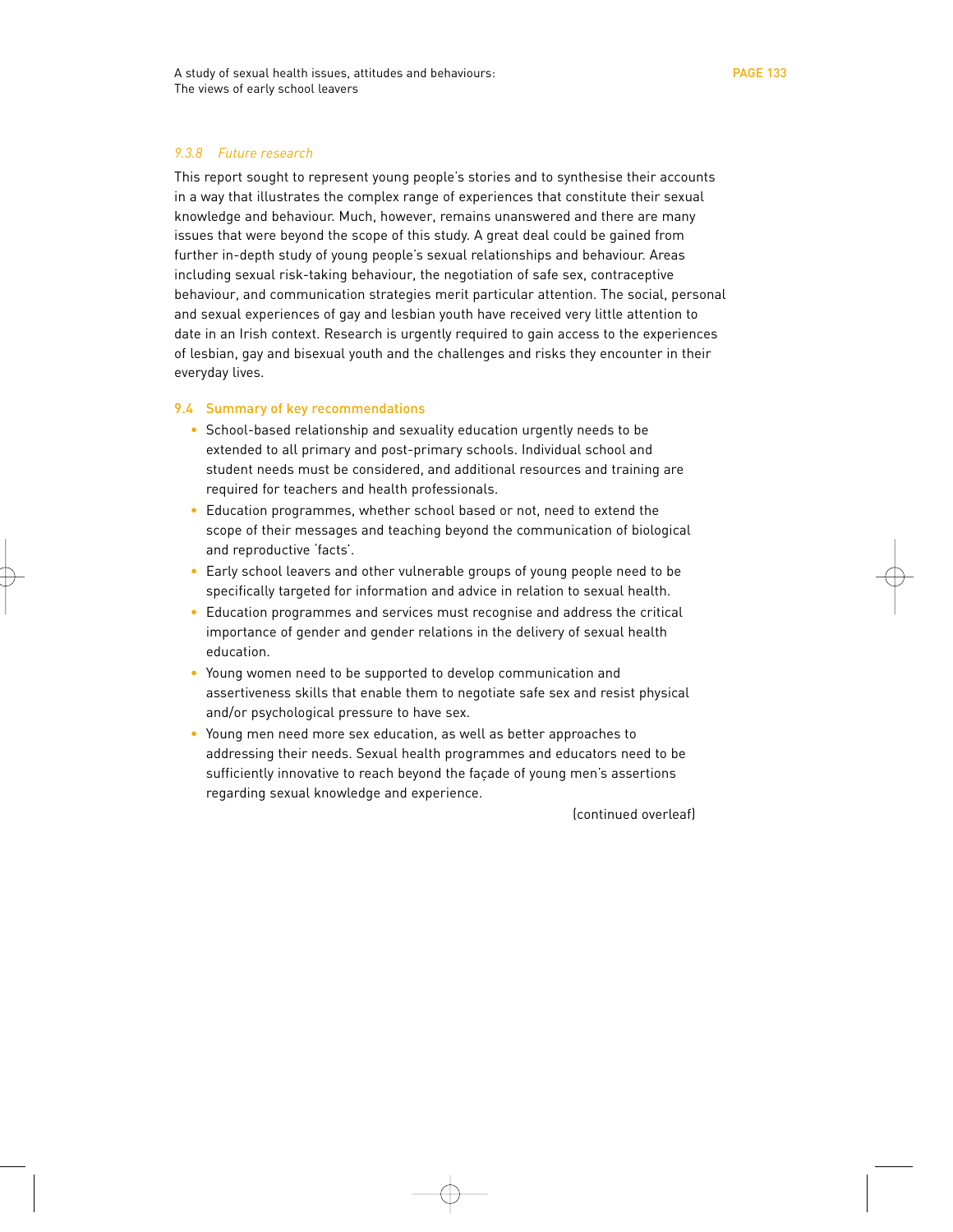#### Summary of key recommendations (continued)

- Sex education needs to aim to teach for and with difference. Heterogeneity and diversity must be recognised in relation to heterosexual youth, generally, and gay (lesbian and bisexual) youth, in particular.
- Professionals across all disciplines working with young people in relation to sexual health issues must be confident to deal with diversity and to accommodate social and cultural shifts.
- Parents need to be supported in their efforts to talk to their children about sex and relationships.
- Relationship and sexuality education must impart clear and accurate information on condom and other contraceptive use, irrespective of the setting in which it is delivered.
- There is an urgent need for sexual health services that target young people and cater to their specific needs.

Additional research is required to further our understanding of the sexual health needs of young people who differ by age, social class, gender and sexual orientation.

#### 9.5 Final remarks

As stated in Chapter 2, this research makes no claims regarding the generalisability of its findings and it should be seen as a starting point. It is nonetheless significant, not only because of the dearth of research on adolescent sexuality in an Irish context, but also because of its emphasis on the accounts and perspectives of young people. The young people we interviewed for the purpose of the study were perhaps surprisingly open given the sensitive nature of the issues under investigation. There is a great deal to be learned from their stories and accounts and it is our hope that this research contributes to a more rounded understanding of young people's lives and their experiences.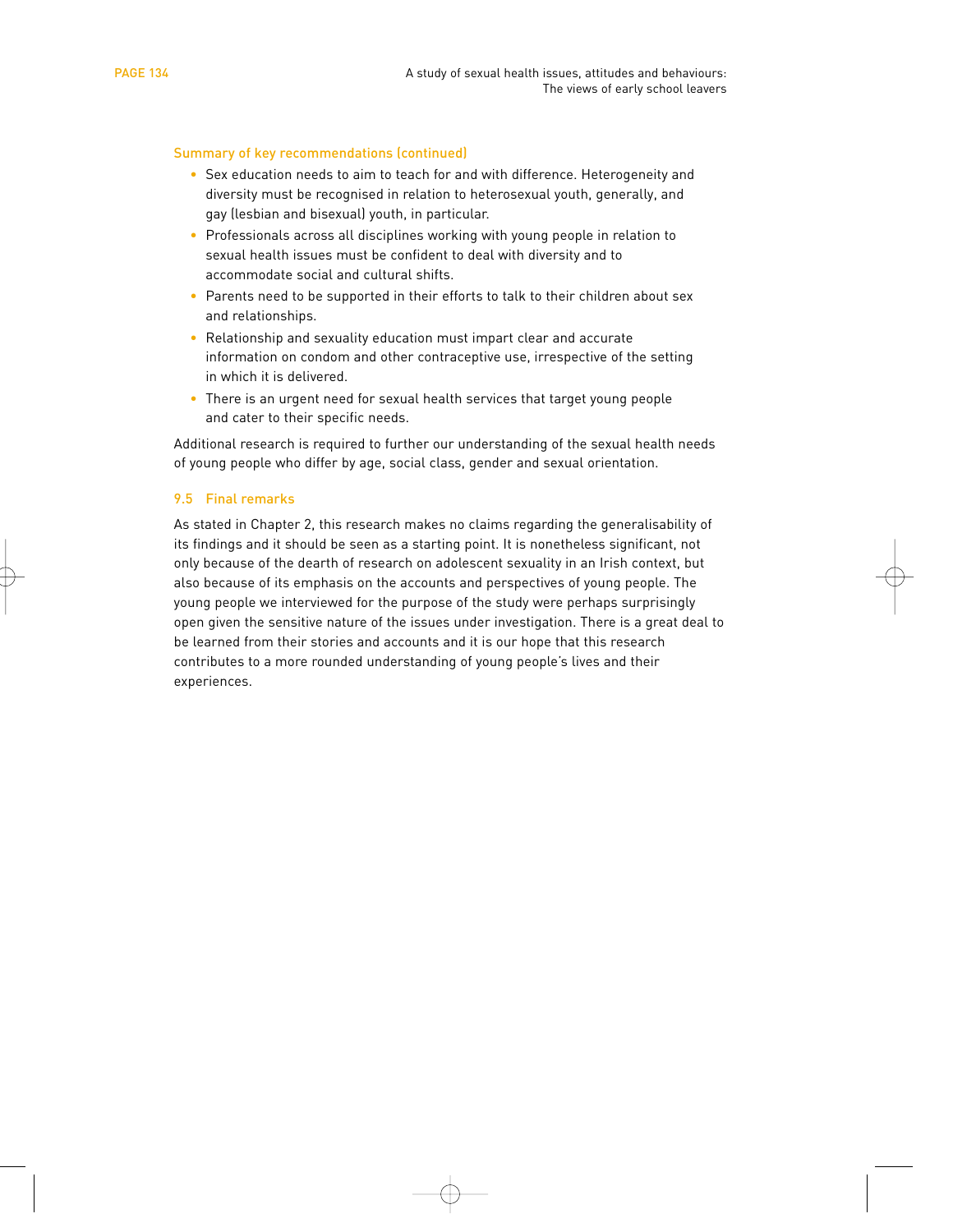## **Bibliography**

Aggleton, P. (1997) Success in HIV Prevention. Avert, Horsham.

Aggleton, P., Ball, A. and Mane, P. (2000) Editorial: Young people, sexuality and relationships. Sexual and Relationship Therapy, 15 (3): 213-220.

Aggleton, P. and Campbell, C. (2000) Working with young people – towards an agenda for sexual health. Sexual and Relationship Therapy, 15 (3): 283-296.

Aggleton, P., Oliver, C. and Rivers, K. (1998) The Implications of Research into Young People, Sex, Sexuality and Relationships. Health Education Authority, London.

Alderson, P. (1993) Children's Consent to Surgery. Open University Press, Buckingham.

Alderson, P. (1995) Listening to Children: Ethics and Social Research. Barnardos, Ilford.

Alderson, P. (2001) On Doing Qualitative Research Linked to Ethical Healthcare. The Wellcome Trust, London.

Archer, L. and Yamashita, H. (2003) Theorising inner-city masculinities: 'race', class, gender and education. Gender and Education, 15 (2): 115-132.

Atkinson, P. (2001) Changing perceptions on the politics and ethics of qualitative research. In P. Alderson (ed.) Qualitative Research: A Vital Resource for Ethical Healthcare. The Wellcome Trust, London. pp. 10-16.

Barry, U., Gibney, R., and Meehan, F. (1998) Provision of Care and the Pattern of Women's Employment in Ireland. Gender and Employment Network, Equality Office, European Union.

Benagiano, G. (1992) Introduction: enhancing oral contraceptive compliance and efficacy. Advances in Contraception, 8 (1): 1-3.

Berthoud, R. and Robson, K. (2001) The Outcomes of Teenage Motherhood in Europe. EPAG Working Paper 22. University of Essex, Colchester.

Blake, S. (2002) Developing and expressing sexual beliefs and values. In Improving the Sexual Health of Men in Scotland: Report of an Expert Seminar. Health Education Board For Scotland, Edinburgh. pp. 33-36.

Bloor, M. (1995) The Sociology of HIV Transmission. Sage, London.

Boldt, S. (1994) Listening and Learning. A Study of the Experiences of Early School Leavers from the Inner City of Dublin. Marino Institute of Education, Dublin.

Boldt, S. (1997) Hear My Voice. Marino Institute of Education, Dublin.

Boldt, S. and Devine, B. (1998) Educational disadvantage in Ireland: literature review and summary report. In S. Boldt, B. Devine, D. MacDevitt, and M. Morgan. Educational Disadvantage and Early School Leaving. Combat Poverty Agency, Dublin. pp. 7-39.

Bonner, C. (1996) A Report on the Sexual Practices of 16-18 Year Olds in the Midland Health Board. Department of Public Health, Midland Health Board.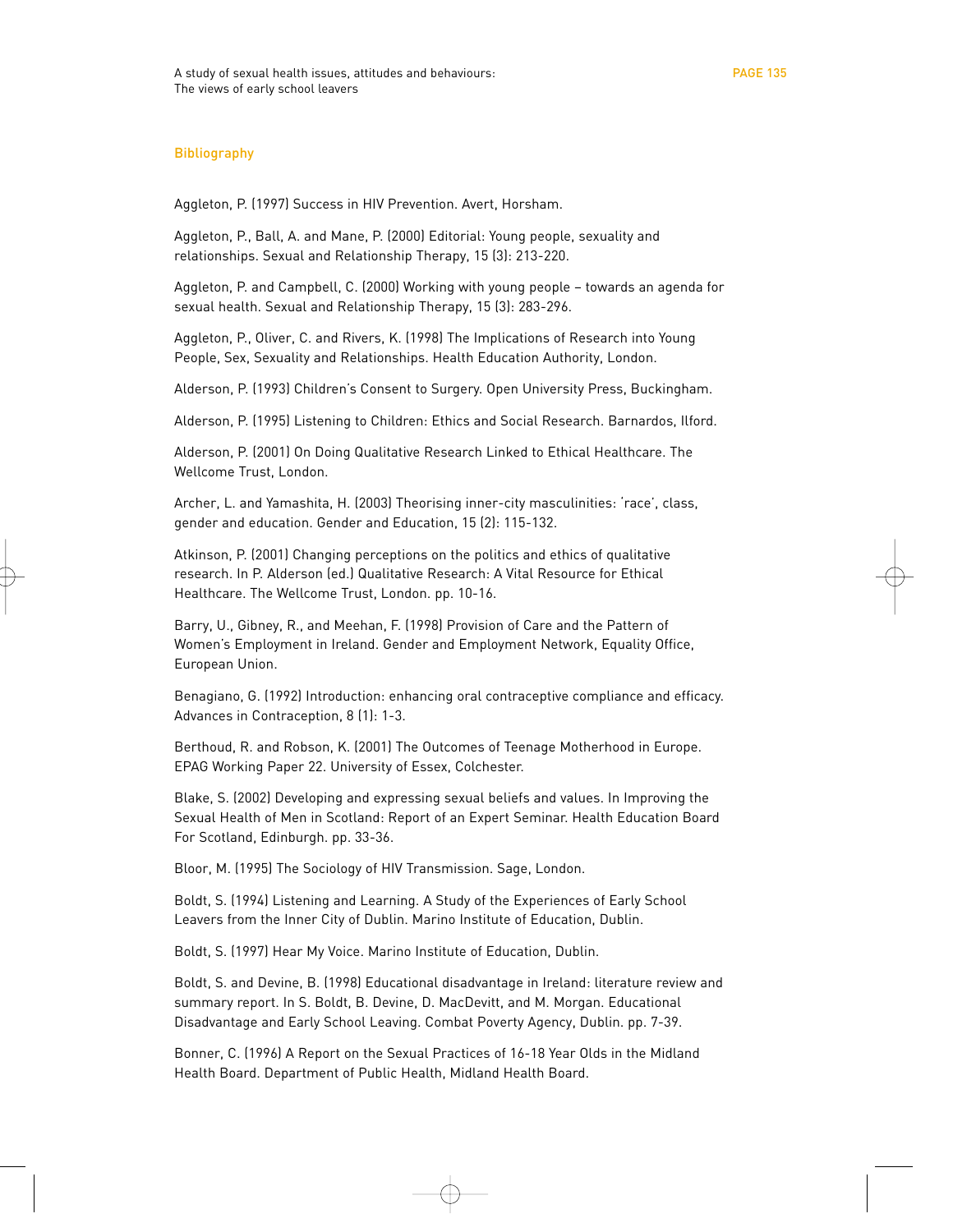Bouchey, H.A. and Furman, W. (2003) Dating and romantic experiences in adolescence. In G.R. Adams and M. Berzonsky (eds.) The Blackwell Handbook of Adolescence. Blackwell Publishers, Oxford.

Brain, K. and Parker, H. (1997) Drinking With Design: Alcopops, Designer Drinks and Youth Culture. The Portman Group, London.

Brain, K., Parker, H. and Carnwath, T. (2000) Drinking with design: young drinkers as psychoactive consumers. Drugs: education, prevention and policy, 7 (1): 5-20.

Brown, B.B., Feiring, C. and Furman, W. (1999) Missing the love boat: why researchers have shied away from adolescence romance. In W. Furman, B.B. Brown and C. Feiring (eds.) The Development of Romantic Relationships during Adolescence. Cambridge University Press, New York. pp. 1-18.

Burman, M.J., Batchelor, S.A. and Brown, J.A. (2001) Researching girls and violence: facing the dilemmas of fieldwork. British Journal of Criminology, 41: 443-459.

Burtney, E. (2000) Teenage Sexuality in Scotland. Health Education Board, Scotland.

Butler, S. and Woods, M. (1992) Drugs, HIV and Ireland: responses to women in Dublin. In N. Dorn, S. Henderson and N. South (eds.) AIDS: Women, Drugs and Social Care. Falmer Press, London. pp. 51-69.

Caroll, D., Foley, B., Hickson, F., O'Connor, J., Quinlan, M., Sheehan, B., Watters, R. and Weatherburn, P. (2002) Vital Statistics Ireland: Findings from the All-Ireland Gay Men's Sex Survey, 2000. Gay Health Network, Dublin.

Central Statistics Office (2003) Census 2002: Principal Demographic Results. Central Statistics Office, Dublin.

Cheesbrough, S., Ingham, R. and Massey, D, (2002) A Review of the International Evidence on Preventing and Reducing Teenage Contraception: the United States, Canada, Australia and New Zealand. Health Development Agency, London.

Clancy, P. (1995) Interim Report of the Steering Committee's Technical Working Group. Higher Education Authority, Dublin.

Coleman, L. and Ingham, R. (1999a) Contrasting strategies used by young people to ensure condom use: some findings from a qualitative research project. AIDS Care, 11 (4): 473-479.

Coleman, L. and Ingham, R. (1999b) Exploring young people's difficulties in talking about contraception: how can we encourage more discussion between partners? Health Education Research, 14 (6): 741-750.

Collins, C. and Williams, J. (1998) The 1997 Annual School Leavers Survey: Results of the School Leavers' Survey 1995-1997. Department of Enterprise, Trade and Employment and the Economic and Social Research Institute, Dublin.

Combat Poverty Agency (1995) Poverty – Lesbians and Gay Men: The Economic and Social Effects of Discrimination. Combat Poverty Agency, Dublin.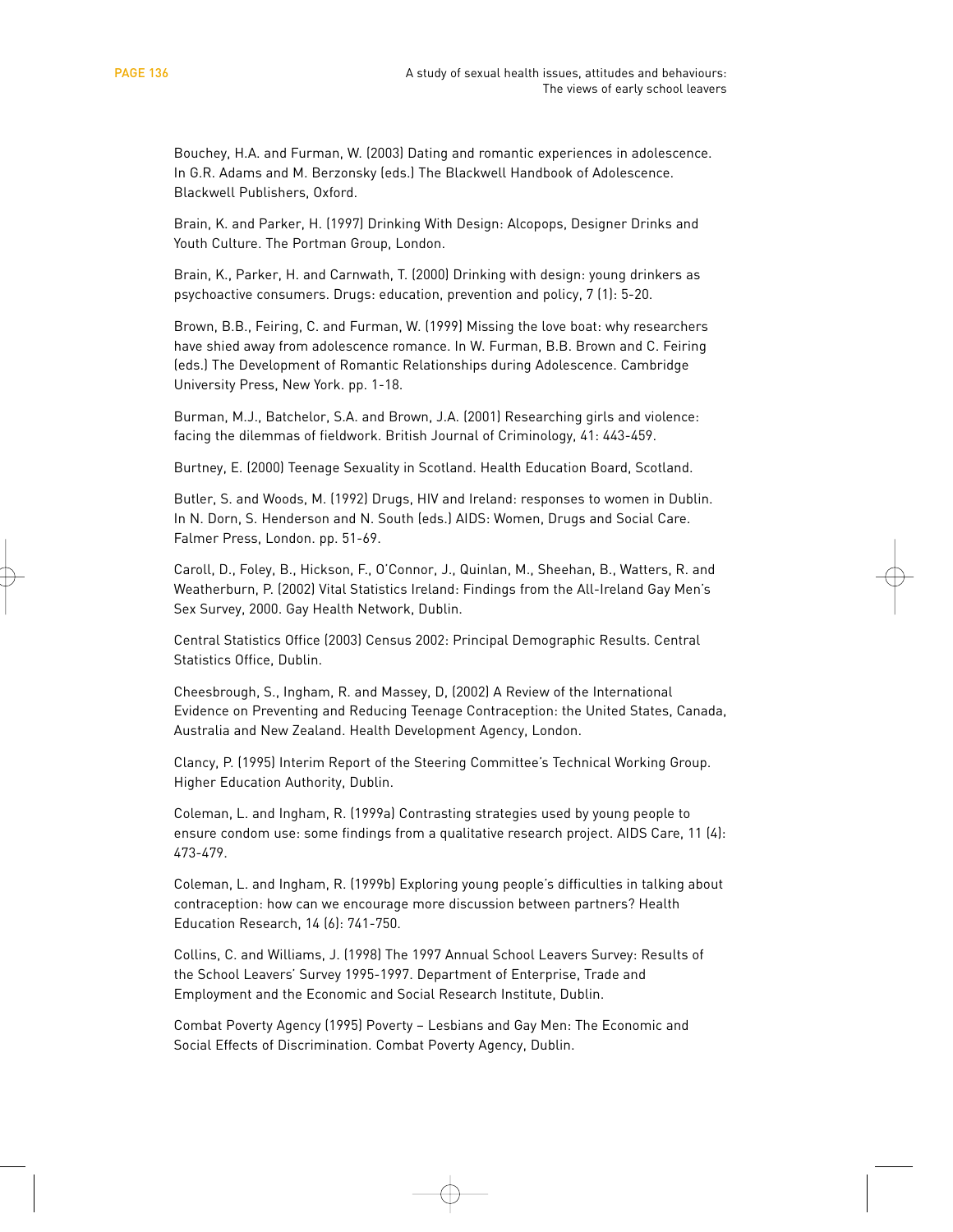Connolly, G., Conroy, R., Byrne, P.J. and Kennelly, S. (1998) Teenage pregnancy in the Rotunda Hospital. Irish Medical Journal, 91: 6

Corcoran, M. (1999) Social structures and the quality of life. In T. Fahey (ed.) Social Housing in Ireland: A Study of Success, Failure and Lessons Learned. Oak Tree Press, Dublin.

Crooks, T. and Stokes (eds.) (1987) Disadvantage, Learning and Young People: The Implications for Education and Training. CDVEC Curriculum Development Unit, Trinity College, Dublin.

Davidson, N. (1996) Oh boys! Sex education and young men. Health Education, 3: 20-23.

Dempsey, M., Heslin, J. and Bradley, C. (2000) Teenage Pregnancy in the South East of Ireland. South Eastern Health Board.

Department of Education (1995a) Report of the Expert Advisory Group on Relationships and Sexuality Education. Department of Education, Dublin.

Department of Education (1995b) Relationships and Sexuality Education. Circular 2/95 to Boards of Management and Principals of National schools. Department of Education, Athlone.

Department of Education (1997) Relationships and Sexuality Education: Policy Guidelines. Department of Education, Dublin.

Department of Health and Children (1998) National Child Care Investment Strategy. Department of Health and Children, Dublin.

Department of Health and Children (2000a) The National Health Promotion Strategy, 2000-2005. Department of Health and Children, Dublin.

Department of Health and Children (2000b) National Children's Strategy. Department of Health and Children, Dublin.

Department of Health and Children (2000c) AIDS Strategy 2000. Department of Health and Children, Dublin.

Department of Health and Children (2003) Health Statistics 2002. Department of Health and Children, Dublin.

Department of Social, Community and Family Affairs (2000) Review of One Parent Family Payment. Stationery Office, Dublin.

Dowsett, G. and Aggleton, P. (1999) Young people and risk-taking in sexual relations. In P. Aggleton, P.K. Rivers and S. Scott (eds.) Sex and Youth: Contextual Factors Affecting Risk for HIV/AIDS: A Comparative Analysis of Multi-site Studies in Developing Countries. UNAIDS, Geneva, Switzerland.

Dowsett, G.W., Aggleton, P., Abega, S. et al. (1998) Changing gender relations among young people: the global challenge for HIV/AIDS prevention. Critical Public Health, 8: 291-309.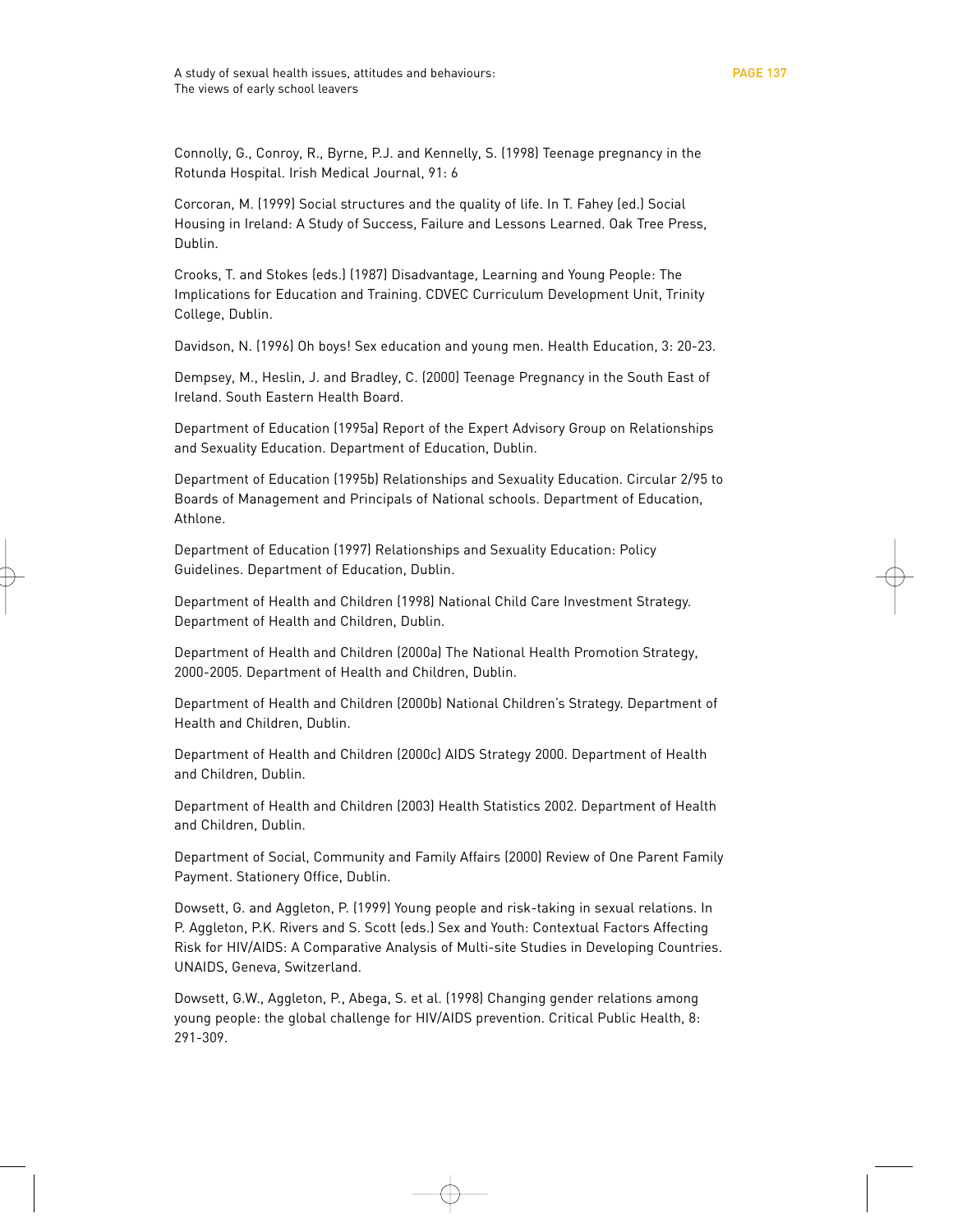Drudy, S. and Lynch, K. (1993) Schools and Society in Ireland. Gill and Macmillan Ltd, Dublin.

Dunne, M., Seery, D., O'Mahoney, E. and Grogan, M. (1997) What On Earth are they Doing? Cork AIDS Alliance, Cork.

East, P. and Adams, J. (2002) Sexual assertiveness and adolescents' sexual rights. Perspectives on Sexual and Reproductive Health, 34 (4): 212-213.

Equality Authority (2002) Lesbians, Gays and Bisexuals: Implementing for Equality. The Equality Authority, Dublin.

European Centre for the Epidemiological Monitoring of AIDS (2003) HIV/AIDS Surveillance in Europe. End-year Report, 2002. Institut de Veille Santaire, Saint-Maurice.

Fahey, T. and Russell, H. (2001) Family Formation in Ireland: Trends, Needs and Implications. Economic and Social Research Institute, Dublin.

Family Planning Association (2002) Towards Better Sexual Health: A Survey of Sexual Attitudes and Lifestyles of Young People in Northern Ireland. Family Planning Association, London.

Finlay, A., Whittington, D., Shaw, N. and McWilliams, M. (1997) Beyond the moral panic – results from a recent study of teenage pregnancy. In A. Cleary and M.P. Treacy (eds.) The Sociology of Health and Illness in Ireland. University College Dublin Press, Dublin. pp. 128-140.

Fitzpatrick, C., McKenna, P. and Hone, R. (1992) Teenage girls attending a Dublin STD Clinic: a socio-sexual and diagnostic profile. Irish Journal of Medical Science, 161: 460- 462.

Ford, N. and Bowie, C. (1989) Urban-rural variation in the level of heterosexual activity in young people. Area, 21 (3): 237-248.

Forrest, S. (1997) Confessions of a middle-shelf magazine shopper. Journal of Contemporary Health, 5: 1-13.

Forrest, S. (2000) 'Big and tough': boys learning about sexuality and manhood. Sexual and Relationship Therapy, 15 (3): 247-261.

Furman, W. (2002) The emerging field of adolescent romantic relationships. Current Directions in Psychological Science, 11 (5): 177-180.

Gagnon, J.H. and Simon, W. (1973) Sexual Conduct. Aldin, Chicago.

Gelder, U. (2002) Boys and Young Men: 'Half of the Solution' to the Issue of Teenage Pregnancy – A Literature Review. Department of Health, Newcastle.

Glaser, B. and Strauss, A. (1967) The Discovery of Grounded Theory: Strategies for Qualitative Research. Aldine de Gruyter, New York.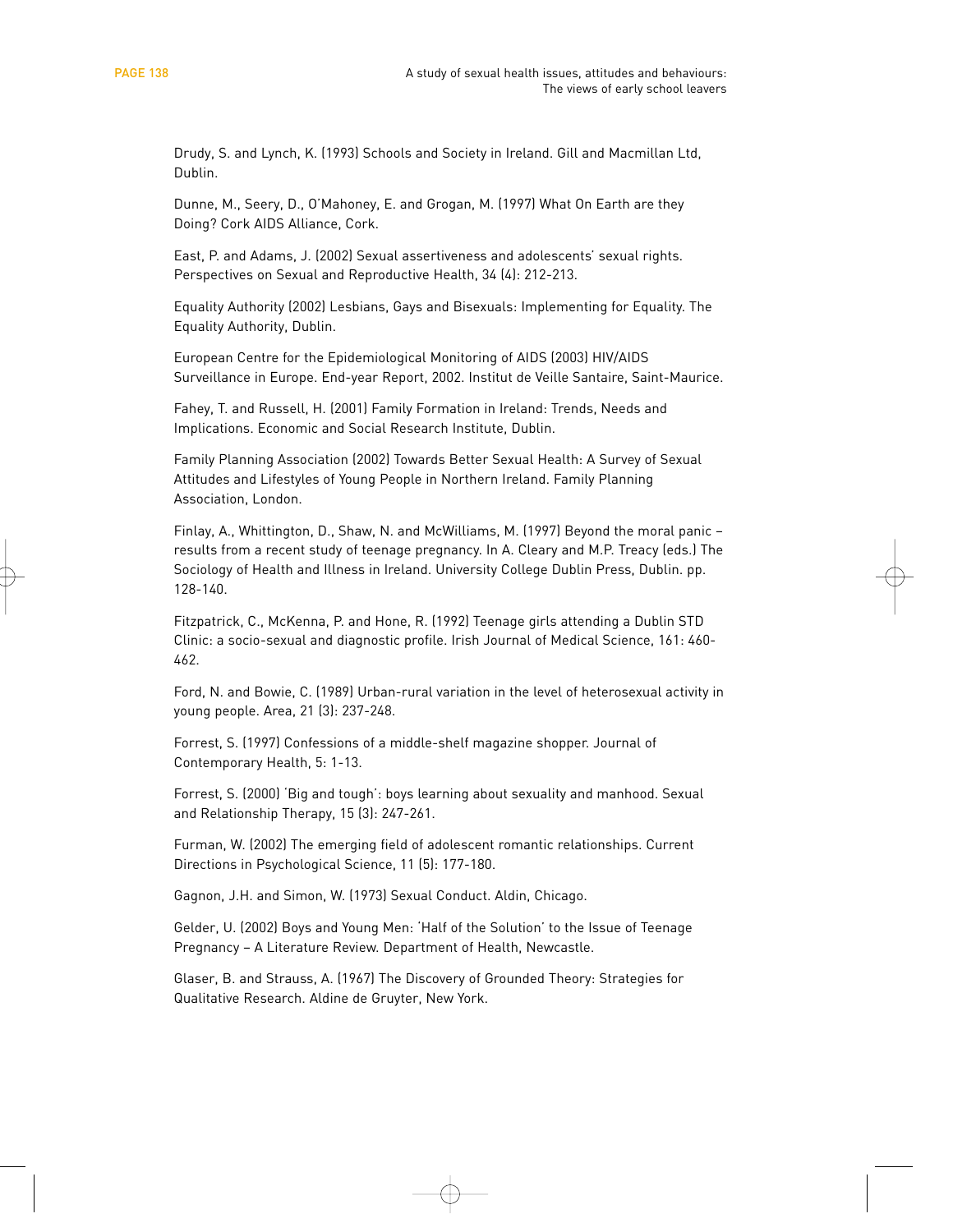Gray, M.R. and Steinberg, L. (1999) Adolescent romance and the parent-child relationship: a contextual perspective. In W. Furman, B.B. Brown and C. Feiring (eds.) The Development of Romantic Relationships in Adolescence. Cambridge University Press, Cambridge. pp. 235-265.

Grunseit, A.C. and Aggleton, P. (1998) Lessons learned: an update on the published literature concerning the impact of HIV and sexuality education for young people. Health Education, 98: 45-54.

Hannan, D. and O'Riain, S.F. (1993) Pathways to Adulthood in Ireland: Causes and Consequences of Success and Failure in Transitions amongst Irish Youth. General Research Series, Paper No. 161. Economic and Social Research Institute, Dublin.

Harding, D.J. (2003) Counterfactual models of neighbourhood effects: the effect of neighbourhood poverty on dropping out and teenage pregnancy. American Journal of Sociology, 109 (3): 676-719.

Harrison, L. and Hillier, L. (1999) What should be the subject of sex education? Discourse: studies in the cultural politics of education, 20 (2): 279-287.

Health Development Agency (2001) Teenage Pregnancy: An Update on Key Characteristics of Effective Interventions. Health Development Agency, London.

Hibell, B., Andersson, B. Ahlstrom, S., Balakireva, O., Bjarnasson, T., Kokkevi, A., and Morgan, M. (2000) The 1999 ESPAD Report: Alcohol and Other Drug Use Among Students in 30 European Countries. Council of Europe, Pompidou Group, Stockholm.

Hibell, B., Andersson, B., Bjarnason, T., Kokkevie, A., Morgan, M. and Narusk, A. (1997) The 1995 ESPAD Report: Alcohol and Other Drug Use among Students in 26 European Countries. Council of Europe, Pompidou Group, Stockholm.

Hill, M. and Tisdall, K. (eds.) (1997) Children and Society. Longman, London.

Hird, M.J. (2000) An empirical study of adolescent dating aggression in the U.K. Journal of Adolescence, 23: 69-78.

Hird, M.J. and Jackson, S. (2001) Where 'angels' and 'wusses' fear to tread: sexual coercion in adolescent dating relationships. Journal of Sociology, 37 (1): 27-43.

Holland, J., Ramazanoglu, C. and Thomson, R. (1996a) In the same boat? The gendered (in)experience of first heterosex. In D. Richardson (ed.) Theorising Heterosexuality. Open University Press, Milton Keynes. pp. 143-160.

Holland, J., Ramazanoglu, C., Sharpe, S. and Thomson, R. (1992) Risk, power and the possibility of pleasure: young women and safer sex. AIDS Care, 4 (3): 273-283.

Holland, J., Ramazanoglu, C., Sharpe, S. and Thomson, R. (1998) The Male in the Head: Young People, Heterosexuality and Power. Tufnell Press, London.

Holland, J., Ramazanoglu, C., Sharpe, S. and Thomson, R. (2000) Deconstructing virginity – young people's accounts of first sex. Sexual and Relationship Therapy, 15 (3): 212-232.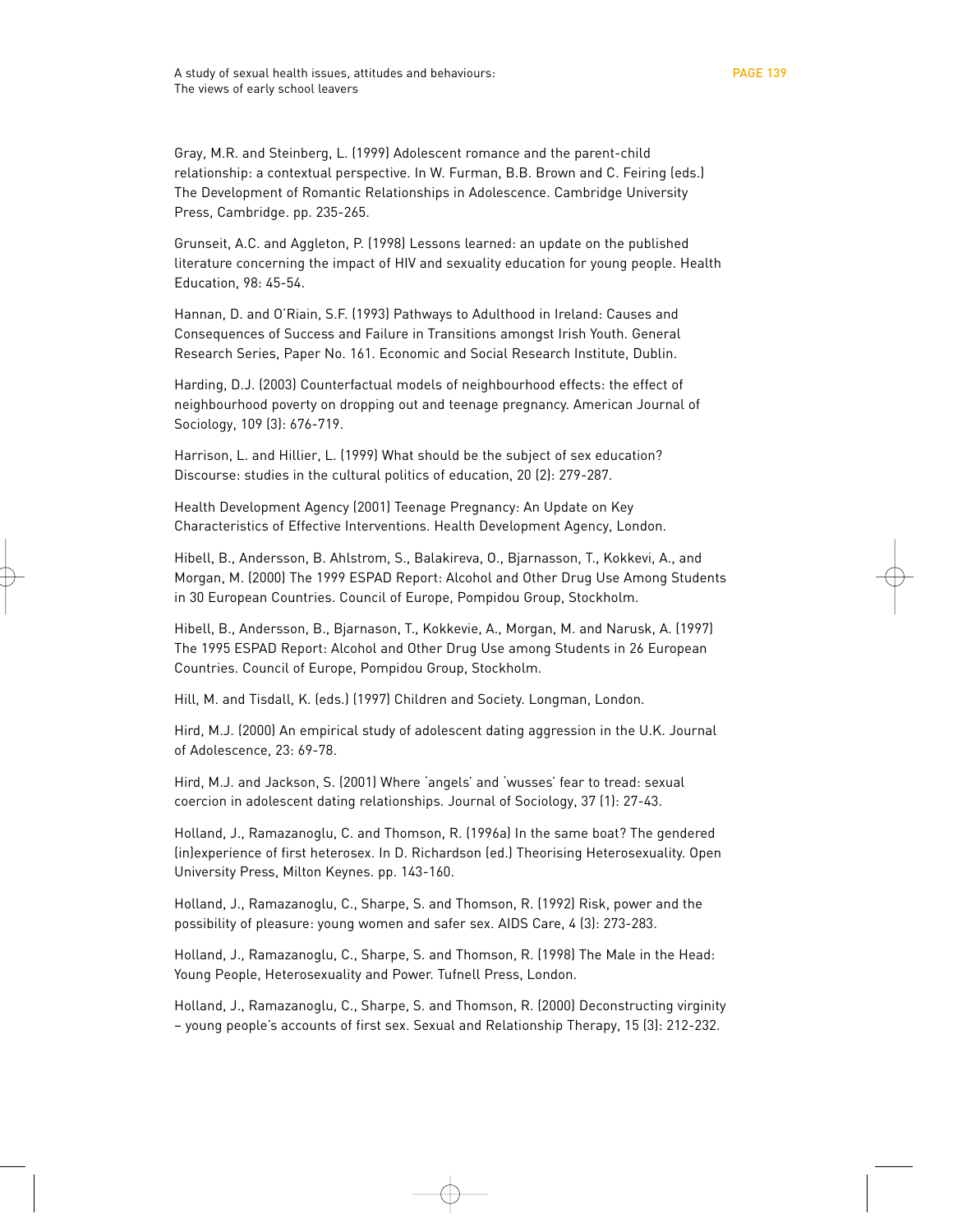Holland, J., Ramazanoglu, C., Sharpe, S. and Thomson, R. (1996b) Reputations: journeying into gendered power relations. In J. Weeks and J. Holland (eds) Sexual Cultures: Communities, Values and Intimacies. Macmillan, London. pp. 239-260.

Hudson, B. (1984) Femininity and adolescence. In A. McRobbie and M. Nava (eds.) Gender and Generation. Macmillan, London. pp. 31-53.

Hughes, K. (1999) Young People's Experiences of Relationships, Sex and Early Parenthood; Qualitative Research. Health Education Authority, London.

Hughes, K., Cragg, A. and Taylor, C. (1999) Reducing the Rate of Teenage Conceptions: Young People's Experiences of Relationships, Sex and Early Parenthood: Qualitative Research. Health Education Authority, London.

Ingham, R. (2002) Communication about sexuality. In Improving the Sexual Health of Men in Scotland: Report of an Expert Seminar. Health Education Board For Scotland, Edinburgh. pp. 37-41.

Ingham, R. and Kirkland, D. (1997) Discourses and sexual health: providing for young people. In L. Yardley (ed.) Material Discourses of Health and Illness. Routledge, London. pp. 150-175.

Ingham, R., Woodcock, A. and Stenner, K. (1991) Getting to know you … young people's knowledge of their partners at first intercourse. Journal of Community and Applied Social Psychology, 1: 177-132.

Inglis, T. (1998) Lessons in Irish Sexuality. University College Dublin Press, Dublin.

Irish Family Planning Association (1997) A Young Peoples' Health Service for Dublin: Research, Recommendations and Proposals. Irish Family Planning Association, Dublin.

Jack, M.S. (1986) Personal fable: a potential explanation for risk-taking behaviour in adolescents. Journal of Paediatric Nurse, 4 (5): 334-338.

James, A. and Prout, A. (eds.) (1997) Constructing and Reconstructing Childhood: Contemporary Issues of the Sociology of Childhood. 2nd Ed. Falmer Press, London.

Jepson, R. (2000) The Effectiveness of Interventions to Change Health-related Behaviour: A Review of Reviews. MRC Social and Public Health Services Unit. Occasional Paper No. 3. Medical Research Council, Glasgow.

Kelleher, C., NicGabhainn, S., Friel, S., Corrigan, H., Nolan, G., Sixsmith, J., Walsh, O. and Cooke, M. (2003) The National Health and Lifestyles Surveys. Health Promotion Unit, Department of Health and Children, Dublin and Centre for Health Promotion Studies, NUI, Galway.

Kelly, L. (1988) Surviving Sexual Violence. Polity Press, Cambridge.

Kingree, J.B., Braithwaite, R. and Woodring, T. (2000) Unprotected sex as a function of alcohol and marijuana use among adolescent detainees. Journal of Adolescent Health, 2000 (27): 179-185.

Kirby, D. (1997) No Easy Answers: Research Findings on Programs to Reduce Teen Pregnancy. National Campaign to Prevent Teen Pregnancy, Washington DC.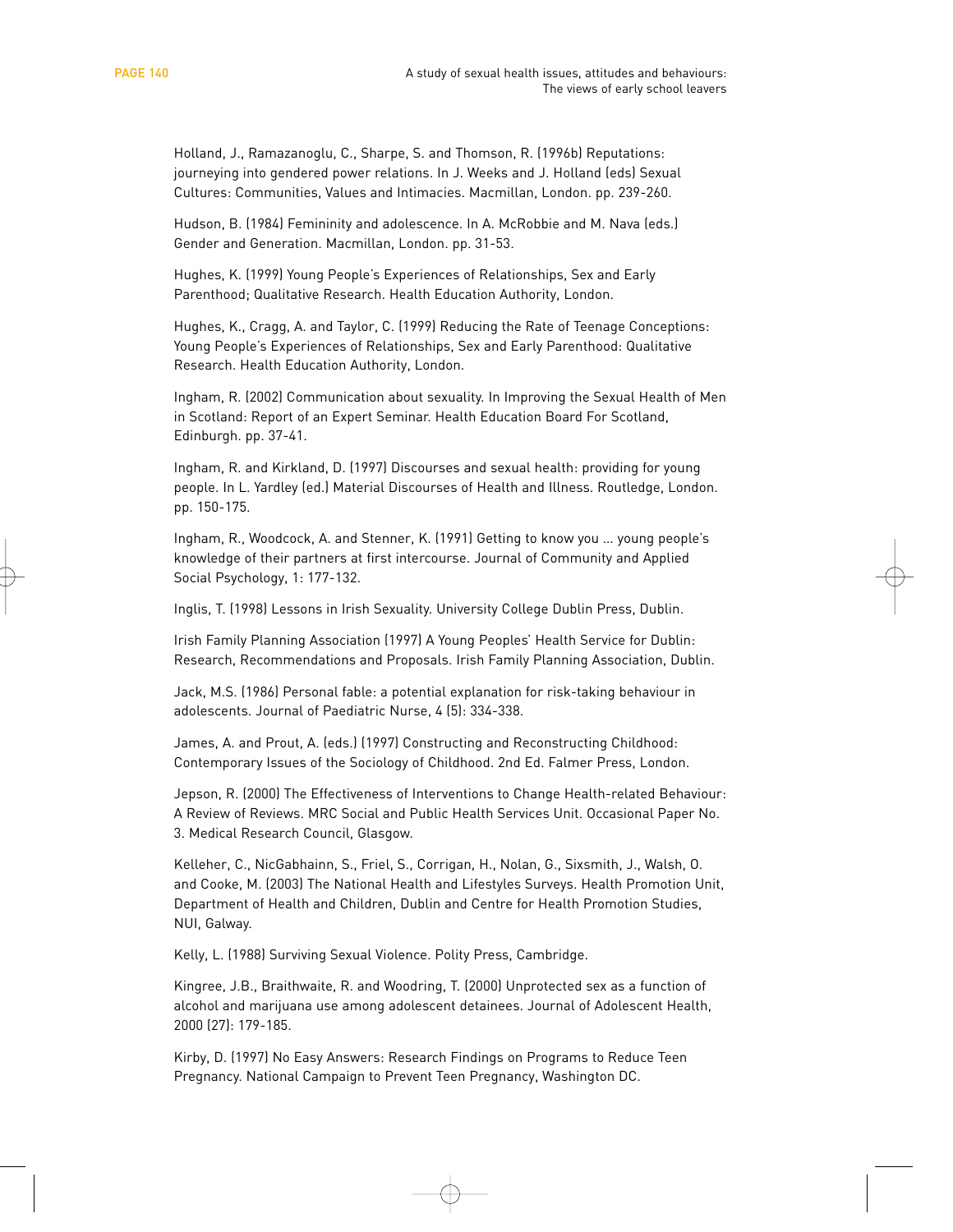Kirby, D. (1999) Reflections on two decades of research on teen sexual behaviour and pregnancy. Journal of School Health, 69 (3): 89-94.

Kirby, D. (2001) Emerging Answers: Research Findings on Programs to Reduce Teen Pregnancy. National Campaign to Prevent Teen Pregnancy, Washington DC.

Kirby, D., Short, L., Collins, J., Rugg, D., Kolbe, L., Howard, M., Miller, B., Sonenstein, F. and Zabin, L.S. (1994) School-based programs to reduce sexual risk behaviours: a review of effectiveness. Public Health Reports, 109 (3): 339-360.

Kirkman, M., Rosenthal, D.A. and Feldman, S.S. (2001) Freeing up the subject: tensions between traditional masculinity and involved fatherhood through communication about sexuality with adolescents. Culture, Health and Sexuality, 3 (4): 391-411.

Koch, P.B. (1988) The relationship of first intercourse to the later functioning concerns of adolescents. Journal of Adolescent Research, 33 (4): 345-362.

Layte, R., Fullerton, D. and McGee, H. (2003) Scoping Study for National Survey of Sexual Knowledge, Attitudes and Behaviours. The Economic and Social Research Institute and Royal College of Surgeons in Ireland. Unpublished.

Lees, S. (1993) Sugar and Spice: Sexuality and Adolescent Girls. Penguin, London.

Lloyd, T. and Forrest, S. (2001) Boys' and Young Men's Health: Literature and Practice Review. An Interim Report. Health Development Agency, London.

Mac An Ghaill, M. (1994) The Making of Men: Masculinities, Sexualities and Schooling. Open University Press, Buckingham.

MacHale, E. and Newell, J. (1997) Sexual behaviour and sex education in Irish schoolgoing teenagers. International Journal of STD and AIDS, 8: 196-200.

MacPhail, C. and Campbell, C. (2001) 'I think condoms are good but, aai, I hate those things: condom use among adolescents and young people in a Southern African township. Social Science and Medicine, 52: 1613-1627.

Magee, C. (1994) Teenage Parents: Issues for Policy and Practice. Irish Youthwork Press, Dublin.

Mahon, A., Glendinning, C., Clarke, K. and Craig, G. (1996) Researching children: methods and ethics. Children and Society, 10 (2): 145-154.

Mahon, E., Conlon, C. and Dillon, L. (1998) Women and Crisis Pregnancy. Stationery Office, Dublin.

Mayock, P. (2000) Choosers or Losers? Influences on Young People's Choices about Drugs in Inner-city Dublin. The Children's Research Centre, Trinity College, Dublin.

Mayock, P. (2002) Drug pathways, transitions and decisions: the experiences of young people in an inner-city Dublin community. Contemporary Drug Problems, 29 (1): 117- 156.

McCashin, A. (1997) Employment Aspects of Lone Parenthood in Ireland. Department of Social Studies, Trinity College, Dublin.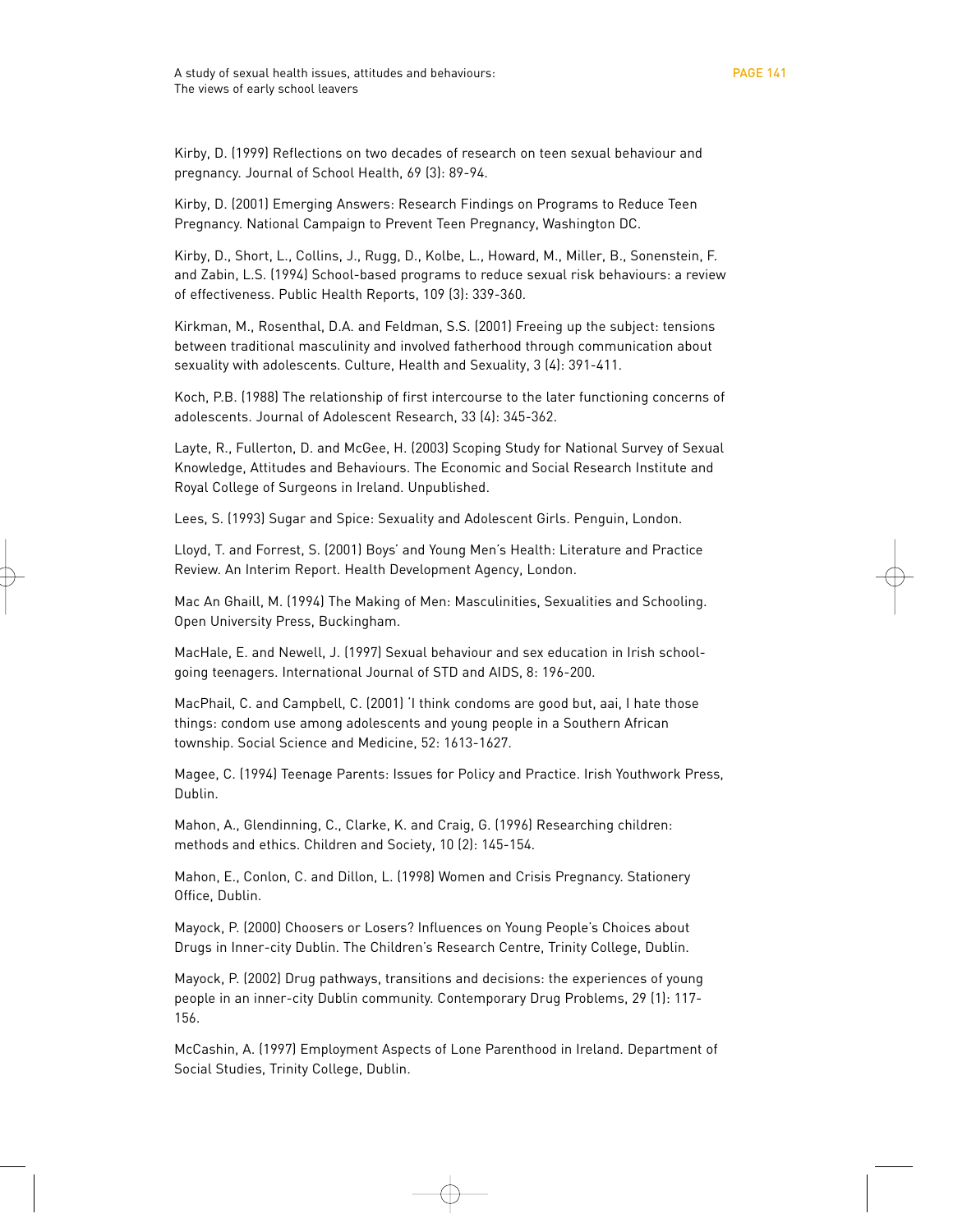McCoy, S. and Whelan, B.J. (1996) The Economic Status of School-leavers 1993-1995: Results of the School-Leavers' Surveys. Economic and Social Research Institute, Dublin.

McKeown, K. and Gilligan, R. (1988) Child sexual abuse in the Eastern Health Board Region of Ireland in 1988: an analysis of 512 confirmed cases. Economic and Social Review, 22: 101-134.

McManus, L. (2003) Sexual Orientation Research Phase I: A Review of Methodological Approaches. Scottish Executive, Edinburgh.

Measor, L., Tiffin, C. and Fry, K. (1996) Gender and sex education: a study of adolescent responses. Gender and Education, 8 (3): 275-288.

Measor, L., Tiffin, C. and Miller, K. (2000) Young People's Views on Sex Education: Education, Attitudes and Behaviour. Routledge Falmer, London and New York.

Meyrick, J. and Swann, C. (1998) Reducing the Rate of Teenage Conceptions: an Overview of the Effectiveness of Interventions and Programmes Aimed at Reducing Unintended Teenage Conception in Young People. London: Health Education Authority.

Mitchell, K. and Wellings, K. (1998a) First sexual intercourse: anticipation and communication. Interviews with young people in England. Journal of Adolescence, 21: 717-726.

Mitchell, K., and Wellings, K. (1998b) Talking about Sexual Health: Interviews with Young People and Health Professionals. Health Education Authority, London.

Moore, S. and Rosenthal, D. (1993) Sexuality in Adolescence. Routledge, London.

Moore, S. and Rosenthal, D. (1998) Adolescent sexual behaviour. In J. Coleman and D. Roker (eds.) Teenage Sexuality: Health, Risk and Education. Harwood Academic Publisher, Amsterdam.

Morgan, M. (1998) Early school-leaving interventions: international comparisons. In S. Boldt, B. Devine, D. MacDevitt, and M. Morgan. Educational Disadvantage and Early School Leaving. Combat Poverty Agency, Dublin. pp. 79-97.

Morgan, M. (2000) Relationships and Sexuality Education: An Evaluation and Review of Implementation. Stationery Office, Dublin.

Morrow, V. and Richards, M. (1996) The ethics of social research with children: an overview. Children and Society, 10: 90-105.

Moynihan, C. (1998) Theories of masculinity. British Medical Journal, 317: 1072-1075.

National Conjoint Child Health Committee (2001) Get Connected: Developing an Adolescent- Friendly Health Service. National Conjoint Health Committee, Dublin.

National Disease Surveillance Centre (2002) Annual Report, 2002. National Disease Surveillance Centre, Dublin.

National Economic and Social Forum (2001) Lone Parents. Forum Report No. 20. National Economic and Social Forum, Dublin.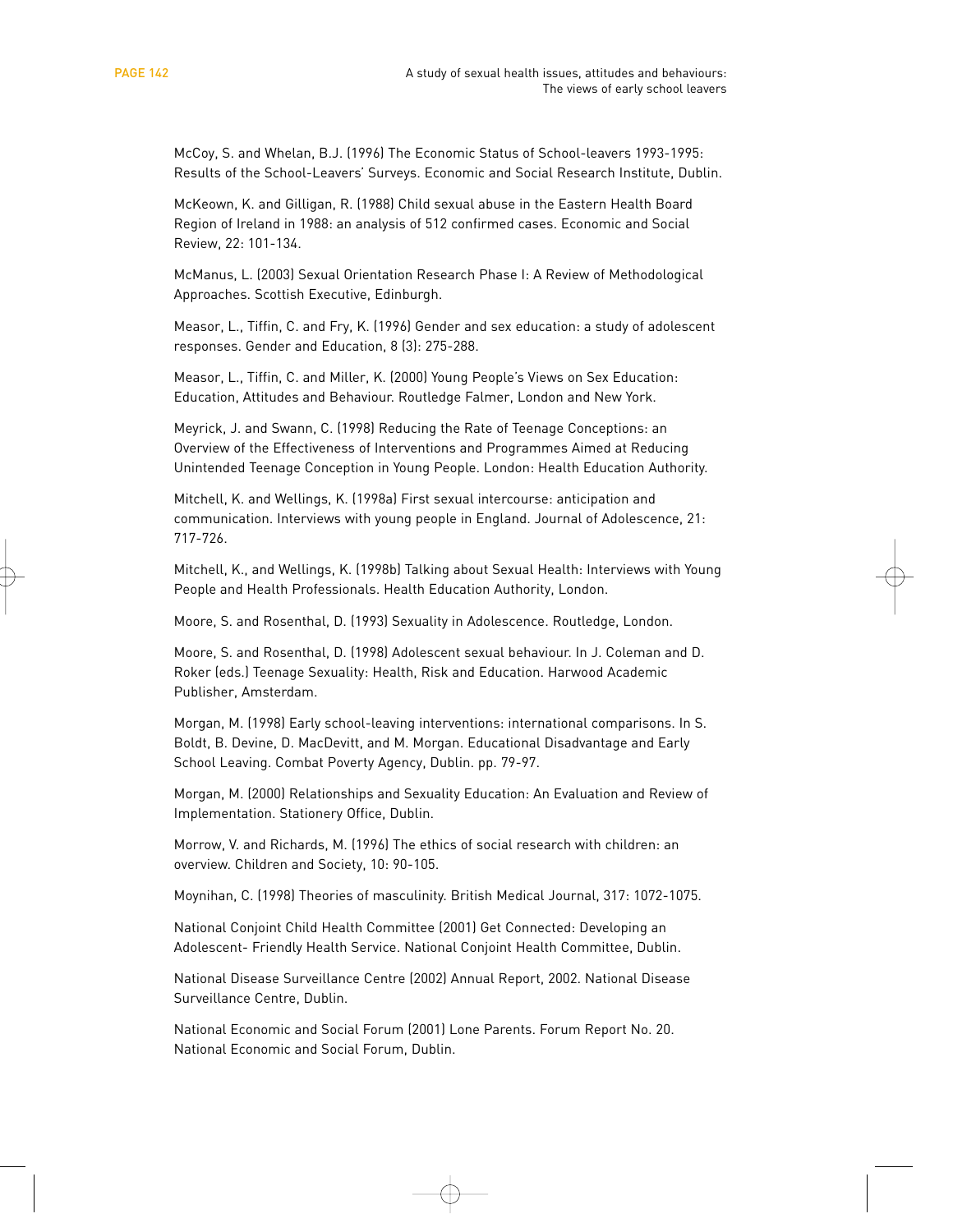National Economic and Social Forum (2002) Early School Leavers. Forum Report No. 24. The Stationery Office, Dublin.

National Economic and Social Forum (2003) Equality Policies for Lesbian, Gay and Bisexual People: Implementation Issues. Forum Report No. 27. National Economic and Social Forum, Dublin.

NHS Centre for Reviews and Dissemination (1997) Preventing and reducing the adverse effects of unintended teenage pregnancies. Effective Health Care Bulletin, 3(1):1-12.

O' Connell, M. (2001) Changed Utterly: Ireland and the New Irish Psyche.Liffey Press, Dublin.

O' Moore, M. (1995) The Nationwide Study of Bullying. Anti-Bullying Centre, University of Dublin, Trinity College, Dublin.

O'Connell, M. (2001) Changed Utterly: Ireland and the New Irish Psyche. Liffey Press, Dublin.

O'Riordan, S. (2000a) Final Evaluation Report of the Teen Parents Support Initiative. Centre for Social and Educational Research, Dublin Institute of Technology, Dublin.

O'Riordan, S. (2002b) "I Hadn't a Penny": A Review of State Income Supports Available to Young Parents. Centre for Social and Educational Research, Dublin Institute of Technology, Dublin.

O'Riordan, S. (2002c) The Invisible Students: Young Parents in Education. Centre for Social and Educational Research, Dublin Institute of Technology, Dublin.

Paul, C., Fitzjohn, J., Herbison, P. and Dickson, N. (2000) The determinants of sexual intercourse before 16. Journal of Adolescent Health, 27: 136-147.

Peterson, L.S., Oakley, D., Potter, L.S. and Darroch, J.E. (1998) Women's efforts to prevent pregnancy: consistency of oral contraceptive use. Family Planning Perspectives, 30: 19-23.

Phelps, F., Mellanby, A. and Tripp, J. (1992) So you think you really understand sex? Education and Health, 10: 27-31.

Phoenix, A. (1991) Young Mothers? Polity Press, Cambridge.

Plant, M. (1992) Risk-takers: Alcohol, Drugs, Sex and Youth. Tavistock, London.

Powell, B., Dockeray, J. and Swaine, E. (1982) Unmarried mothers: a survey of 200 women presenting for antenatal care. Irish Medical Journal, 75: 248-249.

Rapp, R. (2000) Testing Women, Testing the Foetus: The Social Impact of Amniocentesis in America. Routledge, New York.

Raymond, M. (2002a) The boys are alright? Sex, teenagers and media culture. In Health Education Board, Improving the Sexual Health of Men in Scotland: Report of an Expert Seminar. Health Education Board for Scotland, Edinburgh. pp. 17-20.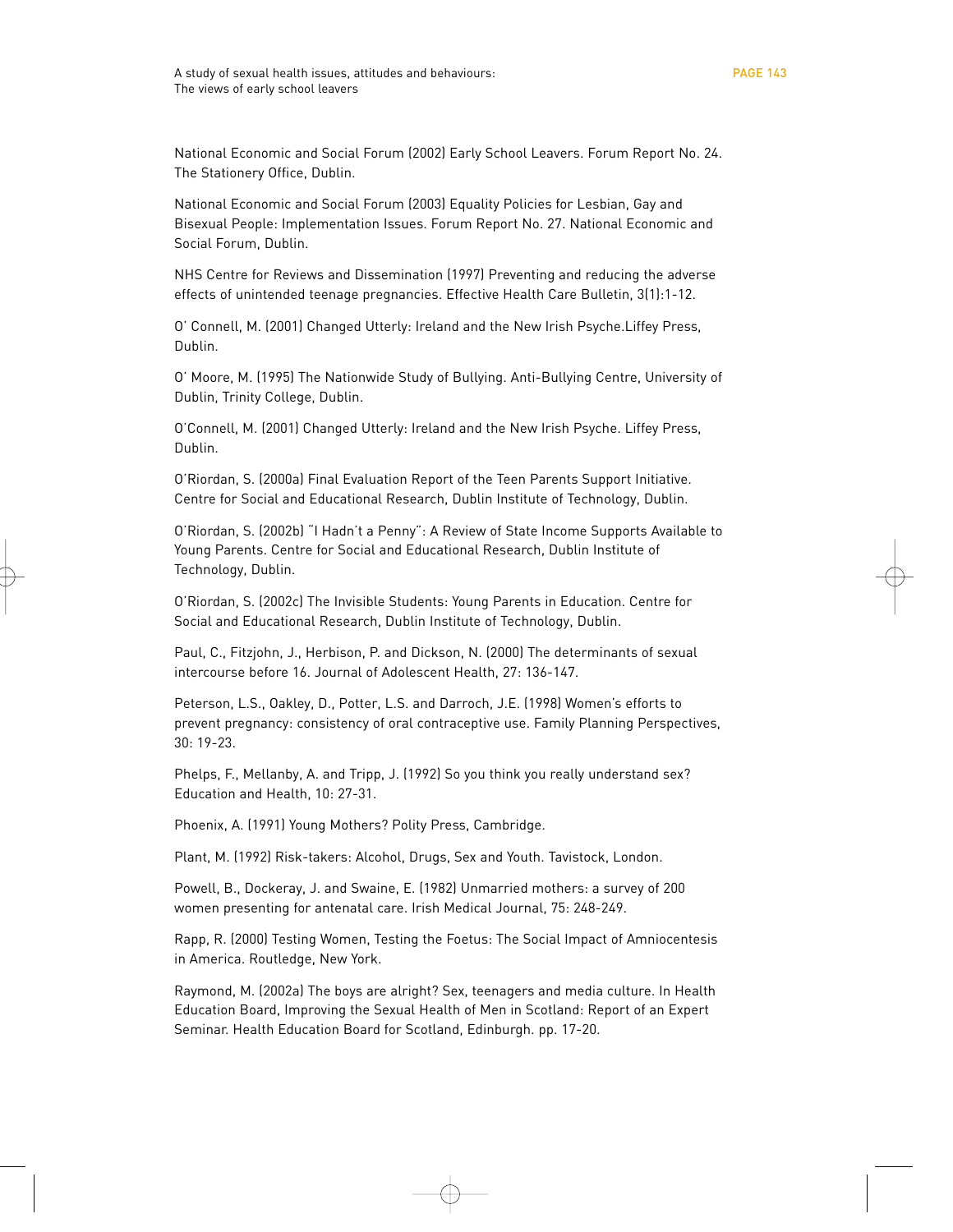Raymond, M. (2002b) The crystal vat: sex, teenagers and media culture. In Health Education Board, Young People and Sexual Health: Report of a Deliberative Seminar. Health Education Board for Scotland, Edinburgh. pp. 9-11.

Renzetti, C.M. and Lee, R.M. (eds.) Researching Sensitive Topics. Sage, London.

Rex, A. (1996) The condom challenge. Reproductive Health Matters, 7: 107-110.

Rhodes, T. (1997) Risk theory in epidemic times: sex, drugs and the social organisation of risk behaviour. Sociology of Health and Illness, 19 (2): 208-227.

Richardson, V. (2000) Young Mothers: A Study of Young Single Mothers in Two Communities. Social Science Research Centre, University College Dublin, Dublin.

Rickert, V.I., Sanghvi, R. and Wiemann, C.M. (2002) Is lack of assertiveness among adolescent and young adult women a cause for concern? Perspectives on Sexual and Reproductive Health, 34 (4): 178-183.

Rivers, I. (1996) Young, gay and bullied. Young People Now, January: 18-19.

Robson, C. (2002) Real World Research: A Resource for Social Scientists and Practitioner-Researchers. Blackwell, Oxford.

Rourke, S. (1994) Young Disadvantaged People 14-17 Years of Age: Needs and Opportunities, Combat Poverty Agency, Dublin.

Sex Education Forum (1997) Supporting the Needs of Boys and Young Men in Sex and Relationship Education. Forum Factsheet 11. Sex Education Forum, London.

Sex Education Forum (2000) Meeting the Needs of Girls and Young Women in Sex and Relationships Education. Forum Factsheet 21. Sex Education Forum, London.

Sex Education Forum (2002) Delivering Sex and Relationships Education within the Youth Service. Forum Factsheet. Sex Education Forum, London.

Shaw, C. and Aggleton, P. (2002) Preventing HIV/AIDS and Promoting Sexual Health Among Especially Vulnerable Young People. World Health Organisation and Department for International Development.

Sheerin, E. (1998) Life As It Is: Values, Attitudes and Norms from the Perspective of Midland's Youth. Midland Health Board.

Shoveller, J.A., Johnson, J.L., Langille, D.B. and Mitchell, T. (2004) Socio-cultural influences on young people's sexual development. Social Science and Medicine (in press).

Shucksmith, J. (2002) The peer group: its effects on young men's sexual health. In Health Education Board, Improving the Sexual Health of Men in Scotland: Report of an Expert Seminar. Health Education Board for Scotland, Edinburgh. pp. 27-32.

Siegel, J. and Shaughnessy, M.F. (2003) There's a first time for everything: understanding adolescence. Adolescence, 95 (30): 117, 217-221.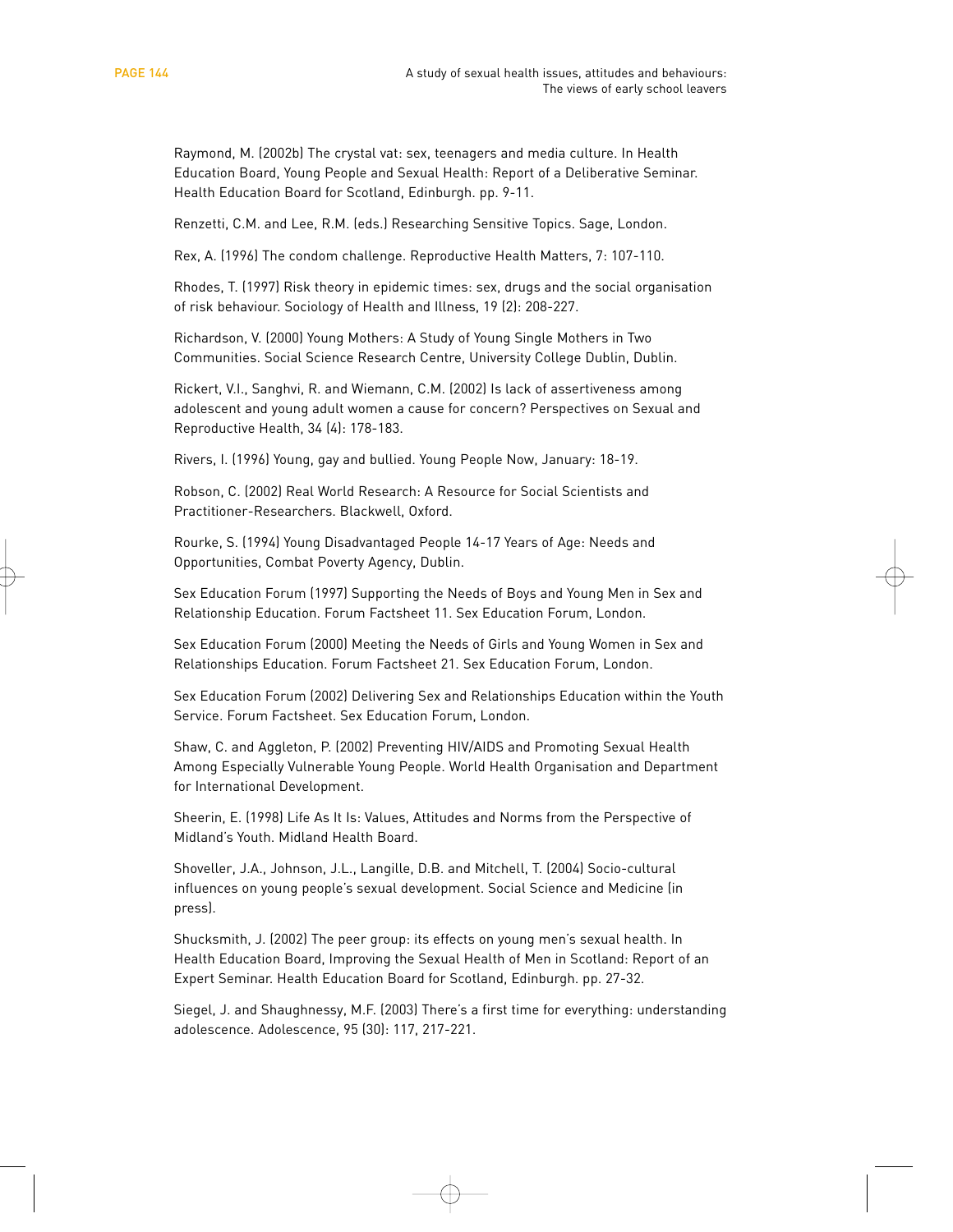Singh, S., Darroch, J.E. and Frost, J.J. (2001) Socioeconomic disadvantage and adolescent women's sexual and reproductive behaviour: the case of five developed countries. Family Planning Perspectives, 33 (6): 251-258.

Smith, P.B., Buzi, R.S., Weinman, M.L. and Mumford, D.M. (2001) The use of focus groups to identify needs and expectations of young fathers in a male involvement program. Journal of Sex Education and Therapy, 26 (2): 100-105.

Smyth, E. (1999) Educational inequalities among school leavers in Ireland 1979-1994. Economic and Social Review, 30 (3): 267-284.

Southern Health Board (2001) Southern Health Board Strategy to Promote Sexual Health.

Spencer, L., Faulkner, A. and Keegan, J. (1988) Talking about Sex: Asking the Public about Sexual Behaviour and Attitudes. Social and Community Planning Research Publication, London.

Stationery Office (1999) Teenage Pregnancy: Report by the Social Exclusion Unit. Stationery Office, London.

Strauss, A. and Corbin, J. (1990) Basics of Qualitative Research: Grounded Theory Process and Techniques. Sage Publications, Newbury Park, CA.

Swan, C., Bowe, K., McCormick, G., Kosmin, M. (2003) Teenage Pregnancy and Parenthood: A Review of Reviews. Health Development Agency, London.

Thomson, R. and Holland, J. (1998) Sexual relationships, negotiation and decision making. In J. Coleman and D. Roker (eds.) Teenage Sexuality: Health, Risk and Education. Harwood Academic Publisher, Amsterdam.

Tolman, D. (1999) Femininity as a barrier to appropriate sexual health for adolescent girls. Journal of the American Medical Women's Association, 54 (3): 133-138.

Tolman, D., Spencer, R., Rosen-Reynoso, M. and Porche, M.V. (2003) Sowing the seeds of violence in heterosexual relationships: early adolescents narrate compulsory heterosexuality. Journal of Social Issues, 59 (1): 159-178.

UNAIDS (1997) Impact of HIV and Sexual Health Education on the Sexual Behaviour of Young People. Joint United Nations Programme on HIV/AIDS, Geneva.

UN General Assembly (1989) United Nations Convention on the Rights of the Child. United Nations, Geneva.

VanWormer, K. and McKinney, R. (2003) What schools can do to help gay/lesbian/bisexual youth: a harm reduction approach. Adolescence, 38 (151): 409-420.

Walker, J. (2001) A qualitative study of parents' experiences of providing sex education for their children: the implications for health education. Health Education Journal, 60 (2): 132-146.

Warren, C.A.B. and Hackney, J.K. (2000) Gender Issues in Ethnography. 2nd Ed. Sage, London.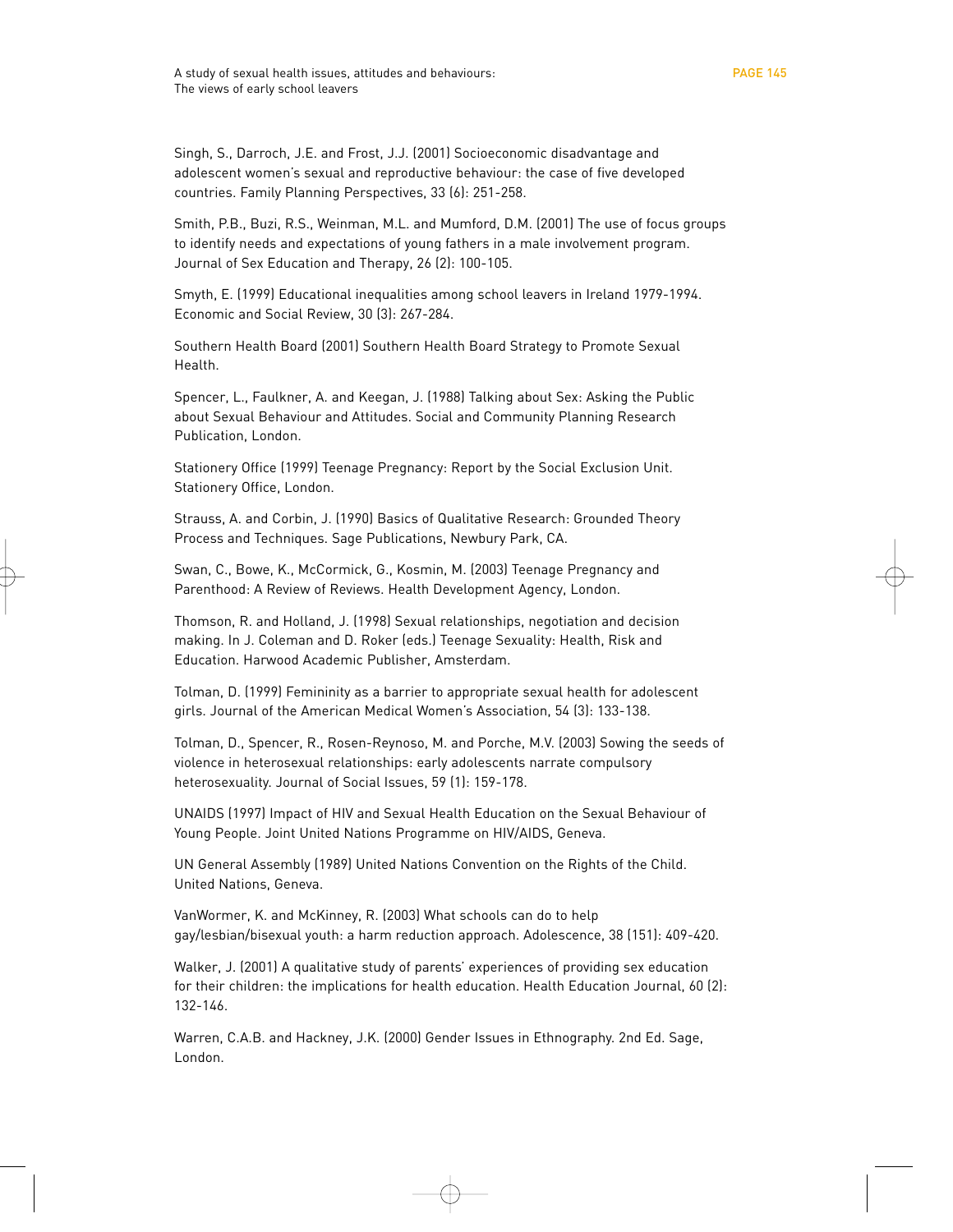Weiss, E., Whelan, D. and Gupta, G.R. (2000) Gender, sexuality and HIV: making a difference in the lives of young women in developing countries. Sexual and Relationship Therapy, 15 (3): 233-245.

Wellings, K. and Kane, R. (1999) Reducing the Rate of Teenage Conceptions: An International Review of the Evidence. Data from Europe. Health Education Authority, London.

Wellings, K. and Mitchell, K. (1998) Risks associated with early sexual activity and fertility. In J. Coleman and D. Roker (eds.) Teenage Sexuality: Health, Risk and Education. Harwood Academic Publishers, Amsterdam. pp. 81-100.

Wellings, K., Field, J., Johnson, A.M. et al. (1994) Sexual Behaviour in Britain: the National Survey of Sexual Attitudes and Lifestyles. London: Penguin.

Wellings, K., Nanchahal, K., Macdowall, W., et al. (2001) Sexual behaviour in Britain: early heterosexual experience. The Lancet, 358 (9296): 1843-1850.

West, P., Wight, D. and MacIntyre, S. (1993) Heterosexual behaviour of 18 year olds in the Glasgow area. Journal of Adolescence, 16: 367-396.

Wight, D. (1994) Boys' thoughts and talk about sex in a working class locality of Glasgow. Sociological Review, 42: 703-737.

Wight, D. (1996) Beyond the predatory male: the diversity of young Glaswegian men's discourses to describe heterosexual relationships. In L. Adkins and V. Merchant (eds.) Sexualizing the Social: Power and the Organisation of Sexuality. pp. 145-170.

Wight, D. (1999) Cultural factors in young heterosexual men's perceptions of HIV risk. Sociology of Health and Illness, 21 (6): 735-758.

Wight, D., Henderson, M., Raab, G., Abraham, C., Buston, K., Scott, S. and Hart, G. (2000) Extent of regretted sexual intercourse among young teenagers in Scotland: a crosssectional survey. British Medical Journal, 320: 1243-1244.

Wight, D., Abraham, C. and Scott, S. (1998) Towards a psycho-social theoretical framework for sexual health promotion. Health Education Research: Theory and Practice, 13 (3): 317-330.

Winn, S., Roker, D. and Coleman, J. (1998) Young people's sexual knowledge. In J. Coleman and D. Roker (eds.) Teenage Sexuality: Health, Risk and Education. Harwood Academic Publishers, Amsterdam. pp. 21-33.

Wollett, A., Marshall, H. and Stenner, P. (1998) Young women's accounts of sexual activity and sexual reproductive health. Journal of Health Psychology, 3 (3): 369-381.

Wyatt, G.E., Newcomb, M.D. and Riederle, M.H. (1993) Sexual Abuse and Consensual Sex: Women's Developmental Patterns and Outcomes. Sage, Newbury Park, CA.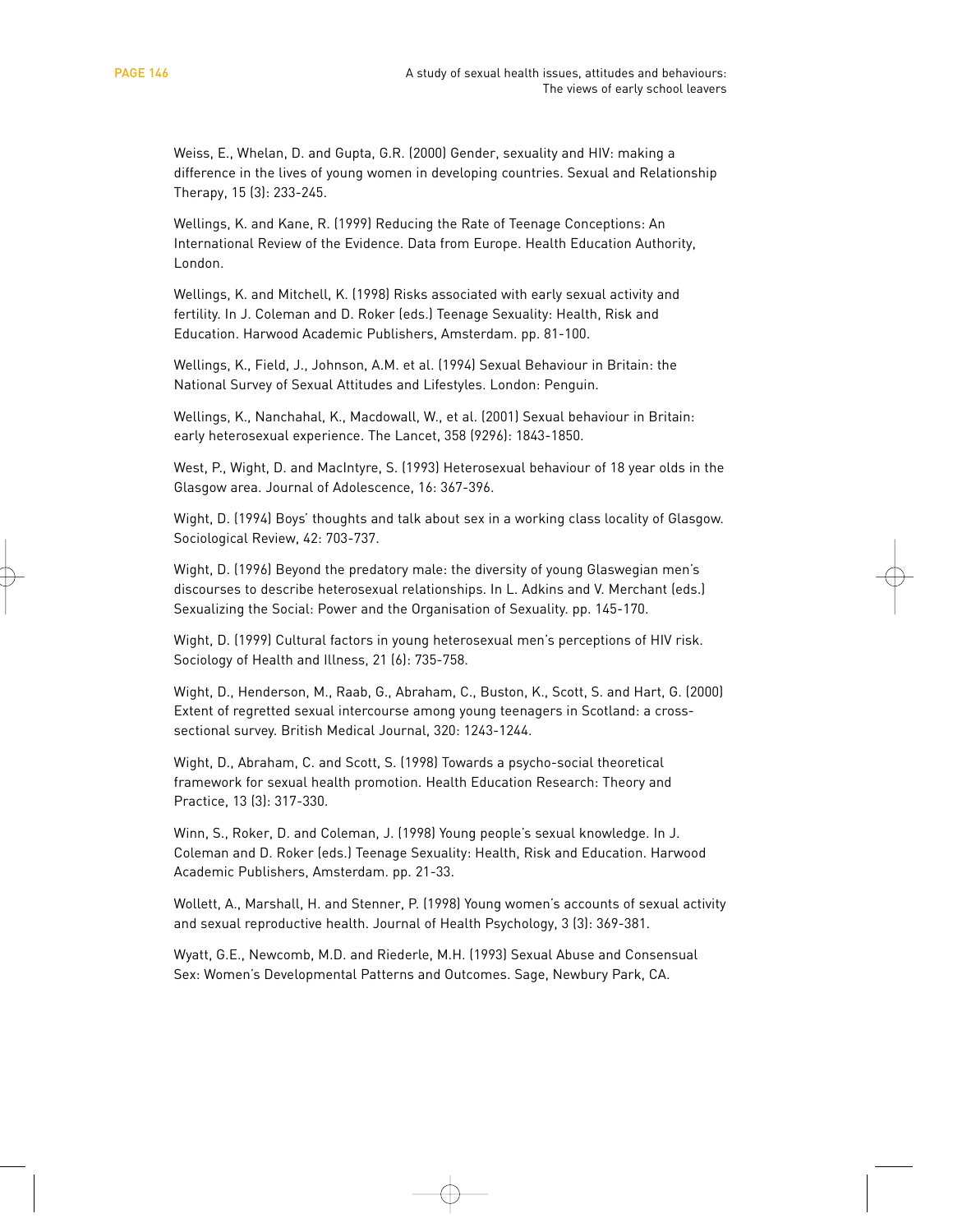### Appendix 1

Individual in-depth interview schedules

#### Interview Schedule

#### *Younger participants (13-14 years)*

A study of sexual health issues, attitudes and behaviour: the views of early school leavers

| Part I:   | Lifestyle, leisure, education and training                   |
|-----------|--------------------------------------------------------------|
| Part II:  | Attitudes to/feelings about romantic relationships           |
| Part III: | Knowledge, attitudes and beliefs about sex and relationships |
| Part IV:  | Sexual behaviour: attitudes and beliefs                      |
| Part V:   | Knowledge, sources of knowledge                              |
| Part VI:  | Conclusion                                                   |

### **Part I: Lifestyle, leisure, education and training**

#### Friends, leisure and hobbies

Can you tell me a little bit about your friends – how you spend your time, what you do together?

Do you have a lot of friends? Both boys and girls?

Do you have hobbies? Can you tell me about them?

Do you and your friends do different things – or something special – at weekends? Can you tell me about that?

Do you have a best friend? What makes him/her special?

Have you made new friends lately?

### Social life and 'going out'

Do you go out at night with your friends?

Can you tell me about the kinds of places you go?

Do you usually go out with a group of friends?

Both boys and girls?

Do you socialise in pubs at all?

Do you go to discos? When did you start going?

How often do you go now?

Have you ever been to a nightclub?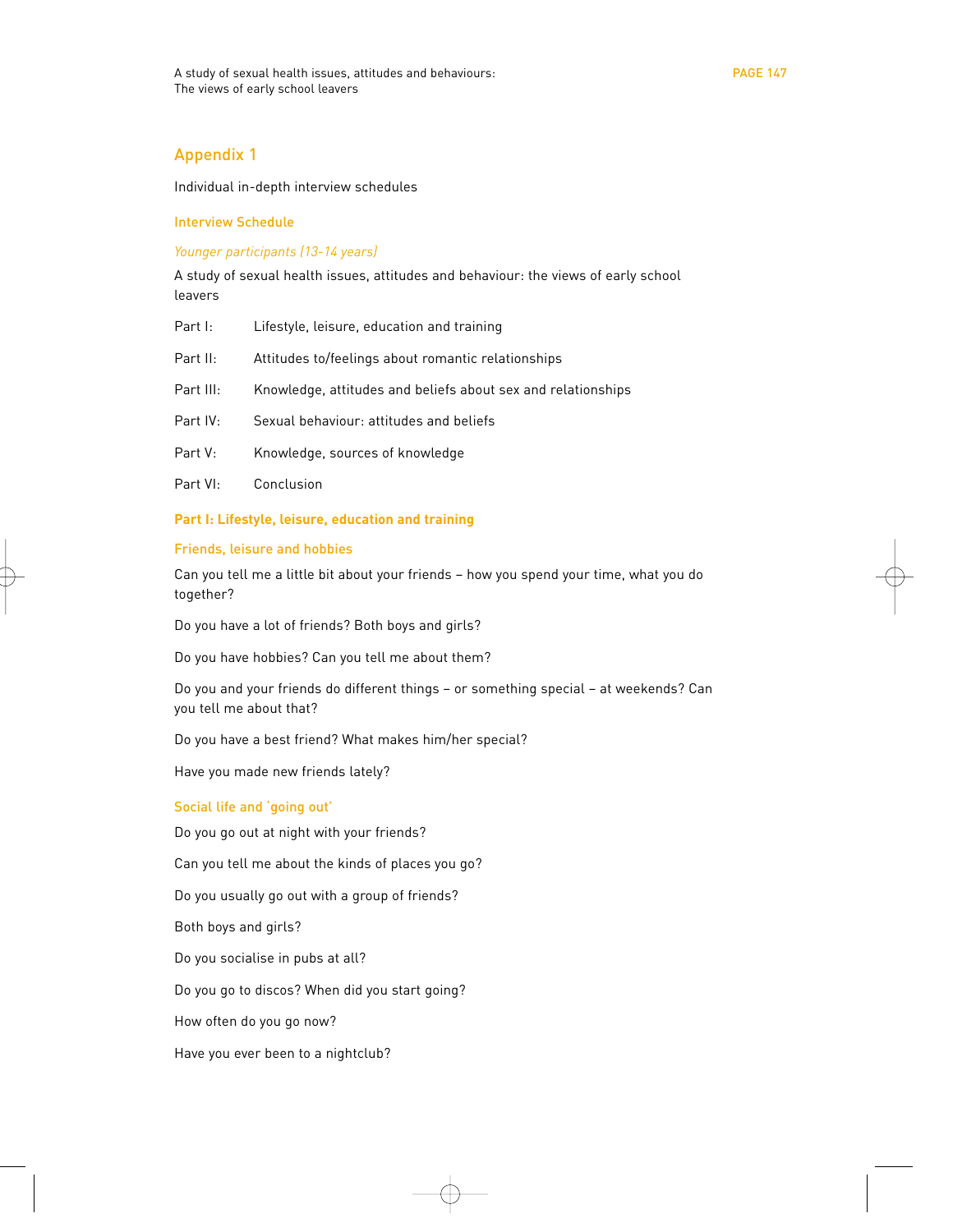If yes, did you enjoy it? Of no, would you like to go? How many times a week/month do you usually go out at night with your friends? Do these nights out cost a lot? Do you get pocket money? What is your favourite way/place to spend a night out with your friend? Would you like to go out more often? 'Going out' behaviour: alcohol and drug consumption Alcohol use Do you ever drink alcohol when you socialise with your friends? If YES, what do you usually drink? How many times a week do you drink? Do you ever get drunk? Do you like the feeling of getting drunk? What's the best thing about drinking with your friends? If NO, have you ever tried alcohol? [When?/ How often?] If never, do you think you will at some stage in the future? Do you think most people your age drink alcohol? [explore: how do you know this?] When did you first start drinking (age)? Were you with friends the first time you tried alcohol? How often do you drink now? Once/twice a week? What do you think about getting drunk? Do you think people your age get drunk? Have you ever been drunk? If yes, can you tell me about what happened? Illicit drug use What about drugs like hash and E? Do you know people your age who have tried any of these drugs? Have you tried cannabis or any other drug? If YES, can you tell me about that (those) experience(s)? Did you enjoy it? How would you compare it to drinking? More or less enjoyable? Which drugs have you used in your lifetime? Do you usually drink when you are taking drugs?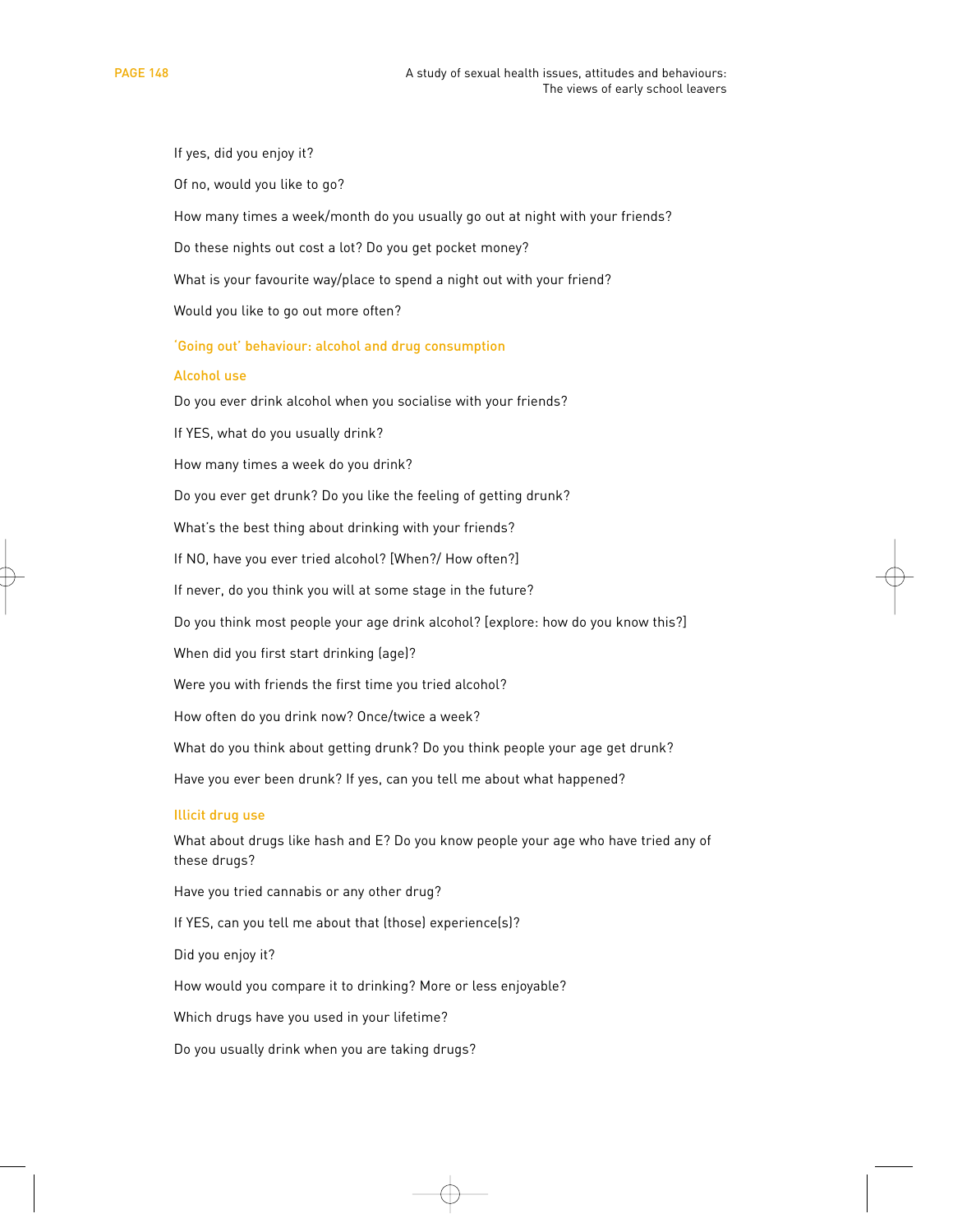#### School history

How long is it since you left school? Why did you decide to leave school? Was this a decision you made yourself? Did your parents mind you leaving? Were there things you didn't like about school? Did you find the work difficult? Were you ever bullied at school? What was the worst thing about school? Was there anything good about it? Would you say that most of your friends are in school or out of school? Current occupation/training/education At the time you left school, what did you plan or hope to do? What did your Mum/Dad/parents want you to do? Did you get advice from anyone, say from a youth worker or a social worker? Did you try to get a job? Can you tell me a little bit about what you've been doing since you left school? Have you had a job? If yes, for how long/where? Are you working now? Are you attending a training workshop/FAS/Youthreach etc.? Are you glad that you left school? Do you have any regrets at all? Are you happy with what you are doing now? What are your hopes for the future? Where would you like to work? **Part II: Attitudes to, and feelings about, romantic relationships**

I want to move on now to talk to you about relationships, stuff about boyfriends/girlfriends and about how you feel and what you think about things like that. . Is that okay? If you feel uncomfortable about any of the questions, you should say so and we can skip them.

### Romantic relationships

Do many of your friends have a boyfriend/girlfriend?

What do you think about having a boyfriend/girlfriend? Is it something that is important to you? Why?/Why not? Do you think it's important to your friends?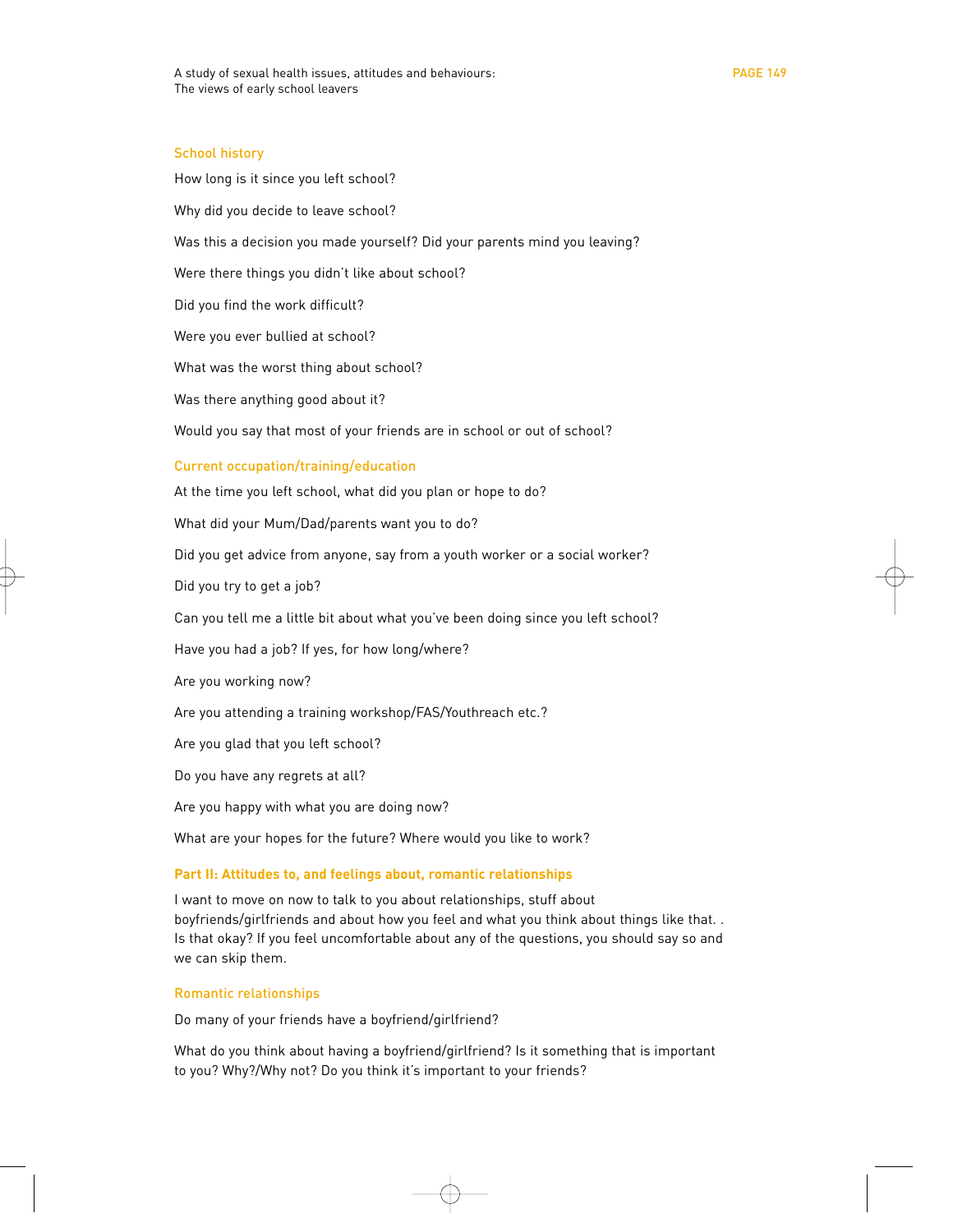Do you have a boyfriend/girlfriend?

If YES, have you been going out together for long? [We could check the terminology here by asking the young person, e.g. do they say "seeing" someone, "going out with" someone etc.]

How often do you meet?

What kinds of things do you do together?

Do you like him/her a lot?

Are you happy with the relationship?

If NO, have you ever gone out with somebody? [Explore: for how long, did you split up?]

How did you get on? What kinds of things did you do together?

Would you like to have a boyfriend/girlfriend now?

I bet you and your friends talk about boys/girls? What kinds of things do you talk about?

Do you talk about people you fancy?

If you think a boy/girl is good looking or cute, what do you say about him/her?

Would you tell a friend of yours if you fancied someone?

Has anyone ever teased you about fancying someone?

So, do you think a boyfriend/girlfriend is somebody who is close to you, who knows you well?

Do you think you would/ Would you tell your boyfriend/girlfriend private things, things you wouldn't tell other people?

Do you think there's a difference between the kind of friendship you would have with your friends and the kind you'd have with a boyfriend/girlfriend?

Can you tell me a little bit more about what you think about this (the differences)?

**Part III: Knowledge, attitudes and beliefs about sex and relationships**

Knowledge and information

Has anybody ever talked to you about relationships or about sex?

Have your parents or any other family member talked to you about relationships/sex at any time?

If yes, when did this happen?

If no, do you feel that this would be helpful?

How did you feel about talking to your mother/father about these issues?

What about school? Did have sex education classes?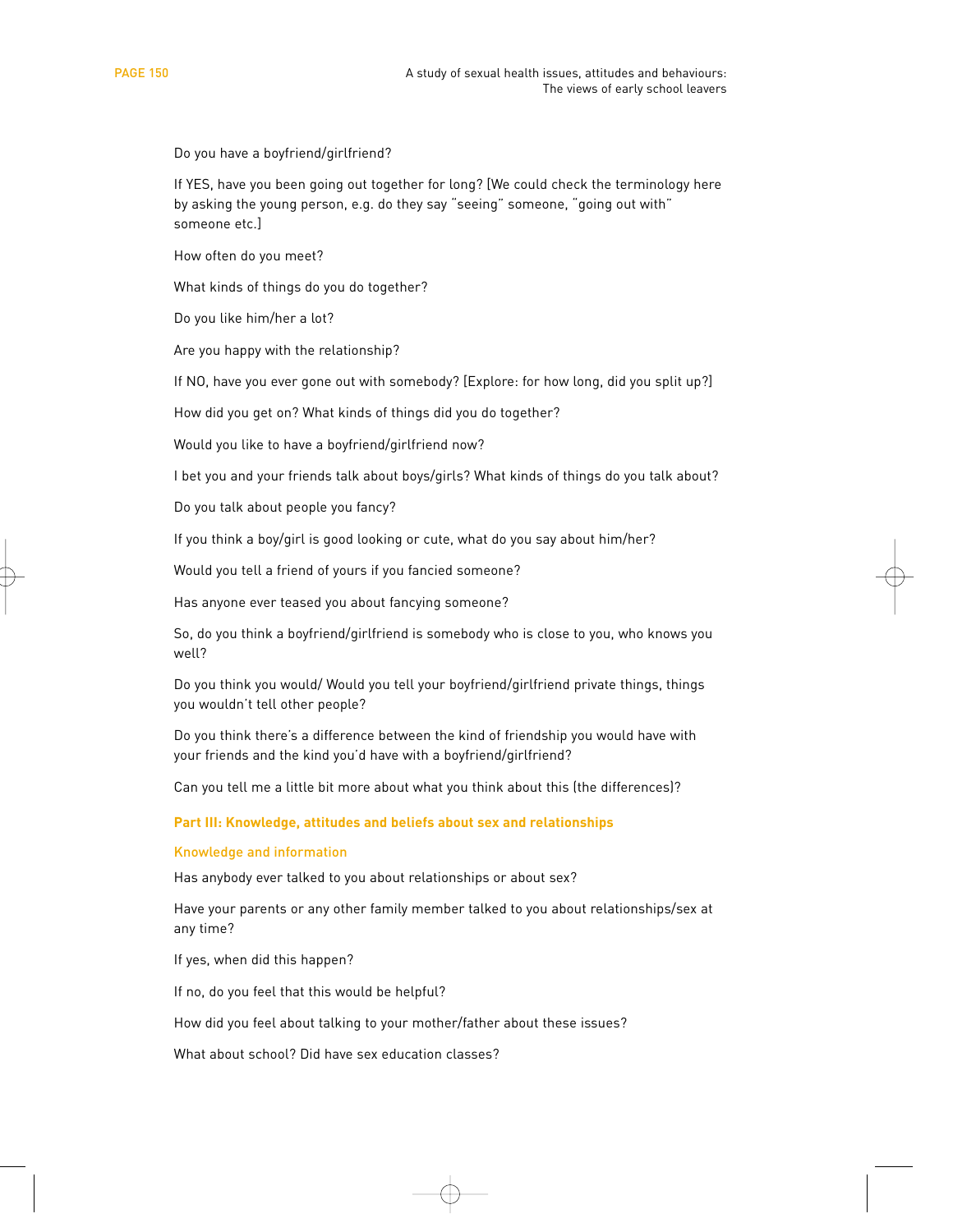If yes, were they helpful at all?

What did you think about them?

What were the classes like?

Have you ever talked to a friend – either a girl or a boy – about sex?

Would/do you feel uncomfortable talking to adults about relationships with boys/girls or about sex/these kinds of more private things? What about talking to people your own age? Do you think it's easier or harder to talk to them?

Who would you say you would feel most comfortable talking to?

Additional questions for young women

Have you had your first period yet?

Has/did somebody talked to you about getting your period?

Do you feel that you know enough about periods and what this means?

Did you feel different after you had your first period?

#### **Pregnancy**

Have either of your parents or any other grown-up ever talked to you about pregnancy?

What do you know about getting pregnant?

Do you think it is easy to get pregnant?

What do you know about how people try NOT to get pregnant? Are there things that people can do?

Do you know what contraception means?

If YES, what do you know about contraception?

Have you ever worried about getting pregnant/your girlfriend getting pregnant (if applicable)?

How would you feel if you found out that you/your girlfriend was pregnant? Who would you tell? What do you think you would do?

Do you feel you know enough/have enough information about things like pregnancy?

Have you ever heard of the Well Woman Centre or the Family Planning Clinic?

Sexually transmitted infections

Have you heard of HIV or AIDS?

If YES, can you tell me what you have heard? What you know?

How do you think people get HIV or AIDS?

Where did you learn about HIV/AIDS?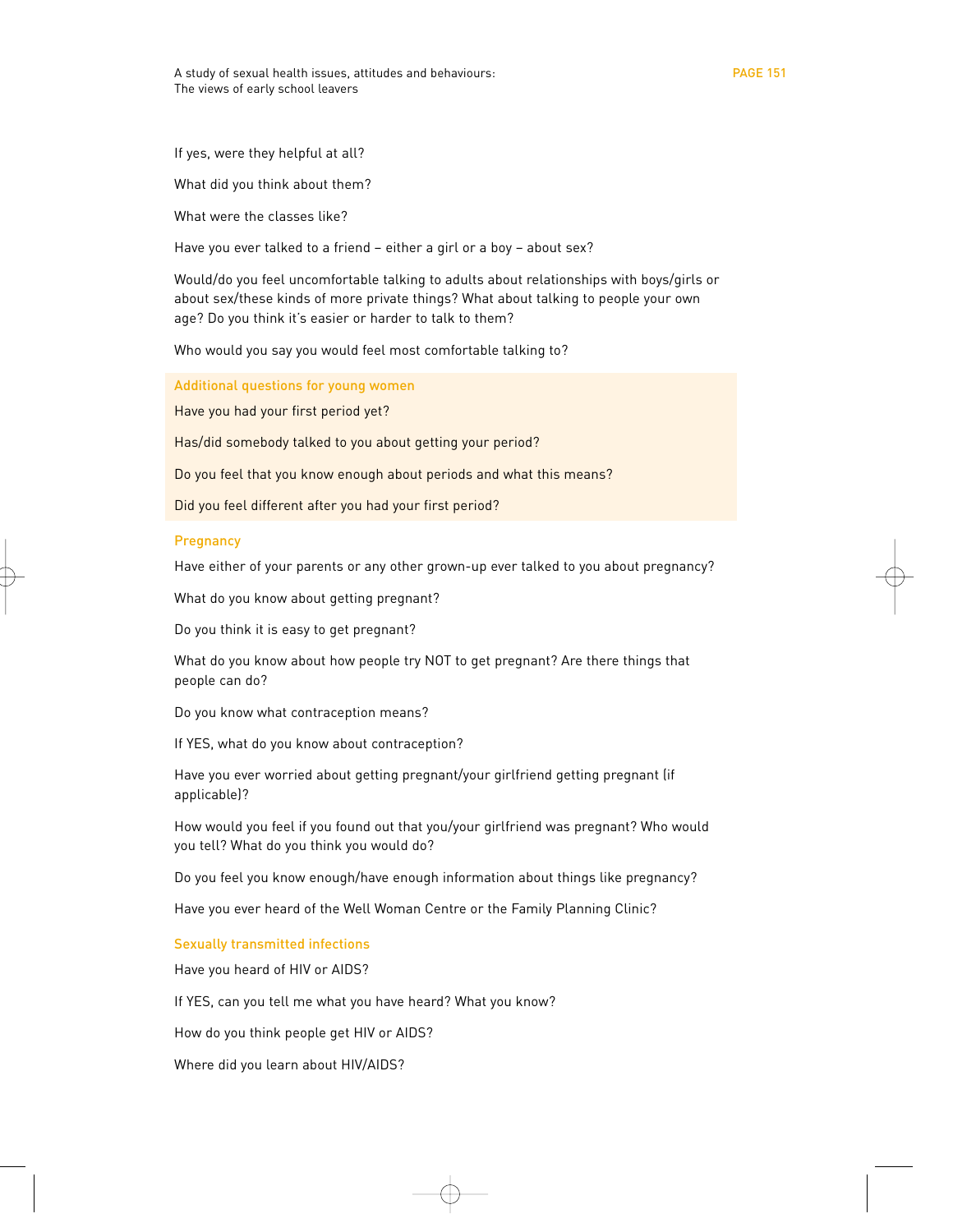Where have you learned about HIV/AIDS?

Would you like to know more about HIV/AIDS?

Do you know the names of any other diseases/infections people can get by having sex?

Do you know the names of any?

#### Condoms

Do you know what condoms are? [This question may be irrelevant, depending on what the young person has indicated s/he knows about contraception]

What do you know about condoms?

Why do people use them?

Have you ever talked to any of your friends about condoms?

Have your parents or other adults talked to you about condoms?

Where did you learn what you know about condoms?

Do you think you have enough information about what condoms are for? Would you like to know more about condoms?

Depending on the young person's level of knowledge and understanding

Do you think that it is important for people to use condoms? Why?/Why not?

Do you think that any of your friends have used them?

What would you think if a boy/girl said that to you, "I have condoms"?

\* If the young person indicates a high level of knowledge/experience, use the CONDOM SECTION from 'older participants' interview schedule.

#### **Part IV: Sexual behaviour**

When two people your age or a little older start going out together, what kinds of things do they do together?

If you were going out with somebody, how often would you meet?

What kinds of things do you think you would do together?

OR

How often do you meet your boyfriend?

What kinds of things do you do together?

What about kissing?

Have you ever kissed a boy/girl?

If YES, what was it like?

was it how you thought it would be?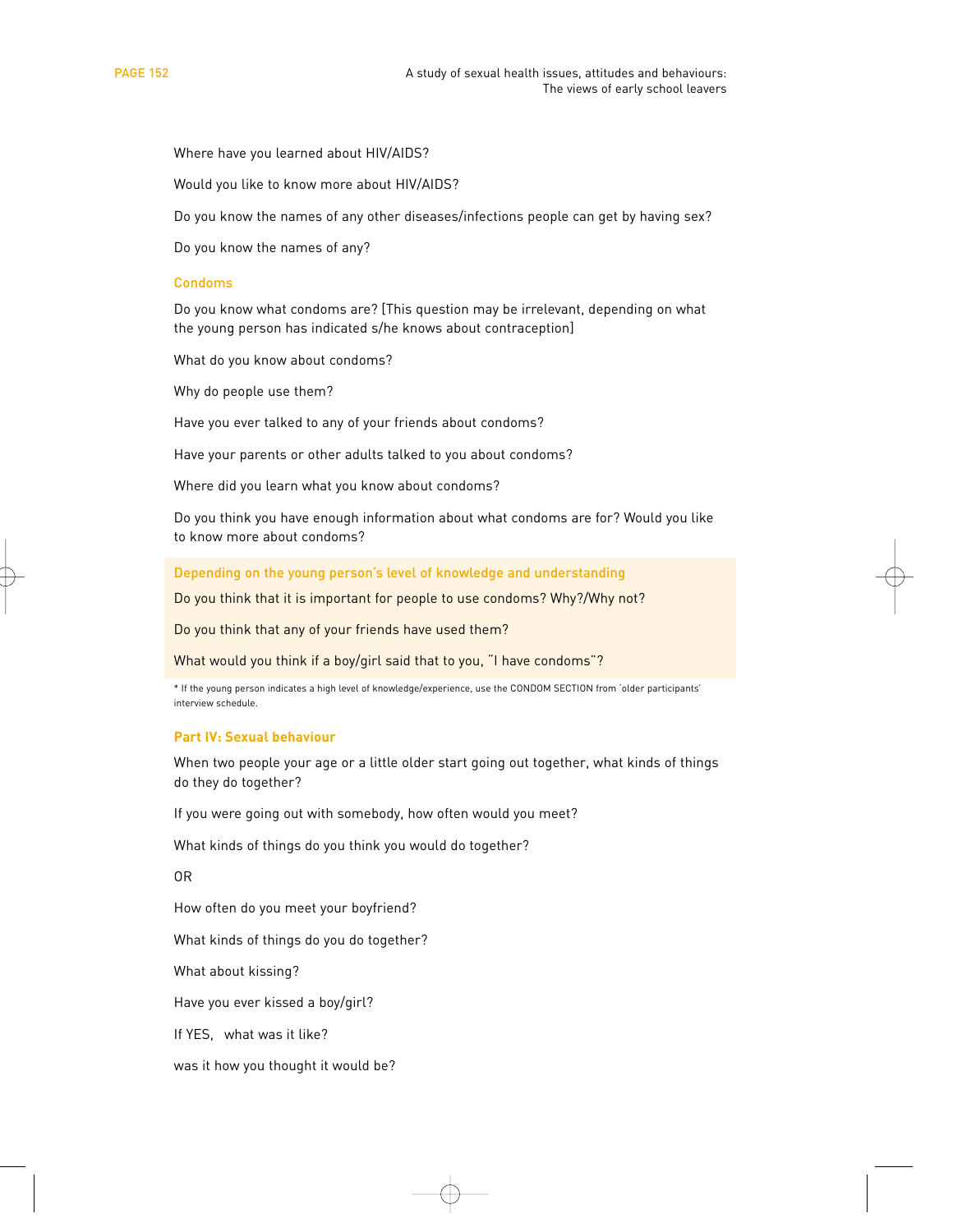how old were you when you first kissed a boy/girl?

#### Depending on the young person's level of knowledge and experience

What about touching each other? Do you think this is part of having a relationship with a boy/girl?

#### **Part V: Knowledge, sources of knowledge**

So, are you happy with the information you have about sexual relationships, about say, condoms, contraception and all that?

Would you like to have more information?

Where would you say you have learned most of what you know?

What about TV, have you learned things from that?

What about magazines and other things you read?

Have you ever read any leaflets telling you about safe sex, things like that?

What kinds of things have you learned from TV/magazines/leaflets?

Have you ever used the internet to get information about something you felt you didn't know enough about?

#### **School**

What about what you have been taught at school? Has that been useful?

What were your sex education classes like? What did you get information on? What did you learn?

Did you discuss relationships with boys/girls during sex education classes? (probe: what kinds of things did you discuss?)

Was it ever embarrassing talking about these kinds of things during class?

What is it like having your teacher talk to you about these things?

### Friends

Do you think it is good to discuss relationships/sex with people your own age?

Have you ever done this?

Was it helpful? Why/Why not?

### **Part VI: Conclusion**

Before we finish, I just want to ask you if I've left out anything you think is important?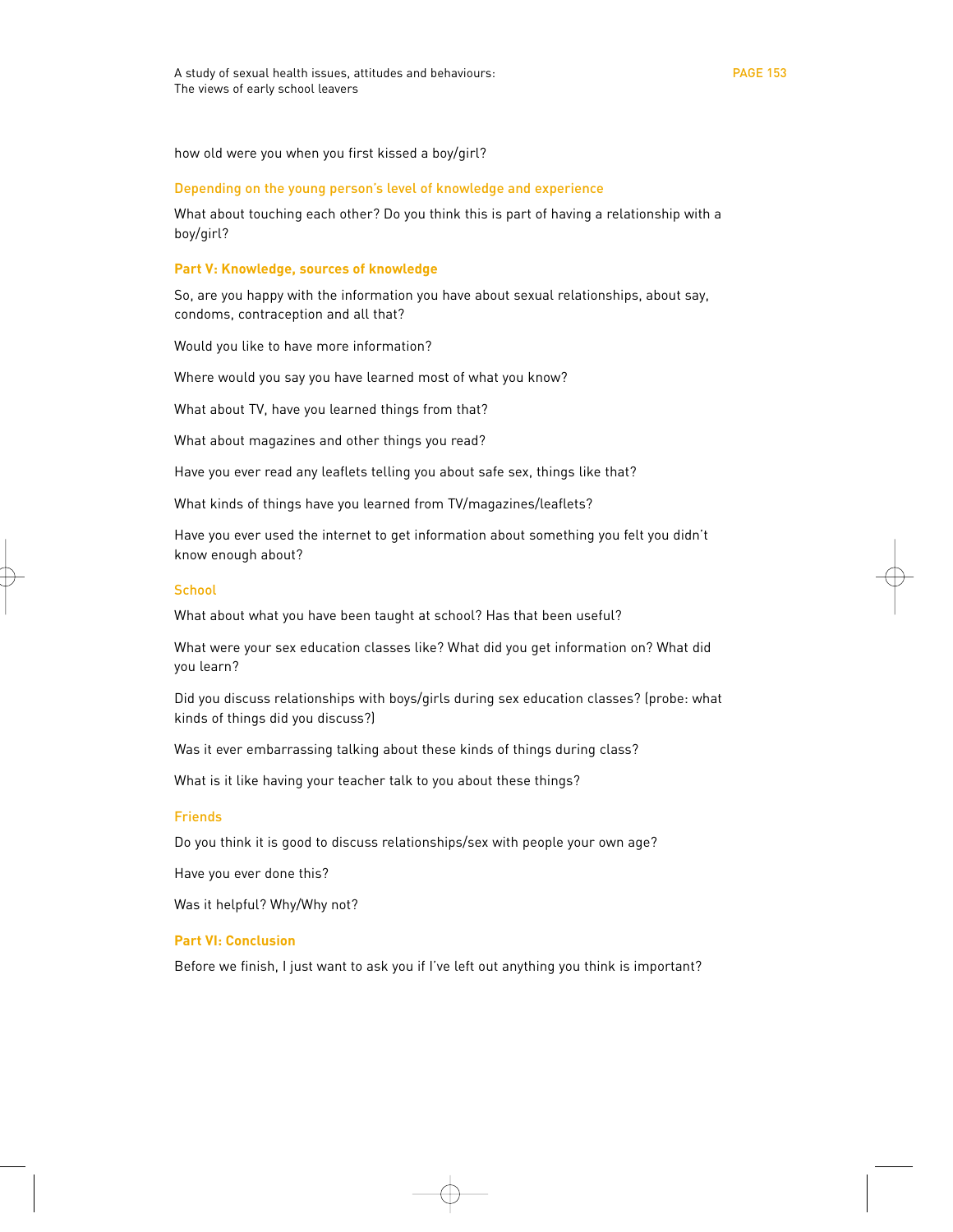#### Interview Schedule

#### *Older participants (14.5-17.5 years)*

A study of sexual health issues, attitudes and behaviour: the views of early school leavers

Part I: Lifestyle, leisure, education and training

Part II: Attitudes to/feelings about romantic and sexual relationships

Part III: Sexual behaviour

Part IV: Knowledge, attitudes and beliefs about Sex and sexual relationships

Part V: Knowledge and sources of knowledge

Part VI: Conclusion

### **Part I: Lifestyle, leisure, education and training**

#### Friends, leisure and hobbies

Can you tell me a little bit about your friends – how you spend your time, what you do together?

Do you have a lot of friends? Both boys and girls?

Do you have hobbies? Can you tell me about them?

Do you and your friends do different things – or something special – at weekends? Can you tell me about that?

Do you have a best friend? What makes him/her special?

Have you made new friends lately?

### Social life and 'going out'

Do you go out at night with your friends?

Can you tell me about the kinds of places you go?

Do you usually go out with a group of friends? Both boys and girls?

Do you socialise in pubs at all?

Have you ever been to a nightclub? What did you think of it? Did you enjoy it?

Do you go to night clubs often? Why/why not?

How many times a week/month do you usually socialise in clubs or pubs?

Do you think it's expensive? How do you finance your nights out? Do you get pocket money?

What is your favourite way/place to spend a night out?

Would you like to go out more often?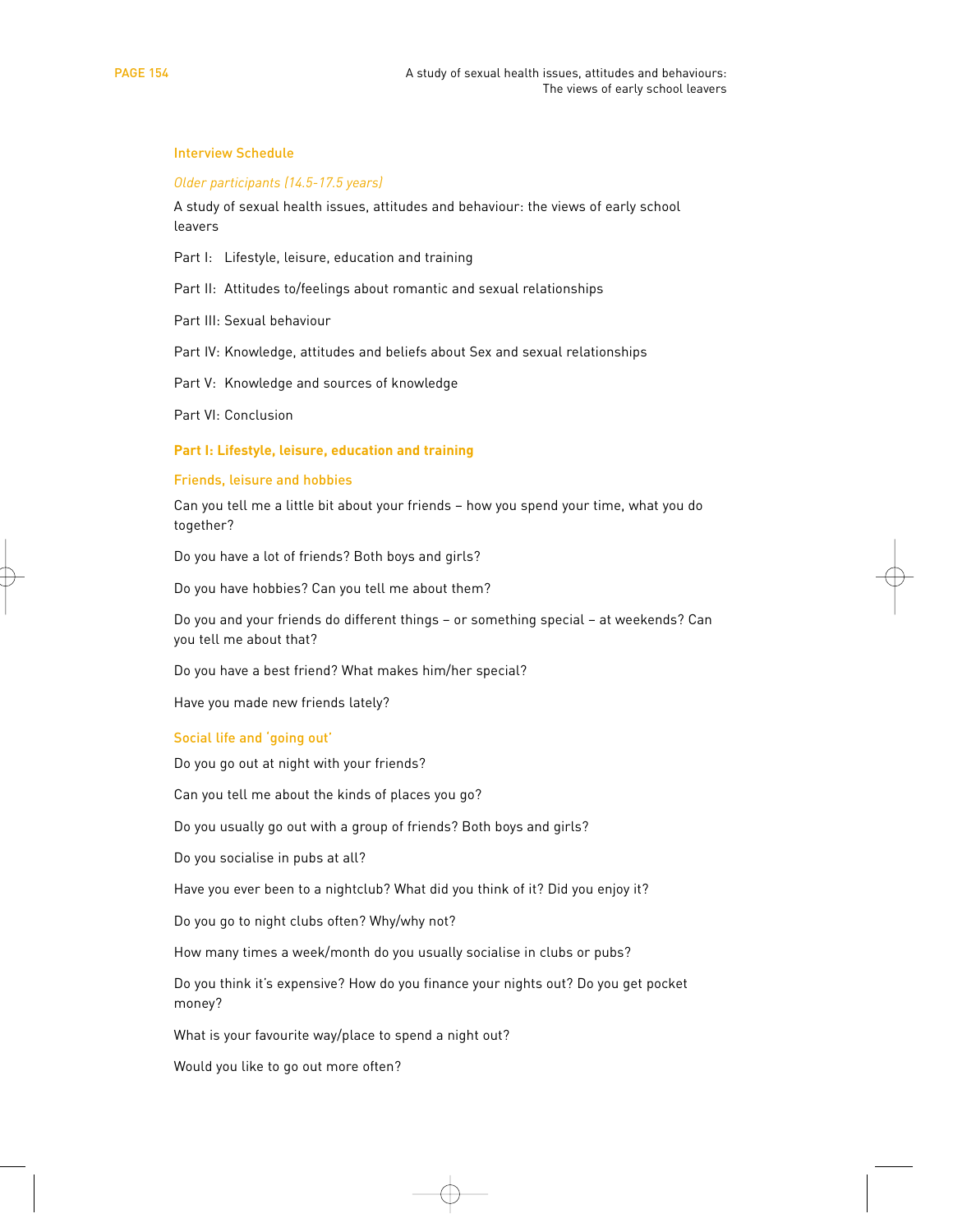#### 'Going out' behaviour: alcohol and drug consumption

#### Alcohol use

Do you usually drink alcohol when you socialise with your friends?

If YES, what do you usually drink?

How many times a week do you drink?

Do you ever get drunk? Do you like the feeling of getting drunk?

What's the best thing about drinking with your friends?

If NO, have you ever tried alcohol? [When?/ How often?]

If never, do you think you will at some stage in the future?

Do you think most people your age drink? [explore a little: how do you know this?]

When did you first start drinking (age)?

Were you with friends the first time you tried alcohol?

How often do you drink now? Once/twice a week?

What is your favourite drink?

What do you think about getting drunk? Is if fun? Are there any down sides?

Do you think people your age get drunk often?

Have you ever been drunk? Can you tell me about what happened?

### Illicit drug use

What about drugs like hash and E? Do you know people your age who have tried any of these drugs?

Have you tried cannabis or any other drug?

If YES, can you tell me about that (those) experience(s)?

Did you enjoy it? Was there anything about it that you didn't like?

How would you compare it to drinking? More or less enjoyable?

Which drugs have you used in your lifetime? Which would you say is your favourite?

Do you usually drink when you are taking drugs?

#### School history

How long is it since you left school? How old were you?

Why did you decide to leave school?

Was this a decision you made yourself? Did your parents mind you leaving?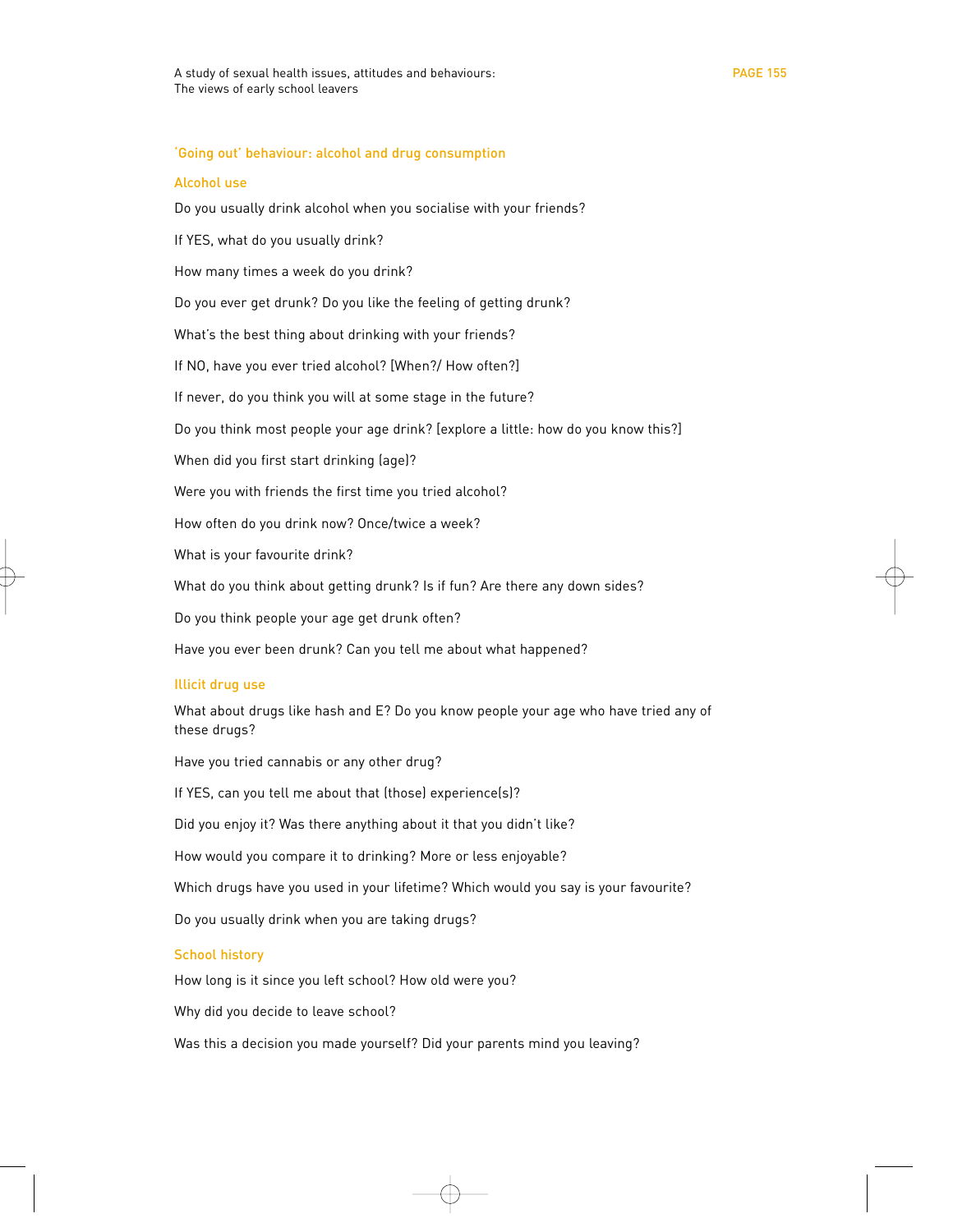Were there things you didn't like about school? Anything you liked? Did you find the work difficult? Were you ever bullied at school? What would you say was the worst thing about school? Would you say that most of your friends are in school or out of school? Current occupation/training/education At the time you left school, what did you plan or hope to do? What did your Mum/Dad/parents want you to do? Did you get advice from anyone, say a youth worker or a social worker? Did you try to get a job? Can you tell me a little bit about what you've been doing since you left school? Have you had a job? If yes, for how long/where? Are you working at the moment? Are you attending a training workshop/FAS/Youthreach etc.? Are you glad that you left school? Do you have any regrets at all? Are you happy with what you are doing now? What are your hopes for the future? Where would you like to work?

#### **Part II: Attitudes to, and feelings about, romantic and sexual relationships**

I want to move on now to talk to you about relationships, stuff about boyfriends/girlfriends and about how you feel and what you think about things like that. Is that okay? If you feel uncomfortable about any of the questions, you should say so and we can skip them.

#### Romantic relationships

Do many of your friends have a boyfriend/girlfriend?

What do you think about having a boyfriend/girlfriend? Is it something that is important to you? Why?/Why not? Do you think it's important to your friends?

#### Do you have a boyfriend/girlfriend?

If YES, have you been going out together for long? [We could check the terminology here by asking the young person, e.g. do they say "seeing" someone, "going out with" someone etc.]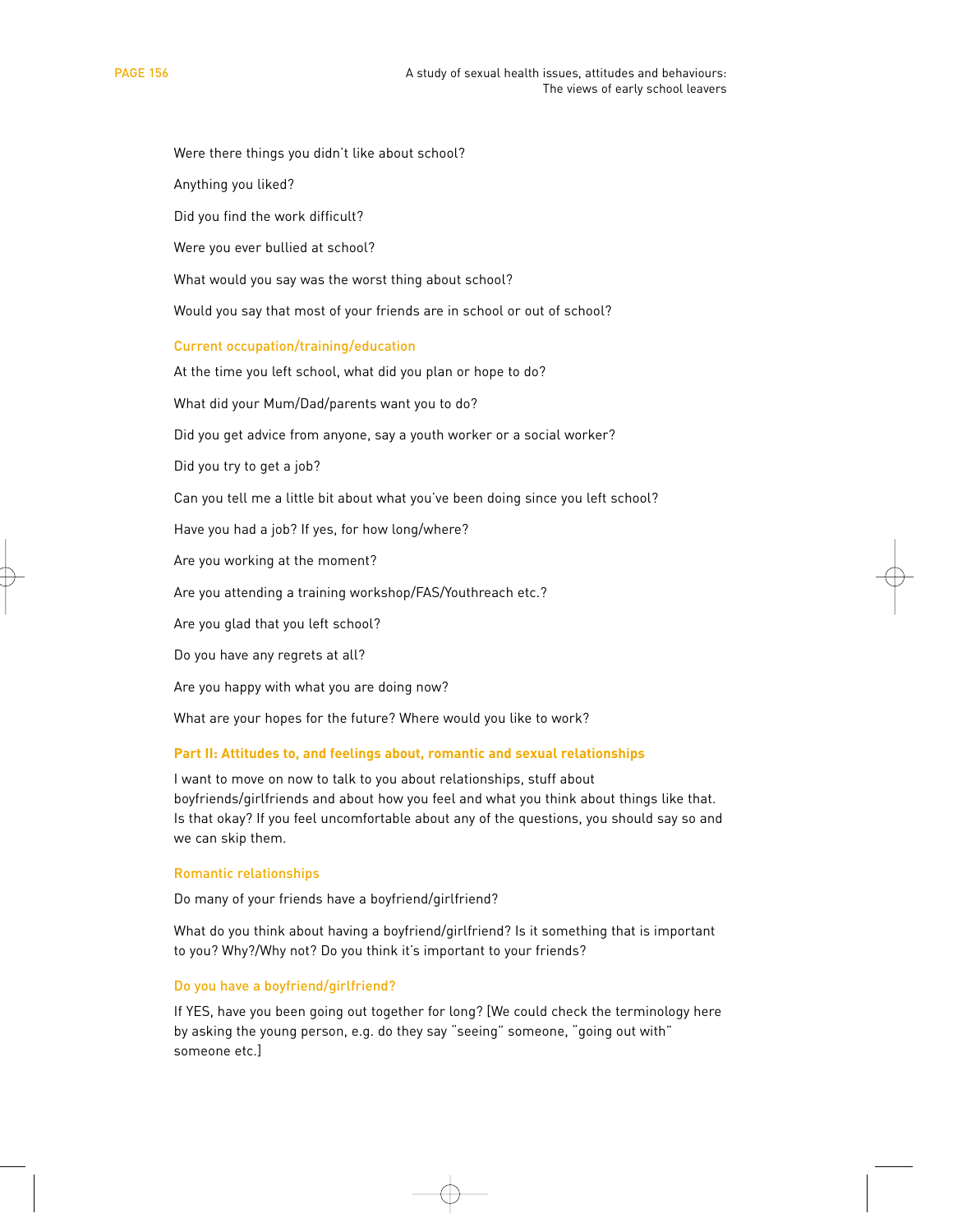How did you get together (did you know each other or was it 'set up' by a friend)?

How often do you meet?

What kinds of things do you do together?

Do you like him/her a lot?

Are you happy with the relationship?

Would you say that it's a "steady" relationship?

If NO, have you ever gone out with somebody? [Explore: for how long, did you split up?]

How did you get on? What kinds of things did you do together?

Would you like to have a boyfriend/girlfriend now?

I bet you and your friends talk about boys/girls? What kinds of things do you talk about?

Do you talk about people you fancy?

If you think a boy/girl is good looking or cute, what do you say about him/her?

Would you tell a friend of yours if you fancied someone?

Has anyone ever teased you about fancying someone?

Have you ever felt pressure to go out with somebody/be with somebody?

So, do you think a boyfriend/girlfriend is somebody who is close to you, who knows you well?

Do you think you would/ Would you tell your boyfriend/girlfriend private things, things you wouldn't tell other people?

Do you think there's a difference between a boyfriend/girlfriend and your other friends?

Can you tell me a little bit more about what you think about this (the differences)? What would you say are the differences?

#### Sexual relationships

What would you say is good about having a boyfriend/girlfriend? Is there anything that's not so good?

For people your age – for you and your friends – what would you say it means to be in a relationship with a boy/girl? (probe/explain: is it something that people your age want? Is it something that means you are grown up or mature?).

Do you think that having physical contact – things like kissing, touching – is part of having a relationship with a boy/girl?

What about sex? Do you think that sex is part of having a relationship?

Do you think there is a 'good' time to have sex with a boy/girl? (probe: when you know them well, for example?).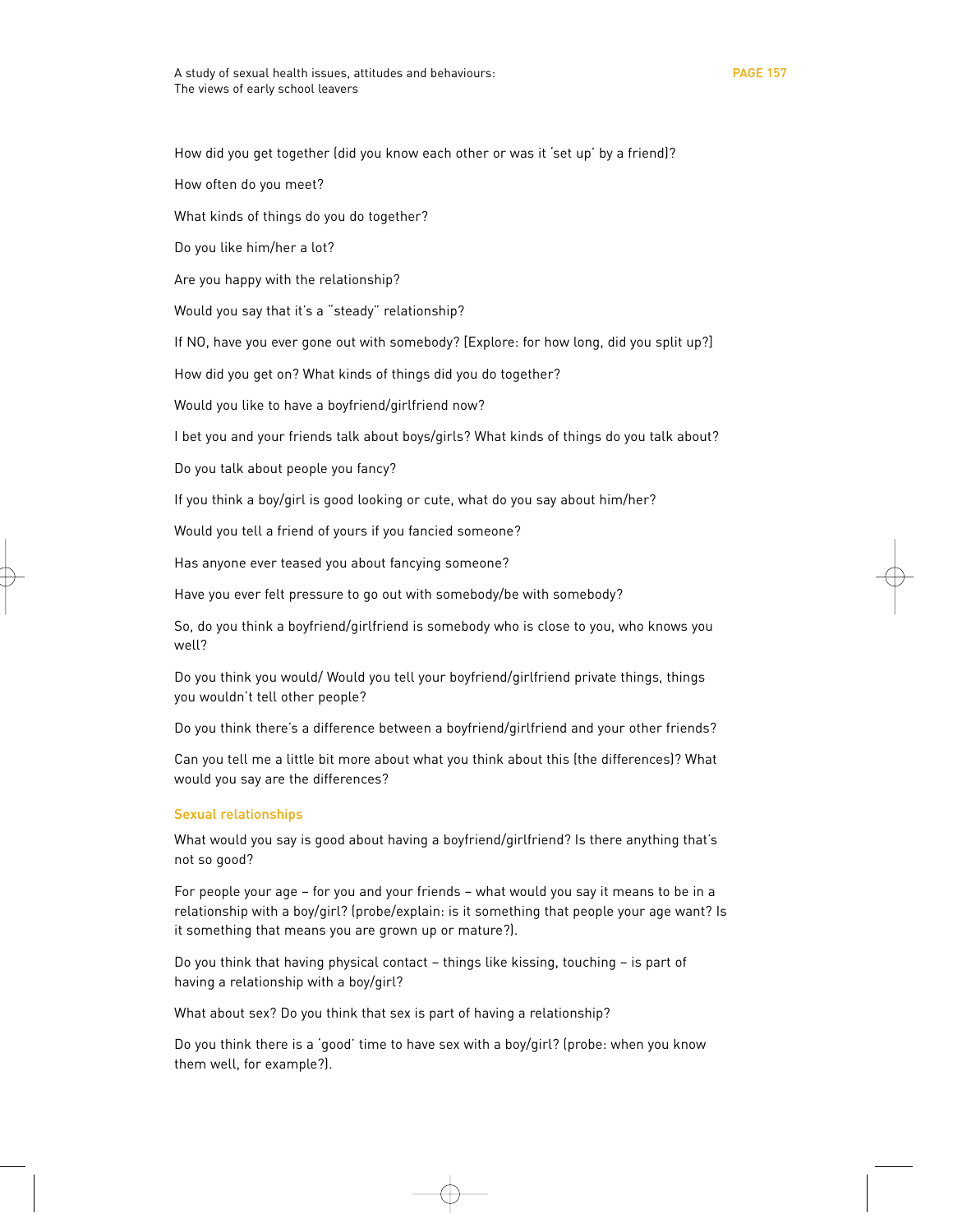Do you think that you need to know someone well before you start having sexual relations with them?

When two people have sex, what do you think this means? (probe: do you think it means that they love each other/that they are very attracted to each other?)

Do you think having sex means different things for different people? If yes, explore.

Do you think it's different for boys and girls?

What do you think boys/girls think about having sex?

Do you think there's a difference between a 'steady' relationship and something more casual, say a one-night stand?

Do you ever have worries or concerns about relationships with boys/girls? (probe: for example, do you worry about what other people might expect?)

Do you feel as if you would like to discuss any of these concerns with someone?

Is there anyone you would feel comfortable talking to about these issues?

#### **Part III: Sexual behaviour**

Some of the questions I'm going to ask you now are personal and I know that it might not be easy for you to talk about them. But let's try anyway, if that's okay with you. Again, I want to remind you that if at any stage you feel uncomfortable, please do say so. I also want to say to you again that anything you tell me in this interview is not to be told to anyone else – to your key worker, a youth worker or your parents.

#### Sexual behaviour

Have you ever had sex?

[Try to ascertain whether the young person is talking about sexual intercourse]

If YES,

How old were you when you had your first sexual experience?

Did you expect it to happen at the time?

Where were you (e.g. at a night club, in a friend's house)?

Had you thought about it beforehand or planned it in advance?

Were you sober the first time you had sex?

Did you use a condom the first time you had sexual intercourse?

If NO,

How old do you think you might be when you have sex for the first time?

Do you think some/most young people your age have had sex?

Do you think there's an age by which you or people your age should have sex?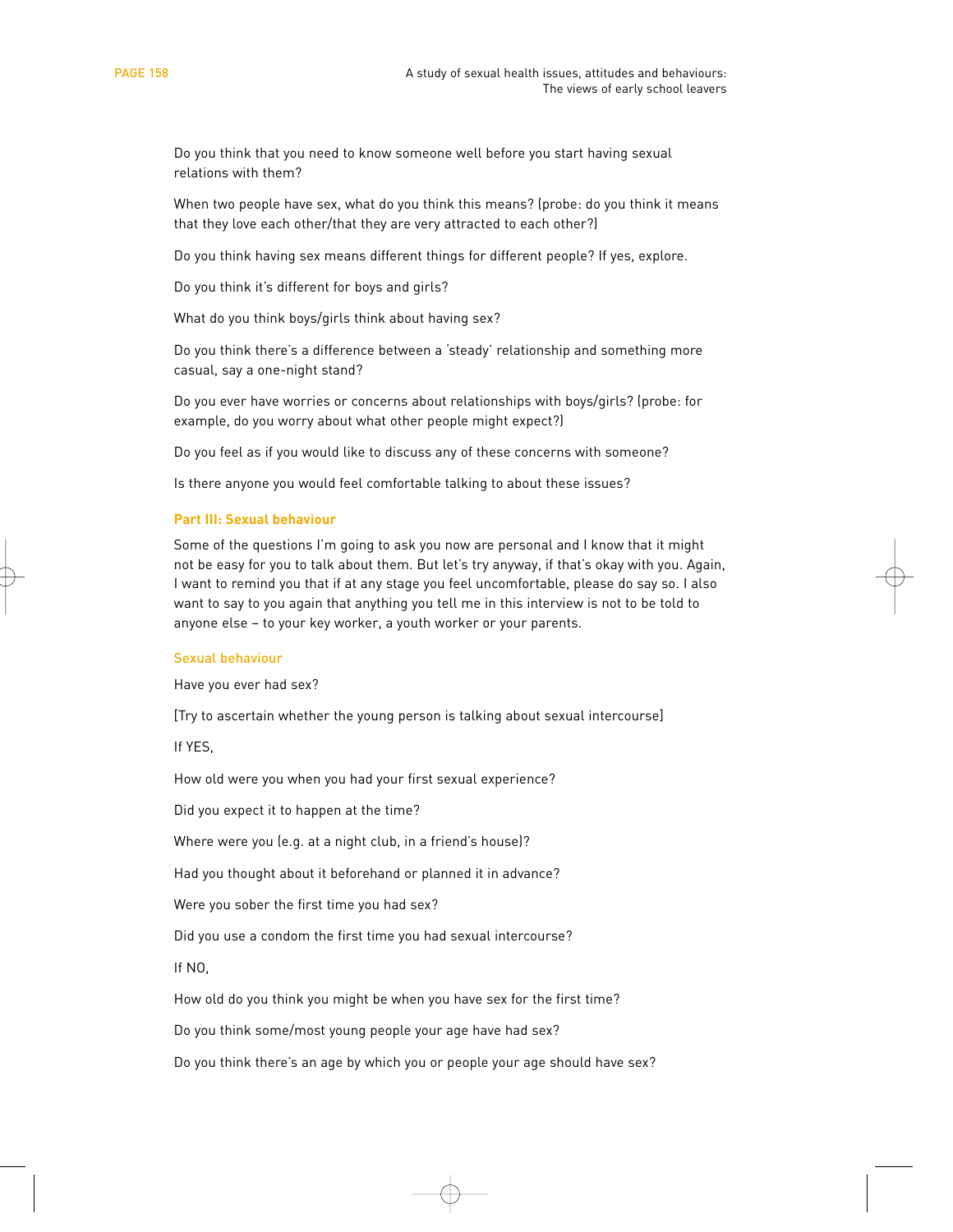#### Sexual risk-taking

What do you know about condoms?

How did you find out about condoms, about how to use them?

Do you use any other form of contraception (e.g. the pill)? If yes, how long have you been taking the pill? Why did you decide to use it? Do your parents know you are taking the pill?

Have there been times when you have had sex without using a condom?

If YES, Can you tell me a little bit about how this came about?

How did you feel about it afterwards? Did you worry? (Why? What did you worry about?) Did you have regrets?

If NO, Can you imagine a situation in which it would be difficult to use a condom?

Is condom use something you feel strongly about?

Do you think it's difficult to always use a condom?

Can you think of a situation when it would be difficult?

What about when people are drunk or out of it? Do you think it's harder for people to use condoms if they are drunk?

#### **Part IV: Knowledge, attitudes and beliefs about sex and sexual relationships**

#### Knowledge and information

Where have you gotten information about sex/sexual health, say on condoms?

Have you ever asked anybody – say a friend – for information or advice on something like condoms or contraception?

If YES, where? when?

If NO, is there a reason why you didn't? Did you feel uncomfortable?

Have you ever asked a doctor for advice? What about clinics that deal specifically with sexual health issues? Do you know any or have you attended any?

Have your parents or any other family member (sister/brother) discussed these issues with you at any time?

If YES, when did this happen? How old were you at the time?

How did you feel about talking to your mother/father about these issues?

If NO, do you feel that this would be helpful?

Additional Questions for Young Women

Did somebody talk to you about getting your period? Who? When?

Do you feel that you know enough about periods and what this means?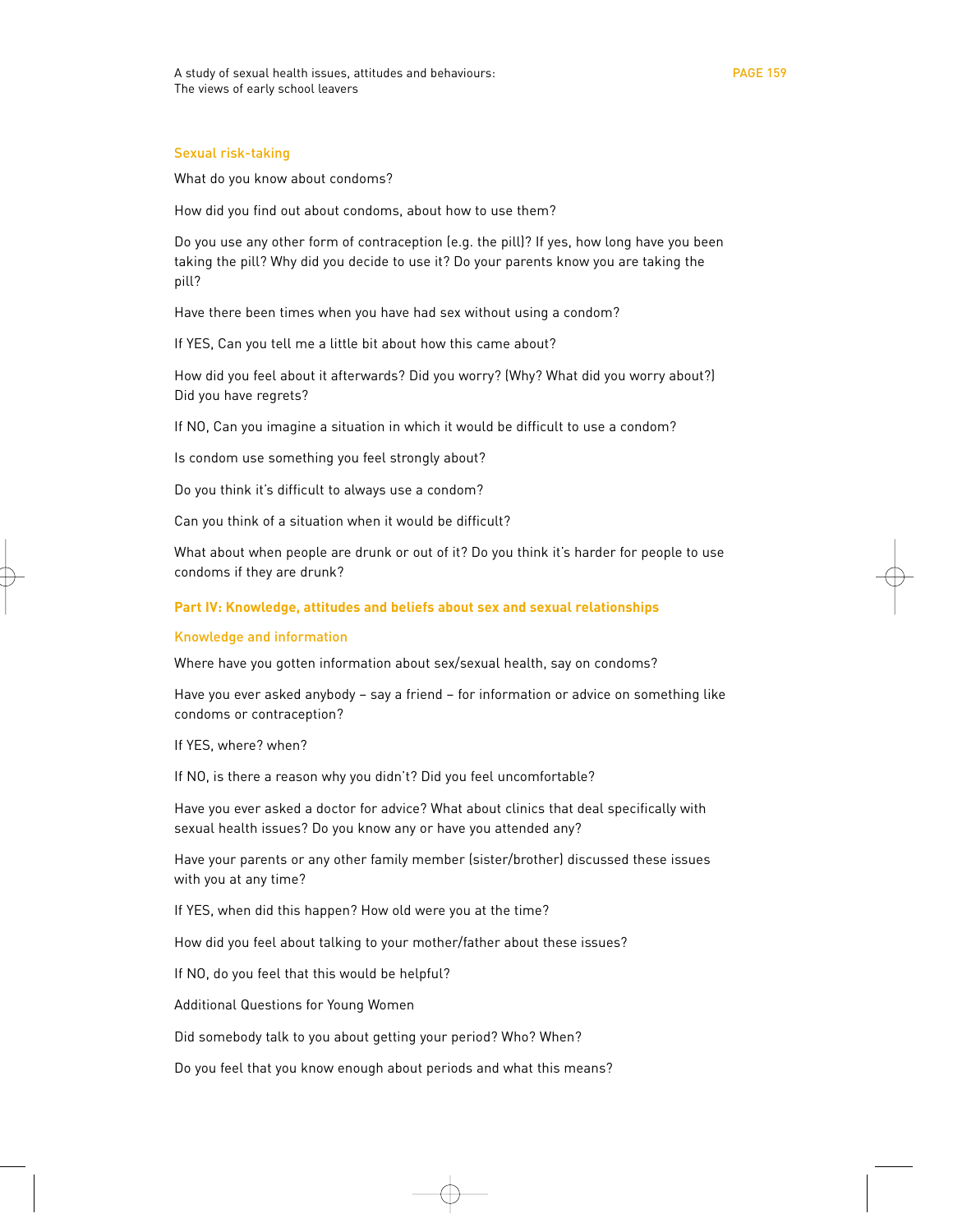Did you feel different after you had your first period?

What about school? Did you have sex education classes in school?

What were the classes like?

What did you think about the classes?

If yes, was it helpful?

Have you ever talked to a friend – either a girl or a boy – about sex?

#### **Pregnancy**

Have either of your parents or any other grown-up ever talked to you about pregnancy?

What do you know about getting pregnant?

Do you think it's easy to get pregnant?

Have you ever worried about getting pregnant/you and your girlfriend getting pregnant?

Do you think this can happen easily?

What is your understanding of ways of NOT getting pregnant?

Do you know what contraception means?

If YES, what do you know about contraception?

Have you heard of the pill?

Have you heard of the morning-after pill? Do you know how much the morning-after pill costs?

How would you feel if you found out you/your girlfriend was pregnant? What would you do? Who would you tell?

Do you feel you know enough/have enough information about things like pregnancy?

Have you ever heard of the Well Woman Centre or the Family Planning Clinic?

#### Sexually transmitted infections

Have you heard of HIV or AIDS?

If YES, can you tell me what you have heard? What you know?

How do you think people get HIV or AIDS?

Where did you learn about HIV/AIDS?

Do you think you could get HIV/AIDS?

Where have you learned about HIV/AIDS?

Would you like to know more about HIV/AIDS?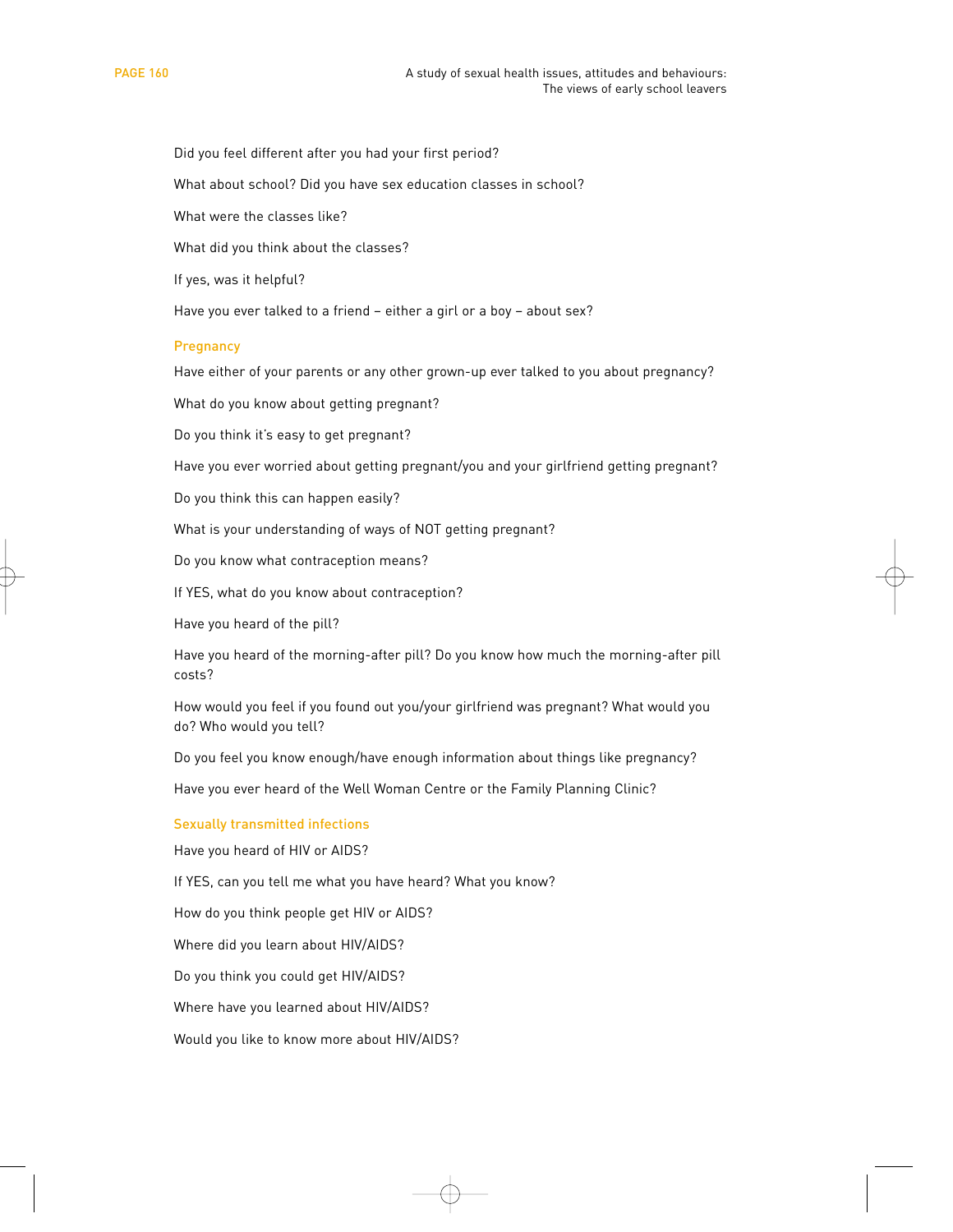Do you know the names of any other diseases/infections people can get by having sex?

Do you know the names of any?

#### Knowledge about condoms and condom use

What do you know about condoms?

Why do people use them? [Note what the young person says here and probe: do they mention protection against pregnancy and sexually transmitted infections?]

Have your parents or other adults talked to you about condoms?

Where did you learn what you know about condoms?

#### Attitudes to condom use

Do you think there are advantages to using condoms? What are they?

Do you think there are disadvantages?

Do you think that condoms make sex more or less enjoyable?

Whose responsibility is it to carry condoms, in your view?

Would you feel comfortable carrying condoms when you go out?

What do you think a boy/girl would think about you if you said, "I have condoms"?

What would you think if a boy/girl told you, "I have condoms"?

Do you think it is difficult to insist on condom use?

Have you ever discussed the use of condoms with a boy/girl? If yes, what was that like? If no, is there a reason why you haven't? Is it embarrassing?

Can you see yourself telling a sexual partner that you need to use a condom?

What about condom use in a 'steady' relationship? Do you feel differently a relationship that's more casual, like if you had a one-night stand, for example?

Do you think that your friends carry condoms?

What would you say to a friend of yours if s/he said they had sex without using a condom?

Do you think you have enough information about what condoms are for? Would you like to know more about condoms?

#### If the young person is sexually active, ask the following:

You told me earlier that you had sex for the first time when you were X years old. Can I ask you a few more questions about that?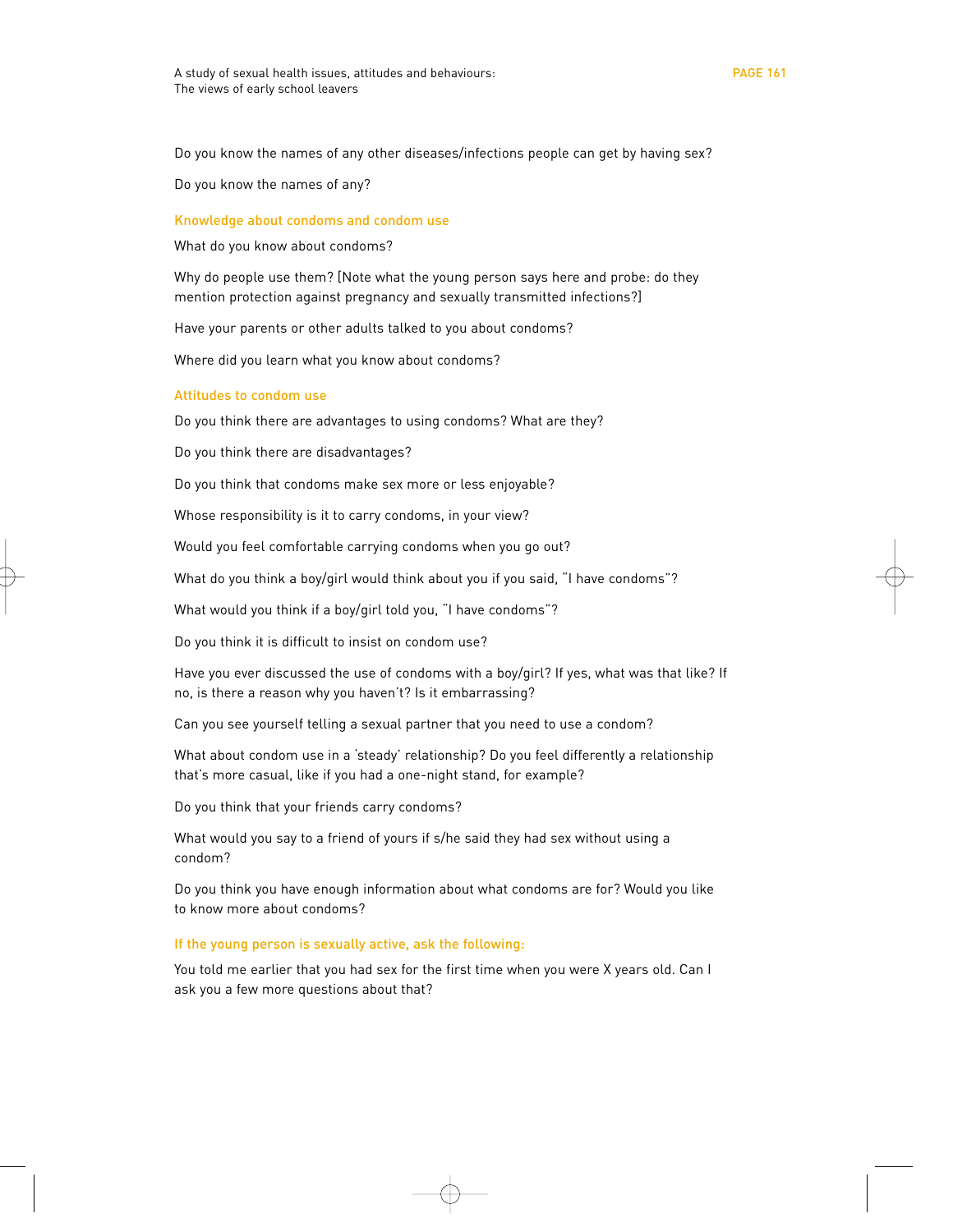#### First sexual experience

Did you feel different about yourself after you had sex for the first time? (probe: did you feel this was a big step, that it had some kind of special meaning?).

You told me earlier that you hadn't planned to have sex. Were you glad that it happened anyway? Did you have any regrets?

OR

You told me earlier that you knew it was going to happen, that you were going to have sex. Was it what you expected?

Would you say that you enjoyed sex the first time? (probe possibly: was it 'good'?; was it pleasurable?; was there anything that was difficult about it?)

Has having sex changed in any way for you since? (probe: has experience made a difference?).

You told me that you didn't use condoms the first time you had sex. How do you feel about that now?

OR

You told me that you used and your boyfriend (partner) used a condom the first time you had sex. Was that something you were glad about afterwards?

Have you ever worried that you were pregnant? If yes, did you tell anyone?

Do you think it's difficult for adults to understand the kinds of situations and decisions that people your age have to make when you are in relationships?

#### **Part V: Knowledge, sources of knowledge**

So, are you happy with the information you have about sexual relationships, about say, condoms, contraception and all that?

Would you like to have more information?

Where would you say you have learned most of what you know?

What about TV, have you learned things from that?

What about magazines and other things you read?

Have you ever read any leaflets telling you about safe sex, things like that?

What kinds of things have you learned from TV/magazines/leaflets?

Have you ever used the internet to get information about something you felt you didn't know enough about?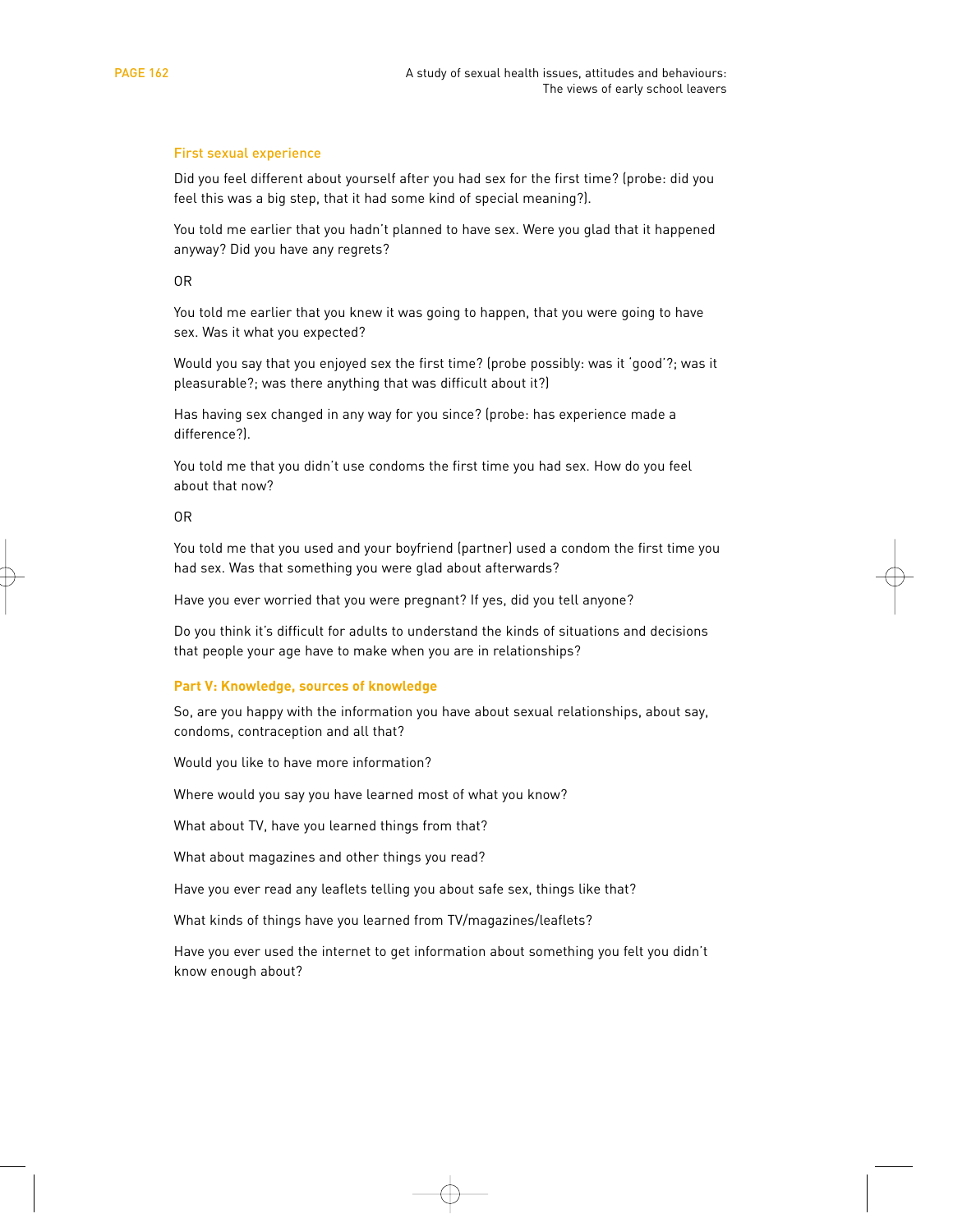### **School**

What about what you have been taught at school? Has that been useful?

What were your sex education classes like? What did you get information on? What did you learn?

Did you discuss relationships with boys/girls during sex education classes? (probe: what kinds of things did you discuss?)

Was it ever embarrassing talking about these kinds of things during class?

What is it like having your teacher talk to you about these things?

### Friends

Do you think it is good to discuss relationships/sex with people your own age?

Have you ever done this?

Was it helpful? Why/Why not?

### General

Do you think that young people like you need information about safe sex and sexual health?

Who would you say you feel most comfortable with talking with about sex?

Do you think that adults understand the situations, decisions and choices that young people you age have to make?

### **Part VI: Conclusion**

Before we finish, I just want to ask you if I've left out anything you think is important?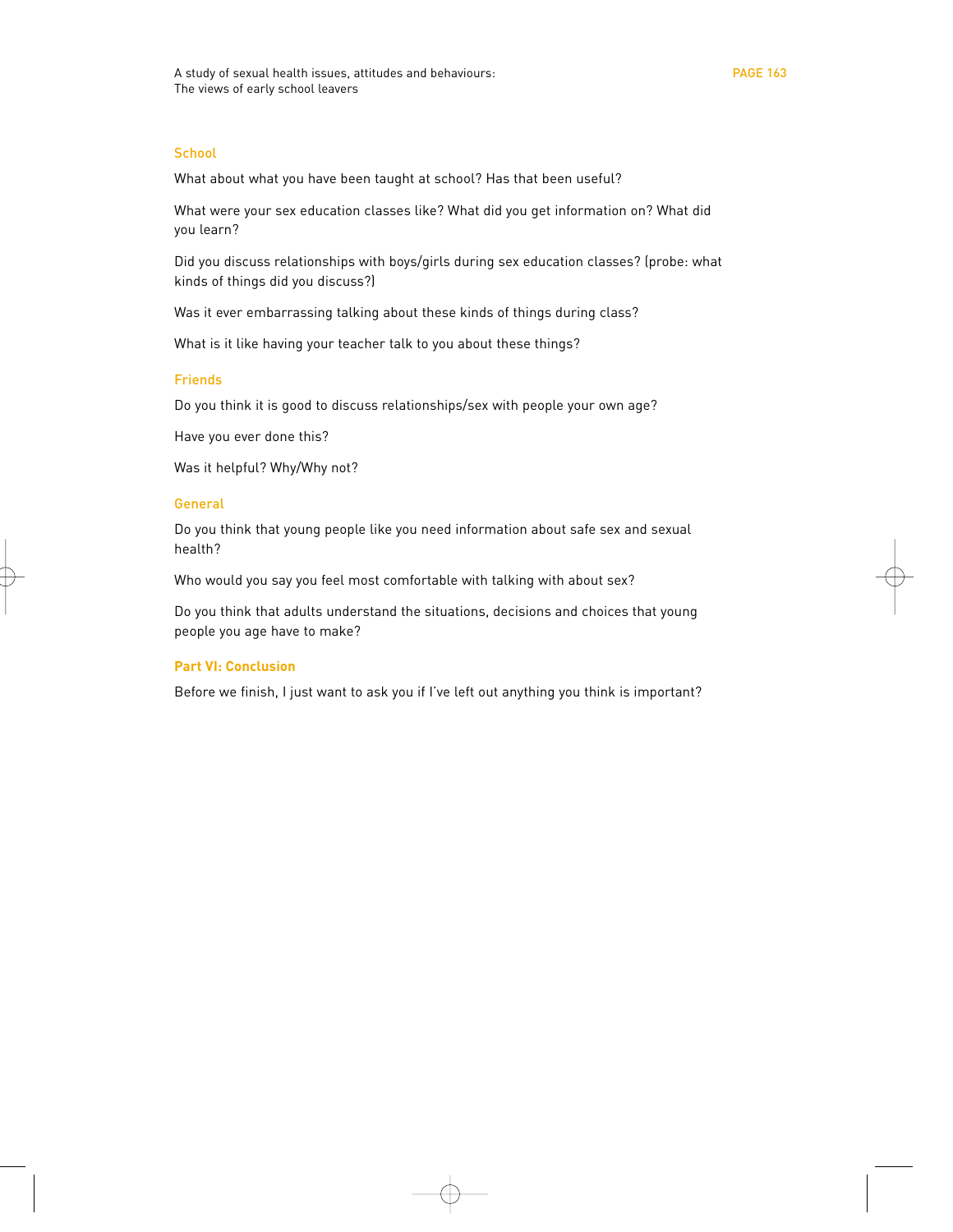### Appendix 2

### Focus group discussion guide

A study of sexual health issues, attitudes and behaviour: the views of early school leavers social environment of the young people

- 1. How do you all spend their free time? (probe: with whom, males and females together)
- 2. What kinds of things do people your age do in your free time? (probe: film, sport, what time of day, why is this entertainment popular).
- 3. What kind of music do you like? What is your favourite band?
- 4. Do you socialise a lot with your friends at night time? What do you do together?
- 5. What is your favourite way to spend a night out?
- 6. Do you usually drink when you go out with friends? Can you tell me about that (where you buy alcohol, where you go to drink etc.)?
- 7. How often do you socialise at night time with your friends?

### Knowledge and sources of knowledge

### School-based sex education

- 1. Did you have sex education classes in school?
	- a. Did you have these classes in primary or secondary school?
	- b. How often did you have sex education classes?
	- c. What did you learn?
	- d. What was good about the classes?
	- e. Did you discuss relationships?
	- f. Overall, would you say that the sex education classes were helpful?
	- g. What would have made the classes better?

#### Home-based sex education

- 2. Have your parents or older brothers/sisters talked to you about sex?
	- a. What was that like? Did it feel awkward?
	- b. Would you feel that you could go back and ask your mother/father about sex?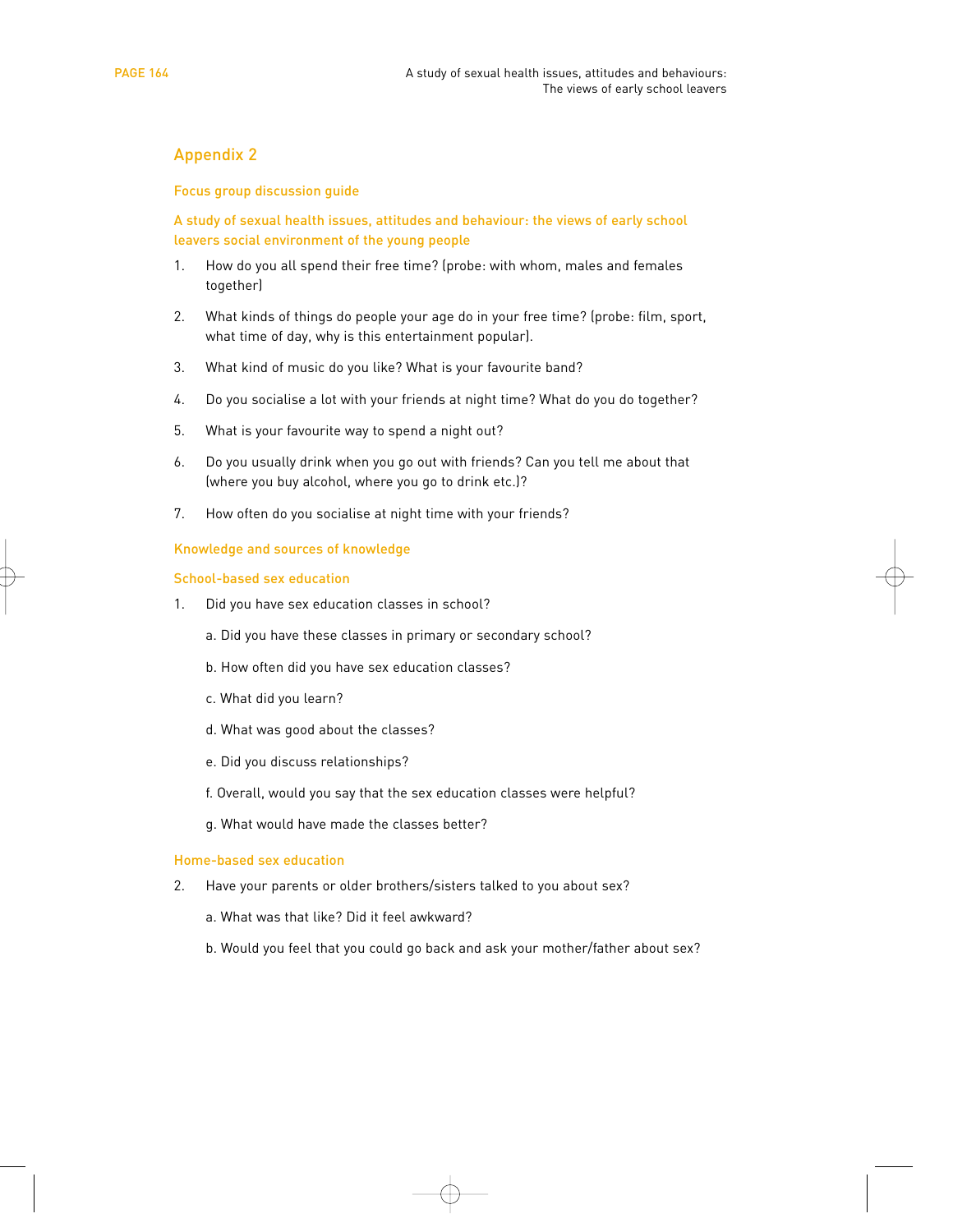#### Other sources of knowledge/information

- 3. What other kinds of places have you learned about sex and relationships?
	- a. What about TV? (discuss)
	- b. Magazines?
	- c. A doctor/your local chemist?

#### General re. sex education

- 4. Do you feel you have enough information? Would you like to have more?
- 5. What, do you feel, is the best way to learn the things you need to know about relationships and sex?

#### General re. knowledge and information

- 6. Do you think it's important for people your age to know about HIV, AIDS, STDs?
- 7. Do you think that you have enough information about sexual health?
- 8. Do you know of any sexual health services that are available for people your age?
- 9. Do you find it easy or difficult to talk about these issues with the people you mentioned?
- 10. Who would you prefer to talk to about these issues?
- 11. Where would you say you have learned the most (e.g. from TV, magazines, friends, school, parents etc.)

#### Romantic relationships: attitudes and beliefs

- 1. If somebody 'has a boyfriend'/ 'has a girlfriend', what does that mean to you?
- 2. What do you think about having a boyfriend/girlfriend?
- 3. What is positive or good about having a relationship with a boy/girl?
- 4. Is there anything negative?
- 5. Do a lot of your friends have boyfriends/girlfriends?
- 6. What is your opinion on getting married?
- 8. What is your opinion on having children? Would you like to have children in the near future?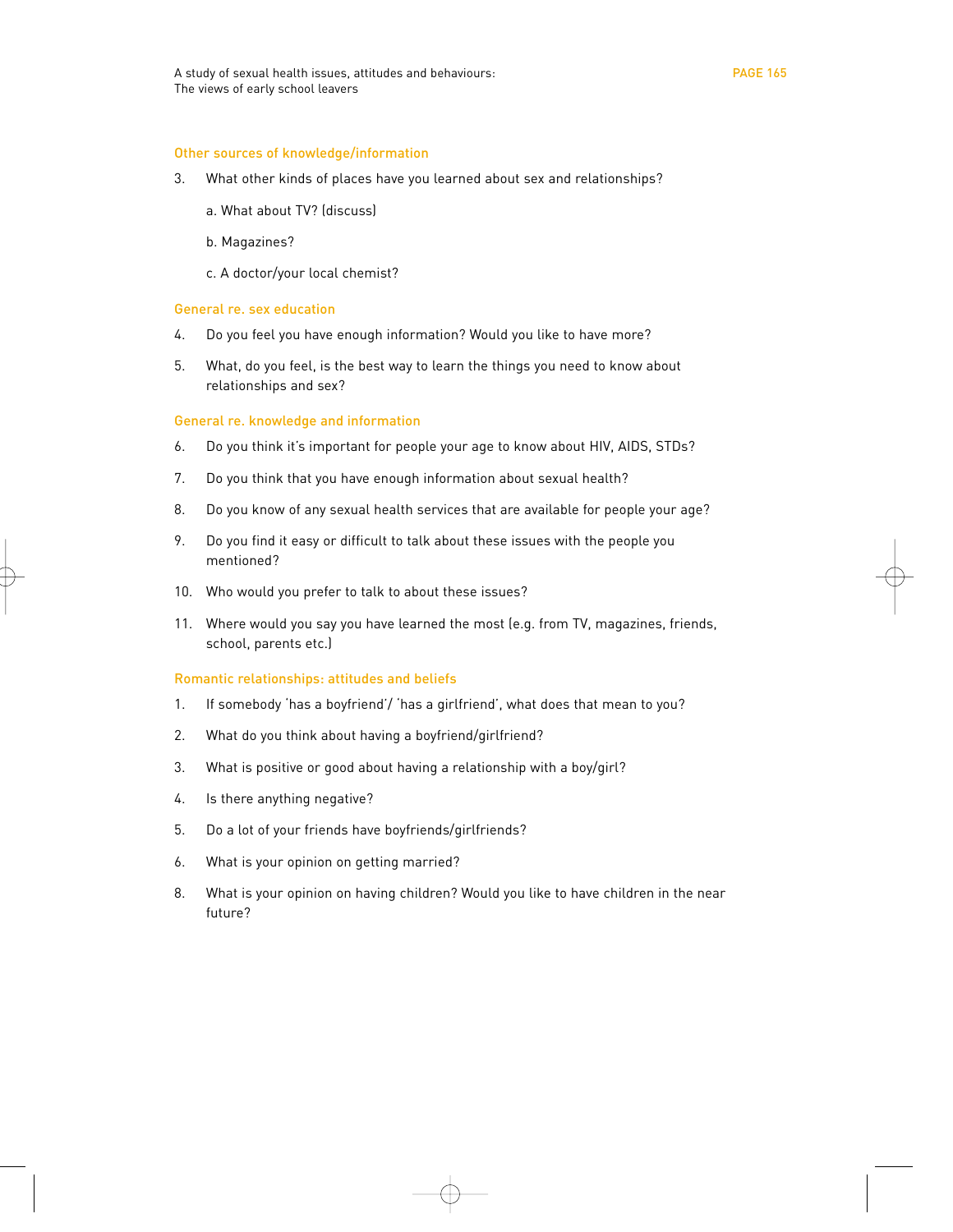### Sexually transmitted infections: knowledge and understanding

#### Other sexually transmitted infections

Do you know the names of any other sexually transmitted infections?

- a. If NO, have you ever heard anybody talking about STDs?
- b. If YES, can you tell me what you know about them?
- i. Where did you learn about STDs?
- ii. Would you like to have more information about STDs?

### HIV/AIDS

- 1. What do you know about HIV/AIDS?
- 2. How do you think people get infected with HIV?
- 3. What kind of people do you think get infected?
- 4. Do you think it could happen to you?

#### Other sexually transmitted infections

- 5. Do you know the names of other sexually transmitted infections?
	- a. If YES, can you tell me what you know about them?
	- b. Where did you learn about STDs?
	- c. What do you know what to do to try to avoid getting STDs?
	- d. Would you like to have more information about STDs?

If condoms have been mentioned or if otherwise appropriate

- 6. Why is it important to use condoms?
- 7. What do condoms help to prevent/do?

### Romantic/sexual relationship: perceived meanings, perceived risks

- 1. What do you think it means to have a boy/girlfriend? (probe: someone you feel comfortable with, 'hang out' with, have sex with).
- 2. If you started 'going out' with someone new, what would you be hoping for?
- 3. What do you think of people your age who have a boy/girlfriend? (probe: are they cool, lucky?)
- 4. Do you think there are different kinds of romantic relationships? For example, is there a difference between a 'steady' relationship and something more casual, say a one-night stand?
- 5. Does having a boyfriend/girlfriend means having sex at some stage?
- 6. Do you think there is a "good time" or a "good age" to start having sex?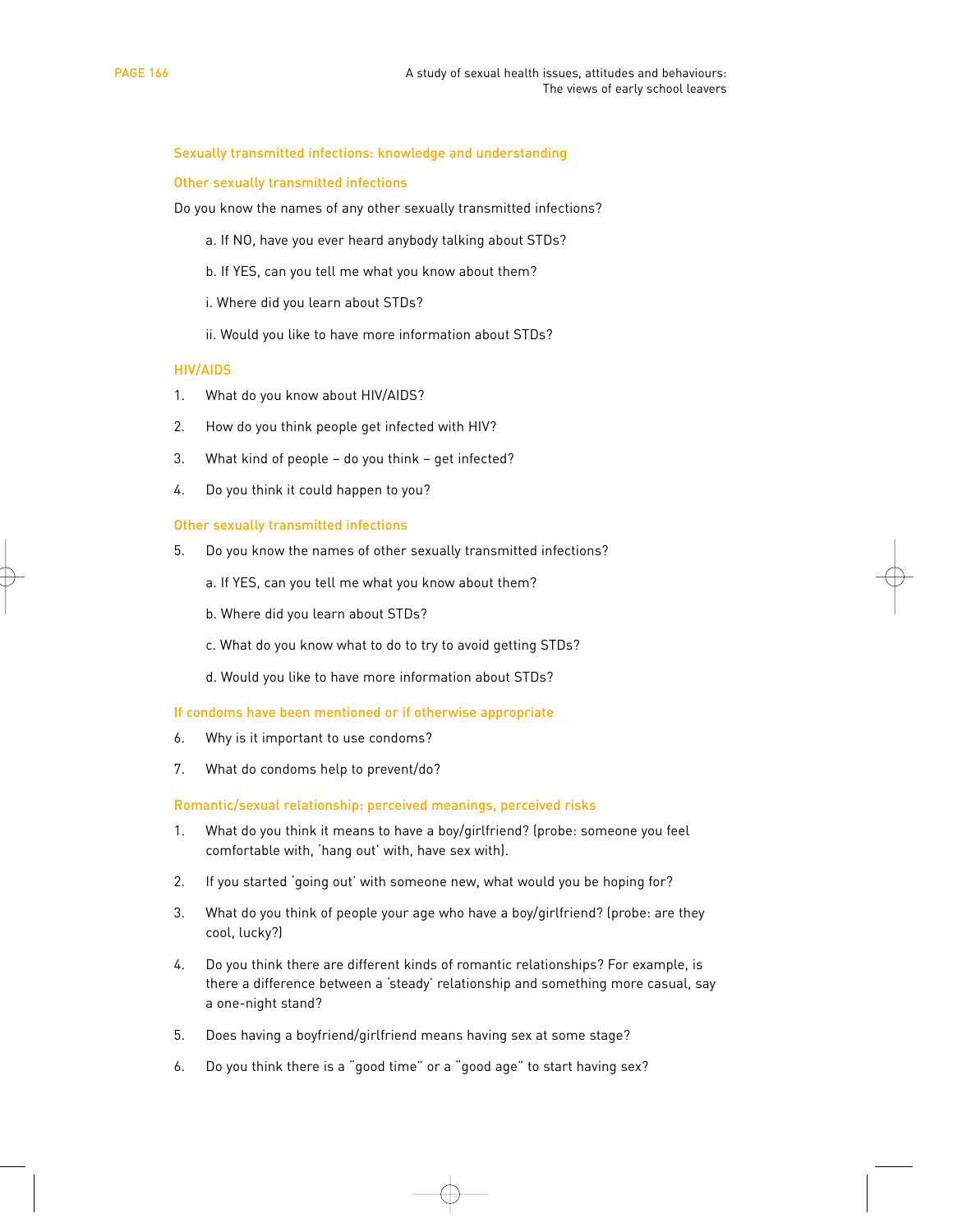7. Do you think some people your age experience pressure to have sex?

If yes, can you tell me more about this?

Do you think that being put under this kind of pressure is a bad thing?

Is this a difficult situation to deal with?

8. Do you think boys and girls want the same things from relationships?

If yes, what kinds of things do they want?

If no, what are the differences?

- 9. Do you think that sex is something that should happen early in a relationship or later on? Why do you think so?
- 10. What would you worry most about in relation to having a relationship with a girl/boy? (probe: him/her liking you? getting on together? pregnancy?)
- 11. If you were in a relationship, would you worry about getting pregnant/worry about your girlfriend getting pregnant?
- 12. How would you feel if this happened? Who would you look to for help or support?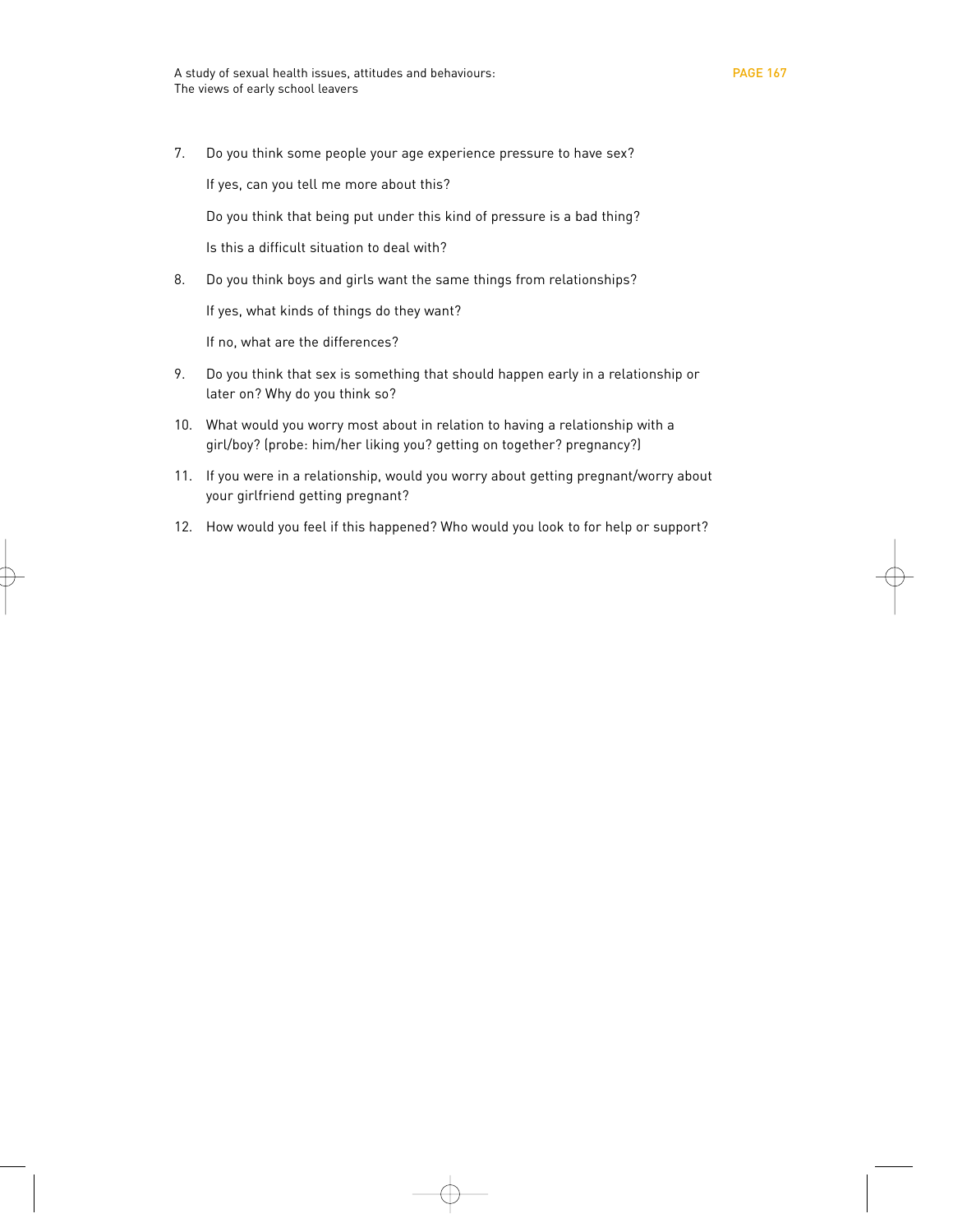# Appendix 3

| <b>Pre-coded questionnaire</b>                                              |                             |                                   |                |          |
|-----------------------------------------------------------------------------|-----------------------------|-----------------------------------|----------------|----------|
| Code                                                                        |                             |                                   |                |          |
| Date of interview                                                           |                             |                                   |                |          |
| Time of interview                                                           |                             |                                   |                |          |
| Location                                                                    |                             |                                   |                |          |
| Gender                                                                      |                             | Male $\bigcirc$ Female $\bigcirc$ |                |          |
| Date of birth                                                               | DMY                         | $\frac{\Delta}{\Delta}$           |                |          |
| Age                                                                         |                             |                                   |                |          |
| Living with:                                                                | Parents $\bigcirc$          |                                   |                |          |
|                                                                             | Partner $\bigcirc$          |                                   |                |          |
|                                                                             | Grandparent $\bigcirc$      |                                   |                |          |
|                                                                             | Residential care $\bigcirc$ |                                   |                |          |
|                                                                             | Other (specify) $\bigcirc$  |                                   |                |          |
| <b>School history</b>                                                       |                             |                                   |                |          |
| Did you complete primary school?                                            |                             |                                   | Yes $\bigcirc$ | $No$ $O$ |
| Were you ever suspended from school?                                        |                             |                                   | Yes $\bigcirc$ | No O     |
|                                                                             |                             |                                   |                |          |
| Were you expelled from school?                                              |                             |                                   | Yes $\bigcirc$ | $No$ $O$ |
| You left school when you were _________ years old; in _________ class/year. |                             |                                   |                |          |
| At the moment, are you: Attending a special educational programme           |                             |                                   |                |          |
|                                                                             | Attending Youthreach/FAS O  |                                   |                |          |
| Waiting for a training placement $\bigcirc$<br>Looking for a job $\bigcirc$ |                             |                                   |                |          |
|                                                                             |                             |                                   |                |          |
| Working part-time $\bigcirc$                                                |                             |                                   |                |          |
| Working full-time O                                                         |                             |                                   |                |          |
| Other (specify) _                                                           |                             |                                   |                |          |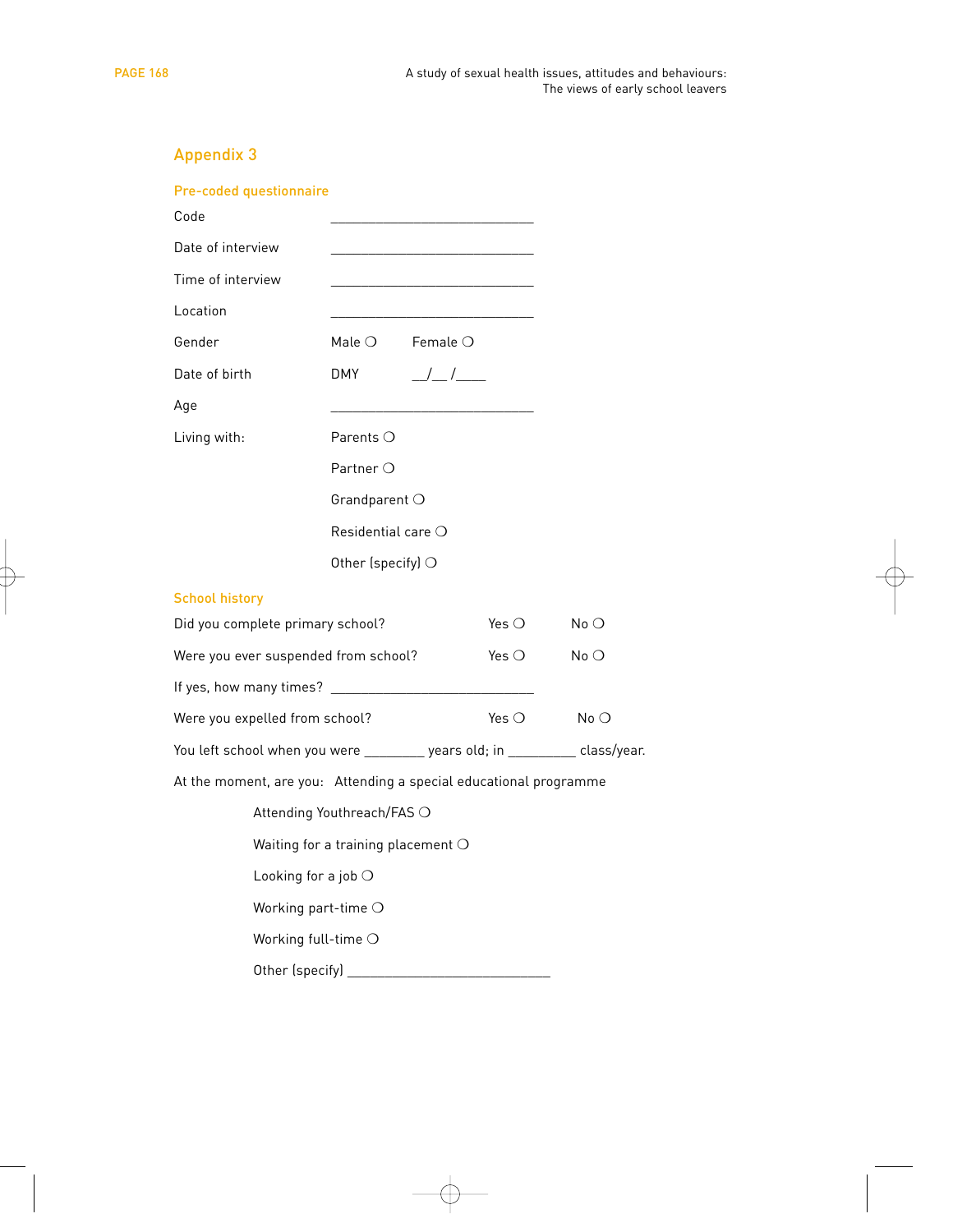### Alcohol and drug use

| Do you drink alcohol?                                          |                                      | Yes $\bigcirc$     | $No$ $O$                         |
|----------------------------------------------------------------|--------------------------------------|--------------------|----------------------------------|
| You had your first drink when you were ____________ years old. |                                      |                    |                                  |
| Do you drink: Once a week $\bigcirc$                           |                                      |                    |                                  |
| Once a month $\bigcirc$                                        |                                      |                    |                                  |
| Twice a week More than twice a week $\bigcirc$                 |                                      |                    |                                  |
|                                                                |                                      |                    |                                  |
| Have you taken illegal drugs?<br>$No$ $O$                      |                                      |                    | Yes $\bigcirc$                   |
| Which DRUGS have you EVER taken? Cannabis (hash) O             |                                      |                    |                                  |
|                                                                | Inhalant (glue, aerosols) $\bigcirc$ |                    |                                  |
|                                                                | Amphetamine (speed) $\bigcirc$       |                    |                                  |
|                                                                | Cocaine $\bigcirc$                   |                    |                                  |
|                                                                | LSD (acid) $\bigcirc$                |                    |                                  |
|                                                                | Prescribed drugs (e.g. valium) O     |                    |                                  |
|                                                                | Ecstasy (E) $\bigcirc$               |                    |                                  |
|                                                                | Heroin $\bigcirc$                    |                    |                                  |
|                                                                | Magic Mushrooms O                    |                    |                                  |
| Which drugs have you taken in the PAST MONTH?                  | Cannabis (hash) O                    |                    |                                  |
|                                                                |                                      |                    | Inhalant (glue, aerosols O)      |
|                                                                |                                      |                    | Amphetamine (speed) O            |
|                                                                |                                      | Cocaine $\bigcirc$ |                                  |
|                                                                |                                      |                    | LSD (acid) $\bigcirc$            |
|                                                                |                                      |                    | Prescribed drugs (e.g. valium) O |
|                                                                |                                      |                    | Ecstasy (E) $\bigcirc$           |
|                                                                |                                      | Heroin $\bigcirc$  |                                  |
|                                                                |                                      |                    | Magic Mushrooms $\bigcirc$       |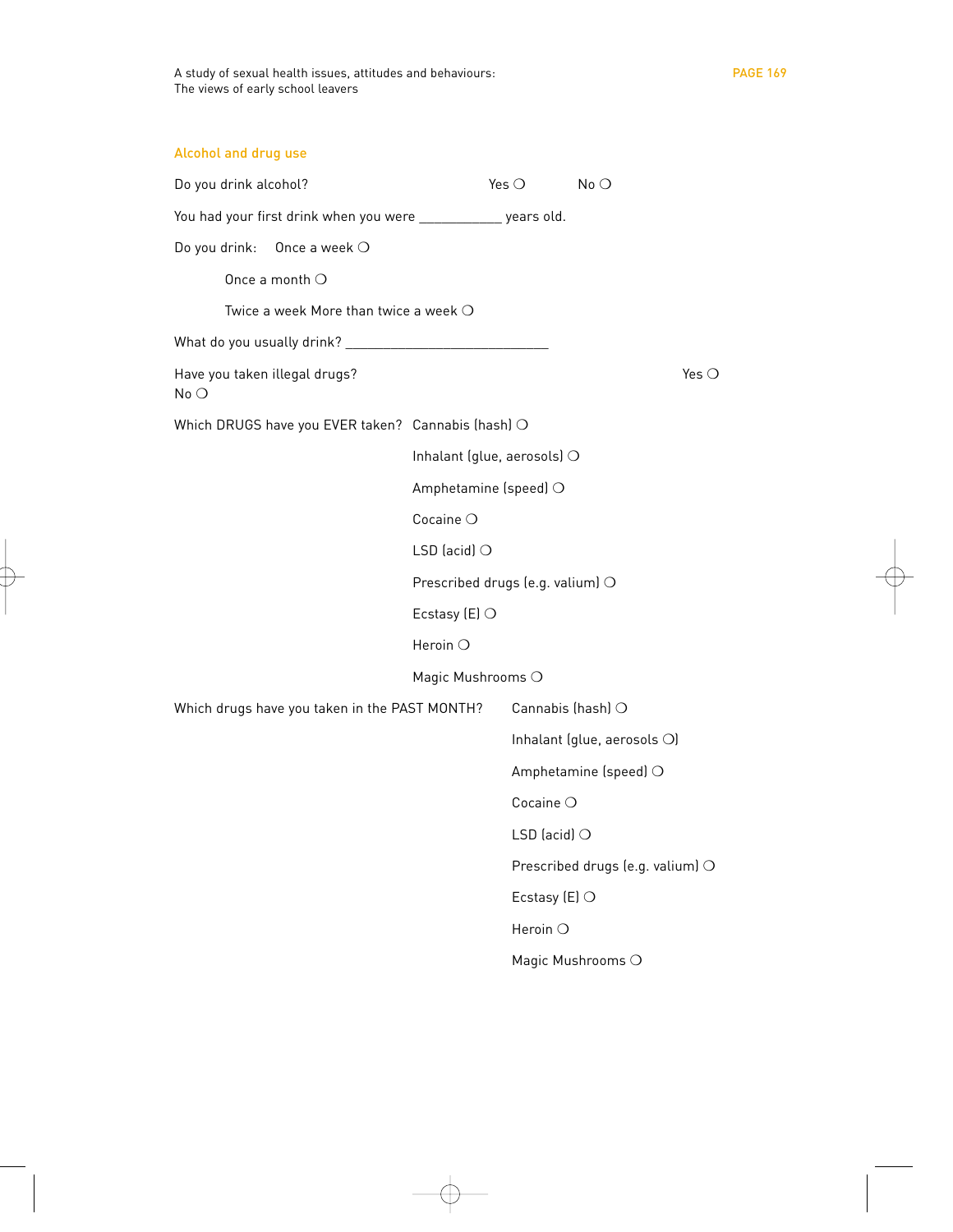| Which drugs have you taken in the PAST WEEK? |                      |  | Cannabis (hash) $\bigcirc$                  |          |  |
|----------------------------------------------|----------------------|--|---------------------------------------------|----------|--|
|                                              |                      |  | Inhalant (glue, aerosols) O                 |          |  |
|                                              |                      |  | Amphetamine (speed) $\bigcirc$              |          |  |
|                                              |                      |  | Cocaine $\bigcirc$                          |          |  |
|                                              |                      |  | LSD (acid) $\bigcirc$                       |          |  |
|                                              |                      |  | Prescribed drugs (e.g. valium O)            |          |  |
|                                              |                      |  | Ecstasy (E) $\bigcirc$<br>Heroin $\bigcirc$ |          |  |
|                                              |                      |  | Magic Mushrooms O                           |          |  |
| Parents' occupation                          |                      |  |                                             |          |  |
| Is your Dad working at the moment?           |                      |  | Yes $\bigcirc$                              | $No$ $O$ |  |
| If YES: Is he working:                       | Full-time $\bigcirc$ |  |                                             |          |  |
|                                              | Part-time $\bigcirc$ |  |                                             |          |  |
|                                              | Self-employed O      |  |                                             |          |  |
| Has he ever been unemployed?                 |                      |  | Yes $\bigcirc$                              | $No$ $O$ |  |
|                                              |                      |  |                                             |          |  |
| Is your Mum working at the moment?           |                      |  | Yes $\bigcirc$                              | $No$ $O$ |  |
| If YES: is she working:                      | Full-time $\bigcirc$ |  |                                             |          |  |
|                                              | Part-time $\bigcirc$ |  |                                             |          |  |
|                                              | Self-employed O      |  |                                             |          |  |
| If NO: has she ever worked outside the home? |                      |  | Yes $\bigcirc$                              | $No$ $O$ |  |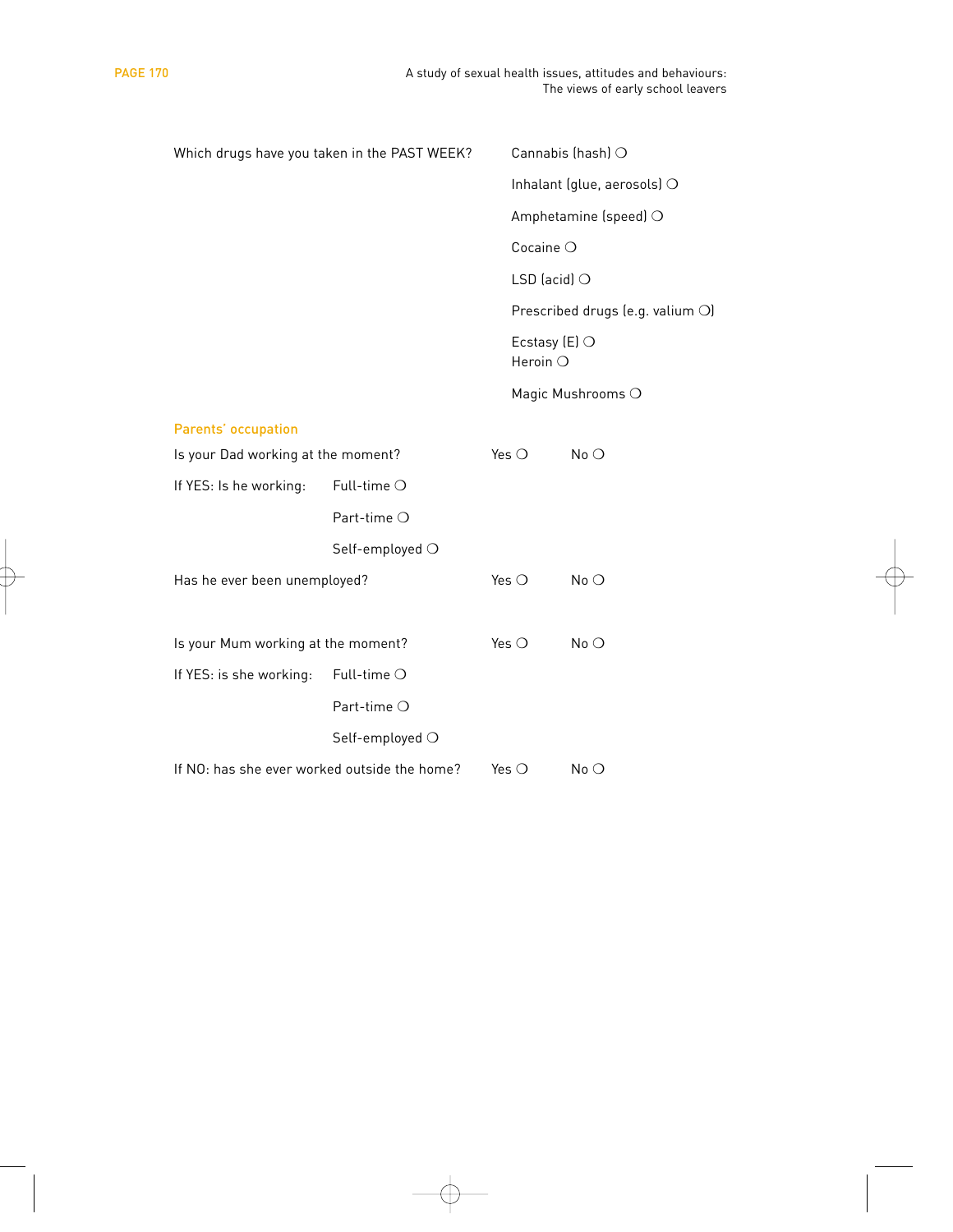### For completion after the interview

| Is the young person currently in a relationship?             | Yes $\bigcirc$ | $No$ $O$      |  |
|--------------------------------------------------------------|----------------|---------------|--|
| Is the young person sexually active?                         | Yes $\bigcirc$ | $No$ $O$      |  |
| If YES, Age of first sex<br>Years                            |                |               |  |
| Does s/he use condoms?                                       | Yes $\bigcirc$ | $No$ $O$      |  |
| Did s/he report times when s/he did not use a condom?        | Yes $\bigcirc$ | $No$ $O$      |  |
| Did the young person attend sex education classes in school? | Yes $\Omega$   | No $\bigcirc$ |  |

### Notes

(e.g. young person's response to the interview; noteworthy issues or themes arising from the interview)

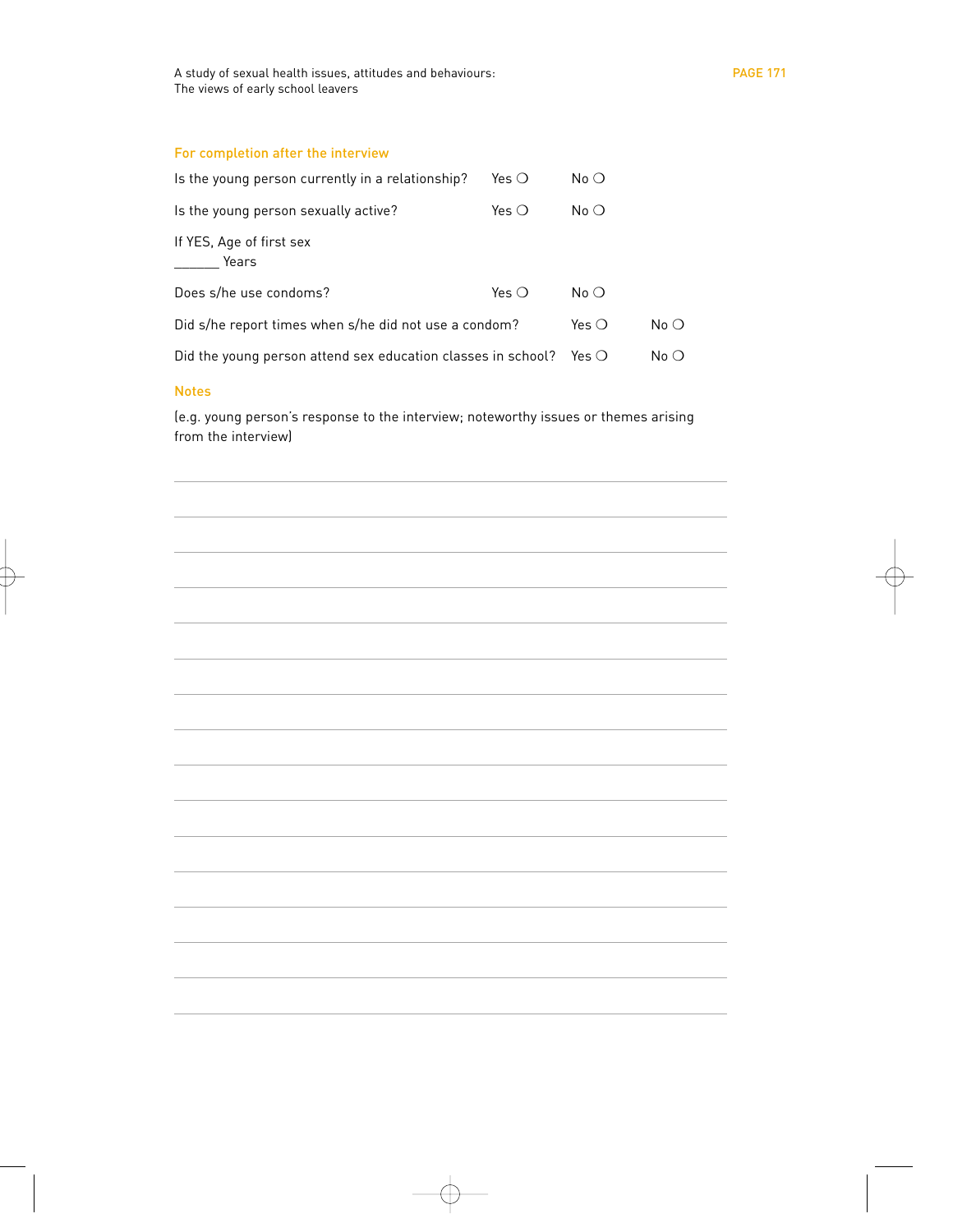# Appendix 4

## Glossary of terms

| A dig            | A slap or punch                                                                                                           |
|------------------|---------------------------------------------------------------------------------------------------------------------------|
| Acid             | <b>LSD</b>                                                                                                                |
| Bang/banging up  | Administer a drug intravenously                                                                                           |
| Buzz/buzzing     | Way of describing the feeling of 'getting high'                                                                           |
| Coke             | Cocaine                                                                                                                   |
| E                | Ecstasy                                                                                                                   |
| Free gaff        | A house used for drinking purposes, usually involves<br>the absence of parents and/or when young person is<br>babysitting |
| Greener          | Expression used to describe the feeling of nausea<br>resulting from smoking cannabis                                      |
| Hash             | Cannabis/marijuana                                                                                                        |
| Having a blast   | Way of describing a good time socially usually in the<br>company of friends                                               |
| Hiding           | Refers to being physically assaulted by another person                                                                    |
| Junkie/druggie   | Intravenous drug user                                                                                                     |
| Knacker drinking | The consumption of alcohol in an outdoor setting<br>usually a public park, laneway or street corner                       |
| Murder           | Fighting, usually in public                                                                                               |
| Ride/riding      | Sexual intercourse                                                                                                        |
| Shifting         | Kissing                                                                                                                   |
| Slut/slapper     | Derogatory term to describe a young woman who is<br>perceived to be sexually promiscuous                                  |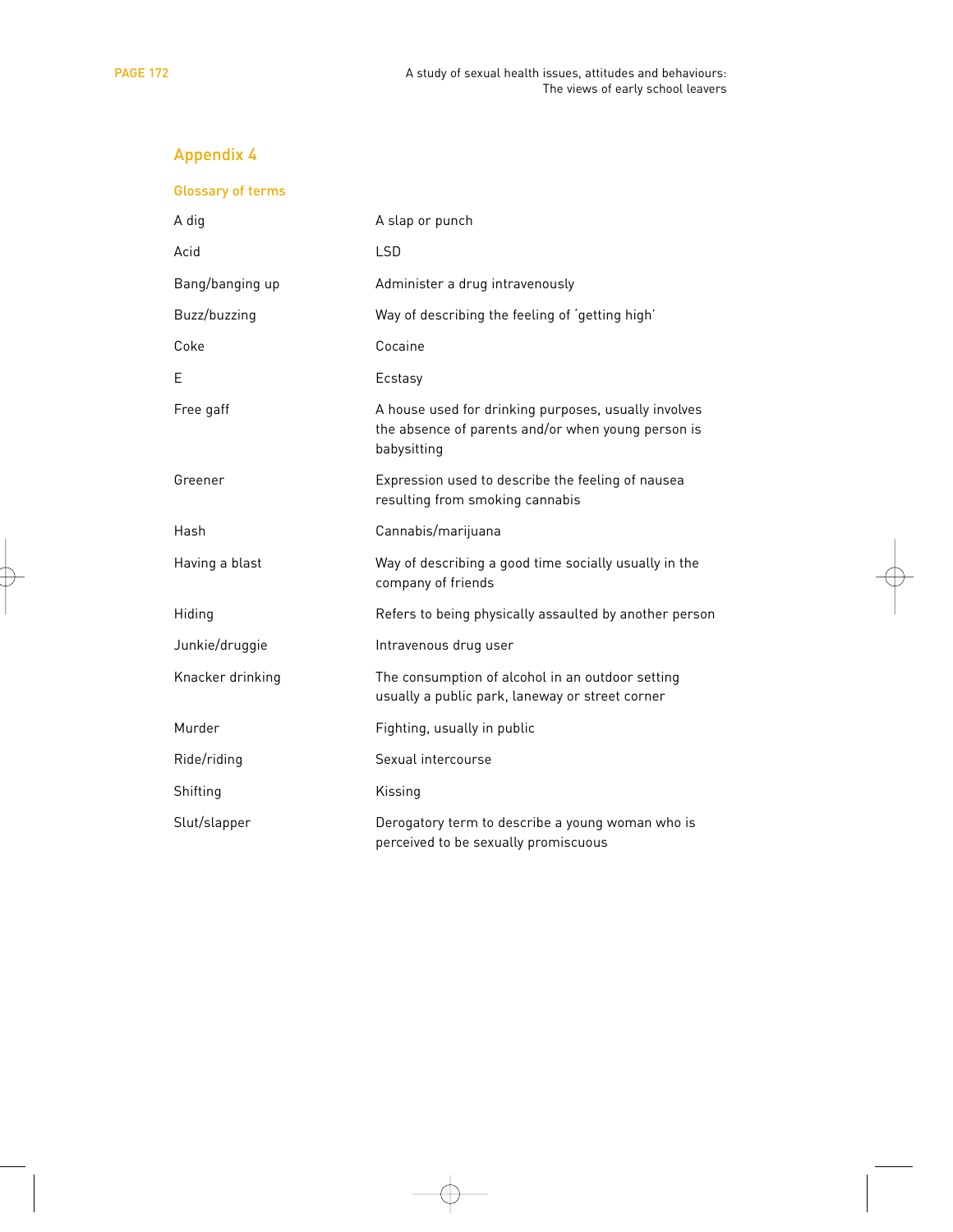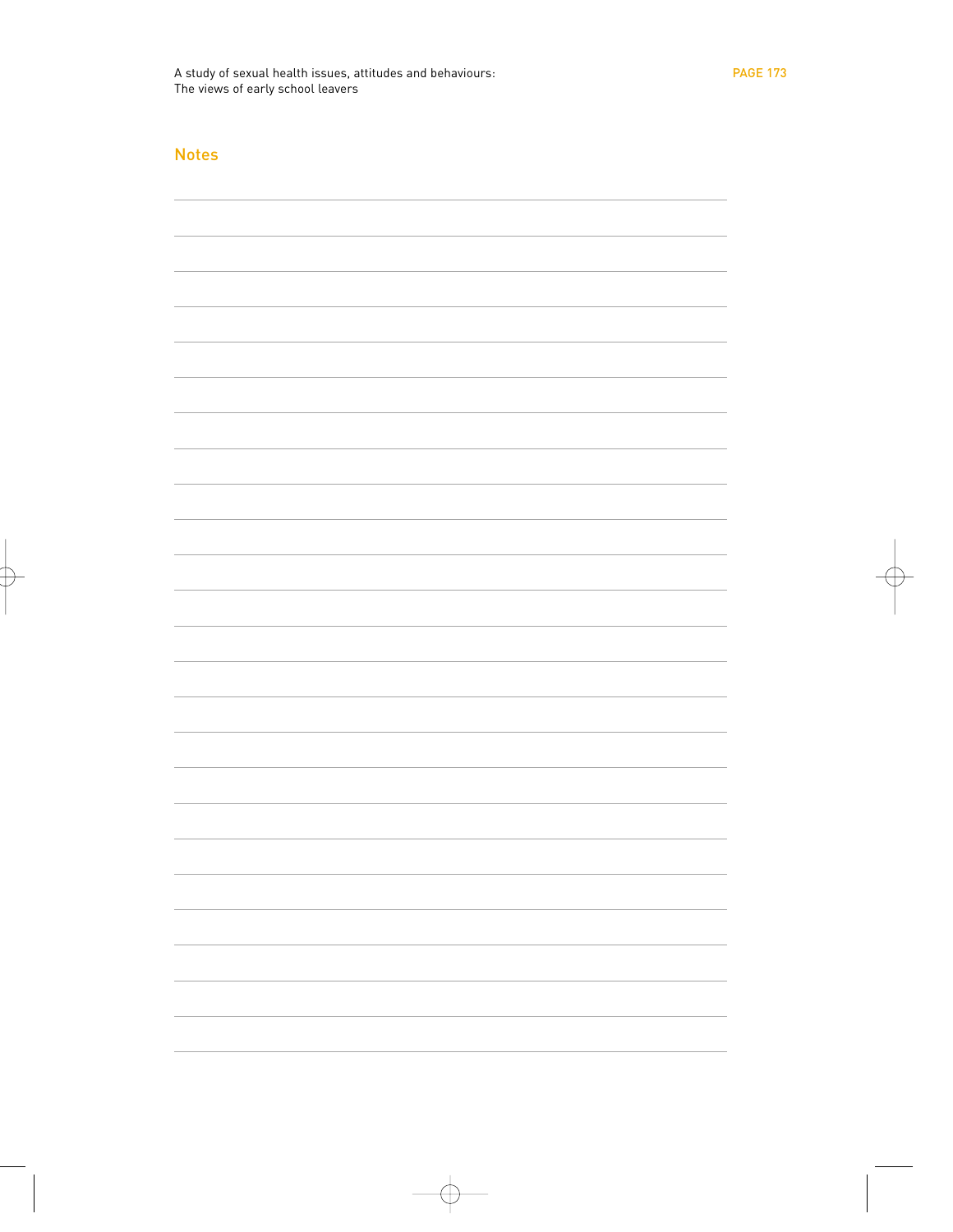| <b>Notes</b> |  |
|--------------|--|
|              |  |
|              |  |
|              |  |
|              |  |
|              |  |
|              |  |
|              |  |
|              |  |
|              |  |
|              |  |
|              |  |
|              |  |
|              |  |
|              |  |
|              |  |
|              |  |
|              |  |
|              |  |
|              |  |
|              |  |
|              |  |
|              |  |
|              |  |
|              |  |
|              |  |
|              |  |
|              |  |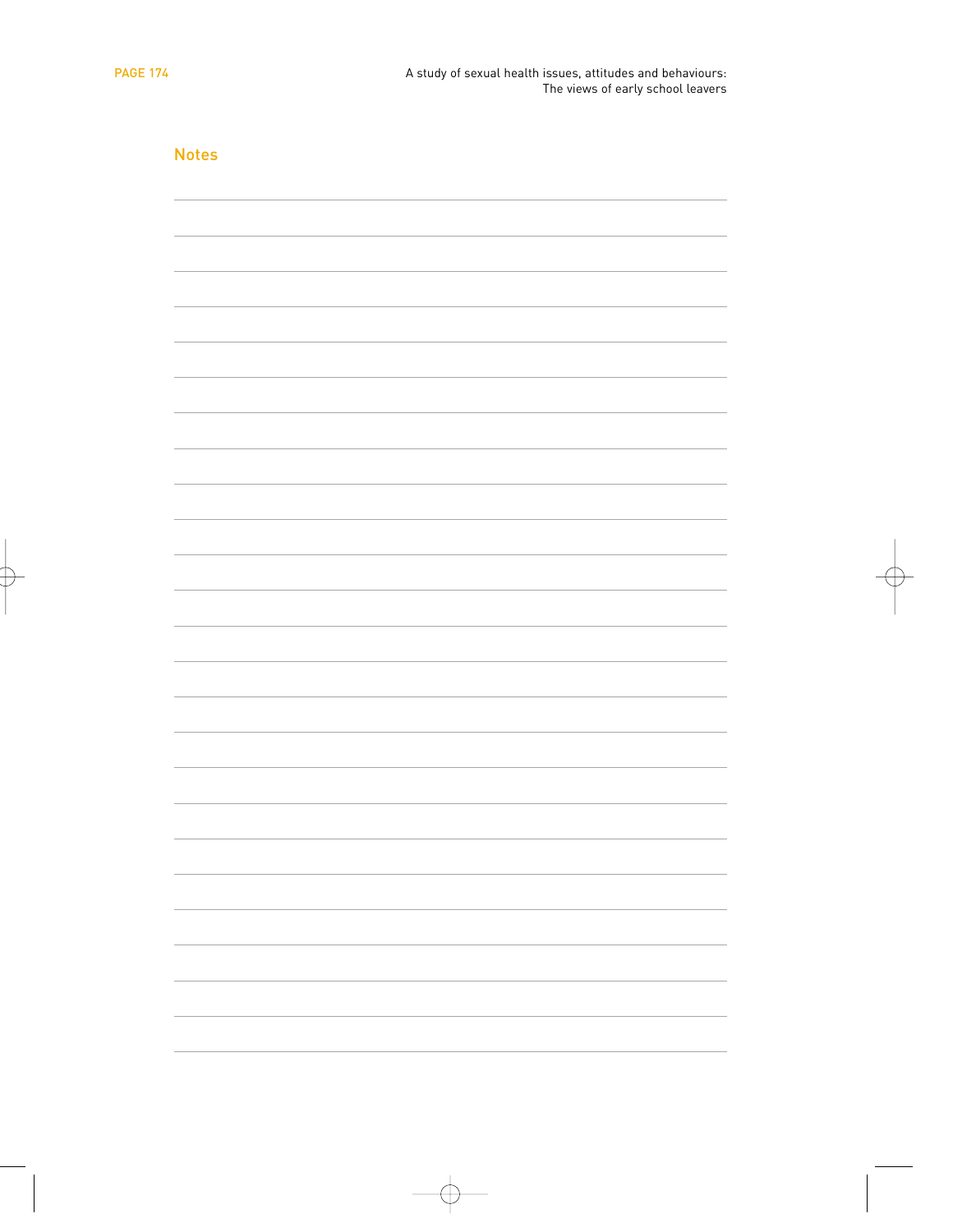